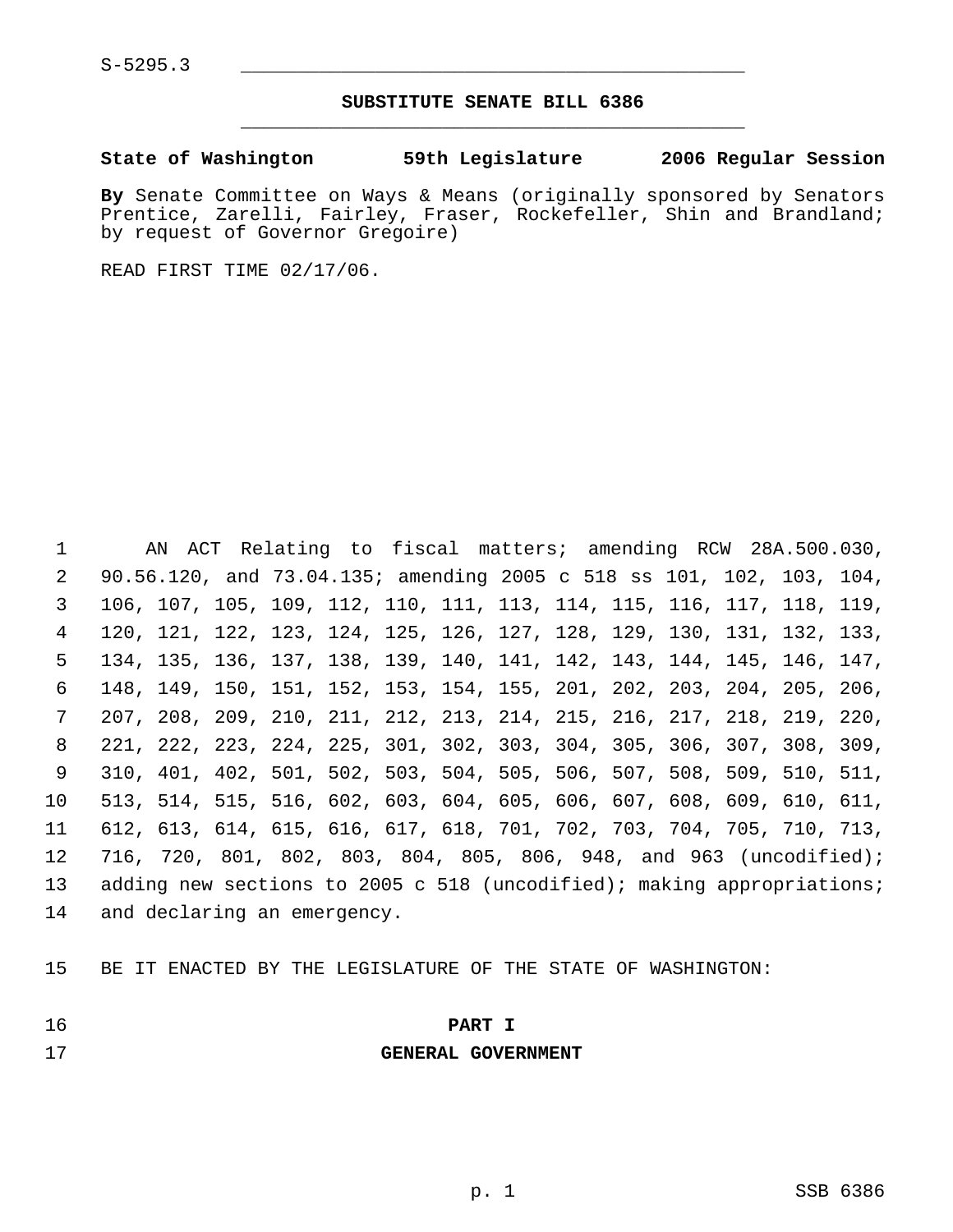**Sec. 101.** 2005 c 518 s 101 (uncodified) is amended to read as follows: **FOR THE HOUSE OF REPRESENTATIVES** 4 General Fund--State Appropriation (FY 2006) . . . . . ((\$30,411,000))  $5 - 5$   $\frac{1}{2}$   $\frac{333,000}{2}$ 6 General Fund--State Appropriation (FY 2007) . . . . . ((\$30,900,000)) \$31,080,000 Pension Funding Stabilization Account Appropriation . . . . . \$167,000 9 TOTAL APPROPRIATION . . . . . . . . . . . . . ((\$61,311,000)) \$61,580,000 \$61,580,000

- The appropriations in this section are subject to the following conditions and limitations:
- 13  $((+2))$   $(1)$  \$25,000 of the general fund--state appropriation for fiscal year 2006 is provided solely for the children's and family services task force established in Engrossed Substitute Senate Bill No. 5872 (family/children's department). If the bill is not enacted by June 30, 2005, the amount provided in this subsection shall lapse.

 (2) \$72,000 of the general fund--state appropriation for fiscal year 2006 and \$146,000 of the general fund--state appropriation for fiscal year 2007 are provided solely to establish and provide staff support and technical assistance to the blue ribbon commission on 22 health care costs and access. The commission shall consist of the 23 governor or a designee, who shall serve as chair; two members from each 24 of the four caucuses of the legislature; the insurance commissioner or 25 a designee; the secretary of health; the administrator of the health care authority; the assistant secretary for health and recovery 27 services in the department of social and health services; and the department of labor and industries medical director. By December 1, 2006, the commission shall recommend to the governor and legislature a sustainable five-year plan for substantially improving access to affordable health care for all Washington residents.

 **Sec. 102.** 2005 c 518 s 102 (uncodified) is amended to read as follows: **FOR THE SENATE** 35 General Fund--State Appropriation (FY 2006) . . . . . ((\$23,253,000)) \$23,325,000 37 General Fund--State Appropriation (FY 2007) . . . . . ((\$25,368,000))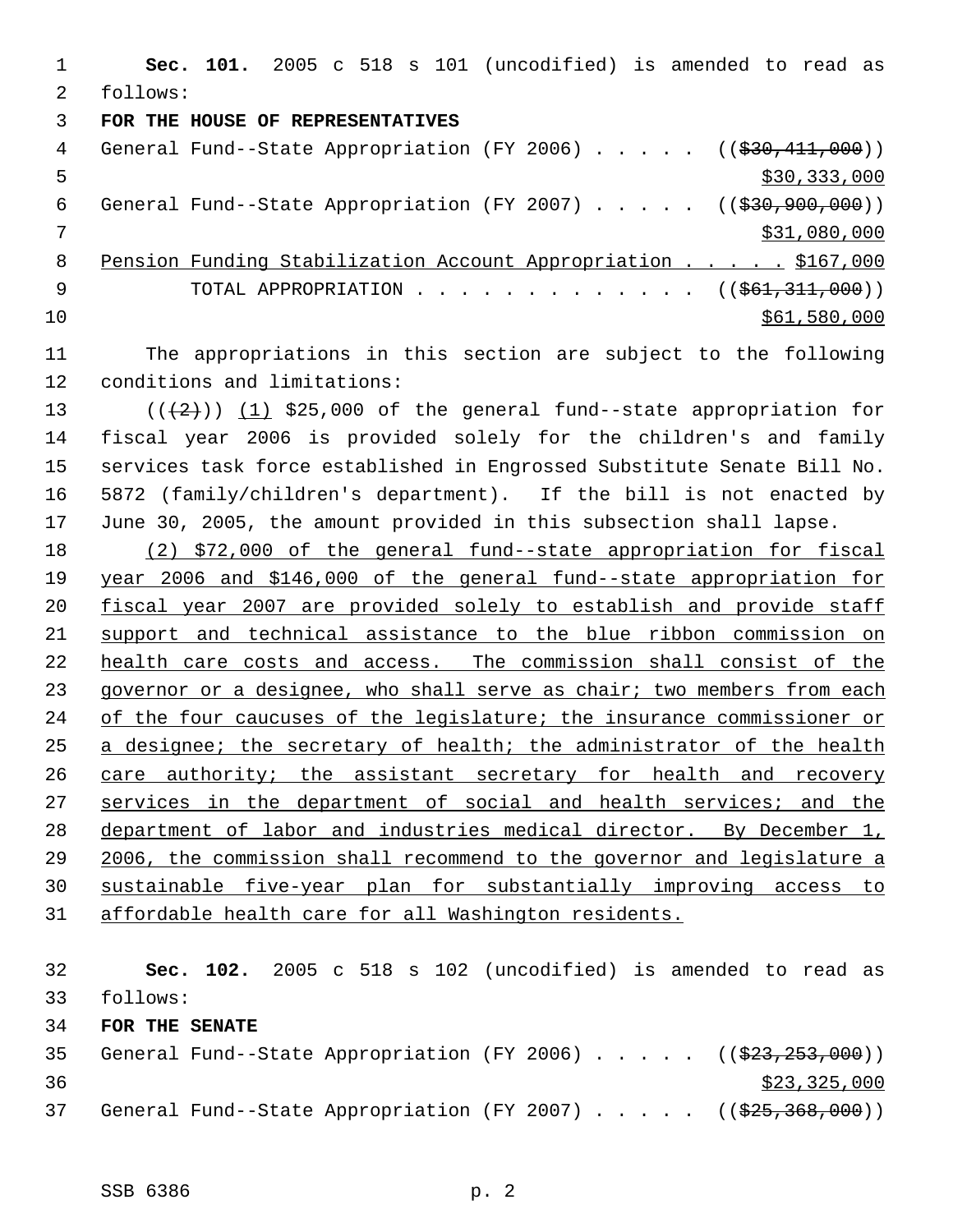\$25,541,000

|   |                                 | 2 Pension Funding Stabilization Account Appropriation \$125,000 |  |  |              |
|---|---------------------------------|-----------------------------------------------------------------|--|--|--------------|
|   | $\mathcal{R}$ and $\mathcal{R}$ | TOTAL APPROPRIATION $($ $($ \$48,621,000 $)$                    |  |  |              |
| 4 |                                 |                                                                 |  |  | \$48,991,000 |

 The appropriations in this section are subject to the following conditions and limitations:

 (1) \$25,000 of the general fund--state appropriation for fiscal year 2006 is provided solely for the children's and family services task force established in Engrossed Substitute Senate Bill No. 5872 (family/children's department). If the bill is not enacted by June 30, 2005, the amount provided in this subsection shall lapse.

 (2) \$72,000 of the general fund--state appropriation for fiscal year 2006 and \$146,000 of the general fund--state appropriation for fiscal year 2007 are provided solely to establish and provide staff 15 support and technical assistance to the blue ribbon commission on 16 health care costs and access. The commission shall consist of the governor or a designee, who shall serve as chair; two members from each of the four caucuses of the legislature; the insurance commissioner or 19 a designee; the secretary of health; the administrator of the health 20 care authority; the assistant secretary for health and recovery services in the department of social and health services; and the 22 department of labor and industries medical director. By December 1, 23 2006, the commission shall recommend to the governor and legislature a sustainable five-year plan for substantially improving access to affordable health care for all Washington residents.

 **Sec. 103.** 2005 c 518 s 103 (uncodified) is amended to read as follows:

**FOR THE JOINT LEGISLATIVE AUDIT AND REVIEW COMMITTEE**

| 29 | General Fund--State Appropriation (FY 2006) $($ $($ \$2,531,000))       |
|----|-------------------------------------------------------------------------|
| 30 | \$2,294,000                                                             |
| 31 | General Fund--State Appropriation (FY 2007) ( $(\frac{21}{7953},000)$ ) |
| 32 | \$2,482,000                                                             |
| 33 | Pension Funding Stabilization Account Appropriation \$9,000             |
| 34 | TOTAL APPROPRIATION $($ $($ \$4,484,000 $)$ )                           |
| 35 | \$4,785,000                                                             |
| 36 | The appropriations in this section are subject to the following         |

conditions and limitations: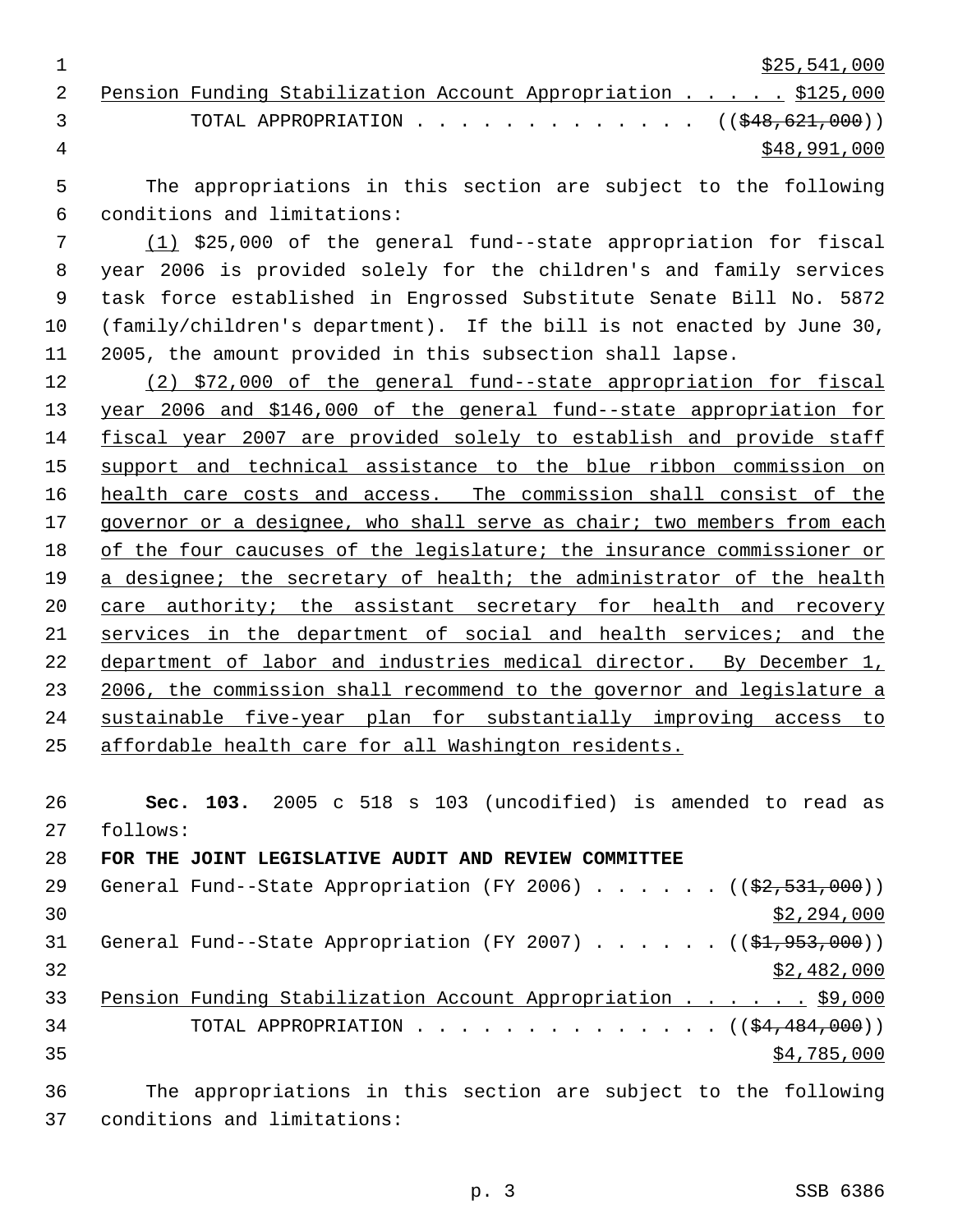(1) Notwithstanding the provisions in this section, the committee may adjust the due dates for projects included on the committee's 2005- 07 work plan as necessary to efficiently manage workload.

 (2)(a) \$100,000 of the general fund--state appropriation for fiscal year 2006 is provided solely for a study of the basic health plan. Part 1 of the study shall examine the extent to which basic health plan policies and procedures promote or discourage the provision of appropriate, high-quality, cost-effective care to basic health plan enrollees. Issues to be addressed include, but are not limited to, whether (i) enrollees are encouraged to engage in wellness activities and receive preventative services; (ii) evidence-based treatment strategies are identified and promoted; (iii) enrollees are encouraged to use high-quality providers; (iv) enrollees with chronic or other high-cost conditions are identified and provided with appropriate interventions; and (v) innovative health care service delivery methods are encouraged. Part 1 of the study report shall be completed by December 2005.

 (b) Part 2 of the study shall examine the characteristics of individuals enrolled in the basic health plan, and their use of health care services, including, but not limited to, (i) enrollee longevity on the basic health plan; (ii) circumstances that led to basic health plan enrollment; (iii) how enrollees obtained health care prior to basic health plan enrollment; (iv) health care coverage of other household members; (v) service utilization patterns; and (vi) employment status and by whom basic health plan enrollees are employed. Part 2 of the study must be completed by July, 2006.

27 (3) ((\$188,000)) \$37,000 of the general fund--state appropriation 28 for fiscal year 2006 ((is)) and \$151,000 of the general fund--state 29 appropriation for fiscal year 2007 are provided solely for the public 30 infrastructure study and the cost of evaluating the effectiveness of the job development fund grant program required by House Bill No. 1903 (creating a job development fund). If House Bill No. 1903 is not enacted by June 30, 2005, the amount provided in this subsection shall lapse.

 (4) \$100,000 of the general fund--state appropriation for fiscal year 2006 is provided solely for an evaluation of the budget process used for information technology projects. The evaluation will include: Itemizing total costs for current information technology funding across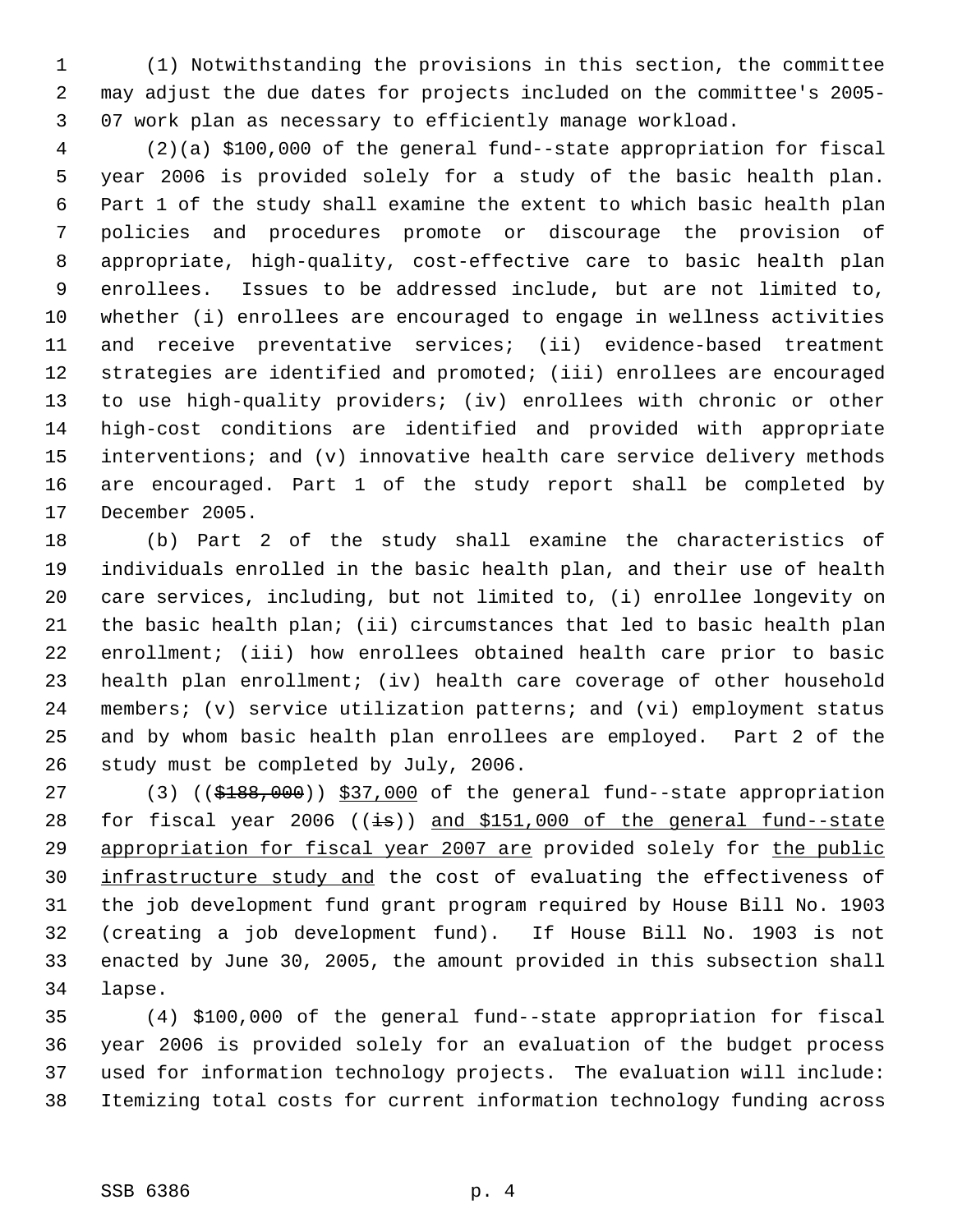state agencies; analyzing current processes by which information funding is requested and evaluated; analyzing processes used in the private sector and other states; and assessing the applicability of other practices for improving the state's funding process. A report is due in January 2006.

 (5) \$125,000 of the general fund--state appropriation for fiscal year 2006 is provided solely for a study of the current state pupil transportation funding formula. The study will evaluate the extent to which the formula captures the costs of providing pupil transportation for basic education programs. Based on the results of this evaluation, the study shall develop alternative formulas for allocating state funding to school districts for the transportation of students for basic education programs. The alternative formulas shall take into account the legislative definition of basic education programs, promote the efficient use of state and local resources, and allow local district control over the management of pupil transportation systems. In addition, the study shall include a review of the funding mechanisms used by other states and identify best practices.

 (6) Within amounts provided in this section, the committee shall conduct a review of the special education excess cost accounting methodology and expenditure reporting requirements. The committee shall work with the state auditor's office and develop a mutually acceptable work plan in conducting this review. This review may include, but is not limited to: (a) An analysis of the current special education excess cost accounting methodology and related special education expenditure reporting requirements; (b) an examination of whether opportunities exist for modifying the current excess cost accounting methodology and expenditure reporting requirements; (c) an assessment of the potential impact on school districts if the current excess cost accounting methodology and expenditure reporting requirements are modified; and (d) any findings and recommendations from the state auditor's office examination of whether school districts are appropriately and consistently applying the current excess cost methodology. The committee shall provide a report to the appropriate policy and fiscal committees of the legislature in January 2006.

 (7) \$100,000 of the general fund--state appropriation for fiscal year 2006 is provided solely for the consultant costs related to the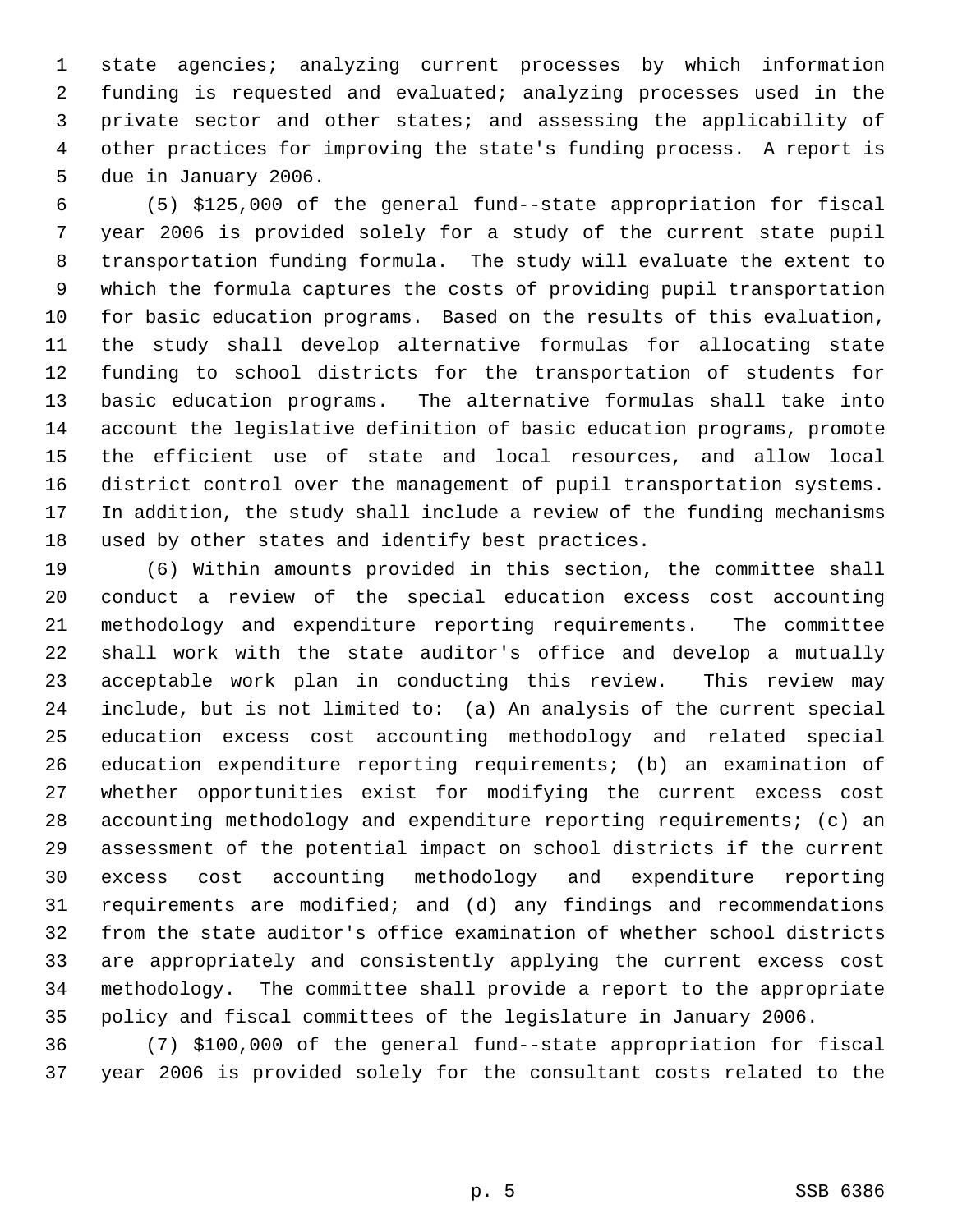study identified in section 505 of Engrossed Second Substitute Senate Bill No. 5763 (mental disorders treatment). If this section is not enacted by June 30, 2005, these amounts shall lapse.

 (8) \$86,000 of the general fund--state appropriation for fiscal year ((2006)) 2007 is provided solely to implement the provisions of Engrossed Substitute House Bill No. 1064 (government performance). If Engrossed Substitute House Bill No. 1064 is not enacted by June 30, 2005, the amount provided in this subsection shall lapse.

 (9) \$190,000 of the general fund--state appropriation for fiscal year 2007 is provided for purposes of legislative hearings and reporting requirements under Initiative Measure No. 900 (chapter 1, Laws of 2006; performance audits).

 (10) \$100,000 of the fiscal year 2007 general fund--state appropriation is for a review of the state's policy on state funding 15 and tax preferences for business incubators. The review shall examine 16 types, costs, and performance outcomes of business incubators, 17 inventory the business incubators in this state, and describe their 18 purposes, state financial and tax support, number of businesses and jobs created, survival rate, criteria for state support, and the policies for reducing or terminating state support. The committee shall consult with the department of revenue and other state, federal, and local agencies involved with business incubators. The committee shall make recommendations on whether the proposals create a public or private benefit and the impact of state-supported business incubators on existing businesses in the state. The review shall be completed and submitted to the appropriate committees of the legislature by June 30, 2007.

 **Sec. 104.** 2005 c 518 s 104 (uncodified) is amended to read as follows: **FOR THE LEGISLATIVE EVALUATION AND ACCOUNTABILITY PROGRAM COMMITTEE** 31 General Fund--State Appropriation (FY 2006) . . . . . . . \$1,737,000 32 General Fund--State Appropriation (FY 2007) . . . . .  $($   $($ \$1,921,000)) \$1,924,000 Pension Funding Stabilization Account Appropriation . . . . . \$10,000 35 TOTAL APPROPRIATION . . . . . . . . . . . . . ((\$3,658,000)) \$3,671,000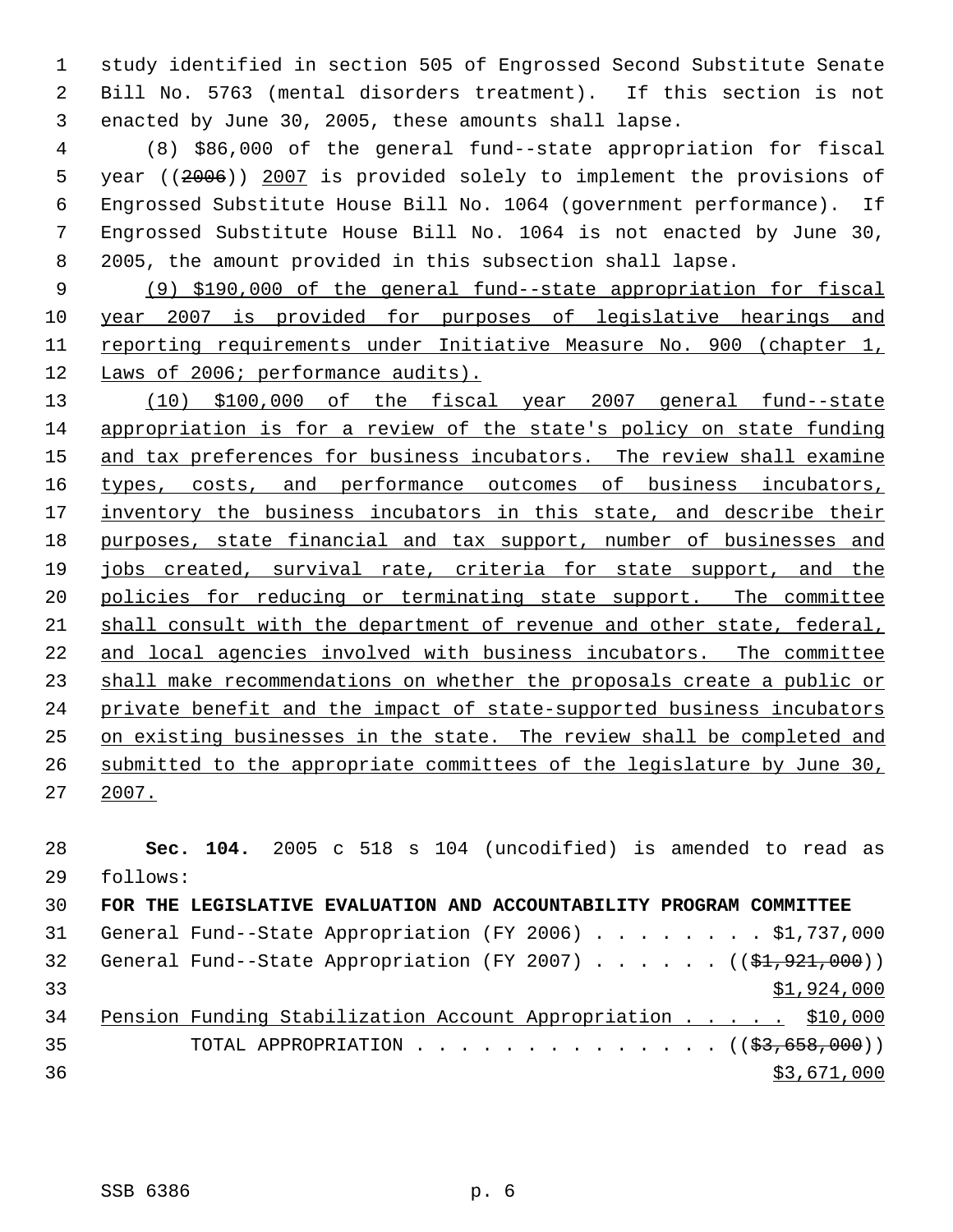**Sec. 105.** 2005 c 518 s 106 (uncodified) is amended to read as follows: **FOR THE JOINT LEGISLATIVE SYSTEMS COMMITTEE** General Fund--State Appropriation (FY 2006) . . . . . . . . \$7,288,000 5 General Fund--State Appropriation (FY 2007)  $\ldots$  . . . . ( $(\frac{27}{248},000)$ )  $\frac{1}{57}$ , 252, 000 7 Pension Funding Stabilization Account Appropriation . . . . \$25,000 8 TOTAL APPROPRIATION . . . . . . . . . . . . . ((\$14,536,000)) \$14,565,000 **Sec. 106.** 2005 c 518 s 107 (uncodified) is amended to read as follows: **FOR THE STATUTE LAW COMMITTEE** 13 General Fund--State Appropriation (FY 2006) . . . . . . . \$4,112,000 14 General Fund--State Appropriation (FY 2007) . . . . . ((\$4,398,000)) \$4,401,000 16 Pension Funding Stabilization Account Appropriation . . . . . \$20,000 17 TOTAL APPROPRIATION . . . . . . . . . . . . . . ((\$8,510,000)) \$8,533,000 **Sec. 107.** 2005 c 518 s 105 (uncodified) is amended to read as follows:

## **FOR THE OFFICE OF THE STATE ACTUARY**

 Department of Retirement Systems Expense Account-- 23 State Appropriation . . . . . . . . . . . . . . . ((\$3,013,000))  $\frac{$3,022,000}{2}$ 

 The appropriation in this section is subject to the following conditions and limitations: By December 1, 2005, the state actuary shall conduct an actuarial analysis that quantifies, to the greatest extent permissible from available experience data, the fiscal impact of the retire-rehire program for plan 1 of the public employees' retirement system and the teachers' retirement system enacted by chapter 10, Laws of 2001 and chapter 412, Laws of 2003. In addition to the actuarial analysis, the state actuary shall present a range of legislative alternatives to the plan 1 retire-rehire program, including an actuarial analysis of the fiscal impact of proposals to increase the maximum retirement allowance beyond sixty percent of average final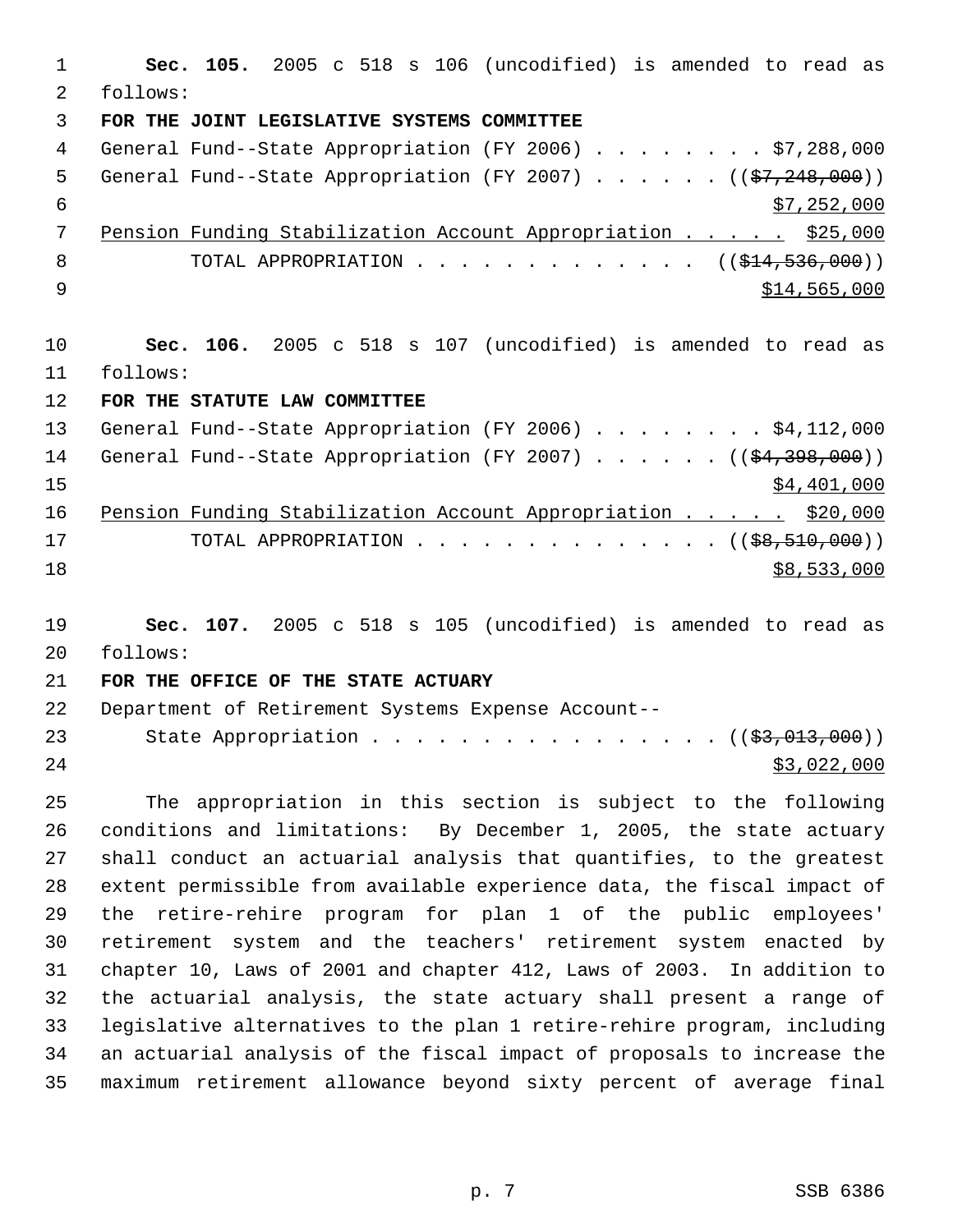compensation. The analysis shall be submitted to the select committee on pension policy, the senate committee on ways and means, and the house of representatives committee on appropriations. **Sec. 108.** 2005 c 518 s 109 (uncodified) is amended to read as follows: **FOR THE SUPREME COURT** 7 General Fund--State Appropriation (FY 2006) . . . . . . ((\$6,085,000))  $8<sup>8</sup>$  \$6,083,000 9 General Fund--State Appropriation (FY 2007) . . . . . . ((\$6,346,000)) \$6,409,000 Pension Funding Stabilization Account Appropriation . . . . . \$37,000 12 TOTAL APPROPRIATION . . . . . . . . . . . . ((<del>\$12,431,000</del>)) \$12,529,000 **Sec. 109.** 2005 c 518 s 112 (uncodified) is amended to read as follows: **FOR THE COMMISSION ON JUDICIAL CONDUCT** 17 General Fund--State Appropriation (FY 2006) . . . . . . . . \$1,055,000 18 General Fund--State Appropriation (FY 2007) . . . . . ((\$1,107,000)) \$1,109,000 20 Pension Funding Stabilization Account Appropriation . . . . . \$5,000 21 TOTAL APPROPRIATION . . . . . . . . . . . . . ((<del>\$2,162,000</del>)) \$2,169,000 **Sec. 110.** 2005 c 518 s 110 (uncodified) is amended to read as follows: **FOR THE LAW LIBRARY** 26 General Fund--State Appropriation (FY 2006)  $\ldots$  . . . . ( $(\frac{22,011,000}{2})$  \$2,013,000 28 General Fund--State Appropriation (FY 2007) . . . . . ((\$2,020,000))  $\frac{$2,024,000}{2}$ 30 Pension Funding Stabilization Account Appropriation . . . . . \$5,000 31 TOTAL APPROPRIATION . . . . . . . . . . . . . ((<del>\$4,031,000</del>)) \$4,042,000 **Sec. 111.** 2005 c 518 s 111 (uncodified) is amended to read as follows: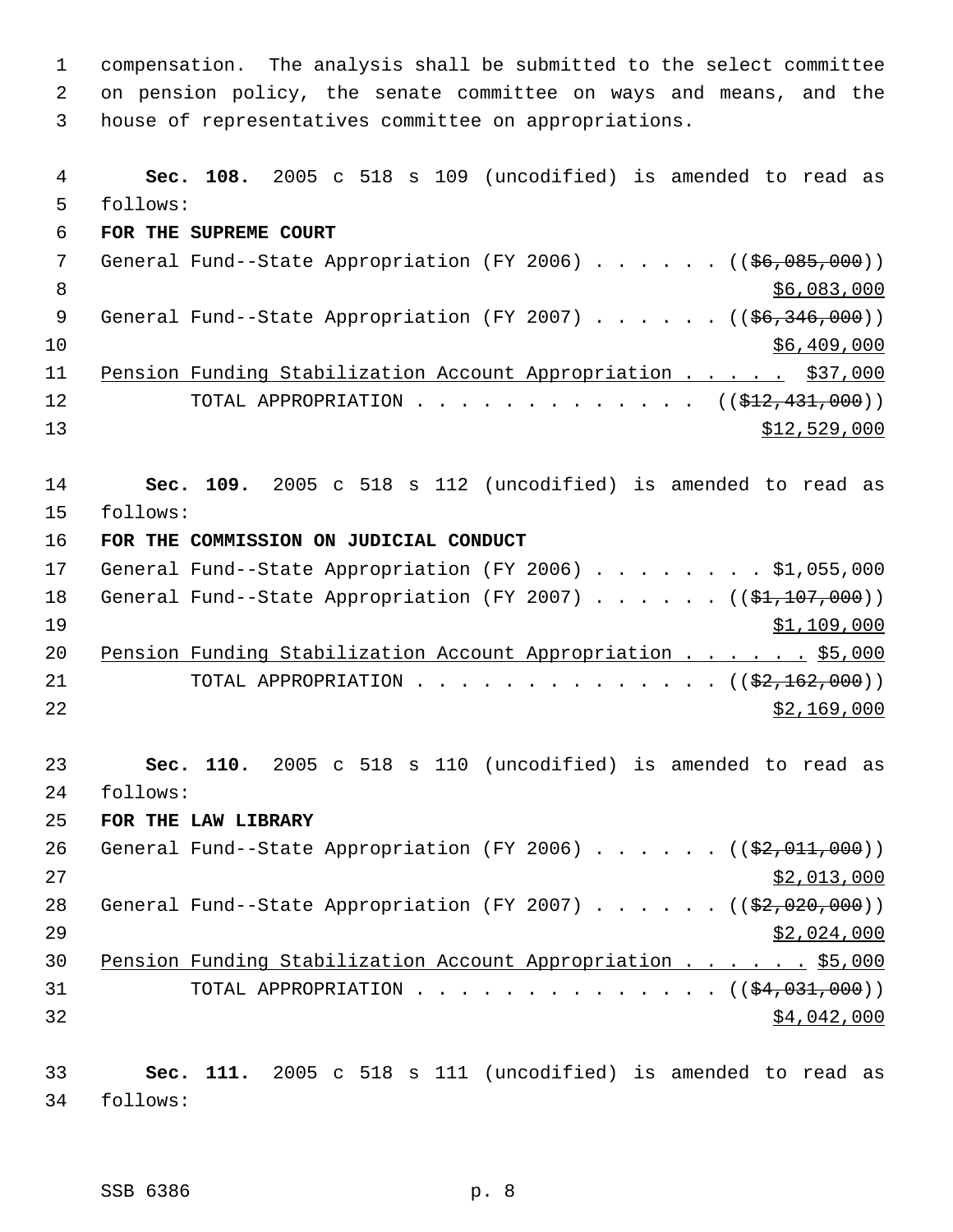| $\mathbf 1$   | FOR THE COURT OF APPEALS                                                            |
|---------------|-------------------------------------------------------------------------------------|
| $\mathcal{L}$ | General Fund--State Appropriation (FY 2006) $($ $($ \$13,866,000))                  |
| 3             | \$13,916,000                                                                        |
| 4             | General Fund--State Appropriation (FY 2007) $($ $($ $\frac{214}{358},000)$ )        |
| 5             | \$14,393,000                                                                        |
| 6             | Pension Funding Stabilization Account Appropriation \$80,000                        |
| 7             | TOTAL APPROPRIATION $\ldots$ , ( $(\frac{228}{28}, \frac{224}{290})$ )              |
| 8             | \$28,389,000                                                                        |
|               |                                                                                     |
| 9             | Sec. 112. 2005 c 518 s 113 (uncodified) is amended to read as                       |
| 10            | follows:                                                                            |
| 11            | FOR THE ADMINISTRATOR FOR THE COURTS                                                |
| 12            | General Fund--State Appropriation (FY 2006) $($ $(\frac{19}{219}, \frac{657}{600})$ |
| 13            | \$19,834,000                                                                        |
| 14            | General Fund--State Appropriation (FY 2007) $($ $($ $\frac{200}{100})$ $)$          |
| 15            | \$24, 229, 000                                                                      |
| 16            | Public Safety and Education Account--State                                          |
| 17            | Appropriation<br>((\$550,106,000))                                                  |
| 18            | \$50, 277, 000                                                                      |
| 19            | Judicial Information Systems Account--State                                         |
| 20            | Appropriation<br>((\$25,641,000))                                                   |
| 21            | \$26,051,000                                                                        |
| 22            | Pension Funding Stabilization Account Appropriation \$96,000                        |
| 23            | TOTAL APPROPRIATION $\ldots$ , ( $(\frac{\text{2115}, 485, 000}{\text{2115}})$      |
| 24            | \$120,487,000                                                                       |
|               |                                                                                     |

 The appropriations in this section are subject to the following conditions and limitations:

 (1) \$900,000 of the general fund--state appropriation for fiscal year 2006 and \$900,000 of the general fund--state appropriation for fiscal year 2007 are provided solely for court-appointed special advocates in dependency matters. The administrator for the courts, after consulting with the association of juvenile court administrators and the association of court-appointed special advocate/guardian ad litem programs, shall distribute the funds to volunteer court-appointed special advocate/guardian ad litem programs. The distribution of funding shall be based on the number of children who need volunteer court-appointed special advocate representation and shall be equally accessible to all volunteer court-appointed special advocate/guardian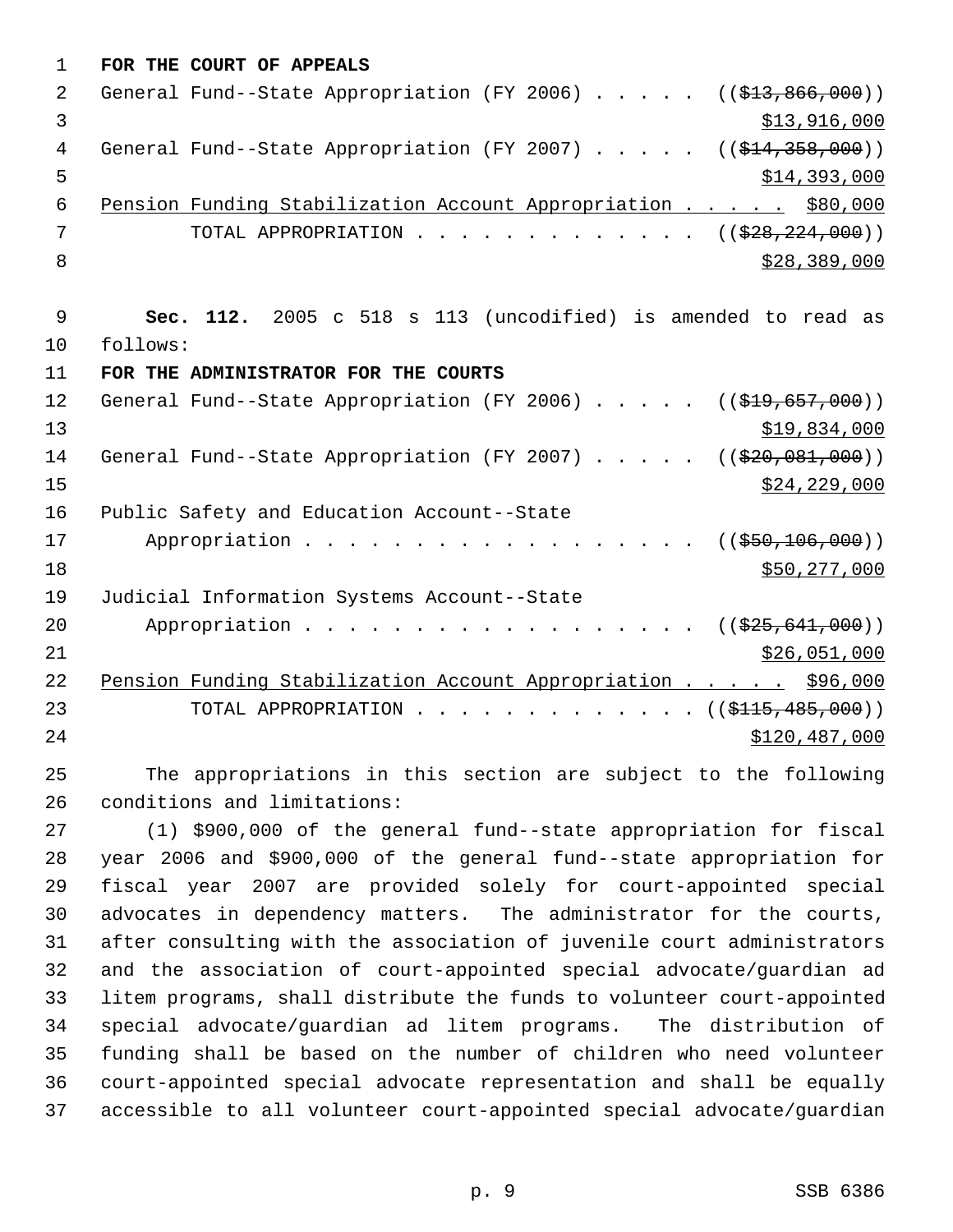ad litem programs. The administrator for the courts shall not retain more than six percent of total funding to cover administrative or any other agency costs.

 (2) \$3,000,000 of the public safety and education account appropriation is provided solely for school district petitions to juvenile court for truant students as provided in RCW 28A.225.030 and 28A.225.035. The office of the administrator for the courts shall develop an interagency agreement with the office of the superintendent of public instruction to allocate the funding provided in this subsection. Allocation of this money to school districts shall be based on the number of petitions filed.

 (3) \$13,224,000 of the public safety and education account appropriation is provided solely for distribution to county juvenile court administrators to fund the costs of processing truancy, children in need of services, and at-risk youth petitions. The office of the administrator for the courts shall not retain any portion of these funds to cover administrative costs. The office of the administrator for the courts, in conjunction with the juvenile court administrators, shall develop an equitable funding distribution formula. The formula shall neither reward counties with higher than average per-petition processing costs nor shall it penalize counties with lower than average per-petition processing costs.

 (4) The distributions made under subsection (3) of this section and distributions from the county criminal justice assistance account made pursuant to section 801 of this act constitute appropriate reimbursement for costs for any new programs or increased level of service for purposes of RCW 43.135.060.

 (5) Each fiscal year during the 2005-07 fiscal biennium, each county shall report the number of petitions processed and the total actual costs of processing truancy, children in need of services, and at-risk youth petitions. Counties shall submit the reports to the administrator for the courts no later than 45 days after the end of the fiscal year. The administrator for the courts shall electronically transmit this information to the chairs and ranking minority members of the house of representatives appropriations committee and the senate ways and means committee no later than 60 days after a fiscal year ends. These reports are deemed informational in nature and are not for the purpose of distributing funds.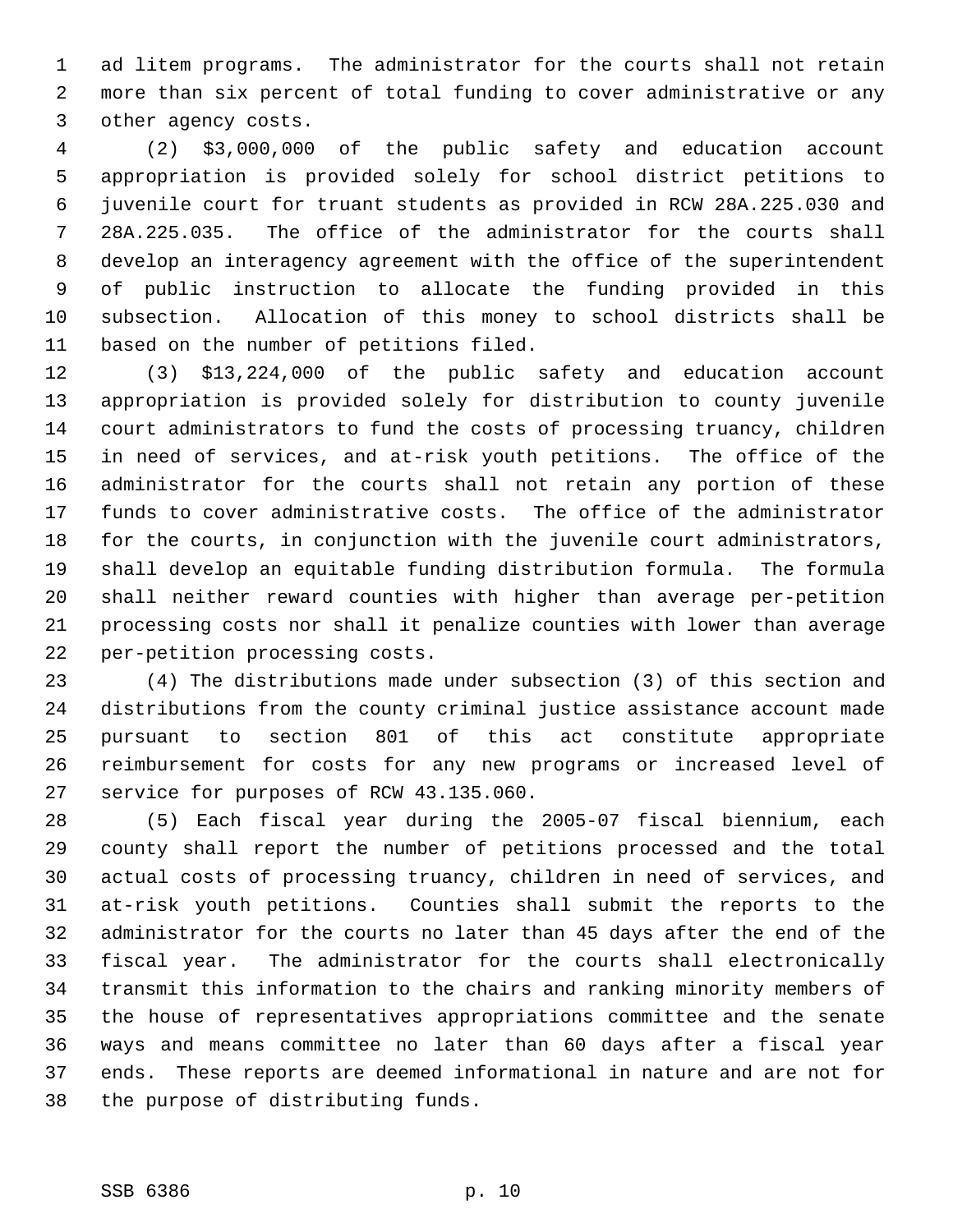(6) \$82,000 of the general fund--state appropriation for fiscal year 2006 and \$82,000 of the general fund--state appropriation for fiscal year 2007 are provided solely for the implementation of House Bill No. 1112 (creating an additional superior court position). If the bill is not enacted by June 30, 2005, the amounts in this subsection shall lapse.

 (7) \$75,000 of the general fund--state appropriation for fiscal year 2006 is provided solely for the implementation of Substitute House Bill No. 1854 (driving privilege) and Engrossed Second Substitute Senate Bill No. 5454 (court operations). If neither bill is enacted by June 30, 2005, the amount in this subsection shall lapse.

 (8) \$3,500,000 of the general fund--state appropriation for fiscal year 2007 is provided solely to implement Senate Bill No. 6887 (superior court juror fees). If the bill is not enacted by June 30, 15 2006, the amount provided in this subsection shall lapse.

 **Sec. 113.** 2005 c 518 s 114 (uncodified) is amended to read as follows:

**FOR THE OFFICE OF PUBLIC DEFENSE**

| 19 | General Fund--State Appropriation (FY 2006) $($ $(\frac{1}{21}, 490, 000))$ |
|----|-----------------------------------------------------------------------------|
| 20 | \$1,565,000                                                                 |
| 21 | General Fund--State Appropriation (FY 2007) $($ $($ \$2,078,000))           |
| 22 | \$6,828,000                                                                 |
| 23 | Public Safety and Education Account--State                                  |
| 24 | Appropriation ( $(\frac{213}{7175},000)$ )                                  |
| 25 | \$13,181,000                                                                |
| 26 | TOTAL APPROPRIATION $\ldots$ , ( $(\frac{216}{743}, 000)$ )                 |
| 27 | \$21,574,000                                                                |

 The appropriations in this section are subject to the following conditions and limitations:

 (1) \$800,000 of the general fund--state appropriation for fiscal 31 year 2006 and ((\$1,000,000)) \$4,400,000 of the general fund--state appropriation for fiscal year 2007 are provided solely to expand the parent representation project in dependency and termination cases.

 (2) Amounts provided from the public safety and education account appropriation in this section include funding for investigative services in death penalty personal restraint petitions.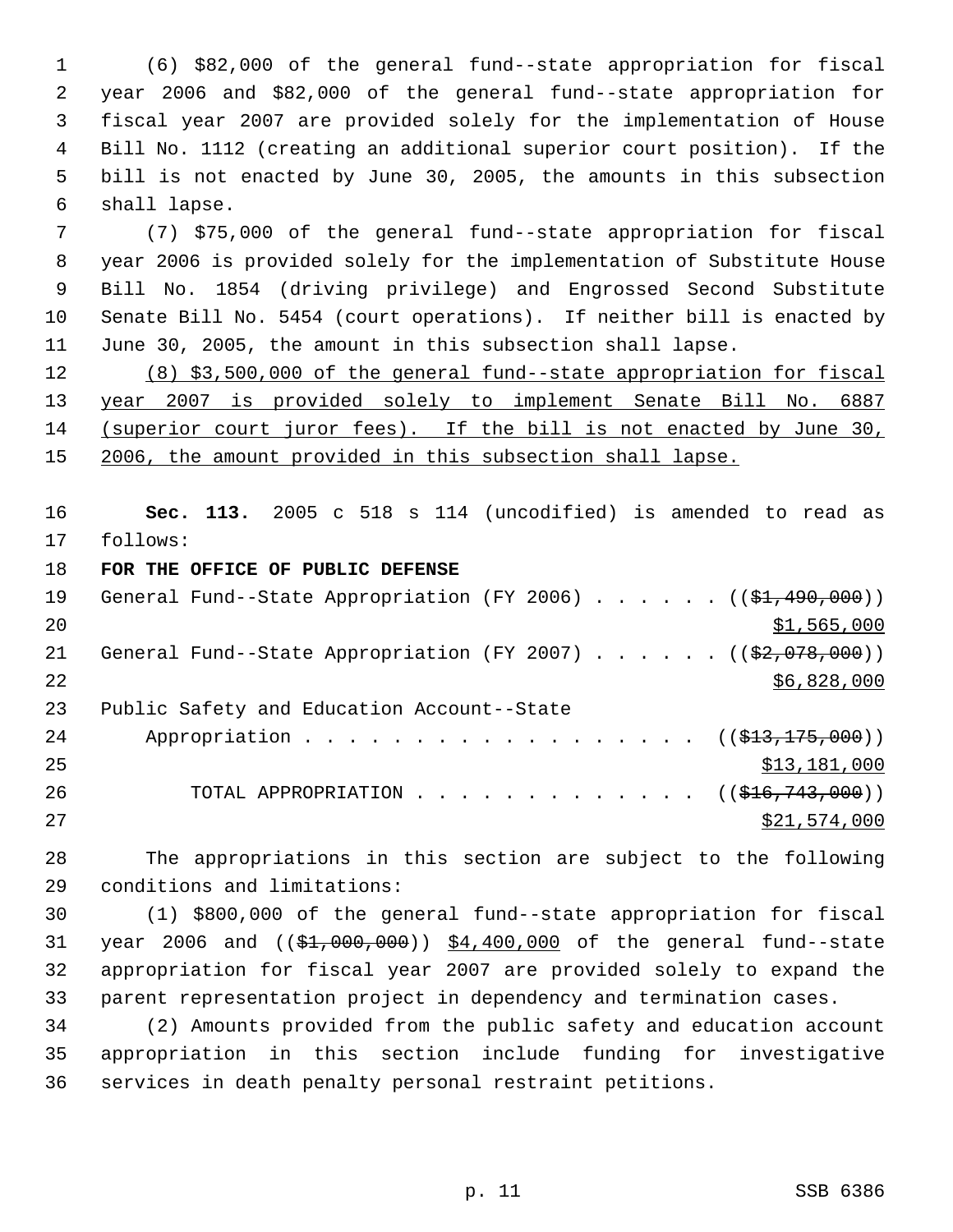(3) Within amounts appropriated in this section and in Engrossed Second Substitute Senate Bill No. 5454, the office may, at its discretion, implement Second Substitute House Bill No. 1542 (indigent defense services).

| 5      | Sec. 114. 2005 c 518 s 115 (uncodified) is amended to read as           |
|--------|-------------------------------------------------------------------------|
| 6      | follows:                                                                |
| 7      | FOR THE OFFICE OF CIVIL LEGAL AID                                       |
| $\, 8$ | General Fund--State Appropriation (FY 2006) $($ $($ \$2,883,000))       |
| 9      | \$3,083,000                                                             |
| 10     | General Fund--State Appropriation (FY 2007) $($ $($ \$2,832,000))       |
| 11     | \$3,232,000                                                             |
| 12     | Public Safety and Education Account--State                              |
| 13     |                                                                         |
| 14     | Violence Reduction and Drug Enforcement Account--                       |
| 15     | State Appropriation \$2,987,000                                         |
| 16     | TOTAL APPROPRIATION $\ldots$ , ( $(\frac{13}{713}, 407, 000)$ )         |
| 17     | \$14,007,000                                                            |
| 18     | ((The appropriations in this section are subject to the following       |
| 19     | conditions and limitations:                                             |
| 20     | (1) \$2,783,000 of the general fund--state appropriation for fiscal     |
| 21     | year 2006, \$2,732,000 of the general fund state appropriation for      |
| 22     | fiscal year 2007, \$4,705,000 of the public safety and education        |
| 23     | account--state appropriation, and \$2,987,000 of the violence reduction |
| 24     | and drug enforcement account - state appropriation are contingent upon  |
| 25     | enactment of Substitute House Bill No. 1747 (civil legal services). If  |
| 26     | the bill is not enacted by June 30, 2005, these appropriations shall be |
| 27     | made to the department of community, trade, and economic development    |
| 28     | and are provided solely for the purpose of civil legal services.        |
| 29     | (2) \$100,000 of the general fund state appropriation for fiscal        |
| 30     | year 2006 and \$100,000 of the general fund state appropriation for     |
| 31     | fiscal year 2007 are contingent upon enactment of Substitute House Bill |
| 32     | No. 1747 (civil legal services). If the bill is not enacted by June     |

 30, 2005, the appropriation shall be made to the department of community, trade, and economic development and is provided solely for

- a general farm organization with members in every county of the state
- 
- to develop and administer an alternative dispute resolution system for
- 37 disputes between farmers and farm workers.))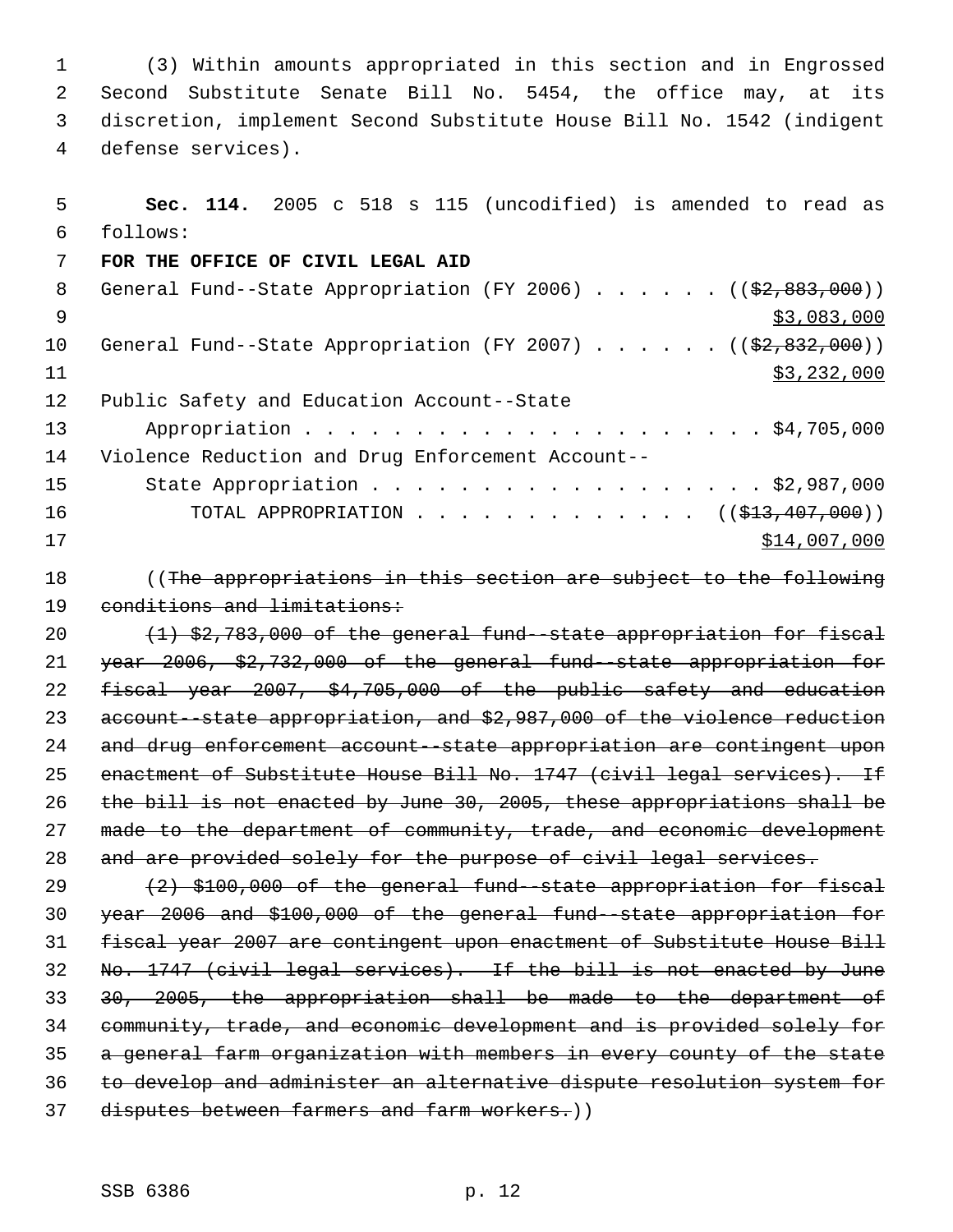**Sec. 115.** 2005 c 518 s 116 (uncodified) is amended to read as follows: **FOR THE OFFICE OF THE GOVERNOR** 4 General Fund--State Appropriation (FY 2006) . . . . . . ((\$5,600,000))  $5 - 595,000$ 6 General Fund--State Appropriation (FY 2007) . . . . .  $($   $($ \$5,279,000)) \$5,264,000 8 General Fund--Federal Appropriation . . . . . . . . .  $($   $($ \$1,364,000))  $9 \hspace{2.5cm}$  \$1,366,000 10 Oil Spill Prevention Account Appropriation . . . . . . . . \$508,000 11 Salmon Recovery Account Appropriation . . . . . . . . . . . \$160,000 12 Water Quality Account--State Appropriation . . . . . . ((\$4,184,000))  $\frac{$4,193,000}{ }$  Economic Development Strategic Reserve 15 Account Appropriation . . . . . . . . . . . . . . . . . \$4,000,000 16 Pension Funding Stabilization Account Appropriation . . . . . \$24,000 17 TOTAL APPROPRIATION . . . . . . . . . . . . . ((\$16,935,000))

\$21,110,000

 The appropriations in this section are subject to the following conditions and limitations:

 (1) \$4,112,000 of the water quality account appropriation and \$1,150,000 of the general fund--federal appropriation are provided solely for the Puget Sound water quality action team to implement the Puget Sound conservation and recovery plan action items PSAT-01 through PSAT-06.

 (2) \$200,000 of the general fund--state appropriation for fiscal year 2006, \$200,000 of the general fund--state appropriation for fiscal year 2007, and \$200,000 of the general fund--federal appropriation are provided solely for one-time corrective actions to address Hood canal's dissolved oxygen problems, the Puget Sound conservation and recovery plan action item PSAT-07.

 (3) As described in section 129(7) of this act, the Puget Sound water quality action team shall make recommendations and report on monitoring activities related to salmon recovery.

 (4) \$250,000 of the general fund--state appropriation for fiscal year 2006 and \$100,000 of the general fund--state appropriation for fiscal year 2007 are provided solely for the implementation of House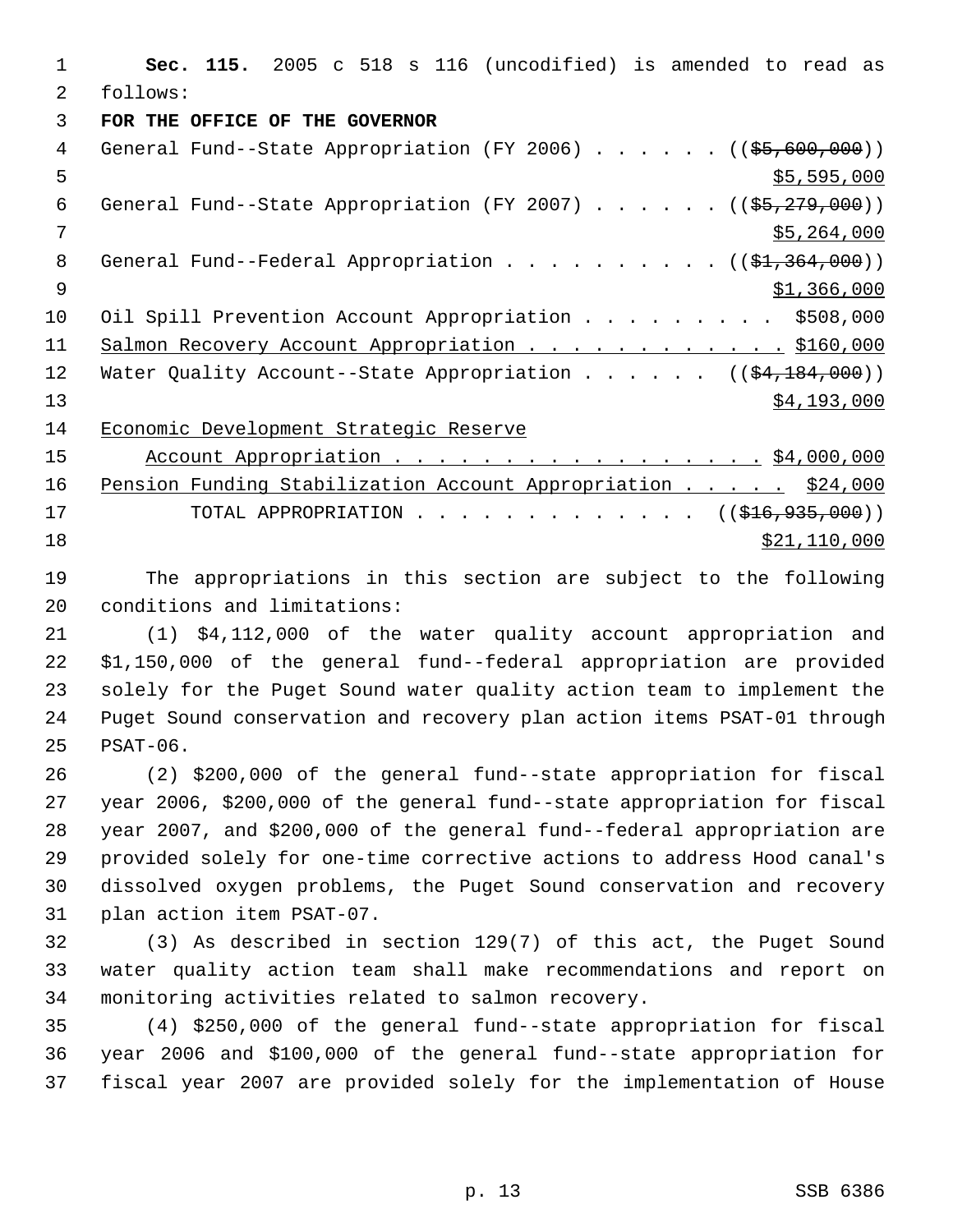Bill No. 1152 (early learning council). If House Bill No. 1152 is not enacted by June 30, 2005, the amounts provided in this subsection shall lapse.

 (5) For the governor's funding request pursuant to RCW 74.39A.300 to be submitted to the legislature by December 20, 2006, it is the intent of the legislature to consider a fringe benefits funding request that provides health care benefits substantially equivalent in cost to those available to individual providers pursuant to chapter 25, Laws of 2003 1st sp. sess.

 (6) \$100,000 of the general fund--state appropriation for fiscal year 2006 and \$100,000 of the general fund--state appropriation for fiscal year 2007 are provided solely as a grant to the Hood Canal 13 Coordinating Council to implement Engrossed Substitute House Bill No. 14 2097 (management program for Hood Canal). ((<del>If Engrossed Substitute</del> House Bill No. 2097 is not enacted by June 30, 2005, the amounts 16 provided in this subsection shall lapse.))

 (7) \$100,000 of the general fund--state appropriation for fiscal year 2006 and \$100,000 of the general fund--state appropriation for fiscal year 2007 are provided solely for a review of ocean policy issues in cooperation with individuals with appropriate expertise and the departments of ecology, fish and wildlife, and natural resources. By December 31, 2005, the governor's office shall identify the recommendations of the U.S. commission on ocean policy appropriate for immediate implementation. By December 31, 2006, the governor's office shall provide a report: (a) Summarizing the condition of the state's ocean resources and their contribution to the state's character, quality of life, and economic viability; (b) recommending improvements in coordination among state agencies and other jurisdictions; (c) recommending measures to protect and manage ocean resources; (d) recommending measures to finance ocean protection, management, and development programs; and (e) recommending legislation regarding ocean resources or policy.

 (8) \$508,000 of the oil spill prevention account appropriation is provided solely for the oil spill advisory council established in Engrossed Substitute Senate Bill No. 5432 (oil spill oversight council). If the bill is not enacted by June 30, 2005, the amount 37 provided in this subsection shall lapse. The council's chair-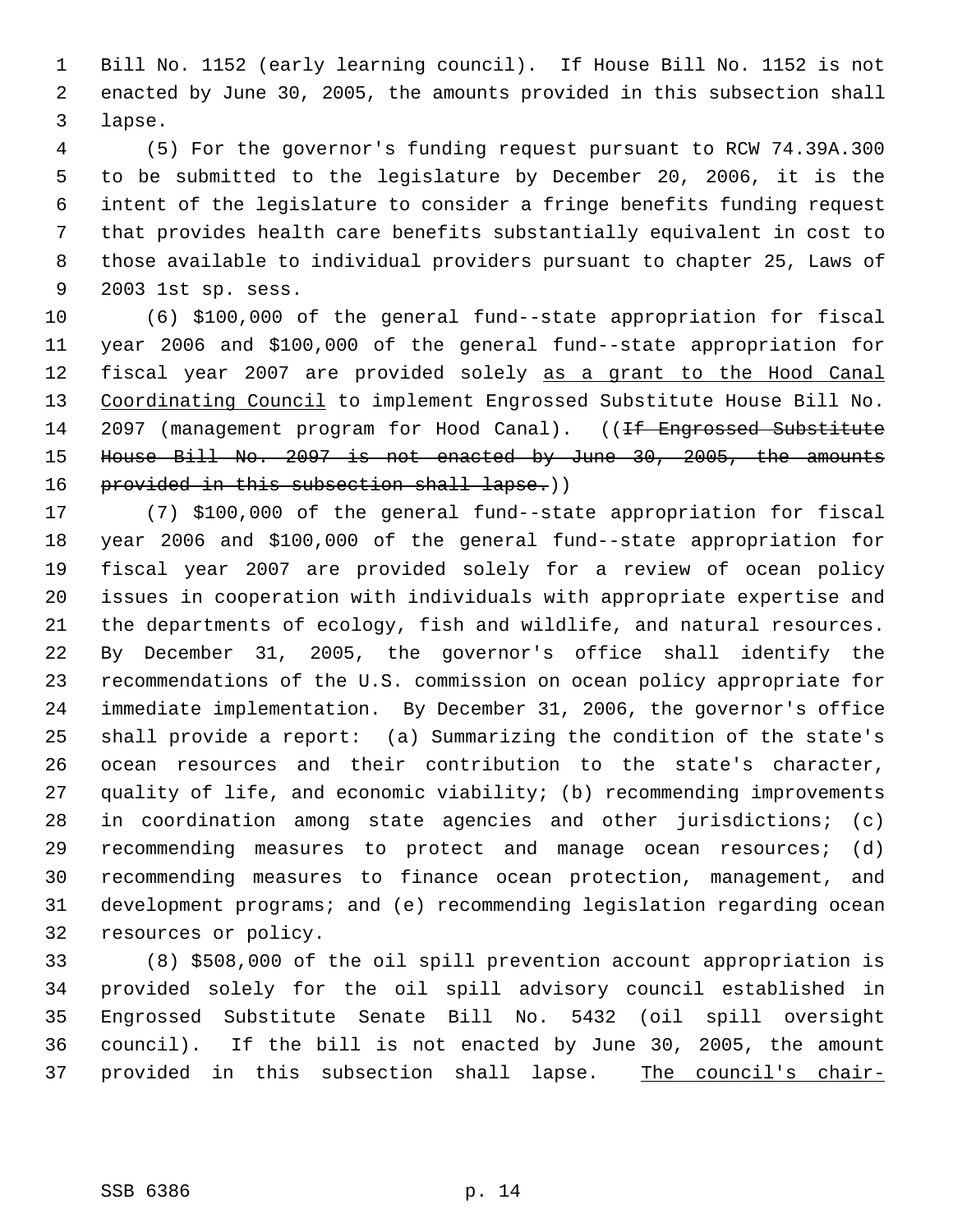| $\mathbf{1}$ | facilitator may authorize reimbursement of travel expenses when council       |
|--------------|-------------------------------------------------------------------------------|
| 2            | members or the chair-facilitator are acting on official council               |
| 3            | business.                                                                     |
| 4            | (9)<br>The economic development strategic reserve<br>account                  |
| 5            | appropriation is provided solely for the purposes of implementing             |
| 6            | Second Substitute Senate Bill No. 5370 (chapter 427, Laws of 2005;            |
| 7            | economic development strategic reserve).                                      |
|              |                                                                               |
| 8            | Sec. 116. 2005 c 518 s 117 (uncodified) is amended to read as                 |
| 9            | follows:                                                                      |
| 10           | FOR THE LIEUTENANT GOVERNOR                                                   |
| 11           | General Fund--State Appropriation (FY 2006) \$752,000                         |
| 12           | General Fund--State Appropriation (FY 2007) ( $(\frac{2766}{100})$ )          |
| 13           | \$768,000                                                                     |
| 14           |                                                                               |
| 15           | Pension Funding Stabilization Account Appropriation \$3,000                   |
| 16           | TOTAL APPROPRIATION ( $(\frac{21}{51}, 519, 000)$ )                           |
| 17           | \$1,523,000                                                                   |
|              |                                                                               |
| 18           | Sec. 117. 2005 c 518 s 118 (uncodified) is amended to read as                 |
| 19           | follows:                                                                      |
| 20           | FOR THE PUBLIC DISCLOSURE COMMISSION                                          |
| 21           | General Fund--State Appropriation (FY 2006) \$1,989,000                       |
| 22           | General Fund--State Appropriation (FY 2007) ( $(\frac{2}{92}, 009, 000)$ )    |
| 23           | \$2,013,000                                                                   |
| 24           | Pension Funding Stabilization Account Appropriation \$10,000                  |
| 25           | TOTAL APPROPRIATION $($ $(\frac{27}{2}, \frac{998}{200}) )$                   |
| 26           | \$4,012,000                                                                   |
|              |                                                                               |
| 27           | Sec. 118. 2005 c 518 s 119 (uncodified) is amended to read as                 |
| 28           | follows:                                                                      |
| 29           | FOR THE SECRETARY OF STATE                                                    |
| 30           | General Fund--State Appropriation (FY 2006) $($ $($ \$19,102,000))            |
| 31           | \$21,462,000                                                                  |
| 32           | General Fund--State Appropriation (FY 2007) $($ $($ $\frac{217}{223}$ , 000)) |
| 33           | \$17,958,000                                                                  |
| 34           | General Fund--Federal Appropriation $($ $($ \$7,092,000) $)$                  |
| 35           | \$7,099,000                                                                   |
|              |                                                                               |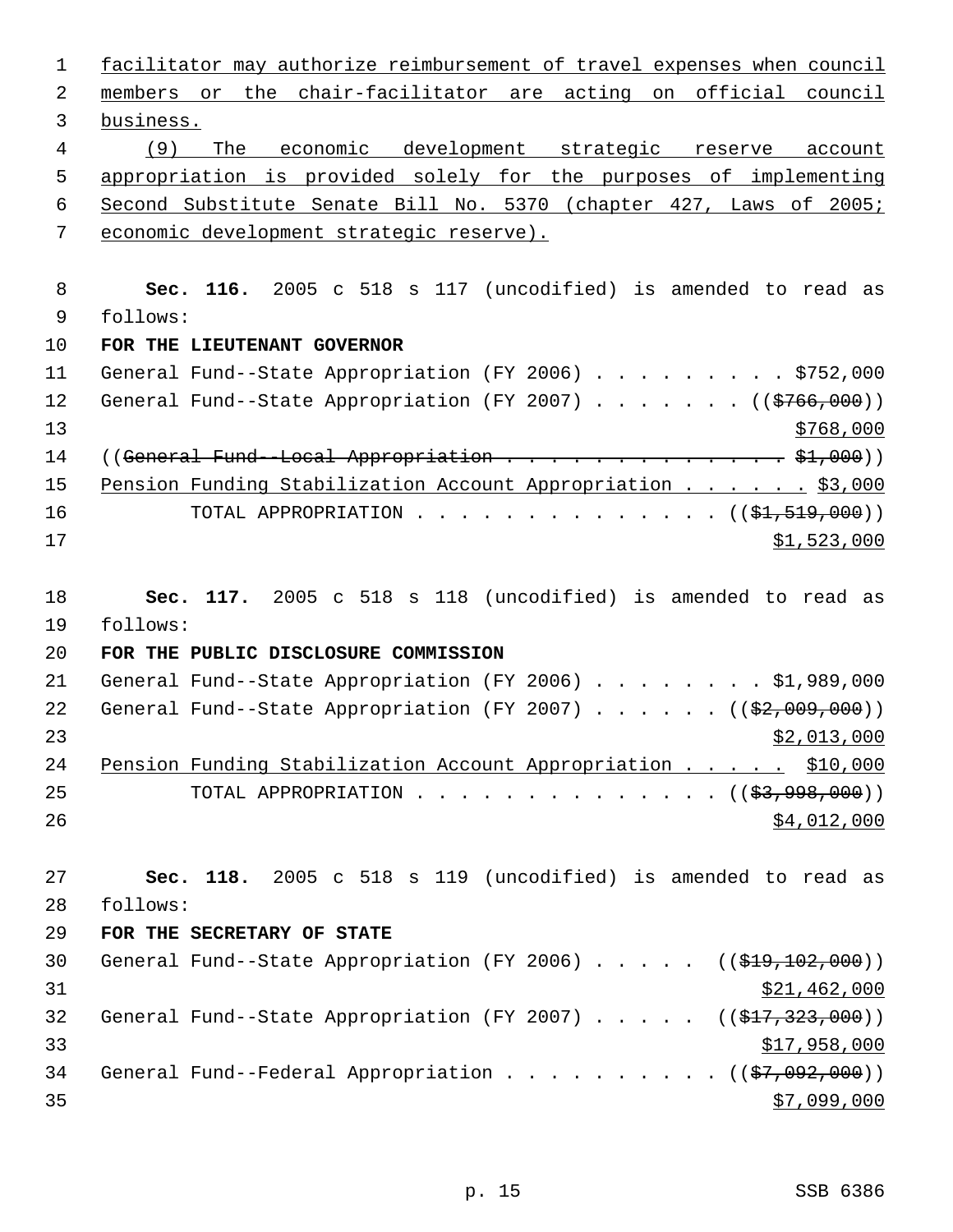| $\mathbf 1$ | General Fund--Private/Local Appropriation ( $(\frac{2125}{125},000)$ )     |
|-------------|----------------------------------------------------------------------------|
| 2           | \$207,000                                                                  |
| 3           | Archives and Records Management Account--State                             |
| 4           | Appropriation ((\$8,127,000))                                              |
| 5           | \$8,210,000                                                                |
| 6           | Department of Personnel Services Account--State                            |
| 7           |                                                                            |
| 8           | \$721,000                                                                  |
| 9           | Local Government Archives Account--State                                   |
| 10          | Appropriation<br>$((\$12,138,000))$                                        |
| 11          | \$12,398,000                                                               |
| 12          | Election Account--Federal Appropriation ( $(\frac{247,009,000}{\cdots})$ ) |
| 13          | \$53,010,000                                                               |
| 14          | Pension Funding Stabilization Account Appropriation \$66,000               |
| 15          | TOTAL APPROPRIATION $($ $($ \$111,635,000) $)$                             |
| 16          | \$121, 131, 000                                                            |
|             |                                                                            |

 The appropriations in this section are subject to the following conditions and limitations:

19 (1) (( $\frac{2}{2}$ , 296, 000)) \$3, 472, 000 of the general fund--state appropriation for fiscal year 2006 is provided solely to reimburse counties for the state's share of primary and general election costs and the costs of conducting mandatory recounts on state measures. Counties shall be reimbursed only for those odd-year election costs that the secretary of state validates as eligible for reimbursement.

25 (2) ((\$1,999,000)) \$2,441,000 of the general fund--state appropriation for fiscal year 2006 and \$2,403,000 of the general fund-- state appropriation for fiscal year 2007 are provided solely for the verification of initiative and referendum petitions, maintenance of related voter registration records, and the publication and distribution of the voters and candidates pamphlet.

 (3) \$125,000 of the general fund--state appropriation for fiscal year 2006 and \$118,000 of the general fund--state appropriation for fiscal year 2007 are provided solely for legal advertising of state measures under RCW 29.27.072.

 (4)(a) \$2,028,004 of the general fund--state appropriation for fiscal year 2006 and \$2,063,772 of the general fund--state appropriation for fiscal year 2007 are provided solely for contracting with a nonprofit organization to produce gavel-to-gavel television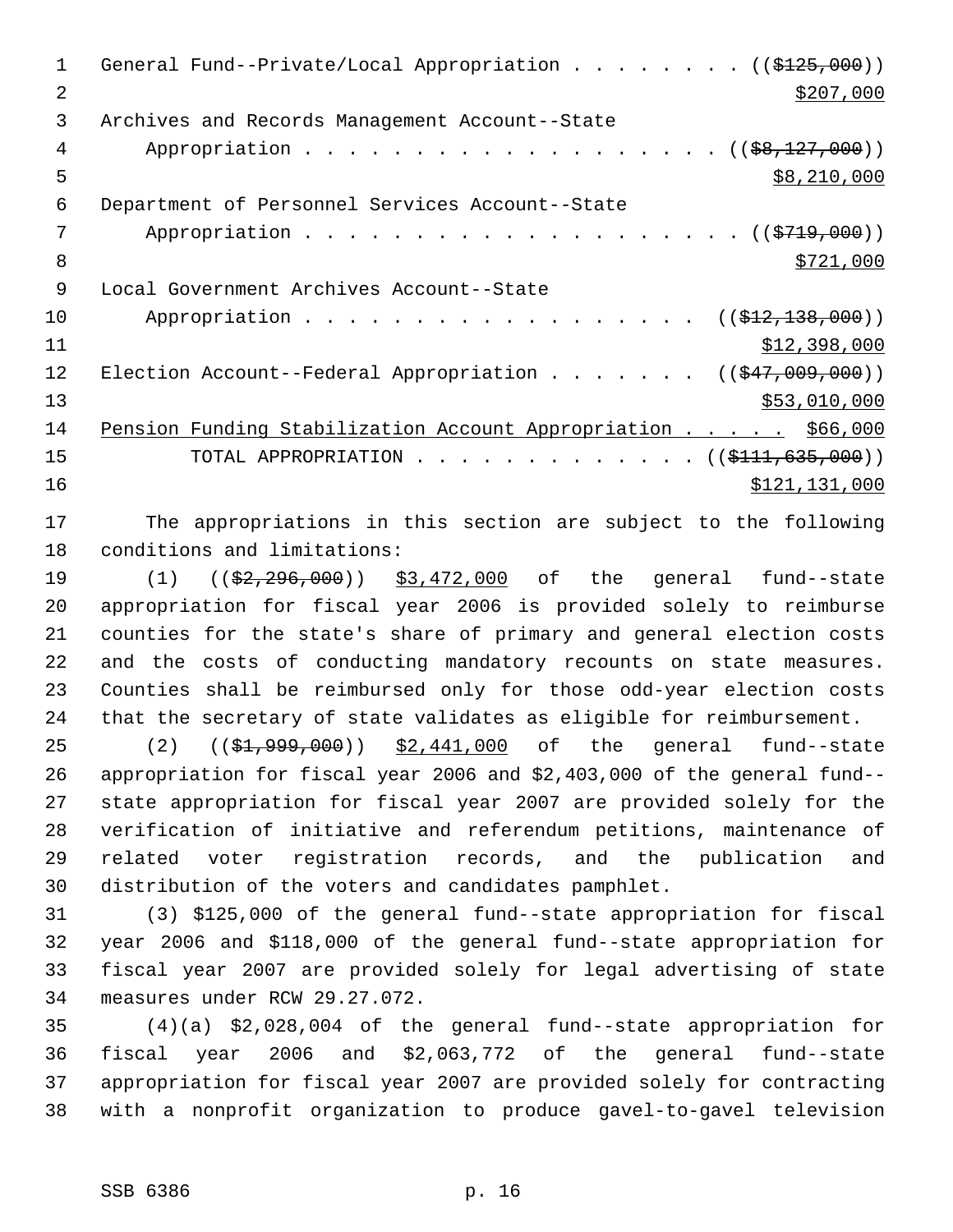coverage of state government deliberations and other events of statewide significance during the 2005-07 biennium. The funding level for each year of the contract shall be based on the amount provided in this subsection. The nonprofit organization shall be required to raise contributions or commitments to make contributions, in cash or in kind, in an amount equal to forty percent of the state contribution. The office of the secretary of state may make full or partial payment once all criteria in (a) and (b) of this subsection have been satisfactorily documented.

 (b) The legislature finds that the commitment of on-going funding is necessary to ensure continuous, autonomous, and independent coverage of public affairs. For that purpose, the secretary of state shall enter into a contract with the nonprofit organization to provide public affairs coverage.

 (c) The nonprofit organization shall prepare an annual independent audit, an annual financial statement, and an annual report, including benchmarks that measure the success of the nonprofit organization in meeting the intent of the program.

 (d) No portion of any amounts disbursed pursuant to this subsection may be used, directly or indirectly, for any of the following purposes:

 (i) Attempting to influence the passage or defeat of any legislation by the legislature of the state of Washington, by any county, city, town, or other political subdivision of the state of Washington, or by the congress, or the adoption or rejection of any rule, standard, rate, or other legislative enactment of any state agency;

(ii) Making contributions reportable under chapter 42.17 RCW; or

 (iii) Providing any: (A) Gift; (B) honoraria; or (C) travel, lodging, meals, or entertainment to a public officer or employee.

 (5) \$196,000 of the general fund--state appropriation for fiscal year 2006 and \$173,000 of the general fund--state appropriation for fiscal year 2007 are provided for the implementation of House Bill No. 1749 (county election procedures). If the bill is not enacted by June 30, 2005, the amounts provided in this subsection shall lapse.

 (6) \$110,000 of the general fund--state appropriation for fiscal year 2006 is provided solely for the purposes of settling all claims in *Washington State Democratic Party, et al. v. Sam S. Reed, et al.,* United States District Court Western District of Washington at Tacoma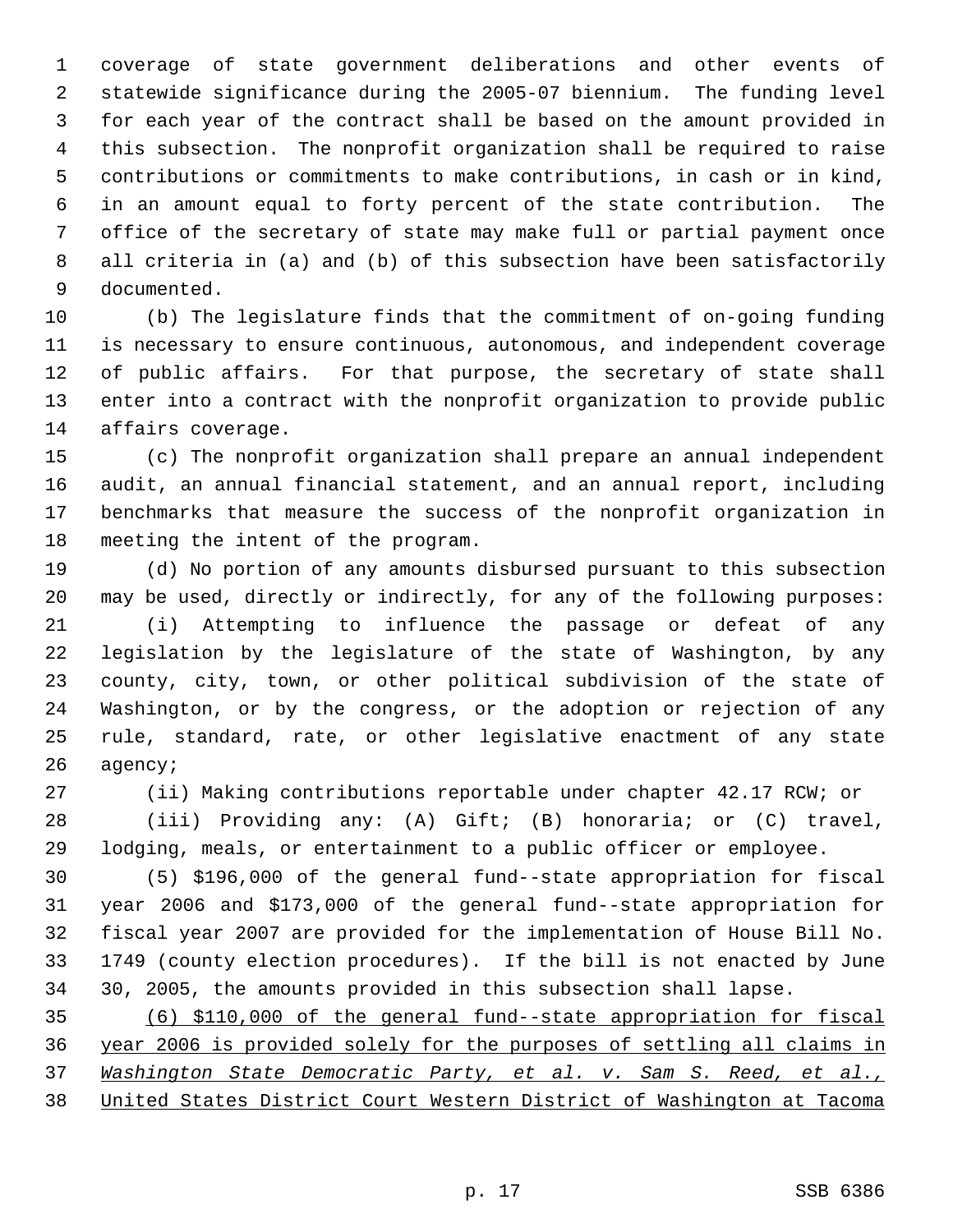Cause No. C00-5419FDB and related appeal. The expenditure of this appropriation is contingent on the release of all claims in the case and related appeal, and total settlement costs shall not exceed the appropriation in this subsection.

 **Sec. 119.** 2005 c 518 s 120 (uncodified) is amended to read as follows: **FOR THE GOVERNOR'S OFFICE OF INDIAN AFFAIRS** 8 General Fund--State Appropriation (FY 2006) . . . . . . . . \$277,000 9 General Fund--State Appropriation (FY 2007) . . . . . . ((\$289,000))  $\frac{$292,000}{ }$  Pension Fund Stabilization Account--State Appropriation . . . . . . . . . . . . . . . . . . . . . . . \$1,000 13 TOTAL APPROPRIATION . . . . . . . . . . . . . . ((\$566,000))  $\frac{$570,000}{ }$ 

 The appropriations in this section are subject to the following conditions and limitations: The office shall assist the department of personnel on providing the government-to-government training sessions for federal, state, local, and tribal government employees. The training sessions shall cover tribal historical perspectives, legal issues, tribal sovereignty, and tribal governments. Costs of the training sessions shall be recouped through a fee charged to the participants of each session. The department of personnel shall be responsible for all of the administrative aspects of the training, including the billing and collection of the fees for the training.

 **Sec. 120.** 2005 c 518 s 121 (uncodified) is amended to read as follows:

**FOR THE COMMISSION ON ASIAN-PACIFIC-AMERICAN AFFAIRS**

28 General Fund--State Appropriation (FY 2006) . . . . . . . . \$235,000 29 General Fund--State Appropriation (FY 2007) . . . . . . ((\$238,000))  $\frac{$264,000}{ }$  Pension Funding Stabilization Account Appropriation . . . . . . \$1,000 32 TOTAL APPROPRIATION . . . . . . . . . . . . . . ((\$473,000))  $\frac{$500,000}{900}$ 

 **Sec. 121.** 2005 c 518 s 122 (uncodified) is amended to read as follows: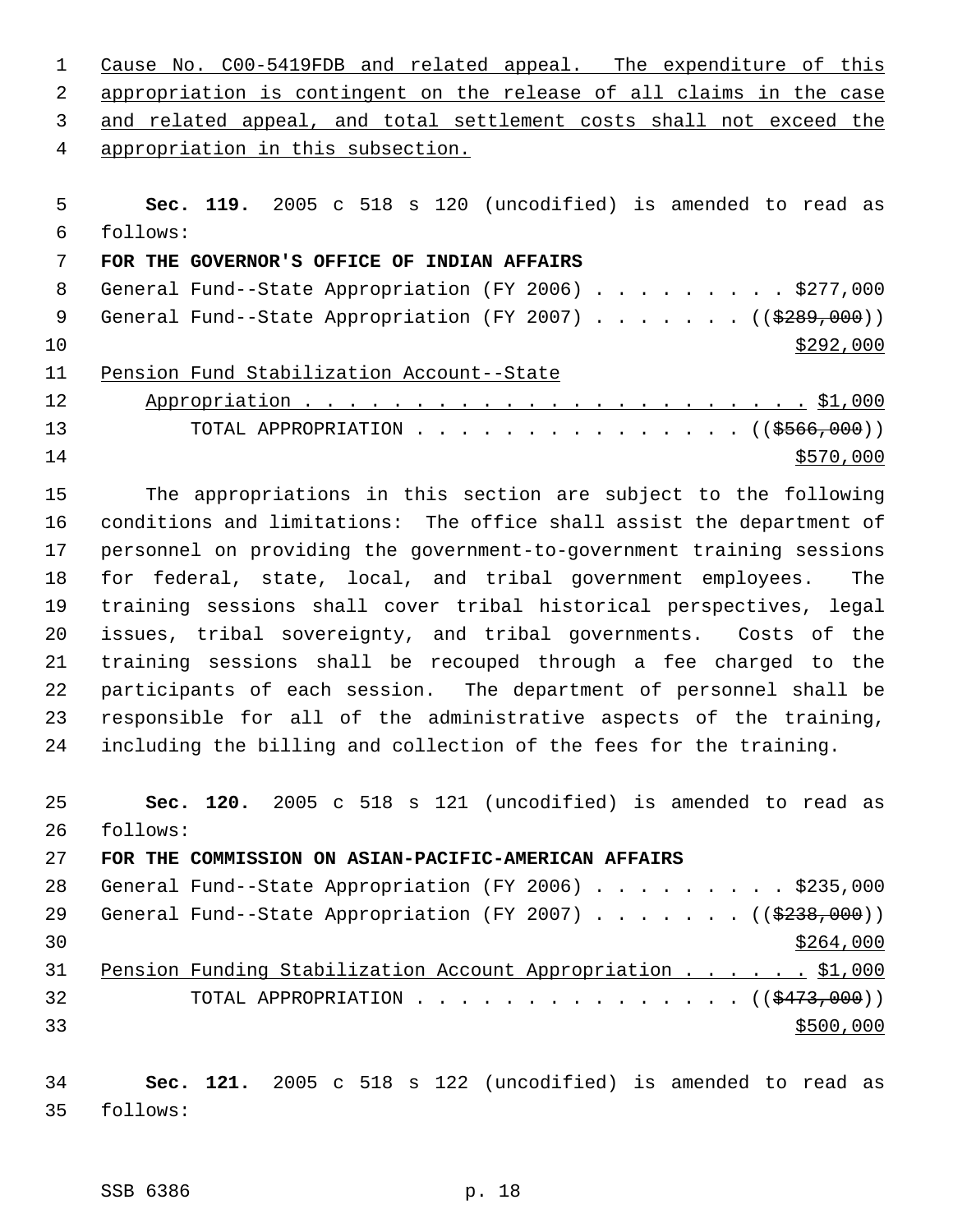| $\mathbf 1$    | FOR THE STATE TREASURER                                                     |
|----------------|-----------------------------------------------------------------------------|
| $\overline{2}$ | State Treasurer's Service Account--State                                    |
| 3              | Appropriation $($ $($ $\frac{14}{7124}, 000) )$                             |
| $\overline{4}$ | \$14,174,000                                                                |
|                |                                                                             |
| 5              | Sec. 122. 2005 c 518 s 123 (uncodified) is amended to read as               |
| 6              | follows:                                                                    |
| 7              | FOR THE STATE AUDITOR                                                       |
| 8              | General Fund--State Appropriation (FY 2006) $($ $($ \$1,884,000))           |
| 9              | \$854,000                                                                   |
| 10             | General Fund--State Appropriation (FY 2007) $($ $(\frac{2}{7}, 441, 000) )$ |
| 11             | \$748,000                                                                   |
| 12             | State Auditing Services Revolving Account--State                            |
| 13             | Appropriation ( $(\frac{213}{7952}, 900)$ )                                 |
| 14             | \$14,011,000                                                                |
| 15             | Pension Funding Stabilization Account Appropriation \$4,000                 |
| 16             | TOTAL APPROPRIATION $\ldots$ , ( $(\frac{218}{777}, \frac{277}{900})$ )     |
| 17             | \$15,617,000                                                                |
| 18             | The appropriations in this section are subject to the following             |

 (1) Audits of school districts by the division of municipal corporations shall include findings regarding the accuracy of: (a) Student enrollment data; and (b) the experience and education of the district's certified instructional staff, as reported to the superintendent of public instruction for allocation of state funding.

conditions and limitations:

 (2) \$731,000 of the general fund--state appropriation for fiscal year 2006 and \$727,000 of the general fund--state appropriation for fiscal year 2007 are provided solely for staff and related costs to verify the accuracy of reported school district data submitted for state funding purposes; conduct school district program audits of state funded public school programs; establish the specific amount of state funding adjustments whenever audit exceptions occur and the amount is not firmly established in the course of regular public school audits; and to assist the state special education safety net committee when requested.

 (3) The office shall report to the office of financial management and the appropriate fiscal committees of the legislature detailed information on risk-based auditing, its theory, and its application for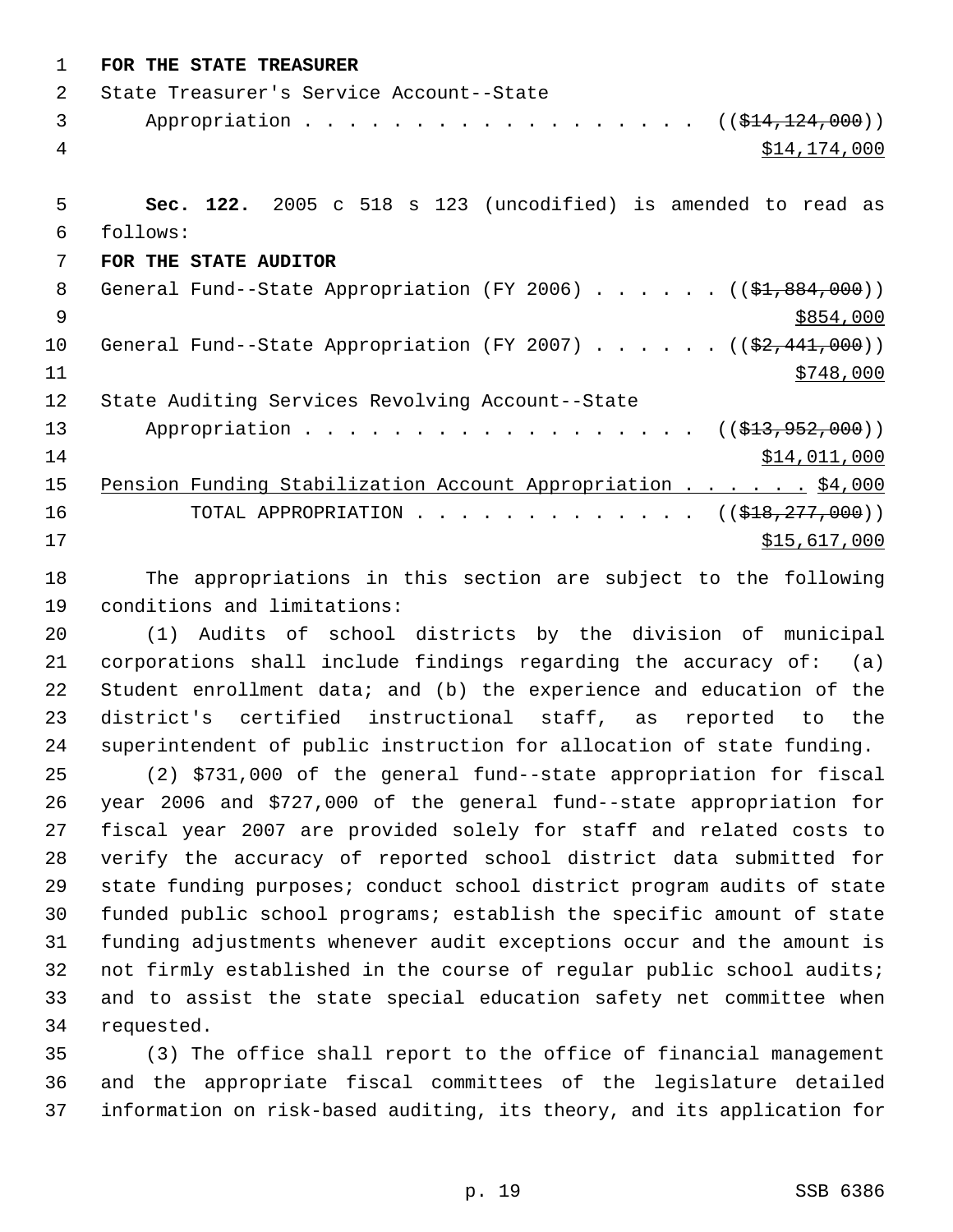the audits performed on Washington state government. The report shall include an explanation of how the office identifies, measures, and prioritizes risk, the manner in which the office uses these factors in the planning and execution of the audits of Washington state government, and the methods and procedures used in the conduct of the risk-based audits themselves. The report is due no later than December 1, 2005.

8 (4) ((\$1,130,000)) \$100,000 of the general fund--state 9 appropriation for fiscal year ( $\left(-\frac{1}{2}, \frac{1}{6}$ ,  $\frac{1}{6}$ )  $\frac{1}{200}$  of the general fund- state appropriation for fiscal year 2007, and \$2,000 of the state auditing services revolving account--state appropriation for fiscal 12 year 2006 are)) is provided solely for the implementation of Engrossed 13 Substitute House Bill No. 1064 (government performance). ((If Engrossed Substitute House Bill No. 1064 is not enacted by June 30, 15 2005, the amounts provided in this subsection shall lapse.))

 (5) \$16,000 of the general fund--state appropriation for fiscal year 2006 is provided for a review of special education excess cost accounting and reporting requirements. The state auditor's office shall coordinate this work with the joint legislative audit and review committee's review of the special education excess cost accounting methodology and expenditure reporting requirements. The state auditor's review shall include an examination of whether school districts are (a) appropriately implementing the excess cost accounting methodology; (b) consistently charging special education expenses to the special education and basic education programs; (c) appropriately determining the percentage of expenditures that should be charged to the special education and basic education programs; and (d) appropriately and consistently reporting special education expenditures. The results of this review will be included in the joint legislative audit and review committee's report issued in January 2006.

 **Sec. 123.** 2005 c 518 s 124 (uncodified) is amended to read as follows: **FOR THE CITIZENS' COMMISSION ON SALARIES FOR ELECTED OFFICIALS** 34 General Fund--State Appropriation (FY 2006) . . . . . . . . \$137,000 35 General Fund--State Appropriation (FY 2007)  $\ldots$  . . . . ((\$206,000)) 37 TOTAL APPROPRIATION . . . . . . . . . . . . . . ((\$343,000))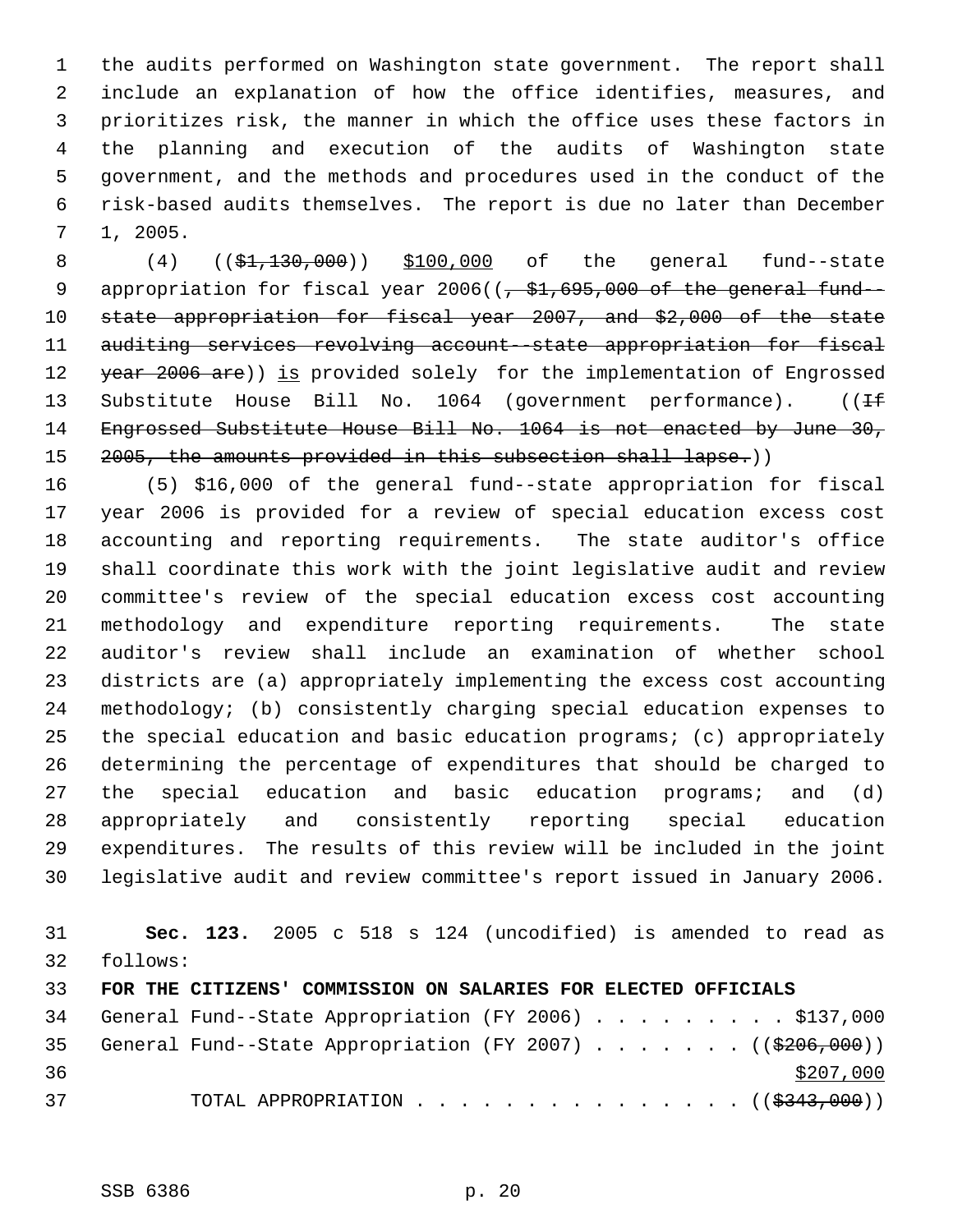$\frac{$344,000}{ }$ 

 2 **Sec. 124.** 2005 c 518 s 125 (uncodified) is amended to read as 3 follows: 4 **FOR THE ATTORNEY GENERAL** 5 General Fund--State Appropriation (FY 2006) . . . . . . ((\$5,223,000))  $\frac{1}{5}$ ,684,000 7 General Fund--State Appropriation (FY 2007) . . . . . ((\$5,156,000))  $8 \div 5,865,000$ 9 General Fund--Federal Appropriation . . . . . . . . . ((\$2,973,000))  $10$  \$3,962,000 11 Public Safety and Education Account--State 12 Appropriation . . . . . . . . . . . . . . . . . (  $(\frac{2}{2}, \frac{303}{000})$  )  $\frac{13}{2}$  307,000 14 New Motor Vehicle Arbitration Account--State 15 Appropriation . . . . . . . . . . . . . . . . . (  $(\frac{1}{2}, 313, 000)$  )  $\frac{$1,315,000}{ }$ 17 Legal Services Revolving Account--State 18 Appropriation . . . . . . . . . . . . . . . . ((\$185,970,000)) 19 \$191,770,000 \$191,770,000 \$191,770,000 \$191,770,000 \$191,770,000 \$191,770,000 \$191,770,000 \$191, 20 Tobacco Prevention and Control Account--State 21 Appropriation . . . . . . . . . . . . . . . . . . . . . . \$270,000 22 Pension Funding Stabilization Account Appropriation . . . . . \$21,000 23 TOTAL APPROPRIATION . . . . . . . . . . . . . ((\$203,208,000)) 24 \$211,194,000

25 The appropriations in this section are subject to the following 26 conditions and limitations:

 (1) The attorney general shall report each fiscal year on actual legal services expenditures and actual attorney staffing levels for each agency receiving legal services. The report shall be submitted to the office of financial management and the fiscal committees of the senate and house of representatives no later than ninety days after the end of each fiscal year.

 (2) Prior to entering into any negotiated settlement of a claim against the state that exceeds five million dollars, the attorney general shall notify the director of financial management and the chairs of the senate committee on ways and means and the house of representatives committee on appropriations.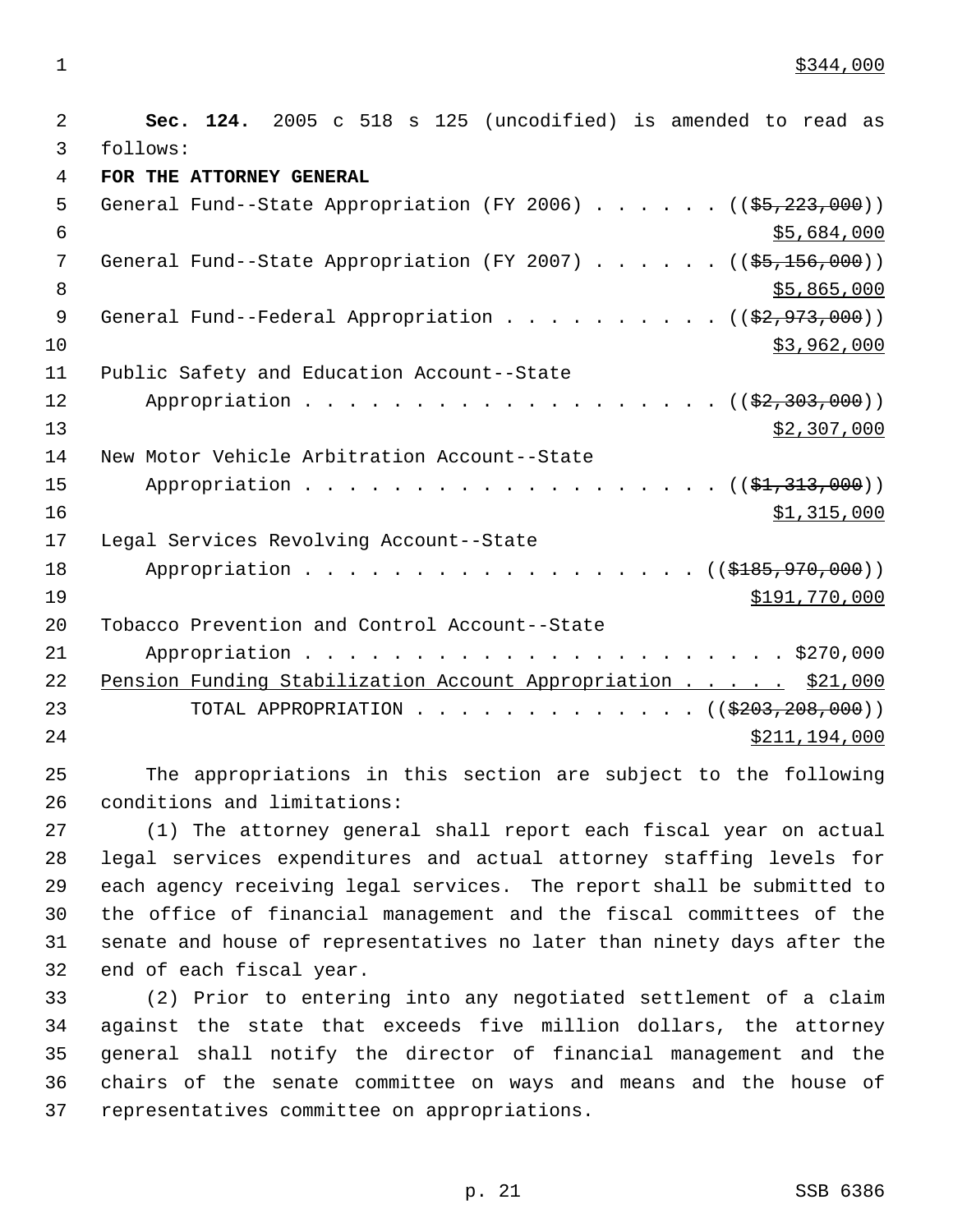1 **Sec. 125.** 2005 c 518 s 126 (uncodified) is amended to read as 2 follows: 3 **FOR THE CASELOAD FORECAST COUNCIL** 4 General Fund--State Appropriation (FY 2006) . . . . . . . . \$719,000 5 General Fund--State Appropriation (FY 2007) . . . . . . ((\$714,000))  $\frac{$716,000}{ }$  7 Pension Funding Stabilization Account Appropriation . . . . . . \$4,000 8 TOTAL APPROPRIATION . . . . . . . . . . . . . ((<del>\$1,433,000</del>))  $9 \hspace{2.5cm}$  \$1,439,000 10 **Sec. 126.** 2005 c 518 s 127 (uncodified) is amended to read as 11 follows: 12 **FOR THE DEPARTMENT OF COMMUNITY, TRADE, AND ECONOMIC DEVELOPMENT** 13 General Fund--State Appropriation (FY 2006) . . . . . ((\$66,123,000))  $14$  \$67,806,000 15 General Fund--State Appropriation (FY 2007) . . . . . ((\$67,151,000))  $16$  \$63,798,000 17 General Fund--Federal Appropriation . . . . . . . . ((\$246,886,000)) 18 \$258,085,000 19 General Fund--Private/Local Appropriation . . . . . ((\$12,229,000))  $\text{12, 236, 000}$ 21 Public Safety and Education Account--State 22 Appropriation . . . . . . . . . . . . . . . . . ((\$5,439,000))  $23$  \$5,443,000 24 Public Works Assistance Account--State 25 Appropriation . . . . . . . . . . . . . . . . . (  $(\frac{23}{3}, \frac{395}{600})$  )  $26$  \$3,430,000 27 Tourism Development and Promotion Account 28 Appropriation . . . . . . . . . . . . . . . . . . . . . . \$300,000 29 Drinking Water Assistance Administrative Account-- 30 State Appropriation . . . . . . . . . . . . . . . ((\$213,000))  $31$  \$345,000 32 Lead Paint Account--State Appropriation . . . . . . . . . . . . \$6,000 33 Building Code Council Account--State Appropriation . . ((\$1,130,000)) 34 \$1,133,000 35 Administrative Contingency Account--State 36 Appropriation . . . . . . . . . . . . . . . . . (  $(\frac{21,808,000}{1})$  $37$   $\frac{$1,809,000}{9}$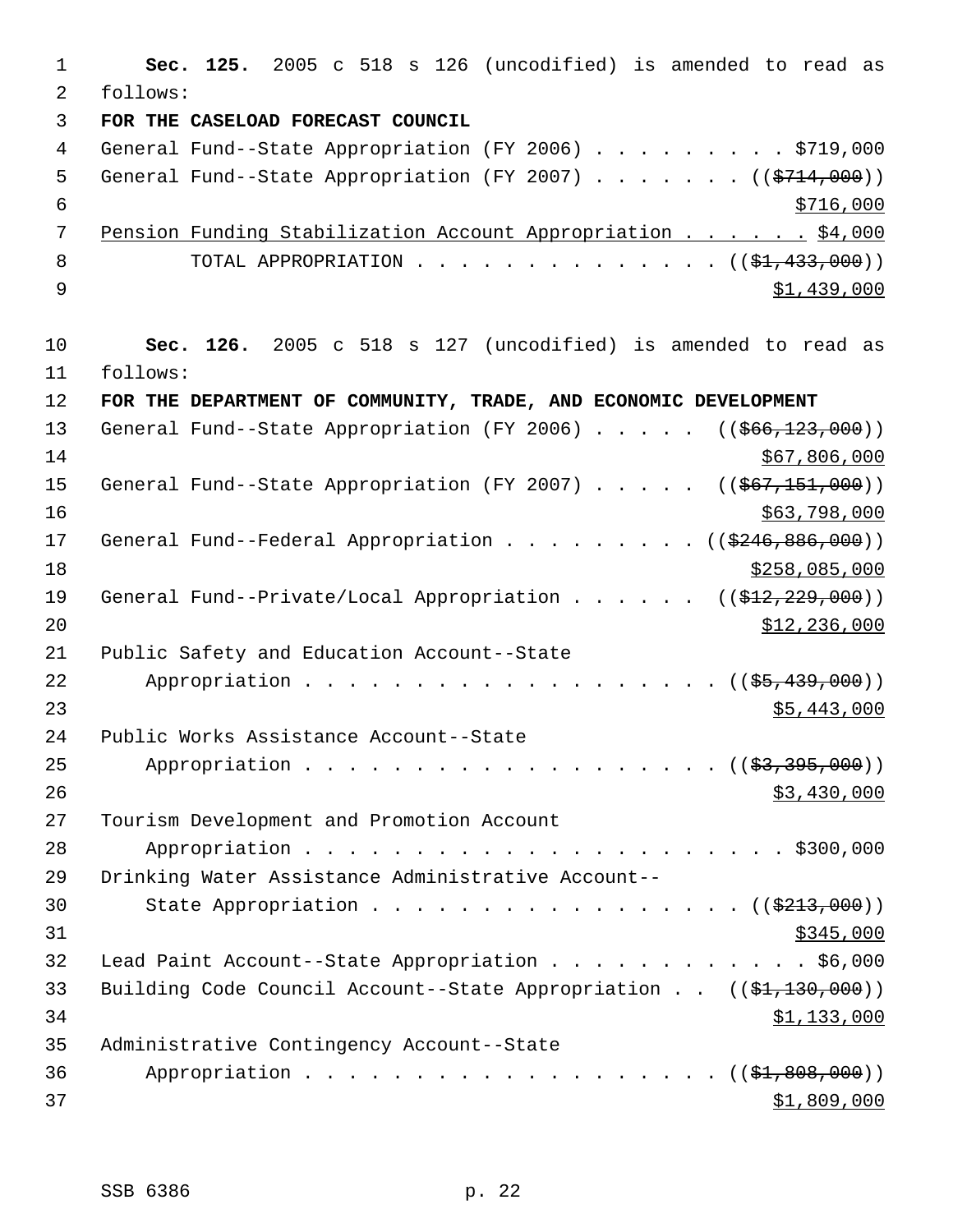| 1  | Low-Income Weatherization Assistance Account--State              |
|----|------------------------------------------------------------------|
| 2  |                                                                  |
| 3  | Violence Reduction and Drug Enforcement Account--State           |
| 4  | Appropriation $($ $(\frac{27}{231},000))$                        |
| 5  | \$7,234,000                                                      |
| 6  | Manufactured Home Installation Training Account--State           |
| 7  |                                                                  |
| 8  | Community and Economic Development Fee Account--State            |
| 9  |                                                                  |
| 10 | Washington Housing Trust Account--State                          |
| 11 | Appropriation<br>((\$19,009,000))                                |
| 12 | \$32,866,000                                                     |
| 13 | Homeless Families Services Account--State                        |
| 14 |                                                                  |
| 15 | Public Facility Construction Loan Revolving                      |
| 16 | Account--State Appropriation ( $(\frac{2614,000}{1})$            |
| 17 | \$616,000                                                        |
| 18 | Pension Funding Stabilization Account Appropriation \$87,000     |
| 19 | TOTAL APPROPRIATION $\ldots$ , ( $(\frac{2442,006,000}{\cdots})$ |
| 20 | \$465,666,000                                                    |

 The appropriations in this section are subject to the following conditions and limitations:

 (1) \$2,838,000 of the general fund--state appropriation for fiscal year 2006 and \$2,838,000 of the general fund--state appropriation for fiscal year 2007 are provided solely for a contract with the Washington technology center for work essential to the mission of the Washington technology center and conducted in partnership with universities. The center shall not pay any increased indirect rate nor increases in other indirect charges above the absolute amount paid during the 1995-97 fiscal biennium.

 (2) \$5,902,000 of the general fund--federal appropriation is provided solely for the justice assistance grant program, to be distributed in state fiscal year 2006 as follows:

 (a) \$2,064,000 to local units of government to continue multijurisdictional narcotics task forces;

 (b) \$330,000 to the department to continue the drug prosecution assistance program in support of multijurisdictional narcotics task forces;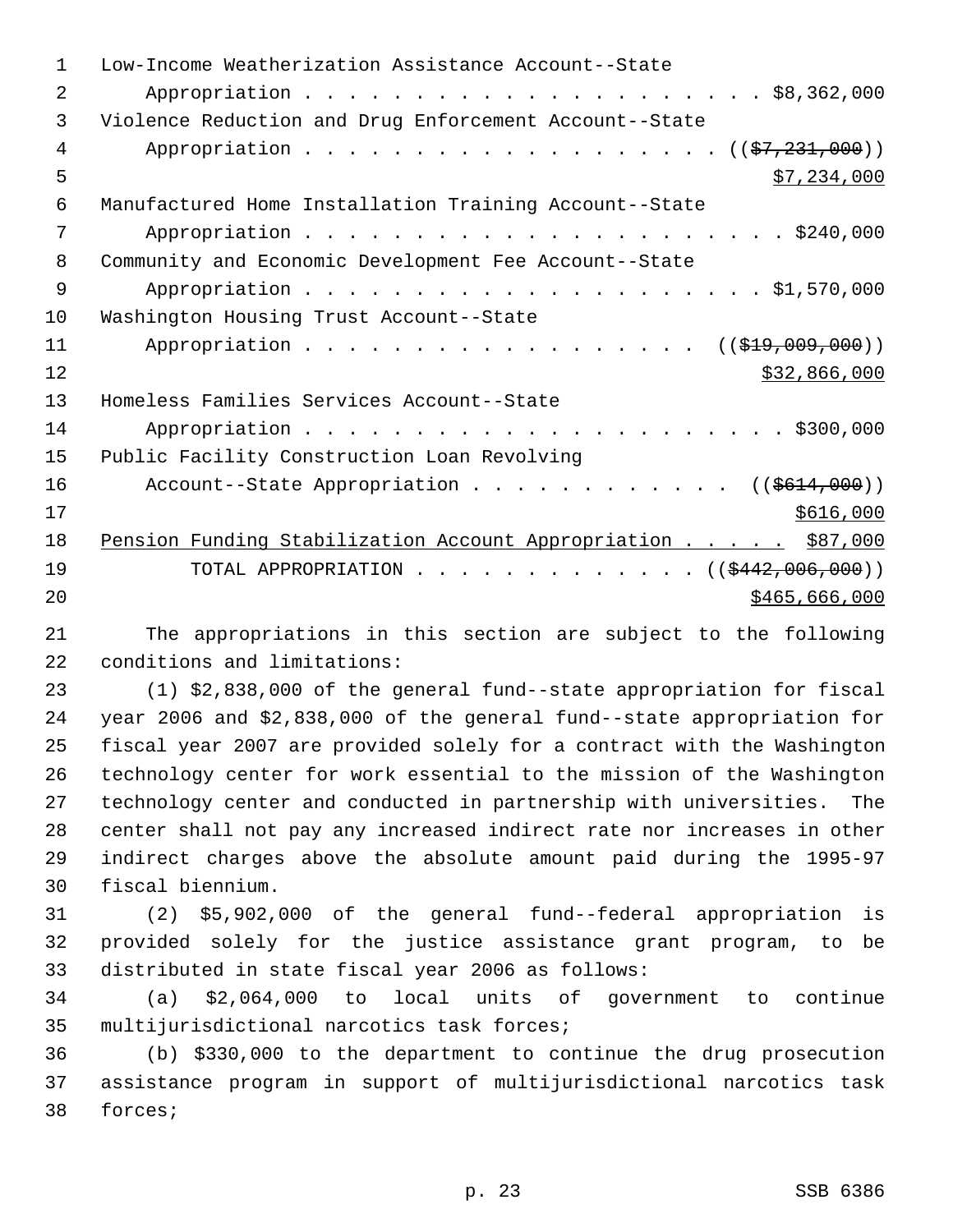(c) \$675,000 to the Washington state patrol for coordination, investigative, and supervisory support to the multijurisdictional narcotics task forces and for methamphetamine education and response;

(d) \$20,000 to the department for tribal law enforcement;

 (e) \$345,000 to the department to continue domestic violence legal advocacy;

 (f) \$60,000 to the department for community-based advocacy services to victims of violent crime, other than sexual assault and domestic violence;

 (g) \$351,000 to the department of social and health services, division of alcohol and substance abuse, for juvenile drug courts in eastern and western Washington;

 (h) \$626,000 to the department of social and health services to continue youth violence prevention and intervention projects;

 (i) \$97,000 to the department to continue evaluation of this grant program;

 (j) \$290,000 to the office of financial management for criminal 18 history records improvement;

 (k) \$580,000 to the department for required grant administration, monitoring, and reporting on justice assistance grant programs; and

 (l) \$464,000 to the department for distribution to small municipalities.

 These amounts represent the maximum justice assistance grant expenditure authority for each program. No program may expend justice assistance grant funds in excess of the amounts provided in this subsection. If moneys in excess of those appropriated in this subsection become available, whether from prior or current fiscal year distributions, the department shall hold these moneys in reserve and may not expend them without specific appropriation. These moneys shall be carried forward and applied to the pool of moneys available for appropriation for programs and projects in the succeeding fiscal year. As part of its budget request for the succeeding year, the department shall estimate and request authority to spend any justice assistance grant funds.

 (3) \$3,600,000 of the general fund--federal appropriation is provided solely for the justice assistance grant program, to be distributed in state fiscal year 2007 as follows: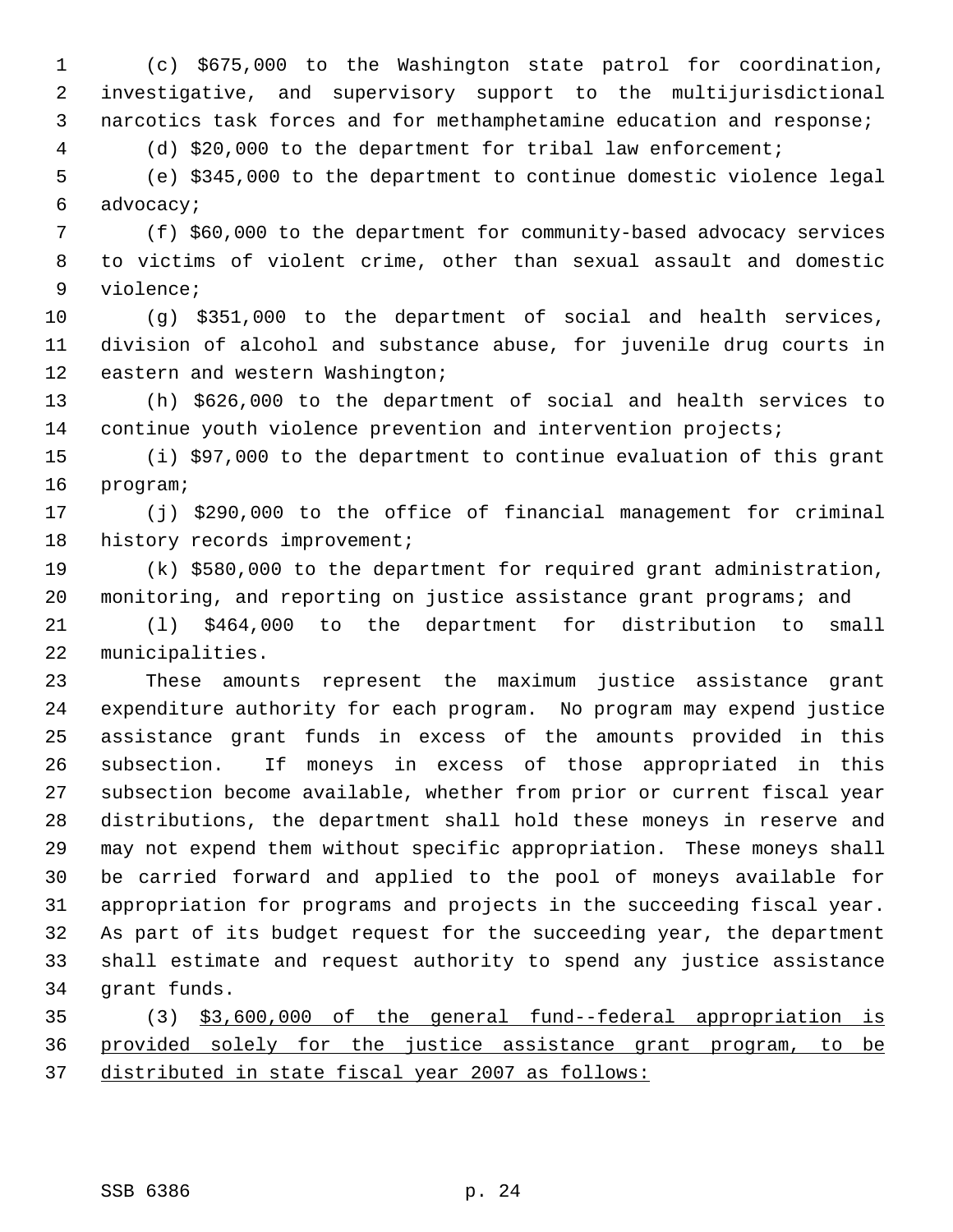| 1  | (a) $$2,013,000$ to local units of government to continue                                   |
|----|---------------------------------------------------------------------------------------------|
| 2  | multijurisdictional narcotics task forces;                                                  |
| 3  | (b) \$330,000 to the department to continue the drug prosecution                            |
| 4  | assistance program in support of multijurisdictional narcotics task                         |
| 5  | forces;                                                                                     |
| 6  | (c) \$675,000 to the Washington state patrol for coordination,                              |
| 7  | investigative, and supervisory support to the multijurisdictional                           |
| 8  | narcotics task forces;                                                                      |
| 9  | (d) \$110,000 to the department to support the governor's council on                        |
| 10 | substance abuse;                                                                            |
| 11 | (e) \$97,000 to the department to continue evaluation of the justice                        |
| 12 | assistance grant program;                                                                   |
| 13 | (f) \$360,000 to the department for required grant administration,                          |
| 14 | monitoring, and reporting on justice assistance grant programs; and                         |
| 15 | $(q)$ \$15,000 to the department for a tribal and local law                                 |
| 16 | enforcement statewide summit.                                                               |
| 17 | (4) \$1,658,000 of the general fund--state appropriation for fiscal                         |
| 18 | year 2007 is provided solely for multijurisdictional drug task forces.                      |
| 19 | The funding for this amount, and the amounts provided in subsection                         |
| 20 | $(3)(a)$ and (b) of this section, will be distributed in a manner so that                   |
| 21 | all drug task forces funded in fiscal year 2004 will receive funding in                     |
| 22 | fiscal year 2007 at amounts similar to the amounts received in fiscal                       |
| 23 | <u>year 2004.</u>                                                                           |
| 24 | (5) \$170,000 of the general fund--state appropriation for fiscal                           |
| 25 | and $($ $(*170,000)$ $*700,000$ of the general fund--state<br>year 2006                     |
| 26 | appropriation for fiscal year 2007 are provided solely to fund domestic                     |
| 27 | violence legal advocacy, in recognition of reduced federal grant                            |
| 28 | funding.                                                                                    |
| 29 | $((+4))$ (6) \$28,848,000 of the general fund--state appropriation                          |
| 30 | for fiscal year 2006 ((and $$29,941,000$ of the general fund state                          |
| 31 | appropriation for fiscal year 2007 are)) is provided solely for                             |
| 32 | providing early childhood education assistance. Of ((these)) this                           |
| 33 | $amount((\theta))$ , \$1,497,000 (( <del>in each fiscal year</del> )) is provided solely to |
| 34 | increase the number of children receiving education, and \$1,052,000                        |
| 35 | $((in-{\it fixed}\xrightarrow{year} 2006$ and $$2,146,000$ in fiscal year 2007 are)) is     |
| 36 | provided solely for a targeted vendor rate increase.                                        |
| 37 | $((+5))$ (7) Repayments of outstanding loans granted under RCW                              |
| 38 | 43.63A.600, the mortgage and rental assistance program, shall be                            |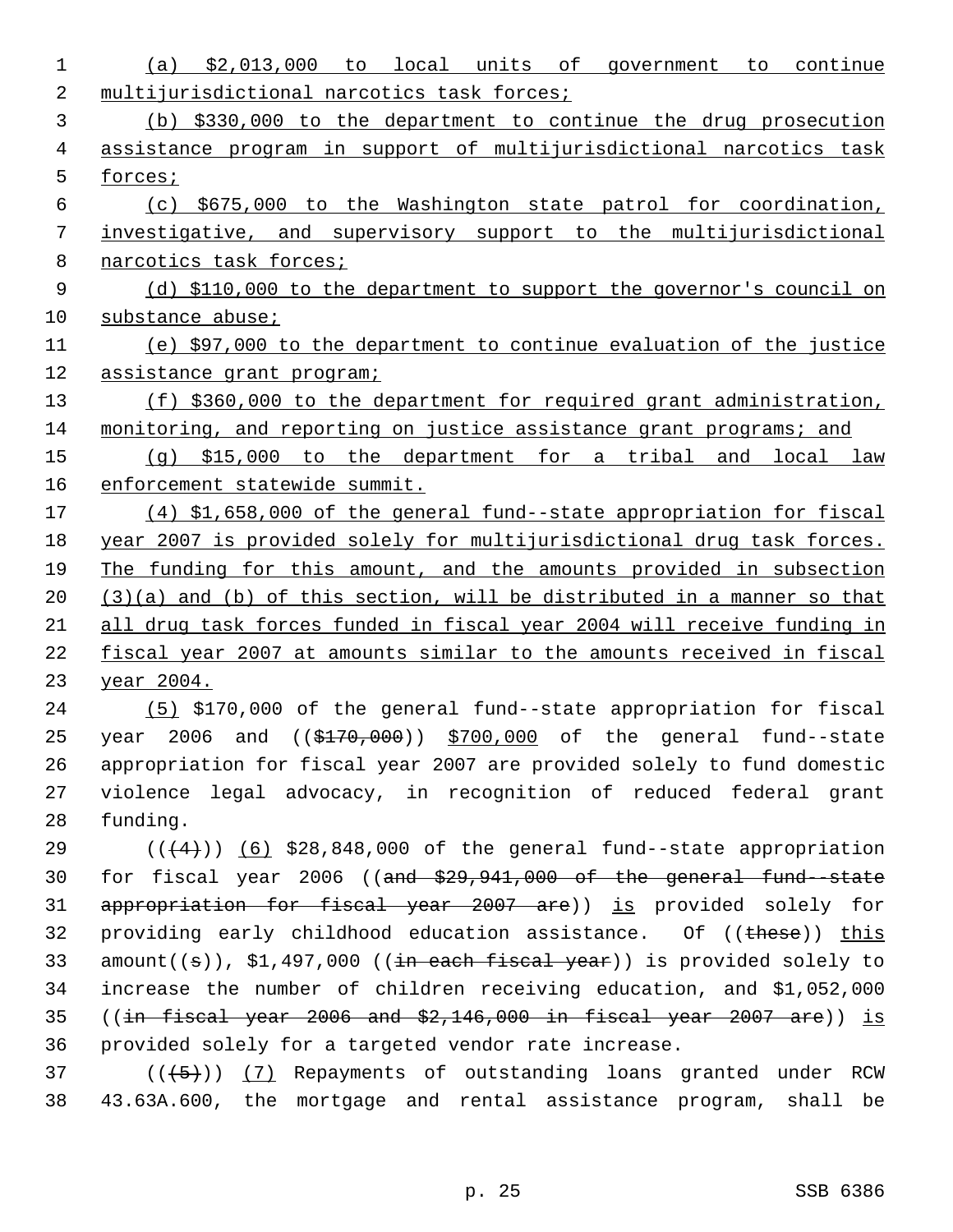remitted to the department, including any current revolving account balances. The department shall contract with a lender or contract collection agent to act as a collection agent of the state. The lender or contract collection agent shall collect payments on outstanding loans, and deposit them into an interest-bearing account. The funds collected shall be remitted to the department quarterly. Interest earned in the account may be retained by the lender or contract collection agent, and shall be considered a fee for processing payments on behalf of the state. Repayments of loans granted under this chapter shall be made to the lender or contract collection agent as long as the loan is outstanding, notwithstanding the repeal of the chapter.

 $((\langle 6 \rangle) )$  (8) \$1,288,000 of the Washington housing trust account-- state appropriation is provided solely to implement Engrossed House Bill No. 1074. If the bill is not enacted by June 30, 2005, the amounts in this subsection shall lapse.

 $((\langle 7 \rangle)(9)$  \$725,000 of the general fund--state appropriation for fiscal year 2006 and \$725,000 of the general fund--state appropriation for fiscal year 2007 are provided solely for food banks to obtain and distribute additional nutritious food; and purchase equipment to transport and store perishable products.

21 (( $\left(48\right)$  \$500,000)) (10) \$1,000,000 of the general fund--state 22 appropriation for fiscal year 2006 and  $((\frac{2500}{100}, 000))$  \$1,000,000 of the general fund--state appropriation for fiscal year 2007 are provided solely for the community services block grant program to help meet current service demands that exceed available community action resources.

 $((+9))$   $(11)$  \$215,000 of the general fund--state appropriation for fiscal year 2006 is provided solely for matching funds for a federal economic development administration grant awarded to the city of Kent to conduct a feasibility study and economic analysis for the establishment of a center for advanced manufacturing.

 $((+10))$  (12) \$20,000 of the general fund--state appropriation for fiscal year 2006 is provided solely for the department to compile a report on housing stock in Washington state to identify areas of potentially high risk for child lead exposure. This report shall include an analysis of existing data regarding the ages of housing stock in specific regions and an analysis of data regarding actual lead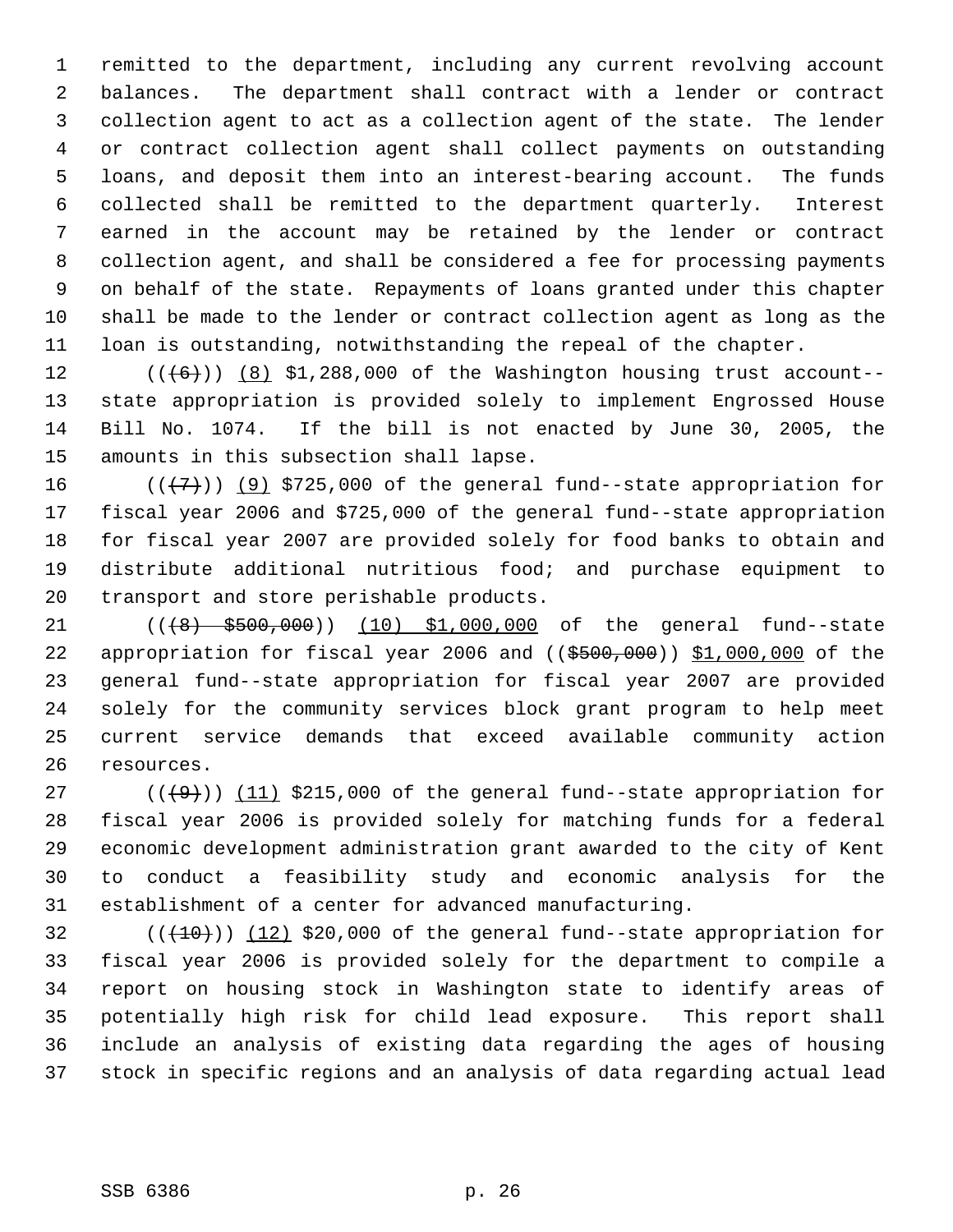poisoning cases, which shall be provided by the department of health's childhood lead poisoning surveillance program.

 $($  ( $(11)$ ) (13) \$150,000 of general fund--state appropriation for fiscal year 2006 is provided solely for the Cascade land conservancy to develop and implement a plan for regional conservation within King, Kittitas, Pierce, and Snohomish counties.

7 (( $(12)$ )) (14) \$50,000 of the general fund--state appropriation for fiscal year 2006 is provided solely for the support, including safety and security costs, of the America's freedom salute to be held in the Vancouver, Washington area.

 $((+13))$   $(15)$  \$250,000 of the general fund--state appropriation for fiscal year 2006 and \$250,000 of the general fund--state appropriation for fiscal year 2007 are provided solely to Snohomish county for a law enforcement and treatment methamphetamine pilot program. \$250,000 of the general fund--state appropriation for fiscal year 2006 and \$250,000 of the general fund--state appropriation for fiscal year 2007 are provided solely to the Pierce county alliance's methamphetamine family services treatment program and safe streets of Tacoma's methamphetamine prevention service.

 $((+14))$   $(16)$  \$50,000 of the general fund--state appropriation is provided solely for one pilot project to promote the study and implementation of safe neighborhoods through community planning.

 $((+15))$   $(17)$  \$287,000 of the general fund--state appropriation for fiscal year 2006 and \$288,000 of the general fund--state appropriation for fiscal year 2007 are provided solely for Walla Walla community college to establish the water and environmental studies center to provide workforce education and training, encourage innovative approaches and practices that address environmental and cultural issues, and facilitate the Walla Walla watershed alliance role in promoting communication leading to cooperative conservation efforts that effectively address urban and rural water and environmental issues.

 $((+16))$   $(18)$  \$50,000 of the general fund--state appropriation for fiscal year 2006 is provided solely for work with the northwest food processors association on the food processing cluster development project.

 $((17)$  \$200,000 of the general fund-state appropriation for fiscal year 2006 and \$100,000 of the general fund--state appropriation for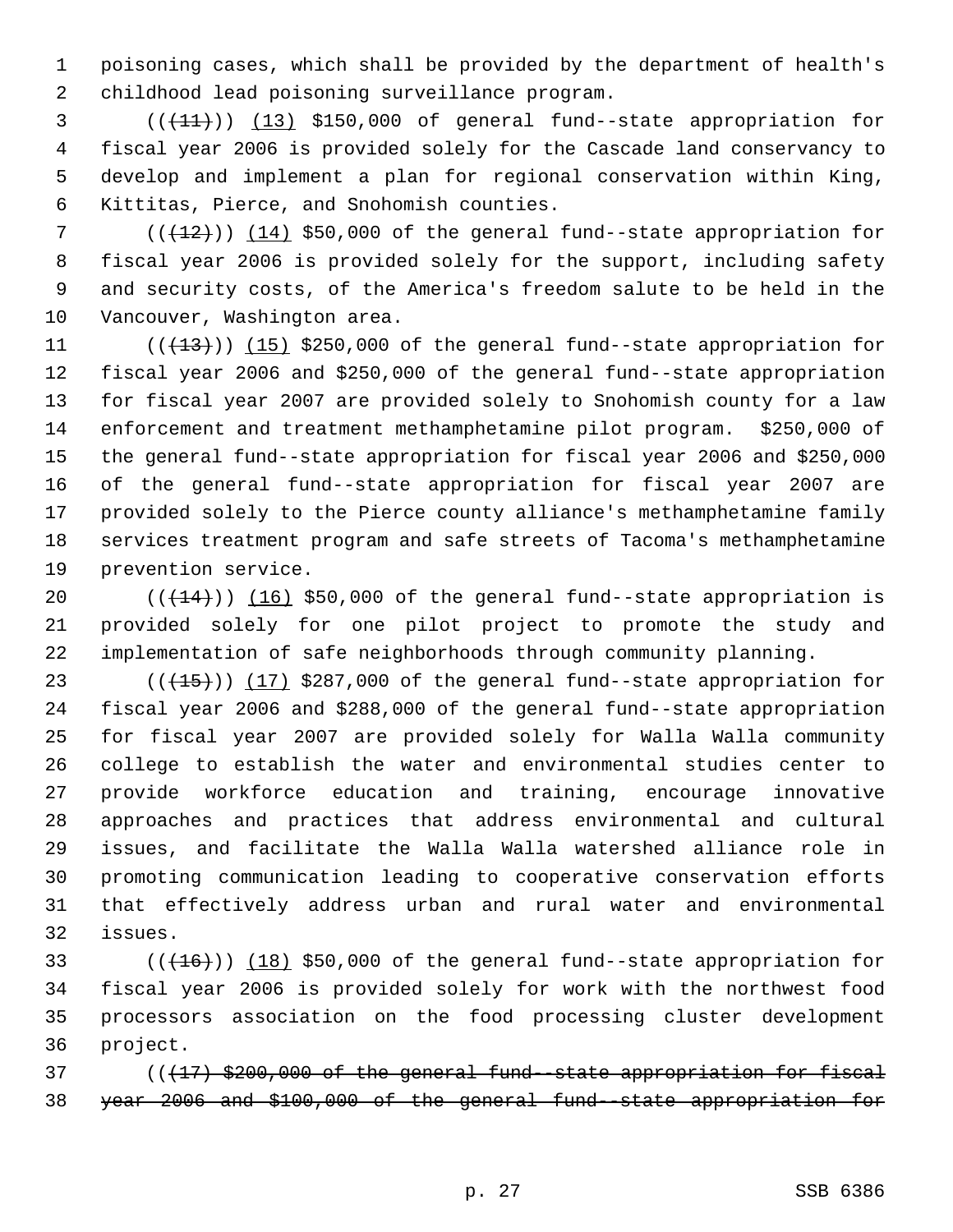fiscal year 2007 are provided solely for the northwest agriculture incubator project, which will support small farms in economic development)) (19) \$140,000 of the general fund--state appropriation for fiscal year 2006 and \$270,000 of the general fund--state appropriation for fiscal year 2007 are provided solely for the northwest agriculture incubator project, which will support small farms in economic development.

 $((+18))$   $(20)$  \$75,000 of the general fund--state appropriation for fiscal year 2006 and \$75,000 of the general fund--state appropriation for fiscal year 2007 are provided solely to the department of community, trade, and economic development as the final appropriation for the youth assessment center in Pierce county for activities dedicated to reducing the rate of incarceration of juvenile offenders.  $((+19))$  (21) \$235,000 of the general fund--state appropriation for fiscal year 2006 and \$235,000 of the general fund--state appropriation for fiscal year 2007 are provided solely for the implementation of the small business incubator program. \$250,000 must be distributed as

 grants and must be matched by an equal amount of private funds.  $((+20))$   $(22)$  The department shall coordinate any efforts geared towards the 2010 Olympics with the regional effort being conducted by the Pacific northwest economic region, a statutory committee.

 $((+21))$   $(23)$  \$75,000 of the general fund--state appropriation for fiscal year 2006 and \$75,000 of the general fund--state appropriation for fiscal year 2007 are provided solely for HistoryLink to expand its free, noncommercial online encyclopedia service on state and local history.

 $((22))$   $(24)$  \$25,000 of the general fund--state appropriation for fiscal year 2006 and \$25,000 of the general fund--state appropriation for fiscal year 2007 are provided solely for Women's Hearth, a nonprofit program serving the Spokane area's homeless and low-income women.

 (25) If a bill creating the department of early learning is not enacted by June 30, 2006, \$424,000 of the general fund--state appropriation for fiscal year 2007 shall lapse.

 (26) \$300,000 of the general fund--state appropriation for fiscal year 2007 is provided solely for the developmental disabilities council to contract for legal services for individuals with developmental disabilities who are served or are entering the community protection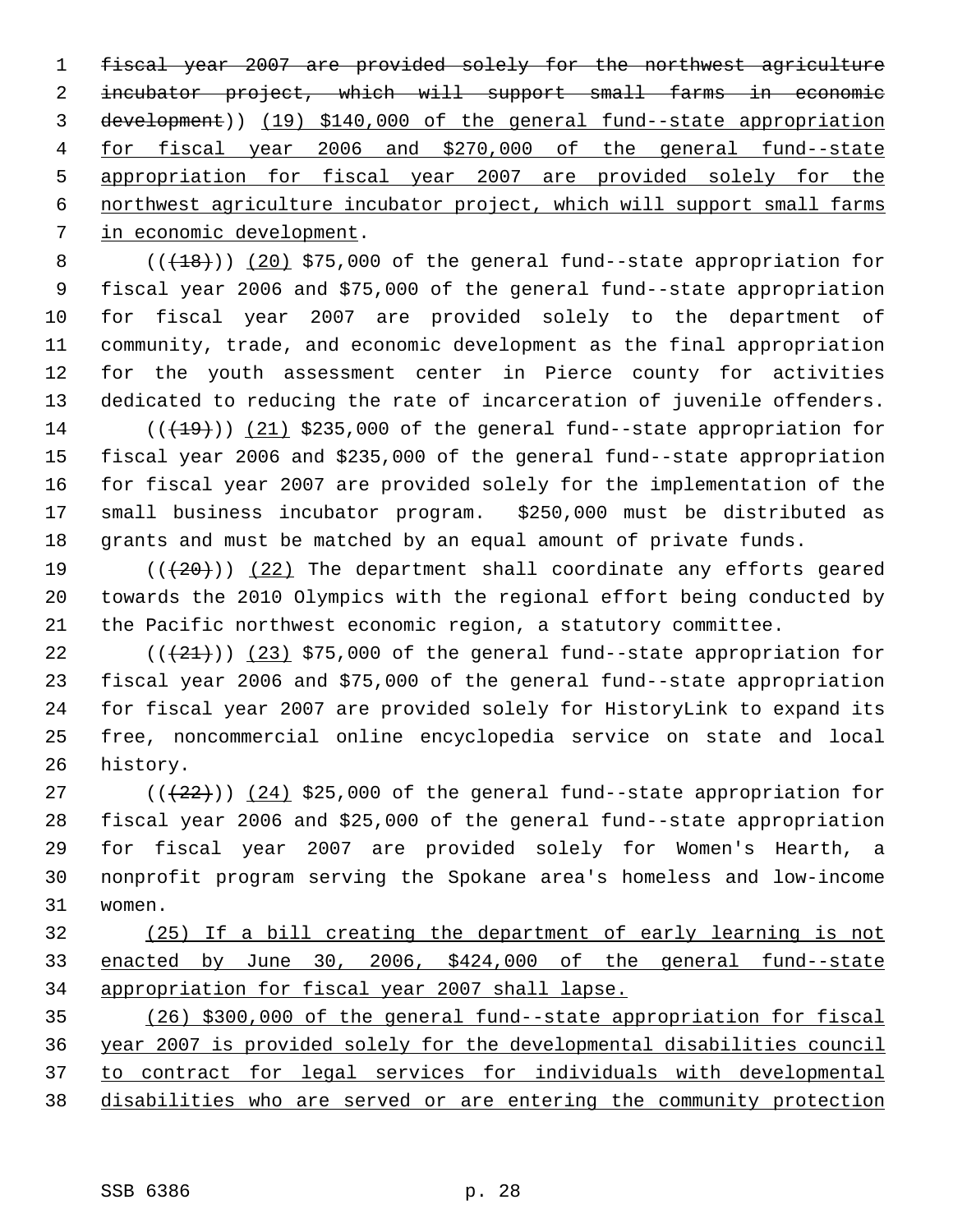program in the department of social and health services division of developmental disabilities. Funding shall be prioritized for those individuals who do not have paid legal guardians, but is available to all community protection clients, subject to available funds.

 (27) \$100,000 of the fiscal year 2006 general fund--state appropriation is provided solely for tourism branding and marketing associated with the January 2007 United States figure skating championships in Spokane. It is the intent of the legislature to provide an additional \$500,000 during the 2007-09 fiscal biennium for the payment of one-half of the hosting fee if Spokane is designated as the host city of the 2009 world figure skating championships. The funds provided under this section are contingent on an equal amount of matching funds from nonstate sources.

 (28) \$250,000 of the general fund--state appropriation for fiscal year 2006 is provided solely to the Pacific Science Center to host the dead sea scrolls exhibition in September 2006.

 (29) \$50,000 of the general fund--state appropriation for fiscal year 2007 is provided solely to the Pacific northwest economic region as matching funds for use in the development and operation of a regional tourism initiative in coordination with the department and consistent with the governor's initiatives on marketing, tourism, and trade. The department and the Pacific northwest economic region will 23 jointly establish appropriate deliverables. The first \$25,000 of this amount will be released when the Pacific northwest economic region has secured at least \$75,000 in funding from other public and private sources. The final \$25,000 of this amount will be released when the Pacific northwest economic region has secured an additional \$75,000 in 28 funding from other public and private sources. A minimum of 25 percent 29 of the matching funds raised by the Pacific northwest economic region for the initiative shall be from private sources.

 (30) \$50,000 of the general fund--state appropriation for fiscal year 2006 and \$50,000 of the general fund--state appropriation for fiscal year 2007 are provided solely to the international trade alliance of Spokane to partnership with other regional governments to strengthen and diversify the regional economy.

 (31) \$75,000 of the general fund--state appropriation for fiscal year 2006 is provided solely to contract for a study that will provide recommendations on a small harbor dredging cooperative among the port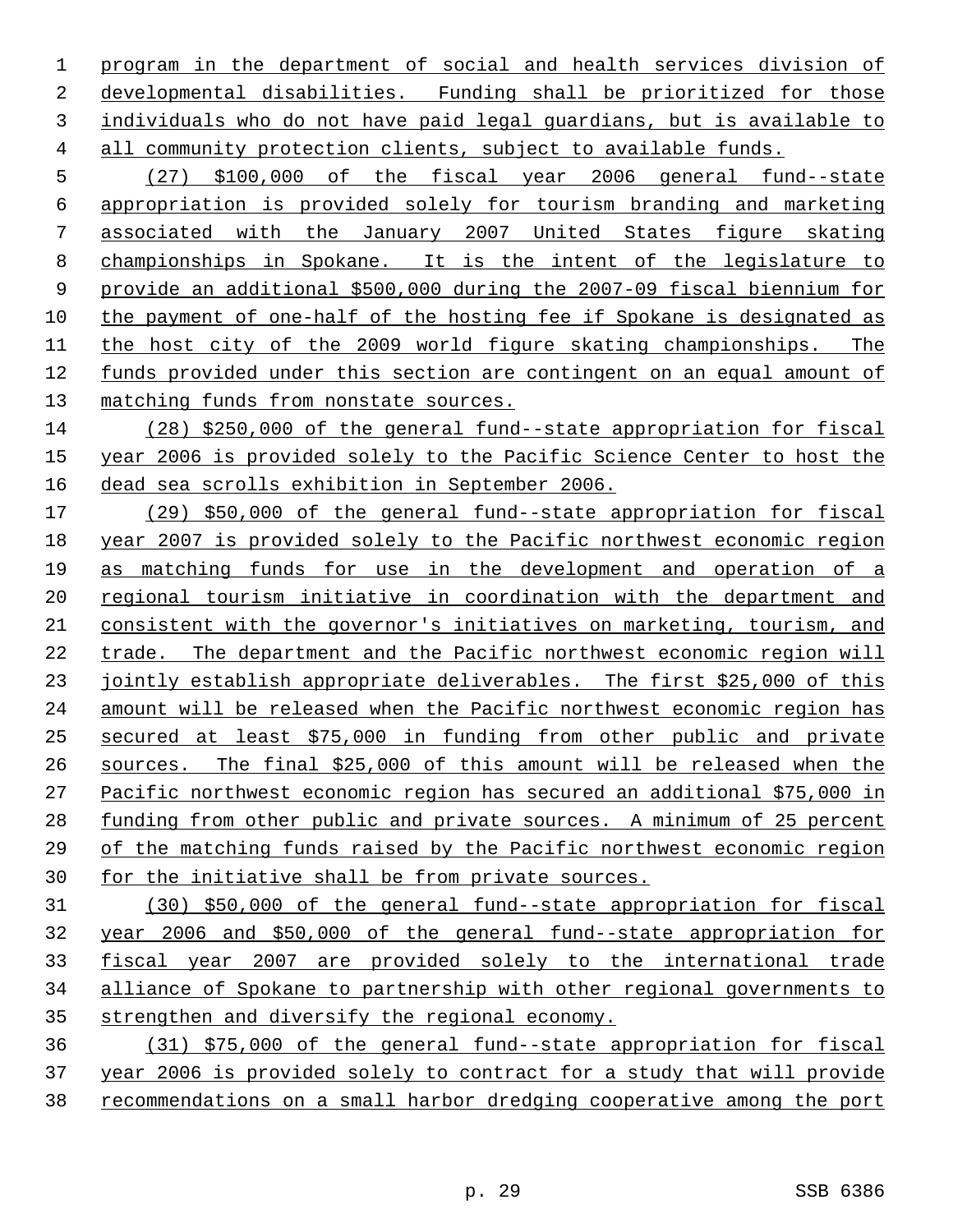districts of Pacific County and Wahkiakum County. The recommendations shall include options for an organizational framework, as well as the long-term financing of the cooperative. (32) \$20,000 of the general fund--state appropriation for fiscal year 2006 is provided solely to the Pacific-Algona senior center, a nonprofit program serving hungry, low-income seniors. (33) \$25,000 of the general fund--state appropriation for fiscal year 2006 is provided solely to the northwest Korean sports and cultural festival. (34) \$2,500,000 of the general fund--state appropriation for fiscal year 2007 is provided solely to allow Washington state tribes to continue participation in the *Fish and Forest Report* currently out for public comment as a habitat conservation plan under the endangered species act. In the event federal funding is reinstated, the amount provided in this subsection shall lapse. (35) \$5,000 of the general fund--state appropriation for fiscal year 2006 is provided for Tacoma's international music festival. (36) \$1,000,000 of the general fund--state appropriation for fiscal year 2007 is provided solely for providing statewide sexual assault services. (37) \$200,000 of the general fund--state appropriation for fiscal year 2006 is provided solely for the Mimms Academy in Tacoma to facilitate a pilot project concerning expelled and suspended students. (38) \$150,000 of the general fund--state appropriation for fiscal year 2007 is provided solely to the King county sexual assault resource center to provide for a Spanish-speaking therapist position, parent/child victim education, and prevention education. (39) \$96,000 of the general fund--state appropriation for fiscal year 2006 is provided solely for the Olympic loop of the great Washington state birding trail. (40) \$67,000 of the general fund--state appropriation for fiscal year 2007 is provided solely for a study of methamphetamine action teams and drug task forces as provided by Engrossed Substitute Senate Bill No. 6239, section 113 (controlled substances and methamphetamine). The department shall report findings and recommendations to the legislature by November 1, 2006. If the bill is not enacted by June 30, 2006, the amount provided in this section shall lapse.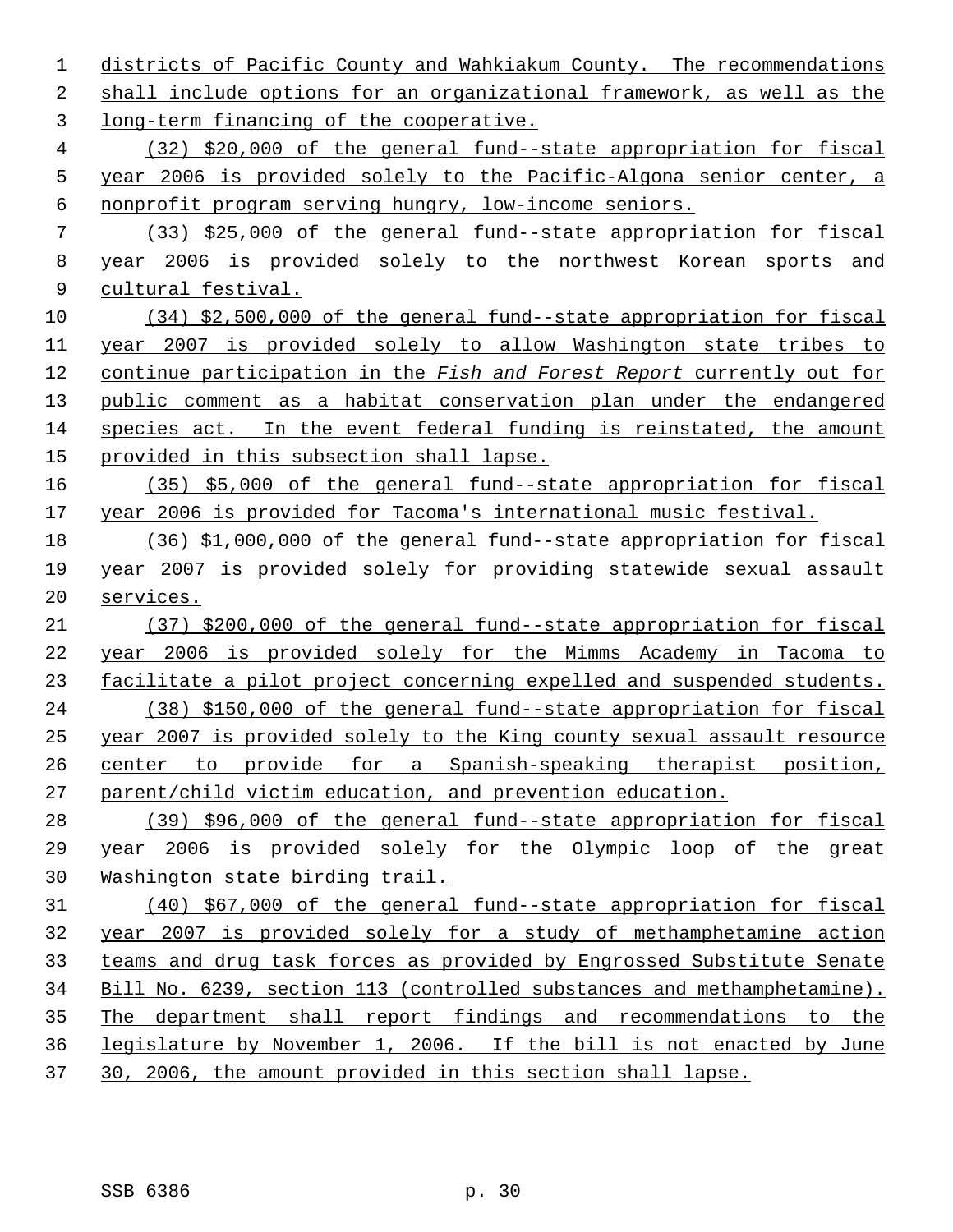(41) \$529,000 of the general fund--federal appropriation for fiscal year 2007 is provided solely for the department to provide to the department of archeology and historic preservation through an interagency agreement. The full amount of federal funding shall be transferred. The department of community, trade, and economic development shall not retain any portion for administrative purposes. (42) \$84,000 of the general fund--state appropriation for fiscal year 2006 and \$84,000 of the general fund--state appropriation for fiscal year 2007 are provided solely for distribution to Benton and Franklin counties to continue the Benton-Franklin juvenile drug court program. The counties will provide an equivalent amount of matching funds.

 (43) \$7,000,000 of the general fund--state appropriation for fiscal year 2007 is provided solely to the owners of the following minor league baseball facilities for major and minor restoration and repair 16 of facilities projects: Tacoma Rainiers (\$2,500,000); Spokane Indians (\$2,000,000); Tri-Cities Dust Devils (\$1,000,000); Yakima Bears (\$750,000); and Everett AquaSox (\$750,000). The department shall not retain any portion for administrative purposes.

 (44) \$50,000 of the fiscal year 2006 general fund--state appropriation and \$3,400,000 of the fiscal year 2007 general fund-- state appropriation are provided solely for the department to enter into funding agreements with the mountains to sound greenway trust to accomplish the following projects: Squak mountain trail upgrades; Tiger mountain trailhead and trails upgrades; Rattlesnake mountain trail and trailhead construction; Mailbox peak trail and trailhead improvements; MidFork river basin access projects; greenway recreational signage; greenway legacy planning; Snoqualmie point view park construction; and state route 18/interstate 90 interchange protection.

## (45) \$6,000,000 of the general fund--state fiscal year 2007 appropriation is provided solely for alternative energy production projects in communities adversely affected by severe job reductions in the forest and paper products industry.

 (46) \$150,000 of the general fund--state appropriation in fiscal year 2007 is provided solely to assist the suburban cities association, King county, and the cities of Seattle and Bellevue to comply with the most acute buildable lands needs countywide.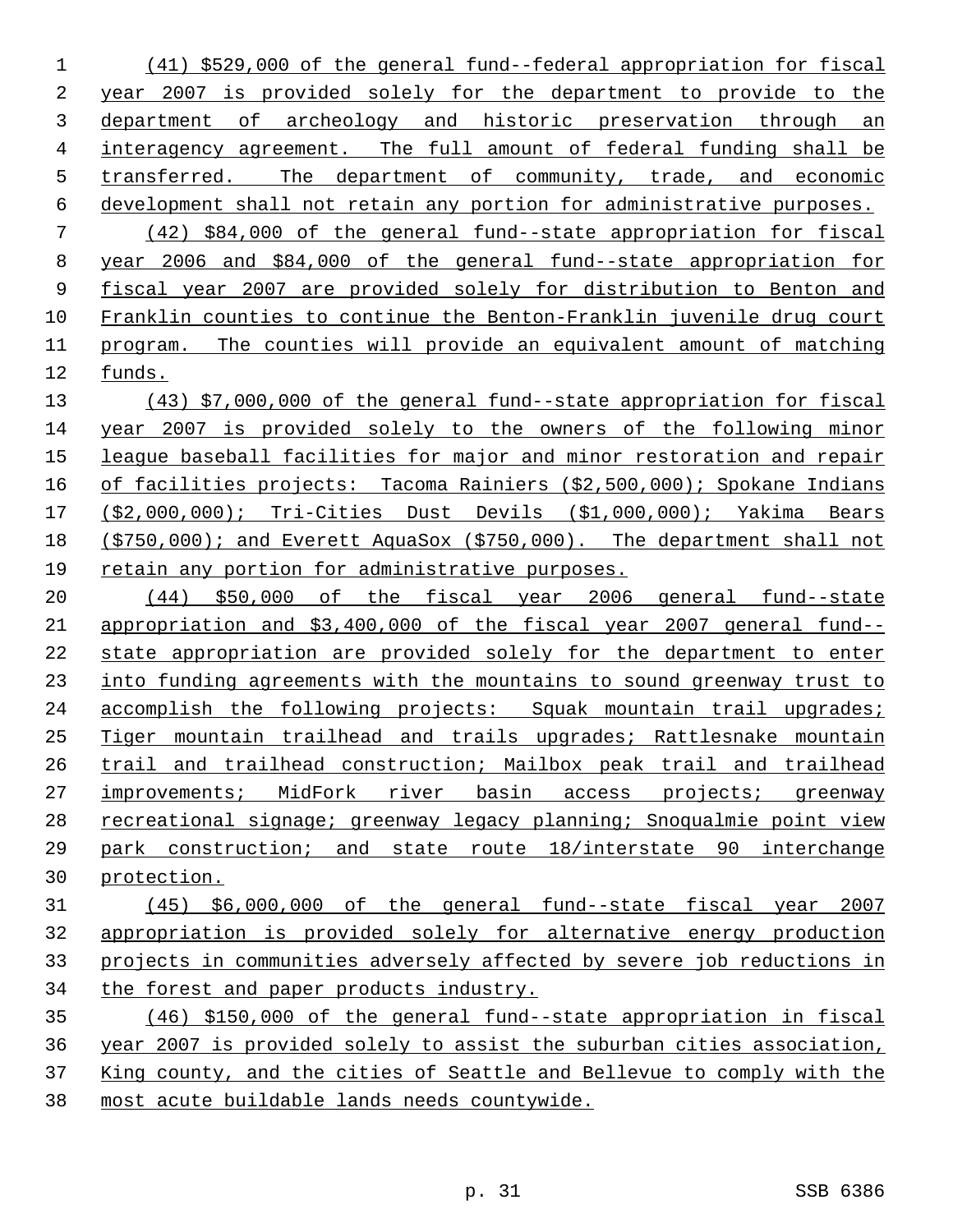(47) \$149,000 of the general fund--state appropriation in fiscal year 2006 is provided solely to implement Substitute Senate Bill No. 6652 (human trafficking), authorizing a task force through June 30, 2011, to provide guidance in responding to the crime of human trafficking, and in providing services to human trafficking victims. (48) \$140,000 of the general fund--state appropriation for fiscal year 2007 is provided solely to implement Engrossed Senate Bill No. 5330 (economic development grants). If the bill is not enacted by June 30, 2006, the amount provided in this subsection shall lapse. (49) \$200,000 of the general fund--state appropriation for fiscal year 2007 and \$197,000 of the general fund--federal appropriation for fiscal year 2007 are provided solely for the long-term care ombudsman 13 program within the department of community, trade, and economic development to recruit and train volunteers to serve in the adult family home setting. (50) \$544,000 of the general fund--state appropriation for fiscal year 2007 is provided solely for restoration and upgrade of the building electrical system at the daybreak star cultural center. (51) \$116,000 of the general fund--state appropriation for fiscal year 2007 is provided solely for an increase to the statewide coordination of the volunteer programs for court-appointed special advocates. **Sec. 127.** 2005 c 518 s 128 (uncodified) is amended to read as follows: **FOR THE ECONOMIC AND REVENUE FORECAST COUNCIL** 26 General Fund--State Appropriation (FY 2006) . . . . . . ((\$573,000)) 28 General Fund--State Appropriation (FY 2007) . . . . . . ((\$517,000)) 30 Pension Funding Stabilization Account Appropriation . . . . . \$3,000 31 TOTAL APPROPRIATION . . . . . . . . . . . . . . ((\$1,090,000)) \$1,105,000 **Sec. 128.** 2005 c 518 s 129 (uncodified) is amended to read as follows: **FOR THE OFFICE OF FINANCIAL MANAGEMENT**

36 General Fund--State Appropriation (FY 2006) . . . . . ((\$16,993,000))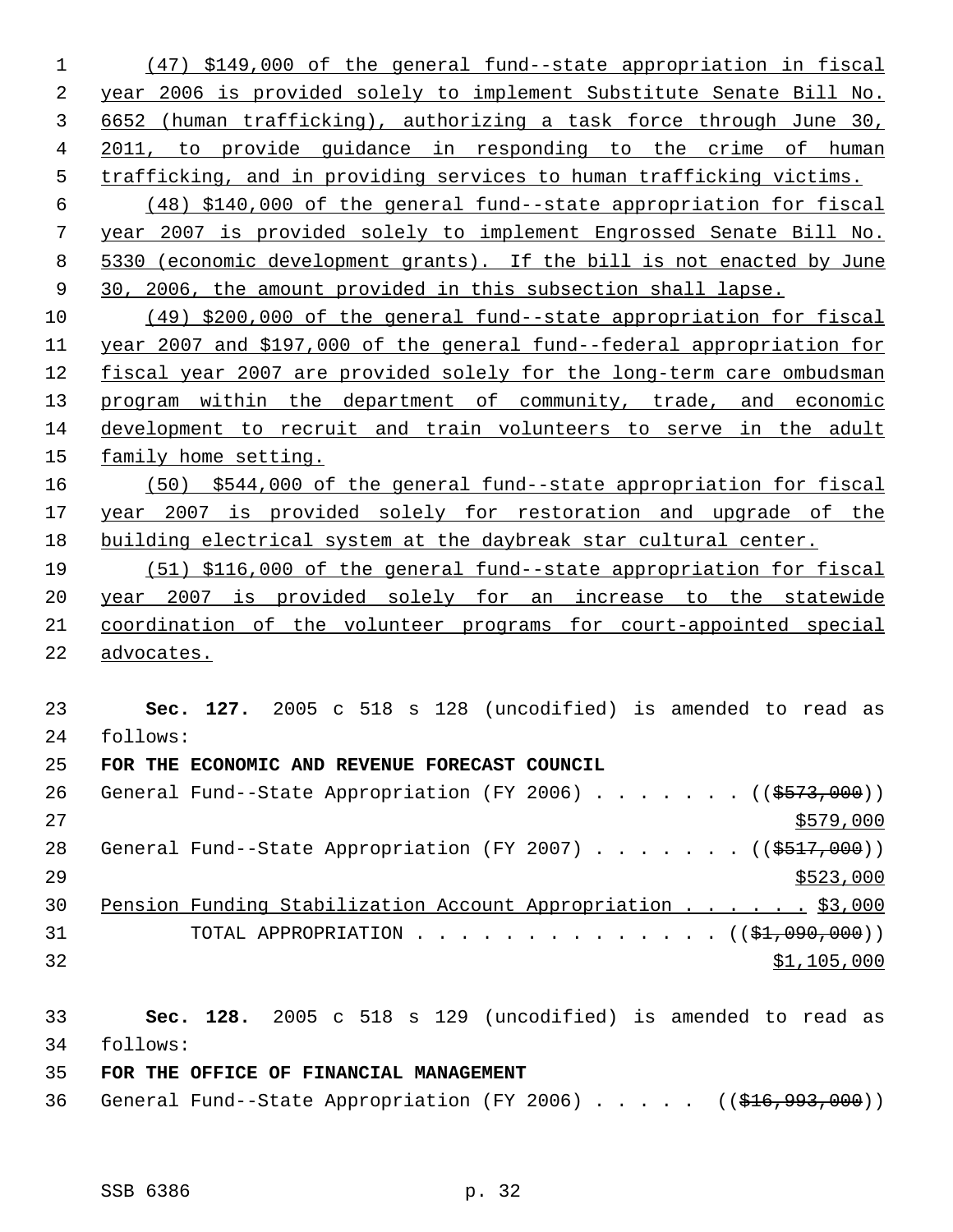|    | \$16,996,000                                                                |
|----|-----------------------------------------------------------------------------|
| 2. | General Fund--State Appropriation (FY 2007) $($ $($ \$16,050,000))          |
| 3  | \$17,539,000                                                                |
| 4  | General Fund--Federal Appropriation ( $(\frac{23}{523}, \frac{550}{900})$ ) |
| 5  | \$23,555,000                                                                |
| 6  | General Fund--Private/Local Appropriation \$1,216,000                       |
| 7  | Public Works Assistance Account--State Appropriation \$200,000              |
| 8  | Violence Reduction and Drug Enforcement Account--State                      |
| 9  |                                                                             |
| 10 | State Auditing Services Revolving Account--State                            |
| 11 |                                                                             |
| 12 | Pension Funding Stabilization Account Appropriation \$100,000               |
| 13 | TOTAL APPROPRIATION ( $(\frac{257}{1000})$ )                                |
| 14 | \$59,877,000                                                                |

 The appropriations in this section are subject to the following conditions and limitations:

 (1) \$200,000 of the public works assistance account appropriation is provided solely for an inventory and evaluation of the most effective way to organize the state public infrastructure programs and funds. The inventory and evaluation shall be delivered to the governor and the appropriate committees of the legislature by September 1, 2005. 22 (2)(a) ((\$182,000)) \$62,000 of the general fund--state appropriation for fiscal year 2006 is provided solely for an advisory council to study residential services for persons with developmental disabilities. The study shall identify a preferred system of services and a plan to implement the system within four years. Recommendations shall be provided on the services that best address client needs in different regions of the state and on the preferred system by January 1, 2006. The office of financial management may contract for specialized services to complete the study.

 (b) The advisory council shall consist of thirteen members. Members appointed by the governor, include one representative from each of the governor's office or the office of financial management, the department of social and health services, the Washington state disabilities council, two labor organizations, the community residential care providers, residents of residential habilitation centers, individuals served by community residential programs, and individuals with developmental disabilities who reside or resided in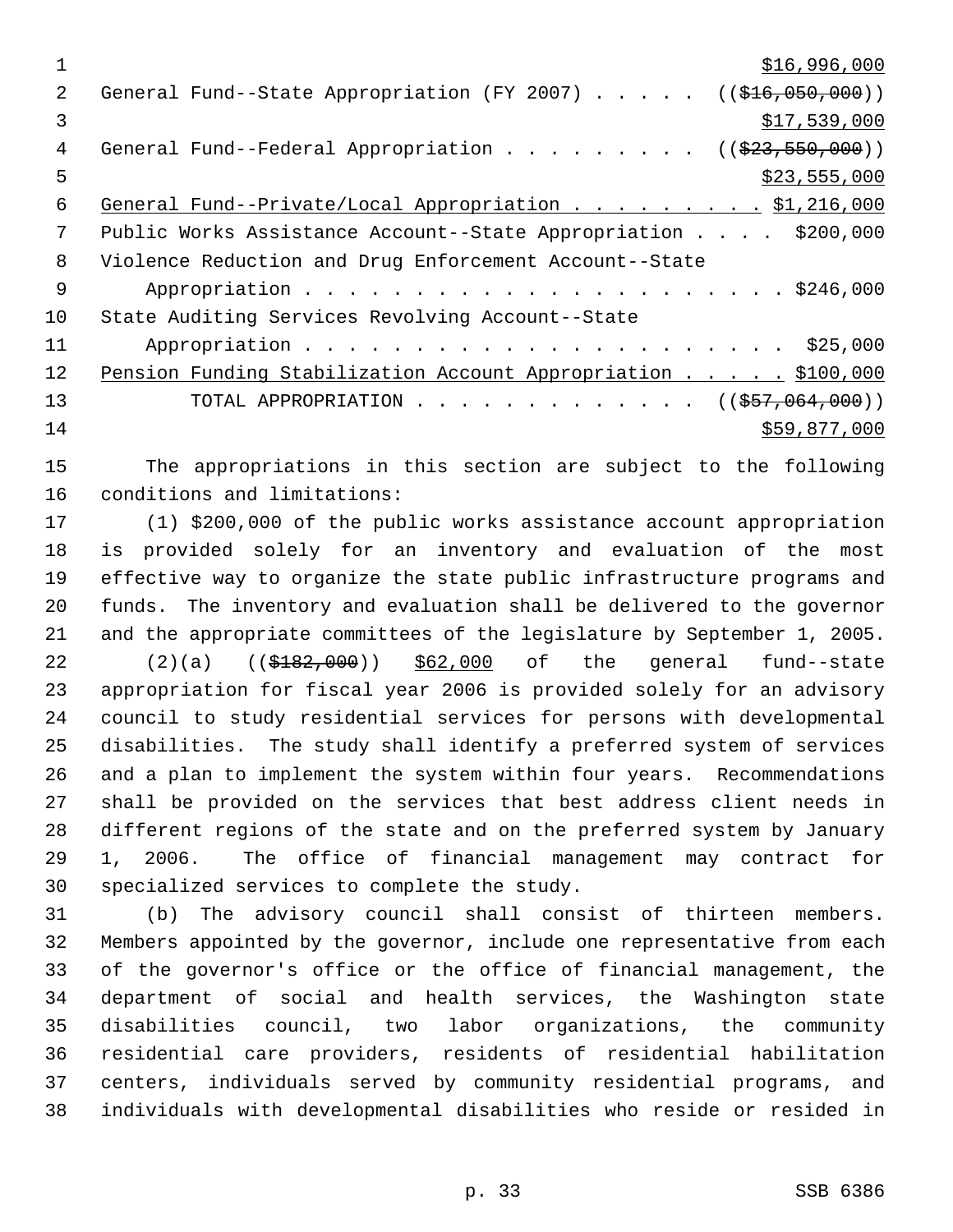residential habilitation centers. The advisory council shall also include two members of the house of representatives appointed by the speaker of the house of representatives representing the majority and minority caucuses and two members of the senate appointed by the president of the senate representing the majority and minority caucuses. Legislative members of the advisory group shall be reimbursed in accordance with RCW 44.04.120, and nonlegislative members in accordance with RCW 43.03.050 and 44.04.120. Staff support shall be provided by the department of social and health services, the developmental disabilities council, the office of financial management, the house of representatives office of program research, and senate committee services.

 (3) \$1,041,000 of the general fund--state appropriation for fiscal year 2006 and \$706,000 of the general fund--state appropriation for fiscal year 2007 are provided solely for the implementation of Engrossed Second Substitute Senate Bill No. 5441 (studying early learning, K-12, and higher education). If the bill is not enacted by June 30, 2005, the amounts provided in this subsection shall lapse.

 (4) \$200,000 of the general fund--state appropriation for fiscal year 2006 is provided to the office of regulatory assistance and is subject to the following conditions and limitations:

 (a) This amount is provided solely for the enhanced planning and permit pilot program; and

 (b) Regulatory assistance is to select two local government planning and permitting offices to participate in an enhanced permit assistance pilot program. Such enhancement may include, but is not limited to:

 (i) Creation of local and state interagency planning and permit review teams;

(ii) Use of advanced online planning and permit applications;

(iii) Using loaned executives; and

 (iv) Additional technical assistance and guidance for permit applicants.

 (5) \$303,000 of the general fund--state appropriation for fiscal year 2006 and \$255,000 of the general fund--state appropriation for fiscal year 2007 are provided solely for the implementation of Second Substitute House Bill No. 1970 (government management). If the bill is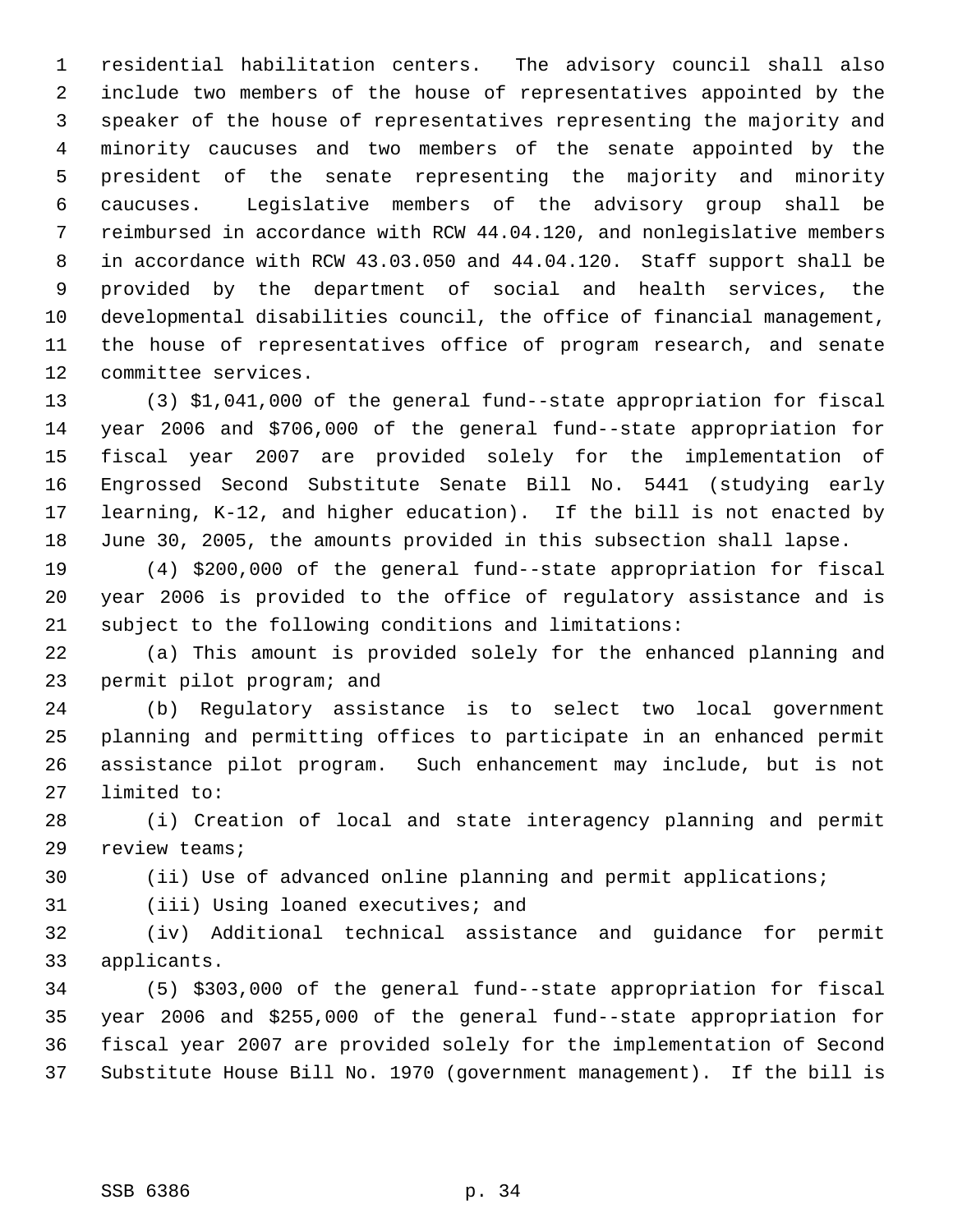not enacted by June 30, 2005, the amounts provided in this subsection shall lapse.

 (6) \$200,000 of the general fund--state appropriation for fiscal year 2006 and \$200,000 of the general fund--state appropriation for fiscal year 2007 are provided solely for implementation of Substitute Engrossed House Bill No. 1242 (budgeting outcomes and priorities). If the bill is not enacted by June 30, 2005, the amounts provided in this subsection shall lapse.

 (7) The department of ecology, the department of fish and wildlife, the department of natural resources, the conservation commission, and the interagency committee for outdoor recreation shall make recommendations to improve or eliminate monitoring activities related to salmon recovery and watershed health. The agencies shall coordinate with the governor's forum on monitoring and watershed health and consult with the office of financial management in determining the scope and contents of the report.

 The agencies shall prepare a report detailing all new activity and updating all previously identified activity within the comprehensive monitoring strategy. The report shall identify the monitoring activity being performed and include: The purpose of the monitoring activity, when the activity started, who uses the information, how often it is accessed, what costs are incurred by fund, what frequency is used to collect data, what geographic location is used to collect data, where the information is stored, and what is the current status and cost by fund source of the data storage systems.

 The agencies shall provide a status report summarizing progress to the governor's forum on monitoring and watershed health and the office of financial management by March 1, 2006. A final report to the governor's monitoring forum, the office of financial management, and the appropriate legislative fiscal committees shall be submitted no later than September 1, 2006.

 (8) \$200,000 of the general fund--state appropriation for fiscal year 2007 is provided to the office of financial management for the purpose of contracting with the Washington State University and University of Washington policy consensus center to provide project coordination for the office of financial management, the department of agriculture, the conservation commission, and the department of community, trade, and economic development to work with farmers,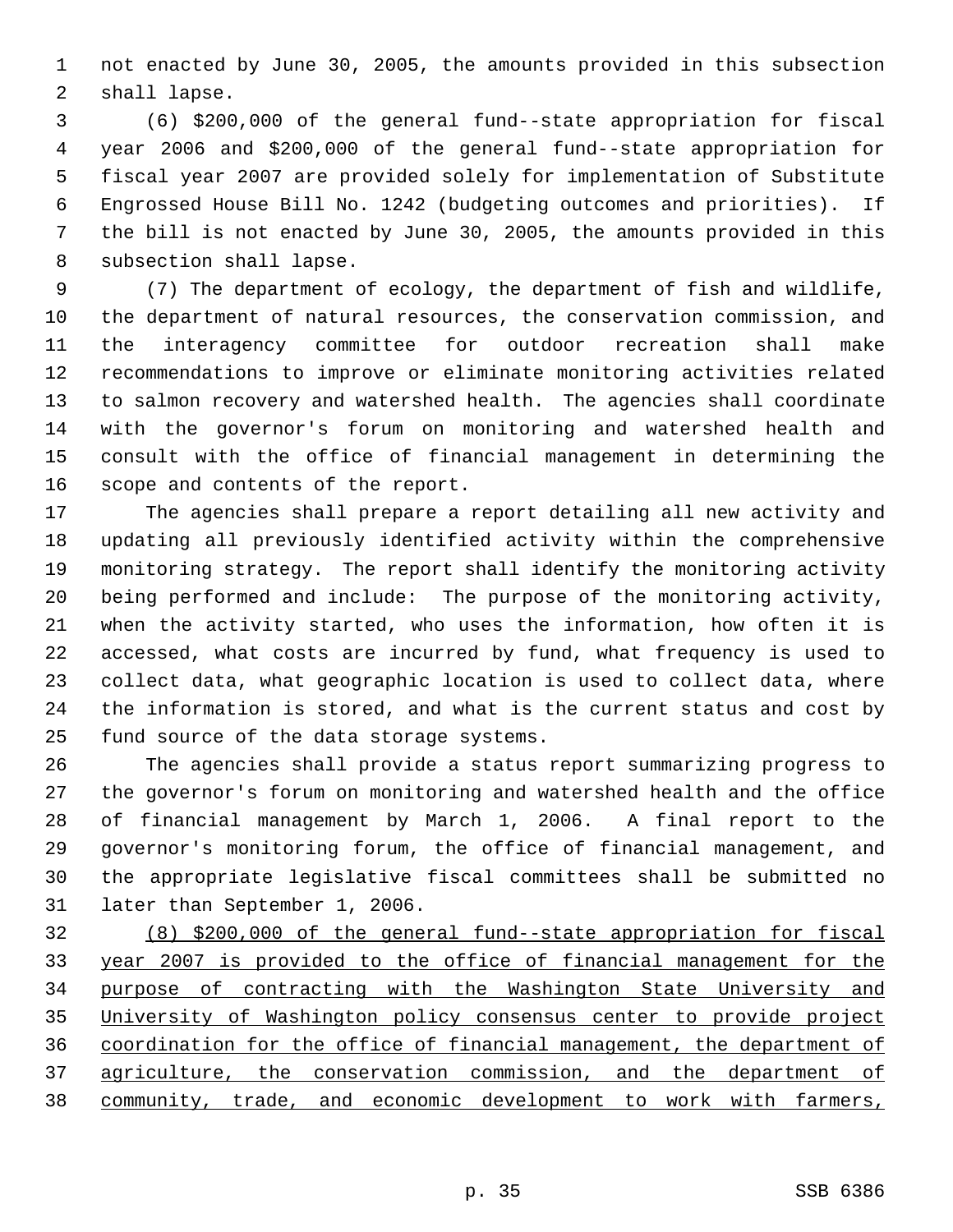ranchers, and other interested parties to identify potential agricultural pilot projects that both enhance farm income and improve protection of natural resources. (9) \$50,000 of the general fund--state appropriation for fiscal year 2006 and \$500,000 of the general fund--state appropriation for fiscal year 2007 are provided solely for the office of regulatory assistance to implement activities supporting the governor's regulatory improvement program including deployment of interagency permit teams, 9 a business portal, programmatic permits, and an alternative mitigation program.

 **Sec. 129.** 2005 c 518 s 130 (uncodified) is amended to read as follows:

**FOR THE OFFICE OF ADMINISTRATIVE HEARINGS**

 Administrative Hearings Revolving Account--State 15 Appropriation . . . . . . . . . . . . . . . . ((\$29,490,000))

 $\frac{$29,595,000}{20}$ 

 The appropriation in this section is subject to the following conditions and limitations: \$103,000 of the administrative hearing revolving account--state appropriation is provided solely to determine, in collaboration with other state agencies, the best mechanism of digital recording for the office of administrative hearings, the manner of conversion from tape recording to digital recording, and the purchase of digital recording devices.

 **Sec. 130.** 2005 c 518 s 131 (uncodified) is amended to read as follows:

**FOR THE DEPARTMENT OF PERSONNEL**

 Department of Personnel Service Account--State 28 Appropriation . . . . . . . . . . . . . . . . ((<del>\$20,323,000</del>))  $526,888,000$  Higher Education Personnel Services Account--State 31 Appropriation . . . . . . . . . . . . . . . . . ((\$1,634,000)) \$1,656,000 33 TOTAL APPROPRIATION . . . . . . . . . . . . ((\$21,957,000)) \$28,544,000

 The appropriations in this section are subject to the following conditions and limitations: The department shall coordinate with the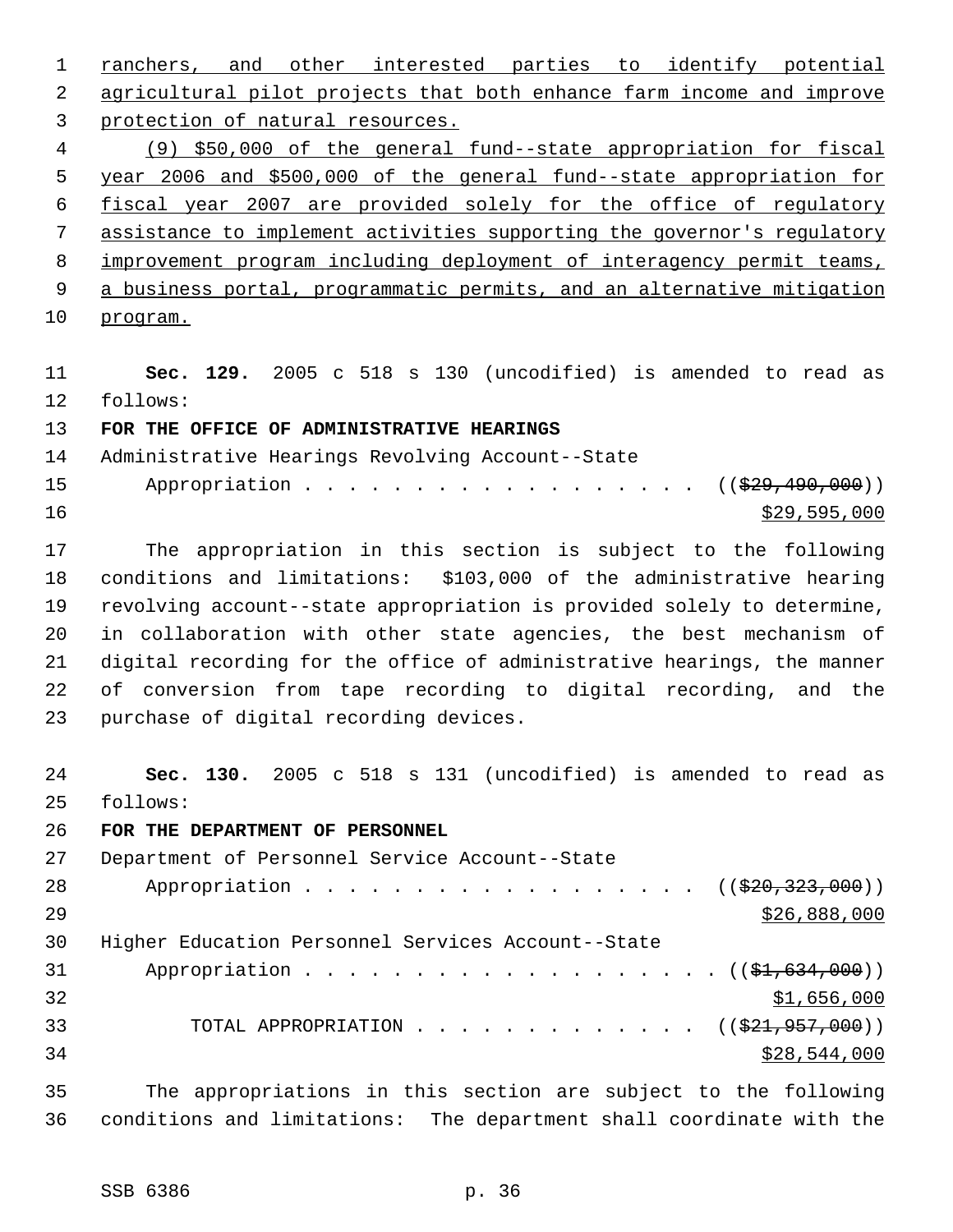governor's office of Indian affairs on providing the government-to- government training sessions for federal, state, local, and tribal government employees. The training sessions shall cover tribal historical perspectives, legal issues, tribal sovereignty, and tribal governments. Costs of the training sessions shall be recouped through a fee charged to the participants of each session. The department shall be responsible for all of the administrative aspects of the training, including the billing and collection of the fees for the training.

 **Sec. 131.** 2005 c 518 s 132 (uncodified) is amended to read as follows:

## **FOR THE WASHINGTON STATE LOTTERY**

13 Lottery Administrative Account--State Appropriation . ((\$24,087,000))  $\frac{$24,160,000}{ }$ 

 The appropriation in this section is subject to the following conditions and limitations: The appropriation in this section may not be expended by the Washington state lottery for any purpose associated with a lottery game offered through any interactive electronic device, 19 including the internet, other than research to support the efforts of the select committee on gambling policy as provided in Senate Concurrent Resolution No. 8417.

 **Sec. 132.** 2005 c 518 s 133 (uncodified) is amended to read as follows:

**FOR THE COMMISSION ON HISPANIC AFFAIRS** 

|     | 25 General Fund--State Appropriation (FY 2006) \$238,000             |  |  |  |  |  |           |  |
|-----|----------------------------------------------------------------------|--|--|--|--|--|-----------|--|
| 26  | General Fund--State Appropriation (FY 2007) ( $(\frac{2447}{000})$ ) |  |  |  |  |  |           |  |
| 2.7 |                                                                      |  |  |  |  |  | \$248,000 |  |
| 28  | Pension Funding Stabilization Account Appropriation \$1,000          |  |  |  |  |  |           |  |
| 29  | TOTAL APPROPRIATION $\ldots$ , ( $(\frac{2485,000}{1000})$ )         |  |  |  |  |  |           |  |
| 30  |                                                                      |  |  |  |  |  | \$487,000 |  |

 **Sec. 133.** 2005 c 518 s 134 (uncodified) is amended to read as follows:

## **FOR THE COMMISSION ON AFRICAN-AMERICAN AFFAIRS**

|  | 34 General Fund--State Appropriation (FY 2006) \$237,000     |  |  |  |  |  |  |  |
|--|--------------------------------------------------------------|--|--|--|--|--|--|--|
|  | 35 General Fund--State Appropriation (FY 2007) ((\$240,000)) |  |  |  |  |  |  |  |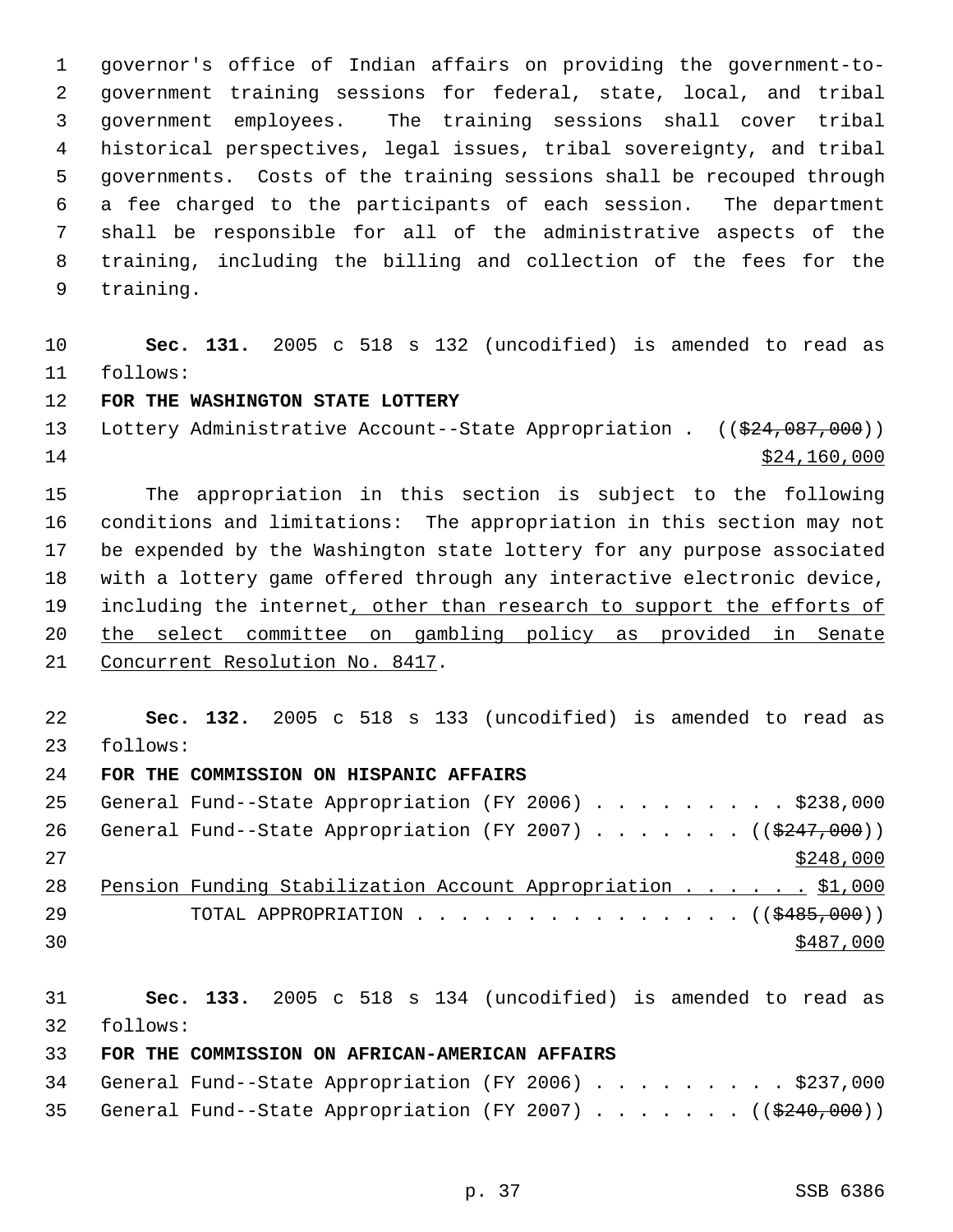| $\mathbf 1$    | \$241,000                                                              |
|----------------|------------------------------------------------------------------------|
| $\overline{2}$ | Pension Funding Stabilization Account Appropriation \$1,000            |
| 3              | TOTAL APPROPRIATION $\ldots$ , ( $(\frac{2477}{100})$ )                |
| 4              | \$479,000                                                              |
|                |                                                                        |
| 5              | Sec. 134. 2005 c 518 s 135 (uncodified) is amended to read as          |
| 6              | follows:                                                               |
| 7              | FOR THE PERSONNEL APPEALS BOARD                                        |
| 8              | Department of Personnel Service Account--State                         |
| 9              | Appropriation $($ $($ \$1,043,000) $)$                                 |
| 10             | \$1,119,000                                                            |
|                |                                                                        |
| 11             | Sec. 135. 2005 c 518 s 136 (uncodified) is amended to read as          |
| 12             | follows:                                                               |
| 13             | FOR THE DEPARTMENT OF RETIREMENT SYSTEMS--OPERATIONS                   |
| 14             | Dependent Care Administrative Account--State                           |
| 15             |                                                                        |
| 16             | \$413,000                                                              |
| 17             | Department of Retirement Systems Expense Account--                     |
| 18             | State Appropriation<br>$((\frac{1245}{1000}, 056, 000))$               |
| 19             | \$46,033,000                                                           |
| 20             | TOTAL APPROPRIATION<br>$((\frac{1545}{172},000))$                      |
| 21             | \$46,446,000                                                           |
| 22             | The appropriations in this section are subject to the following        |
| 23             | conditions and limitations:                                            |
| 24             | (1) \$13,000 of the department of retirement systems expense account   |
| 25             | appropriation is provided solely to implement House Bill No. 1327,     |
| 26             | chapter 65, Laws of 2005 (purchasing service credit).                  |
| 27             | (2) \$10,000 of the department of retirement systems expense account   |
| 28             | appropriation is provided solely to implement House Bill No. 1269,     |
| 29             | chapter 21, Laws of 2005 (law enforcement officers' and fire fighters' |
| 30             | retirement system plan 2 service credit purchase).                     |
| 31             | (3) \$55,000 of the department of retirement systems expense account   |
| 32             | appropriation is provided solely to implement House Bill No. 1270 (law |
| 33             | enforcement officers' and fire fighters' retirement system plan 2      |
| 34             | postretirement employment). If the bill is not enacted by June 30,     |
| 35             | 2005, the amounts provided in this subsection shall lapse.             |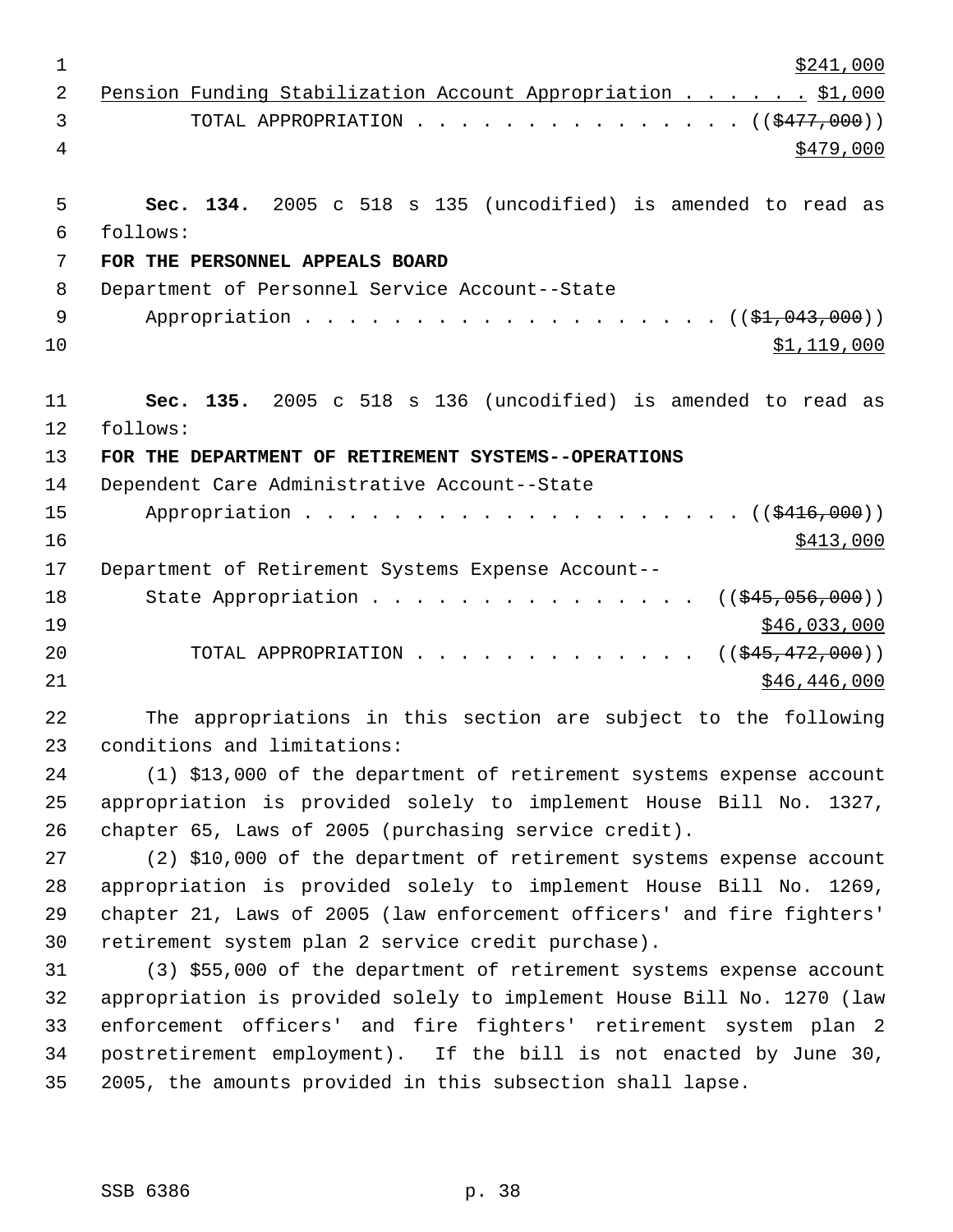(4) \$26,000 of the department of retirement systems expense account appropriation is provided solely to implement House Bill No. 1319, chapter 62, Laws of 2005 (law enforcement officers' and fire fighters' retirement system plan 1 ex-spouse benefits).

 (5) \$46,000 of the department of retirement systems expense account appropriation is provided solely to implement House Bill No. 1325, chapter 64, Laws of 2005 (military service credit purchase).

 (6) \$79,000 of the department of retirement systems expense account appropriation is provided solely to implement House Bill No. 1329, chapter 67, Laws of 2005 (law enforcement officers' and fire fighters' retirement system plan 1 reduced survivor benefit).

 (7) \$56,000 of the department of retirement systems expense account appropriation is provided solely to implement House Bill No. 1936 (emergency medical technician membership in law enforcement officers' and fire fighters' retirement system plan 2 service). If the bill is not enacted by June 30, 2005, the amounts provided in this subsection shall lapse.

 (8) \$16,000 of the department of retirement systems expense account is provided solely to implement Senate Bill No. 5522 (purchasing service credit lost due to injury). If the bill is not enacted by June 30, 2005, the amount provided in this subsection shall lapse.

 (9) \$80,000 of the department of retirement systems expense account--state appropriation is provided solely to implement Senate Bill No. 6453 (minimum monthly retirement). If the bill is not enacted by June 30, 2006, the amount provided in this subsection shall lapse.

 (10) \$32,000 of the department of retirement systems expense account--state appropriation is provided solely to implement Senate Bill No. 6454 (annual retirement allowance increases). If the bill is not enacted by June 30, 2006, the amount provided in this subsection shall lapse.

 (11) \$375,000 of the department of retirement systems expense account--state appropriation is provided solely to implement Substitute Senate Bill No. 6455 (retirement benefits for justices). If the bill is not enacted by June 30, 2006, the amount provided in this subsection shall lapse.

 (12) \$117,000 of the department of retirement systems expense account--state appropriation is provided solely to implement Senate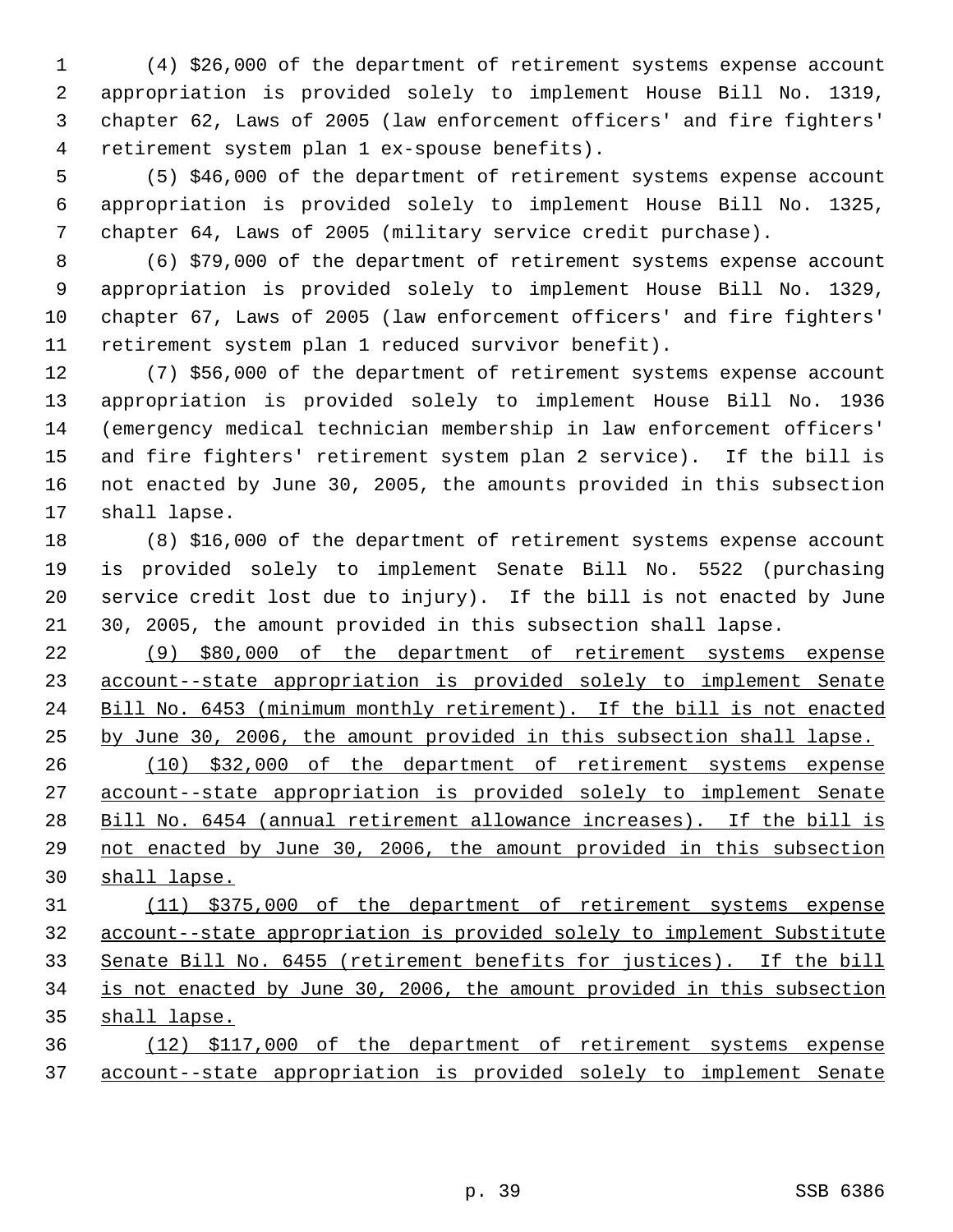| 1  | Bill No. 6457 (purchasing service credit). If the bill is not enacted   |
|----|-------------------------------------------------------------------------|
| 2  | by June 30, 2006, the amount provided in this subsection shall lapse.   |
| 3  | (13) \$230,000 of the department of retirement systems expense          |
| 4  | account--state appropriation is provided solely to implement Senate     |
| 5  | Bill No. 6722 (LEOFF 2 catastrophic disability). If the bill is not     |
| 6  | enacted by June 30, 2006, the amount provided in this subsection shall  |
| 7  | lapse.                                                                  |
| 8  | (14) \$14,000 of the department of retirement systems expense           |
| 9  | account--state appropriation is provided solely to implement Substitute |
| 10 | Senate Bill No. 6724 (LEOFF 2 death benefit payments). If the bill is   |
| 11 | not enacted by June 30, 2006, the amount provided in this subsection    |
| 12 | shall lapse.                                                            |
|    |                                                                         |
| 13 | Sec. 136. 2005 c 518 s 137 (uncodified) is amended to read as           |
| 14 | follows:                                                                |
| 15 | FOR THE STATE INVESTMENT BOARD                                          |
| 16 | State Investment Board Expense Account--State                           |
| 17 | Appropriation ( $(\frac{1}{216}, 020, 000)$ )                           |
| 18 | \$16, 123, 000                                                          |
| 19 | General Fund--State Appropriation (FY 2007) \$300,000                   |
| 20 | TOTAL APPROPRIATION \$16,423,000                                        |
| 21 | The appropriations in this section are subject to the following         |
| 22 | conditions and limitations: \$300,000 of the general fund--state        |
| 23 | appropriation in fiscal year 2007 is provided solely to perform an      |
| 24 | evaluation of the department of natural resources' commercial lands     |
| 25 | program and review and recommend changes to the investment strategy of  |
| 26 | state permanent funds. The review of the commercial lands program       |
| 27 | shall examine:                                                          |
| 28 | (1) Acquisition underwriting procedures;                                |
| 29 | (2) Property management post-acquisition;                               |
| 30 | (3) Portfolio construction and management strategy;                     |
| 31 | (4) Cost structure of the program;                                      |
| 32 | (5) Performance and appropriateness of the program's investments to     |
| 33 | date; and                                                               |
| 34 | (6) Examination of alternatives to the current program.                 |
| 35 |                                                                         |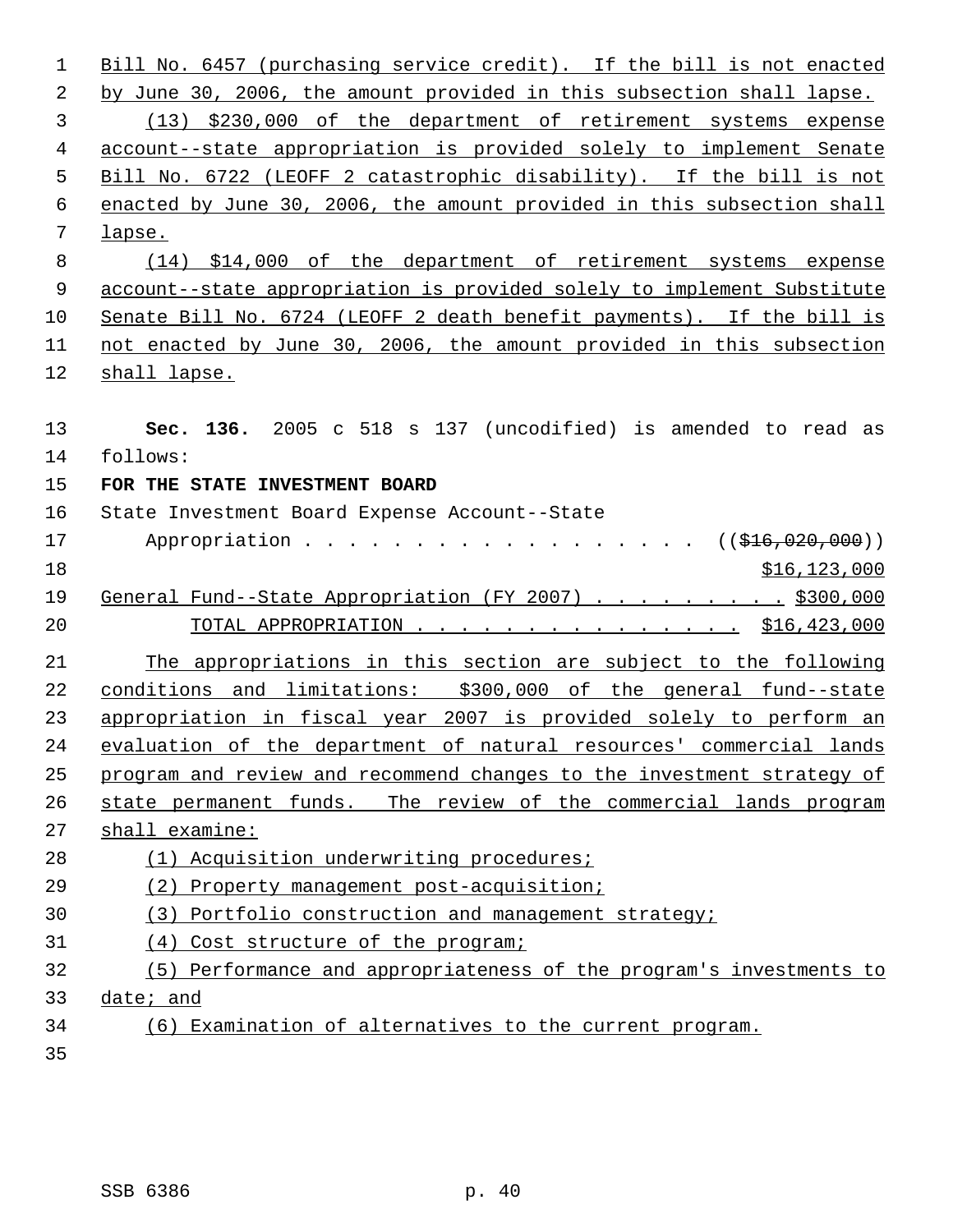**Sec. 137.** 2005 c 518 s 138 (uncodified) is amended to read as follows: **FOR THE DEPARTMENT OF REVENUE** 4 General Fund--State Appropriation (FY 2006) . . . . . ((\$90,065,000))  $\frac{109}{200}$ ,  $\frac{109}{200}$ ,  $\frac{109}{200}$ 6 General Fund--State Appropriation (FY 2007) . . . . . ((\$91,207,000)) \$90,777,000 8 Timber Tax Distribution Account--State Appropriation . ((\$5,609,000))  $\frac{1}{55,627,000}$  Real Estate Excise Tax Grant Account--State Appropriation . . . . . . . . . . . . . . . . . . . . . \$3,900,000 Waste Reduction/Recycling/Litter Control--State Appropriation . . . . . . . . . . . . . . . . . . . . . . \$108,000 State Toxics Control Account--State Appropriation . . . . . . \$73,000 15 Oil Spill Prevention Account--State Appropriation . . . . . \$14,000 16 Pension Funding Stabilization Account Appropriation . . . . . \$447,000 17 TOTAL APPROPRIATION . . . . . . . . . . . . . ((\$187,076,000)) \$191,055,000

 The appropriations in this section are subject to the following conditions and limitations:

 (1) \$113,000 of the general fund--state appropriation for fiscal year 2006, and \$93,000 of the general fund--state appropriation for fiscal year 2007 are provided solely for the implementation of House Bill No. 1315 (modifying disclosure requirements for the purposes of the real estate excise tax). If House Bill No. 1315 is not enacted by June 30, 2005, the amounts provided in this subsection shall lapse.

 (2) \$7,000 of the general fund--state appropriation for fiscal year 2006 and \$2,000 of the general fund--state appropriation for fiscal year 2007 are provided solely for the implementation of Substitute Senate Bill No. 5101 (renewable energy). If Substitute Senate Bill No. 5101 is not enacted by June 30, 2005, the amounts provided in this subsection shall lapse.

 (3) \$100,000 of the general fund--state appropriation for fiscal year 2006 is provided solely for the implementation of Engrossed House Bill No. 1241 (modifying vehicle licensing and registration penalties). If Engrossed House Bill No. 1241 is not enacted by June 30, 2005, the amount provided in this subsection shall lapse.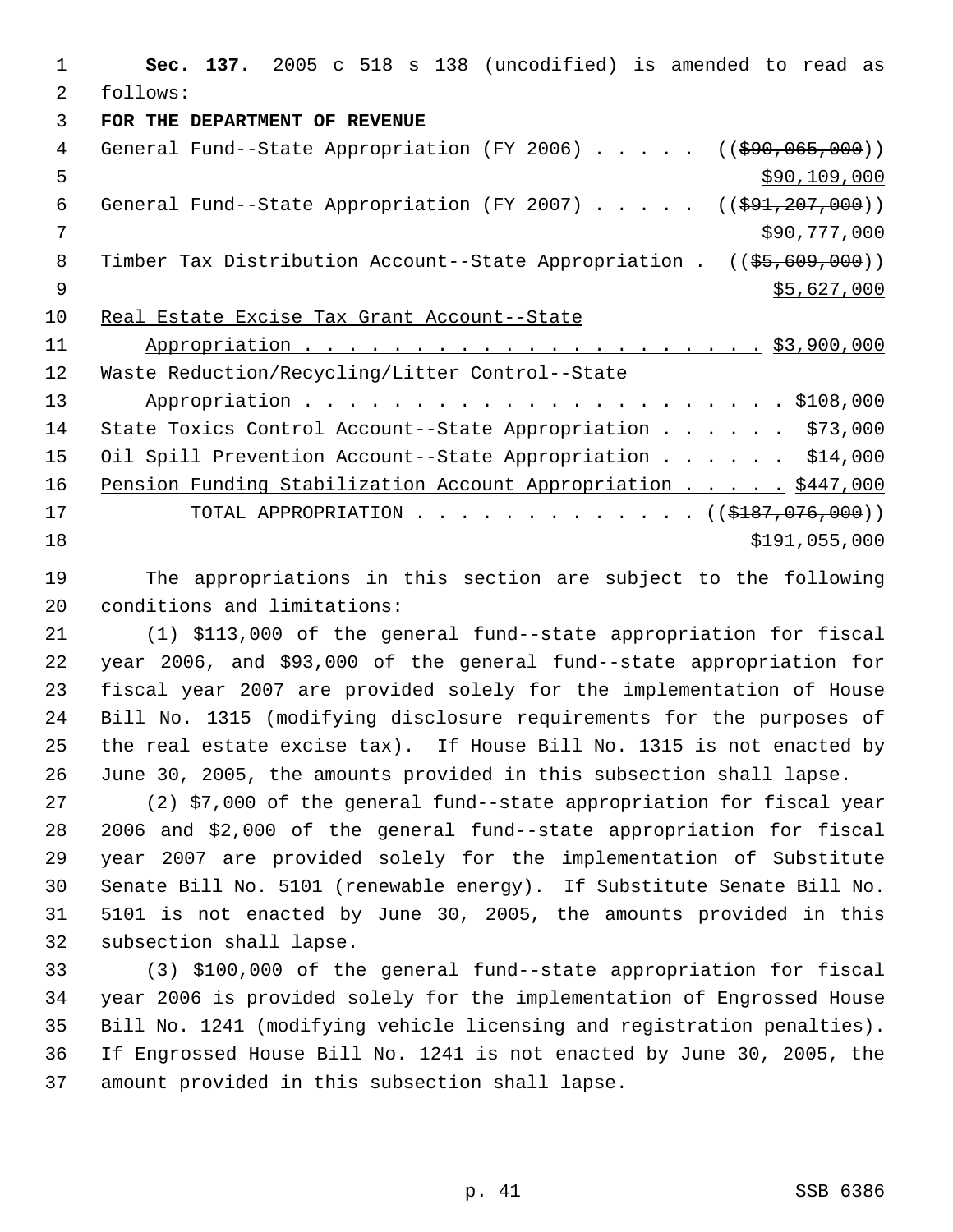(4) \$1,390,000 of the general fund--state appropriation for fiscal year 2006, and \$1,240,000 of the general fund--state appropriation for 3 fiscal year 2007 are ((provided solely)) for the department to employ strategies to enhance current revenue enforcement activities. (5) \$5,121 of the general fund--state appropriation for fiscal year 2006 is provided solely to satisfy two claims to estate property, pursuant to RCW 11.76.245. (6) \$176,000 of the general fund--state appropriation for fiscal year 2007 is provided solely for the implementation of Substitute Senate Bill No. 6594 (streamlined sales tax). If Substitute Senate Bill No. 6594 is not enacted by June 30, 2006, the amount provided in this subsection shall lapse. (7) \$29,000 of the general fund--state appropriation for fiscal year 2007 is provided solely for the implementation of Substitute Senate Bill No. 6604 (aerospace tax relief). If Substitute Senate Bill 16 No. 6604 is not enacted by June 30, 2006, the amount provided in this subsection shall lapse. (8) \$108,000 of the general fund--state appropriation for fiscal year 2007 is provided solely for the implementation of Substitute Senate Bill No. 6385 (modifying due dates and eliminating an assessment penalty). If Substitute Senate Bill No. 6385 is not enacted by June 30, 2006, the amount provided in this subsection shall lapse. **Sec. 138.** 2005 c 518 s 139 (uncodified) is amended to read as follows: **FOR THE BOARD OF TAX APPEALS** General Fund--State Appropriation (FY 2006) . . . . . . . . \$1,362,000 27 General Fund--State Appropriation (FY 2007) . . . . . . ((\$1,211,000))  $\frac{$1,213,000}{ }$  Pension Funding Stabilization Account Appropriation . . . . . . \$6,000 30 TOTAL APPROPRIATION  $\ldots$ , . . . . . . . . . . . ( $(\frac{22}{52}, \frac{573}{500})$ ) \$2,581,000 **Sec. 139.** 2005 c 518 s 140 (uncodified) is amended to read as follows: **FOR THE MUNICIPAL RESEARCH COUNCIL**

 County Research Services Account--State Appropriation . . . . \$787,000 City and Town Research Services Account--State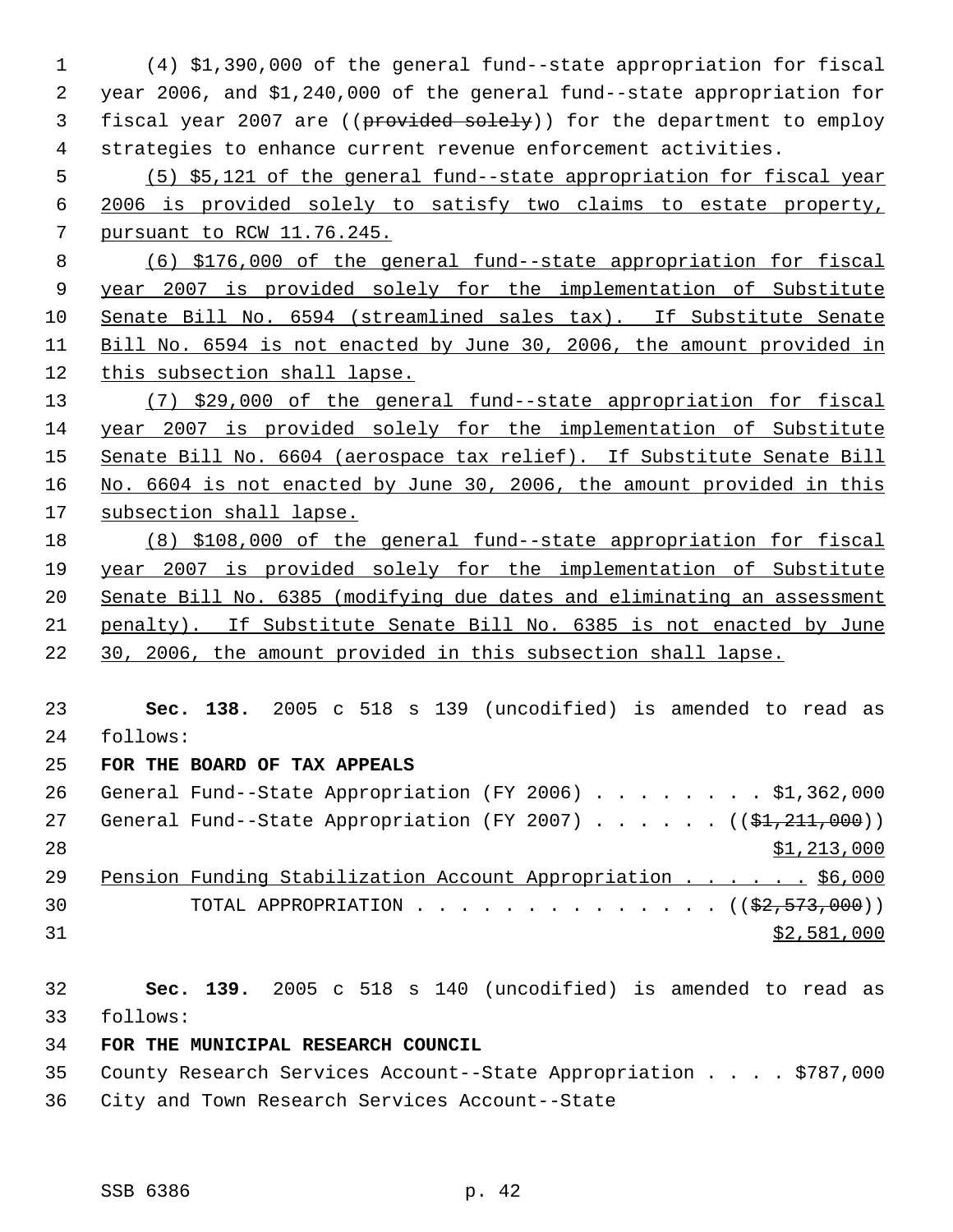| 1  |                                                                         |
|----|-------------------------------------------------------------------------|
| 2  | Special Purpose District Research Services                              |
| 3  | Account--State Appropriation \$300,000                                  |
| 4  | TOTAL APPROPRIATION $($ $(\frac{24.921.000}{})$                         |
| 5  | \$5,221,000                                                             |
| 6  | Sec. 140. 2005 c 518 s 141 (uncodified) is amended to read as           |
| 7  | follows:                                                                |
| 8  | FOR THE OFFICE OF MINORITY AND WOMEN'S BUSINESS ENTERPRISES             |
| 9  | OMWBE Enterprises Account--State Appropriation $($ $($ \$3,186,000) $)$ |
| 10 | \$3,196,000                                                             |
| 11 | The appropriation in this section is subject to the following           |
| 12 | conditions and limitations: \$180,000 of the OMWBE enterprises account  |
| 13 | appropriation is provided solely for management of private sector       |
| 14 | grants and coordination of support services to small businesses in the  |
| 15 | state. It is the intent of the legislature that this amount be funded   |
| 16 | from new grant revenues and business fees.                              |
| 17 | Sec. 141. 2005 c 518 s 142 (uncodified) is amended to read as           |
| 18 | follows:                                                                |
| 19 | FOR THE DEPARTMENT OF GENERAL ADMINISTRATION                            |
| 20 | General Fund--State Appropriation (FY 2006) \$321,000                   |
| 21 | General Fund--State Appropriation (FY 2007) ( $(\frac{2333}{100})$ )    |
| 22 | \$232,000                                                               |
| 23 | General Fund--Federal Appropriation ( $(\frac{2}{3}, 640, 000)$ )       |
| 24 | \$3,641,000                                                             |
| 25 | General Administration Service Account--State                           |
| 26 | Appropriation ( $(\frac{232,045,000}{s})$ )                             |
| 27 | \$32,163,000                                                            |
| 28 | Pension Funding Stabilization Account Appropriation \$1,000             |
| 29 | TOTAL APPROPRIATION ( $(\frac{236}{236}, \frac{239}{239}, 000)$ )       |
| 30 | \$36,358,000                                                            |
| 31 | The appropriations in this section are subject to the following         |
| 32 | conditions and limitations: \$75,000 of the general fund--state         |
| 33 | appropriation for fiscal year 2006 is provided solely for the           |
| 34 | implementation of House Bill No. 1830 (alternative public works). If    |
| 35 | Engrossed Substitute House Bill No. 1830 is not enacted by June 30,     |

2005, the amount provided in this subsection shall lapse.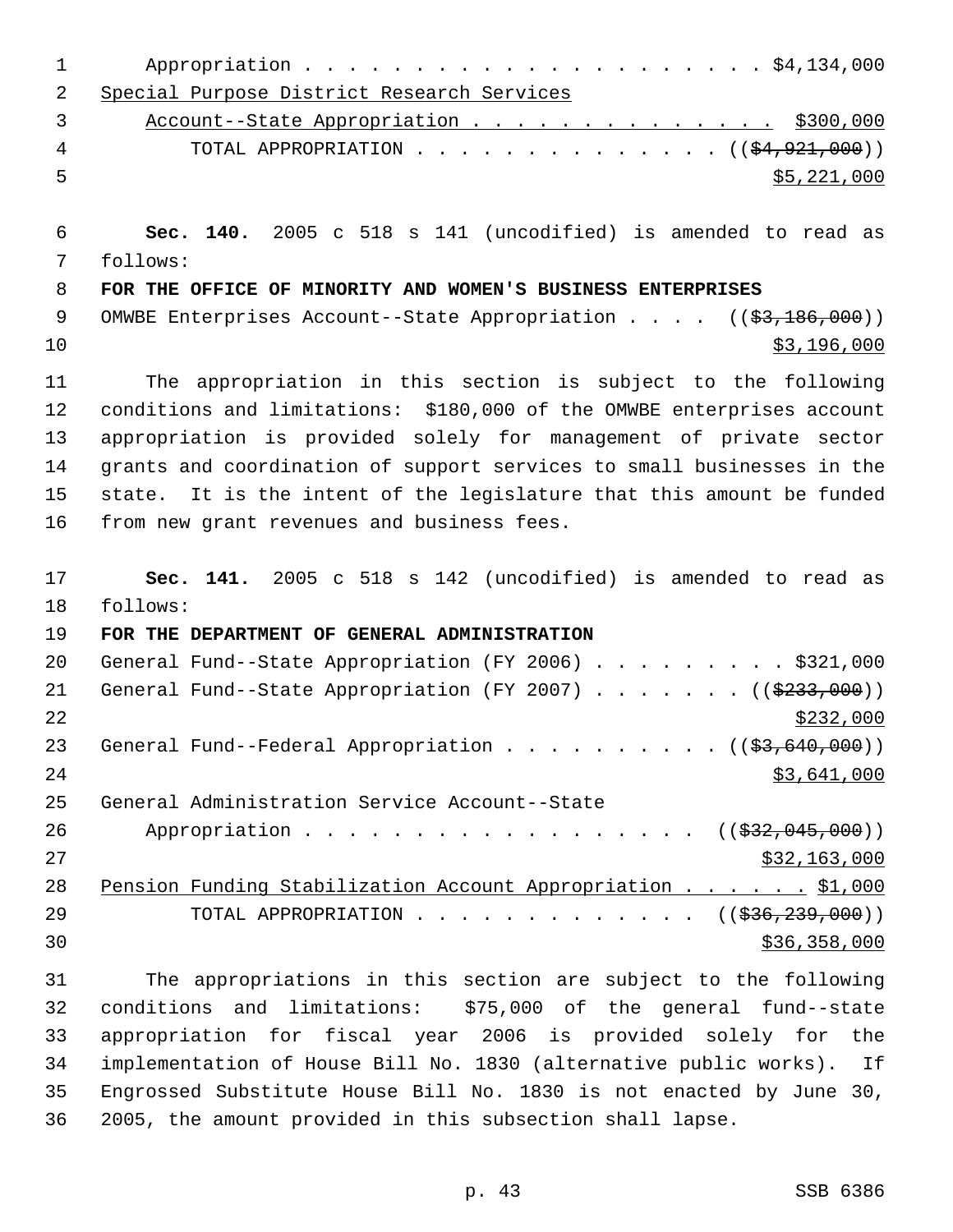| $\mathbf 1$ | Sec. 142. 2005 c 518 s 143 (uncodified) is amended to read as          |
|-------------|------------------------------------------------------------------------|
| 2           | follows:                                                               |
| 3           | FOR THE DEPARTMENT OF INFORMATION SERVICES                             |
| 4           | General Fund-State Appropriation (FY 2007) \$1,500,000                 |
| 5           | General Fund--Federal Appropriation \$350,000                          |
| $\epsilon$  | Data Processing Revolving Account--State                               |
| 7           | Appropriation $($ $($ $\frac{27}{612},000)$ $)$                        |
| 8           | \$3,621,000                                                            |
| $\mathsf 9$ | Public Safety and Education Account--State                             |
| 10          |                                                                        |
| 11          | TOTAL APPROPRIATION $($ $($ \$4,296,000) $)$                           |
| 12          | \$6,155,000                                                            |
| 13          | The appropriations in this section are subject to the following        |
| 14          | conditions and limitations: \$1,500,000 of the general fund--state     |
| 15          | appropriation for fiscal year 2007 is provided solely to support the   |
| 16          | operations of the digital learning commons. By September 1, 2006, the  |
| 17          | digital learning commons shall develop and implement a plan to become  |
| 18          | a self-supporting operation. The plan implemented shall allow for the  |
| 19          | digital learning commons to be entirely supported by user fees and     |
| 20          | private contributions by September 1, 2009.                            |
|             |                                                                        |
| 21          | Sec. 143. 2005 c 518 s 144 (uncodified) is amended to read as          |
| 22          | follows:                                                               |
| 23          | FOR THE INSURANCE COMMISSIONER                                         |
| 24          | General Fund--Federal Appropriation ( $(\frac{2673}{100})$ )           |
| 25          | \$1,513,000                                                            |
| 26          | Insurance Commissioners Regulatory Account--State                      |
| 27          | Appropriation<br>((\$40, 253, 000))                                    |
| 28          | \$41,545,000                                                           |
| 29          | TOTAL APPROPRIATION<br>((\$40,926,000))                                |
| 30          | \$43,058,000                                                           |
| 31          | The appropriations in this section are subject to the following        |
| 32          | conditions and limitations: \$685,000 of the insurance commissioners   |
| 33          | regulatory account appropriation is provided solely to implement       |
| 34          | Substitute Senate Bill No. 6234 (antifraud unit). If the bill is not   |
| 35          | enacted by June 30, 2006, the amount provided in this subsection shall |
| 36          | <u>lapse.</u>                                                          |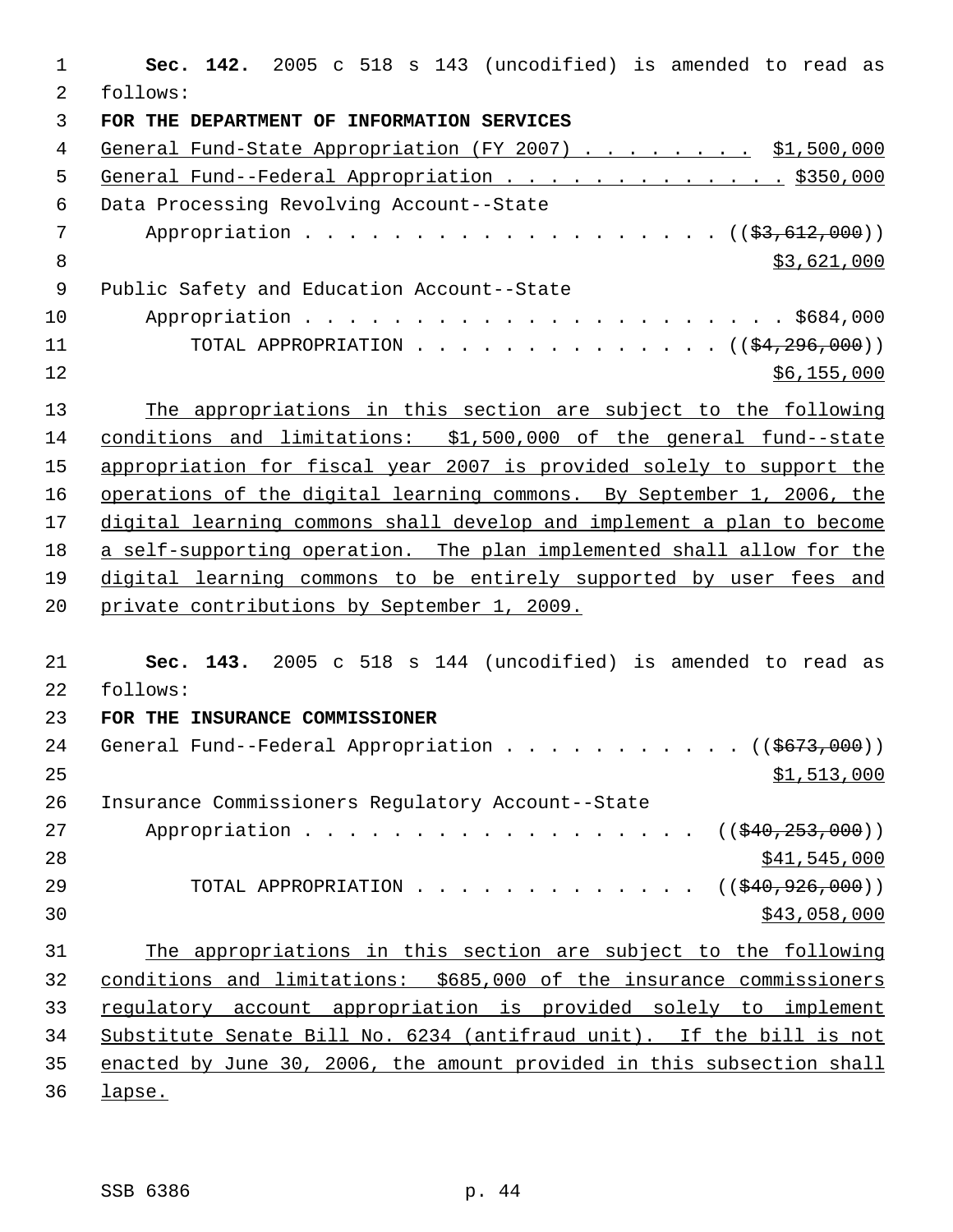**Sec. 144.** 2005 c 518 s 145 (uncodified) is amended to read as follows: **FOR THE BOARD OF ACCOUNTANCY** Certified Public Accountants' Account--State 5 Appropriation . . . . . . . . . . . . . . . . . (  $(\frac{1}{2}, 962, 000)$  )  $\frac{$2,236,000}{ }$  **Sec. 145.** 2005 c 518 s 146 (uncodified) is amended to read as follows: **FOR THE FORENSIC INVESTIGATION COUNCIL** 10 Death Investigations Account--State Appropriation . . . . ((\$282,000)) \$283,000 The appropriation in this section is subject to the following conditions and limitations: \$250,000 of the death investigation account appropriation is provided solely for providing financial assistance to local jurisdictions in multiple death investigations. The forensic investigation council shall develop criteria for awarding these funds for multiple death investigations involving an unanticipated, extraordinary, and catastrophic event or those involving multiple jurisdictions. **Sec. 146.** 2005 c 518 s 147 (uncodified) is amended to read as follows: **FOR THE HORSE RACING COMMISSION** Horse Racing Commission Operating Account--State 24 Appropriation . . . . . . . . . . . . . . . . . ( (\$5,009,000))  $\frac{$5,027,000}{25}$  **Sec. 147.** 2005 c 518 s 148 (uncodified) is amended to read as follows: **FOR THE LIQUOR CONTROL BOARD** 29 General Fund--State Appropriation (FY 2006) . . . . . . . . \$1,739,000 30 General Fund--State Appropriation (FY 2007)  $\ldots$  . . . . ((\$1,706,000)) \$1,720,000 Liquor Control Board Construction and Maintenance Account--State Appropriation . . . . . . . . . . . . . \$12,832,000 34 Liquor Revolving Account--State Appropriation . . . . ((\$154,080,000))  $$157,949,000$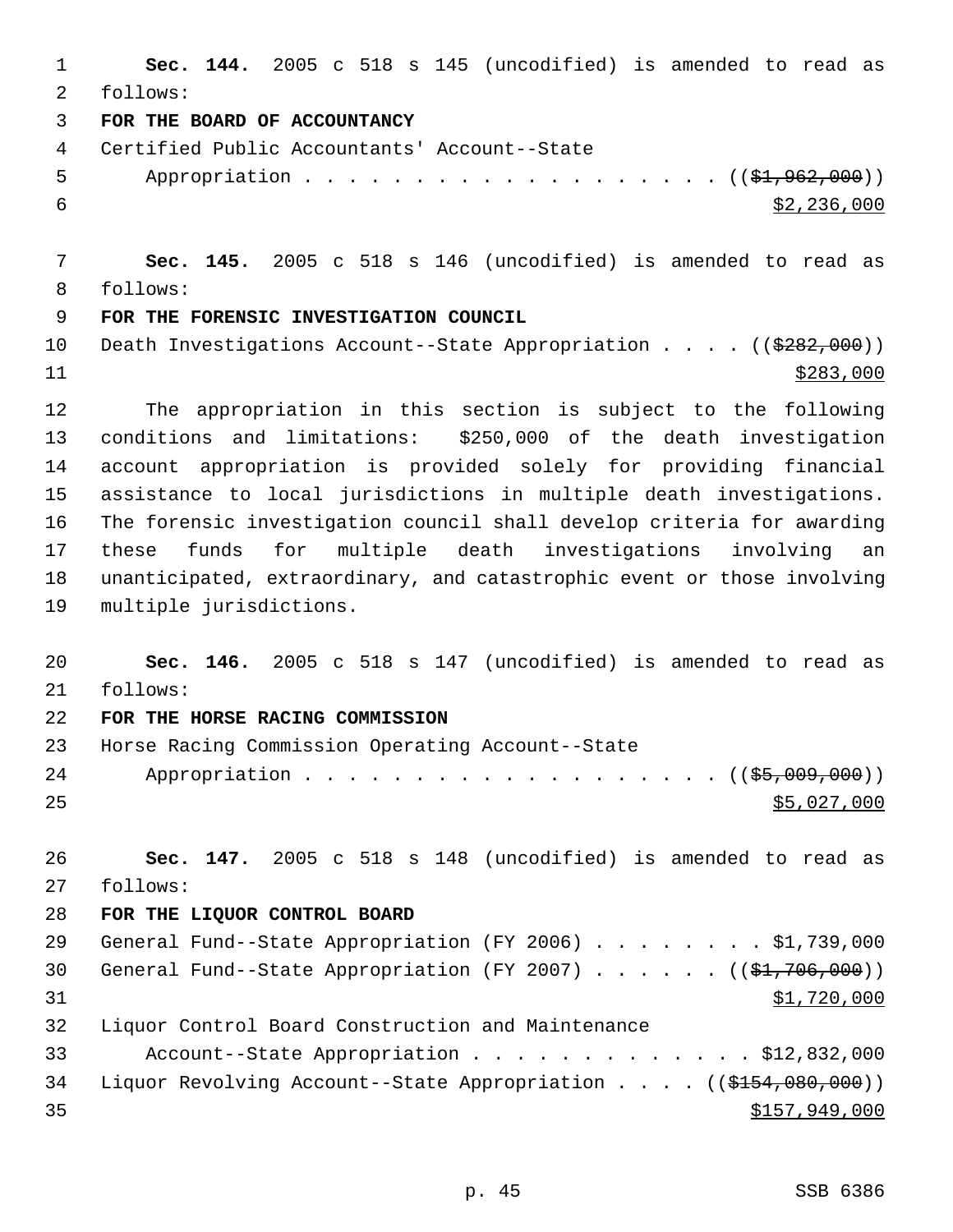|   | 1 Pension Funding Stabilization Account Appropriation \$7,000 |  |               |
|---|---------------------------------------------------------------|--|---------------|
| 2 | TOTAL APPROPRIATION $($ $($ $\frac{2170}{7357}$ , 000 $)$     |  |               |
|   |                                                               |  | \$174,247,000 |

 The appropriations in this section are subject to the following conditions and limitations:

 (1) As authorized under RCW 66.16.010, the liquor control board shall add an equivalent surcharge of \$0.42 per liter on all retail sales of spirits, excluding licensee, military and tribal sales, effective no later than July 1, 2005. The intent of this surcharge is to generate additional revenues for the state general fund in the 2005-07 biennium.

 (2) \$154,000 of the liquor revolving account--state appropriation is provided solely for the lease of state vehicles from the department of general administration's motor pool.

 (3) \$2,228,000 of the liquor revolving account--state appropriation is provided solely for costs associated with the installation of a wide area network that connects all of the state liquor stores and the liquor control board headquarters.

 (4) \$186,000 of the liquor revolving account--state appropriation is provided solely for an alcohol education staff coordinator and associated alcohol educational resources targeted toward middle school and high school students.

 (5) \$2,261,000 of the liquor revolving account--state appropriation is provided solely for replacement of essential computer equipment, improvement of security measures, and improvement to the core information technology infrastructure.

 (6) \$2,800,000 of the liquor control board construction and maintenance account--state appropriation is provided solely for the certificate of participation to fund the expansion of the liquor distribution center.

 (7) \$3,233,000 of the liquor revolving account--state appropriation is provided solely for upgrades to material handling system and warehouse management system software and equipment, and associated staff to increase the liquor distribution center's shipping capacity.

 (8) \$2,746,000 of the liquor revolving account--state appropriation is provided solely for additional state liquor store and retail business analysis staff. The additional liquor store staff will be deployed to those stores with the greatest potential for increased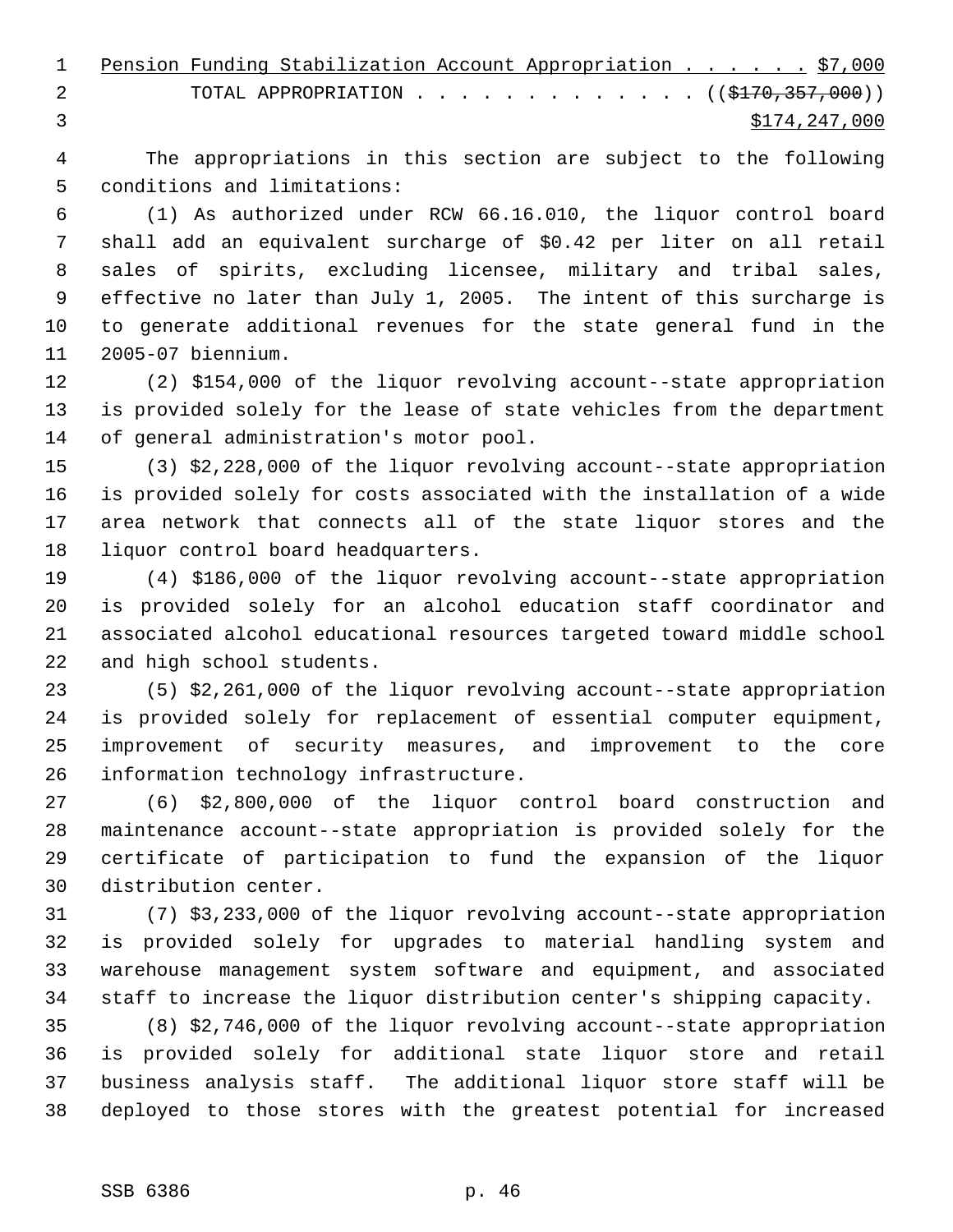customer satisfaction and revenue growth. The liquor control board, using the new retail business analysis staff and, if needed, an independent consultant, will analyze the impact of additional staff on customer satisfaction and revenue growth and make recommendations that will increase the effectiveness and efficiency of all the liquor control board's retail-related activities. Using best practices and benchmarks from comparable retail organizations, the analysis will evaluate and make recommendations, at a minimum, on the following issues: Optimal staffing levels and store locations and numbers of stores (both state liquor stores and contract liquor stores); options for an improved retail organizational structure; strategies to increase the retail decision-making capacity; and resources required for enhanced internal organizational support of the retail activities. In support of this evaluation, a survey shall be employed to gauge customer satisfaction with state and contract liquor store services. A written evaluation with recommendations shall be submitted to the governor and the legislative fiscal committees by October 1, 2006.

 (9) \$187,000 of the general fund--state appropriation for fiscal year 2006 and \$122,000 of the general fund--state appropriation for fiscal year 2007 are provided solely for the implementation of Senate Bill No. 6097 (tobacco products enforcement). If Senate Bill No. 6097 is not enacted by June 30, 2005, the amounts provided in this subsection shall lapse.

 (10) \$1,435,000 of the liquor revolving account--state appropriation is provided solely for the implementation of Substitute House Bill No. 1379 (liquor retail plan). If Substitute House Bill No. 1379 is not enacted by June 30, 2005, the amounts provided in this subsection shall lapse.

 (11) \$1,864,000 of the liquor revolving account--state appropriation is provided solely for the implementation of Second Substitute Senate Bill No. 6823 (distribution of beer and wine). If Second Substitute Senate Bill No. 6823 is not enacted by June 30, 2006, the amount provided in this subsection shall lapse.

 (12) \$575,000 of the liquor revolving account--state appropriation is provided solely for the implementation of Engrossed Senate Bill No. 6537 (direct wine sales). If Engrossed Senate Bill No. 6537 is not enacted by June 30, 2006, the amount provided in this subsection shall lapse.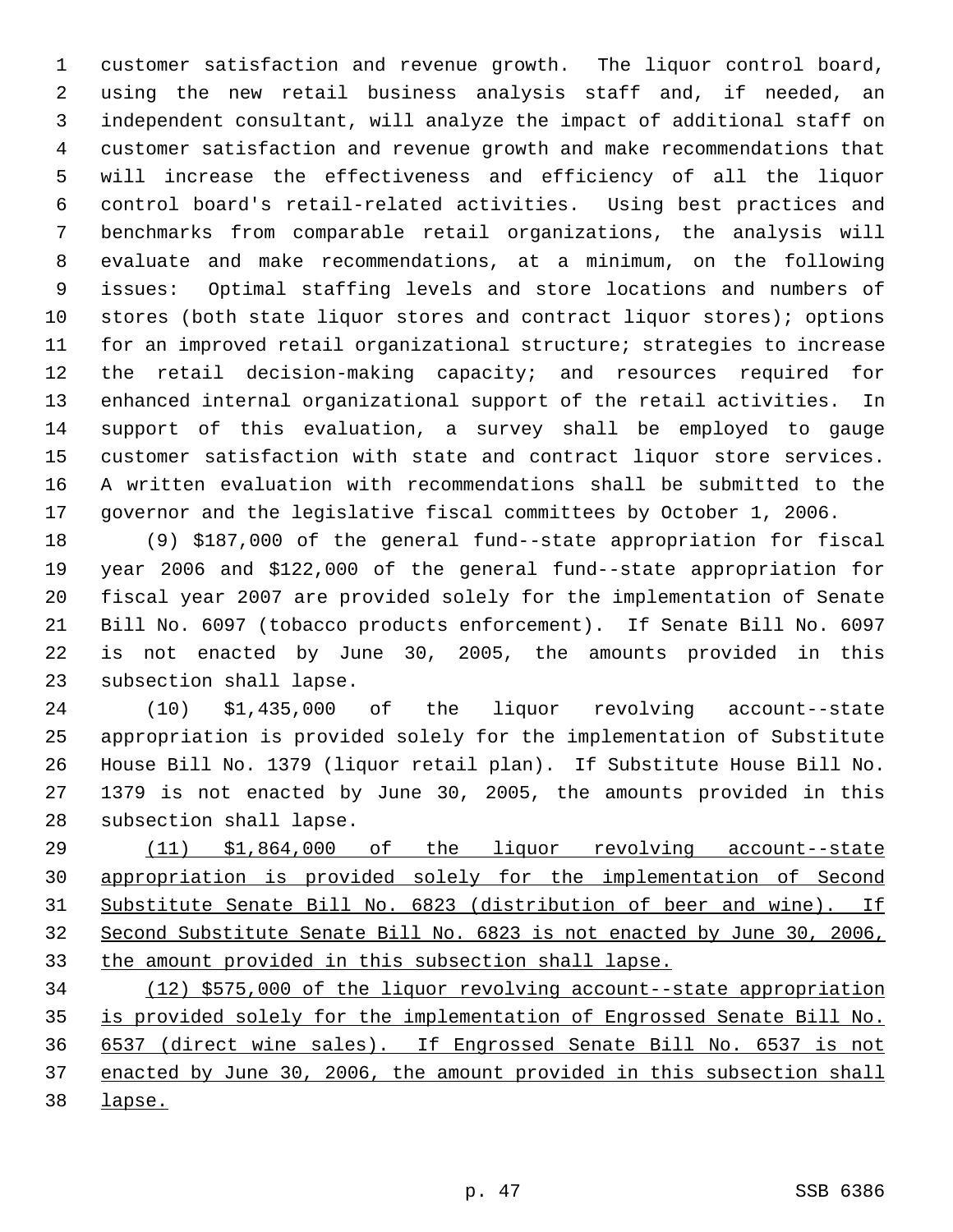(13) Until July 1, 2007, the liquor control board shall allow a nonprofit statewide organization of microbreweries formed for the purpose of promoting Washington's craft beer industry as a trade association registered as a 501(c) with the internal revenue service to hold a special occasion license and to conduct up to six beer festivals before June 30, 2007. **Sec. 148.** 2005 c 518 s 149 (uncodified) is amended to read as follows: **FOR THE UTILITIES AND TRANSPORTATION COMMISSION** Public Service Revolving Account--State 11 Appropriation . . . . . . . . . . . . . . . . ((<del>\$28,436,000</del>)) 12 \$28,707,000 13 Pipeline Safety Account--State Appropriation . . . . ((\$2,877,000)) \$2,894,000 15 Pipeline Safety Account--Federal Appropriation . . . . ((\$1,535,000)) \$1,539,000 17 TOTAL APPROPRIATION . . . . . . . . . . . . ((<del>\$32,848,000</del>)) \$33,140,000 \$33,140,000 \$33,140,000 \$33,140,000 \$33,140,000 \$33,140,000 \$33,140,000 \$53,140,000 \$53,140,000 \$1,140,000 \$1,140,000 \$1,140,000 \$1,140,000 \$1,140,000 \$1,140,000 \$1,140,000 \$1,140,000 \$1,140,000 \$1,140,00 **Sec. 149.** 2005 c 518 s 150 (uncodified) is amended to read as follows: **FOR THE BOARD FOR VOLUNTEER FIREFIGHTERS** Volunteer Firefighters' and Reserve Officers' 23 Administrative Account--State Appropriation . . . . ((\$768,000)) **Sec. 150.** 2005 c 518 s 151 (uncodified) is amended to read as follows: **FOR THE MILITARY DEPARTMENT** 28 General Fund--State Appropriation (FY 2006) . . . . . ((\$10,084,000)) \$10,113,000 30 General Fund--State Appropriation (FY 2007) . . . . . ((\$9,362,000))  $$12,659,000$ 32 General Fund--Federal Appropriation . . . . . . . . ((\$165,970,000)) \$214,322,000 34 General Fund--Private/Local Appropriation . . . . . . . . . . \$2,000 35 Enhanced 911 Account--State Appropriation . . . . . ((\$34,766,000))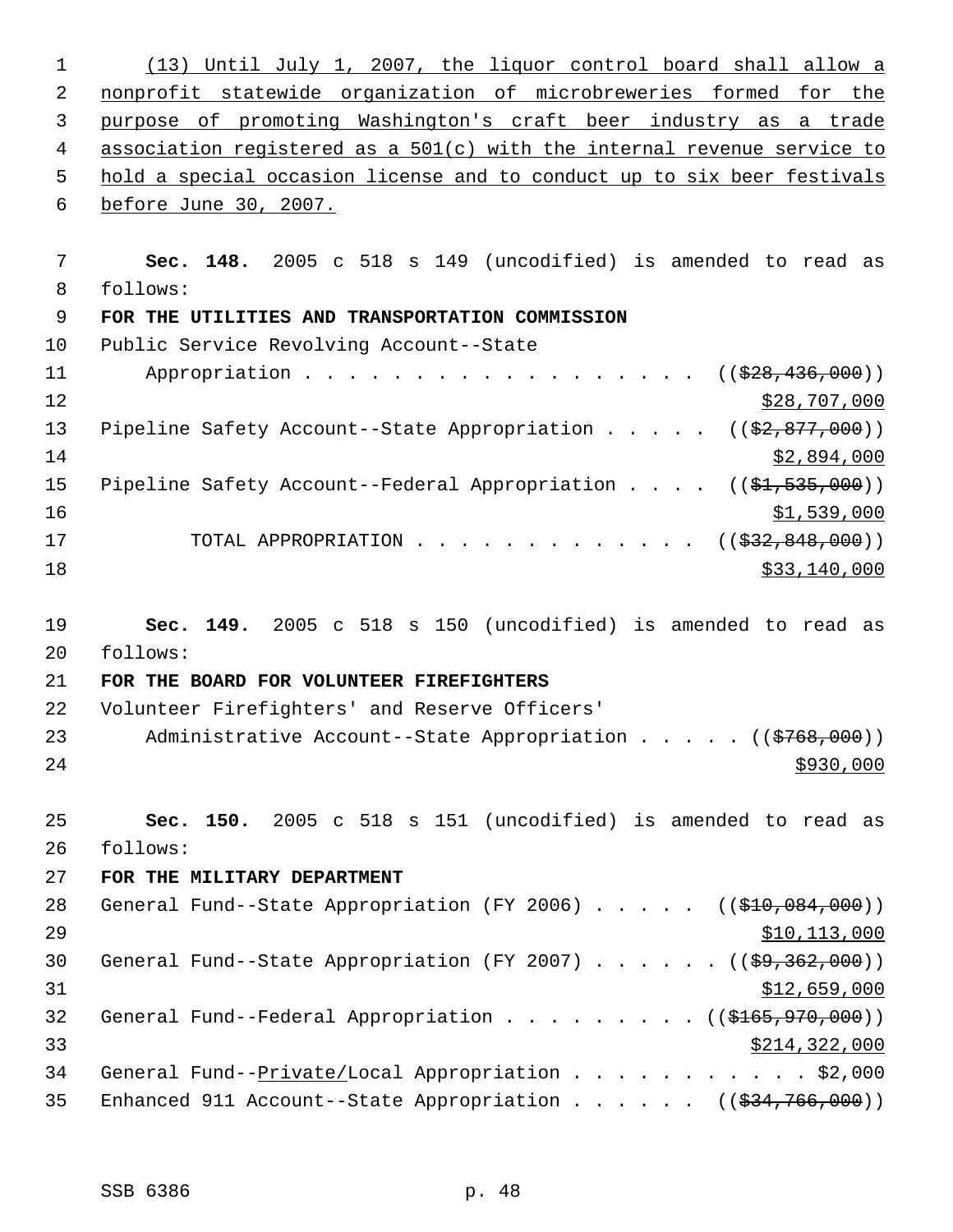$\frac{1}{2}34,771,000$ 2 Disaster Response Account--State Appropriation . . . . ((\$2,277,000))  $3 \quad$  \$1,632,000 4 Disaster Response Account--Federal Appropriation . . . ((\$11,008,000))  $\frac{1}{5}$  5 6 Worker and Community Right-to-Know Account--State 7 Appropriation . . . . . . . . . . . . . . . . . . ((\$314,000)) 8  $\frac{$315,000}{ }$ 9 Nisqually Earthquake Account--State Appropriation . . . ((\$6,713,000))  $10$  \$6,531,000 11 Nisqually Earthquake Account--Federal Appropriation . ((\$29,127,000))  $\frac{$27,075,000}{2}$ 13 Military Department Rental and Lease Account--State 14 Appropriation . . . . . . . . . . . . . . . . . . . . . . \$378,000 15 Pension Funding Stabilization Account Appropriation . . . . . \$44,000 16 Emergency Management, Preparedness, and Assistance 17 Account--State Appropriation . . . . . . . . . . . . . \$5,300,000 18 TOTAL APPROPRIATION . . . . . . . . . . . . . ((\$270,001,000)) 19 \$319,439,000

20 The appropriations in this section are subject to the following 21 conditions and limitations:

22 (1) ((\$2,277,000)) \$1,632,000 of the disaster response account--23 state appropriation and ((\$11,008,000)) \$6,297,000 of the disaster response account--federal appropriation may be spent only on disasters declared by the governor and with the approval of the office of financial management. The military department shall submit a report quarterly to the office of financial management and the legislative fiscal committees detailing information on the disaster response account, including: (a) The amount and type of deposits into the account; (b) the current available fund balance as of the reporting date; and (c) the projected fund balance at the end of the 2005-07 biennium based on current revenue and expenditure patterns.

33 (2) ((\$6,713,000)) \$6,531,000 of the Nisqually earthquake account--34 state appropriation and  $((\frac{29}{729}, \frac{127}{100})$   $\frac{27}{075}$ , 000 of the Nisqually earthquake account--federal appropriation are provided solely for response and recovery costs associated with the February 28, 2001, earthquake. The military department shall submit a report quarterly to the office of financial management and the legislative fiscal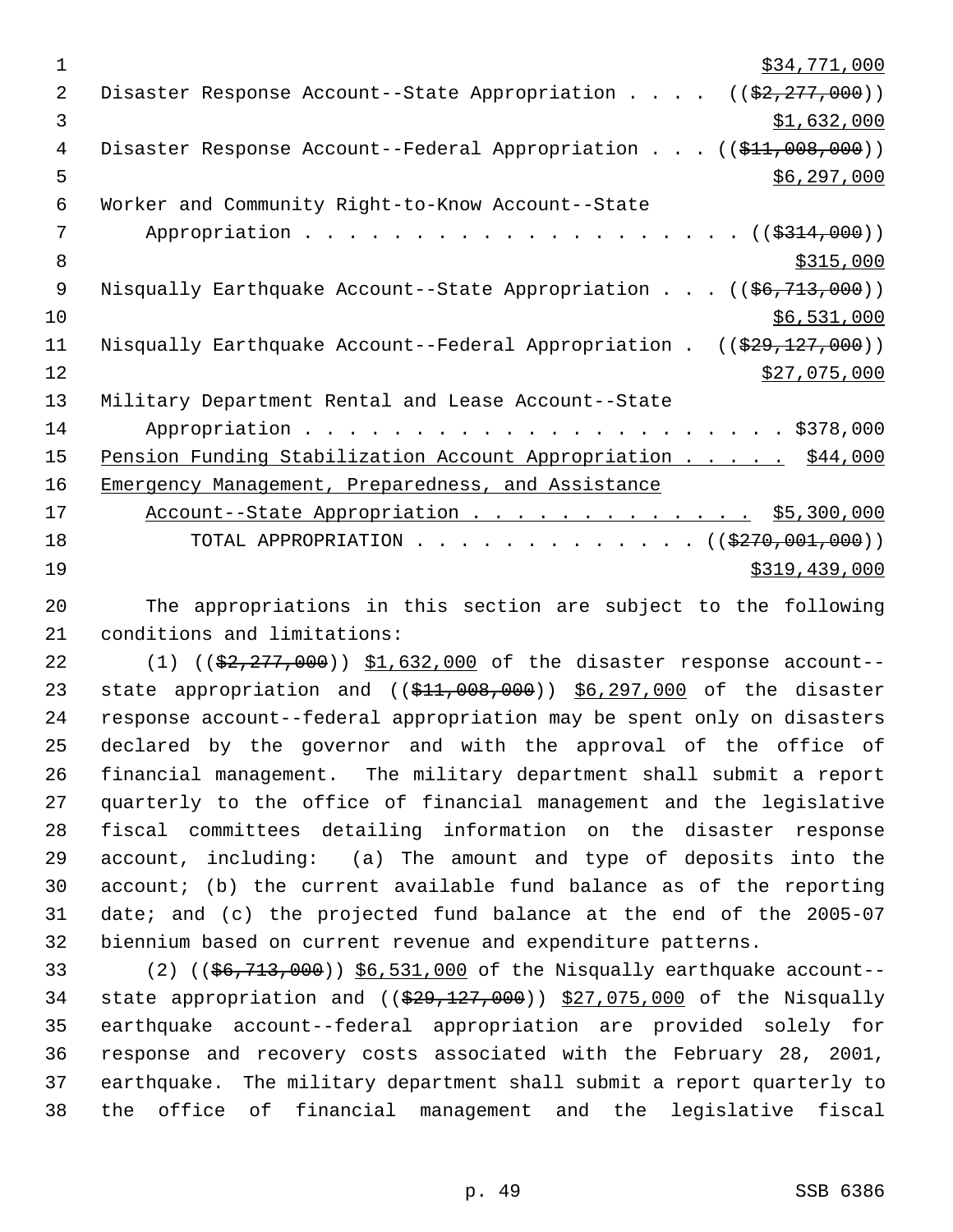committees detailing earthquake recovery costs, including: (a) Estimates of total costs; (b) incremental changes from the previous estimate; (c) actual expenditures; (d) estimates of total remaining costs to be paid; and (e) estimates of future payments by biennium. This information shall be displayed by fund, by type of assistance, and by amount paid on behalf of state agencies or local organizations. The military department shall also submit a report quarterly to the office of financial management and the legislative fiscal committees detailing information on the Nisqually earthquake account, including: (a) The amount and type of deposits into the account; (b) the current available fund balance as of the reporting date; and (c) the projected fund balance at the end of the 2005-07 biennium based on current revenue and expenditure patterns.

 (3) ((\$127,586,000)) \$173,613,000 of the general fund--federal appropriation is provided solely for homeland security, subject to the following conditions:

 (a) Any communications equipment purchased by local jurisdictions or state agencies shall be consistent with standards set by the Washington state interoperability executive committee;

 (b) This amount shall not be allotted until a spending plan is reviewed by the governor's domestic security advisory group and 22 approved by the office of financial management;

 (c) The department shall submit a quarterly report to the office of financial management and the legislative fiscal committees detailing the governor's domestic security advisory group recommendations; homeland security revenues and expenditures, including estimates of total federal funding for the state; incremental changes from the previous estimate, planned and actual homeland security expenditures by the state and local governments with this federal funding; and matching or accompanying state or local expenditures; and

 (d) The department shall submit a report by December 1st of each year to the office of financial management and the legislative fiscal committees detailing homeland security revenues and expenditures for the previous fiscal year by county and legislative district.

 (4) \$867,000 of the general fund--state appropriation for fiscal year 2006 is provided solely for the Cowlitz county 911 communications center for the purpose of purchasing or reimbursing the purchase of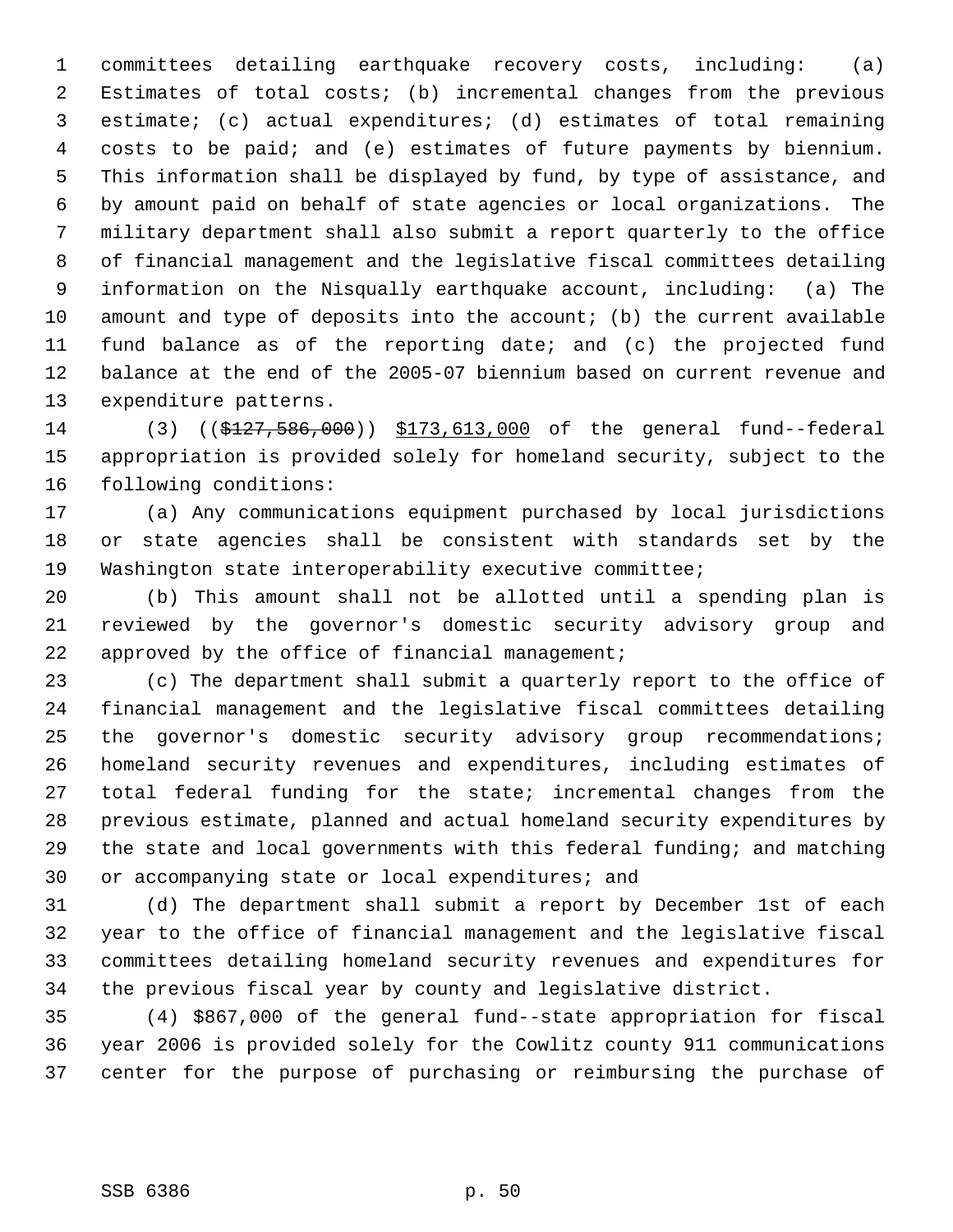interoperable radio communication technology to improve disaster response in the Mount St. Helens area.

 (5) No funds from sources other than fees from voice over internet protocol (VOIP) providers may be used to implement technologies specific to the integration of VOIP 911 with E-911. The military department, in conjunction with the department of revenue, shall propose methods for assuring the collection of an appropriate enhanced 911 excise tax from VOIP 911 providers and shall report their recommendations to the legislature by November 1, 2005.

 (6) \$5,300,000 of the emergency management, preparedness, and assistance account--state appropriation is provided solely to implement Engrossed Substitute Senate Bill No. 6433 (emergency management, 13 preparedness, and assistance account). If the bill is not enacted by June 30, 2006, the amount provided in this subsection shall lapse.

 (7)(a) \$150,000 of the general fund--state appropriation for fiscal 16 year 2007 is provided solely for the military department to: (1) 17 Submit a report by October 1, 2006, to the joint veterans and military affairs committee on the scope and adequacy of training received by members of the Washington national guard on detecting whether their service as eligible members is likely to entail, or to have entailed, exposure to depleted uranium, including an assessment of the feasibility and cost of adding predeployment training concerning potential exposure to depleted uranium and other toxic chemical 24 substances; and (2) the convening of a task force that will study the health effects of hazardous materials exposure including, but not 26 limited to, depleted uranium, as they relate to military service.

 (b) The task force consists of the following members or their designees: The adjutant general; the director of the department of veterans affairs; the secretary of the department of health; six persons who are members of the legislature, appointed, one each, by the 31 president of the senate, the speaker of the house of representatives, the majority leader of the senate, the minority leader of the senate, 33 the majority leader of the house of representatives, and the minority leader of the house of representatives; two members who are veterans with knowledge of or experience with exposure to hazardous materials, appointed, one each, by the president of the senate and the speaker of 37 the house of representatives; and four members who are physicians or scientists with knowledge of or experience in the detection or health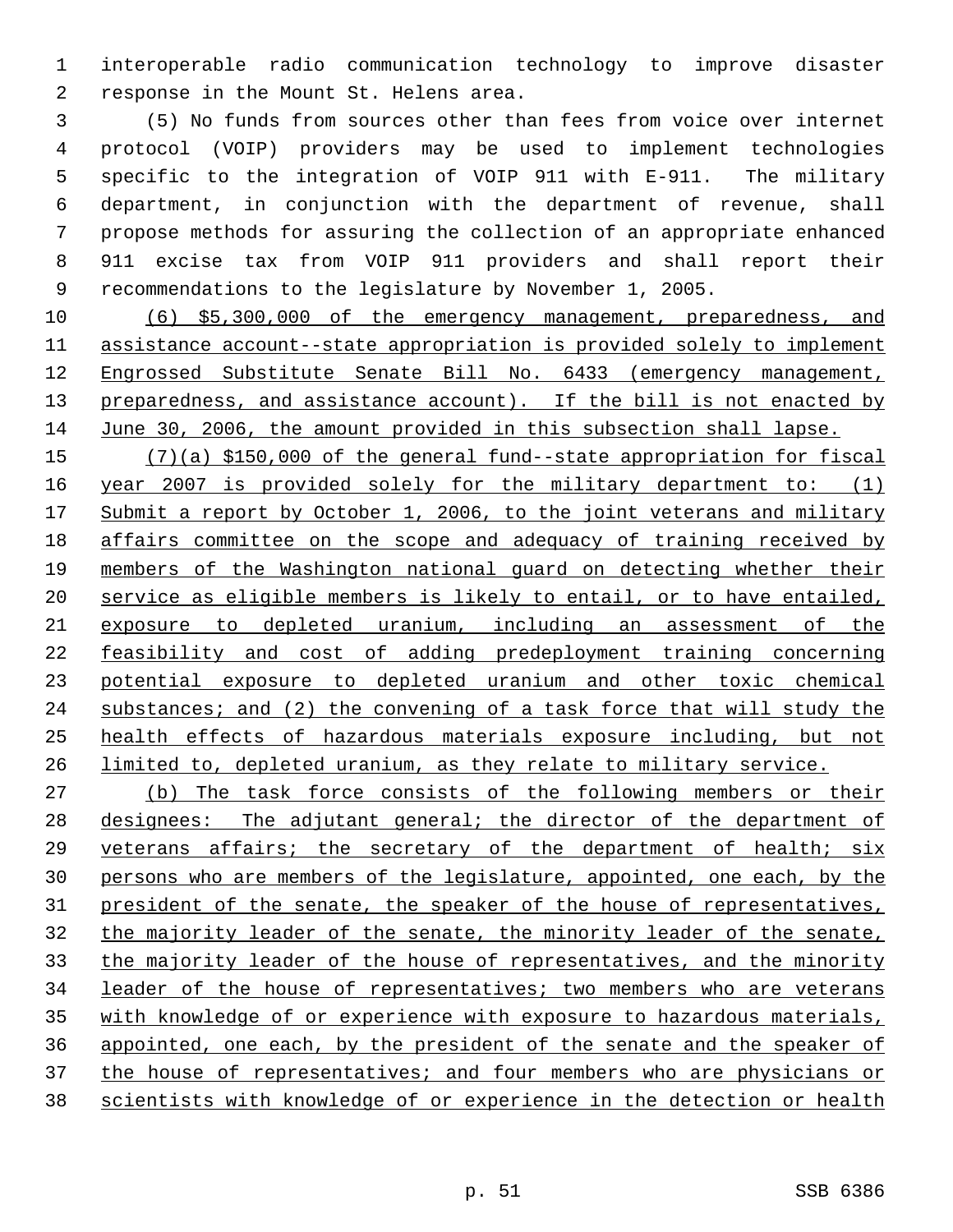effects of exposure to depleted uranium or other hazardous materials, appointed, one each, by the majority leader of the senate, the minority leader of the senate, the majority leader of the house of representatives, and the minority leader of the house of representatives. Appointments to the task force must be made by April 9, 2006. Legislative members of the task force shall be reimbursed for travel expenses under RCW 44.04.120. Nonlegislative members, except those representing an employer or organization, are entitled to be reimbursed for travel expenses under RCW 43.03.050 and 43.03.060. The expenses of the task force shall be paid jointly by the senate and the house of representatives. Task force expenditures are subject to approval by the senate facilities and operations committee and the 13 house of representatives executive rules committee, or their successor committees. Task force members shall select as cochairs one senator and one representative from among the legislative members appointed. The cochairs shall schedule the first meeting of the task force by May 9, 2006. The task force shall be assisted in its work by the staff of the joint veterans and military affairs committee and shall: (a) Initiate a health registry for veterans and military personnel 20 returning from Afghanistan, Iraq, or other countries in which depleted uranium or other hazardous materials may be found; (b) develop a plan for outreach to and follow-up of military personnel; (c) prepare a report for service members concerning potential exposure to depleted uranium and other toxic chemical substances and the precautions recommended under combat and noncombat conditions while in a combat zone; and (d) make other recommendations the task force considers 27 appropriate. By January 31, 2007, the task force shall submit a report on its findings and recommendations to the appropriate committees of the legislature.

 (8) The department shall transfer ownership of the buildings and sufficient land currently used by the Camas school district to the Camas school district. The transfer shall not require any compensation.

 **Sec. 151.** 2005 c 518 s 152 (uncodified) is amended to read as follows:

**FOR THE PUBLIC EMPLOYMENT RELATIONS COMMISSION**

General Fund--State Appropriation (FY 2006) . . . . . . . . \$2,776,000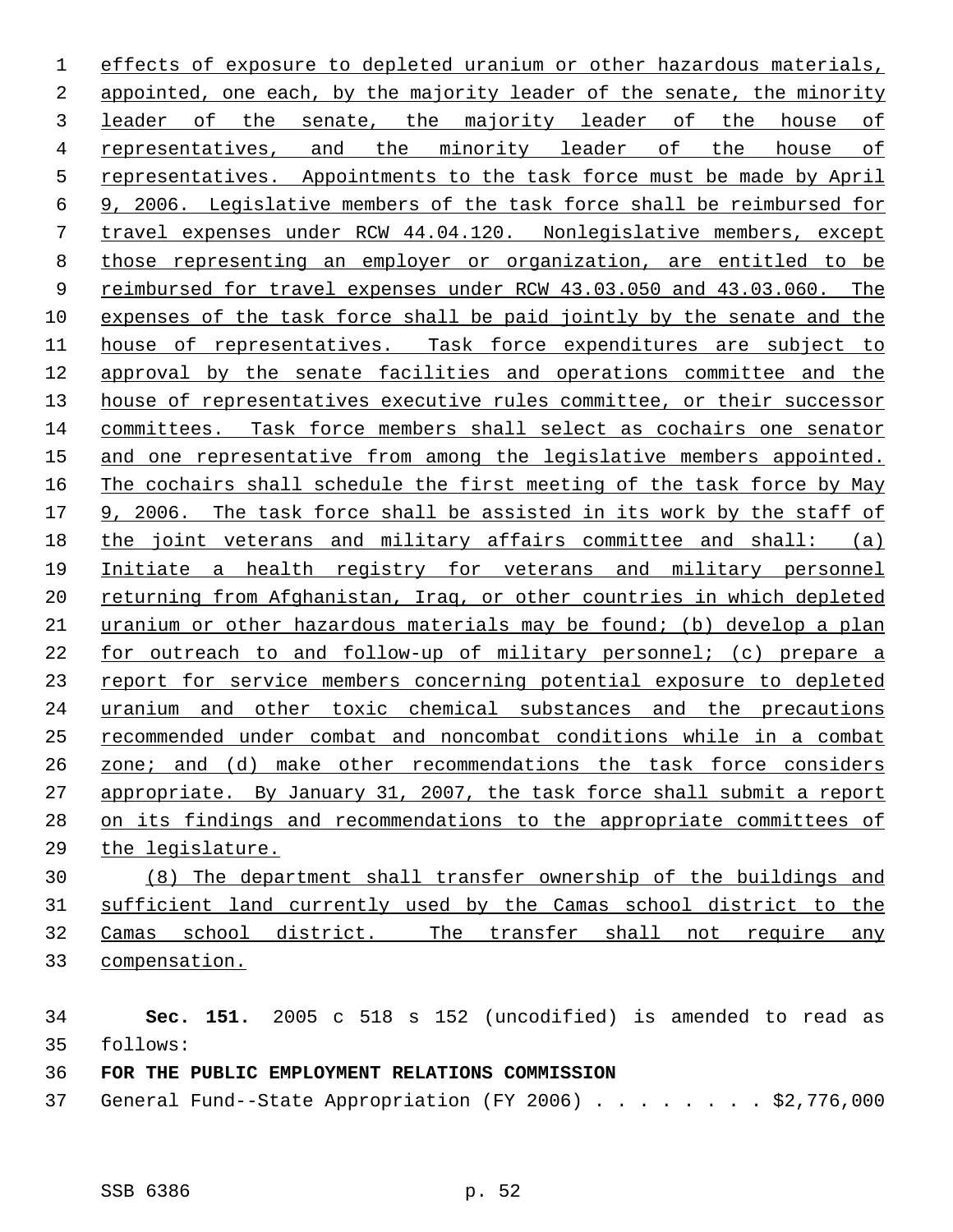1 General Fund--State Appropriation (FY 2007) . . . . . ((\$2,824,000)) 2  $\frac{1}{2}$   $\frac{1}{2}$ ,897,000 Department of Personnel Service Account--State 4 Appropriation . . . . . . . . . . . . . . . . . (  $(\frac{2}{2}, 945, 000)$  )  $5 - 5$  \$2,953,000 6 Pension Funding Stabilization Account Appropriation . . . . \$16,000 7 TOTAL APPROPRIATION . . . . . . . . . . . . . ((<del>\$8,545,000</del>))  $8 \div 8,642,000$  The appropriations in this section are subject to the following conditions and limitations: \$67,000 of the general fund--state appropriation in fiscal year 2007 is provided solely for costs pursuant to Second Substitute Senate Bill No. 6165 (family child care 13 providers). If the bill is not enacted by June 30, 2006, the amount provided for this purpose shall lapse. **Sec. 152.** 2005 c 518 s 153 (uncodified) is amended to read as follows: **FOR THE GROWTH ((PLANNING)) MANAGEMENT HEARINGS BOARD** 18 General Fund--State Appropriation (FY 2006) . . . . . . . \$1,571,000 19 General Fund--State Appropriation (FY 2007) . . . . . ((\$1,587,000)) \$1,611,000 21 Pension Funding Stabilization Account Appropriation . . . . . \$8,000 22 TOTAL APPROPRIATION . . . . . . . . . . . . . ((<del>\$3,158,000</del>)) \$3,190,000 The appropriations in this section are subject to the following conditions and limitations: ((\$9,000 of the general fund--state appropriation for fiscal year 2006 and \$9,000 of the general fund-- state appropriation for fiscal year 2007 are provided solely for the Western Board to relocate. If the Western Board does not relocate by 29 June 30, 2006, the amounts provided in this subsection shall lapse.)) \$21,000 of the general fund--state appropriation in fiscal year 2007 is provided solely to implement Substitute Senate Bill No. 6569 (best available science to protect critical areas). If the bill is not enacted by June 30, 2006, the amount provided in this subsection shall lapse.

 **Sec. 153.** 2005 c 518 s 154 (uncodified) is amended to read as follows: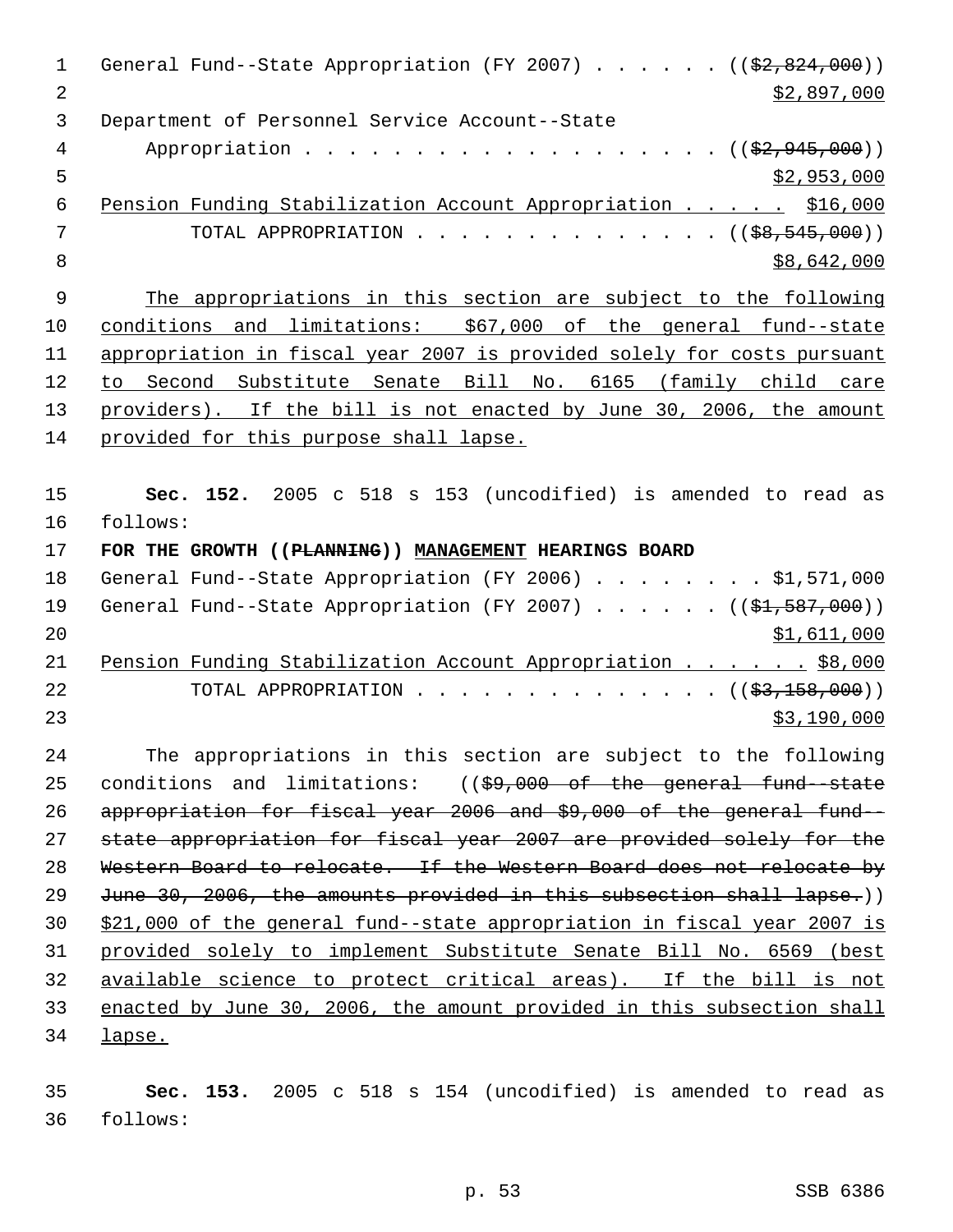| $\mathbf{1}$ | FOR THE STATE CONVENTION AND TRADE CENTER                            |
|--------------|----------------------------------------------------------------------|
| 2            | State Convention and Trade Center Account--State                     |
| 3            | \$30,512,000                                                         |
| 4            | State Convention and Trade Center Operating                          |
| 5            | Account--State Appropriation $($ $($ $\frac{246}{170}$ , 000))       |
| 6            | \$46,491,000                                                         |
| 7            | TOTAL APPROPRIATION ( $(\frac{276}{926}, 982, 000)$ )                |
| 8            | \$77,003,000                                                         |
|              |                                                                      |
| 9            | Sec. 154. 2005 c 518 s 155 (uncodified) is amended to read as        |
| 10           | follows:                                                             |
| 11           | FOR THE DEPARTMENT OF ARCHAEOLOGY AND HISTORIC PRESERVATION          |
| 12           | General Fund--State Appropriation (FY 2006) ( $(\frac{2550}{100})$ ) |
| 13           | \$745,000                                                            |
| 14           | General Fund--State Appropriation (FY 2007) ( $(\frac{2549}{100})$ ) |
| 15           | \$728,000                                                            |
| 16           | General Fund--Federal Appropriation ( $(\frac{1}{2}, 446, 000)$ )    |
| 17           | \$1,037,000                                                          |
| 18           | General Fund--Private/Local Appropriation \$14,000                   |
| 19           | Pension Funding Stabilization Account Appropriation \$3,000          |
| 20           | TOTAL APPROPRIATION ( $(\frac{2}{2}, 559, 000)$ )                    |
| 21           | \$2,527,000                                                          |
|              |                                                                      |

(End of part)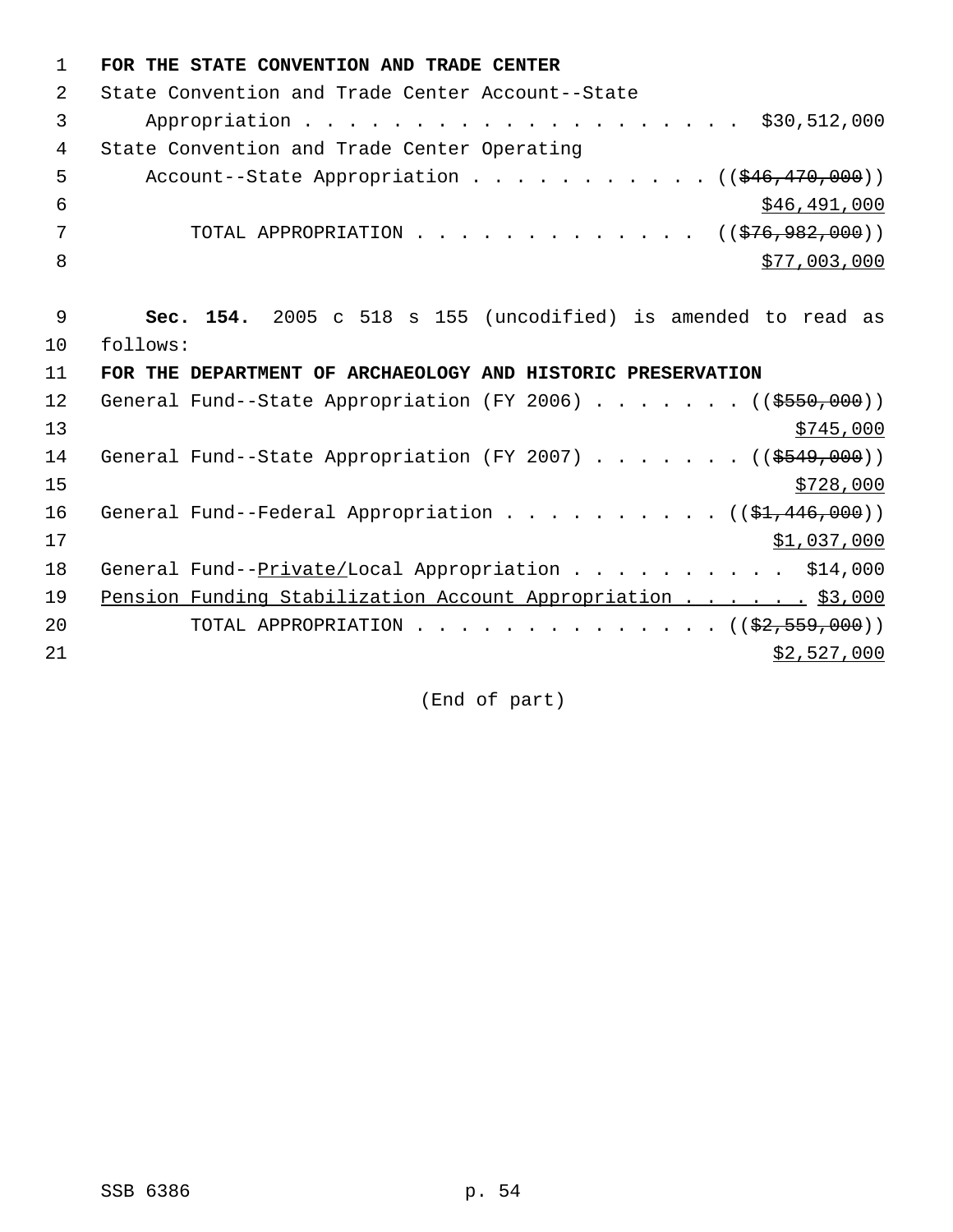|   |            |     |                                                               |    | PART II<br>HUMAN SERVICES |     |               |           |  |  |
|---|------------|-----|---------------------------------------------------------------|----|---------------------------|-----|---------------|-----------|--|--|
|   |            |     | Sec. 201. 2005 c 518 s 201 (uncodified) is amended to read as |    |                           |     |               |           |  |  |
| 4 | follows:   |     |                                                               |    |                           |     |               |           |  |  |
|   | <b>FOR</b> | THE | <b>DEPARTMENT</b>                                             | OF | SOCIAL                    | AND | <b>HEALTH</b> | SERVICES. |  |  |

 Appropriations made in this act to the department of social and health services shall initially be allotted as required by this act. Subsequent allotment modifications shall not include transfers of moneys between sections of this act except as expressly provided in this act, nor shall allotment modifications permit moneys that are provided solely for a specified purpose to be used for other than that purpose.

 (2) The department of social and health services shall not initiate any services that require expenditure of state general fund moneys unless expressly authorized in this act or other law. The department may seek, receive, and spend, under RCW 43.79.260 through 43.79.282, federal moneys not anticipated in this act as long as the federal funding does not require expenditure of state moneys for the program in excess of amounts anticipated in this act. If the department receives unanticipated unrestricted federal moneys, those moneys shall be spent for services authorized in this act or in any other legislation providing appropriation authority, and an equal amount of appropriated state general fund moneys shall lapse. Upon the lapsing of any moneys under this subsection, the office of financial management shall notify the legislative fiscal committees. As used in this subsection, "unrestricted federal moneys" includes block grants and other funds that federal law does not require to be spent on specifically defined projects or matched on a formula basis by state funds.

 (3) The appropriations to the department of social and health services in this act shall be expended for the programs and in the amounts specified in this act. However, after May 1, 2006, unless specifically prohibited by this act, the department may transfer general fund--state appropriations for fiscal year 2006 among programs after approval by the director of financial management. However, the department shall not transfer state moneys that are provided solely for a specified purpose. The department shall not transfer funds, and the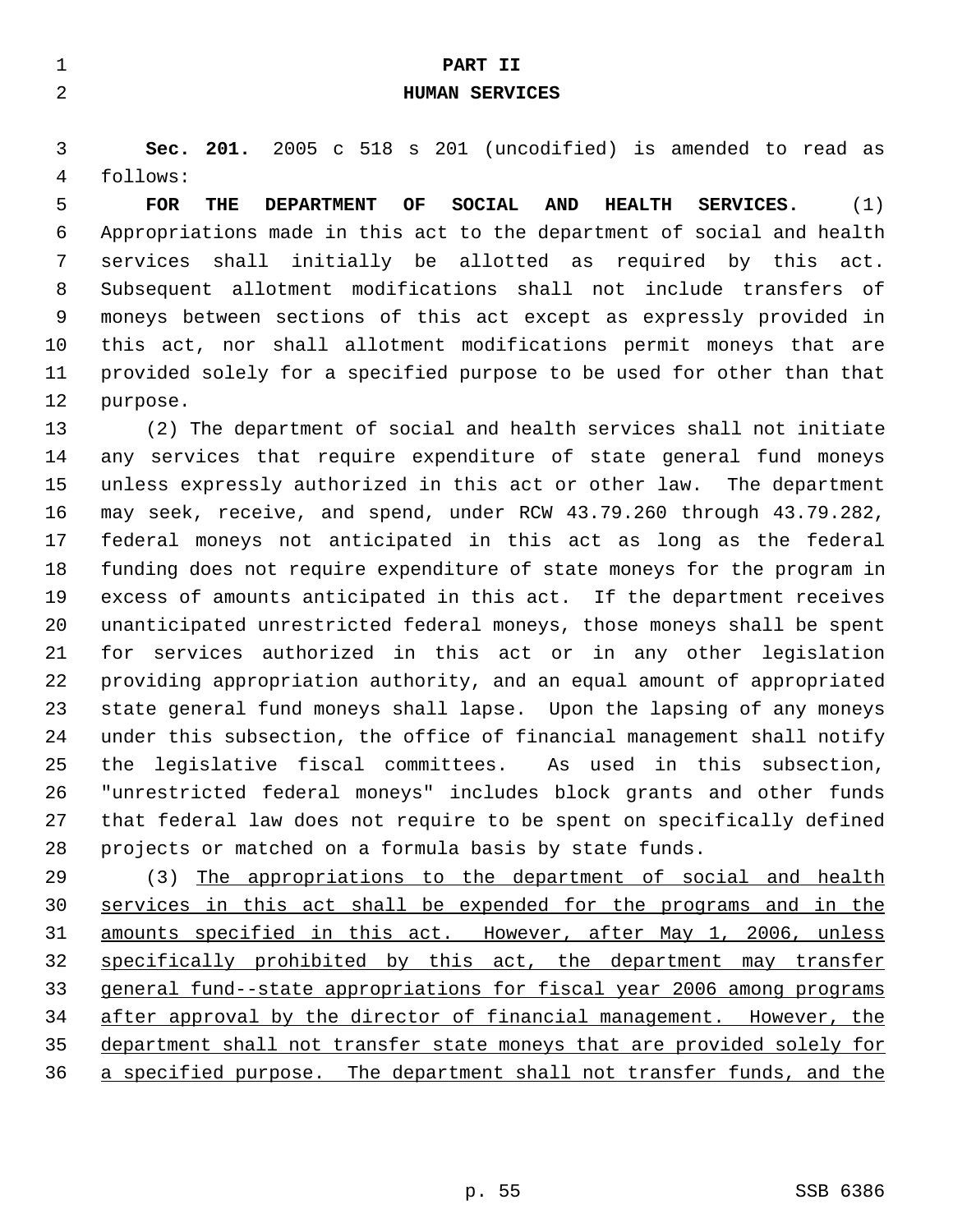1 director of financial management shall not approve the transfer, unless 2 the transfer is consistent with the objective of conserving, to the maximum extent possible, the expenditure of state funds and maximizing, 4 to the greatest extent possible, the reversion of state funds. Transfers may occur solely for the purpose of funding actual expenditures for the direct purchase of services in excess of fiscal year 2006 caseload forecasts and utilization assumptions in the medical assistance, long-term care, foster care, adoption support, and child 9 support programs. The director of financial management shall notify 10 the appropriate fiscal committees of the senate and house of 11 representatives in writing prior to approving any allotment modifications or transfers under this subsection.

13 (4) The department is authorized to develop an integrated health care program designed to slow the progression of illness and disability and better manage Medicaid expenditures for the aged and disabled population. Under this Washington medicaid integration partnership (WMIP) the department may combine and transfer such Medicaid funds appropriated under sections 204, 206, 208, and 209 of this act as may be necessary to finance a unified health care plan for the WMIP program enrollment. The WMIP pilot projects shall not exceed a daily enrollment of 6,000 persons during the 2005-2007 biennium. The amount of funding assigned to the pilot projects from each program may not exceed the average per capita cost assumed in this act for individuals covered by that program, actuarially adjusted for the health condition of persons enrolled in the pilot, times the number of clients enrolled in the pilot. In implementing the WMIP pilot projects, the department may: (a) Withhold from calculations of "available resources" as set forth in RCW 71.24.025 a sum equal to the capitated rate for individuals enrolled in the pilots; and (b) employ capitation financing and risk-sharing arrangements in collaboration with health care service contractors licensed by the office of the insurance commissioner and qualified to participate in both the medicaid and medicare programs. The department shall conduct an evaluation of the WMIP, measuring changes in participant health outcomes, changes in patterns of service utilization, participant satisfaction, participant access to services, and the state fiscal impact.

37  $((4+))$  (5) In accordance with RCW 74.39A.300, the appropriations to the department of social and health services in this act are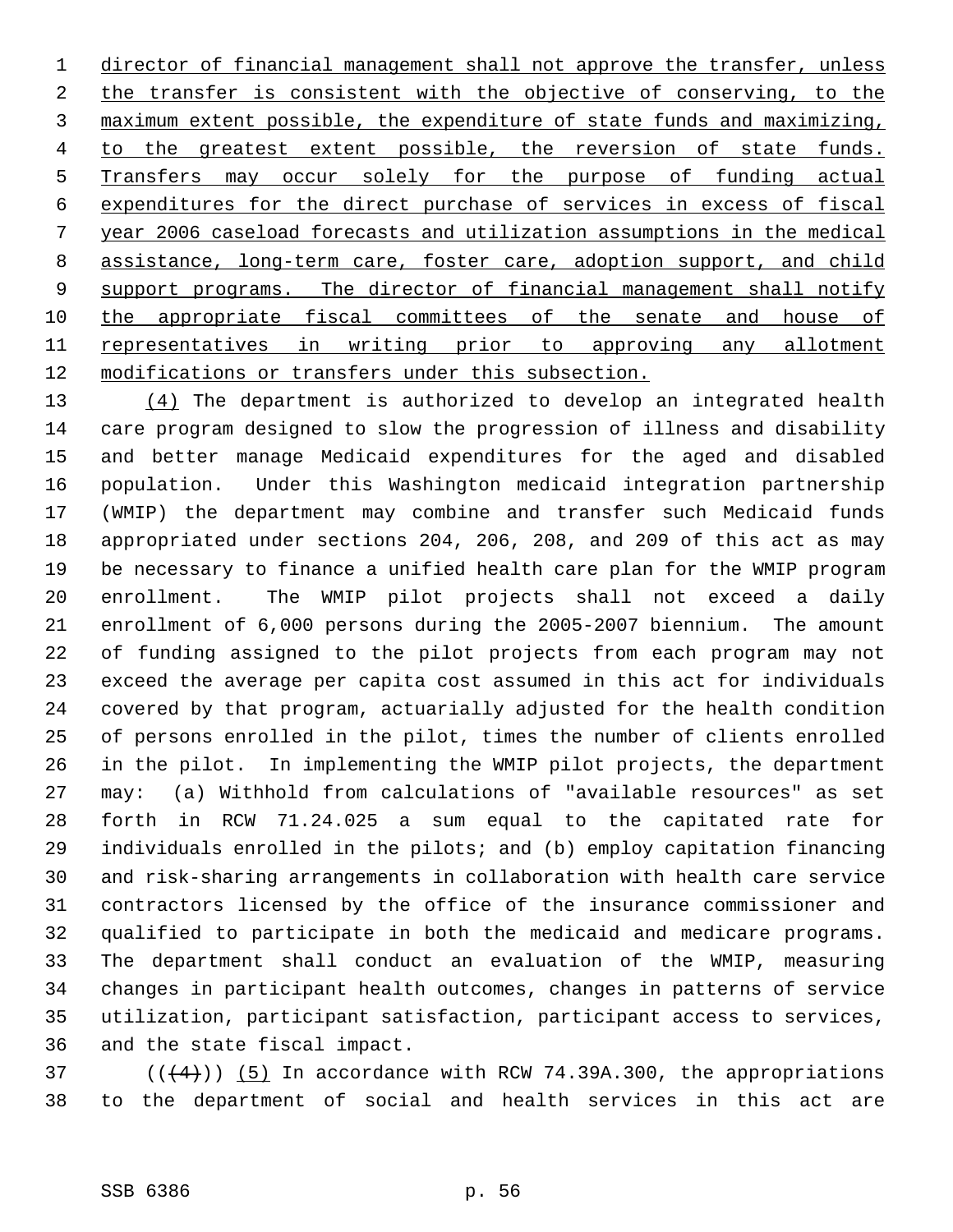sufficient to implement the compensation and fringe benefits of the collective bargaining agreement reached between the governor and the exclusive bargaining representative of individual providers of home care services.

 **Sec. 202.** 2005 c 518 s 202 (uncodified) is amended to read as follows: **FOR THE DEPARTMENT OF SOCIAL AND HEALTH SERVICES--CHILDREN AND FAMILY SERVICES PROGRAM** 9 General Fund--State Appropriation (FY 2006) . . . . . ((\$251,005,000)) \$261,680,000 11 General Fund--State Appropriation (FY 2007) . . . . . ((\$266,350,000)) 12 \$289,578,000 13 General Fund--Federal Appropriation . . . . . . . . . ((\$421,401,000)) \$431,890,000 15 General Fund--Private/Local Appropriation . . . . . . . . . \$400,000 Domestic Violence Prevention Account--State Appropriation . . . . . . . . . . . . . . . . . . . . . \$1,345,000 18 ((Public Safety and Education Account -State 19 Appropriation . . . . . . . . . . . . . . . . . . \$10,754,000)) Violence Reduction and Drug Enforcement Account--State Appropriation . . . . . . . . . . . . . . . . . . . . . \$1,510,000 Pension Funding Stabilization Account--State Appropriation . . . . . . . . . . . . . . . . . . . . . . \$699,000 24 TOTAL APPROPRIATION . . . . . . . . . . . . ((\$951,420,000)) \$987,102,000

 The appropriations in this section are subject to the following conditions and limitations:

 (1) \$2,271,000 of the general fund--state appropriation for fiscal year 2006, \$2,271,000 of the general fund--state appropriation for fiscal year 2007, and \$1,584,000 of the general fund--federal appropriation are provided solely for the category of services titled "intensive family preservation services."

 (2) \$701,000 of the general fund--state appropriation for fiscal year 2006 and \$701,000 of the general fund--state appropriation for fiscal year 2007 are provided solely to contract for the operation of one pediatric interim care facility. The facility shall provide residential care for up to thirteen children through two years of age.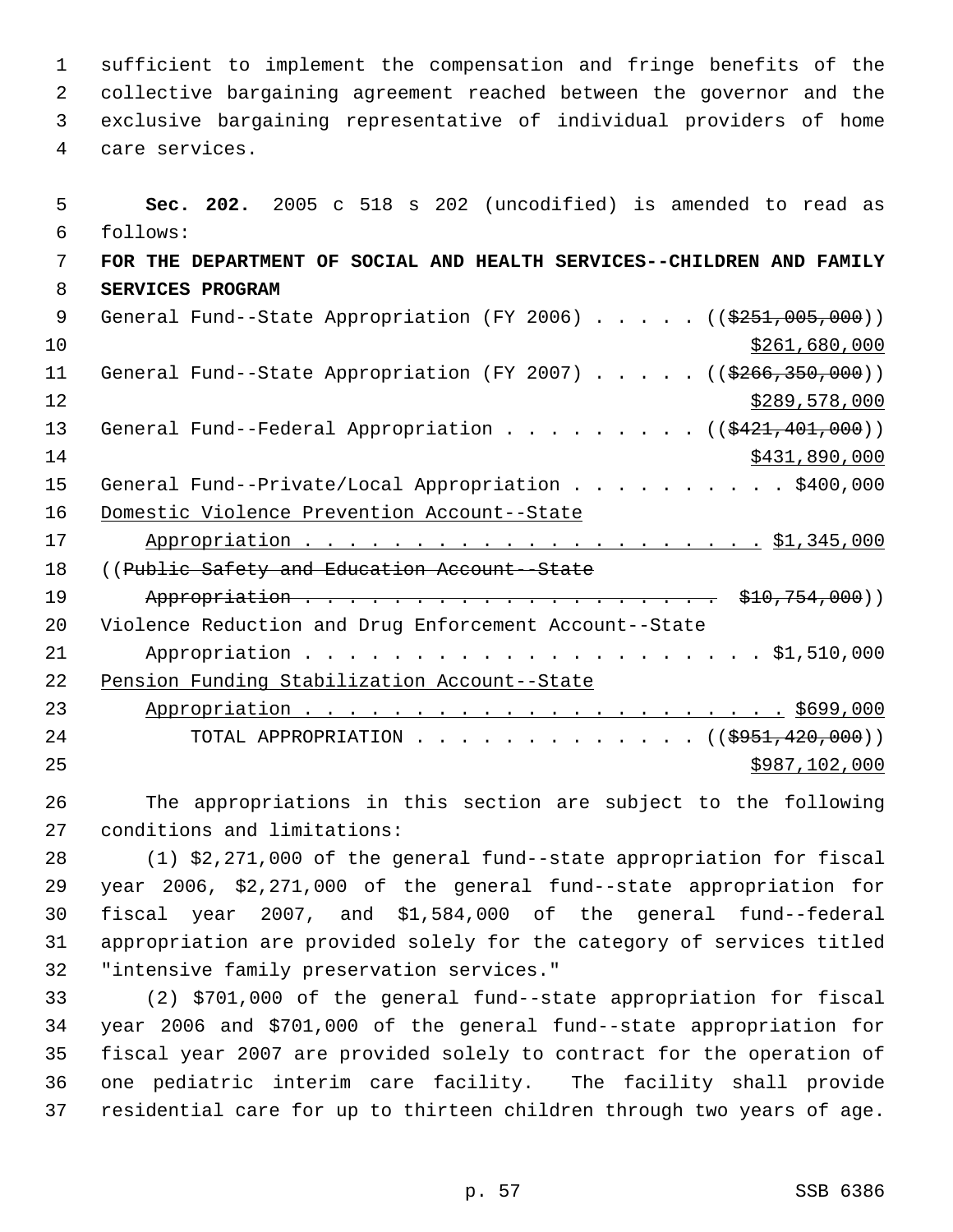Seventy-five percent of the children served by the facility must be in need of special care as a result of substance abuse by their mothers. The facility shall also provide on-site training to biological, adoptive, or foster parents. The facility shall provide at least three months of consultation and support to parents accepting placement of children from the facility. The facility may recruit new and current foster and adoptive parents for infants served by the facility. The department shall not require case management as a condition of the contract.

 (3) \$375,000 of the general fund--state appropriation for fiscal year 2006, \$375,000 of the general fund--state appropriation for fiscal year 2007, and \$322,000 of the general fund--federal appropriation are provided solely for up to three nonfacility-based programs for the training, consultation, support, and recruitment of biological, foster, and adoptive parents of children through age three in need of special care as a result of substance abuse by their mothers, except that each program may serve up to three medically fragile nonsubstance-abuse- affected children. In selecting nonfacility-based programs, preference shall be given to programs whose federal or private funding sources have expired or that have successfully performed under the existing pediatric interim care program.

 (4) \$125,000 of the general fund--state appropriation for fiscal year ((2004)) 2006 and \$125,000 of the general fund--state appropriation for fiscal year ((2005)) 2007 are provided solely for a foster parent retention program. This program is directed at foster parents caring for children who act out sexually.

 (5) The providers for the 31 HOPE beds shall be paid a \$1,000 base payment per bed per month, and reimbursed for the remainder of the bed cost only when the beds are occupied.

 (6) Within amounts provided for the foster care and adoption support programs, the department shall control reimbursement decisions for foster care and adoption support cases such that the aggregate average cost per case for foster care and for adoption support does not exceed the amounts assumed in the projected caseload expenditures. The department shall adjust adoption support benefits to account for the availability of the new federal adoption support tax credit for special needs children. The department shall report annually by October 1st to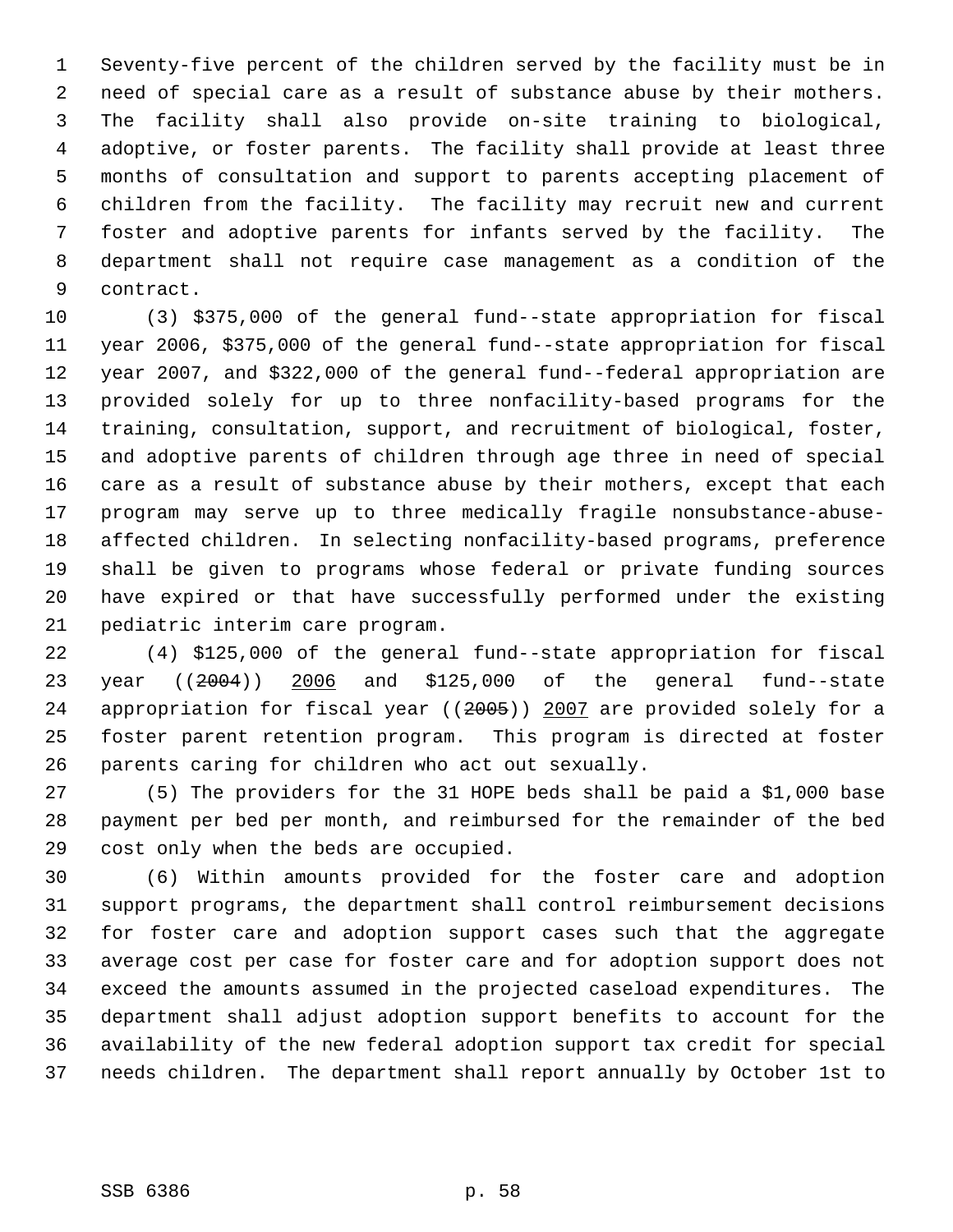the appropriate committees of the legislature on the specific efforts taken to contain costs.

 (7) ((\$3,837,000)) \$4,661,000 of the general fund--state 4 appropriation for fiscal year 2006, ((\$6,352,000)) \$9,807,000 of the general fund--state appropriation for fiscal year 2007, and  $((\frac{24}{370},\frac{370}{100})$   $\frac{26,218,000}{18,000}$  of the general fund--federal appropriation are provided solely for reforms to the child protective services and 8 child welfare services programs, including ((30-day)) improvement in 9 achieving face-to-face contact for children ((in out-of-home care)) every 30 days, improved timeliness of child protective services 11 investigations, ((an enhanced in-home child welfare services program,)) and education specialist services. The department shall report by December 1st of each year on the implementation status of the enhancements, including the hiring of new staff, and the outcomes of the reform efforts. The information provided shall include a progress report on items in the child and family services review program improvement plan and areas identified for improvement in the Braam lawsuit settlement.

 (8) Within amounts appropriated in this section, priority shall be given to proven intervention models, including evidence-based prevention and early intervention programs identified by the Washington institute for public policy and the department. The department shall include information on the number, type, and outcomes of the evidence- based programs being implemented in its reports on child welfare reform efforts.

 (9) \$227,000 of the general fund--state appropriation for fiscal year 2006 and \$228,000 of the general fund--state appropriation for fiscal year 2007 are provided solely for the state association of children's advocacy centers. Funds may be used for (a) children's advocacy centers that meet the national children's alliance accreditation standards for full membership, and are members in good standing; (b) communities in the process of establishing a center; and (c) the state association of children's advocacy centers. A 50 percent match will be required of each center receiving state funding.

 (10) \$50,000 of the general fund--state appropriation for fiscal year 2006 and \$50,000 of the general fund--state appropriation for fiscal year 2007 are provided solely for a street youth program in Spokane.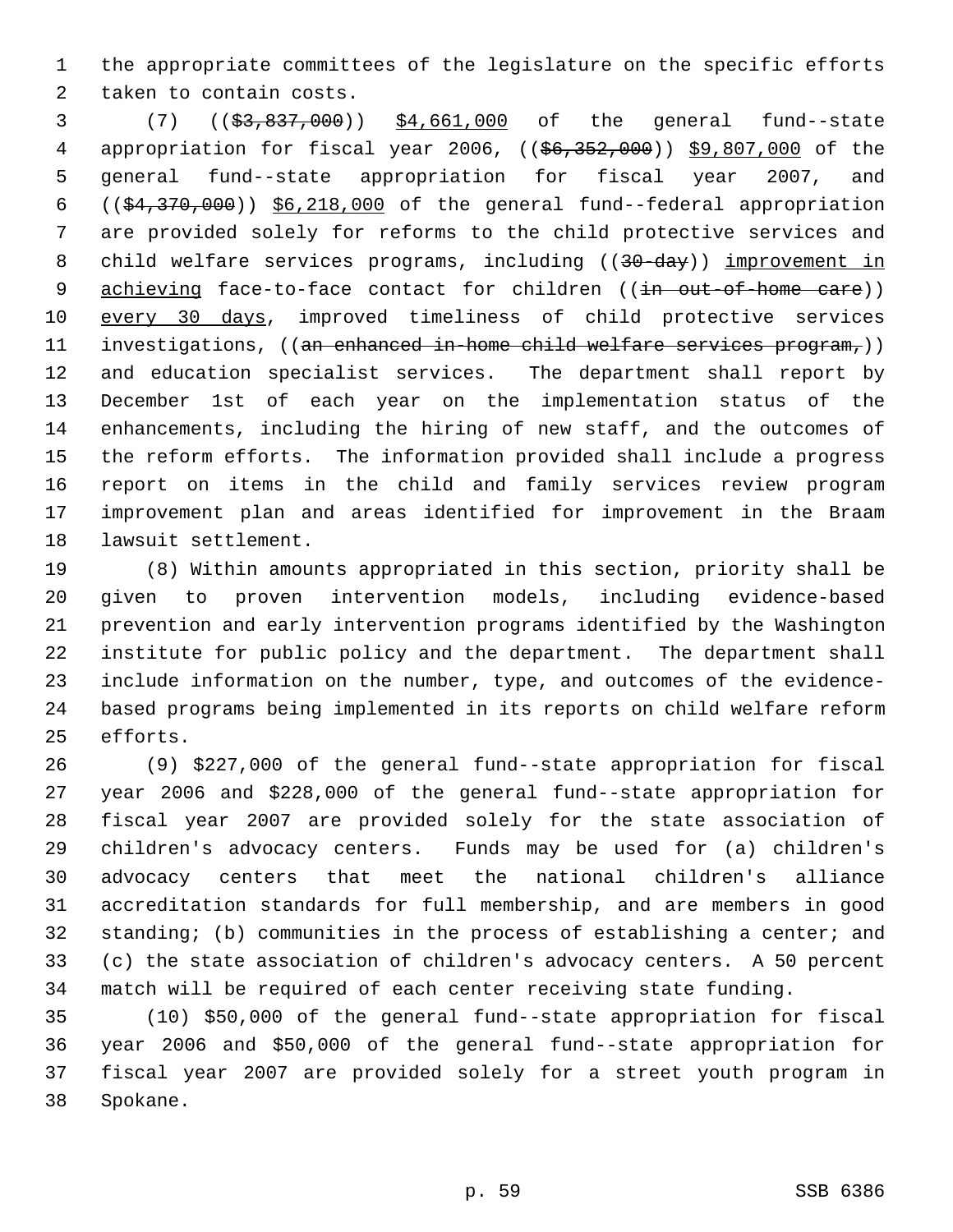(11) \$4,672,000 of the general fund--state appropriation for fiscal year 2006 and \$4,672,000 of the general fund--state appropriation for fiscal year 2007 are provided solely for secure crisis residential centers.

 (12) \$572,000 of the general fund--state appropriation for fiscal 6 year  $2006((\frac{1}{6} + \frac{2572}{600}))$  and  $\frac{1144,000}{600}$  of the general fund--state 7 appropriation for fiscal year ( $\sqrt{2}$  and  $$1,144,000$  of the general fund--federal appropriation)) are provided solely for section 305 of Senate Bill No. 5763 (mental disorders treatment) for chemical dependency specialist services.

 (13) \$3,500,000 of the general fund--state appropriation for fiscal year 2007 and \$1,500,000 of the general fund--federal appropriation are provided solely for Engrossed Senate Bill No. 5922 (child neglect). If the bill is not enacted by June 30, 2005, these amounts shall lapse.

 (14) \$1,345,000 of the domestic violence prevention account 16 appropriation is provided solely for the implementation of chapter 374, Laws of 2005.

 (15) \$540,000 of the general fund--state appropriation for fiscal year 2006, \$540,000 of the general fund--state appropriation for fiscal year 2007, and \$2,476,000 of the general fund--federal appropriation are provided solely for the category of services titled "family reconciliation services."

 (16) \$100,000 of the general fund--state appropriation for fiscal year 2007 is provided solely for continuum of care in Region 1.

 (17) \$50,000 of the general fund--state appropriation for fiscal year 2007 is provided solely for the supervised visitation and safe 27 exchange center in Kent. The department shall not retain any portion 28 for administrative purposes.

 (18)(a) \$3,700,000 of the general fund--state appropriation for fiscal year 2006, \$3,700,000 of the general fund--state appropriation for fiscal year 2007, and \$6,200,000 of the general fund--federal appropriation are provided solely for the medicaid treatment child care program to provide therapeutic child care services for children at risk of child abuse or neglect. The department shall:

 (i) Contract for medicaid treatment child care services (MTCC); (ii) Not limit referrals to or eligibility for the MTCC program solely to a child with an open child protective services or child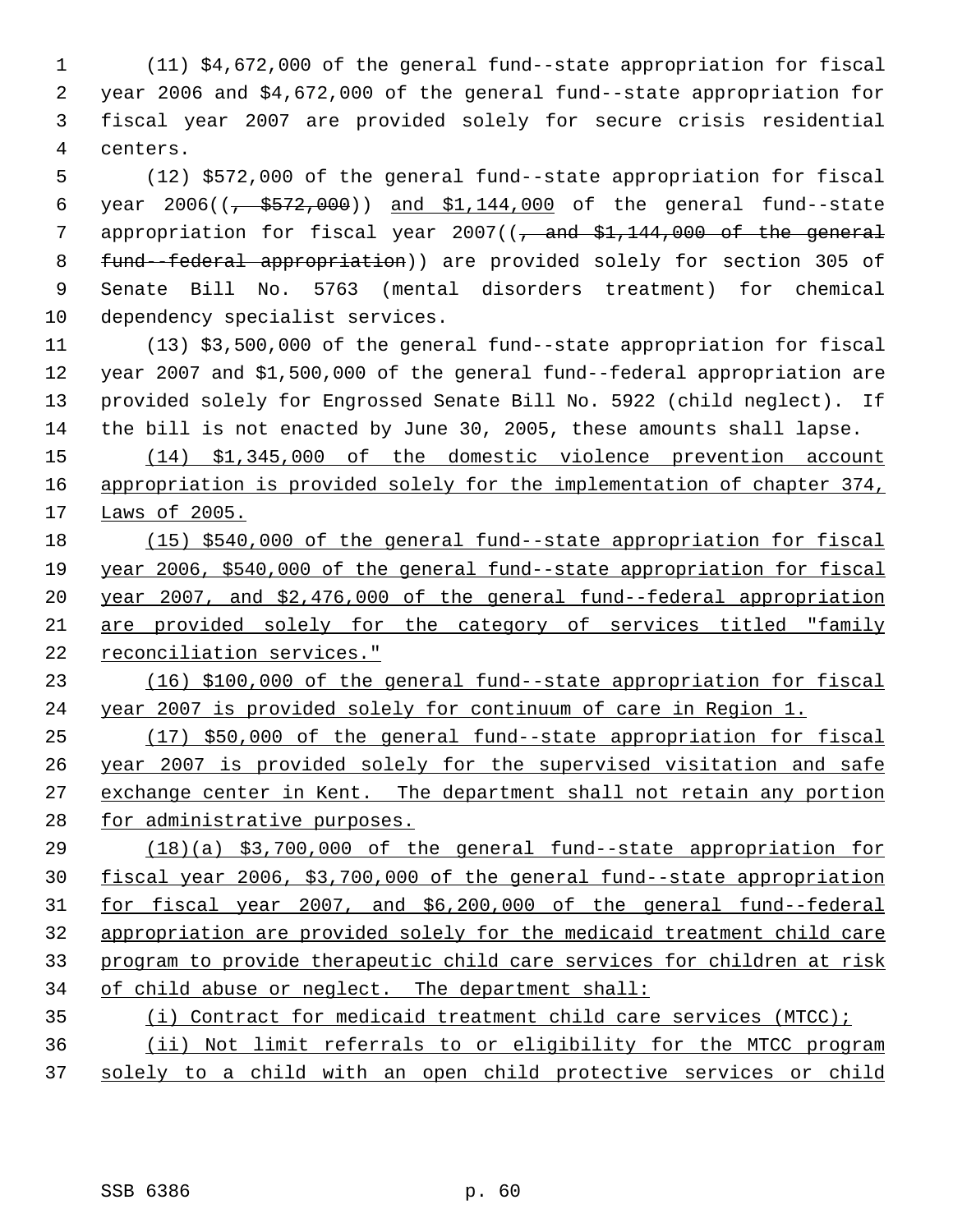1 welfare services case if that child otherwise meets the eligibility requirements as outlined in the Washington state plan for the MTCC program; and

 (iii) Authorize a child referred to the MTCC program by local public health nurses for MTCC services, as long as that child meets the eligibility requirements of the program.

 (b) By July 1, 2006, the department shall develop and implement protocols for referrals made to the MTCC program by local public health 9 nurses. In developing these protocols, the department shall consult with local public health nurses in each region of the state, existing and past MTCC providers, and other stakeholders.

 (c) Starting on May 1, 2006, and by the first of the month every 13 month thereafter, the department shall provide a monthly report to the appropriate policy and fiscal committees of the legislature on 15 referrals and expenditure levels for the MTCC program. The report shall include data by state and by region on the following: (i) The number of referrals made; (ii) the number of authorized referrals and child enrollments; and (iii) expenditure levels in the program.

 **Sec. 203.** 2005 c 518 s 203 (uncodified) is amended to read as follows:

| 21 | <b>FOR</b><br>OF.<br><b>SOCIAL</b><br><b>DEPARTMENT</b><br><b>AND</b><br><b>HEALTH</b><br>SERVICES--JUVENILE<br>THE |
|----|---------------------------------------------------------------------------------------------------------------------|
| 22 | REHABILITATION PROGRAM                                                                                              |
| 23 | General Fund--State Appropriation (FY 2006) $($ $($ $\frac{278}{552},000)$ )                                        |
| 24 | \$79,031,000                                                                                                        |
| 25 | General Fund--State Appropriation (FY 2007) $($ $($ $\frac{691}{760},000)$ )                                        |
| 26 | \$80,615,000                                                                                                        |
| 27 | General Fund--Federal Appropriation ( $(\frac{25}{998}, 998)$ )                                                     |
| 28 | \$5,668,000                                                                                                         |
| 29 | General Fund--Private/Local Appropriation \$1,098,000                                                               |
| 30 | Violence Reduction and Drug Enforcement Account--State                                                              |
| 31 |                                                                                                                     |
| 32 | Juvenile Accountability Incentive Account--Federal                                                                  |
| 33 | Appropriation ((\$5,621,000))                                                                                       |
| 34 | \$5,516,000                                                                                                         |
| 35 | Pension Funding Stabilization Account--State                                                                        |
| 36 |                                                                                                                     |
| 37 | TOTAL APPROPRIATION ( $(\frac{211}{7414},000)$ )                                                                    |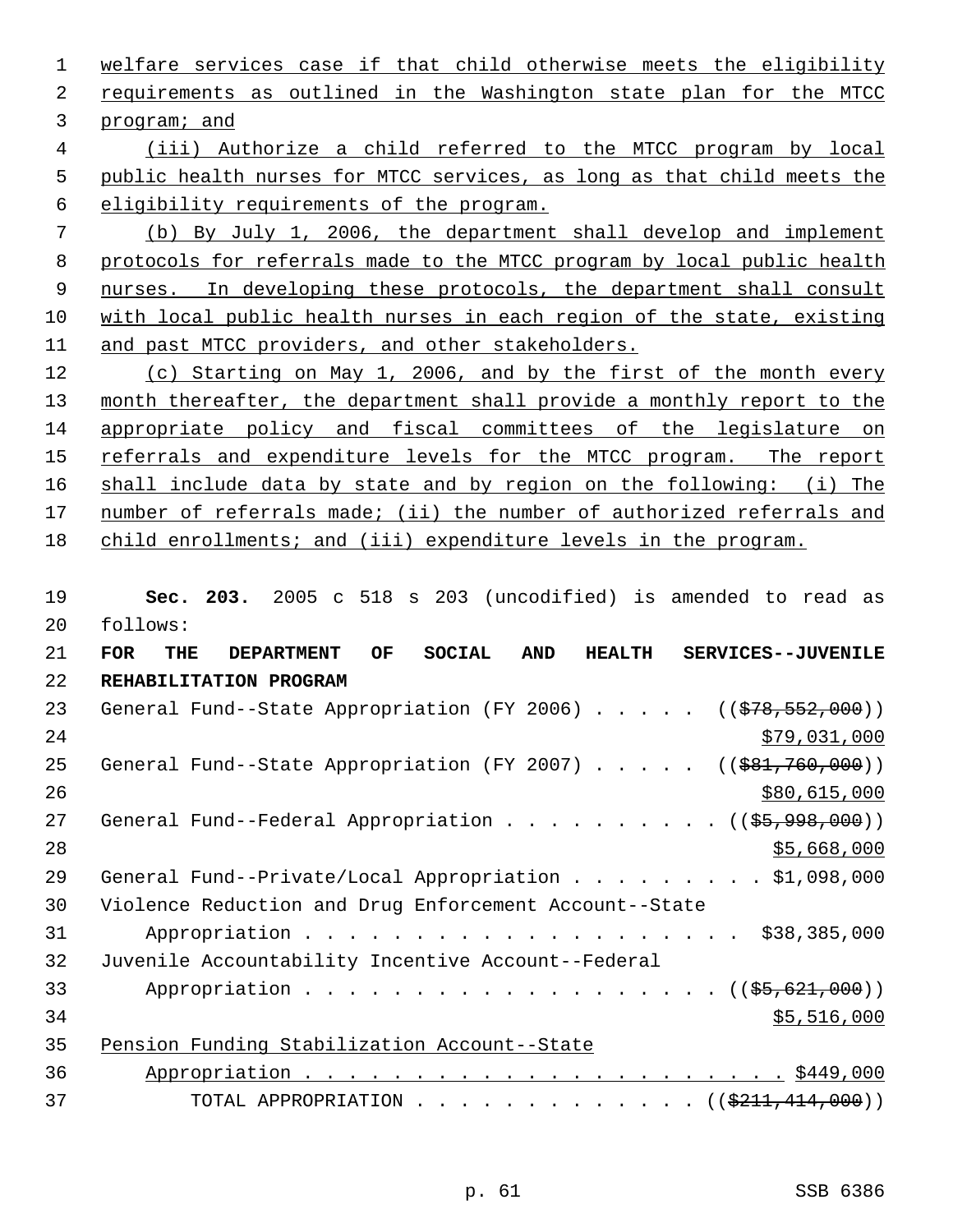The appropriations in this section are subject to the following conditions and limitations:

 (1) \$706,000 of the violence reduction and drug enforcement account appropriation is provided solely for deposit in the county criminal justice assistance account for costs to the criminal justice system associated with the implementation of chapter 338, Laws of 1997 (juvenile code revisions). The amounts provided in this subsection are intended to provide funding for county adult court costs associated with the implementation of chapter 338, Laws of 1997 and shall be distributed in accordance with RCW 82.14.310.

 (2) \$6,156,000 of the violence reduction and drug enforcement account appropriation is provided solely for the implementation of chapter 338, Laws of 1997 (juvenile code revisions). The amounts provided in this subsection are intended to provide funding for county impacts associated with the implementation of chapter 338, Laws of 1997 and shall be distributed to counties as prescribed in the current consolidated juvenile services (CJS) formula.

 (3) \$1,020,000 of the general fund--state appropriation for fiscal year 2006, \$1,030,000 of the general fund--state appropriation for fiscal year 2007, and \$5,345,000 of the violence reduction and drug enforcement account appropriation are provided solely to implement community juvenile accountability grants pursuant to chapter 338, Laws of 1997 (juvenile code revisions). Funds provided in this subsection may be used solely for community juvenile accountability grants, administration of the grants, and evaluations of programs funded by the grants.

 (4) \$2,997,000 of the violence reduction and drug enforcement account appropriation is provided solely to implement alcohol and substance abuse treatment programs for locally committed offenders. The juvenile rehabilitation administration shall award these moneys on a competitive basis to counties that submitted a plan for the provision of services approved by the division of alcohol and substance abuse. The juvenile rehabilitation administration shall develop criteria for evaluation of plans submitted and a timeline for awarding funding and shall assist counties in creating and submitting plans for evaluation. (5) For the purposes of a pilot project, the juvenile rehabilitation administration shall provide a block grant, rather than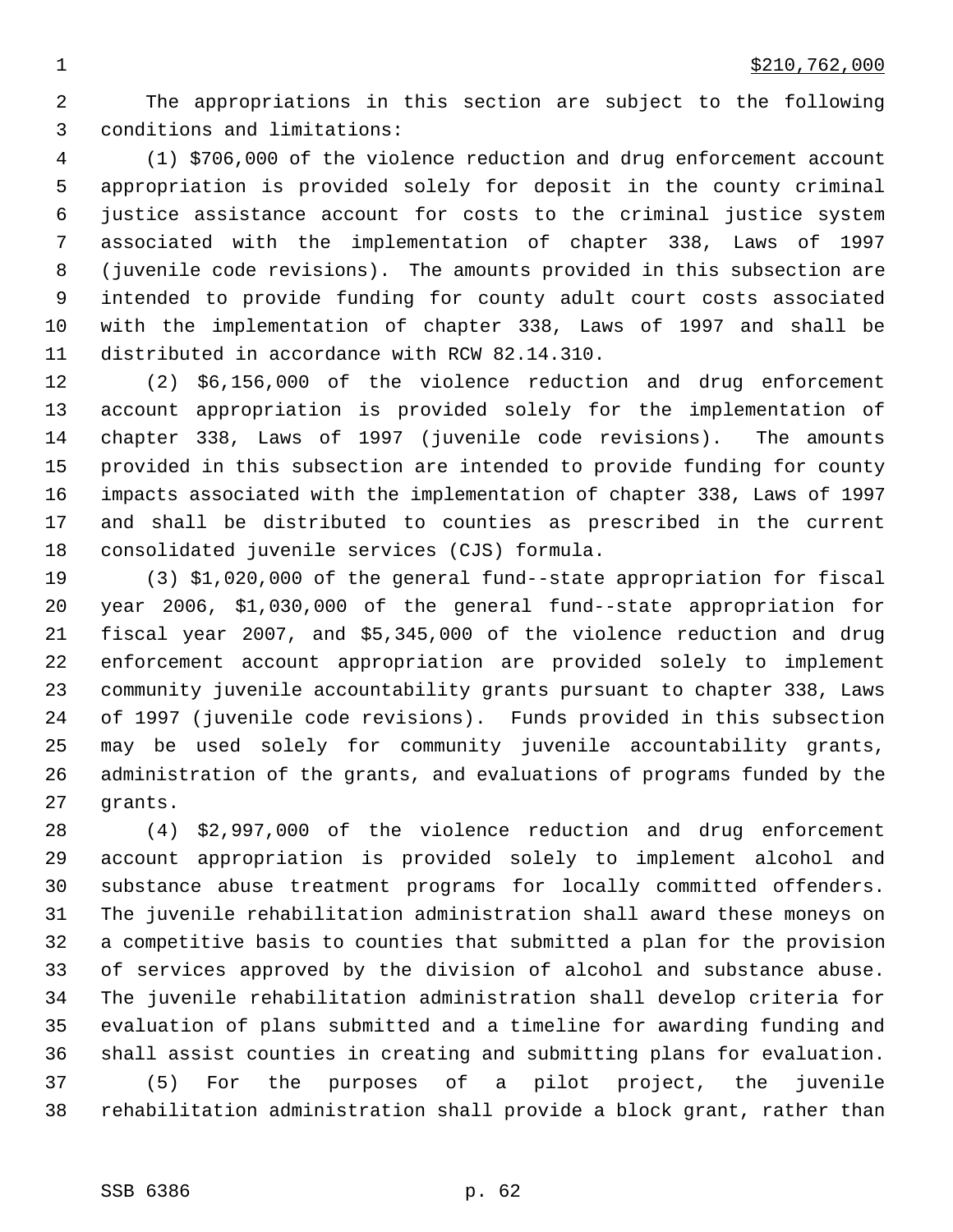categorical funding, for consolidated juvenile services, community juvenile accountability act grants, the chemically dependent disposition alternative, and the special sex offender disposition alternative to the Pierce county juvenile court. To evaluate the effect of decategorizing funding for youth services, the juvenile court shall do the following:

 (a) Develop intermediate client outcomes according to the risk assessment tool (RAT) currently used by juvenile courts and in coordination with the juvenile rehabilitation administration;

 (b) Track the number of youth participating in each type of service, intermediate outcomes, and the incidence of recidivism within 12 twenty-four months of completion of services;

 (c) Track similar data as in (b) of this subsection with an appropriate comparison group, selected in coordination with the juvenile rehabilitation administration and the family policy council;

 (d) Document the process for managing block grant funds on a quarterly basis, and provide this report to the juvenile rehabilitation 18 administration and the family policy council; and

 (e) Provide a process evaluation to the juvenile rehabilitation administration and the family policy council by June 20, 2006, and a concluding report by June 30, 2007. The court shall develop this evaluation in consultation with the juvenile rehabilitation administration, the family policy council, and the Washington state institute for public policy.

 (6) \$319,000 of the general fund--state appropriation for fiscal year 2006 and \$678,000 of the general fund--state appropriation for fiscal year 2007 are provided solely to establish a reinvesting in youth pilot program. Participation shall be limited to three counties or groups of counties, including one charter county with a population of over eight hundred thousand residents and at least one county or group of counties with a combined population of three hundred thousand residents or less.

 (a) Only the following intervention service models shall be funded under the pilot program: (i) Functional family therapy; (ii) multi-systemic therapy; and (iii) aggression replacement training.

 (b) Subject to (c) of this subsection, payments to counties in the pilot program shall be sixty-nine percent of the average service model cost per youth times the number of youth engaged by the selected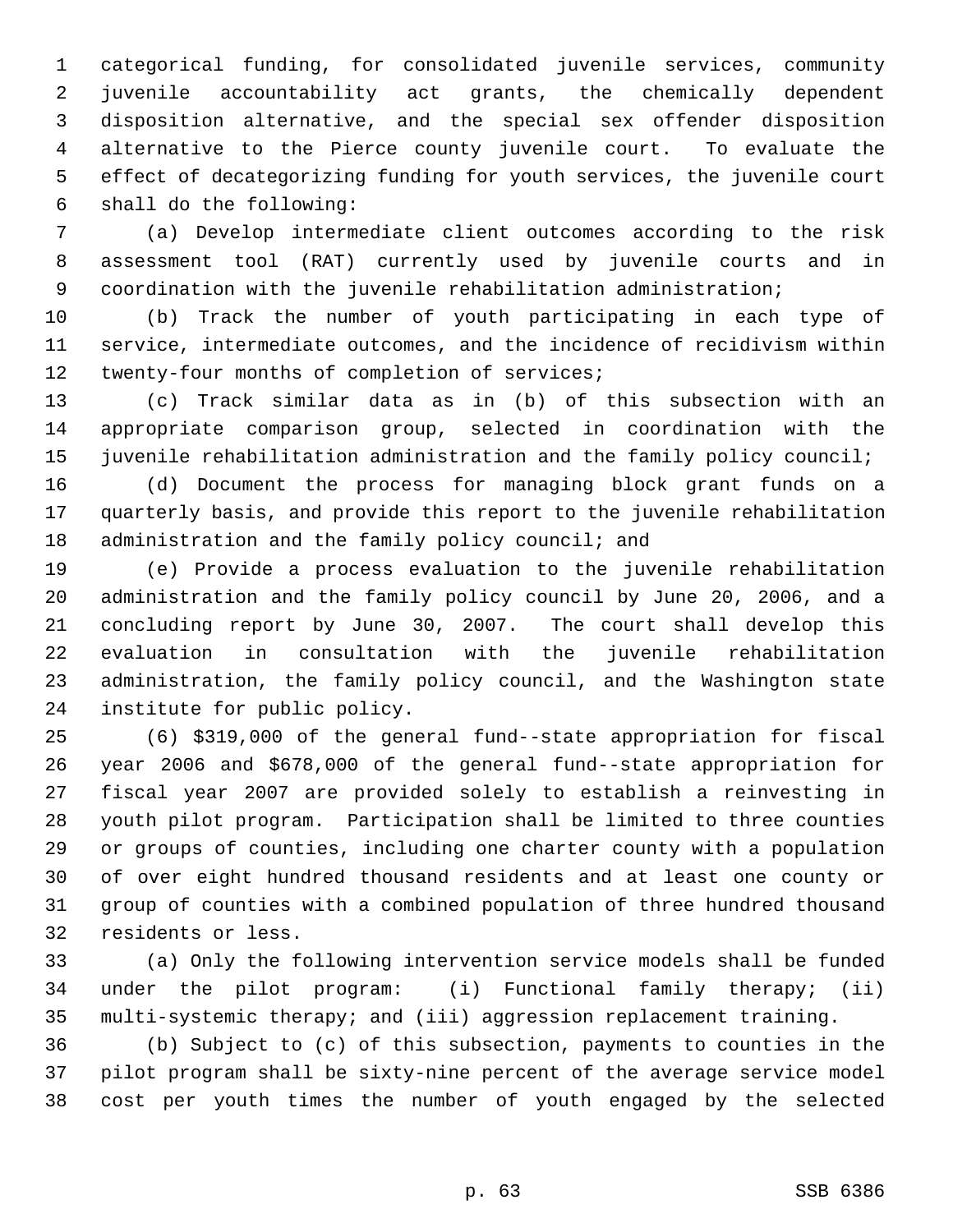service model. For the purposes of calculating the average service model cost per engaged youth for a county, the following costs will be included: Staff salaries, staff benefits, training, fees, quality assurance, and local expenditures on administration.

 (c) Distribution of moneys to the charter county with a population of over eight hundred thousand residents shall be based upon the number of youth that are engaged by the intervention service models, up to six hundred thousand dollars for the biennium. The department may distribute the remaining grant moneys to the other counties selected to participate in the pilot program.

 (d) The department shall provide recommendations to the legislature by June 30, 2006, regarding a cost savings calculation methodology, a funds distribution formula, and criteria for service model eligibility for use if the reinvesting in youth program is continued in future biennia.

 $($   $($   $\{$   $\epsilon$  $)$   $\frac{248}{900}$  of the general fund-state appropriation for fiscal year 2006 and \$496,000 of the general fund--state appropriation for fiscal year 2007 are provided solely to reimburse counties for local juvenile disposition alternatives implemented pursuant to House Bill No. 2073 (juvenile sentencing) and Senate Bill No. 5719 (community 21 commitment). The juvenile rehabilitation administration, in consultation with the juvenile court administrators, shall develop an equitable distribution formula for the funding provided in this subsection, and negotiate contracts that would avoid the cost of a youth kept in the community costing more than serving the youth in a juvenile rehabilitation institution and parole program on an average daily population basis. The juvenile rehabilitation administration may 28 adjust the funding level provided in this subsection in the event that utilization rates of the disposition alternatives are lower than the level anticipated by the total appropriation to the juvenile rehabilitation administration in this section. The juvenile rehabilitation administration shall report to the appropriate policy and fiscal committees of the legislature on the use of the disposition alternatives and revocations by December 1, 2006. If either bill is not enacted by June 30, 2005, the amounts provided in this subsection shall lapse.))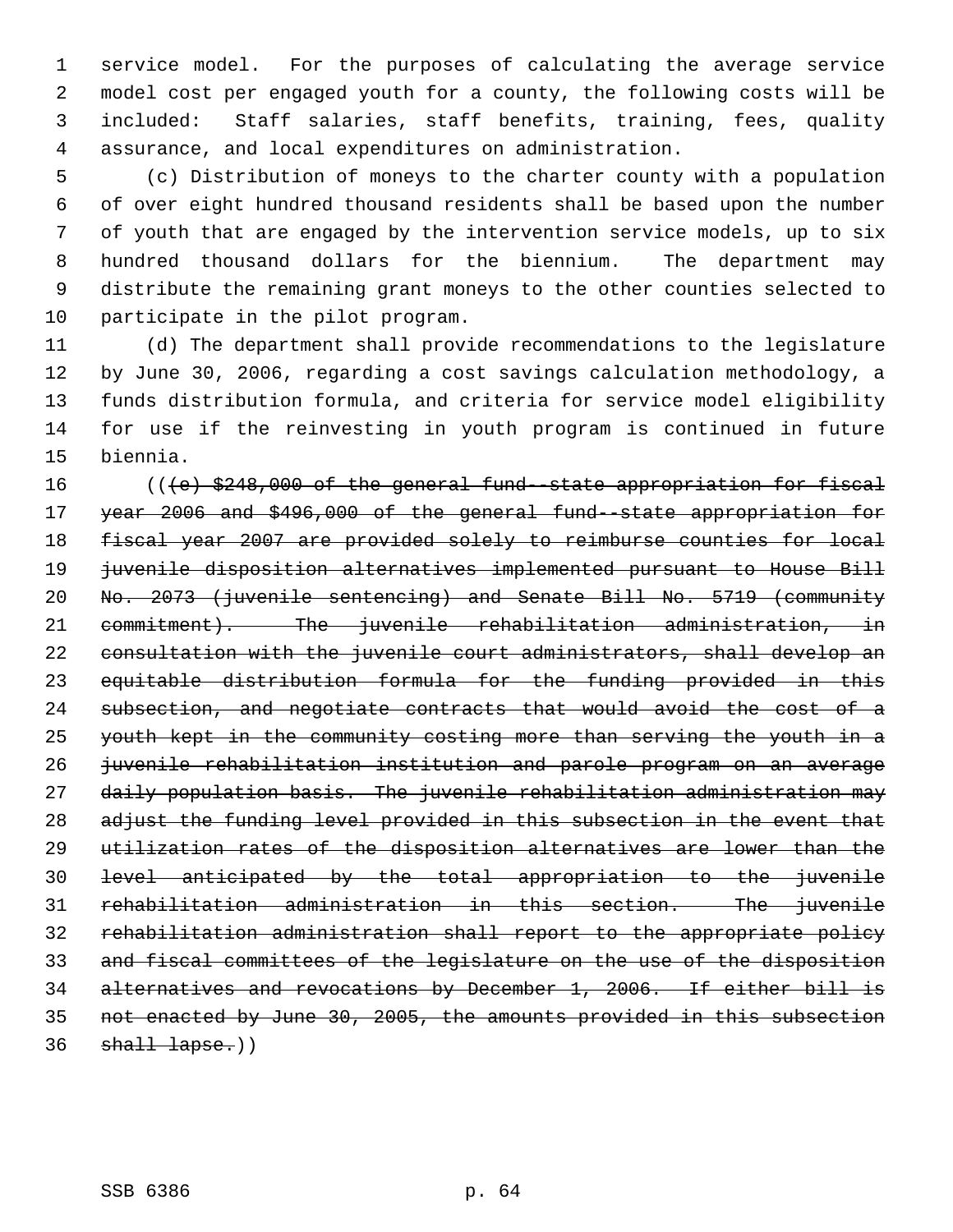**Sec. 204.** 2005 c 518 s 204 (uncodified) is amended to read as follows: **FOR THE DEPARTMENT OF SOCIAL AND HEALTH SERVICES--MENTAL HEALTH PROGRAM** (1) COMMUNITY SERVICES/REGIONAL SUPPORT NETWORKS 6 General Fund--State Appropriation (FY 2006)  $\ldots$  . . . (( $$261,430,000$ )) \$260,292,000 8 General Fund--State Appropriation (FY 2007) . . . . . ((\$269,285,000)) \$277,437,000 10 General Fund--Federal Appropriation . . . . . . . . ((\$336,771,000)) \$344,008,000 12 General Fund--Private/Local Appropriation . . . . . . . . \$1,970,000 13 TOTAL APPROPRIATION . . . . . . . . . . . . . ((\$869,456,000)) \$883,707,000 The appropriations in this subsection are subject to the following conditions and limitations: (a) No funds appropriated in this subsection shall be used to issue a request for proposals in accordance with RCW 71.24.320(2) until 19 regional support networks that did not initially meet the requirements of the request for qualifications issued in accordance with RCW 71.24.320(1) have had at least six months to implement plans of correction to substantially meet those requirements. (b) \$103,400,000 of the general fund--state appropriation for 24 fiscal year 2006 ((and \$103,400,000 of the general fund-state 25 appropriation for fiscal year 2007 are)) is provided solely for persons and services not covered by the medicaid program. The department shall 27 distribute ((these amounts)) this amount among the regional support networks according to a formula that, consistent with RCW 71.24.035(13), assures continuation of fiscal year 2003 levels of nonmedicaid service in each regional support network area for the following service categories in the following priority order: (i) Crisis and commitment services; (ii) community inpatient services; and (iii) residential care services, including personal care and emergency housing assistance. The formula shall also ensure that each regional support network's combined state and federal allocation is no less than the amount it was due under the fiscal year 2005 allocation

 methodology. The remaining amounts shall be distributed based upon a formula that incorporates each regional support network's percentage of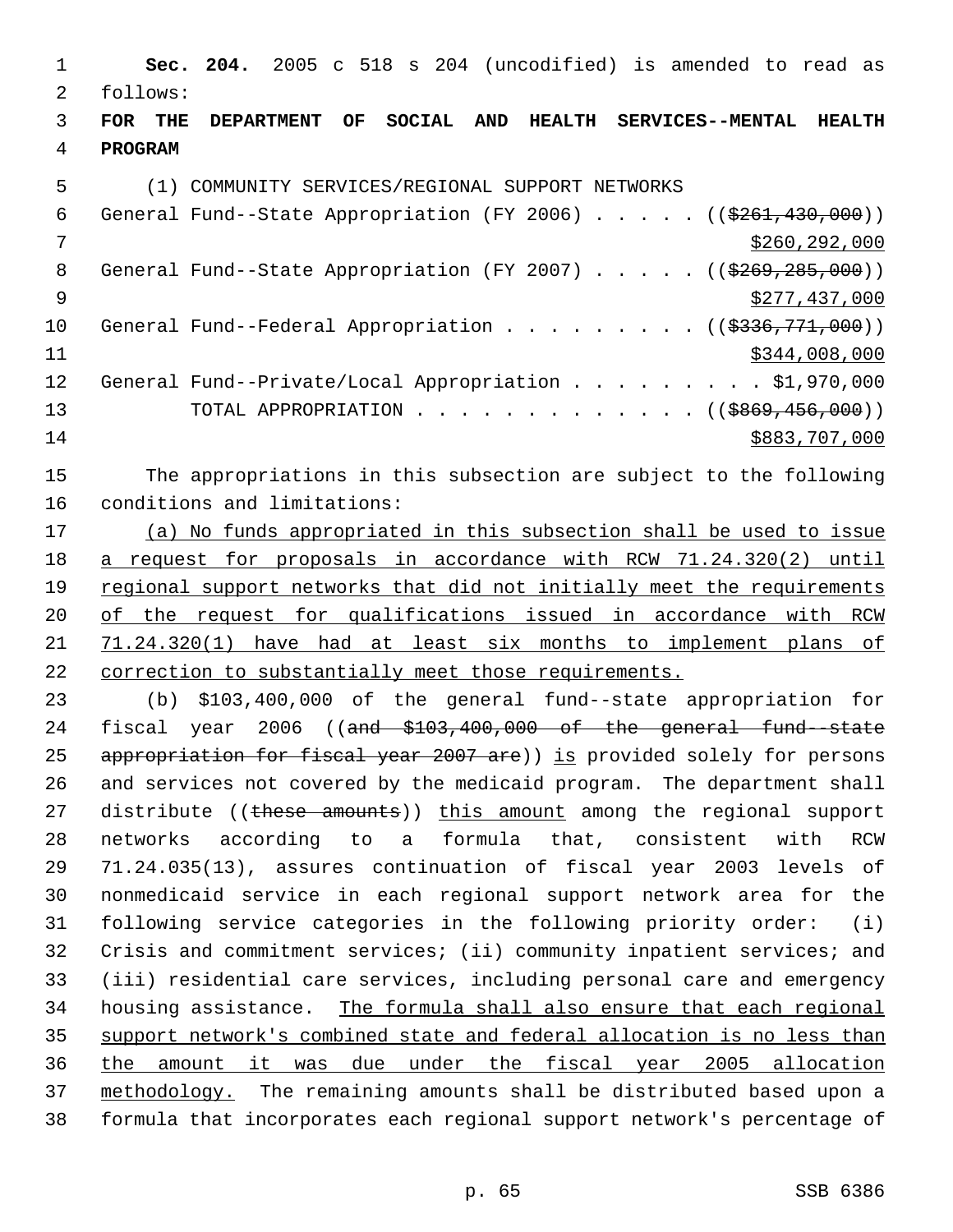1 the state's population. ((In consultation with regional support networks and other interested groups, the department shall report to the joint legislative and executive task force by September 2006 on options for modifying the allocation formula to assure equitable statewide access to essential nonmedicaid services.))

 (c) \$103,777,000 of the general fund--state appropriation for fiscal year 2007 is provided solely for persons and services not covered by the medicaid program. Consistent with RCW 71.24.035(13), these funds shall be distributed proportional to each regional support network's percentage of the total state population.

 (d) \$10,561,000 of the general fund--state appropriation for fiscal year 2007 and \$10,561,000 of the general fund--federal appropriation 13 are provided solely to increase medicaid capitation rates (i) by three percent, for regional support networks whose fiscal year 2006 15 capitation rates are above the statewide population-weighted average; 16 and (ii) to the statewide population-weighted average, for regional 17 support networks whose fiscal year 2006 capitation rates are below that level.

 (e) \$359,000 of the general fund--state appropriation for fiscal year 2007 is provided solely to ensure that no regional support network's combined state and federal allocation is less than the amount it was due under the fiscal year 2006 allocation methodology.

23 (f) From the general fund--state appropriations in this subsection, the secretary of social and health services shall assure that regional support networks reimburse the aging and disability services administration for the general fund--state cost of medicaid personal care services that enrolled regional support network consumers use because of their psychiatric disability.

29 ( $(\overline{\{d\}})$ ) (q) Within amounts appropriated in this subsection, the department shall contract with the Clark county regional support network for development and operation of a project demonstrating collaborative methods for providing intensive mental health services in the school setting for severely emotionally disturbed children who are medicaid eligible. Project services shall be delivered by teachers and teaching assistants who qualify as, or who are under the supervision of, mental health professionals meeting the requirements of chapter 275-57 WAC. The department shall increase medicaid payments to the regional support network by the amount necessary to cover the necessary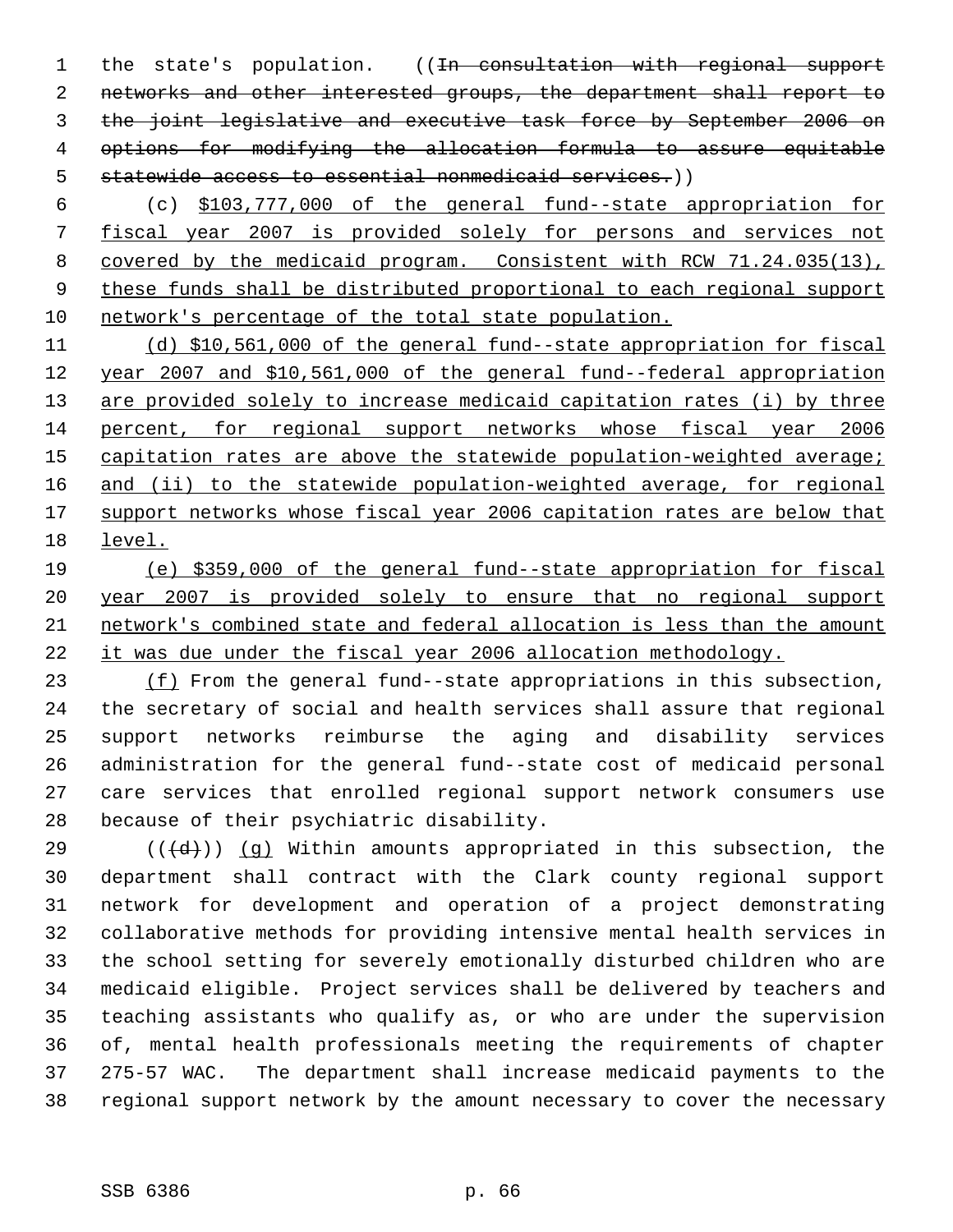and allowable costs of the demonstration, not to exceed the upper payment limit specified for the regional support network in the department's medicaid waiver agreement with the federal government after meeting all other medicaid spending requirements assumed in this subsection. The regional support network shall provide the required nonfederal share of the increased medicaid payment provided for operation of this project.

 $((+e))$   $(h)$  \$3,100,000 of the general fund--state appropriation for fiscal year 2006 and \$3,375,000 of the general fund--state appropriation for fiscal year 2007 are provided solely to establish a base community psychiatric hospitalization payment rate. The base payment rate shall be \$400 per indigent patient day at hospitals that accept commitments under the involuntary treatment act, and \$550 per medicaid patient day at free-standing psychiatric hospitals that accept commitments under the involuntary treatment act. The department shall allocate these funds among the regional support networks to reflect projected expenditures at the enhanced payment level by hospital and region.

19  $((\text{+f}))(\text{i})$  At least \$902,000 of the federal block grant funding appropriated in this subsection shall be used for the continued operation of the mentally ill offender pilot program.

22 (((g) \$2,146,000 of the general fund-state appropriation for fiscal year 2006, \$4,408,000 of the general fund--state appropriation for fiscal year 2007, and \$4,559,000 of the general fund--federal appropriation are provided solely for a vendor rate increase to regional support networks for medicaid and nonmedicaid services, to the extent that: Amounts provided in this subsection (1) to serve medicaid clients through regional support networks are sufficient to ensure compliance with federally approved actuarially sound medicaid rate ranges in every rate category. If such amounts are not sufficient to 31 ensure compliance, funds provided in this subsection  $(1)(g)$  shall first 32 be applied to address any noncompliant rate category; remaining amounts shall be allocated among the regional support networks by applying a uniform percentage of increase across regional support networks.

 $(\frac{h}{h})$ ) (j) \$5,000,000 of the general fund--state appropriation for fiscal year 2006 and \$5,000,000 of the general fund--state appropriation for fiscal year 2007 are provided solely for mental health services for mentally ill offenders while confined in a county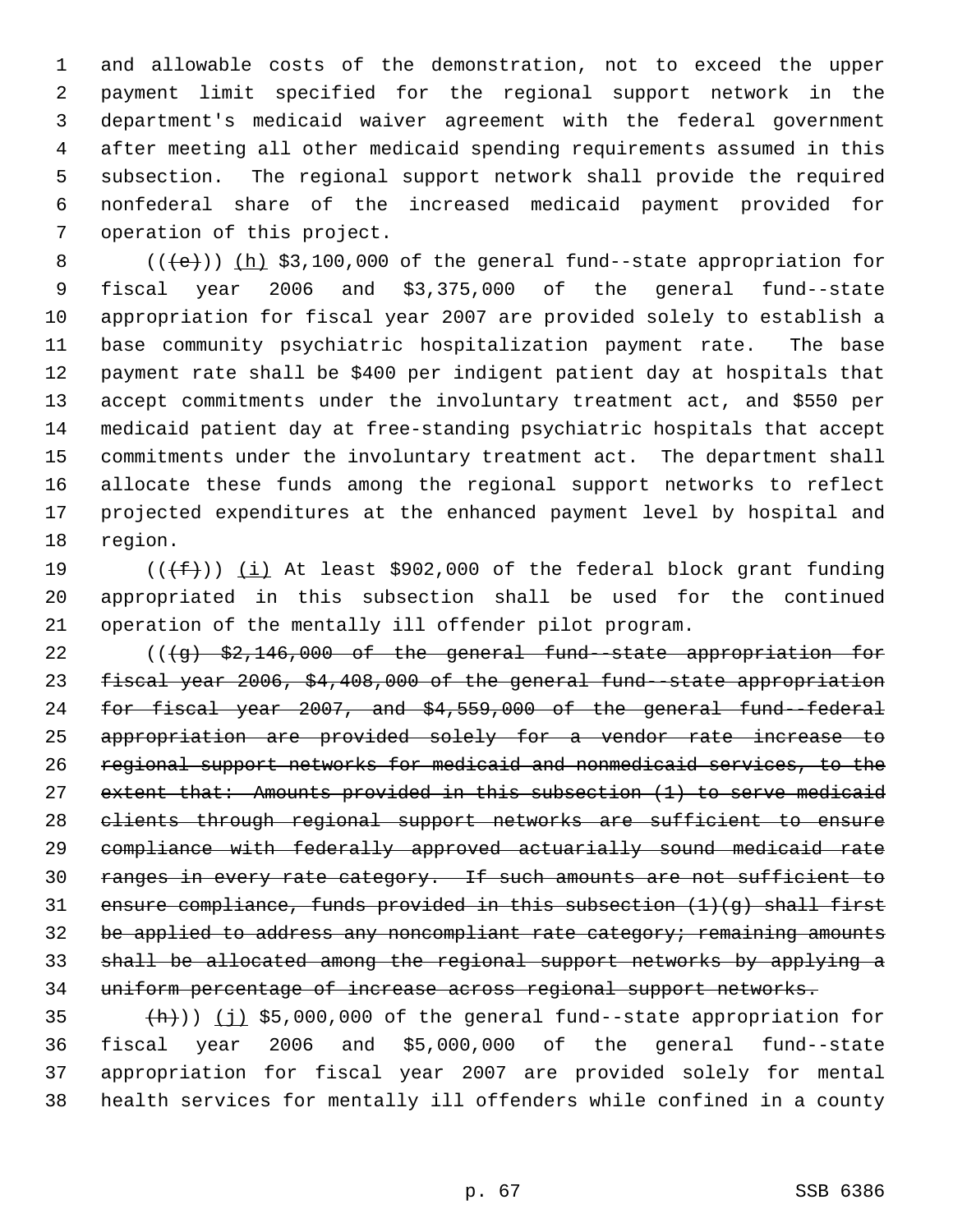or city jail and for facilitating access to programs that offer mental health services upon mentally ill offenders' release from confinement. These amounts shall supplement, and not supplant, local or other funding or in-kind resources currently being used for these purposes. The department is authorized to transfer such amounts as are necessary, which are not to exceed \$418,000 of the general fund--state appropriation for fiscal year 2006 and \$418,000 of the general fund--state appropriation for fiscal year 2007, to the economic services program for the purposes of implementing section 12 of Engrossed Second Substitute House Bill No. 1290 (community mental health) related to reinstating and facilitating access to mental health services upon mentally ill offenders' release from confinement.

 $((\overleftrightarrow{t}))$   $(k)$  \$1,500,000 of the general fund--state appropriation for fiscal year 2006 and \$1,500,000 of the general fund--state appropriation for fiscal year 2007 are provided solely for grants for innovative mental health service delivery projects. Such projects may include, but are not limited to, clubhouse programs and projects for integrated health care and behavioral health services for general assistance recipients. These amounts shall supplement, and not supplant, local or other funding currently being used for activities funded under the projects authorized in this subsection.

22 ( $(\frac{1}{1})$ ) (1) The department is authorized to continue to expend federal block grant funds, and special purpose federal grants, through direct contracts, rather than through contracts with regional support networks; and to distribute such funds through a formula other than the one established pursuant to RCW 71.24.035(13).

27 ( $(\frac{1}{k})$ )  $\frac{m}{k}$  The department is authorized to continue to contract directly, rather than through contracts with regional support networks, for children's long-term inpatient facility services.

 $((+1))$   $(n)$  \$2,250,000 of the general fund--state appropriation for fiscal year 2006, \$2,250,000 of the general fund--state appropriation for fiscal year 2007, and \$4,500,000 of the general fund--federal appropriation are provided solely for the continued operation of community residential and support services for persons who are older adults or who have co-occurring medical and behavioral disorders and who have been discharged or diverted from a state psychiatric hospital. These funds shall be used to serve individuals whose treatment needs constitute substantial barriers to community placement, who no longer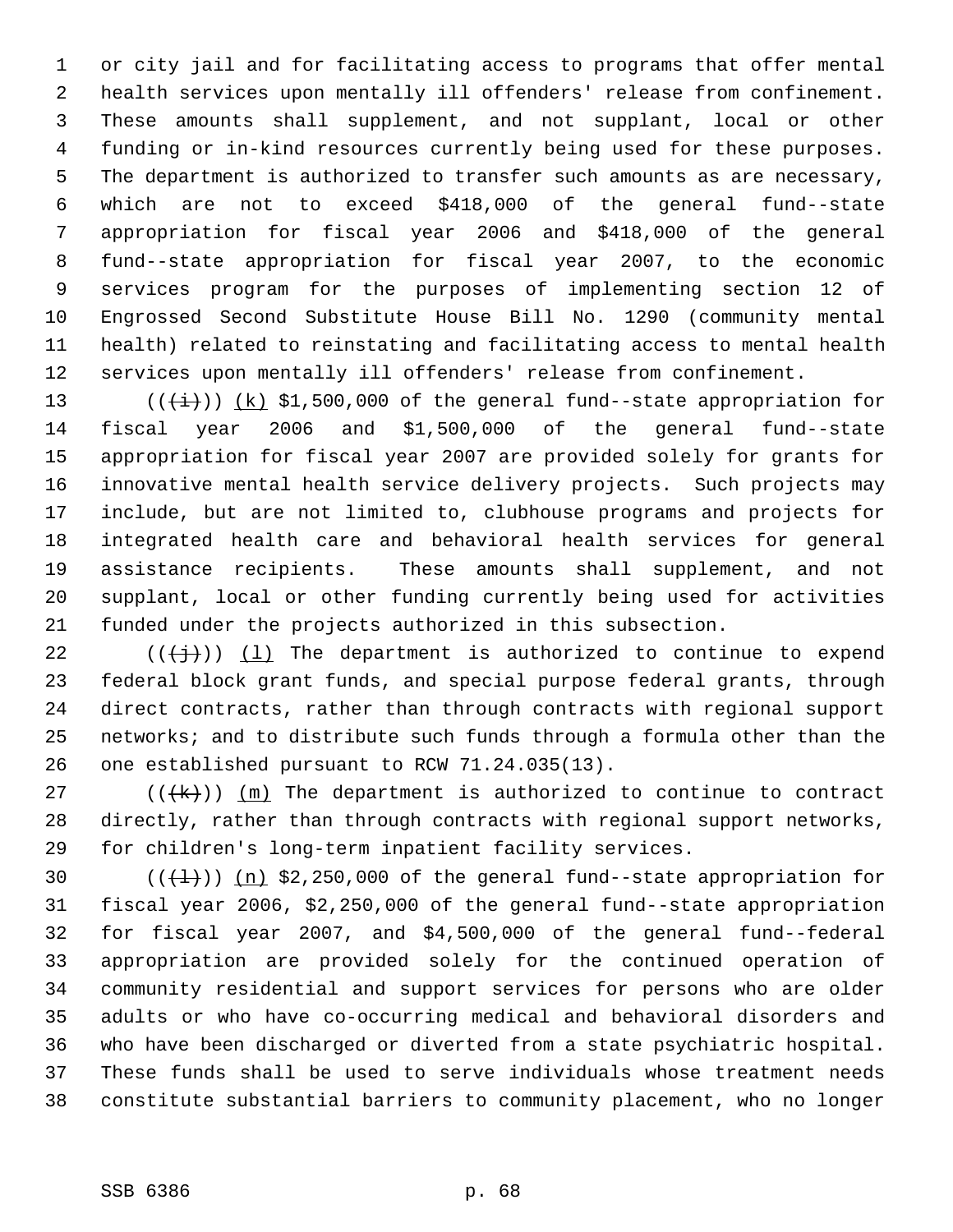require active psychiatric treatment at an inpatient hospital level of care, and who no longer meet the criteria for inpatient involuntary commitment. Coordination of these services will be done in partnership between the mental health program and the aging and disability services administration. The funds are not subject to the standard allocation formula applied in accordance with RCW 71.24.035(13)(a).

 $((+m))$  (o) \$750,000 of the general fund--state appropriation for fiscal year 2006 and \$750,000 of the general fund--state appropriation for fiscal year 2007 are provided to continue performance-based incentive contracts to provide appropriate community support services for individuals with severe mental illness who have been discharged from the state hospitals. These funds will be used to enhance community residential and support services provided by regional support networks through other state and federal funding.

 $((+n))$  (p) \$539,000 of the general fund--state appropriation for fiscal year 2007 is provided solely to assist with the one-time start- up costs of two evaluation and treatment facilities. Funding for ongoing program operations shall be from existing funds that would otherwise be expended upon short-term treatment in state or community hospitals.

 $((+e)^{\cdot})$  (q) \$550,000 of the general fund--state appropriation for fiscal year 2006 and \$150,000 of the general fund--state appropriation 23 for fiscal year 2007 are provided solely for ((a pilot project that provides integrated care through a facility specializing in long-term rehabilitation services for people with chronic mental illness who are chronically medically-compromised. This project is to be implemented 27 in coordination with and under the auspices of a regional support network)) enhancing rates to a facility that (i) is a licensed nursing home; (ii) is considered to be an "Institution for Mental Diseases" under centers for medicare and medicaid services criteria; (iii) specializes in long-term rehabilitation services for people with chronic mental illness who are chronically medically-compromised; and (iv) provides services to a minimum of 48 consumers funded by a 34 regional support network. These amounts shall be provided in coordination with and under the auspices of a regional support network and shall enhance, and not supplant, other funding or in-kind resources 37 currently being used for these purposes. These funds shall be used to cover costs incurred throughout fiscal year 2006 and fiscal year 2007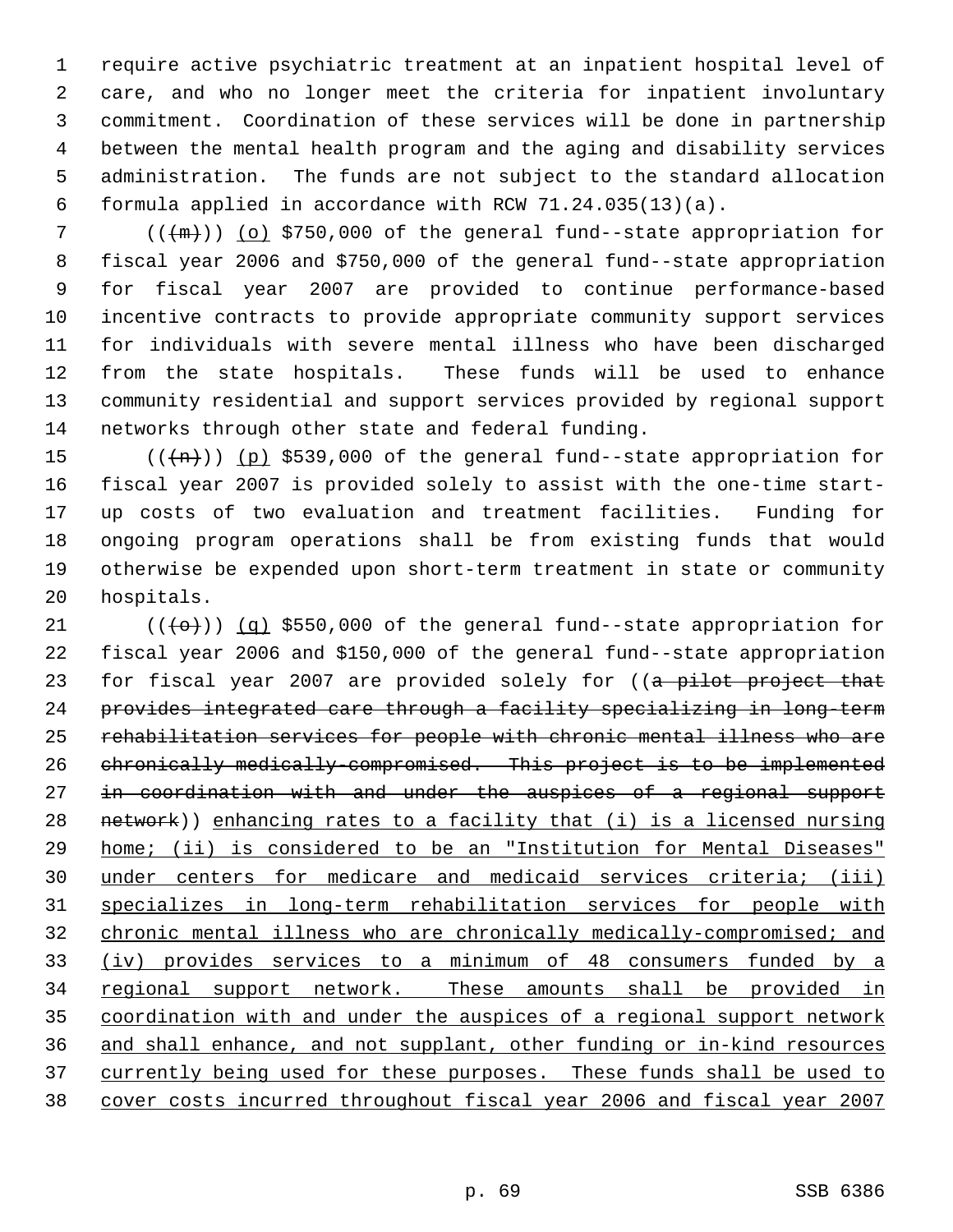1 and ensure adequate compensation for extra medical care services,

2 personal care services, and other incidental costs that are not fully covered in the current rate paid to the facility.

(2) INSTITUTIONAL SERVICES

| 5   | General Fund--State Appropriation (FY 2006) $($ (\$104,749,000))                  |
|-----|-----------------------------------------------------------------------------------|
| 6   | \$113,752,000                                                                     |
|     | General Fund--State Appropriation (FY 2007) $($ $($ \$110,534,000))               |
| 8   | \$125, 282, 000                                                                   |
| - 9 | General Fund--Federal Appropriation ( $(\frac{\text{0}}{250}, \frac{115}{100})$ ) |
| 10  | \$143,693,000                                                                     |
| 11  | General Fund--Private/Local Appropriation ( $(\frac{29}{29}, 632, 000)$ )         |
| 12  | \$29,767,000                                                                      |
| 13  | Pension Funding Stabilization Account--State                                      |

 Appropriation . . . . . . . . . . . . . . . . . . . . . . \$965,000 15 TOTAL APPROPRIATION . . . . . . . . . . . . ((\$395,030,000))  $\frac{$413,459,000}{ }$ 

 The appropriations in this subsection are subject to the following conditions and limitations:

 (a) The state mental hospitals may use funds appropriated in this subsection to purchase goods and supplies through hospital group purchasing organizations when it is cost-effective to do so.

 (b) \$3,725,000 of the general fund--state appropriation for fiscal year 2006 and \$3,675,000 of the general fund--state appropriation for fiscal year 2007 are provided solely to operate at least one more forensic ward at western state hospital than was operational in December 2004, and to employ professional staff in addition to those assigned in December 2004 to conduct outpatient evaluations of competency to stand trial.

 (c) \$45,000 of the general fund--state appropriation for fiscal year 2006 and \$45,000 of the general fund--state appropriation for fiscal year 2007 are provided solely for payment to the city of Lakewood on September 1 of each year for police services provided by the city at western state hospital and adjacent areas.

(3) CIVIL COMMITMENT

|    |  |  |  |  |  | 35 General Fund--State Appropriation (FY 2006) ((\$43,322,000)) |
|----|--|--|--|--|--|-----------------------------------------------------------------|
| 36 |  |  |  |  |  | \$40,499,000                                                    |
|    |  |  |  |  |  | 37 General Fund--State Appropriation (FY 2007) ((\$46,551,000)) |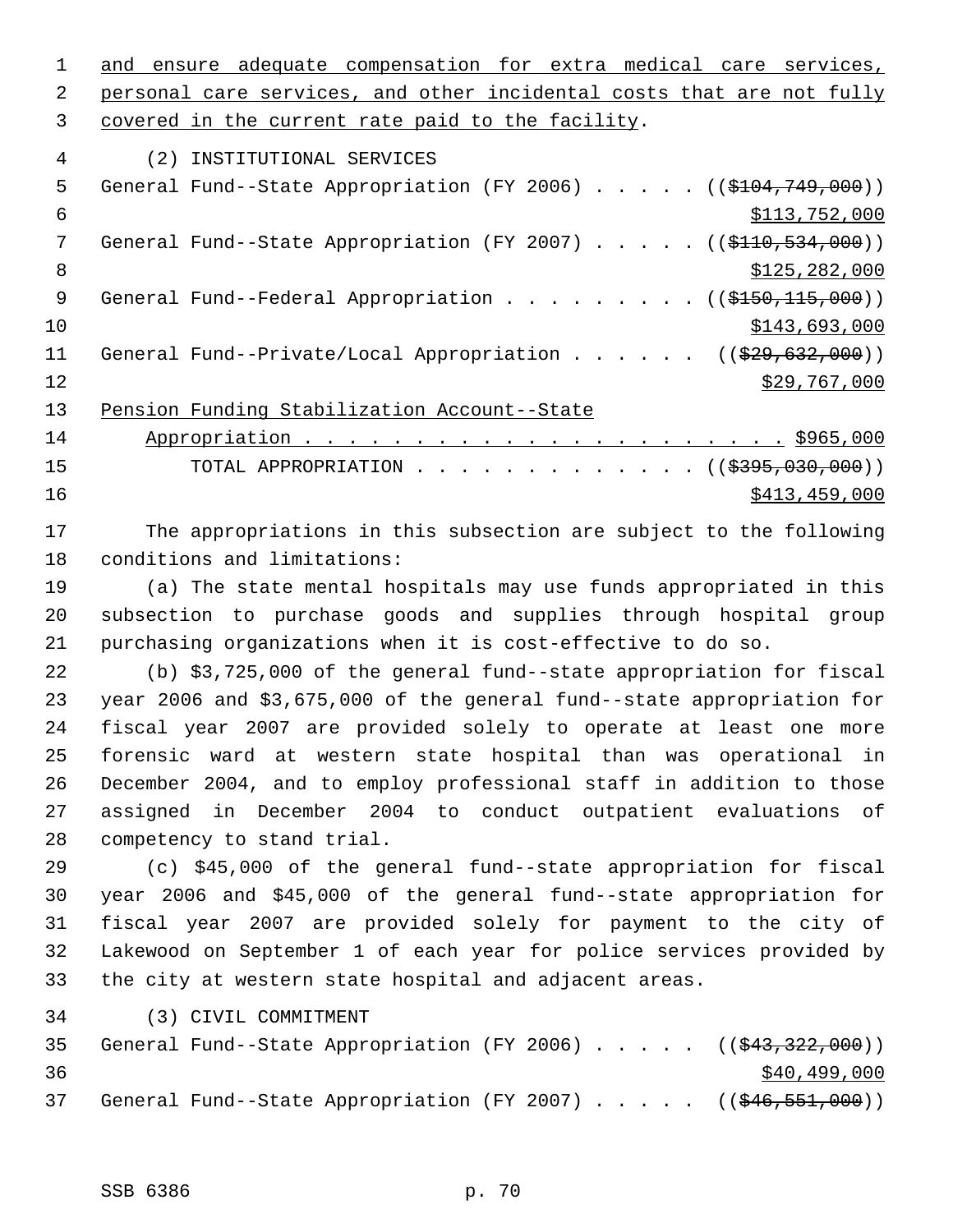| \$45,276,000                                                                      |
|-----------------------------------------------------------------------------------|
| Pension Funding Stabilization Account--State                                      |
|                                                                                   |
| TOTAL APPROPRIATION ( $(\frac{289}{589}, \frac{873}{600})$ )                      |
| \$85,904,000                                                                      |
| (4) SPECIAL PROJECTS                                                              |
| General Fund--State Appropriation (FY 2006) ( $(\frac{2643,000}{1})$              |
| \$568,000                                                                         |
| General Fund--State Appropriation (FY 2007) ( $(\frac{2994,000}{})$               |
| \$20,919,000                                                                      |
| General Fund--Federal Appropriation ( $(\frac{2}{3}, 209, 000)$ )                 |
| \$3,169,000                                                                       |
| Pension Funding Stabilization Account--State                                      |
|                                                                                   |
| TOTAL APPROPRIATION ( $(\frac{24}{64}, 846, 000)$ )                               |
| \$24,657,000                                                                      |
| The appropriations in this subsection are subject to the following                |
| conditions and limitations:                                                       |
| (a) $($ $\frac{1}{275}$ , 000 of the general fund -state appropriation for fiscal |
| year 2006, \$75,000 of the general fund -state appropriation for fiscal           |
| year 2007, and \$40,000 of the general fund -federal appropriation are            |
| provided solely to implement the request for proposal process required            |
| by House Bill No. 1290 (community mental health). If House Bill No.               |
| 1290 is not enacted by June 30, 2005, these amounts shall lapse.)) No             |
| funds appropriated in this subsection shall be used to issue a request            |
| for proposals in accordance with RCW 71.24.320(2) until regional                  |
| support networks that did not initially meet the requirements of the              |
| request for qualifications issued in accordance with RCW 71.24.320(1)             |
|                                                                                   |

 have had at least six months to implement plans of correction to substantially meet those requirements.

 (b) \$178,000 of the general fund--state appropriation for fiscal year 2006 and \$221,000 of the general fund--state appropriation for fiscal year 2007 are provided solely to develop and to train community mental health staff in the use of the integrated chemical dependency/mental health screening and assessment system and tool required by section 601 of Senate Bill No. 5763 (mental disorders treatment). If section 601 of Senate Bill No. 5763 is not enacted by June 30, 2005, these amounts shall lapse.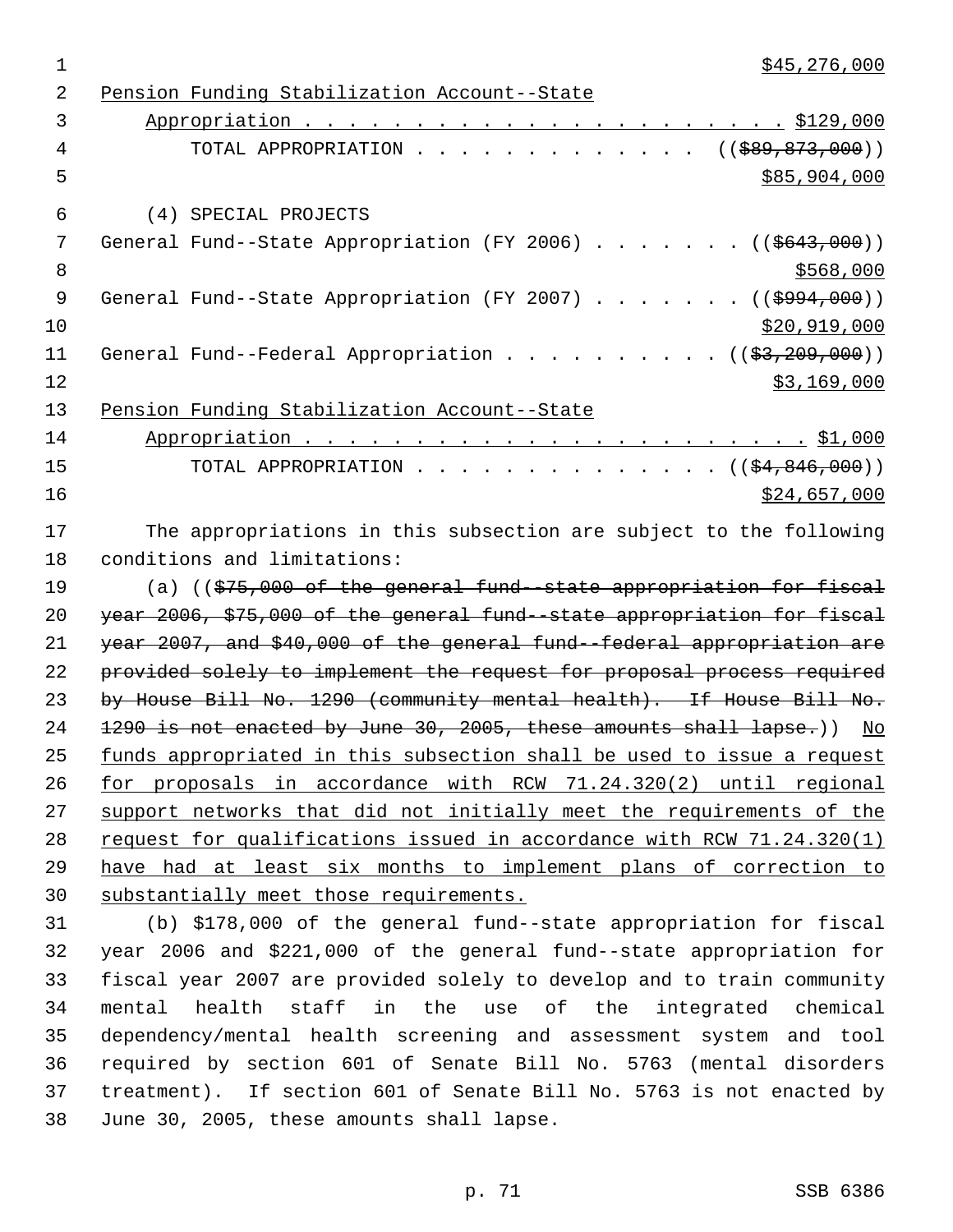(c) \$20,000,000 of the general fund--state appropriation for fiscal year 2007 is provided solely for implementation of a comprehensive strategy for transforming the delivery of public mental health services for people with severe and persistent mental illness. The strategy shall clearly define state hospital and regional support network (RSN) responsibilities with regard to people who require short and long-term care; emphasize the use of evidence-based practices; fund the phased-in development and ongoing support of community-based alternatives to state psychiatric hospitalization; provide for temporary increases in state hospital capacity only to the extent needed during community service development; link the receipt of community funding to achievement of negotiated performance objectives, and to not pursuing claims for alleged damages from past practices; hold RSN's accountable for managing state hospital admissions and discharges within bed 15 allocation targets established by the department in contract; and hold 16 the state hospitals accountable for admitting people who need acute 17 care on a timely basis, and for effectively supporting these individuals' recovery and return to the community. The legal framework and accountability mechanisms within which the initiative will operate shall be further defined in policy legislation that will be enacted prior to the end of the 2006 legislative session. Key components of the strategy will be specified and funded in further detail in the enacted 2006 supplemental budget. (5) PROGRAM SUPPORT 25 General Fund--State Appropriation (FY 2006)  $\ldots$  . . . . ( $(\frac{23}{100}, 000)$ ) \$6,577,000 27 General Fund--State Appropriation (FY 2007) . . . . . ((\$3,550,000))  $\frac{1}{3}$ ,938,000 29 General Fund--Federal Appropriation . . . . . . . . . ((\$6,671,000)) \$5,825,000 Pension Funding Stabilization Account--State Appropriation . . . . . . . . . . . . . . . . . . . . . . \$19,000 33 TOTAL APPROPRIATION . . . . . . . . . . . . ((<del>\$13,841,000</del>)) \$16,359,000 The appropriations in this subsection are subject to the following conditions and limitations: (a) No funds appropriated in this subsection shall be used to issue

a request for proposals in accordance with RCW 71.24.320(2) until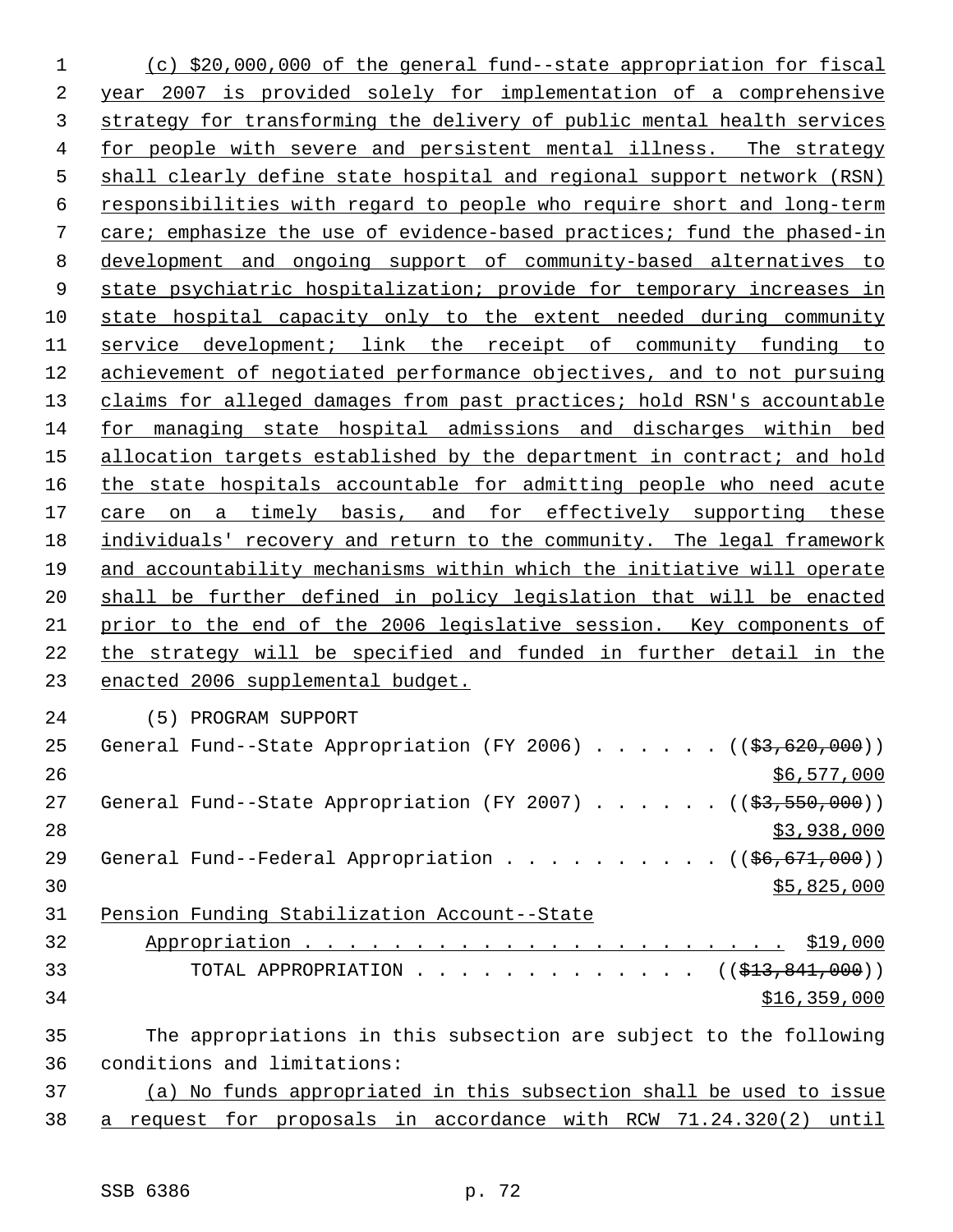1 regional support networks that did not initially meet the requirements of the request for qualifications issued in accordance with RCW 71.24.320(1) have had at least six months to implement plans of correction to substantially meet those requirements.

 (b) \$125,000 of the general fund--state appropriation for fiscal year 2006, \$125,000 of the general fund--state appropriation for fiscal year 2007, and \$164,000 of the general fund--federal appropriation are provided solely for the institute for public policy to continue the longitudinal analysis directed in chapter 334, Laws of 2001 (mental health performance audit), and, to the extent funds are available within these amounts, to build upon the evaluation of the impacts of chapter 214, Laws of 1999 (mentally ill offenders).

 (c) \$2,032,000 of the general fund--state appropriation for fiscal year 2006 is provided solely for the purposes of complying with and satisfaction of a final court order and judgment in *Pierce County, et al v. State of Washington and State of Washington Department of Social and Health Services, et al,* Thurston County Superior Court Cause No. 03-2-00918-8.

 (d) \$520,000 of the general fund--state appropriation for fiscal year 2006 is provided solely for the purposes of settling all claims in *County of Spokane, a Washington municipal entity v. State of Washington Department of Social and Health Services and Dennis Braddock, the Secretary of the Department of Social and Health Services, in his official capacity,* Thurston County Superior Court Cause No. 03-2-01268- 5. The expenditure of this amount is contingent on the release of all claims in the case, and total settlement costs shall not exceed the amount provided in this subsection. If the settlement is not executed by June 30, 2006, the amount provided in this subsection shall lapse.

 **Sec. 205.** 2005 c 518 s 205 (uncodified) is amended to read as follows:

 **FOR THE DEPARTMENT OF SOCIAL AND HEALTH SERVICES--DEVELOPMENTAL DISABILITIES PROGRAM**

(1) COMMUNITY SERVICES

34 General Fund--State Appropriation (FY 2006) . . . . . ((\$299,027,000)) \$296,788,000 36 General Fund--State Appropriation (FY 2007) . . . . . ((\$311,869,000))  $\frac{$315,044,000}{ }$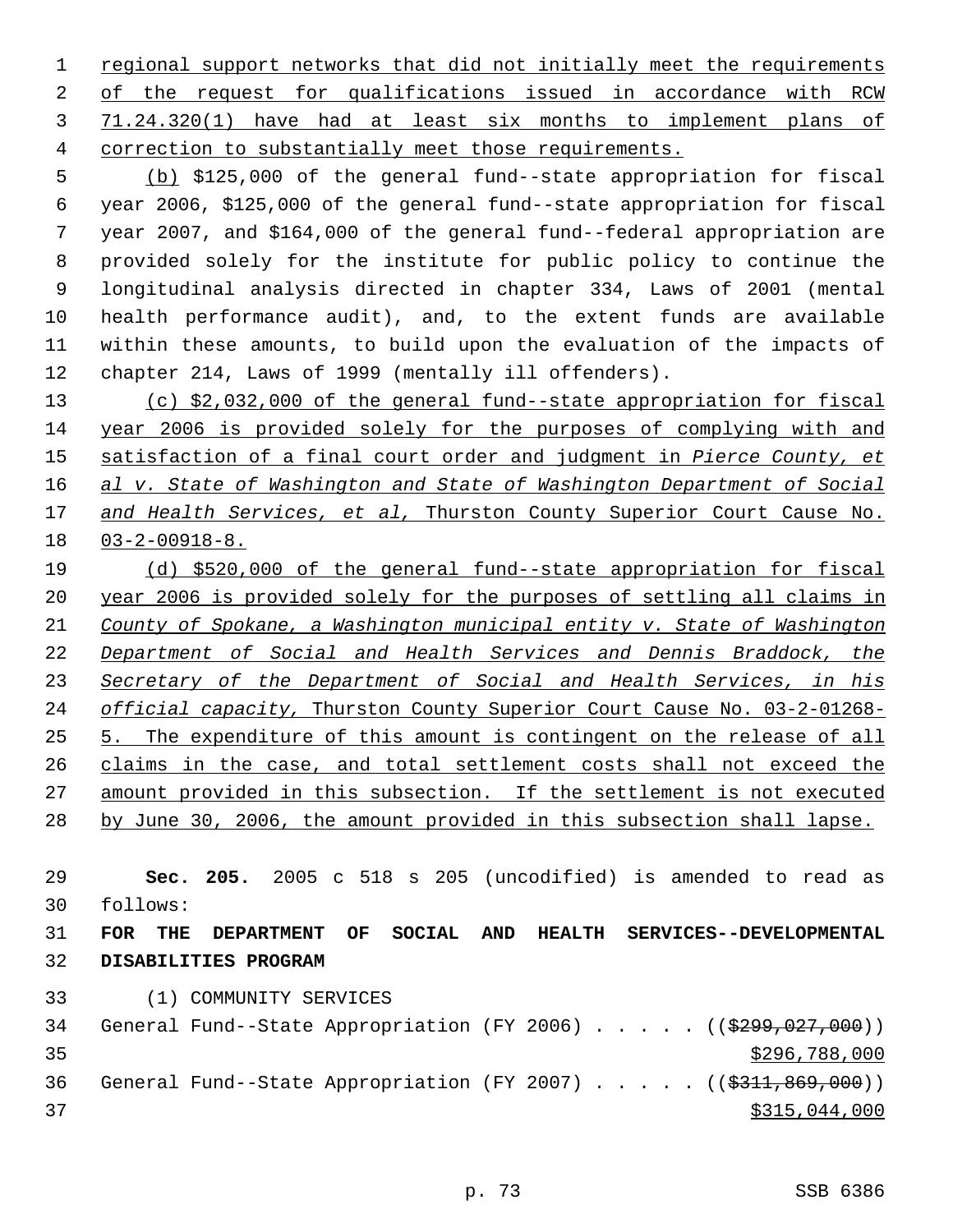|   | General Fund--Federal Appropriation ( $(\frac{2505}{414}, 000)$ )          |
|---|----------------------------------------------------------------------------|
|   | \$503,322,000                                                              |
|   | ((Health Services Account - State Appropriation \$904,000))                |
| 4 | Pension Funding Stabilization Account--State                               |
| 5 |                                                                            |
| 6 | TOTAL APPROPRIATION ( $(\frac{1}{21}, \frac{117}{214}, \frac{214}{200})$ ) |
|   | \$1,115,292,000                                                            |
|   |                                                                            |

 The appropriations in this subsection are subject to the following conditions and limitations:

10 (a) ((The entire health services account appropriation, \$213,000)) 11 \$1,055,000 of the general fund--state appropriation for fiscal year 12 2006, ((\$400,000)) \$1,331,000 of the general fund--state appropriation 13 for fiscal year 2007, and ((\$600,000)) \$1,482,000 of the general fund-- federal appropriation are provided solely for health care benefits for agency home care workers who are employed through state contracts for 16 at least twenty hours a week. The ((per worker per month)) state 17 contribution ((per agency)) to the cost of health care benefits per 18 participating worker per month shall be no greater than ((\$380.06)) 19 \$449.00 in fiscal year 2006 and ((\$413.14)) \$532.00 in fiscal year 2007.

 (b) Individuals receiving family support or high school transition payments as supplemental security income (SSI) state supplemental payments shall not become eligible for medical assistance under RCW 74.09.510 due solely to the receipt of SSI state supplemental payments.

25 (c) (( $\frac{25}{7000}$ ))  $\frac{25}{7000}$  of the general fund--state appropriation 26 for fiscal year 2006, ((\$1,563,000)) \$2,402,000 of the general fund--27 state appropriation for fiscal year 2007, and ((\$2,078,000)) \$3,075,000 of the general fund--federal appropriation are provided solely for community residential and support services. Funding in this subsection shall be prioritized for (i) residents of residential habilitation centers who are able to be adequately cared for in community settings and who choose to live in those community settings; (ii) clients without residential services who are at immediate risk of institutionalization or in crisis, including those who have aging 35 caregivers who are no longer able to care for their adult children; (iii) children who are aging out of other state services; and (iv) current home and community-based waiver program clients who have been assessed as having an immediate need for increased services. The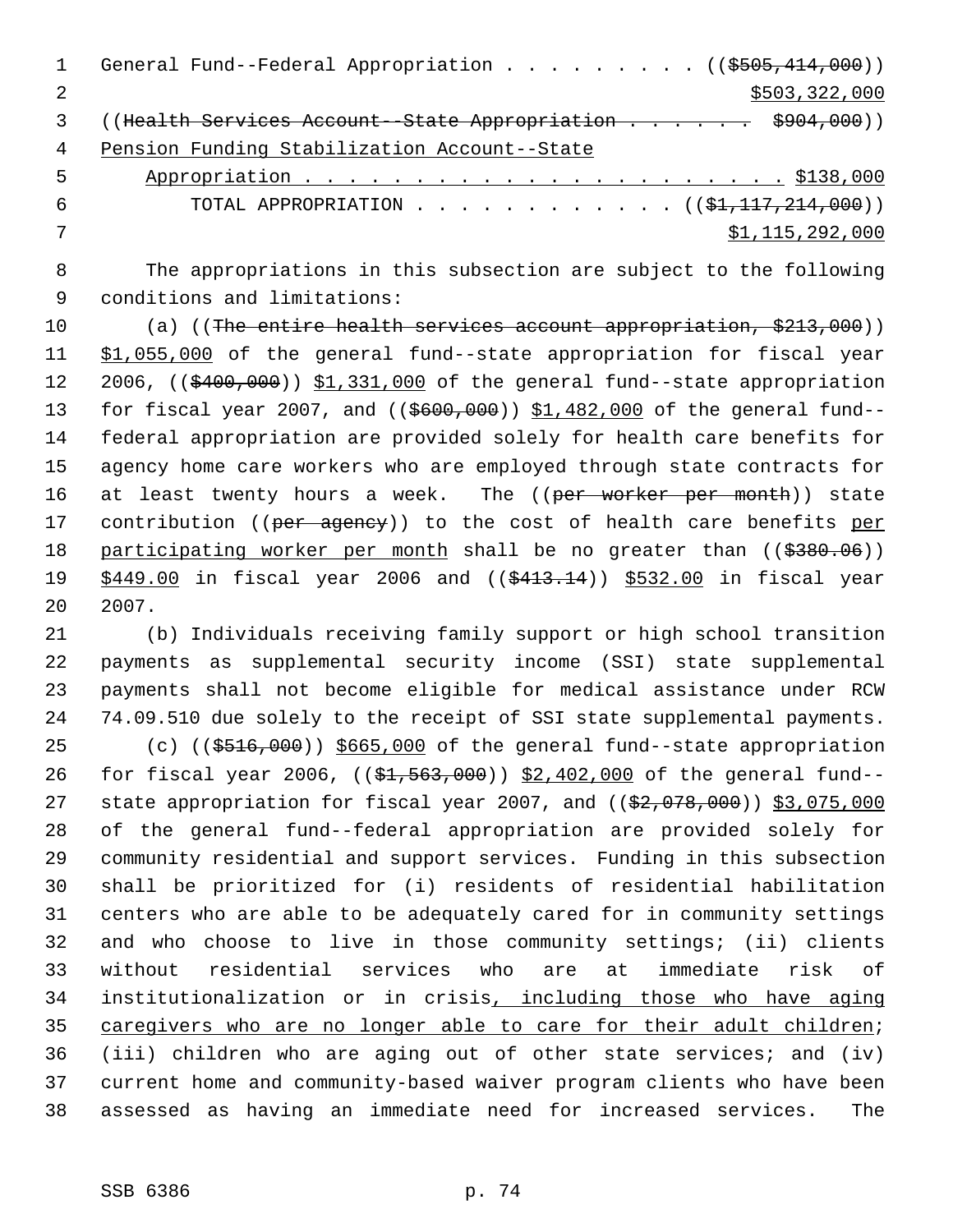department shall ensure that the average cost per day for all program services other than start-up costs shall not exceed \$300. In order to maximize the number of clients served and ensure the cost-effectiveness of the waiver programs, the department will strive to limit new client placement expenditures to 90 percent of the budgeted daily rate. If this can be accomplished, additional clients may be served with excess funds provided the total projected carry-forward expenditures do not exceed the amounts estimated. The department shall electronically report to the appropriate committees of the legislature, within 45 days following each fiscal year quarter, the number of persons served with these additional community services, where they were residing, what kinds of services they were receiving prior to placement, and the actual expenditures for all community services to support these clients.

 (d) \$579,000 of the general fund--state appropriation for fiscal year 2006, \$1,531,000 of the general fund--state appropriation for fiscal year 2007, and \$2,110,000 of the general fund--federal appropriation are provided solely for expanded community services for persons with developmental disabilities who also have community protection issues. Funding in this subsection shall be prioritized for (i) clients being diverted or discharged from the state psychiatric hospitals; (ii) clients participating in the dangerous mentally ill offender program; (iii) clients participating in the community protection program; and (iv) mental health crisis diversion outplacements. The department shall ensure that the average cost per day for all program services other than start-up costs shall not exceed \$300. In order to maximize the number of clients served and ensure the cost-effectiveness of the waiver programs, the department will strive to limit new client placement expenditures to 90 percent of the budgeted daily rate. If this can be accomplished, additional clients may be served with excess funds if the total projected carry-forward expenditures do not exceed the amounts estimated. The department shall implement the four new waiver programs such that decisions about enrollment levels and the amount, duration, and scope of services maintain expenditures within appropriations. The department shall electronically report to the appropriate committees of the legislature, within 45 days following each fiscal year quarter, the number of persons served with these additional community services, where they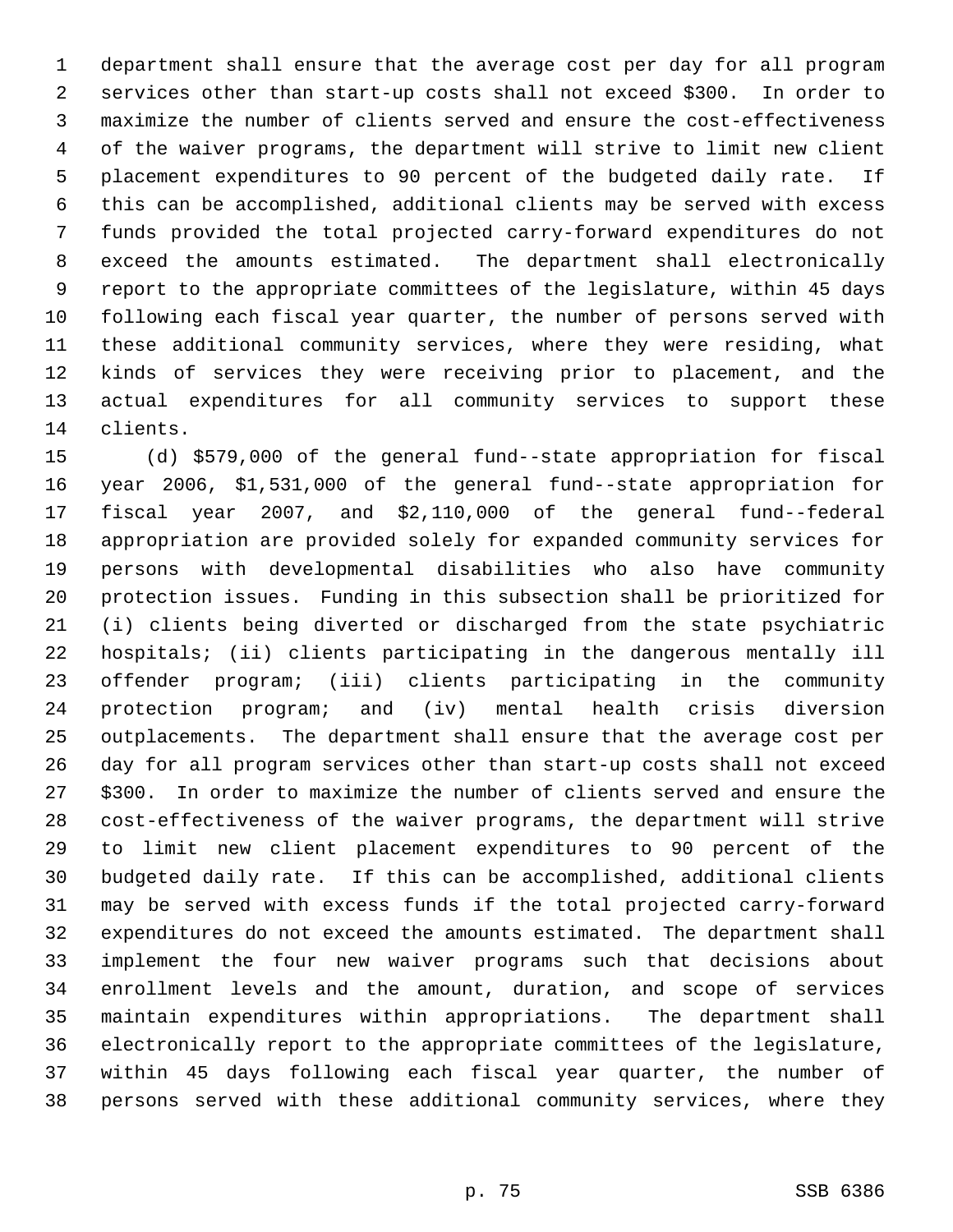were residing, what kinds of services they were receiving prior to placement, and the actual expenditures for all community services to support these clients.

 (e) \$900,000 of the general fund--state appropriation for fiscal year 2006 and \$1,600,000 of the general fund--state appropriation for fiscal year 2007 are provided solely for the implementation of a flexible family support pilot program for families who are providing care and support for family members with developmental disabilities. The program shall provide funding for support services such as respite care, training and counseling, assistive technologies, transition services, and assistance with extraordinary household expenses.

 (i) To receive funding, an individual must: (A) Be eligible for services from the division of developmental disabilities; (B) live with his or her family; (C) not live independently or with a spouse; (D) not receive paid services through the division, including medicaid personal care and medicaid waiver services; and (E) have gross household income of less than or equal to four hundred percent of the federal poverty level.

 (ii) The department shall determine individual funding awards based on the following criteria: (A) Documented need for services, with priority given to individuals in crisis or at immediate risk of needing institutional services, individuals who transition from high school without employment or day program opportunities, individuals cared for by a single parent, and individuals with multiple disabilities; (B) number and ages of family members and their relation to the individual with developmental disabilities; (C) gross annual household income; and (D) availability of state funds.

 Funding awards may be made as one-time awards or on a renewable basis. Renewable awards shall be for a period of twelve months for the biennium. Awards shall be based upon the criteria provided in this subsection, but shall be within the following limits: Maximum of \$4,000 per year for an individual whose gross annual household income is up to 100 percent of the federal poverty level; maximum of \$3,000 per year for an individual whose gross annual household income is up to 200 percent of the federal poverty level; maximum of \$2,000 per year for an individual whose gross annual household income is up to 300 percent of the federal poverty level; and maximum of \$1,000 per year for an individual whose gross annual household income is up to 400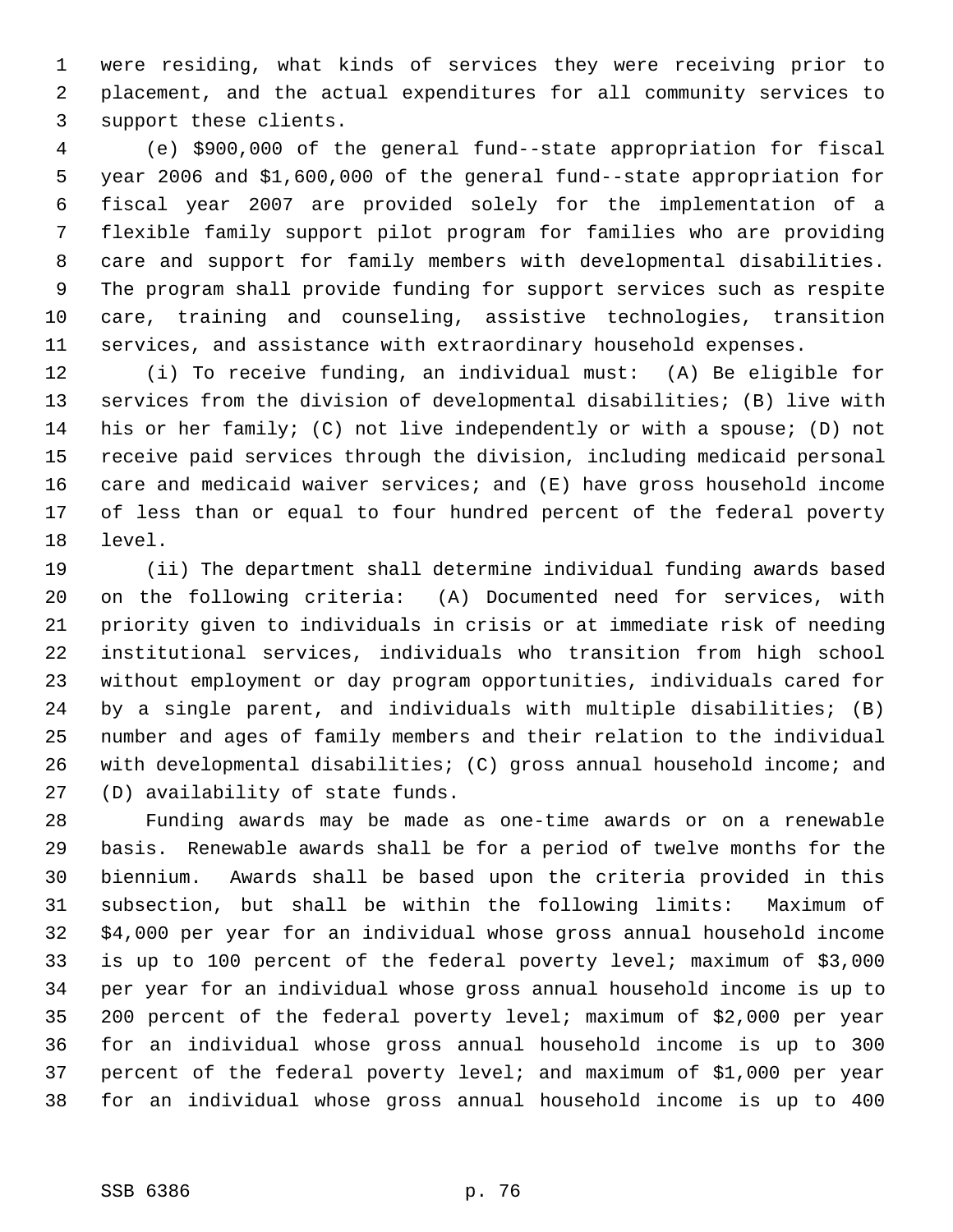percent of the federal poverty level. Of the amounts provided in this subsection, \$150,000 of the general fund--state appropriation for fiscal year 2006 and \$300,000 of the general fund--state appropriation for fiscal year 2007 are provided solely for one-time awards.

 (iii) Eligibility for, and the amount of, renewable awards and one- time awards shall be redetermined annually and shall correspond with the application of the department's mini-assessment tool. At the end of each award period, the department must redetermine eligibility for funding, including increases or reductions in the level of funding, as appropriate.

 (iv) By November 1, 2006, the department shall provide recommendations to the appropriate policy and fiscal committees of the legislature on strategies for integrating state-funded family support programs, including, if appropriate, the flexible family support pilot program, into a single program. The department shall also provide a status report on the flexible family support pilot program, which shall include the following information: The number of applicants for 18 funding; the total number of awards; the number and amount of both 19 annual and one-time awards, broken down by household income levels; and the purpose of the awards.

 (v) The department shall manage enrollment and award levels so as to not exceed the amounts appropriated for this purpose.

23 (f) ((\$840,000)) \$882,000 of the general fund--state appropriation 24 for fiscal year 2006, ((\$1,979,000)) \$3,371,000 of the general fund-- state appropriation for fiscal year 2007, and \$1,219,000 of the general fund--federal appropriation are provided solely for employment and day services. Priority consideration for this new funding shall be young adults with developmental disabilities living with their family who need employment opportunities and assistance after high school graduation. Services shall be provided for both waiver and nonwaiver clients.

 (g) \$1,000,000 of the general fund--state appropriation for fiscal year 2006, \$1,000,000 of the general fund--state appropriation for fiscal year 2007, and \$2,000,000 of the general fund--federal appropriation are provided for implementation of the administrative rate standardization. These amounts are in addition to any vendor rate increase adopted by the legislature.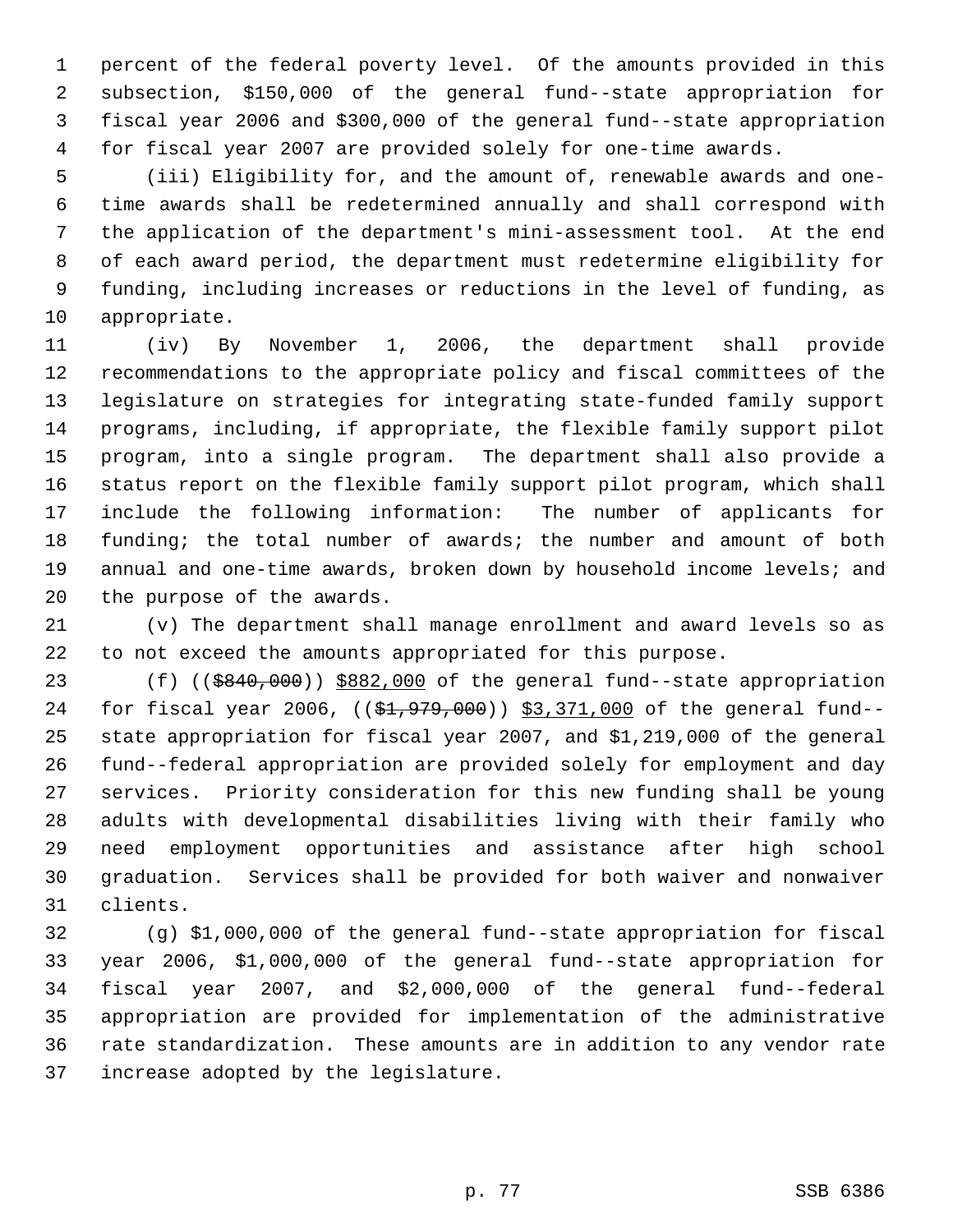(h) \$100,000 of the general fund--state appropriation for fiscal year 2006 is provided solely for services to community clients provided by licensed professionals at the state residential habilitation centers. The division shall submit claims for reimbursement for services provided to clients living in the community with medical assistance or third-party health coverage, as appropriate, and shall implement a system for billing clients without coverage. The department shall provide a report by December 1, 2006, to the appropriate committees of the legislature on the number of clients served, services provided, and expenditures and revenues associated with those services.

 (i) \$65,000 of the general fund--state appropriation for fiscal 13 year 2006(( $\frac{1}{7}$  \$65,000 of the general fund-state appropriation for 14 fiscal year , and ((\$130,000)) \$65,000 of the general fund-- federal appropriation are provided solely for supplemental compensation increases for direct care workers employed by home care agencies in recognition of higher labor market cost pressures experienced by agencies subject to collective bargaining obligations. In order for a specific home care agency to be eligible for such increases, home care agencies shall submit the following to the department:

 (i) Proof of a legally binding, written commitment to increase the compensation of agency home care workers; and

 (ii) Proof of the existence of a method of enforcement of the commitment, such as arbitration, that is available to the employees or their representative, and proof that such a method is expeditious, uses a neutral decision maker, and is economical for the employees.

27 (j) \$190,000 of the general fund--state appropriation for fiscal year 2006 and \$65,000 of the general fund--state appropriation for fiscal year 2007 are provided solely to hire additional caseworkers to assist with a Washington state institute for public policy study on the service needs of individuals with developmental disabilities.

 (k) \$13,200,000 of the general fund--state appropriation for fiscal year 2007 is provided solely for family support programs.

 (l) \$1,085,000 of the general fund--state appropriation for fiscal year 2007 and \$1,089,000 of the general fund--federal appropriation are provided solely for a rate increase for supported living providers of 37 20 cents per hour for King county, and 15 cents per hour for all other counties.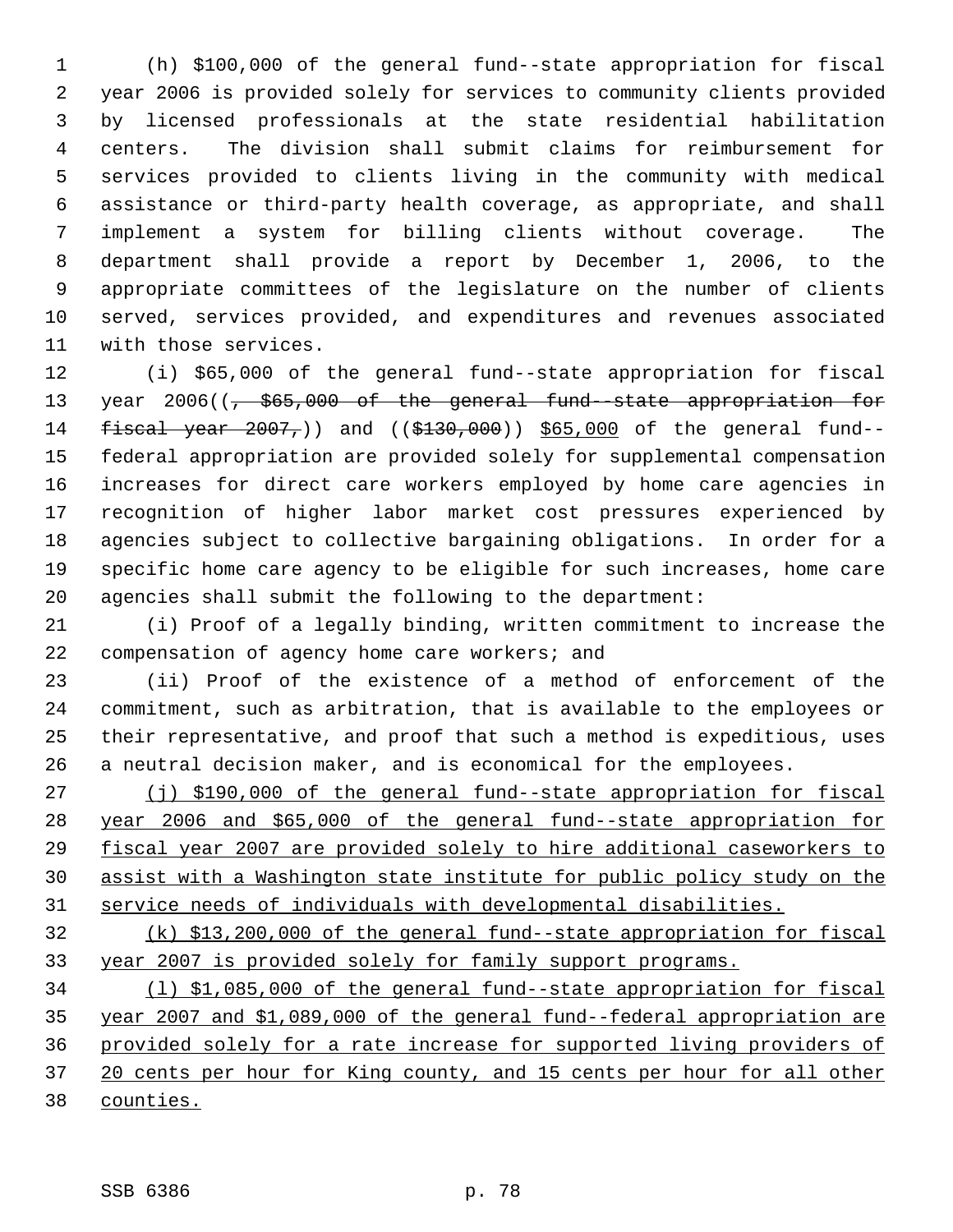|    | (2) INSTITUTIONAL SERVICES                                                              |
|----|-----------------------------------------------------------------------------------------|
| 2  | General Fund--State Appropriation (FY 2006) $($ $($ \$76,062,000))                      |
| 3  | \$76,623,000                                                                            |
| 4  | General Fund--State Appropriation (FY 2007) $($ $($ $\frac{278}{545}, \frac{545}{900})$ |
| 5  | \$78,826,000                                                                            |
| 6  | General Fund--Federal Appropriation ( $(\frac{15152}{179}, 000)$ )                      |
| 7  | \$153,807,000                                                                           |
| 8  | General Fund--Private/Local Appropriation ( $(\frac{212,000,000)}{12,000,000})$         |
| 9  | \$11,237,000                                                                            |
| 10 | Pension Funding Stabilization Account--State                                            |
| 11 |                                                                                         |
| 12 | TOTAL APPROPRIATION ( $(\frac{2319}{1000})$ )                                           |
| 13 | \$320,950,000                                                                           |

 The appropriations in this subsection are subject to the following conditions and limitations: The developmental disabilities program is authorized to use funds appropriated in this section to purchase goods and supplies through direct contracting with vendors when the program determines it is cost-effective to do so.

(3) PROGRAM SUPPORT

| 20 | General Fund--State Appropriation (FY 2006) $($ $(\frac{27.457}{100})$ |
|----|------------------------------------------------------------------------|
| 21 | \$2,312,000                                                            |
| 22 | General Fund--State Appropriation (FY 2007) $($ $($ $\frac{207}{100})$ |
| 23 | \$1,924,000                                                            |
| 24 | General Fund--Federal Appropriation $($ $($ \$3,034,000) $)$           |
| 25 | \$3,014,000                                                            |
| 26 | Pension Funding Stabilization Account--State                           |
| 27 |                                                                        |
| 28 | TOTAL APPROPRIATION ( $(\frac{27}{57}, \frac{559}{000})$ )             |
| 29 | \$7,267,000                                                            |

 The appropriations in this subsection are subject to the following conditions and limitations: \$578,000 of the general fund--state appropriation for fiscal year 2006 and \$578,000 of the general fund-- federal appropriation are provided solely for the purpose of developing and implementing a consistent needs assessment instrument for use on all clients with developmental disabilities. In developing the instrument, the department shall develop a process for collecting data on family income for minor children with developmental disabilities and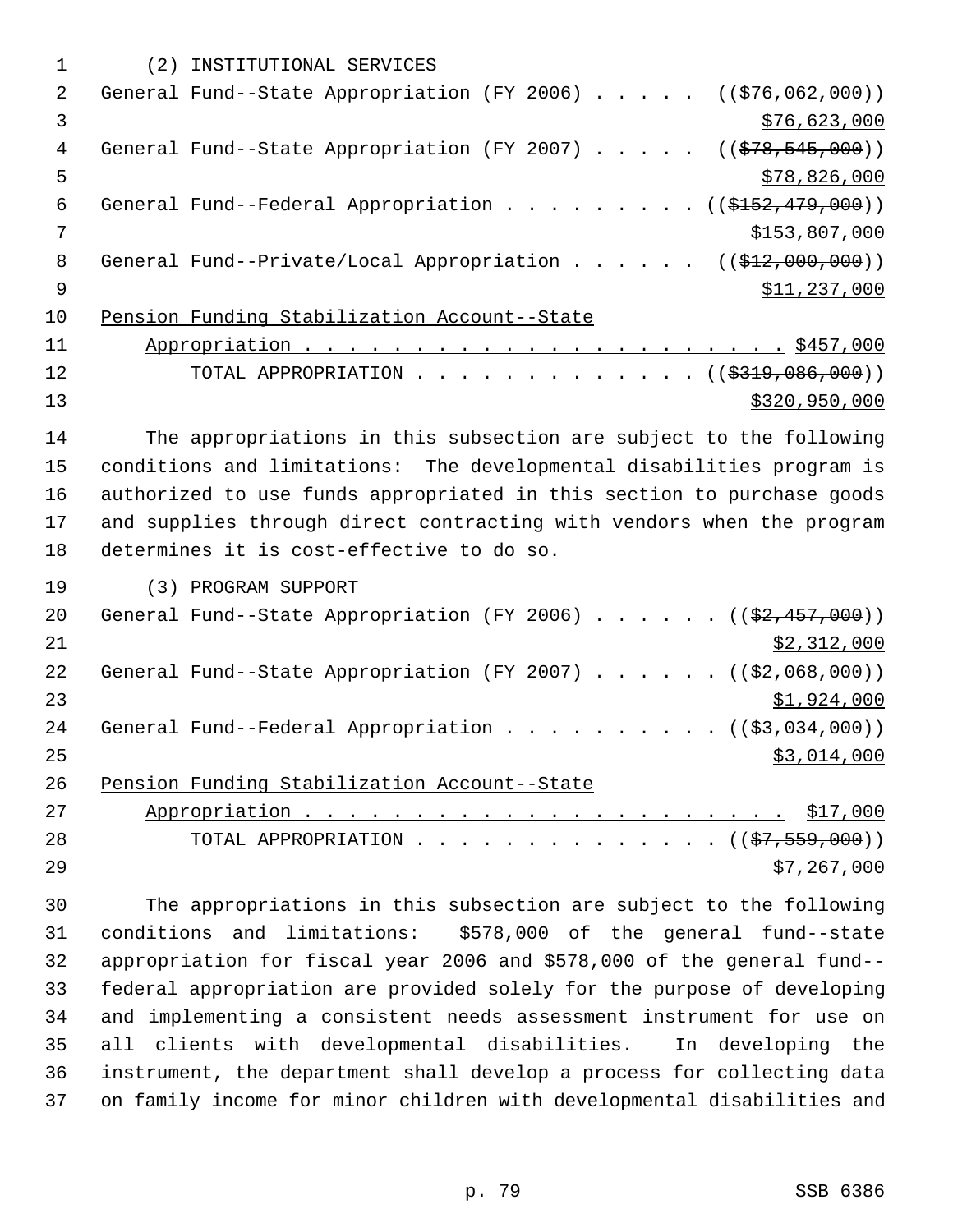1 all individuals who are receiving state-only funded services. The 2 department shall ensure that this information is captured as part of 3 the client assessment process. 4 (4) SPECIAL PROJECTS 5 General Fund--State Appropriation (FY 2006) . . . . . . . . . \$11,000 6 General Fund--State Appropriation (FY 2007) . . . . . . . . . \$17,000 7 General Fund--Federal Appropriation . . . . . . . . ((\$16,668,000))  $8 \times 17,238,000$  9 Pension Funding Stabilization Account--State 10 Appropriation . . . . . . . . . . . . . . . . . . . . . . . \$2,000 11 TOTAL APPROPRIATION . . . . . . . . . . . . ((<del>\$16,696,000</del>))  $\frac{$12}{ }$   $\frac{$17,268,000}{ }$ 13 **Sec. 206.** 2005 c 518 s 206 (uncodified) is amended to read as 14 follows: 15 **FOR THE DEPARTMENT OF SOCIAL AND HEALTH SERVICES--AGING AND ADULT** 16 **SERVICES PROGRAM** 17 General Fund--State Appropriation (FY 2006) . . . . . ((\$604,891,000)) 18 \$612,343,000 19 General Fund--State Appropriation (FY 2007) . . . . . ((\$623,448,000))  $20$  \$657,682,000 21 General Fund--Federal Appropriation . . . . . . . ((\$1,264,939,000)) 22 \$1,303,863,000 23 General Fund--Private/Local Appropriation . . . . . ((\$18,939,000))  $24$  \$18,949,000 25 ((Health Services Account - State Appropriation . . . . . \$4,888,000)) 26 Pension Funding Stabilization Account--State 27 Appropriation . . . . . . . . . . . . . . . . . . . . . . \$317,000 28 TOTAL APPROPRIATION . . . . . . . . . . . ((<del>\$2,517,105,000</del>))  $29$   $52,593,154,000$ 30 The appropriations in this section are subject to the following 31 conditions and limitations: 32 (1) ((The entire health services account appropriation, \$610,000)) 33 \$9,511,000 of the general fund--state appropriation for fiscal year 34 2006, ((\$610,000)) \$14,015,000 of the general fund--state appropriation 35 for fiscal year 2007, and ((\$5,552,000)) \$23,405,000 of the general 36 fund--federal appropriation are provided solely for health care

37 benefits for agency home care workers who are employed through state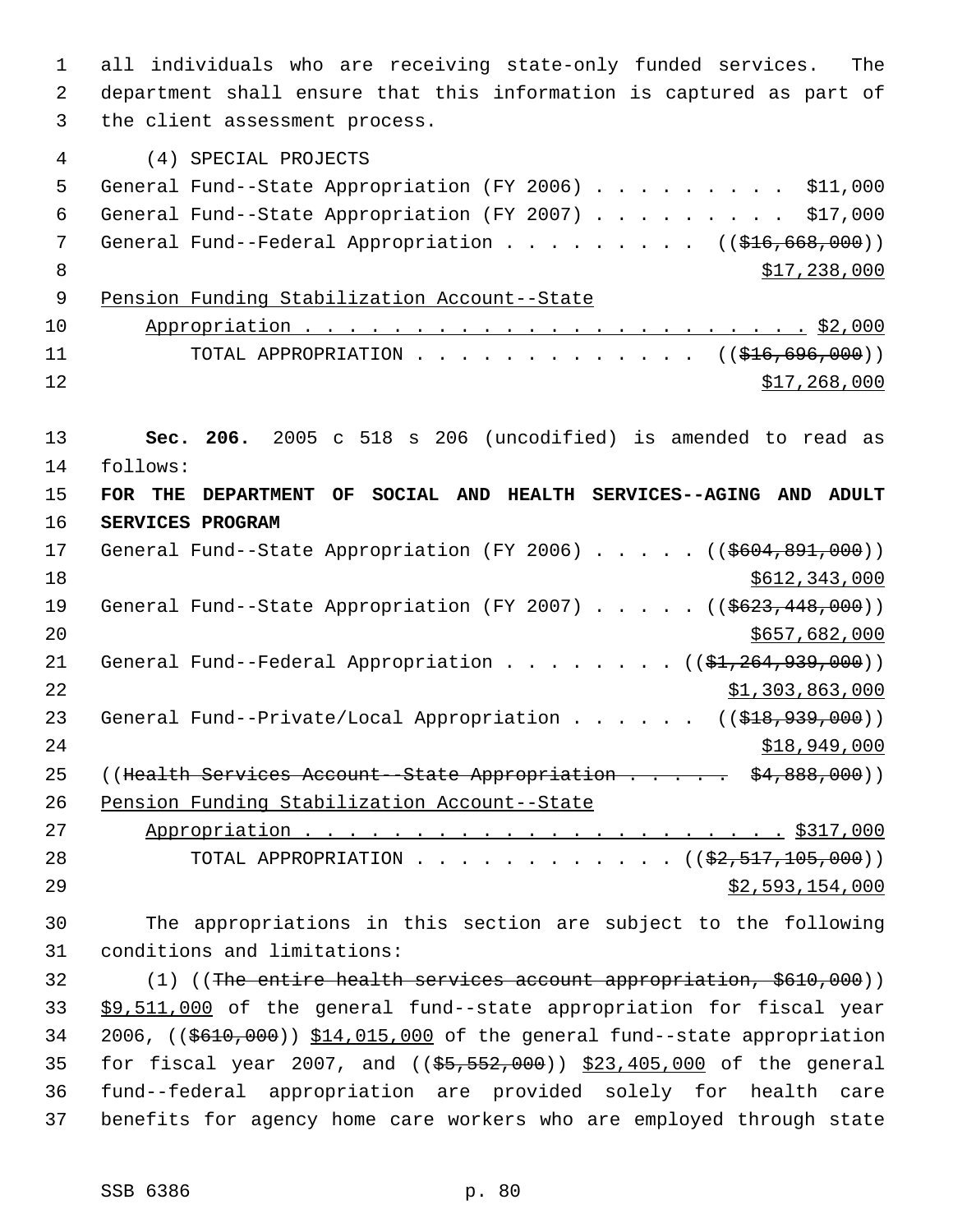1 contracts for at least twenty hours a week. The ((per worker per 2 month)) state contribution ((per agency)) to the cost of health care benefits per eligible participating worker per month shall be no 4 greater than ((\$380.06)) \$449.00 in fiscal year 2006 and ((\$413.14)) \$532.00 per month in fiscal year 2007.

 (2) For purposes of implementing chapter 74.46 RCW, the weighted 7 average nursing facility payment rate shall not exceed ((\$149.14)) 8 \$147.57 for fiscal year 2006 and shall not exceed ((\$153.50)) \$154.53 for fiscal year 2007.

 (3) In accordance with chapter 74.46 RCW, the department shall issue certificates of capital authorization that result in up to \$16 million of increased asset value completed and ready for occupancy in fiscal year 2006; up to \$16 million of increased asset value completed and ready for occupancy in fiscal year 2007; and up to \$16 million of increased asset value completed and ready for occupancy in fiscal year 2008.

 (4) Adult day health services shall not be considered a duplication of services for persons receiving care in long-term care settings licensed under chapter 18.20, 72.36, or 70.128 RCW.

 (5) In accordance with chapter 74.39 RCW, the department may implement two medicaid waiver programs for persons who do not qualify for such services as categorically needy, subject to federal approval and the following conditions and limitations:

 (a) One waiver program shall include coverage of care in community residential facilities. Enrollment in the waiver shall not exceed 600 persons at any time.

 (b) The second waiver program shall include coverage of in-home care. Enrollment in this second waiver shall not exceed 200 persons at any time.

 (c) The department shall identify the number of medically needy nursing home residents, and enrollment and expenditures on each of the two medically needy waivers, on monthly management reports.

 (d) If it is necessary to establish a waiting list for either waiver because the budgeted number of enrollment opportunities has been reached, the department shall track how the long-term care needs of applicants assigned to the waiting list are met.

 (6) \$1,413,000 of the general fund--state appropriation for fiscal year 2006, \$2,887,000 of the general fund--state appropriation for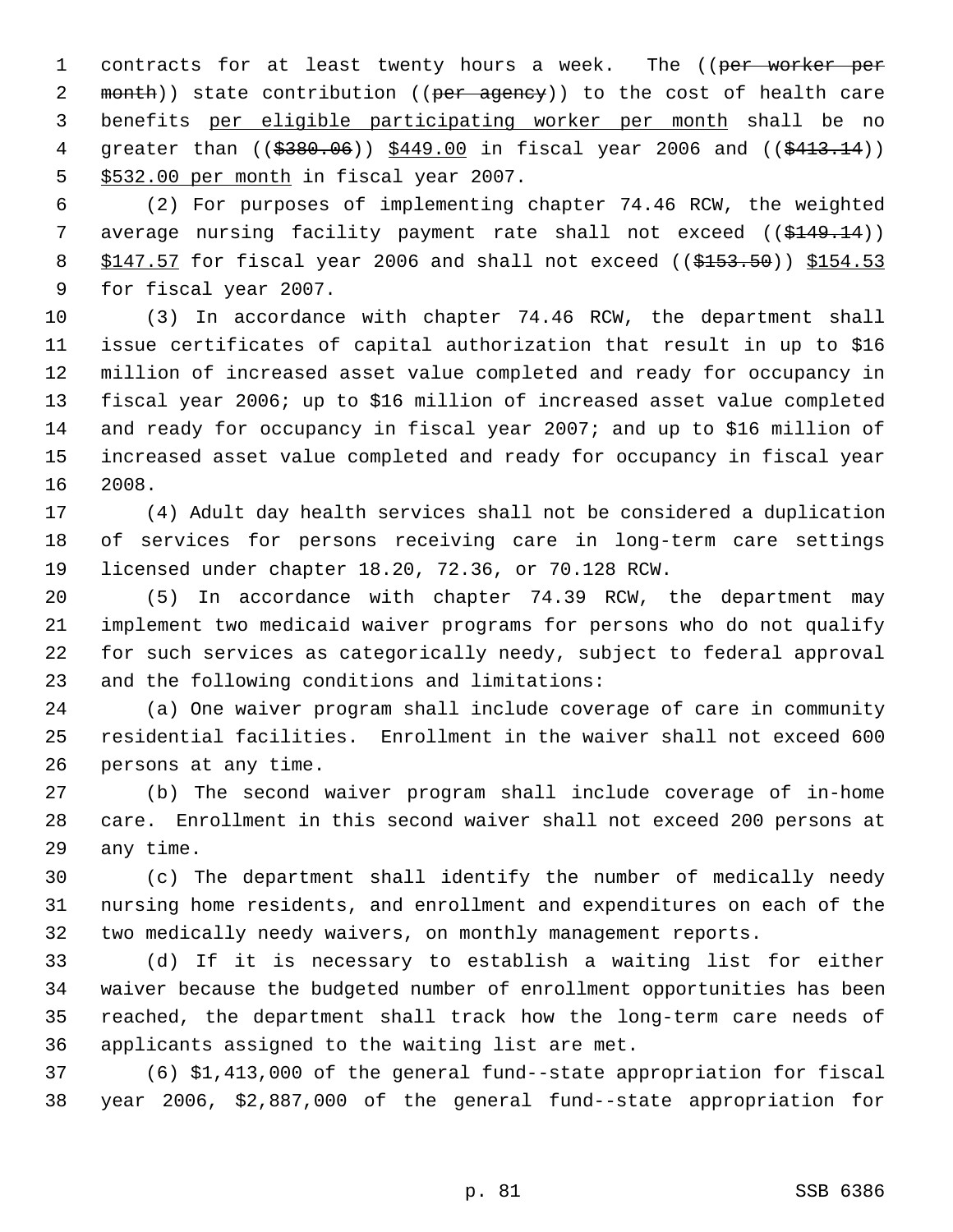fiscal year 2007, and \$4,305,000 of the general fund--federal appropriation are provided solely to increase compensation for direct care workers employed by home care agencies by 27 cents per hour on July 1, 2005, and by an additional 23 cents per hour on July 1, 2006. The amounts in this subsection also include the funds needed for the employer share of unemployment and social security taxes on the amount of the increase.

 (7) \$1,786,000 of the general fund--state appropriation for fiscal year 2006 and \$1,804,000 of the general fund--state appropriation for fiscal year 2007 are provided solely for operation of the volunteer chore services program.

 (8) The department shall establish waiting lists to the extent necessary to assure that annual expenditures on the community options program entry systems (COPES) program do not exceed appropriated levels. In establishing and managing any such waiting list, the department shall assure priority access to persons with the greatest unmet needs, as determined by department assessment processes.

 (9) \$93,000 of the general fund--state appropriation for fiscal year 2006, \$8,000 of the general fund--state appropriation for fiscal year 2007, and \$101,000 of the general fund--federal appropriation are provided solely to expand the number of boarding homes that receive exceptional care rates for persons with Alzheimer's disease and related dementias who might otherwise require nursing home care. The department may expand the number of licensed boarding home facilities that specialize in caring for such conditions by up to 85 beds in fiscal year 2006 and up to 150 beds in fiscal year 2007.

 (10) \$305,000 of the general fund--state appropriation for fiscal year 2006 and \$377,000 of the general fund--state appropriation for fiscal year 2007 are provided solely for the senior farmer's market nutrition program.

 $((+12))$   $(11)$  \$109,000 of the general fund--state appropriation for fiscal year 2006, \$90,000 of the general fund--state appropriation for fiscal year 2007, and \$198,000 of the general fund--federal appropriation are provided solely for the implementation of Second Substitute House Bill No. 1220 (long-term care financing). If the bill is not enacted by June 30, 2005, the amounts provided in this subsection shall lapse.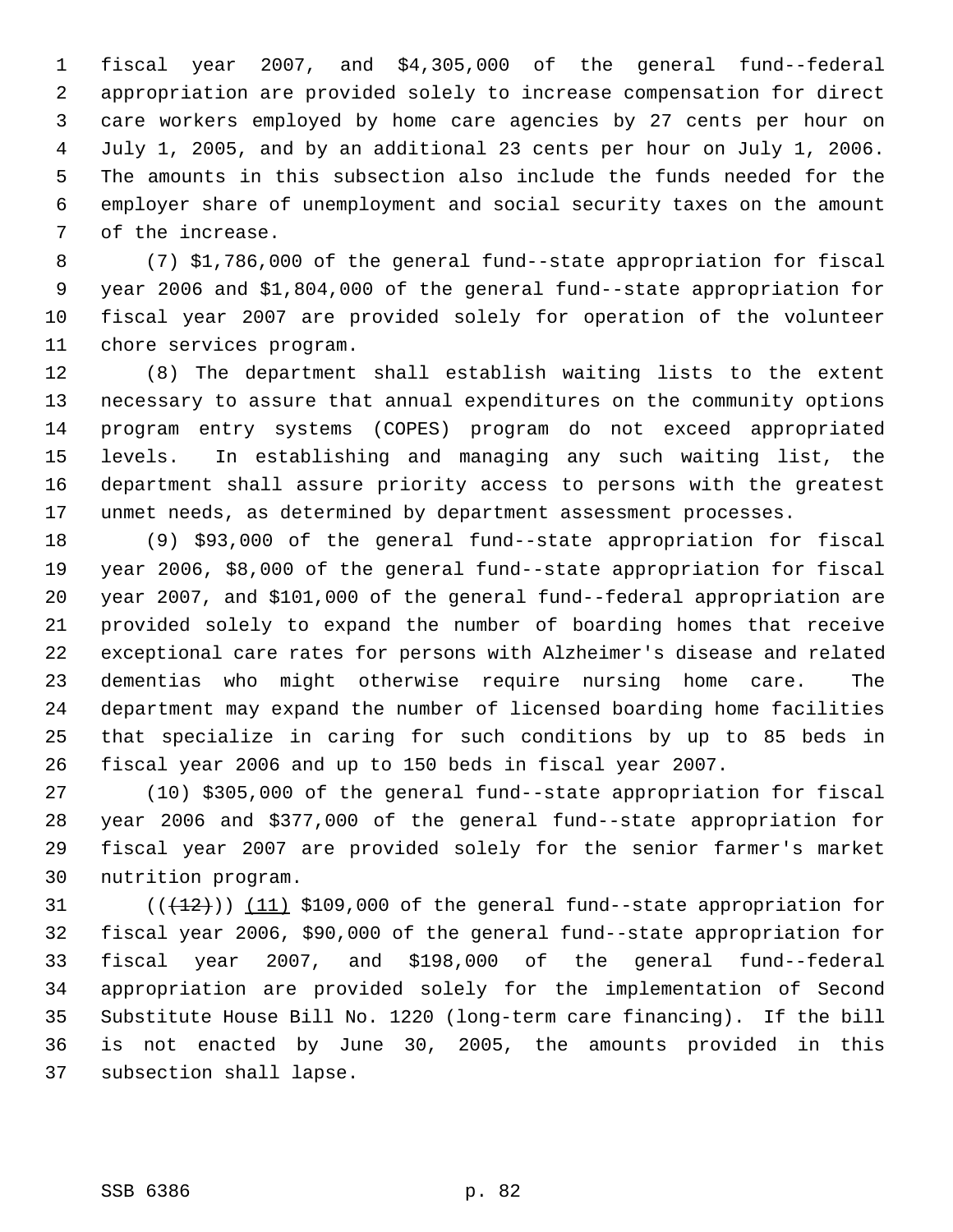$((+13))$   $(12)$  \$100,000 of the general fund--state appropriation for fiscal year 2006 and \$100,000 of the general fund--state appropriation for fiscal year 2007 are provided solely for area agencies on aging, or entities with which area agencies on aging contract, to provide a kinship navigator for grandparents and other kinship caregivers of children in both western and eastern Washington.

 (a) Kinship navigator services shall include but not be limited to assisting kinship caregivers with understanding and navigating the system of services for children in out-of-home care while reducing barriers faced by kinship caregivers when accessing services.

 (b) In providing kinship navigator services, area agencies on aging shall give priority to helping kinship caregivers maintain their caregiving role by helping them access existing services and supports, thus keeping children from entering foster care.

 $((+14))$   $(13)$  \$435,000 of the general fund--state appropriation for 16 fiscal year 2006((, \$435,000 of the general fund-state appropriation 17 for fiscal year 2007,)) and ((\$870,000)) \$435,000 of the general fund-- federal appropriation are provided solely for supplemental compensation increases for direct care workers employed by home care agencies in recognition of higher labor market cost pressures experienced by agencies subject to collective bargaining obligations. In order for a specific home care agency to be eligible for such increases, home care agencies shall submit the following to the department:

 (i) Proof of a legally binding, written commitment to increase the compensation of agency home care workers; and

 (ii) Proof of the existence of a method of enforcement of the commitment, such as arbitration, that is available to the employees or their representative, and proof that such a method is expeditious, uses a neutral decision maker, and is economical for the employees.

 (14) Home care agency payment rates shall be increased by an additional 21 cents per hour on July 1, 2006, to permit payment of the same vacation benefits and seniority wage increases funded on behalf of individual home care providers, and to cover the cost of workers' compensation rate increases.

 (15) \$6,400,000 of the general fund--state appropriation for fiscal year 2007 and \$6,400,000 of the general fund--federal appropriation are provided solely for purposes of settling all claims in the class action suit commonly known as *Regency Pacific et al. v. Department of Social*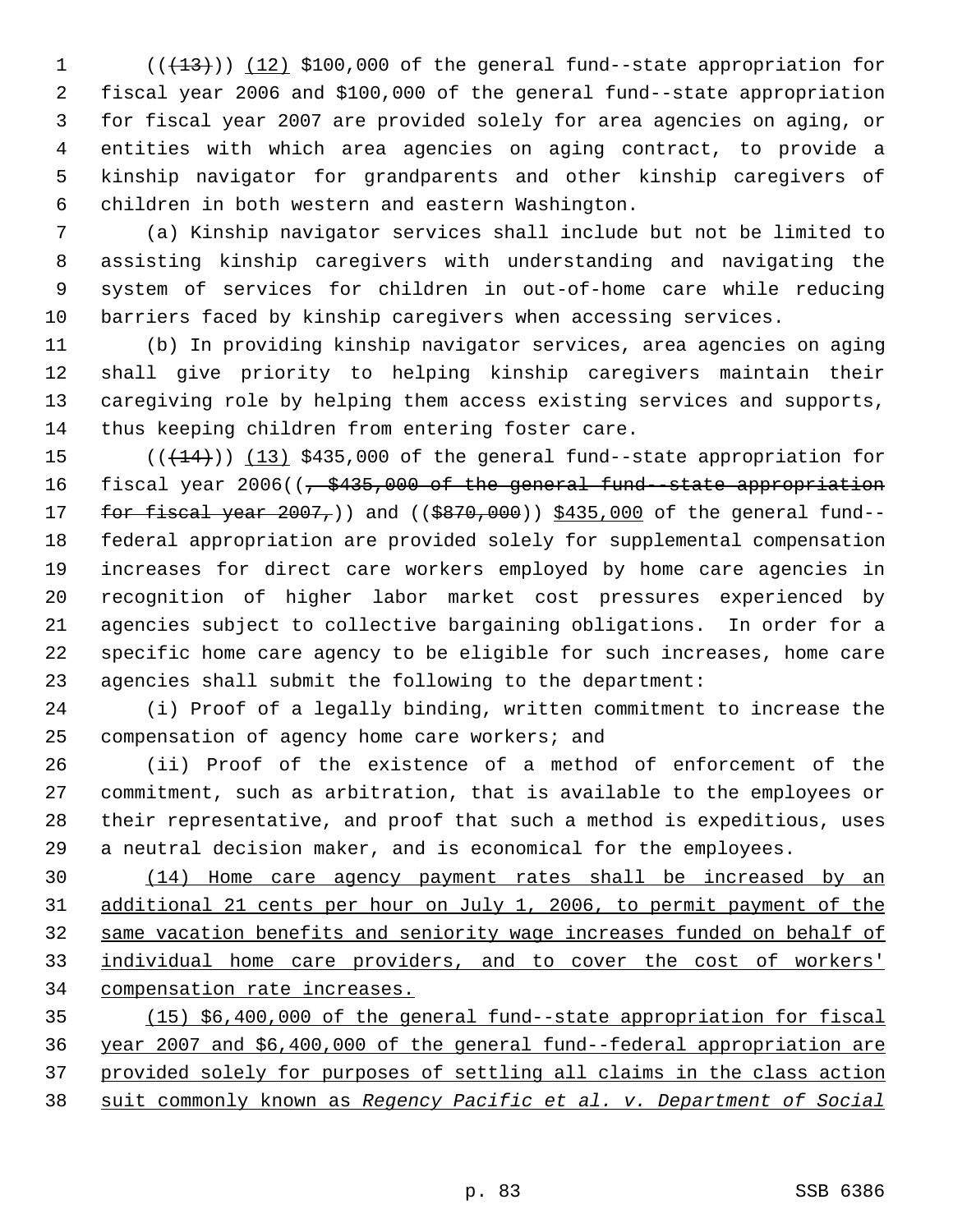| 2            | the release of all claims in the case, and total settlement costs shall               |
|--------------|---------------------------------------------------------------------------------------|
| $\mathbf{3}$ | not exceed the amount provided in this subsection.                                    |
|              |                                                                                       |
| 4            | Sec. 207. 2005 c 518 s 207 (uncodified) is amended to read as                         |
| 5            | follows:                                                                              |
| 6            | FOR THE<br>DEPARTMENT OF SOCIAL AND HEALTH SERVICES--ECONOMIC SERVICES                |
| 7            | <b>PROGRAM</b>                                                                        |
| 8            | General Fund--State Appropriation (FY 2006) $($ $($ \$483,166,000))                   |
| 9            | \$514,168,000                                                                         |
| 10           | General Fund--State Appropriation (FY 2007) $($ $($ \$501,081,000))                   |
| 11           | \$535,469,000                                                                         |
| 12           | General Fund--Federal Appropriation $($ $($ $\frac{1}{24}$ , $246$ , $447$ , $000)$ ) |
| 13           | \$1,245,412,000                                                                       |
| 14           | General Fund--Private/Local Appropriation ( $(\frac{231}{731}, \frac{466}{100})$ )    |
| 15           | \$27,535,000                                                                          |
| 16           | Pension Funding Stabilization Account--State                                          |
| 17           |                                                                                       |
| 18           | TOTAL APPROPRIATION ( $(\frac{22}{22}, 262, 160, 000)$ )                              |
| 19           | <u>\$2,323,722,000</u>                                                                |

*and Health Services*. The expenditure of this amount is contingent on

 The appropriations in this section are subject to the following conditions and limitations:

22 (1) ((\$273,333,000)) \$303,247,000 of the general fund--state 23 appropriation for fiscal year 2006, ((\$273,333,000)) \$306,623,000 of the general fund--state appropriation for fiscal year 2007, and ((\$1,020,292,000)) \$905,232,000 of the general fund--federal appropriation are provided solely for all components of the WorkFirst program. Within the amounts provided for the WorkFirst program, the department shall:

 (a) Continue to implement WorkFirst program improvements that are designed to achieve progress against outcome measures specified in RCW 74.08A.410. Outcome data regarding job retention and wage progression shall be reported quarterly to appropriate fiscal and policy committees of the legislature for families who leave assistance, measured after 12 months, 24 months, and 36 months. The department shall also report the percentage of families who have returned to temporary assistance for needy families after 12 months, 24 months, and 36 months; and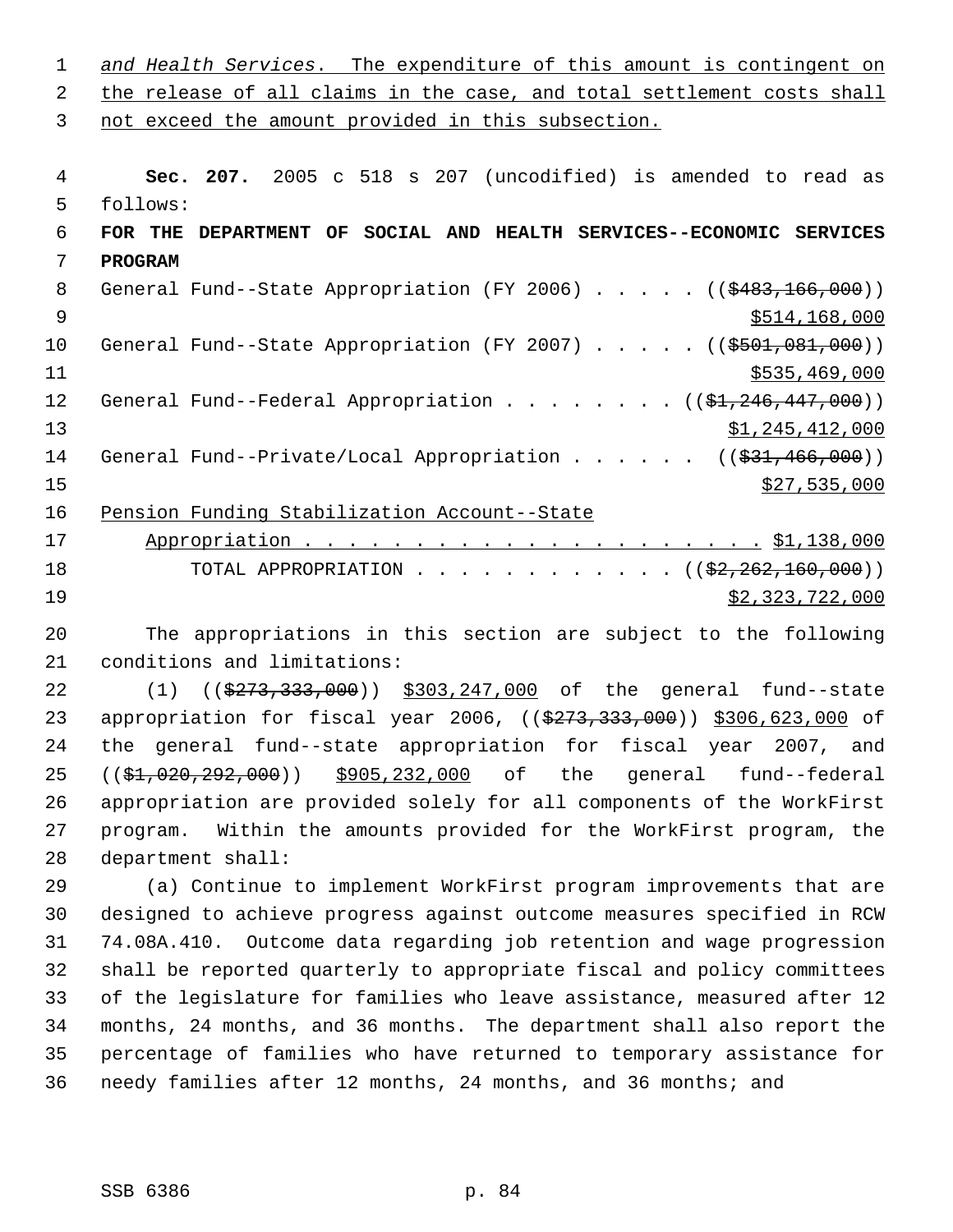(b) Submit a report by October 1, 2005, to the fiscal committees of the legislature containing a spending plan for the WorkFirst program. The plan shall identify how spending levels in the 2005-2007 biennium will be adjusted to stay within available federal grant levels and the appropriated state-fund levels.

 (2) ((\$75,833,000)) \$72,526,000 of the general fund--state 7 appropriation for fiscal year 2006 and (( $\frac{1}{574}$ , 358,000)) \$77,880,000 of the general fund--state appropriation for fiscal year 2007 are provided solely for cash assistance and other services to recipients in the general assistance--unemployable program. Within these amounts:

 (a) The department may expend funds for services that assist recipients to obtain employment and reduce their dependence on public assistance, provided that expenditures for these services and cash assistance do not exceed the funds provided. Mental health, substance abuse, and vocational rehabilitation services may be provided to recipients whose incapacity is not severe enough to qualify for services through a regional support network, the alcoholism and drug addiction treatment and support act, or the division of vocational rehabilitation to the extent that those services are necessary to 20 eliminate or minimize barriers to employment;

 (b) The department shall review the general assistance caseload to identify recipients that would benefit from assistance in becoming naturalized citizens, and thus be eligible to receive federal supplemental security income benefits. Those cases shall be given high priority for naturalization funding through the department;

 (c) The department shall identify general assistance recipients who are or may be eligible to receive health care coverage or services through the federal veteran's administration and assist recipients in 29 obtaining access to those benefits; and

 (d) The department shall report by November of each year to the appropriate committees of the legislature on the progress and outcomes of these efforts.

 (3) Within amounts appropriated in this section, the department shall increase the state supplemental payment by \$10 per month for SSI clients who reside in nursing facilities, residential habilitation centers, or state hospitals and who receive a personal needs allowance and decrease other state supplemental payments.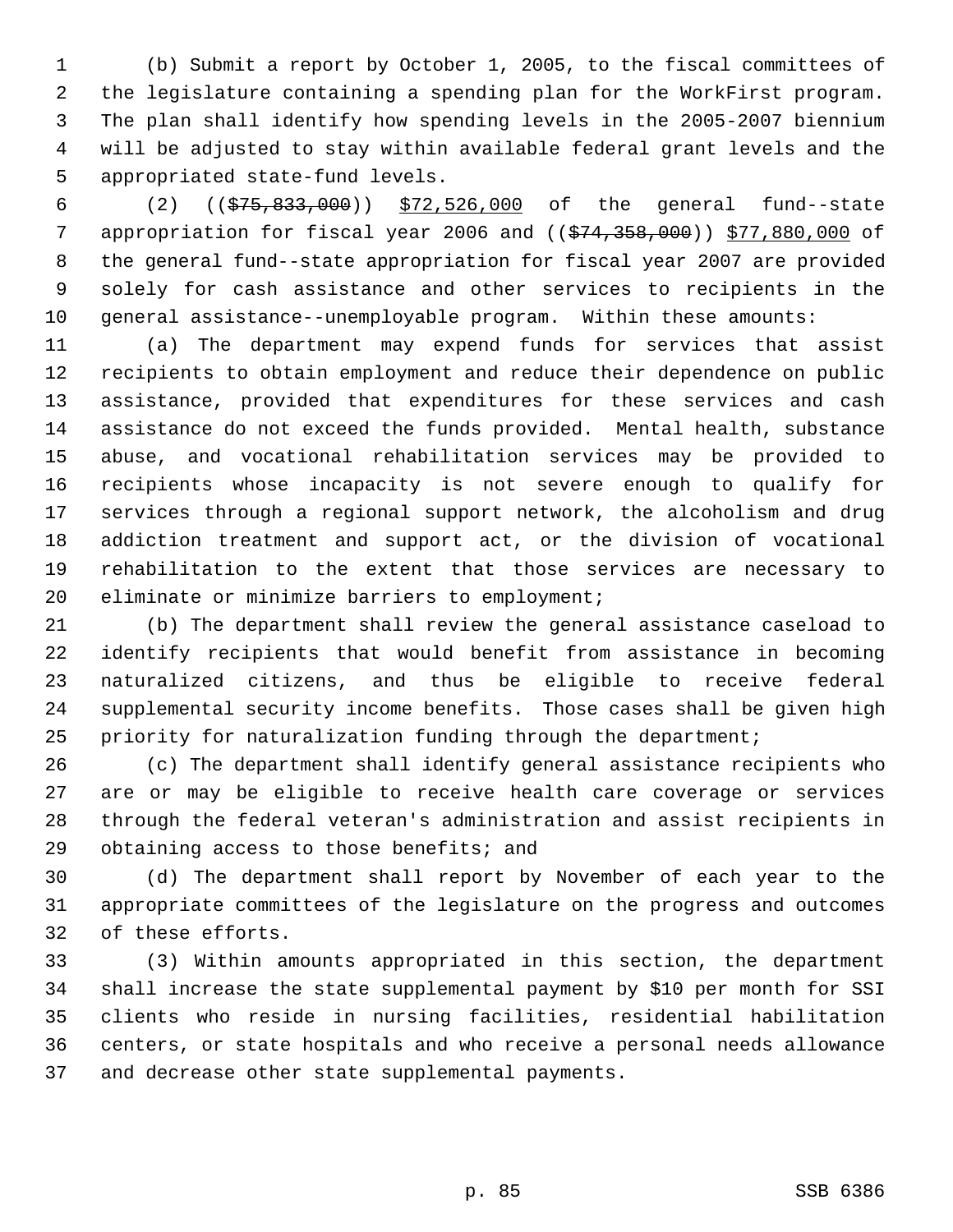(4) \$5,000,000 of the general fund--state appropriation for fiscal year 2006 and \$10,000,000 of the general fund--state appropriation for fiscal year 2007 are provided solely for a subsidy rate increase for child care providers. Of this amount, \$500,000 per year shall be targeted for child care providers in urban areas of region 1 and \$500,000 per year shall be targeted for one or more tiered- reimbursement pilot projects.

 (5) \$1,000,000 of the general fund--state appropriation for fiscal year 2007 is provided solely for the child care career and wage ladder program created by chapter 507, Laws of 2005.

 (6) \$192,000 of the general fund--state appropriation for fiscal year 2006 and \$3,246,000 of the general fund--state appropriation for 13 fiscal year 2007 are provided solely for continuation of the WorkFirst child safety net.

 **Sec. 208.** 2005 c 518 s 208 (uncodified) is amended to read as follows:

 **FOR THE DEPARTMENT OF SOCIAL AND HEALTH SERVICES--ALCOHOL AND SUBSTANCE ABUSE PROGRAM** 19 General Fund--State Appropriation (FY 2006) . . . . . ((\$57,235,000)) \$55,136,000 21 General Fund--State Appropriation (FY 2007) . . . . . ((\$66,956,000))  $567,375,000$ 23 General Fund--Federal Appropriation . . . . . . . . ((\$110,175,000)) \$136,750,000 25 General Fund--Private/Local Appropriation . . . . . . . ((\$633,000)) Criminal Justice Treatment Account--State Appropriation . \$16,500,000 Violence Reduction and Drug Enforcement Account--State Appropriation . . . . . . . . . . . . . . . . . . . . \$48,842,000 Problem Gambling ((Treatment)) Account--State 31 Appropriation . . . . . . . . . . . . . . . . . (  $(\frac{1}{2}, 500, 000)$  ) \$1,350,000 Public Safety and Education Account--State Appropriation . . . . . . . . . . . . . . . . . . . . . \$2,081,000 Pension Funding Stabilization Account--State Appropriation . . . . . . . . . . . . . . . . . . . . . . \$39,000 37 TOTAL APPROPRIATION . . . . . . . . . . . . . ((\$303,922,000))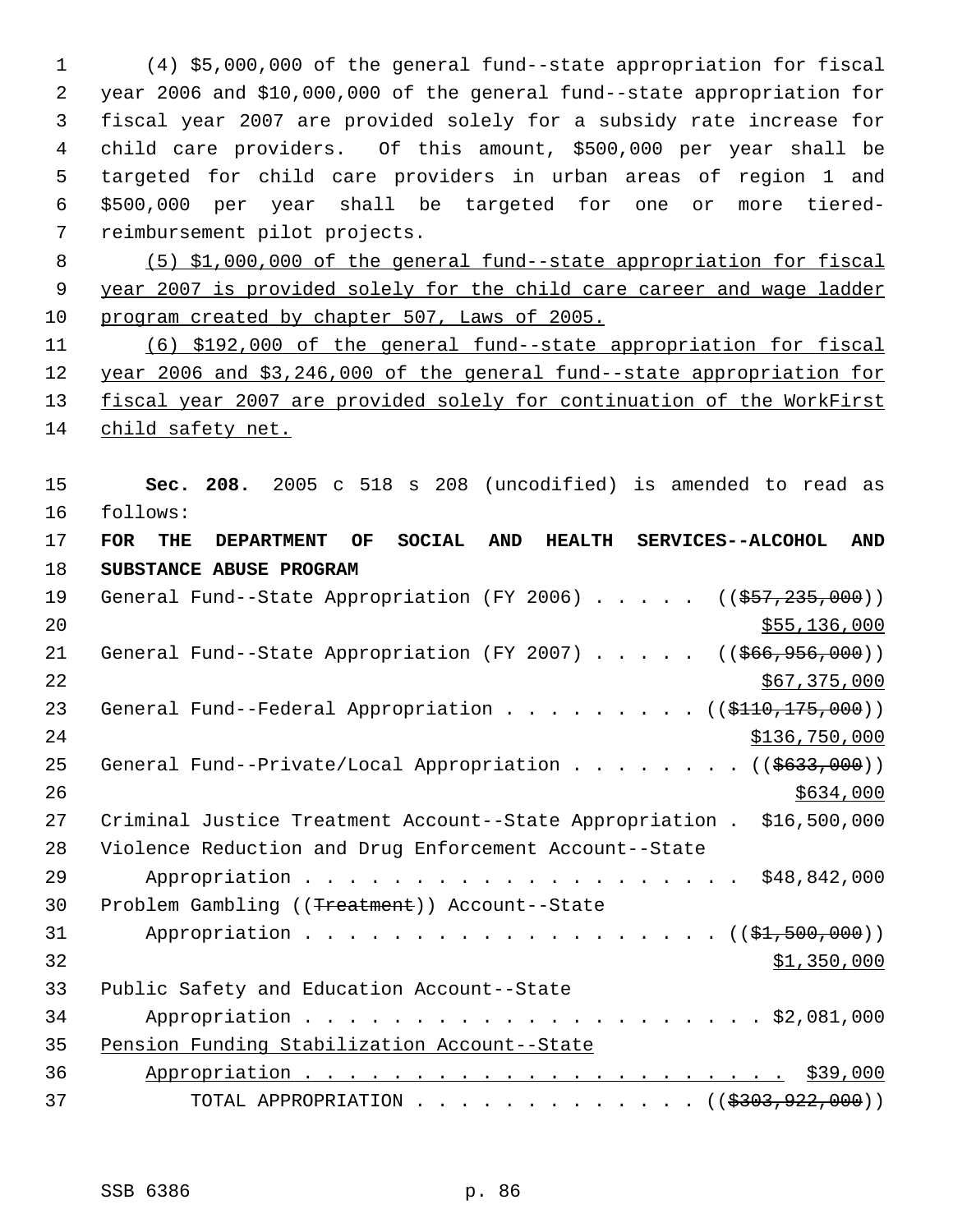The appropriations in this section are subject to the following conditions and limitations:

 (1) ((\$1,500,000)) \$100,000 of the general fund--state appropriation for fiscal year 2006, \$50,000 of the general fund--state appropriation for fiscal year 2007, and \$1,350,000 of the problem 7 gambling ((treatment)) account appropriation ((is)) are provided solely for the program established in Engrossed Substitute House Bill No. 1031 (problem gambling). If legislation creating the account is not enacted by June 30, 2005, this amount shall lapse.

 (2) \$1,339,000 of the general fund--state appropriation for fiscal 12 year 2006 and ((\$1,338,000)) \$1,713,000 of the general fund--state appropriation for fiscal year 2007 are provided solely for the parent child assistance program, including an expansion of services to 15 southwestern Washington and Skagit county. The department shall contract with the University of Washington and community-based providers in Spokane, Yakima, Skagit county, and southwestern Washington for the provision of this program. For all contractors, indirect charges for administering the program shall not exceed ten percent of the total contract amount. The amounts provided in this subsection are sufficient to fund section 303 of Senate Bill No. 5763 (mental disorders treatment).

 (3) \$2,000,000 of the general fund--state appropriation for fiscal year 2006 and \$3,000,000 of the general fund--state appropriation for fiscal year 2007 are provided solely for vendor rate adjustments for residential treatment providers for chemical dependency services.

 (4) \$465,000 of the general fund--state appropriation for fiscal year 2006, \$934,000 of the general fund--state appropriation for fiscal year 2007, \$1,319,000 of the general fund--federal appropriation, and \$700,000 of the violence reduction and drug enforcement account appropriation are provided solely for vendor rate adjustments for residential treatment providers. To the extent that a portion of this funding is sufficient to maintain sufficient residential treatment capacity, remaining amounts may then be used to provide vendor rate adjustments to other types of providers as prioritized by the department in order to maintain or increase treatment capacity.

 (5) \$1,916,000 of the general fund--state appropriation for fiscal year 2006 and \$4,278,000 of the general fund--state appropriation for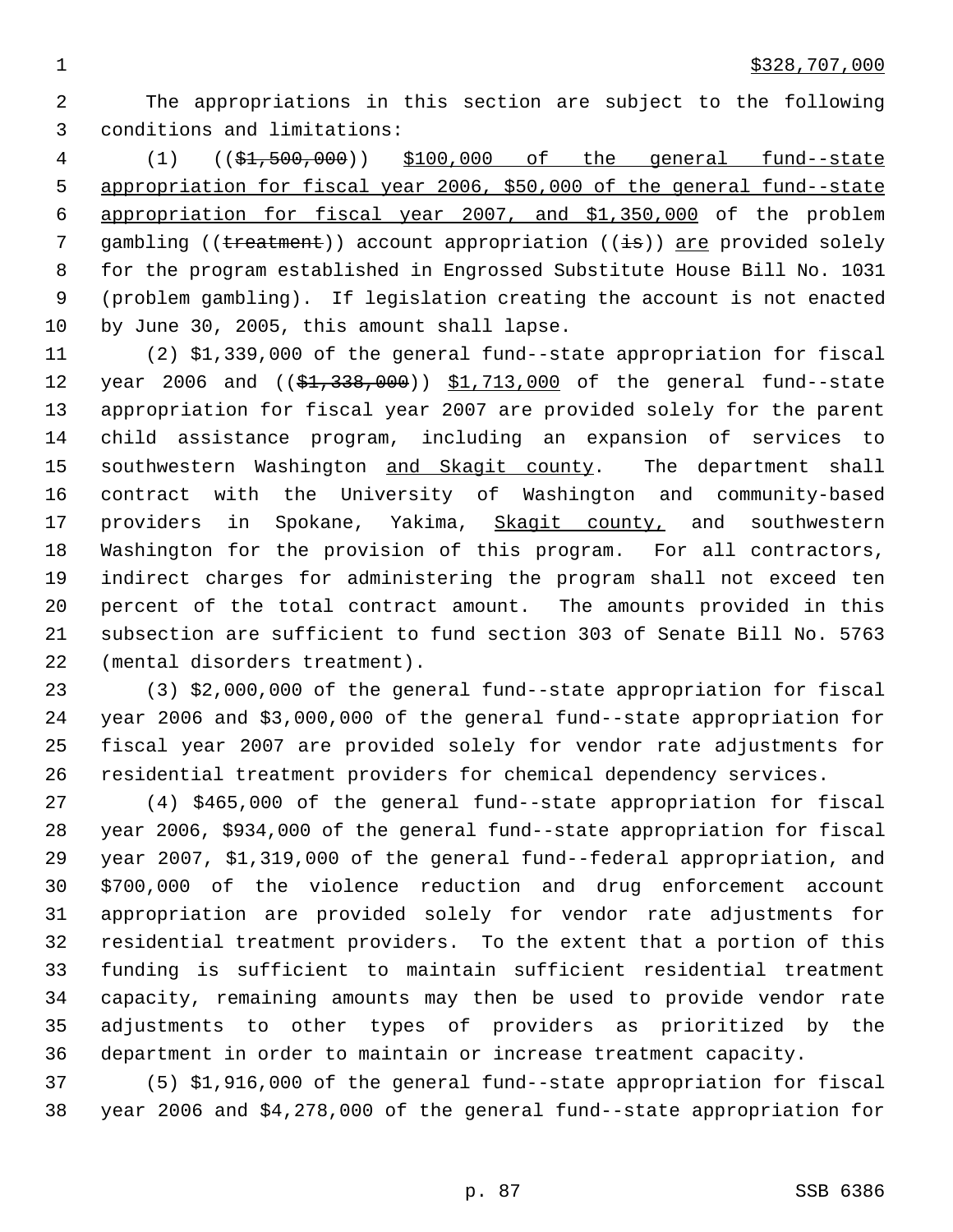fiscal year 2007 are provided solely for integrated pilot programs as required by section 203 of Senate Bill No. 5763 (mental disorders treatment). If section 203 of Senate Bill No. 5763 is not enacted by June 30, 2005, the amounts provided in this subsection shall lapse.

 (6) \$244,000 of the general fund--state appropriation for fiscal year 2006 and \$244,000 of the general fund--state appropriation for fiscal year 2007 are provided solely for intensive case management pilot programs as required by section 220 of Senate Bill No. 5763 (mental disorders treatment). If section 220 of Senate Bill No. 5763 is not enacted by June 30, 2005, the amounts provided in this subsection shall lapse.

 (7) \$159,000 of the general fund--state appropriation for fiscal year 2006, \$140,000 of the general fund--state appropriation for fiscal year 2007, and \$161,000 of the general fund--federal appropriation are provided solely for development of the integrated chemical dependency/mental health screening and assessment tool required by section 601 of Senate Bill No. 5763 (mental disorders treatment), and associated training and quality assurance. If section 601 of Senate Bill No. 5763 is not enacted by June 30, 2005, the amounts provided in this subsection shall lapse.

 (8) \$5,475,000 of the general fund--state appropriation for fiscal year 2006, \$13,124,000 of the general fund--state appropriation for fiscal year 2007, and \$10,669,000 of the general fund--federal appropriation are provided solely to increase capacity of chemical dependency treatment services for adult medicaid eligible and general assistance-unemployable clients. The department shall monitor the 27 number and type of clients entering treatment, for purposes of 28 determining potential cost offsets.

 (9) \$1,967,000 of the general fund--state appropriation for fiscal year 2006, \$2,523,000 of the general fund--state appropriation for fiscal year 2007, and \$1,496,000 of the general fund--federal appropriation are provided solely to increase capacity of chemical dependency treatment services for minors who are under 200 percent of 34 the federal poverty level. The department shall monitor the number and type of clients entering treatment, for purposes of determining potential cost offsets.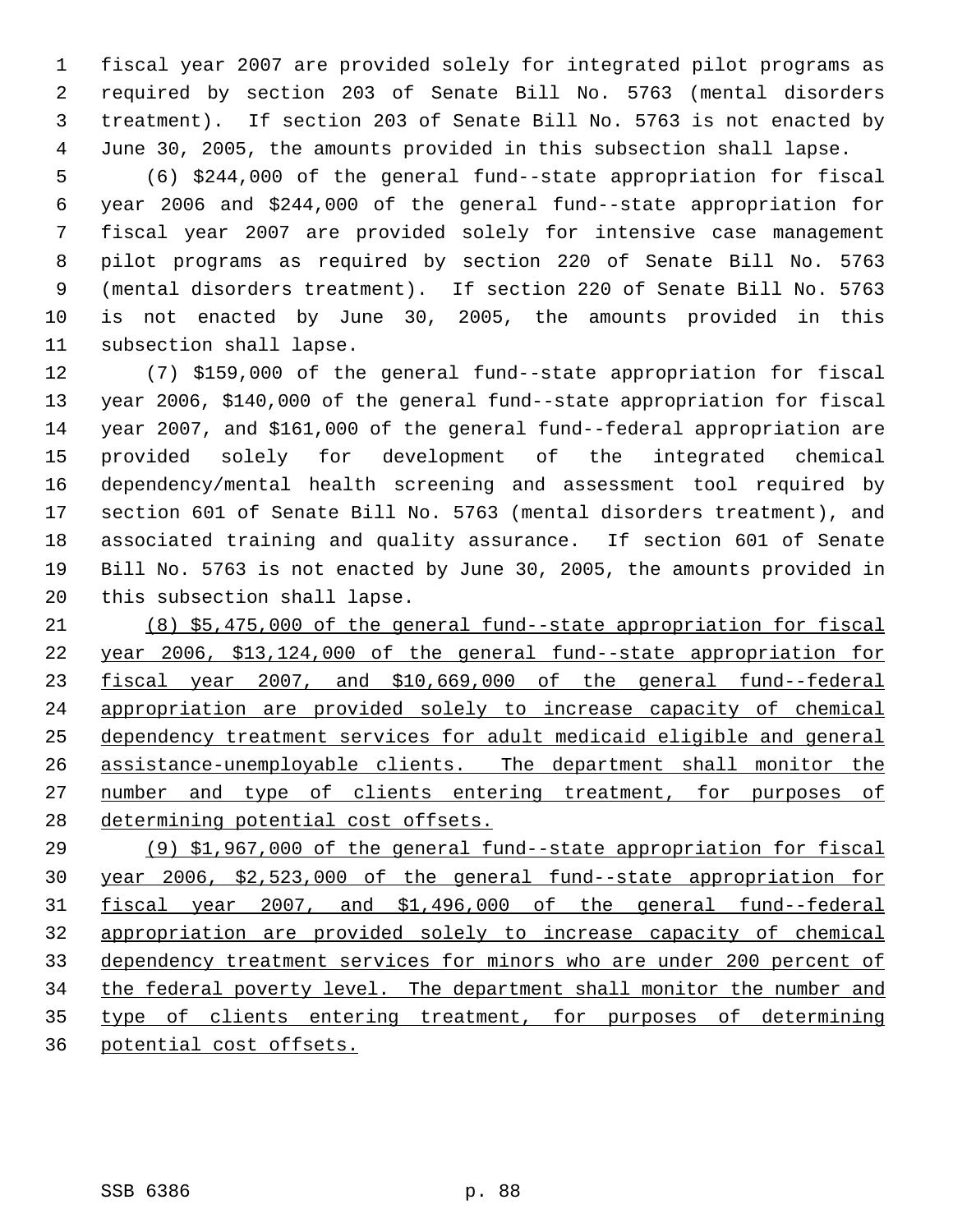**Sec. 209.** 2005 c 518 s 209 (uncodified) is amended to read as follows: **FOR THE DEPARTMENT OF SOCIAL AND HEALTH SERVICES--MEDICAL ASSISTANCE PROGRAM** 5 General Fund--State Appropriation (FY 2006) . . . . ((\$1,481,212,000)) \$1,487,715,000 7 General Fund--State Appropriation (FY 2007) . . . . ((\$1,596,101,000)) 8 \$1,572,801,000 9 General Fund--Federal Appropriation . . . . . . . ((\$4,036,615,000)) \$3,999,243,000 11 General Fund--Private/Local Appropriation . . . . . . . . \$2,000,000 Emergency Medical Services and Trauma Care Systems 13 Trust Account--State Appropriation . . . . . . . . . \$15,000,000 14 Health Services Account--State Appropriation . . . . ((\$636,942,000)) \$624,251,000 Pension Funding Stabilization Account--State Appropriation . . . . . . . . . . . . . . . . . . . . . . \$123,000 18 TOTAL APPROPRIATION . . . . . . . . . . . . ((\$7,767,870,000))  $57,701,133,000$ 

 The appropriations in this section are subject to the following conditions and limitations:

 (1) Based on quarterly expenditure reports and caseload forecasts, if the department estimates that expenditures for the medical assistance program will exceed the appropriations, the department shall take steps including but not limited to reduction of rates or elimination of optional services to reduce expenditures so that total program costs do not exceed the annual appropriation authority.

 (2) The department shall continue to extend medicaid eligibility to children through age 18 residing in households with incomes below 200 percent of the federal poverty level.

 (3) In determining financial eligibility for medicaid-funded services, the department is authorized to disregard recoveries by Holocaust survivors of insurance proceeds or other assets, as defined in RCW 48.104.030.

 (4) Sufficient amounts are appropriated in this section for the department to continue podiatry services for medicaid-eligible adults. (5) Sufficient amounts are appropriated in this section for the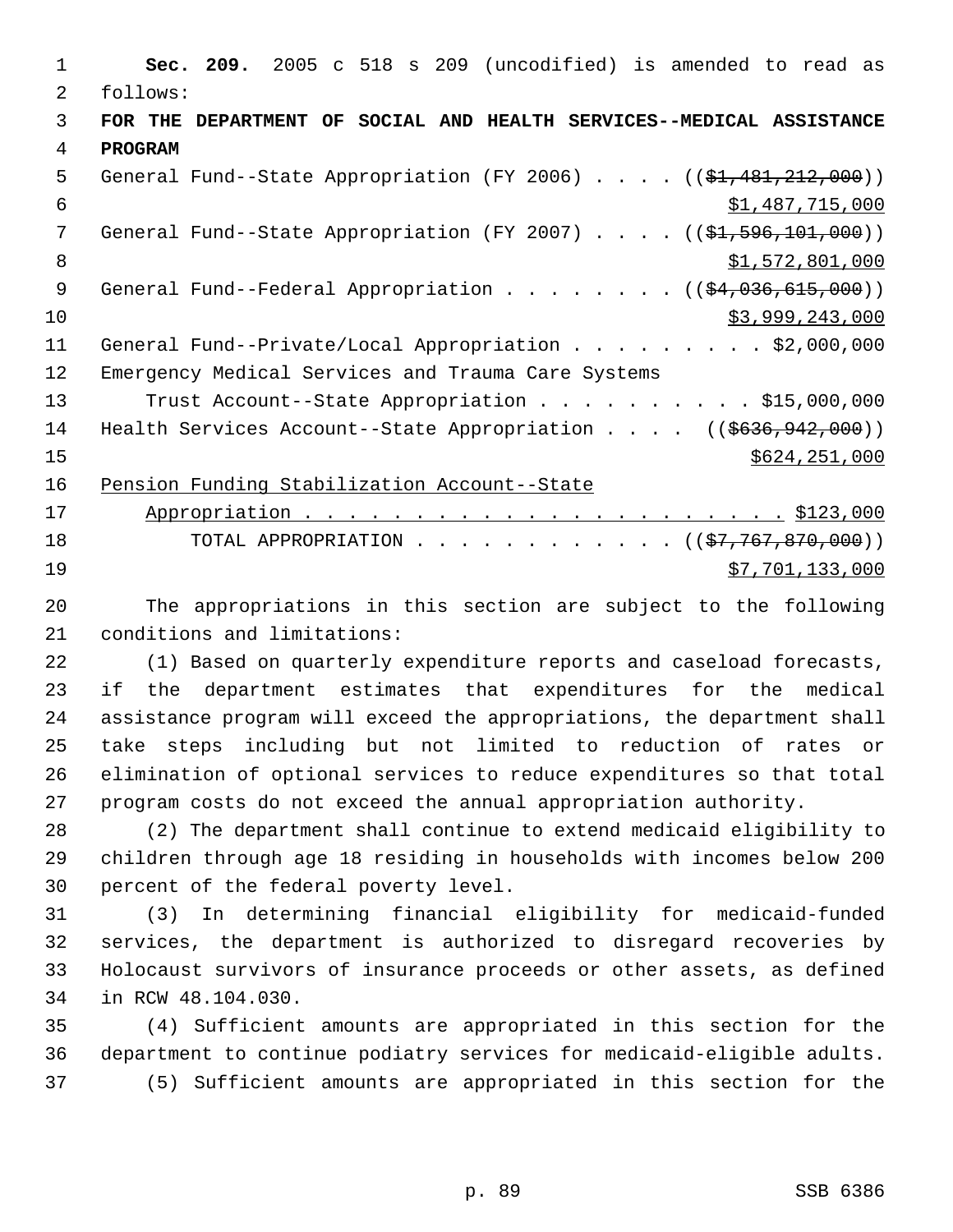department to provide an adult dental benefit that is equivalent to the benefit provided in the 2003-05 biennium.

 (6) In accordance with RCW 74.46.625, \$6,000,000 of the general fund--federal appropriation is provided solely for supplemental payments to nursing homes operated by public hospital districts. The public hospital district shall be responsible for providing the required nonfederal match for the supplemental payment, and the payments shall not exceed the maximum allowable under federal rules. It is the legislature's intent that the payments shall be supplemental to and shall not in any way offset or reduce the payments calculated and provided in accordance with part E of chapter 74.46 RCW. It is the legislature's further intent that costs otherwise allowable for rate- setting and settlement against payments under chapter 74.46 RCW shall not be disallowed solely because such costs have been paid by revenues retained by the nursing home from these supplemental payments.

16 (7) ((\$1,660,000)) \$2,221,000 of the health services account 17 appropriation, ((\$4,361,000)) \$5,402,000 of the general fund--federal 18 appropriation, ((\$1,350,000)) \$1,590,000 of the general fund--state 19 appropriation for fiscal year 2006, and ((\$1,351,000)) \$1,591,000 of the general fund--state appropriation for fiscal year 2007 are provided solely for grants to rural hospitals. The department shall distribute the funds under a formula that provides a relatively larger share of the available funding to hospitals that (a) serve a disproportionate share of low-income and medically indigent patients and (b) have relatively smaller net financial margins, to the extent allowed by the federal medicaid program.

27 (8) ((\$22,081,000)) \$21,092,000 of the health services account 28 appropriation and ((\$20,714,000)) \$19,725,000 of the general fund-- federal appropriation are provided solely for grants to nonrural hospitals. The department shall distribute the funds under a formula that provides a relatively larger share of the available funding to hospitals that (a) serve a disproportionate share of low-income and medically indigent patients and (b) have relatively smaller net financial margins, to the extent allowed by the federal medicaid program.

 (9) In response to the federal directive to eliminate intergovernmental transfer transactions effective June 30, 2005, the department is directed to implement the inpatient hospital certified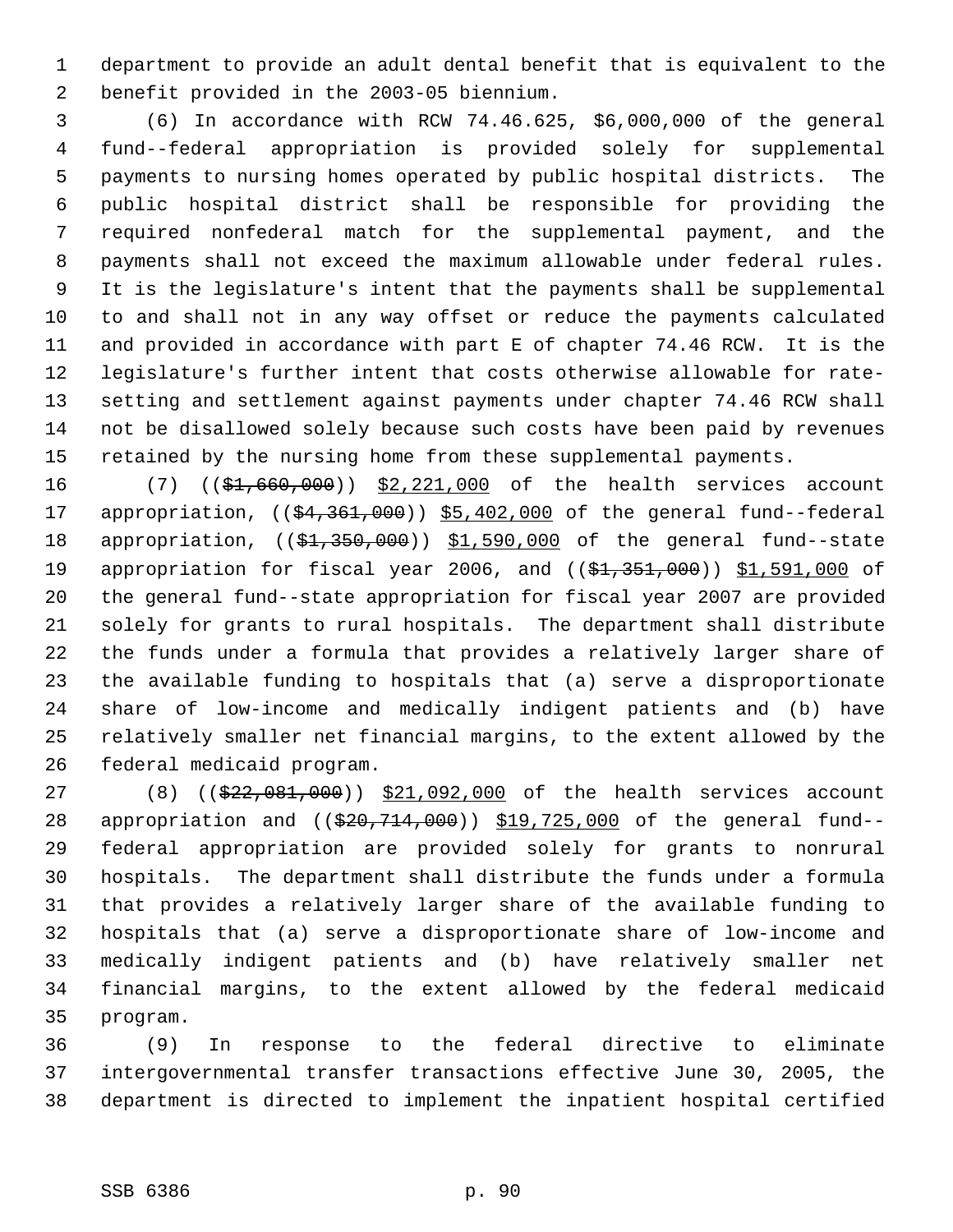public expenditures program for the 2005-07 biennium. The program shall apply to all public hospitals, including those owned or operated by the state, except those classified as critical access hospitals or state psychiatric institutions. Hospitals in the program shall be paid and shall retain (a) one hundred percent of the federal portion of each medicaid inpatient fee-for-service claim payable by the medical assistance administration; and (b) one hundred percent of the federal portion of the maximum disproportionate share hospital payment allowable under federal regulations. Medicaid fee-for-service claim amounts shall be established by applying the department's ratio of costs to charges payment methodology. The department shall provide participating hospitals with the information and instructions needed by the hospital to certify the public expenditures required to qualify for the federal portions of both the medicaid inpatient fee-for-service payments and the disproportionate share hospital payments. In the event that any part of the program including, but not limited to, allowable certified public expenditures, is disallowed by the federal government, the department shall not seek recoupment of payments from the hospitals, provided the hospitals have complied with the directions of the department for participation in the program. The legislature intends that hospitals in the program receive no less in combined state and federal payments than they would have received under the methodology that was in place during fiscal year 2005. The department shall therefore make additional grant payments, not to exceed the 25 amounts ((provided)) specified in this subsection, to hospitals whose total payments under the program would otherwise be less than the total state and federal payments they would have received under the 28 methodology in effect during fiscal year 2005. ((\$37,034,000 of the general fund--state appropriation for fiscal year 2006, \$37,552,000 of the general fund--state appropriation for fiscal year 2007, \$8,300,000 31 of the emergency medical services and trauma care systems trust account--state appropriation, and \$45,450,000 of the general fund-- federal appropriation are provided solely for new state grant and upper 34 payment limit programs for the participating hospitals.)) Payments under these new state grant and upper payment limit programs shall not exceed \$53,159,000 from general fund--state appropriations in fiscal year 2006, of which \$5,600,000 is appropriated in section 204(1) of this 2006 act and the balance in this section; \$46,548,000 from general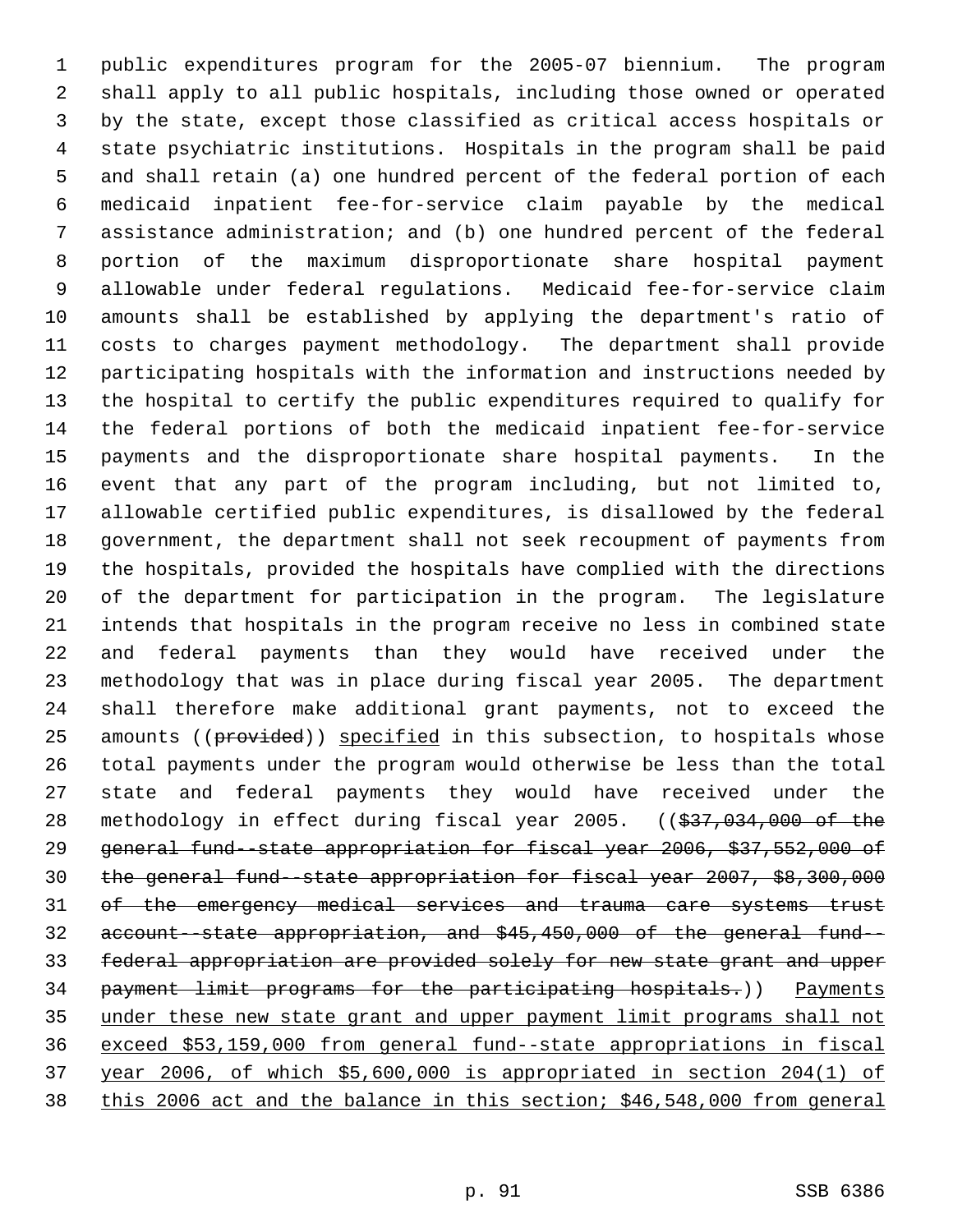fund--state appropriations in fiscal year 2007, of which \$5,600,000 is appropriated in section 204(1) of this 2006 act and the balance in this section; and \$11,328,000 from the general fund--federal appropriations in this section.

5 (10) ((\$4,372,000)) \$4,077,000 of the general fund--state appropriation for fiscal year 2006, ((\$4,014,000)) \$4,847,000 of the general fund--state appropriation for fiscal year 2007, and 8 ((\$65,112,000)) \$70,100,000 of the general fund--federal appropriation are provided solely for development and implementation of a replacement system for the existing medicaid management information system.

 (11) \$150,000 of the general fund--state appropriation for fiscal year 2006, \$75,000 of the general fund--state appropriation for fiscal year 2007, and \$225,000 of the general fund--federal appropriation are provided solely for the department to contract for an independent analysis of the medical assistance administration's current system for establishing hospital inpatient payment rates, and for recommendations on a new or updated system. The department shall submit an interim report of study findings by December 1, 2005, and a final report by November 15, 2006. The interim report shall include a comparison of the strengths and weaknesses of the current rate-setting system relative to those used by other state, federal, and private payers. The final report shall include recommendations on the design and implementation of a new or updated system that will promote equity among hospitals, access to quality care and improved health outcomes for patients, and cost-control and efficiency for taxpayers. The study should make use of complete and current cost data from a wide variety of hospitals, recognize unique aspects of hospital service delivery structures and medicaid payment systems in Washington, recognize impacts on productivity and quality of care that may result from hospital compensation, recruitment, and retention policies, and provide opportunities for comment and participation by key interest groups in the identification and assessment of alternatives.

 (12) Payment rates for hospital inpatient and outpatient services shall be increased by an average of 1.3 percent effective July 1, 2005, and by an average of an additional 1.3 percent effective July 1, 2006. The inpatient increases shall be provided only on the portion of a hospital's rate that excludes medical education and outlier costs, and shall be allocated so that hospitals with lower costs of care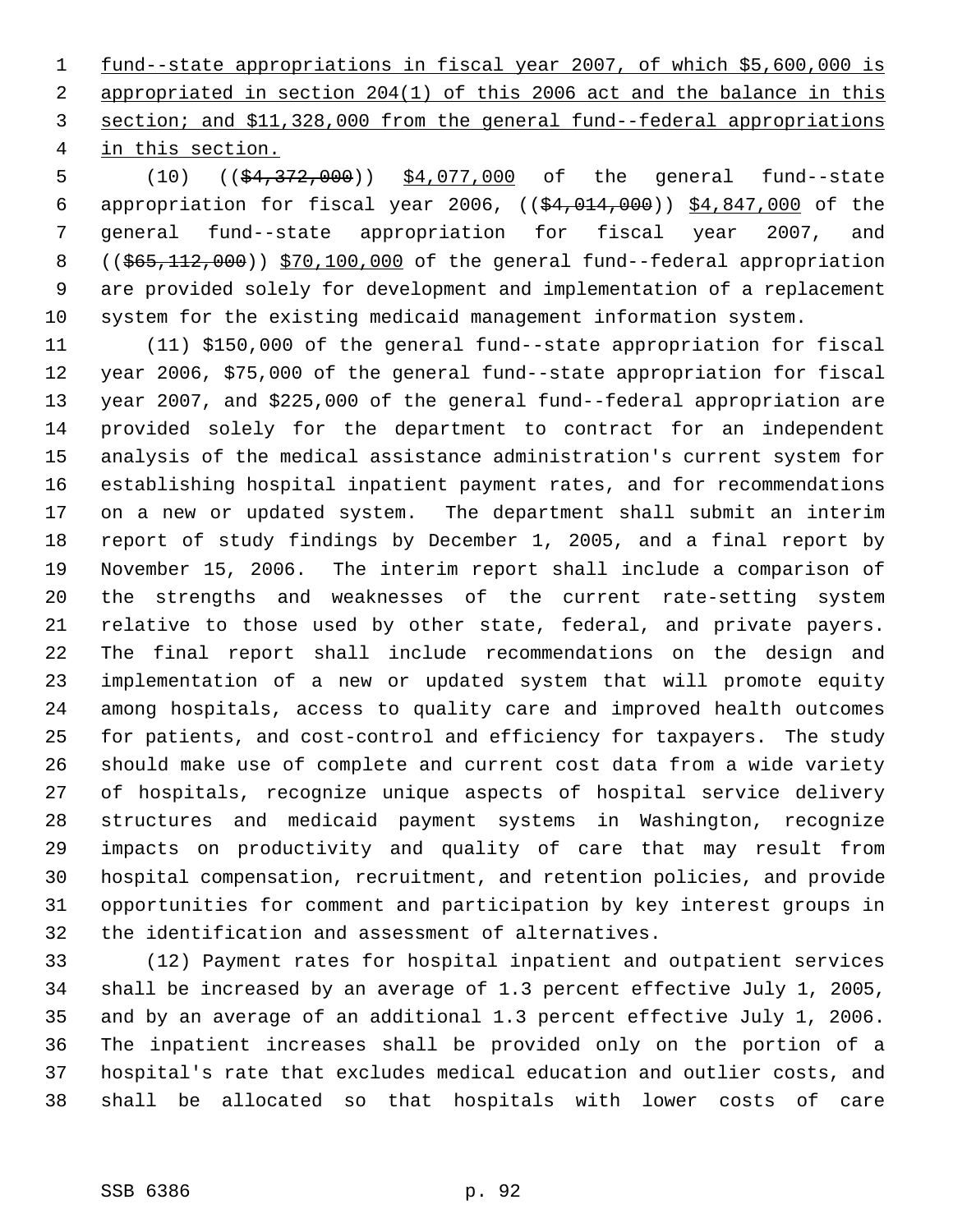(excluding medical education and outlier costs) receive larger percentage increases than those with higher costs of care. The inpatient increases shall be allocated in three percentage increments, with the lowest-cost hospitals receiving the largest percentage rate increase, highest-cost hospitals receiving the smallest percentage increase, and medium-cost hospitals receiving the average of the highest and the lowest percentage rate increase. Increases shall not be provided to those hospitals that are certified as critical access. Sufficient funds are appropriated in this section for Healthy Options contractors to increase hospital payment rates commensurate with the increases in fee-for-service payment rates.

 (13) When a person is ineligible for medicaid solely by reason of residence in an institution for mental diseases, the department shall provide the person with the same benefits as he or she would receive if eligible for medicaid, using state-only funds to the extent necessary. (14) The medical assistance administration is authorized to use funds appropriated in this section to purchase goods and supplies through direct contracting with vendors when the administration determines it is cost-effective to do so.

 (15) The legislature affirms that it is in the state's interest for Harborview medical center to remain an economically viable component of the state's health care system.

 (16) By October 1, 2005, the department shall recommend to the governor and legislature at least two pilot project designs which seem likely to reduce avoidable emergency room utilization at no net cost to the state within the projects' first eighteen months of operation.

 (17) Within funds appropriated in this section, the department shall participate in the health technology assessment program required in section 213(6) of this act.

 (18) The department is also required to participate in the joint health purchasing project described in section 213(7) of this act.

 (19) The department shall, within available resources, continue operation of the medical care services care management pilot project for clients receiving general assistance benefits in King and Pierce counties. The project may use a full or partial capitation model that includes a mechanism for shared savings. The department shall provide a report to the appropriate committees of the legislature by January 1,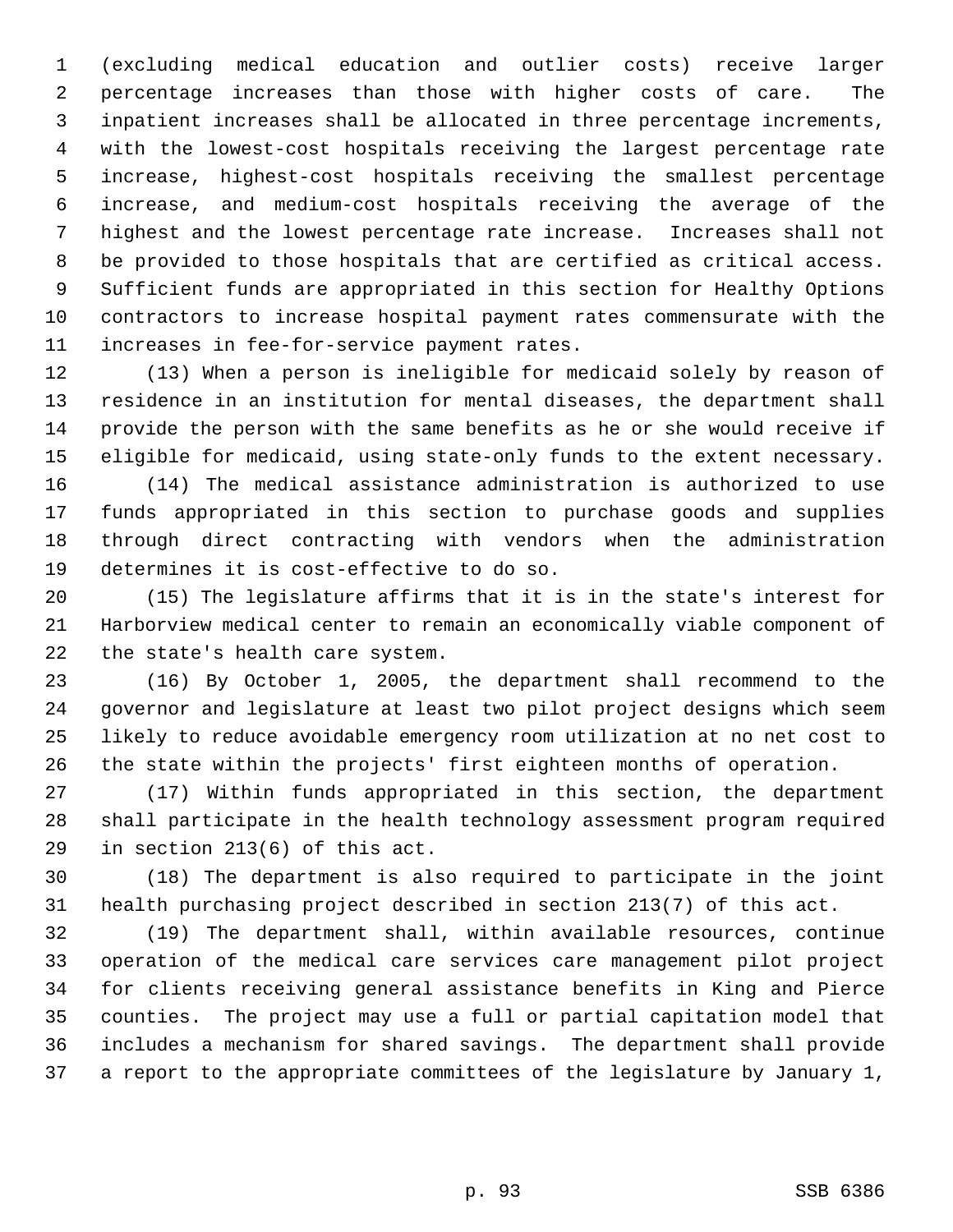2006, on costs, savings, and any outcomes or quality measures associated with the pilot programs during the first year of operation. (20) By October 1, 2005, the department shall report to the appropriate committees of the legislature on the potential fiscal and programmatic costs and benefits associated with an expansion of managed care pilot programs to SSI and other eligible medicaid elderly and disabled persons.

 $((+22))$  (21) By November 15, 2006, the department of social and health services, in consultation with the department of revenue and the health care authority, shall report to the health care and fiscal committees of the legislature on options for providing financial incentives for private practice physicians to serve uninsured, medicare, and medicaid patients. The report shall include an assessment of the relative costs and effectiveness of strategies including, but not limited to, tax credits and payment rate increases. The report shall further suggest alternative mechanisms and thresholds for varying tax credits and payment enhancements according to the extent to which a provider serves uninsured, medicare, and medicaid patients.

 (22) The department is directed to pursue all available administrative remedies to dispute and reverse recent large retroactive charges by the federal medicare program for payment of medicare part B 23 premiums on behalf of medicaid recipients, to the extent that such premiums are for periods when medicare coverage was in fact never provided the beneficiaries, and their care was instead fully covered by 26 the state medicaid program. The department shall report to the fiscal committees of the legislature by December 1, 2006, on the actions it 28 has taken to dispute and reverse these charges.

 (23) No funds appropriated in this section shall be used to issue a request for proposals in accordance with RCW 71.24.320(2) until 31 regional support networks that did not initially meet the requirements of the request for qualifications issued in accordance with RCW 71.24.320(1) have had at least six months to implement plans of correction to substantially meet those requirements.

 (24) \$13,338,000 of the general fund--state appropriation for fiscal year 2007 and \$720,000 of the general fund--federal appropriation are provided solely to pay for medical and dental care in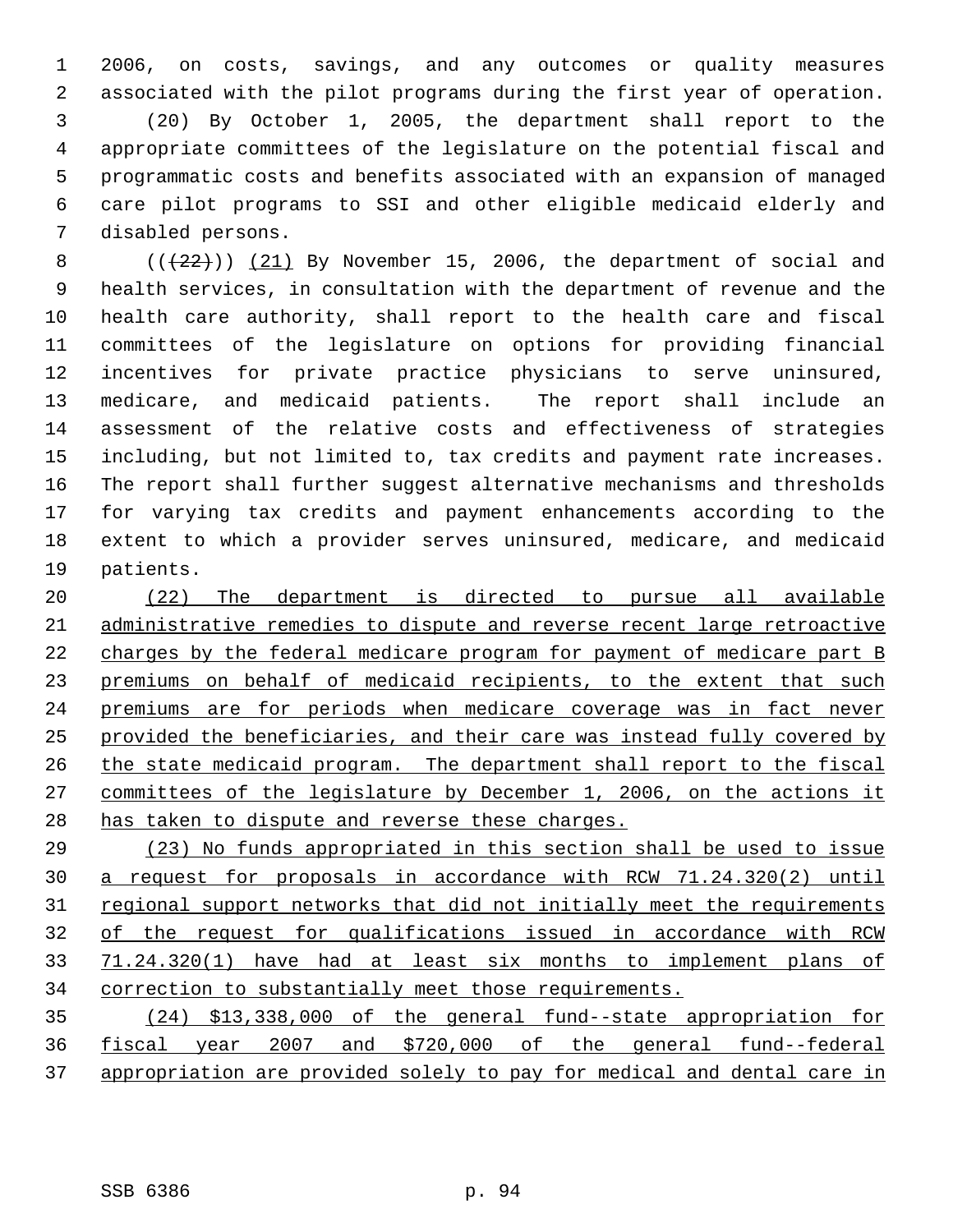| $\mathbf{1}$ | fiscal year 2007 for an average of 11,000 children per month whose                                                   |
|--------------|----------------------------------------------------------------------------------------------------------------------|
| 2            | family incomes are below the federal poverty level, and who are not                                                  |
| 3            | eligible for medicaid because of their immigration status.                                                           |
| 4            | Sec. 210. 2005 c 518 s 210 (uncodified) is amended to read as                                                        |
| 5            | follows:                                                                                                             |
| $\epsilon$   | <b>FOR</b><br><b>SOCIAL</b><br>SERVICES--VOCATIONAL<br>OF<br><b>AND</b><br><b>HEALTH</b><br>THE<br><b>DEPARTMENT</b> |
| 7            | REHABILITATION PROGRAM                                                                                               |
| 8            | General Fund--State Appropriation (FY 2006) $($ $($ \$11,202,000))                                                   |
| $\mathsf 9$  | \$10,694,000                                                                                                         |
| 10           | General Fund--State Appropriation (FY 2007) $($ $($ $$11, 350, 000)$ )                                               |
| 11           | \$11,014,000                                                                                                         |
| 12           | General Fund--Federal Appropriation ( $(\frac{286}{900}, \frac{908}{900})$ )                                         |
| 13           | \$89,472,000                                                                                                         |
| 14           | ((General Fund--Private/Local Appropriation \$440,000))                                                              |
| 15           | Telecommunications Devices for the Hearing and                                                                       |
| 16           | Speech Impaired--State Appropriation ( $(\frac{1}{2}, 791, 000)$ )                                                   |
| 17           | \$1,792,000                                                                                                          |
| 18           | Pension Funding Stabilization Account--State                                                                         |
| 19           |                                                                                                                      |
| 20           | TOTAL APPROPRIATION ( $(\frac{111}{691}, 691, 000)$ )                                                                |
| 21           | \$113,003,000                                                                                                        |
| 22           | The appropriations in this section are subject to the following                                                      |
| 23           | conditions and limitations: The division of vocational rehabilitation                                                |
| 24           | shall maintain support for existing clubhouse programs at the 2003-2005                                              |
| 25           | level.                                                                                                               |
| 26           | Sec. 211. 2005 c 518 s 211 (uncodified) is amended to read as                                                        |
| 27           | follows:                                                                                                             |
| 28           | FOR THE DEPARTMENT OF SOCIAL AND HEALTH SERVICES--ADMINISTRATION AND                                                 |
| 29           | SUPPORTING SERVICES PROGRAM                                                                                          |
| 30           | General Fund--State Appropriation (FY 2006) $($ $($ \$32,933,000))                                                   |
| 31           | \$33,699,000                                                                                                         |
| 32           | General Fund--State Appropriation (FY 2007) $($ $($ $\frac{299}{910}$ , 000))                                        |
| 33           | \$33,463,000                                                                                                         |
| 34           | General Fund--Federal Appropriation ( $(\frac{251}{1000})$ )                                                         |
| 35           | \$62,376,000                                                                                                         |
| 36           | General Fund--Private/Local Appropriation \$810,000                                                                  |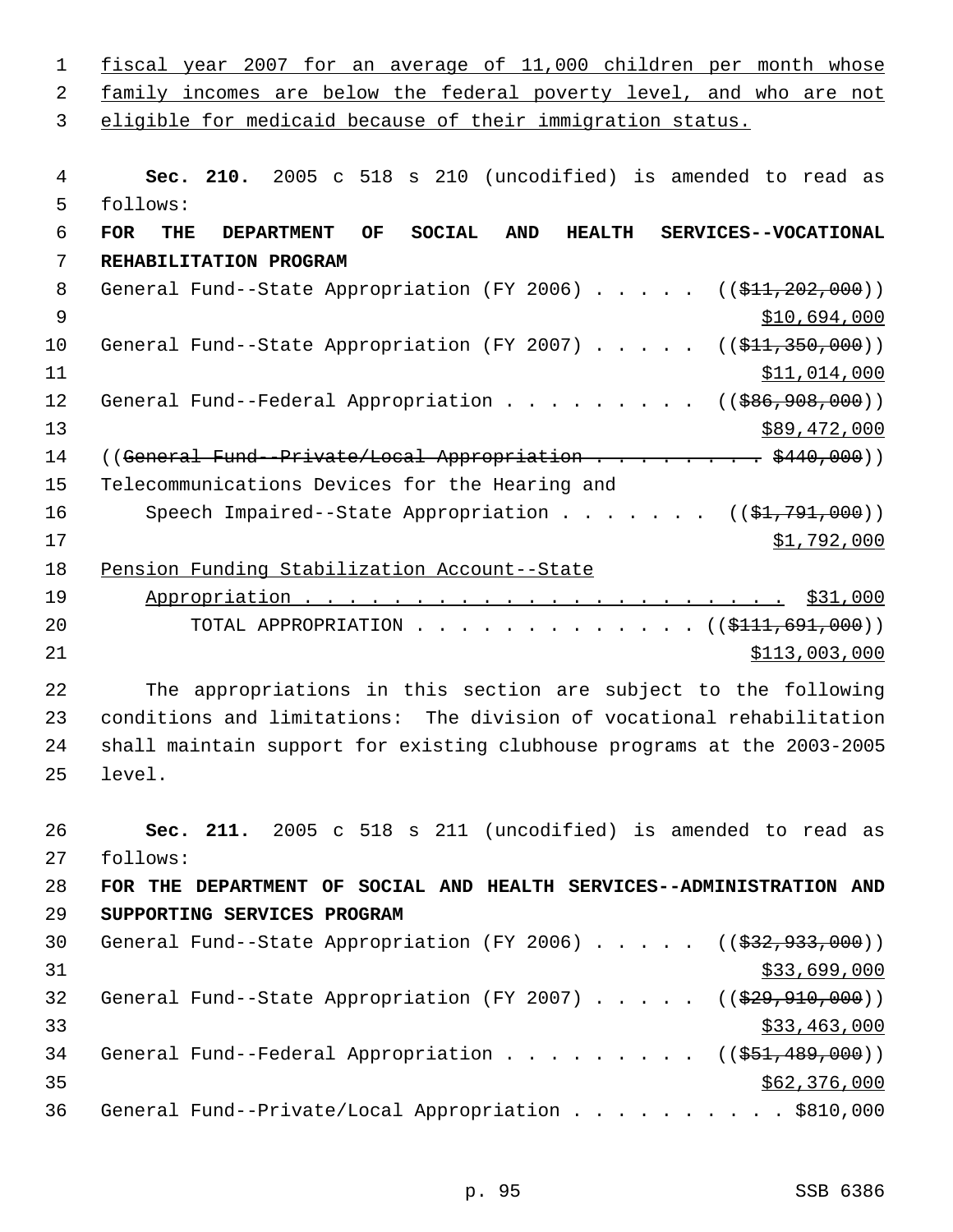Public Safety and Education Account--State Appropriation . . . . . . . . . . . . . . . . . . . . . \$2,452,000 Violence Reduction and Drug Enforcement Account--State 4 Appropriation . . . . . . . . . . . . . . . . . (  $(\frac{21}{791},000)$  )  $5 \times 1,793,000$  ((Domestic Violence Prevention Account--State Appropriation . . . . . . . . . . . . . . . . . . . . \$1,345,000)) Pension Funding Stabilization Account--State Appropriation . . . . . . . . . . . . . . . . . . . . . . \$300,000 10 TOTAL APPROPRIATION . . . . . . . . . . . . ((\$120,730,000)) \$134,893,000 The appropriations in this section are subject to the following conditions and limitations:

 (1) \$500,000 of the general fund--state appropriation for fiscal year 2006 and \$500,000 of the general fund--state appropriation for fiscal year 2007 are provided solely for funding of the teamchild project through the governor's juvenile justice advisory committee.

 (2) \$2,452,000 of the public safety and education account--state 19 appropriation, \$2,000,000 of the general fund--state appropriation for fiscal year 2007, and \$1,791,000 of the violence reduction and drug enforcement account--state appropriation are provided solely for the family policy council.

 (3) \$3,195,000 of the general fund--state appropriation for fiscal year 2006, \$639,000 of the general fund--state appropriation for fiscal year 2007, and \$3,834,000 of the general--fund federal appropriation are provided solely to implement the 2005-07 home care worker collective bargaining agreement.

28 (4) ((\$1,345,000 of the domestic violence prevention account is provided solely for the implementation of Engrossed Substitute House Bill No. 1314 (domestic violence prevention). If legislation creating 31 the account is not enacted by June 30, 2005, this amount shall lapse)) No funds appropriated in this section shall be used to issue a request for proposals in accordance with RCW 71.24.320(2) until regional support networks that did not initially meet the requirements of the 35 request for qualifications issued in accordance with RCW 71.24.320(1) have had at least six months to implement plans of correction to substantially meet those requirements.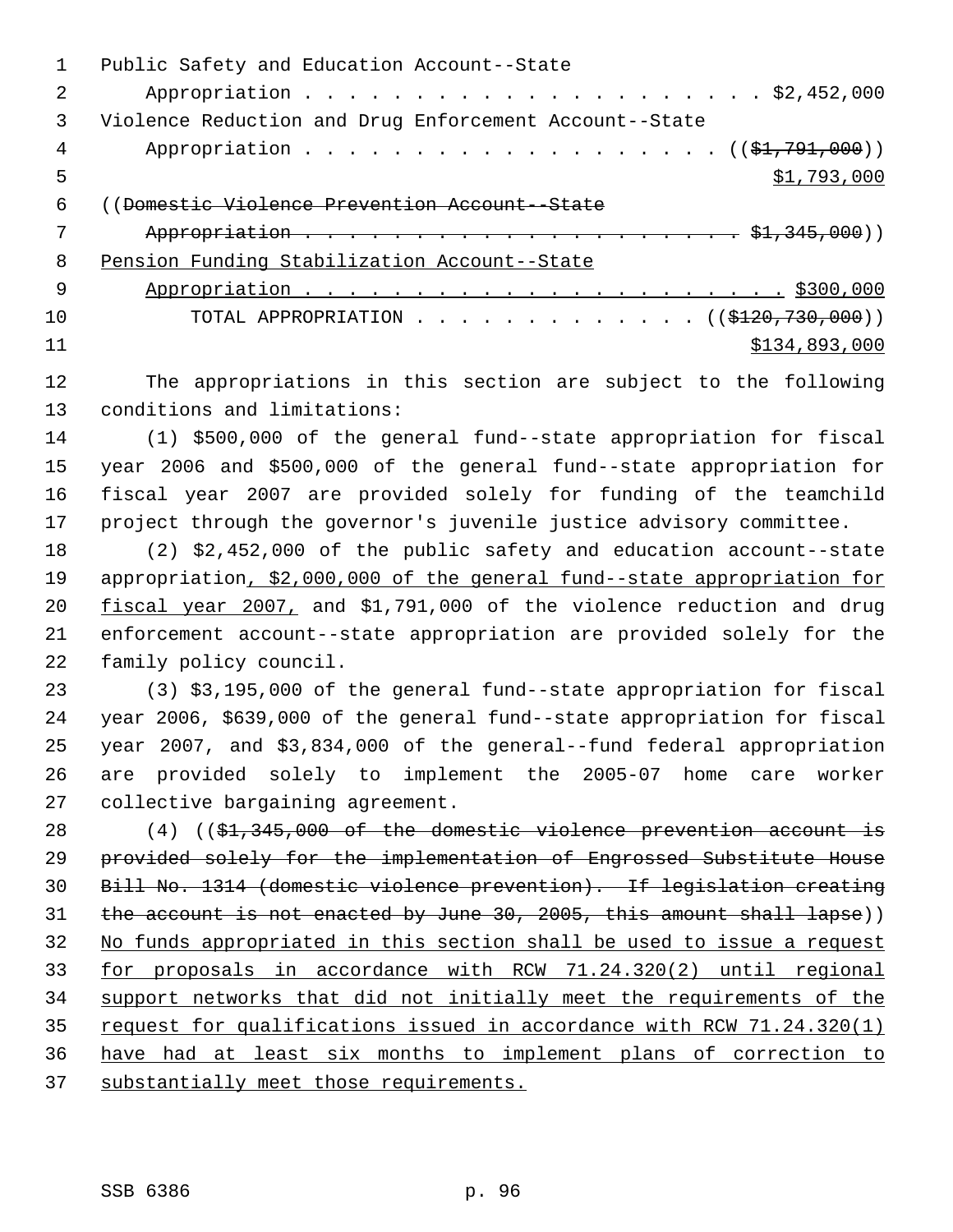(5) \$3,000,000 of the general fund--state appropriation for fiscal year 2007 is provided solely for an additional allocation to staffed residential home facilities based on the number of public school students placed or residing at each facility. Each of the staffed residential homes receiving allocations as a result of this subsection shall distribute the entire allocation to the school district or school districts providing educational services to each of the students residing at their facility. The rate of allocation and distribution 9 shall be \$17,115 per public school student residing at the facility and attending public school in each respective school district. For purposes of this subsection, "staffed residential home" means a licensed home providing twenty-four hour care for six or fewer children 13 or expectant mothers, which employs staff to care for them.

 **Sec. 212.** 2005 c 518 s 212 (uncodified) is amended to read as follows: **FOR THE DEPARTMENT OF SOCIAL AND HEALTH SERVICES--PAYMENTS TO OTHER**

**AGENCIES PROGRAM**

18 General Fund--State Appropriation (FY 2006) . . . . . ((\$46,381,000))  $\frac{$49,301,000}{ }$ 20 General Fund--State Appropriation (FY 2007) . . . . . ((\$46,380,000)) \$49,911,000 22 General Fund--Federal Appropriation . . . . . . . . ((\$45,103,000)) \$46,255,000 24 TOTAL APPROPRIATION . . . . . . . . . . . . ((\$137,864,000)) \$145,467,000

 **Sec. 213.** 2005 c 518 s 213 (uncodified) is amended to read as follows:

 **FOR THE STATE HEALTH CARE AUTHORITY** 29 General Fund--Federal Appropriation . . . . . . . . . ((\$3,140,000))  $30 \,$  \$3,645,000 State Health Care Authority Administrative Account-- 32 State Appropriation . . . . . . . . . . . . . . ((\$29,394,000))  $\frac{$33,279,000}{ }$ 34 Medical Aid Account--State Appropriation . . . . . . . ((\$171,000)) 36 Health Services Account--State Appropriation . . . . ((\$456,207,000))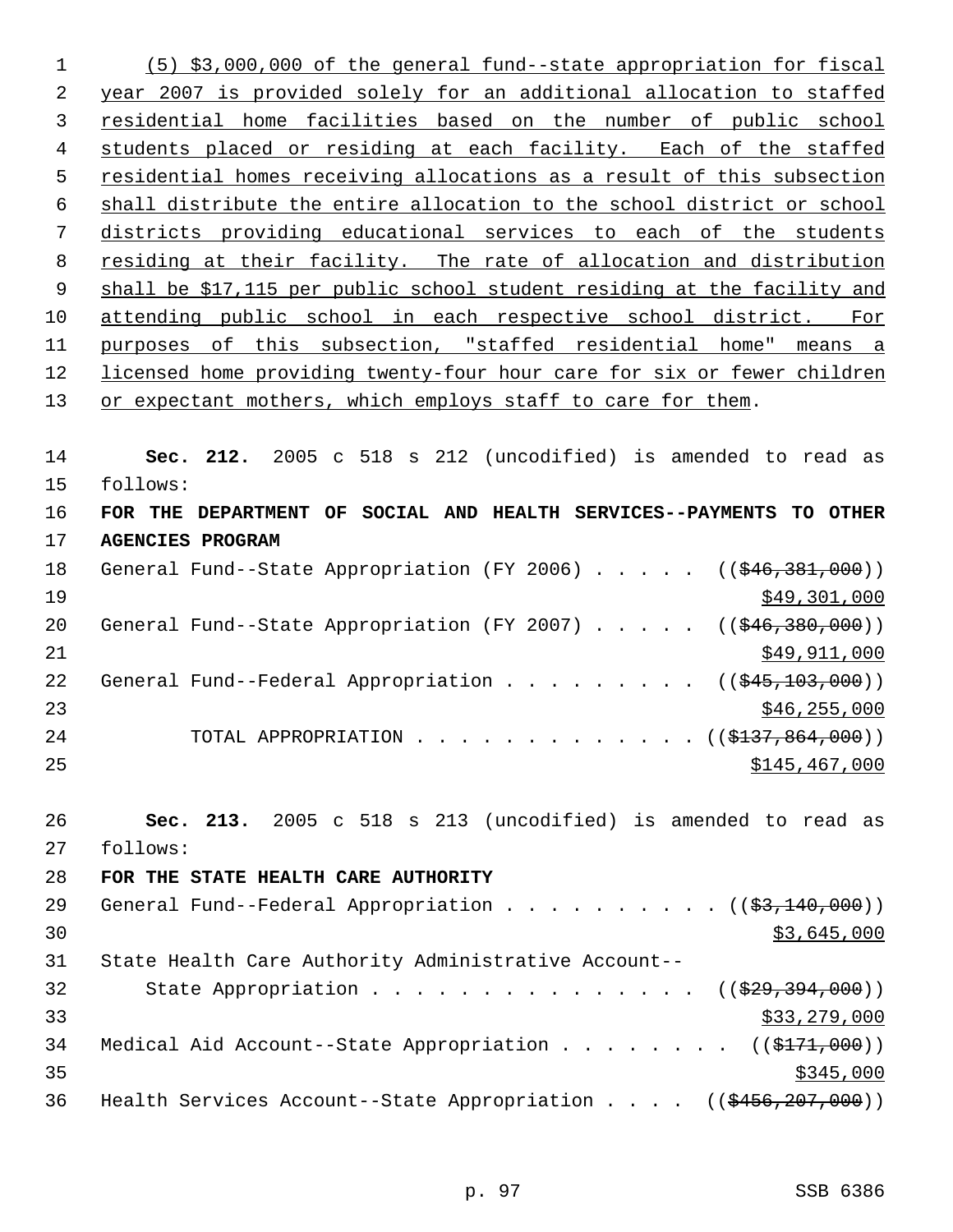$\frac{$465,695,000}{2}$ 2 TOTAL APPROPRIATION . . . . . . . . . . . . ((\$488,912,000))  $3 \div 5502,964,000$ 

 The appropriations in this section are subject to the following conditions and limitations:

 (1) Within amounts appropriated in this section and sections 205 and 206 of this act, the health care authority shall continue to provide an enhanced basic health plan subsidy for foster parents licensed under chapter 74.15 RCW and workers in state-funded home care programs. Under this enhanced subsidy option, foster parents and home care workers with family incomes below 200 percent of the federal poverty level shall be allowed to enroll in the basic health plan at the minimum premium amount charged to enrollees with incomes below sixty-five percent of the federal poverty level.

 (2) The health care authority shall require organizations and individuals which are paid to deliver basic health plan services and which choose to sponsor enrollment in the subsidized basic health plan to pay 133 percent of the premium amount which would otherwise be due from the sponsored enrollees.

 (3) The administrator shall take at least the following actions to assure that persons participating in the basic health plan are eligible for the level of assistance they receive: (a) Require submission of (i) income tax returns, and recent pay history, from all applicants, or (ii) other verifiable evidence of earned and unearned income from those persons not required to file income tax returns; (b) check employment security payroll records at least once every twelve months on all enrollees; (c) require enrollees whose income as indicated by payroll records exceeds that upon which their subsidy is based to document their current income as a condition of continued eligibility; (d) require enrollees for whom employment security payroll records cannot be obtained to document their current income at least once every six months; (e) not reduce gross family income for self-employed persons by noncash-flow expenses such as, but not limited to, depreciation, amortization, and home office deductions, as defined by the United States internal revenue service; and (f) pursue repayment and civil penalties from persons who have received excessive subsidies, as provided in RCW 70.47.060(9).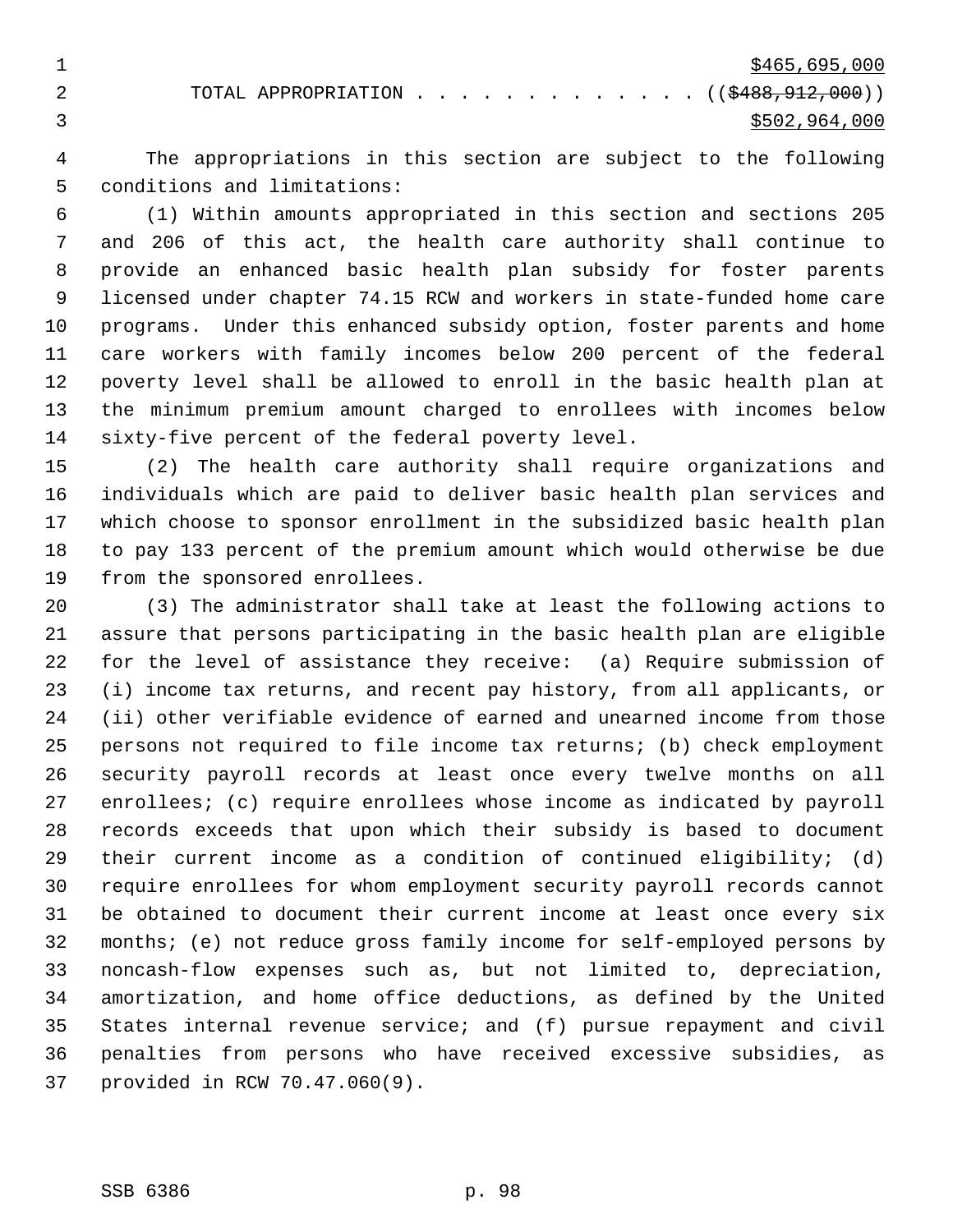(4) ((\$19,108,000)) \$21,608,000 of the health services account-- state appropriation is provided solely for funding for health care services provided through local community clinics.

 (5) \$391,000 of the health services account appropriation is provided solely for implementation of Substitute Senate Bill No. 5471, chapter 129, Laws of 2005 (drug purchasing consortium).

 (6) The health care authority shall conduct a health technology assessment pilot project to evaluate scientific evidence regarding current and evolving health care procedures, services and technology. The pilot shall be a joint effort of the departments of social and health services, labor and industries, corrections, and veteran's affairs and the health care authority. Upon completion of assessment of a procedure, service or technology, the agencies shall make every effort, consistent with federal and state law, to jointly decide: (a) On coverage of the procedure, service or technology by each agency, and (b) if covered, the guidelines or criteria that will be applied to medical necessity decisions.

 (7) The departments of social and health services, labor and industries and the health care authority, in collaboration with affected health care providers, facilities, and contracted health plans, shall design and implement a joint health purchasing project that links payment to health care provider or facility performance, particularly where such performance is expected to improve patient outcomes or where there are wide variations in clinical practice used to treat a condition or illness. The purchasing effort shall utilize evidence-based performance measures that are designed to improve quality of care and yield measurable and significant savings. The project shall include payment mechanisms that create incentives to improve quality of care. On or before December 1, 2006, the agencies shall report to relevant policy and fiscal committees of the legislature on the status of the purchasing project, including actual and anticipated savings.

 (8) \$395,000 of the health services account appropriation is provided solely for implementation of Substitute House Bill No. 1689 (dental residency program). If Substitute House Bill No. 1689 is not enacted by June 30, 2005, the amount provided in this subsection shall lapse.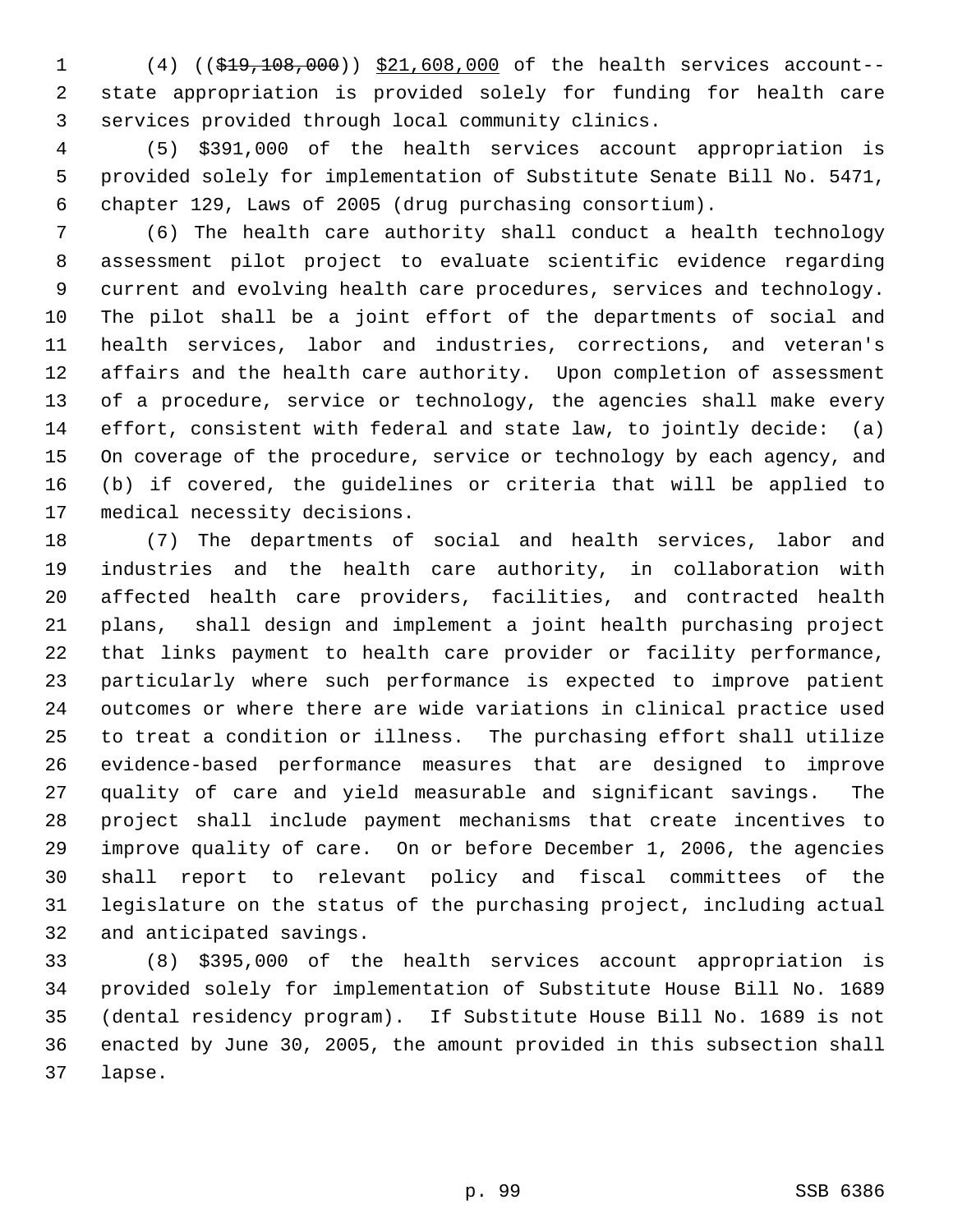(9) \$250,000 of the health services account appropriation is provided solely for implementation of Engrossed Second Substitute House Bill No. 1688 (certificate of need program). If Engrossed Second Substitute House Bill No. 1688 is not enacted by June 30, 2005, the amount provided in this subsection shall lapse.

 (10) \$316,000 of the health services account--state appropriation and \$15,000 of the general fund--federal appropriation are provided solely for a study of electronic medical records systems pursuant to Substitute Senate Bill No. 5064 (electronic medical records). If the bill is not enacted by June 30, 2005, the amounts provided in this subsection shall lapse.

 (11) \$458,000 of the health services account appropriation, \$401,000 of the general fund--federal appropriation, \$205,000 of the state health care authority administrative account--state appropriation, and \$174,000 of the medical aid account--state 16 appropriation are provided solely for the establishment of a centralized evidence-based medicine system. Participating agencies will be the medical assistance administration in the department of social and health services, the department of labor and industries, the health care authority's uniform medical plan, the department of corrections, and the department of veterans' affairs.

 (12) \$450,000 of the state health care authority administrative account--state appropriation is provided solely for an on-line employee health assessment tool.

 **Sec. 214.** 2005 c 518 s 214 (uncodified) is amended to read as follows:

**FOR THE HUMAN RIGHTS COMMISSION**

| 28 | General Fund--State Appropriation (FY 2006) $($ $($ \$2,596,000))           |
|----|-----------------------------------------------------------------------------|
| 29 | \$2,778,000                                                                 |
| 30 | General Fund--State Appropriation (FY 2007) ( $(\frac{22}{62}, 634, 000)$ ) |
| 31 | \$2,997,000                                                                 |
| 32 | General Fund--Federal Appropriation $($ $($ \$1,741,000) $)$                |
| 33 | \$1,321,000                                                                 |
| 34 | Pension Funding Stabilization Account--State                                |
| 35 |                                                                             |
| 36 | TOTAL APPROPRIATION ( $(\frac{26}{96}, 971, 000)$ )                         |
| 37 | \$7,109,000                                                                 |
|    |                                                                             |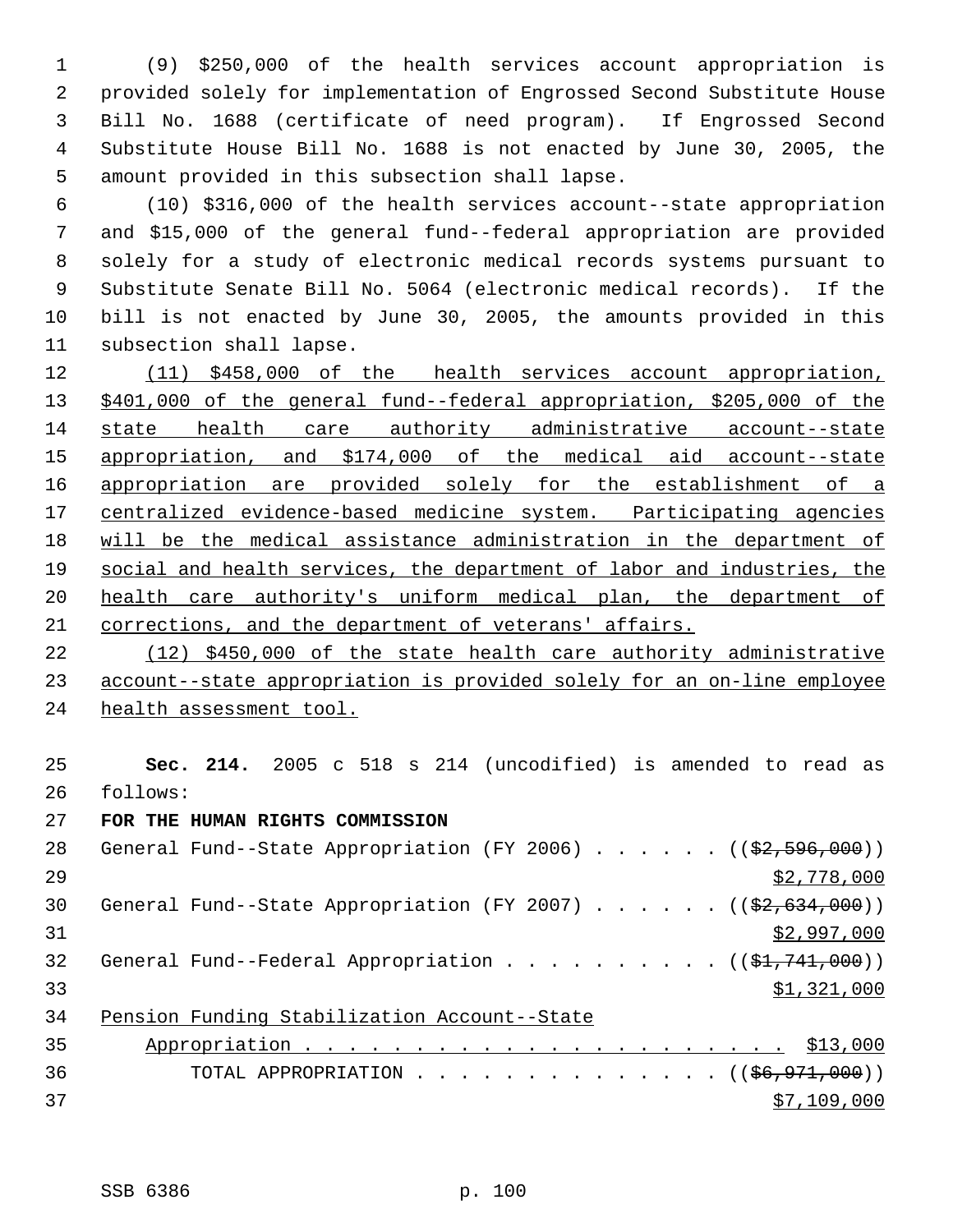The appropriations in this section are subject to the following conditions and limitations: The commission shall submit a report by December 1st of each year to the office of financial management and the legislative fiscal committees detailing any changes in existing federal revenues for the remainder of the current fiscal year and changes in projections of federal revenue for the upcoming fiscal year.

 **Sec. 215.** 2005 c 518 s 215 (uncodified) is amended to read as follows:

## **FOR THE BOARD OF INDUSTRIAL INSURANCE APPEALS**

| 10 <sup>1</sup> | Worker and Community Right-to-Know Account--State                                   |
|-----------------|-------------------------------------------------------------------------------------|
| 11              |                                                                                     |
| 12 <sup>°</sup> | Accident Account--State Appropriation ( $(\frac{216}{399}, \frac{399}{100})$ )      |
| 13              | \$16,452,000                                                                        |
| 14              | Medical Aid Account--State Appropriation ( $(\frac{1616}{7398}, \frac{398}{100})$ ) |
| 15              | \$16,451,000                                                                        |
| 16              | TOTAL APPROPRIATION ( $(\frac{232}{632}, \frac{817}{600})$ )                        |
| 17              | \$32,923,000                                                                        |

 **Sec. 216.** 2005 c 518 s 216 (uncodified) is amended to read as follows:

## **FOR THE CRIMINAL JUSTICE TRAINING COMMISSION**

| 21 | General Fund--State Appropriation (FY 2007) \$1,575,000       |
|----|---------------------------------------------------------------|
| 22 | Public Safety and Education Account--State                    |
| 23 | Appropriation ( $(\frac{219}{1000}, 000)$ )                   |
| 24 | \$20,493,000                                                  |
| 25 | Death Investigations Account--State Appropriation \$148,000   |
| 26 | Municipal Criminal Justice Assistance Account--               |
| 27 | $((Private/Local))$ State Appropriation \$460,000             |
| 28 | TOTAL APPROPRIATION $\ldots$ , ( $(\frac{1919}{191111000})$ ) |
| 29 | \$22,676,000                                                  |

 The appropriations in this section are subject to the following conditions and limitations:

 (1) During the 2005-2007 biennium, the criminal justice training commission is authorized to raise existing fees charged for firearms certification for security guards in excess of the fiscal growth factor established pursuant to RCW 43.135.055, if necessary, to meet the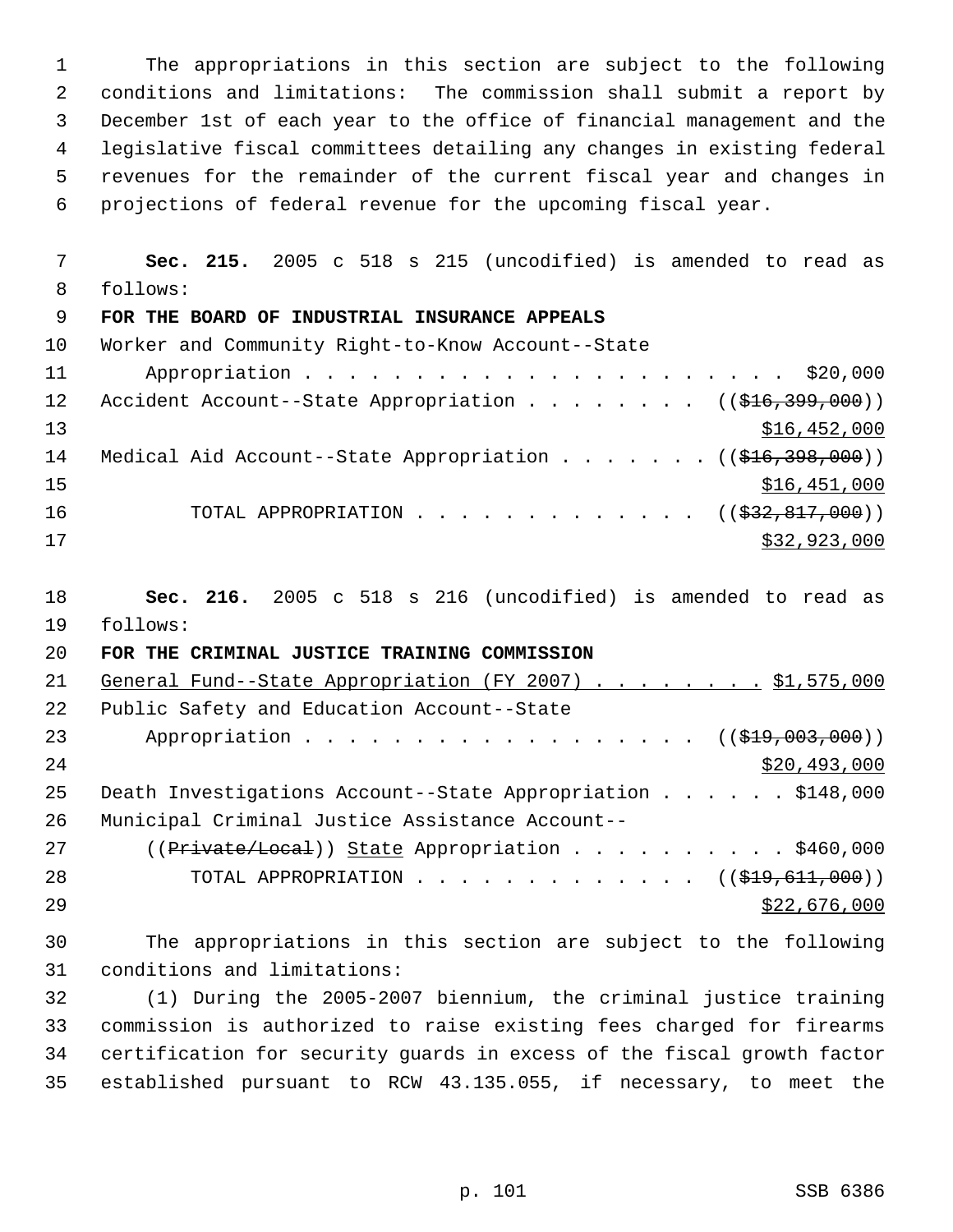actual costs of conducting the certification programs and the appropriation levels in this section.

 (2) \$100,000 of the public safety and education account--state appropriation is provided solely for support of the coalition of small police agencies major crimes task force. The purpose of this task force is to pool its resources and to establish an efficient and cooperative approach in addressing major violent crimes.

 (3) Amounts provided within this section are sufficient to implement the provisions of section 2 of House Bill No. 1136 (electronic monitoring system).

 (4) The commission shall conduct a survey of local law enforcement and state agencies to collect data projecting future cadet enrollments 13 for the 2007-2009 biennium. The commission shall report the findings to the legislature by October 1, 2006.

 (5) \$411,000 of the public safety and education account--state appropriation is provided solely to implement Senate Bill No. 6502 (victim information and notification system). If the bill is not enacted by June 30, 2006, the amount provided in this subsection shall lapse.

 (6) \$132,000 of the public safety and education account--state appropriation is provided solely to implement Substitute Senate Bill No. 6320 (sex offender model policy). If the bill is not enacted by June 30, 2006, the amount provided in this subsection shall lapse.

 (7) \$1,575,000 of general fund--state appropriation for fiscal year 2007 is provided solely to establish three pilot enforcement areas with one in the southwestern region of the state, comprised of Pacific, Wahkiakum, Lewis, Grays Harbor, and Cowlitz counties; one in the southeastern region of the state, comprised of Walla Walla, Columbia, Garfield, and Asotin counties; and one in the northeastern part of the state, comprised of Stevens, Ferry, Pend Oreille, and Lincoln counties. The counties comprising a specific pilot area will coordinate with each other to establish and implement a regional strategy to enforce illegal drug laws. The funding is to be divided equally among the three pilot enforcement areas. This funding is intended to provide a minimum of 35 four additional sheriff deputies for each pilot area, two deputy prosecutors who will support the counties that are included in the 37 pilot area, a court clerk, and clerical staff to serve the pilot area. Those counties that have not previously received significant federal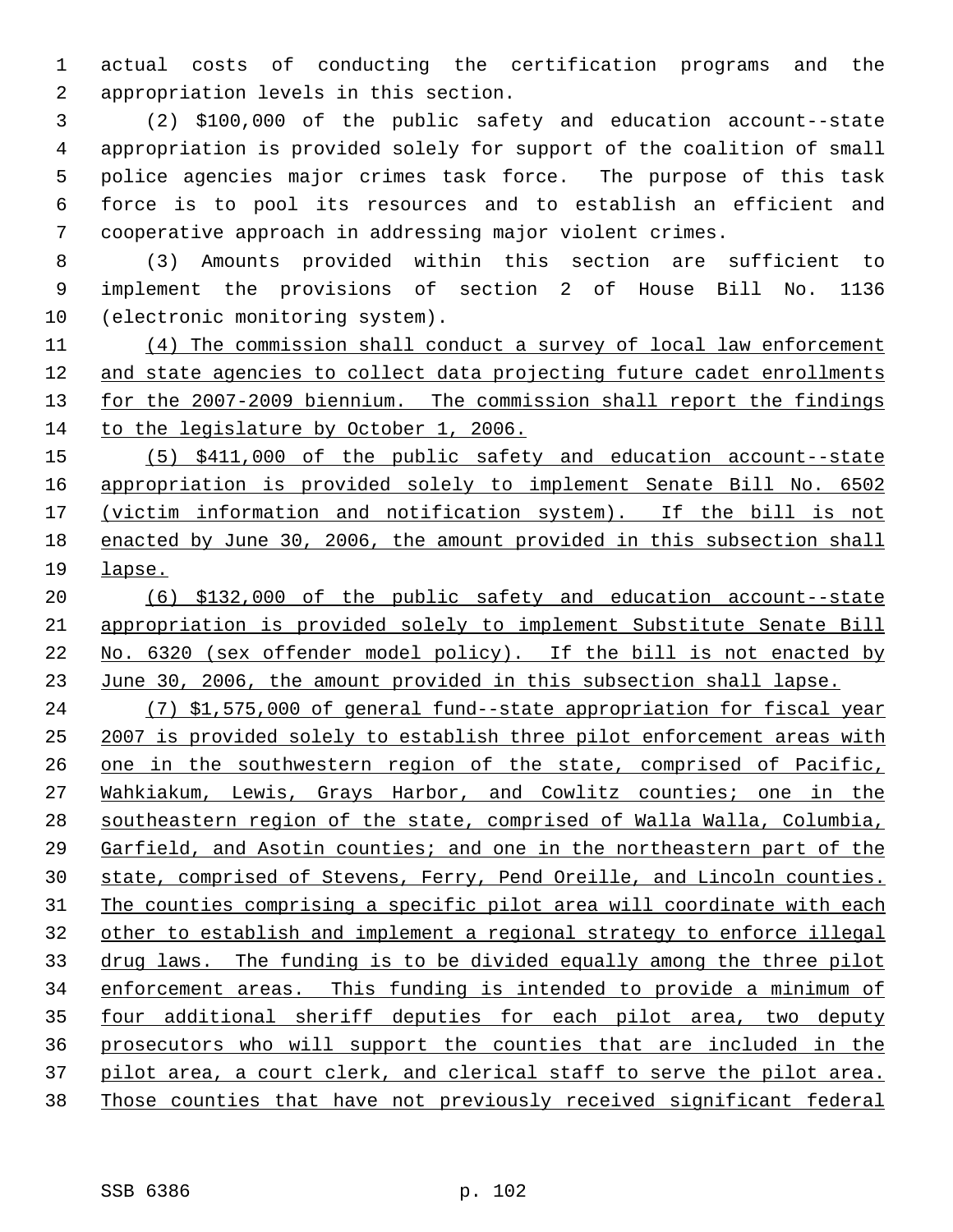narcotics task force funding shall be allocated funding for at least one additional sheriff's deputy. Counties are encouraged to utilize drug courts and treatment programs and to share resources that operate in the region through the use of interlocal agreements. The funding appropriated for this purpose must not be used to supplant existing funding and cannot be used for any purpose other than the enforcement of illegal drug laws. The criminal justice training commission will allocate the entire amount of funding provided in this subsection to the Washington association of prosecuting attorneys and the Washington association of sheriffs and police chiefs. The Washington association of prosecuting attorneys is responsible for administration of the 12 funding and programs for the prosecution of crimes and court 13 proceedings. The Washington association of sheriffs and police chiefs shall administer the funds provided for law enforcement. The Washington association of sheriffs and police chiefs, the Washington association of prosecuting attorneys, and the Washington association of county officials shall jointly develop measures to determine the 18 efficacy of the programs in the pilot area. These measures will include comparison of arrest rates before the implementation of this 20 act and after, reduction of recidivism, and any other factors that are determined to be relevant to evaluation of the programs. These organizations will present their preliminary findings to the legislature by June 30, 2007, and a final report by December 1, 2008. **Sec. 217.** 2005 c 518 s 217 (uncodified) is amended to read as follows:

**FOR THE DEPARTMENT OF LABOR AND INDUSTRIES**

| 27 | General Fund--State Appropriation (FY 2006) ((\$7,554,000))       |
|----|-------------------------------------------------------------------|
| 28 | \$7,553,000                                                       |
| 29 | General Fund--State Appropriation (FY 2007) $($ $($ \$7,648,000)) |
| 30 | \$7,655,000                                                       |
| 31 | Public Safety and Education Account--State                        |
| 32 | Appropriation ( $(\frac{27}{7}, \frac{277}{7}, 000)$ )            |
| 33 | \$29, 283, 000                                                    |
| 34 | Public Safety and Education Account--Federal                      |
| 35 |                                                                   |
| 36 | Asbestos Account--State Appropriation ( $(\frac{2808}{100})$ )    |
| 37 | \$810,000                                                         |
|    |                                                                   |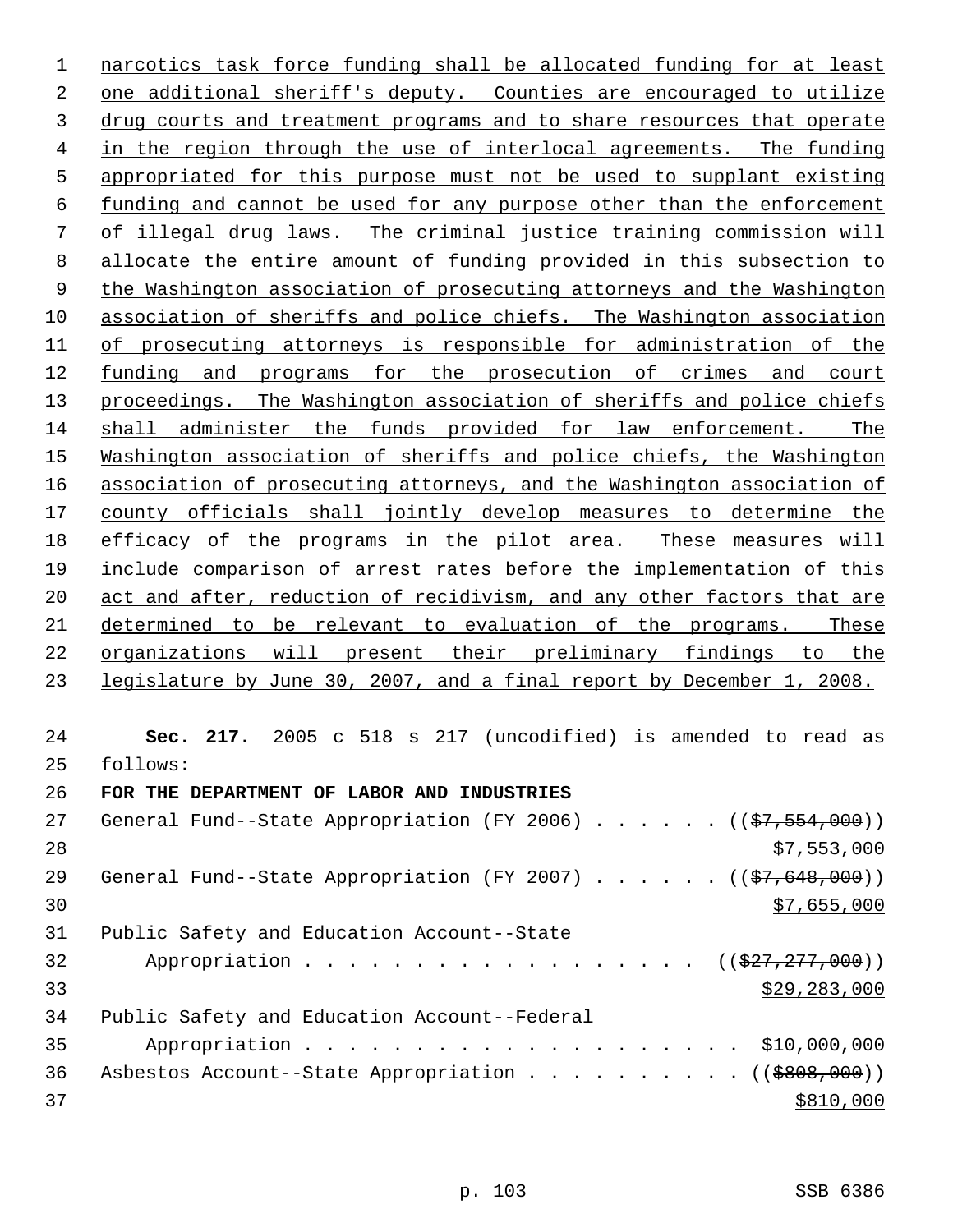| $\mathbf 1$    | Electrical License Account--State Appropriation $((\$34,743,000))$              |
|----------------|---------------------------------------------------------------------------------|
| $\overline{2}$ | \$35,912,000                                                                    |
| 3              | Farm Labor Revolving Account--Private/Local                                     |
| 4              | \$28,000                                                                        |
| 5              | Worker and Community Right-to-Know Account--State                               |
| 6              | Appropriation $($ $(\frac{1}{21}, 836, 000))$                                   |
| 7              | \$1,827,000                                                                     |
| 8              | Public Works Administration Account--State                                      |
| 9              | Appropriation $($ $(\frac{2}{2}, 664, 000))$                                    |
| 10             | \$2,673,000                                                                     |
| 11             | Accident Account--State Appropriation ( $(\frac{2206}{490}, \frac{490}{000})$ ) |
| 12             | \$209, 346, 000                                                                 |
| 13             | Accident Account--Federal Appropriation \$13,621,000                            |
| 14             | Medical Aid Account--State Appropriation ( $(\frac{205}{100}, 0.11, 0.00)$ )    |
| 15             | \$208, 179, 000                                                                 |
| 16             | Medical Aid Account--Federal Appropriation \$3,185,000                          |
| 17             | Plumbing Certificate Account--State Appropriation ((\$1,657,000))               |
| 18             | \$1,730,000                                                                     |
| 19             | Pressure Systems Safety Account--State                                          |
| 20             | Appropriation $($ $(\frac{27}{37}, \frac{324}{900}) )$                          |
| 21             | \$3,357,000                                                                     |
| 22             | Pension Funding Stabilization Account--State                                    |
| 23             |                                                                                 |
| 24             | TOTAL APPROPRIATION ( $(\frac{2525}{600})$ )                                    |
| 25             | \$535,190,000                                                                   |
|                |                                                                                 |

 The appropriations in this section are subject to the following conditions and limitations:

 (1) \$700,000 of the accident account--state appropriation and \$699,000 of the medical aid account--state appropriation are provided solely for the construction of a computer system to collect data from self-insured employers and are contingent on the passage of Substitute House Bill No. 1310 (workers compensation reporting) on mandatory electronic data reporting by self-insured employers. If the bill is not enacted by June 30, 2005, the amounts provided in this subsection shall lapse.

36 (2) ((\$27,227,000)) \$29,283,000 of the public safety and education account--state appropriation, and \$10,000,000 of the public safety and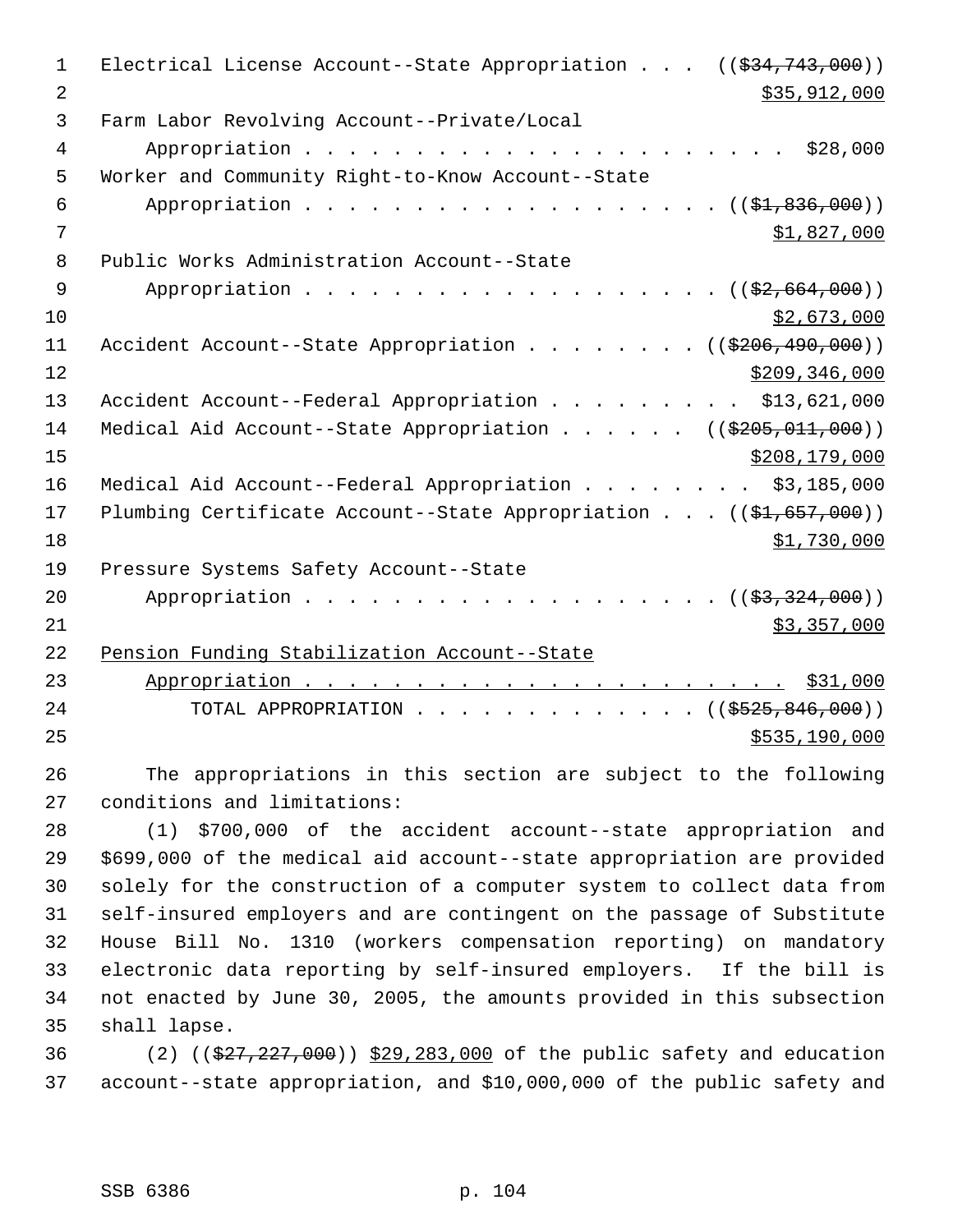education account--federal appropriation are provided solely for the crime victims' compensation program, subject to the following conditions:

 (a) Reimbursement shall be provided throughout the 2005-2007 biennium for full reimbursement of sexual assault forensic exams at workers' compensation rates; ((and))

 (b) Reimbursement shall be provided throughout fiscal year 2007 for full reimbursement of mental health care at workers' compensation 9 rates; and

 (c) In accordance with RCW 7.68.015, it is the policy of the state that the department of labor and industries operate the crime victims' compensation program within the amounts provided for this program in this subsection.

 (3) \$200,000 of the accident account--state appropriation is provided solely to reimburse the department of agriculture for the agricultural worker pesticide handling and application training program.

 (4) \$71,000 of the medical aid account--state appropriation and \$71,000 of the accident account--state appropriation are provided solely for the review of payment of medical bills and authorization for medical procedures by self-insurers.

 (5) The department is required to participate in the health technology assessment program required in section 213(6) of this act.

 (6) The department is also required to participate in the joint health purchasing project described in section 213(7) of this act.

 (7) \$35,000 of the general fund--state appropriation for fiscal year 2006 and \$8,000 of the general fund--state appropriation for fiscal year 2007 are provided solely for the implementation of Substitute House Bill No. 1393 (older mobile homes). If the bill is not enacted by June 30, 2005, the amount provided in this subsection shall lapse.

 (8) \$182,000 of the accident account--state appropriation and \$623,000 of the medical aid account--state appropriation are provided 34 solely to ((expand the Spokane center of occupational health and education to include Yakima county. The Spokane center of occupational health will recruit and train approximately one hundred sixty physicians in Yakima county on best practices for occupational medicine and work with labor and business to improve quality and outcomes of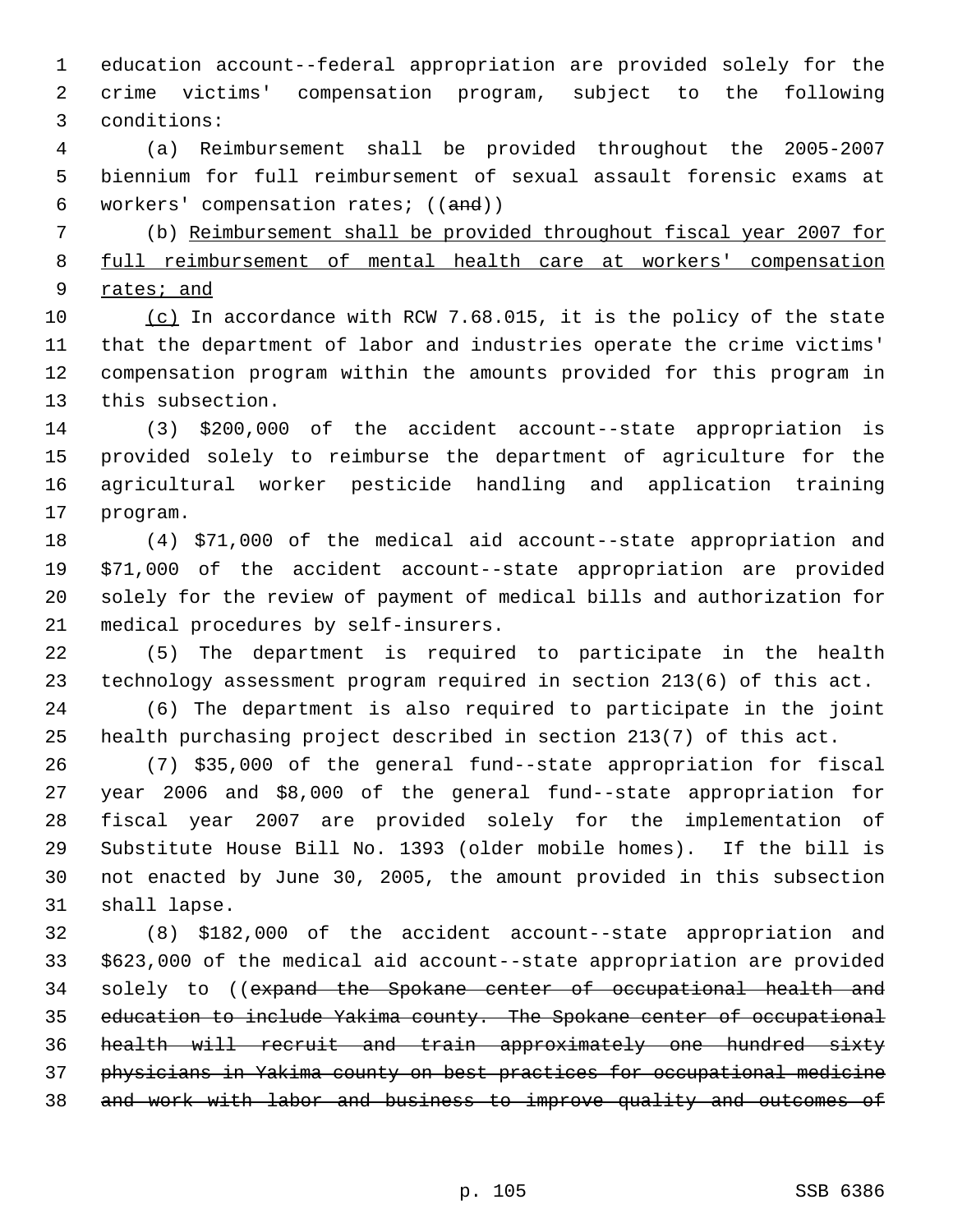medical care provided to injured workers)) (a) expand services in the centers of occupational health and education (COHE) in Spokane and Renton; (b) add two additional COHE locations in the state; and (c) include Yakima county in the Spokane COHE.

 (9) \$158,000 of the accident account--state appropriation and \$158,000 of the medical aid account--state appropriation are provided solely to implement Substitute House Bill No. 1856 (annual audits of the state industrial insurance fund). If the bill is not enacted by June 30, 2005, the amounts provided in this subsection shall lapse.

 (10) The department shall delay the costs associated with implementation of phase II of its indirect cost allocation plan for the public works administration account until July 1, 2007.

 (11) \$61,000 of the electrical license account--state appropriation and \$55,000 of the plumbing certificate account--state appropriation are provided solely to implement Substitute Senate Bill No. 6225 16 (domestic water pumping systems). If the bill is not enacted by June 30, 2006, the amount provided in this subsection shall lapse.

 (12) \$26,000 of the accident account--state appropriation and \$5,000 of the medical aid account--state appropriation are provided solely to implement Substitute Senate Bill No. 6185 (family and medical leave act). If the bill is not enacted by June 30, 2006, the amount provided in this subsection shall lapse.

 (13) \$207,000 of the accident account--state appropriation and \$207,000 of the medical aid account--state appropriation are provided solely to implement Engrossed Substitute Senate Bill No. 6239 (controlled substances and methamphetamine). If the bill is not enacted by June 30, 2006, the amount provided in this subsection shall lapse.

 (14) \$10,000 of the general fund--state appropriation for fiscal year 2007 is provided solely for the department to prepare informational brochures summarizing RCW 60.04.250, with an emphasis on providing residential homeowners and small business owners with information about contracting for new construction or remodeling construction work, including information about the scope of coverage of contractor bonding, and how lien procedures work, to be made available for local government building departments, on the department's web page, and other locations determined by the department for distribution.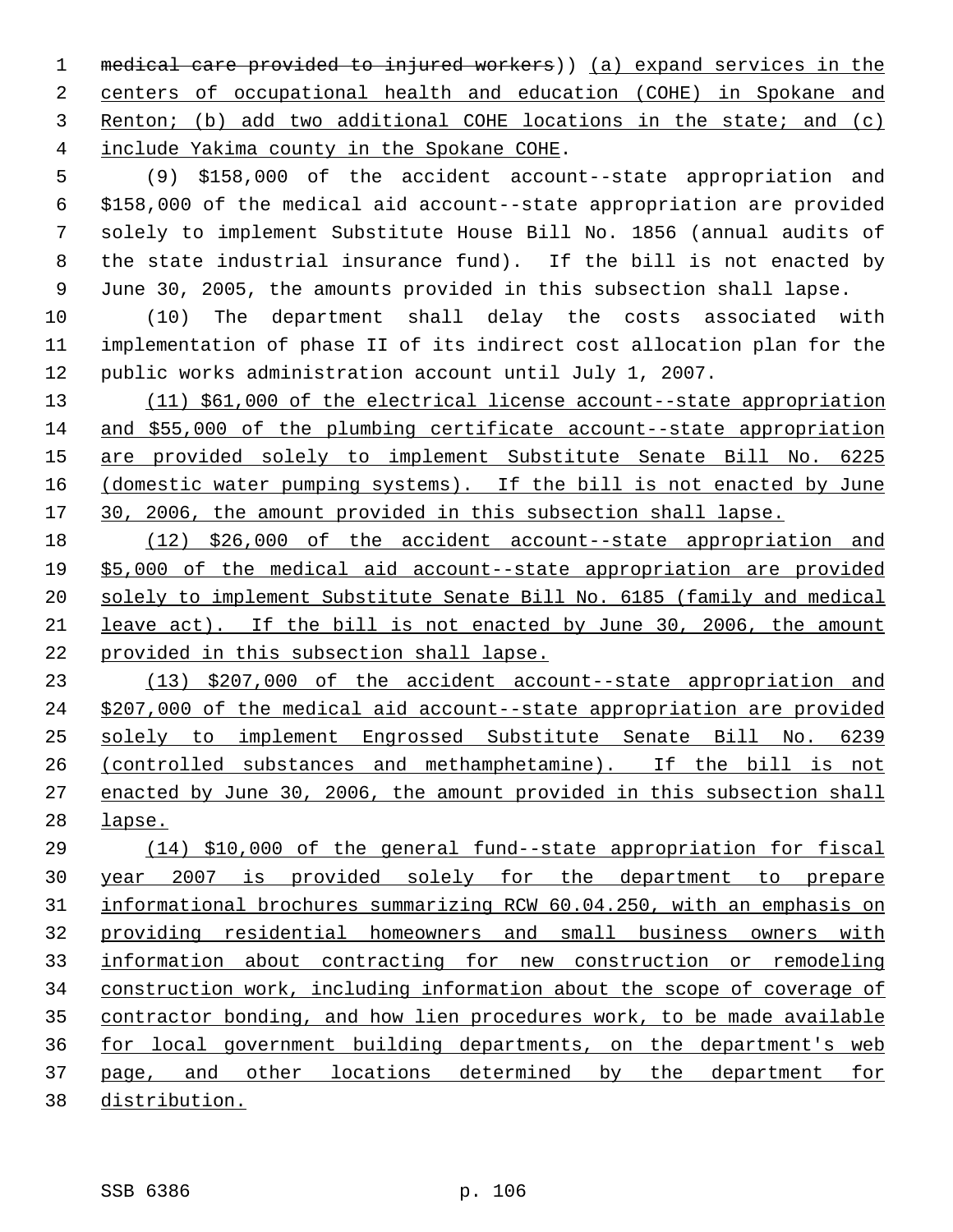**Sec. 218.** 2005 c 518 s 218 (uncodified) is amended to read as follows: **FOR THE INDETERMINATE SENTENCE REVIEW BOARD** 4 General Fund--State Appropriation (FY 2006) . . . . . . ((\$1,092,000))  $5 \frac{\text{1,132,000}}{1}$ 6 General Fund--State Appropriation (FY 2007)  $\ldots$  . . . . (( $\frac{1}{2}, 096, 000$ )) 7 \$1,354,000 Pension Funding Stabilization Account--State Appropriation . . . . . . . . . . . . . . . . . . . . . . . \$4,000 10 TOTAL APPROPRIATION . . . . . . . . . . . . . ((<del>\$2,188,000</del>)) \$2,490,000 **Sec. 219.** 2005 c 518 s 219 (uncodified) is amended to read as follows: **FOR THE DEPARTMENT OF VETERANS AFFAIRS** (1) HEADQUARTERS 16 General Fund--State Appropriation (FY 2006) . . . . . . ((\$1,918,000)) \$1,917,000 18 General Fund--State Appropriation (FY 2007) . . . . . . ((\$1,880,000)) \$1,982,000 Charitable, Educational, Penal, and Reformatory Institutions Account--State Appropriation . . . . . . . . \$10,000 Pension Funding Stabilization Account--State Appropriation . . . . . . . . . . . . . . . . . . . . . . \$10,000 24 TOTAL APPROPRIATION . . . . . . . . . . . . . . ((\$3,808,000)) \$3,919,000 The appropriations in this subsection are subject to the following conditions and limitations: (a) The department shall participate in the health technology assessment program required in section 213(6) of this act. (b) The department shall participate in the joint health purchasing project described in section 213(7) of this act. (c) \$25,000 of the general fund--state appropriation for fiscal year 2006 is provided for the department to conduct a feasibility study of a veterans' cemetery in eastern Washington. The study shall include location, acquisition costs, projection of continued operations costs, and revenue sources for acquisition and operations. A final report of

the findings shall be submitted no later than December 15, 2005.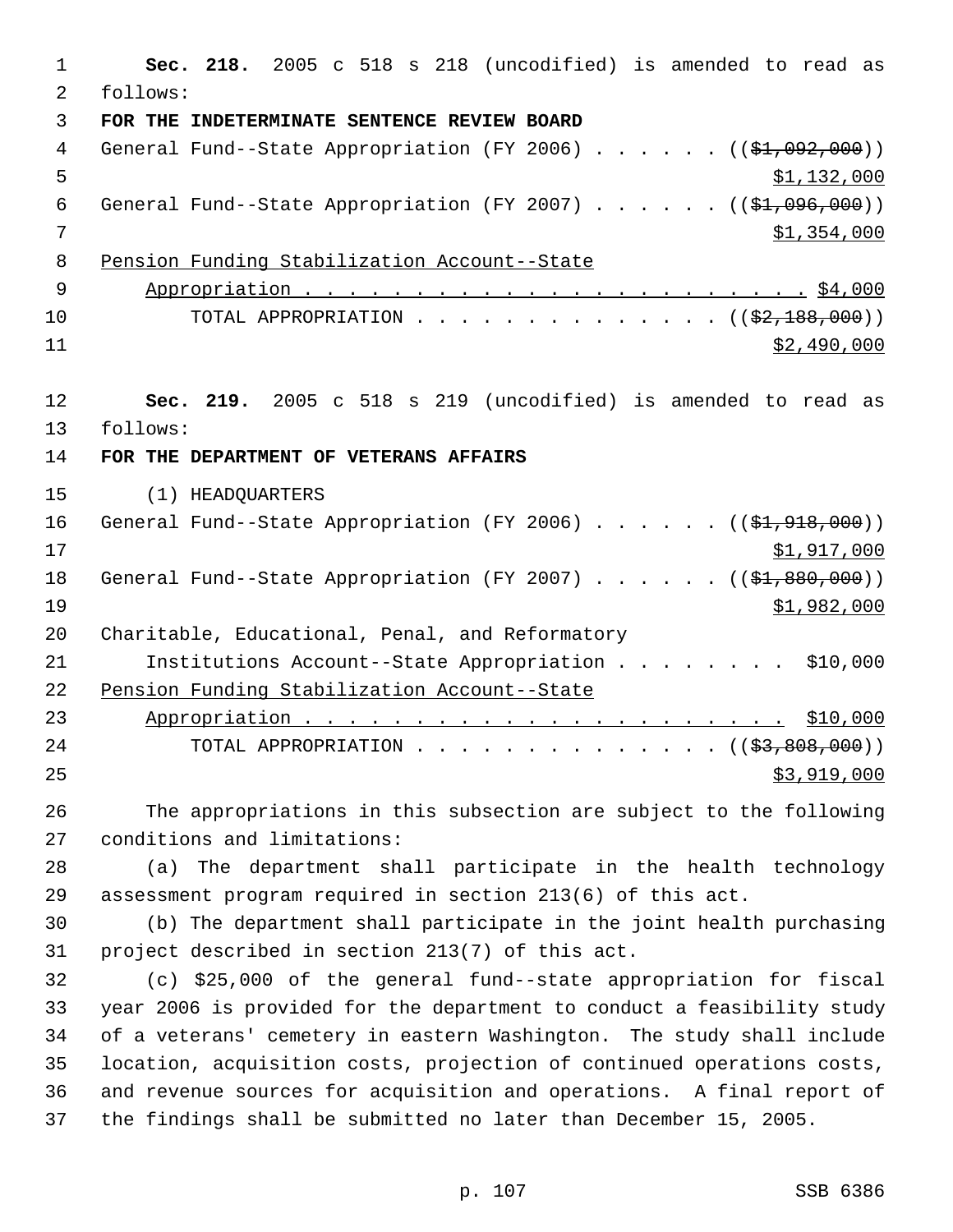(d) \$70,000 of the general fund--state appropriation for fiscal year 2006 and \$70,000 of the general fund--state appropriation for fiscal year 2007 are provided solely for implementation of Senate Bill No. 5539 (veterans conservation corps). If Senate Bill No. 5539 is not enacted by June 30, 2005, these amounts shall lapse.

 (e) \$100,000 of the general fund--state appropriation for fiscal year 2007 is provided solely to assist eligible veterans with transportation expenses, and with the purchase of work clothes and 9 equipment, needed in order for them to participate in the veterans conservation corps.

(2) FIELD SERVICES

| 12 | General Fund--State Appropriation (FY 2006) \$2,811,000                 |
|----|-------------------------------------------------------------------------|
| 13 | General Fund--State Appropriation (FY 2007) $($ $($ \$2,809,000))       |
| 14 | \$3,317,000                                                             |
| 15 | General Fund--Federal Appropriation \$343,000                           |
| 16 | General Fund--Private/Local Appropriation ( $(\frac{2}{2}, 016, 000)$ ) |
| 17 | \$1,367,000                                                             |
| 18 | Pension Funding Stabilization Account--State                            |

| 19   |                                                                     |
|------|---------------------------------------------------------------------|
|      | 20 Veteran Estate Management Account--Local Appropriation \$651,000 |
| 21   | TOTAL APPROPRIATION $($ $($ $\frac{27}{7}, \frac{979}{700})$        |
| 2.2. | \$8,500,000                                                         |

 The appropriations in this subsection are subject to the following conditions and limitations:

 (a) \$25,000 of the general fund--state appropriation for fiscal year 2006 is provided solely for the development of a public service announcement outreach campaign directed at returning veterans from Operation Iraqi Freedom and Operation Enduring Freedom.

 (b) \$75,000 of the general fund--state appropriation for fiscal year 2006 and \$95,000 of the general fund--state appropriation for fiscal year 2007 are provided solely for the post traumatic stress counseling program expansion to address the needs of veterans returning from Iraq and Afghanistan.

(3) INSTITUTIONAL SERVICES

|    |  |  |  |  |  | 35 General Fund--State Appropriation (FY 2006) ((\$8,259,000)) |
|----|--|--|--|--|--|----------------------------------------------------------------|
| 36 |  |  |  |  |  | \$5,126,000                                                    |
|    |  |  |  |  |  | 37 General Fund--State Appropriation (FY 2007) ((\$8,238,000)) |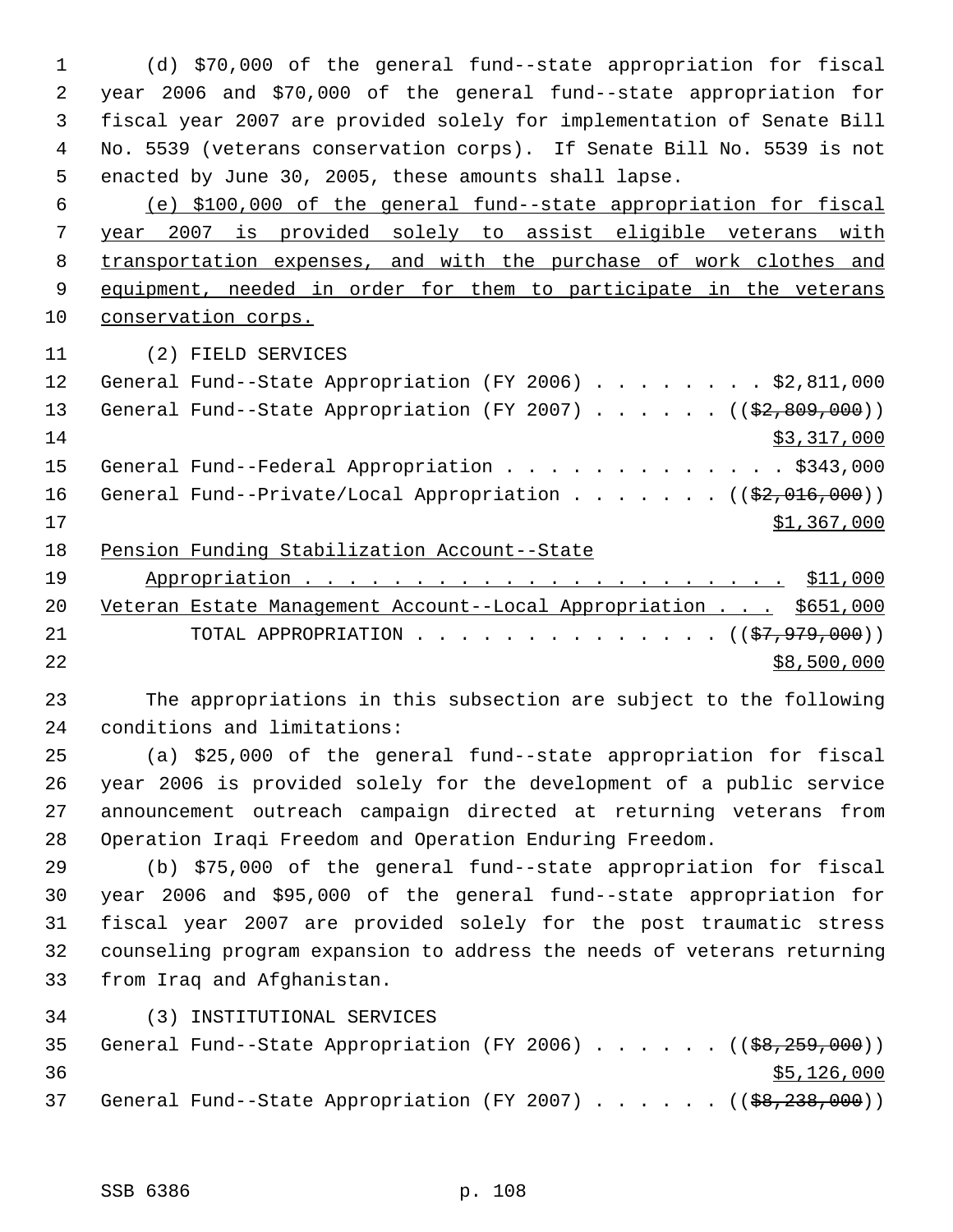| $\mathbf{1}$   | \$5,425,000                                                                       |
|----------------|-----------------------------------------------------------------------------------|
| 2              | General Fund--Federal Appropriation<br>((\$31,436,000))                           |
| $\mathfrak{Z}$ | \$36,114,000                                                                      |
| 4              | General Fund--Private/Local Appropriation<br>((\$26,338,000))                     |
| 5              | \$28,830,000                                                                      |
| $\epsilon$     | Pension Funding Stabilization Account--State                                      |
| 7              |                                                                                   |
| 8              | TOTAL APPROPRIATION ( $(\frac{274}{271},000)$ )                                   |
| 9              | \$75,682,000                                                                      |
| 10             | Sec. 220. 2005 c 518 s 220 (uncodified) is amended to read as                     |
| 11             | follows:                                                                          |
| 12             | FOR THE HOME CARE QUALITY AUTHORITY                                               |
| 13             | General Fund--State Appropriation (FY 2006) ( $(\frac{2919}{000})$ )              |
| 14             | \$799,000                                                                         |
| 15             | General Fund--State Appropriation (FY 2007) $($ $($ \$1,093,000))                 |
| 16             | \$1,214,000                                                                       |
| 17             | General Fund--Federal Appropriation ( $(\frac{\xi_1}{\xi_2}, 0.00)$ )             |
| 18             | \$1,167,000                                                                       |
| 19             | Pension Funding Stabilization Account--State                                      |
| 20             |                                                                                   |
| 21             | TOTAL APPROPRIATION ( $(\frac{2}{3}, 046, 000)$ )                                 |
| 22             | \$3,182,000                                                                       |
| 23             | The appropriations in this section are subject to the following                   |
| 24             | conditions and limitations: The legislature encourages the home care              |
| 25             | quality authority to move forward with implementation of a statewide              |
| 26             | referral registry system by use of any existing and future agency                 |
| 27             | administrative moneys and by seeking other means of funding, including            |
| 28             | grants and additional funding resources.                                          |
| 29             | Sec. 221. 2005 c 518 s 221 (uncodified) is amended to read as                     |
| 30             | follows:                                                                          |
| 31             | FOR THE DEPARTMENT OF HEALTH                                                      |
| 32             | General Fund--State Appropriation (FY 2006) $($ $($ $\frac{664,090,000}{90,000})$ |
| 33             | \$68,959,000                                                                      |
| 34             | General Fund--State Appropriation (FY 2007) $($ $($ $64, 485, 000)$ )             |
| 35             | \$71,824,000                                                                      |
| 36             | General Fund--Federal Appropriation ((\$455,467,000))                             |

p. 109 SSB 6386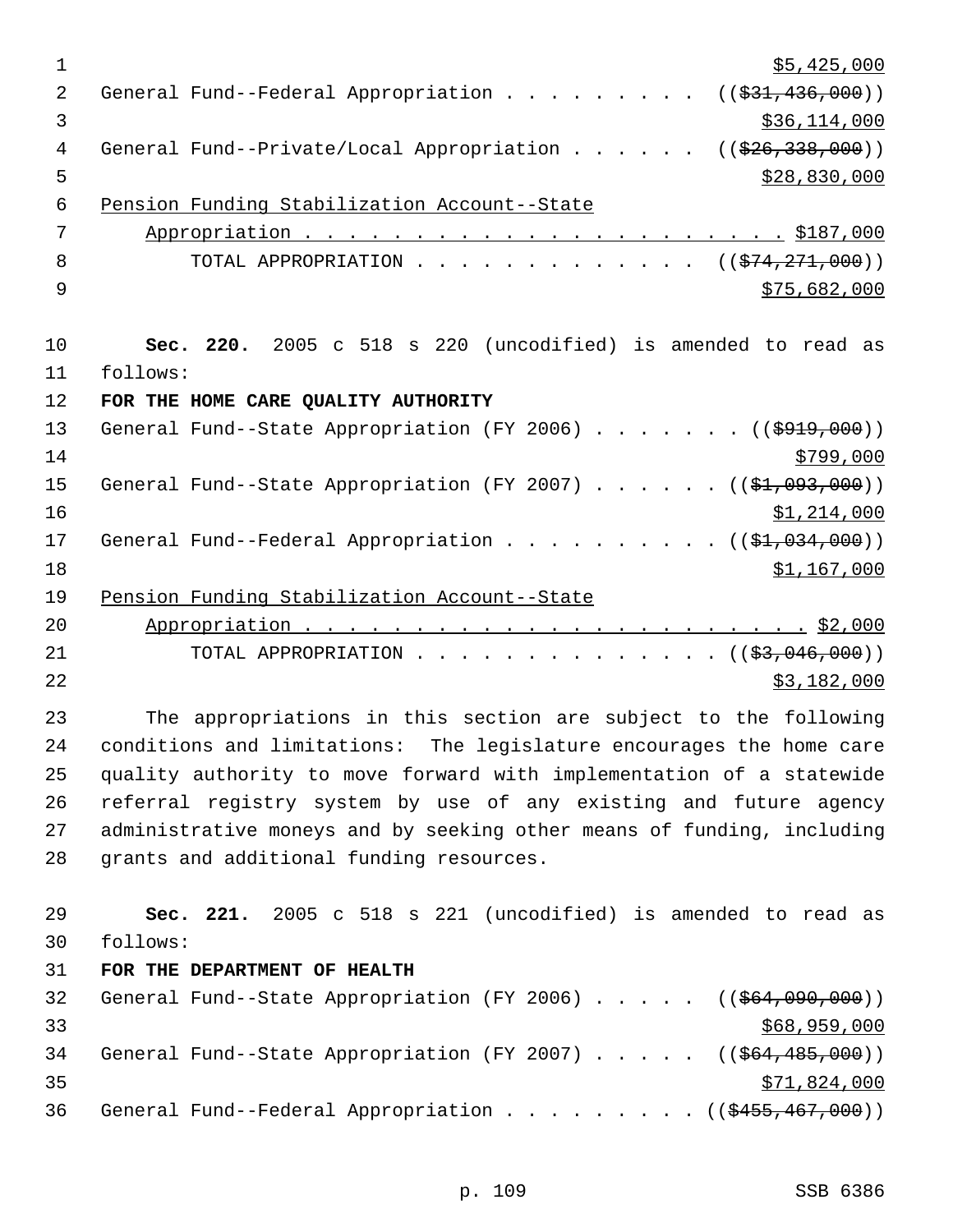| $\mathbf 1$ | \$477,469,000                                                                 |
|-------------|-------------------------------------------------------------------------------|
| 2           | General Fund--Private/Local Appropriation ((\$101,479,000))                   |
| 3           | \$104,867,000                                                                 |
| 4           | Hospital Commission Account--State Appropriation $((\frac{2}{7}, 615, 000))$  |
| 5           | \$2,621,000                                                                   |
| 6           | Health Professions Account--State Appropriation $(($51,659,000))$             |
| 7           | \$53,349,000                                                                  |
| 8           | Aquatic Lands Enhancement Account--State                                      |
| 9           |                                                                               |
| 10          | Emergency Medical Services and Trauma Care Systems                            |
| 11          | Trust Account--State Appropriation ( $(\frac{12}{72}, 578, 000)$ )            |
| 12          | \$12,579,000                                                                  |
| 13          | Safe Drinking Water Account--State Appropriation $((\frac{2}{7}, 907, 000))$  |
| 14          | \$2,917,000                                                                   |
| 15          | Drinking Water Assistance Account--Federal                                    |
| 16          | Appropriation<br>((\$416,158,000))                                            |
| 17          | \$16, 179, 000                                                                |
| 18          | Waterworks Operator Certification--State                                      |
| 19          | (( <del>\$1,098,000</del> ))                                                  |
| 20          | \$1,099,000                                                                   |
| 21          | Drinking Water Assistance Administrative Account--                            |
| 22          | State Appropriation \$326,000                                                 |
| 23          | Water Quality Account--State Appropriation ( $(\frac{27}{53}, 680, 000)$ )    |
| 24          | \$3,693,000                                                                   |
| 25          | State Toxics Control Account--State Appropriation $((\frac{2}{7}, 843, 000))$ |
| 26          | \$2,852,000                                                                   |
| 27          | Medical Test Site Licensure Account--State                                    |
| 28          | Appropriation ( $(\frac{1}{21}, 790, 000)$ )                                  |
| 29          | <u>\$1,798,000</u>                                                            |
| 30          | Youth Tobacco Prevention Account--State Appropriation \$1,806,000             |
| 31          | Public Health Supplemental Account--Private/Local                             |
| 32          |                                                                               |
| 33          | Accident Account--State Appropriation ( $(\frac{275,000}{s})$ )               |
| 34          | \$277,000                                                                     |
| 35          | Medical Aid Account--State Appropriation \$46,000                             |
| 36          | Health Services Account--State Appropriation $($ $($ $\frac{238}{101},000)$   |
| 37          | \$29,264,000                                                                  |
| 38          | Tobacco Prevention and Control Account--State                                 |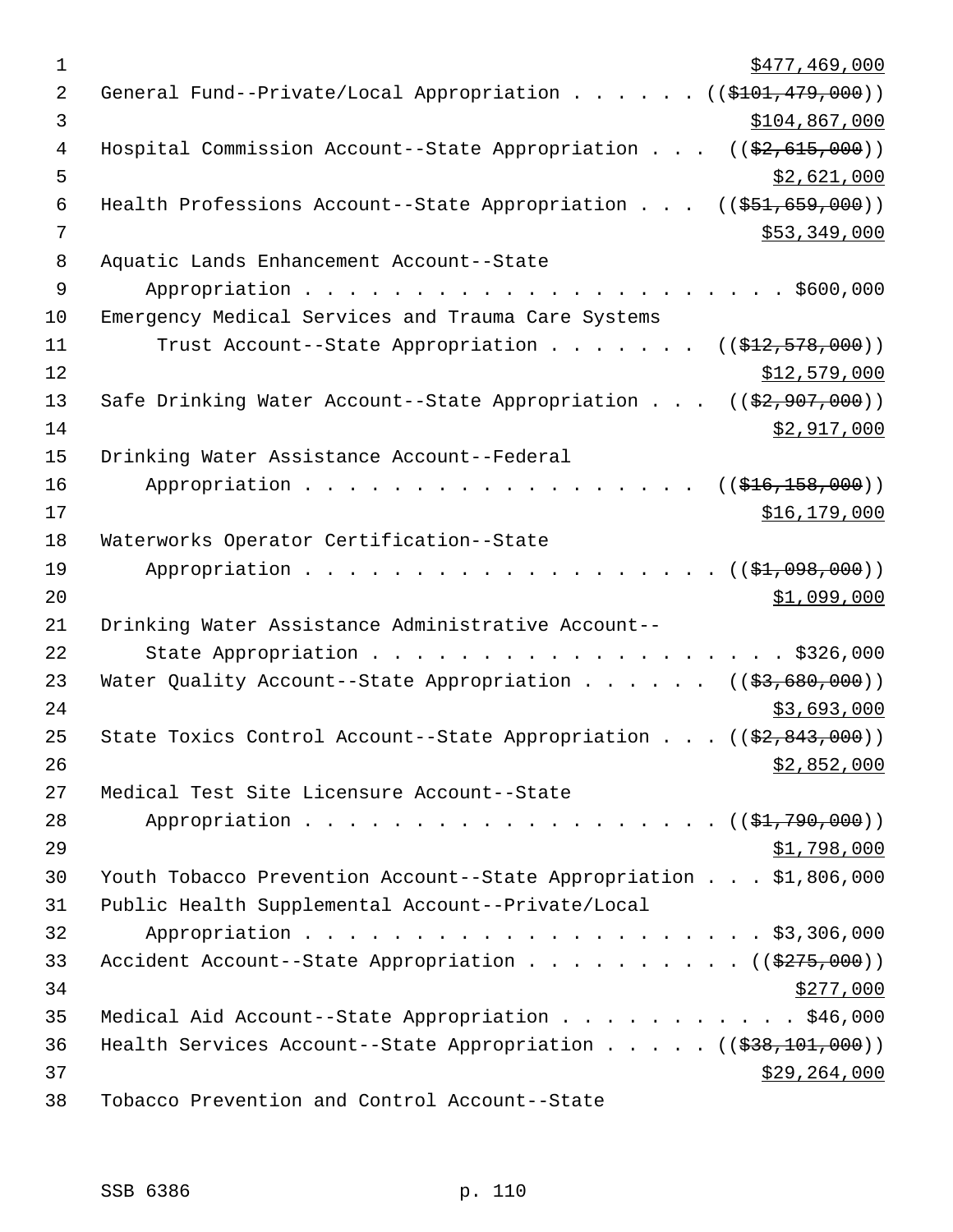|   | Appropriation $($ $(\frac{252}{677}, \frac{000}{60})$                  |
|---|------------------------------------------------------------------------|
|   | \$52,684,000                                                           |
|   | (( <del>Patient Safety Account--State Appropriation \$641,000</del> )) |
| 4 | Pension Funding Stabilization Account--State                           |
| 5 |                                                                        |
| 6 | TOTAL APPROPRIATION ( $(\frac{18878}{625}, 000)$ )                     |
|   | \$908,659,000                                                          |
|   |                                                                        |

 The appropriations in this section are subject to the following conditions and limitations:

 (1) The department or any successor agency is authorized to raise existing fees charged for the clandestine drug lab program, the drinking water program, radioactive materials license fees, X-ray facility registration fees, shellfish commercial paralytic shellfish poisoning fees, the water recreation program, the wastewater management program, newborn specialty clinic fees, acute care hospitals, psychiatric hospitals, child birth centers, correctional medical facilities, alcoholism hospitals, and the midwifery program, in excess of the fiscal growth factor pursuant to RCW 43.135.055, if necessary, to meet the actual costs of conducting business and the appropriation levels in this section. However, the department may not raise existing fees charged for the midwifery program by more than twenty percent over the biennium.

 (2) \$1,363,000 of the general fund--state fiscal year 2006 appropriation, \$1,363,000 of the general fund--state fiscal year 2007 appropriation, and \$676,000 of the general fund--local appropriation are provided solely for the implementation of the Puget Sound conservation and recovery plan and agency action items, DOH-01, DOH-02, DOH-03, and DOH-04.

 (3) The department of health shall not initiate any services that will require expenditure of state general fund moneys unless expressly authorized in this act or other law. The department may seek, receive, and spend, under RCW 43.79.260 through 43.79.282, federal moneys not anticipated in this act as long as the federal funding does not require expenditure of state moneys for the program in excess of amounts anticipated in this act. If the department receives unanticipated unrestricted federal moneys, those moneys shall be spent for services authorized in this act or in any other legislation that provides appropriation authority, and an equal amount of appropriated state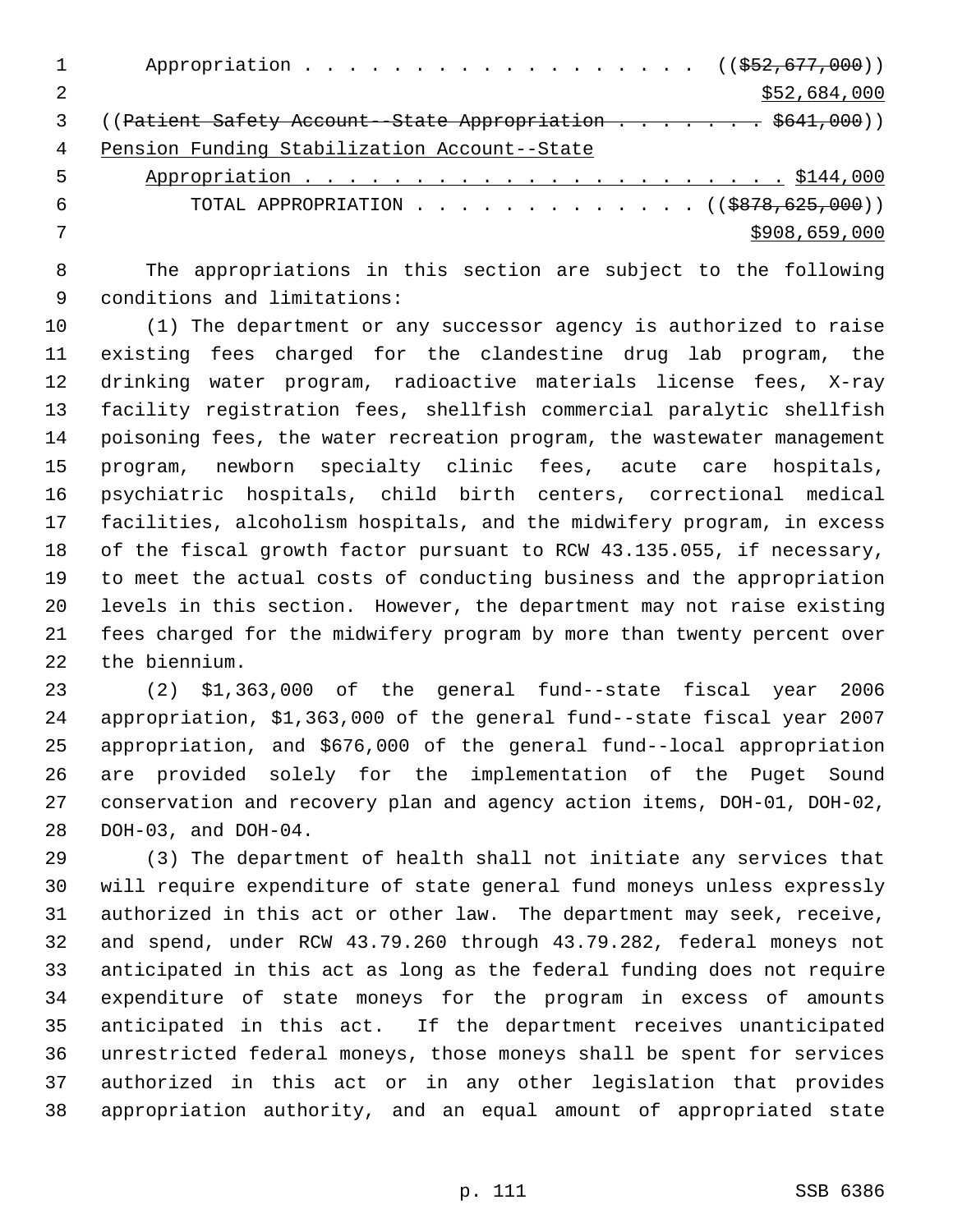moneys shall lapse. Upon the lapsing of any moneys under this subsection, the office of financial management shall notify the legislative fiscal committees. As used in this subsection, "unrestricted federal moneys" includes block grants and other funds that federal law does not require to be spent on specifically defined projects or matched on a formula basis by state funds.

 (4) \$383,000 of the general fund--state appropriation for fiscal year 2006, \$317,000 of the general fund--state appropriation for fiscal year 2007, and \$600,000 of the aquatic lands enhancement account appropriation are provided solely to assist counties in marine areas complete on-site sewage system management plans and electronic data bases to inventory on-site sewage systems.

 (5) \$60,000 of the health professions account appropriation is provided solely for implementation of Engrossed Substitute Senate Bill No. 5470 (prescription importation). If Engrossed Substitute Senate Bill No. 5470 is not enacted by June 30, 2005, the amount provided in this subsection shall lapse.

 (6) \$268,000 of the health professions account appropriation is provided solely for implementation of Engrossed Substitute House Bill No. 2266 (precursor drugs). If Engrossed Substitute House Bill No. 2266 is not enacted by June 30, 2005, the amount provided in this subsection shall lapse.

 (7) \$42,000 of the health professions account appropriation is provided solely for implementation of Second Substitute House Bill No. 1168 (prescription reimportation). If Second Substitute House Bill No. 1168 is not enacted by June 30, 2005, the amount provided in this subsection shall lapse.

 (8) ((\$82,000 of the general fund--state appropriation for fiscal year 2006, \$52,000 of the general fund--state appropriation for fiscal year 2007, and \$641,000 of the patient safety account appropriation are provided solely for implementation of Engrossed Second Substitute House Bill No. 1291 (patient safety practices). If Engrossed Second Substitute House Bill No. 1291 is not enacted by June 30, 2005, the amounts provided in this subsection shall lapse.

 $(9)$ ) \$100,000 of the general fund--state appropriation for fiscal year 2006 and \$200,000 of the general fund--state appropriation for fiscal year 2007 are provided solely for the department to implement a multi-year pilot project covering Adams, Chelan, Douglas, Grant and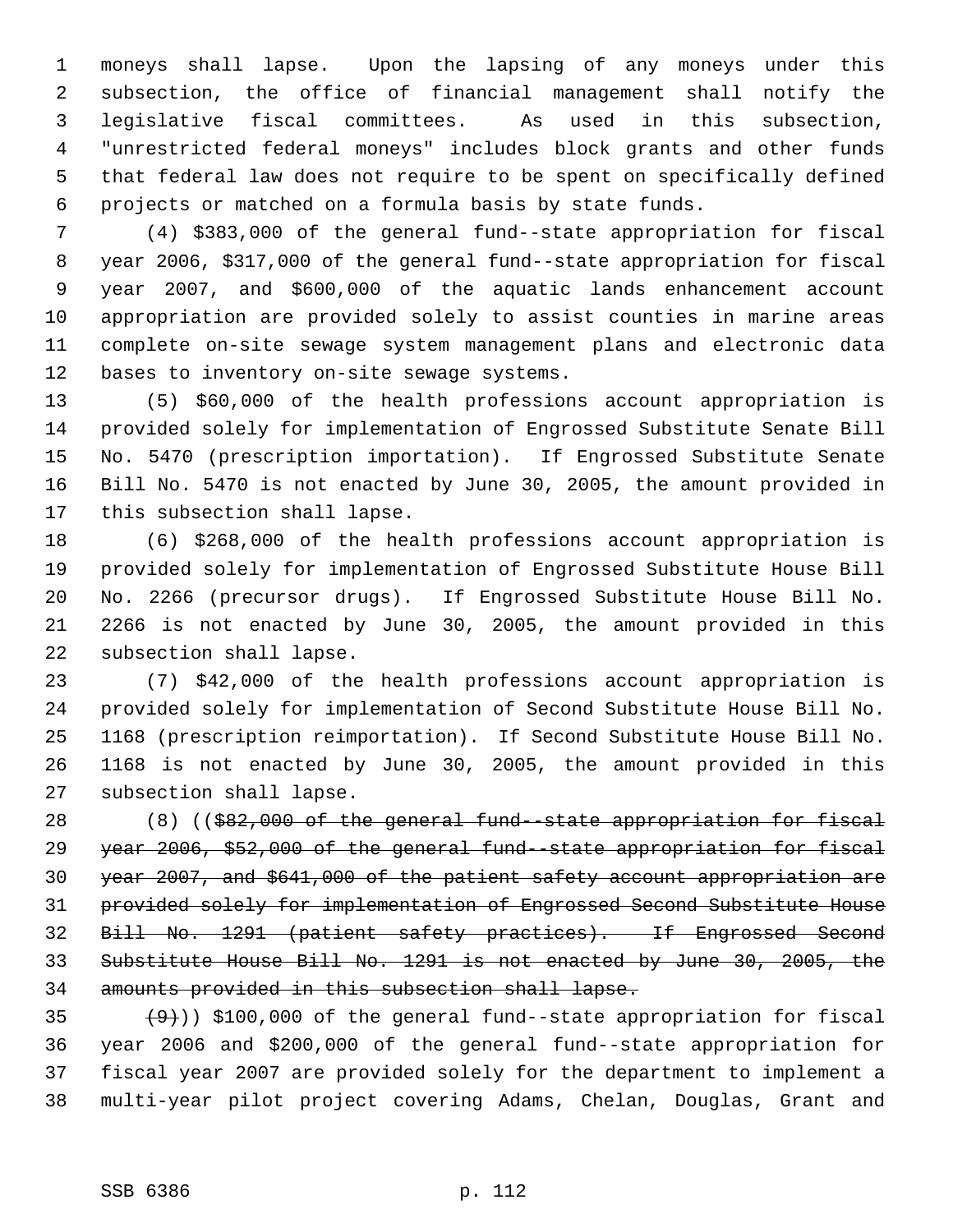Franklin counties for persons with household income at or below 200 percent of the federal poverty level who are ineligible for family planning services through the medicaid program. Individuals who will be served under the pilot program include women who have never been pregnant, are not currently pregnant, or are beyond the family planning extension period allowed for first steps program eligibility. It is anticipated that the pilot program will serve approximately 500 women. The department will provide a preliminary report to the appropriate committees of the legislature by January 1, 2006, and a final report by January 1, 2007.

 $((+10))$  (9) \$462,000 of the general fund--private/local appropriation is provided solely to support specialty clinics that provide treatment services to children that are identified with one of the five heritable or metabolic disorders added to the newborn screening panel by the state board of health in 2003.

 $((+11))$   $(10)$  \$125,000 of the general fund--state appropriation for fiscal year 2006 and \$125,000 of the general fund--state appropriation for fiscal year 2007 are provided solely for the farmers' market nutrition program of the special supplemental nutrition program for women, infants and children. It is anticipated that these funds will enable the department to expand 2004 participation levels by 8,000 persons annually.

 $((+12))$   $(11)$  \$100,000 of the general fund--state appropriation for fiscal year 2006 and \$100,000 of the general fund--state appropriation for fiscal year 2007 are provided solely for the infertility prevention project to implement effective prevention strategies designed to reduce the prevalence of chlamydia and gonorrhea and their potentially debilitating complications.

29 ( $(\frac{13}{13})$ ) (12) With funds appropriated in this section, the medical advisory committee to the early detection breast and cervical cancer screening program shall study and recommend strategies for adopting emerging technologies and best practices from the national, state, and local levels in the field of early prevention and detection for breast and cervical cancer, and assist the early detection breast and cervical cancer screening program in implementing policy that follows the best practices of high quality health care for clinical, diagnostic, preventative, pathologic, radiological, and oncology services. The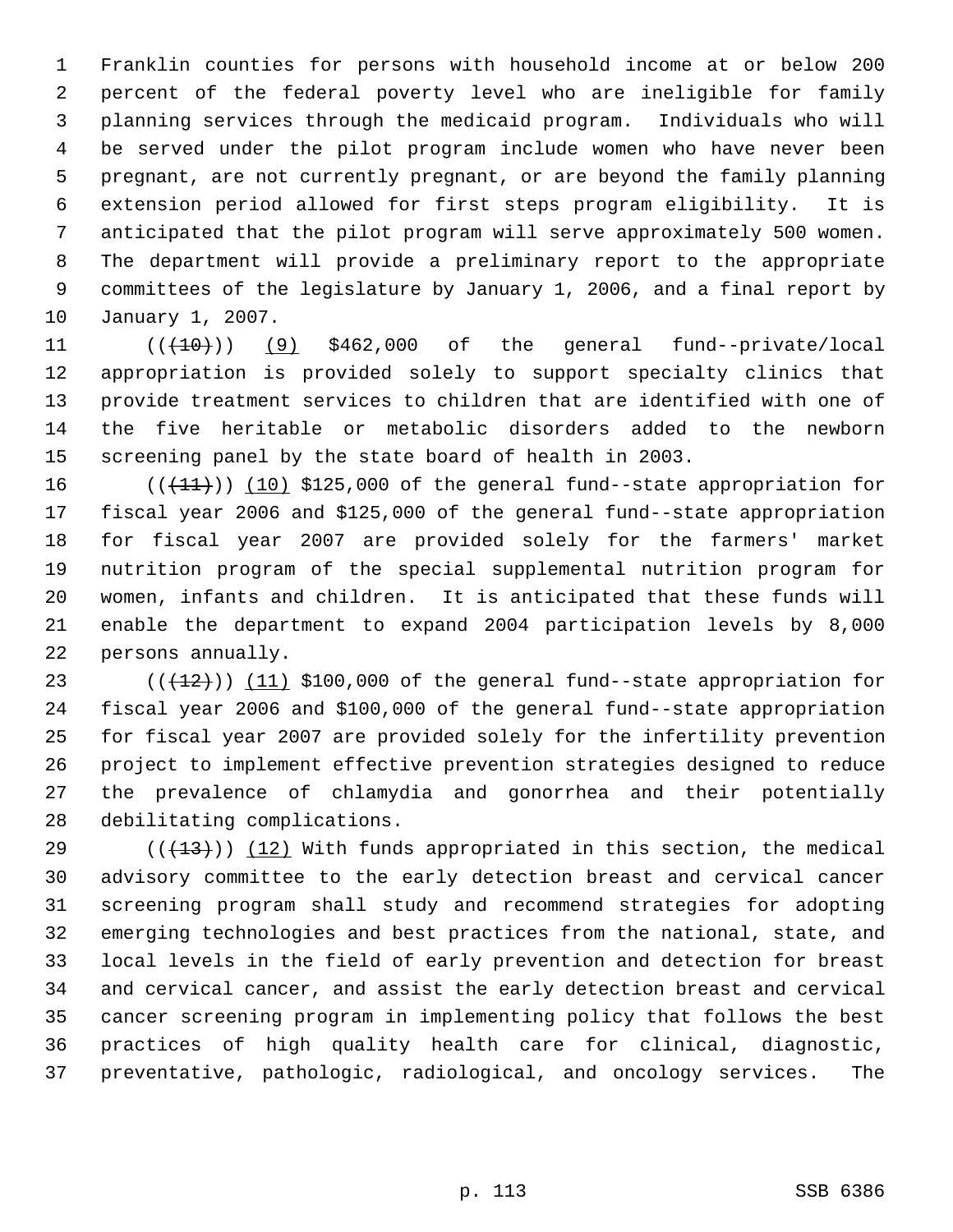committee will report its recommendations to the legislature by December 15, 2006.

 (( $\left(\frac{14}{13}\right)$ ) (13) \$25,000 of the general fund--state appropriation for fiscal year 2006 is provided solely to develop and implement best practices in preventative health care for children. The department and the kids get care program of public health - Seattle and King county will work in collaboration with local health care agencies to disseminate strategic interventions that are focused on evidence-based best practices for improving health outcomes in children and saving health-care costs.

 $((\text{(+15+)}))$  (14) \$48,000 of the health professions account appropriation is provided solely for implementation of Substitute House Bill No. 1075 (nursing quality commission). If Substitute House Bill No. 1075 is not enacted by June 30, 2005, the amount provided in this subsection shall lapse.

 $((+16))$   $(15)$  \$74,000 of the health professions account appropriation is provided solely for implementation of Substitute House Bill No. 1137 (physical therapy). If Substitute House Bill No. 1137 is not enacted by June 30, 2005, the amount provided in this subsection shall lapse.

 $((+17))$  (16) \$109,000 of the health professions account appropriation is provided solely for implementation of House Bill No. 1546 (naturopathic physicians). If House Bill No. 1546 is not enacted by June 30, 2005, the amount provided in this subsection shall lapse.

 $((+18))$  (17) \$80,000 of the health professions account appropriation is provided solely for implementation of Substitute House Bill No. 1689 (dental health services). If Substitute House Bill No. 1689 is not enacted by June 30, 2005, the amount provided in this subsection shall lapse.

 $((+19))$   $(18)$  \$42,000 of the general fund--state appropriation for fiscal year 2006 and \$24,000 of the general fund--state appropriation for fiscal year 2007 are provided solely for implementation of Engrossed Second Substitute House Bill No. 1605 (soil contamination). If Engrossed Second Substitute House Bill No. 1605 is not enacted by June 30, 2005, the amount provided in this subsection shall lapse.

36  $((+20))$   $(19)$  \$40,000 of the general fund--state appropriation for fiscal year 2006 is provided solely for implementation of Substitute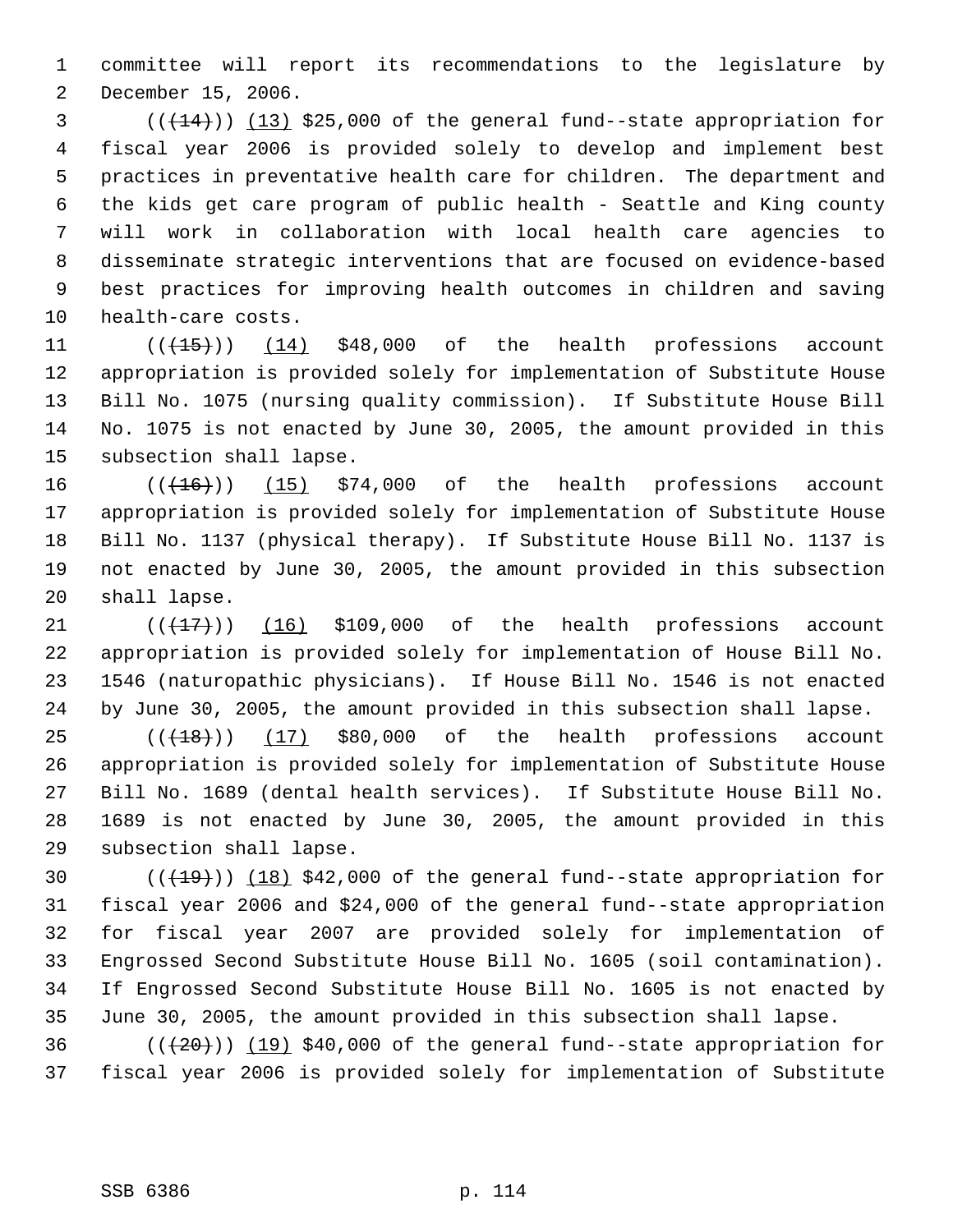House Bill No. 1951 (vision exams for children). If Substitute House Bill No. 1951 is not enacted by June 30, 2005, the amount provided in this subsection shall lapse.

 (( $\left(\frac{21}{21}\right)$ ) (20) \$43,000 of the general fund--state appropriation for fiscal year 2006 is provided solely for implementation of Engrossed Senate Bill No. 5049 (mold in residential units). If Engrossed Senate Bill No. 5049 is not enacted by June 30, 2005, the amount provided in this subsection shall lapse.

 $((+22))$   $(21)$  \$26,000 of the general fund--state appropriation for fiscal year 2006 and \$12,000 of the general fund--state appropriation for fiscal year 2007 are provided solely for implementation of Senate Bill No. 5311 (autism task force). If Senate Bill No. 5311 is not enacted by June 30, 2005, the amount provided in this subsection shall lapse.

15  $((+23))$   $(22)$  \$168,000 of the health services account appropriation is provided solely for a two-year pilot project under which parents have the option to choose vaccines which do not contain mercury.

 (23) \$173,000 of the general fund--state appropriation for fiscal year 2007 is provided solely for the state board of health to provide staff support to the governor's interagency committee on health disparities, as provided in Senate Bill No. 6197. If Senate Bill No. 6197 is not enacted by June 30, 2006, the amount provided in this subsection shall lapse.

 (24) \$119,000 of the general fund--state appropriation for fiscal year 2007 is provided solely for the state board of health to conduct health impact assessments, as provided in Senate Bill No. 6195. If Senate Bill No. 6195 is not enacted by June 30, 2006, the amount provided in this subsection shall lapse.

 (25) \$327,000 of the general fund--state appropriation for fiscal year 2007 is provided solely for the department to conduct a survey of health professional demographics and practice patterns, as provided in Senate Bill No. 6193. If Senate Bill No. 6193 is not enacted by June 30, 2006, the amount provided in this subsection shall lapse.

 (26) \$200,000 of the general fund--state appropriation for fiscal year 2007 is provided solely to develop and maintain a database showing the statewide incidence and provenance of hepatitis C infections, and to conduct a public information campaign on transmission, prevention, detection, and treatment of the disease.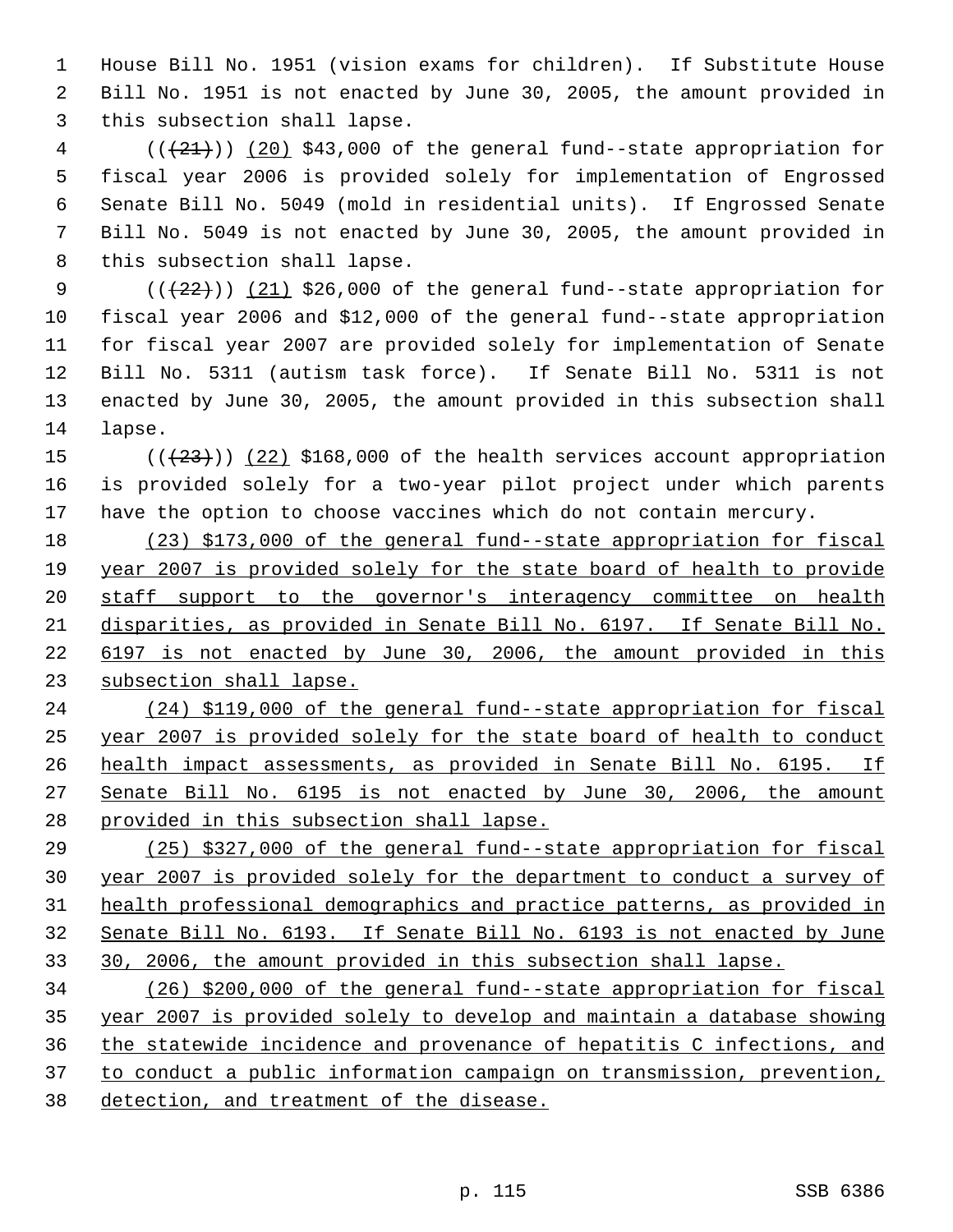(27) \$750,000 of the health services account--state appropriation is provided solely to add one or more combination vaccines to the universal access to childhood immunizations program. The vaccine or vaccines to be added shall be selected by the department after a clinical and cost-effectiveness review by the state vaccine advisory committee. The review shall consider at least the following criteria: (a) The vaccine's relative effectiveness, and the prevalence and seriousness of the conditions it prevents; (b) the relative cost of the vaccine, after accounting for the extent to which it would replace some single injection antigens; (c) the degree to which the vaccine fits the schedule of routinely recommended childhood immunizations; and (d) the extent to which the vaccine is mercury-free. The projected 2007-09 state cost of the combination vaccine or vaccines added pursuant to this review shall not exceed \$3,000,000.

 (28) \$200,000 of the general fund--state appropriation for fiscal year 2007 is provided solely to increase state and local capacity to 17 screen for and treat chlamydia, gonorrhea, and other sexually transmitted diseases.

 **Sec. 222.** 2005 c 518 s 222 (uncodified) is amended to read as follows:

## **FOR THE DEPARTMENT OF CORRECTIONS**

 The appropriations to the department of corrections in this act shall be expended for the programs and in the amounts specified in this section. However, after May 1, 2006, after approval by the director of financial management and unless specifically prohibited by this act, the department may transfer general fund--state appropriations for 27 fiscal year 2006 between programs. However, the department shall not transfer state moneys that are provided solely for a specified purpose. The department shall not transfer funds, and the director of financial management shall not approve the transfer, unless the transfer is consistent with the objective of conserving, to the maximum extent possible, the expenditure of state funds and maximizing, to the greatest extent possible, the reversion of state funds. The director of financial management shall notify the appropriate fiscal committees of the senate and house of representatives in writing prior to approving any deviations from appropriation levels.

(1) ADMINISTRATION AND SUPPORT SERVICES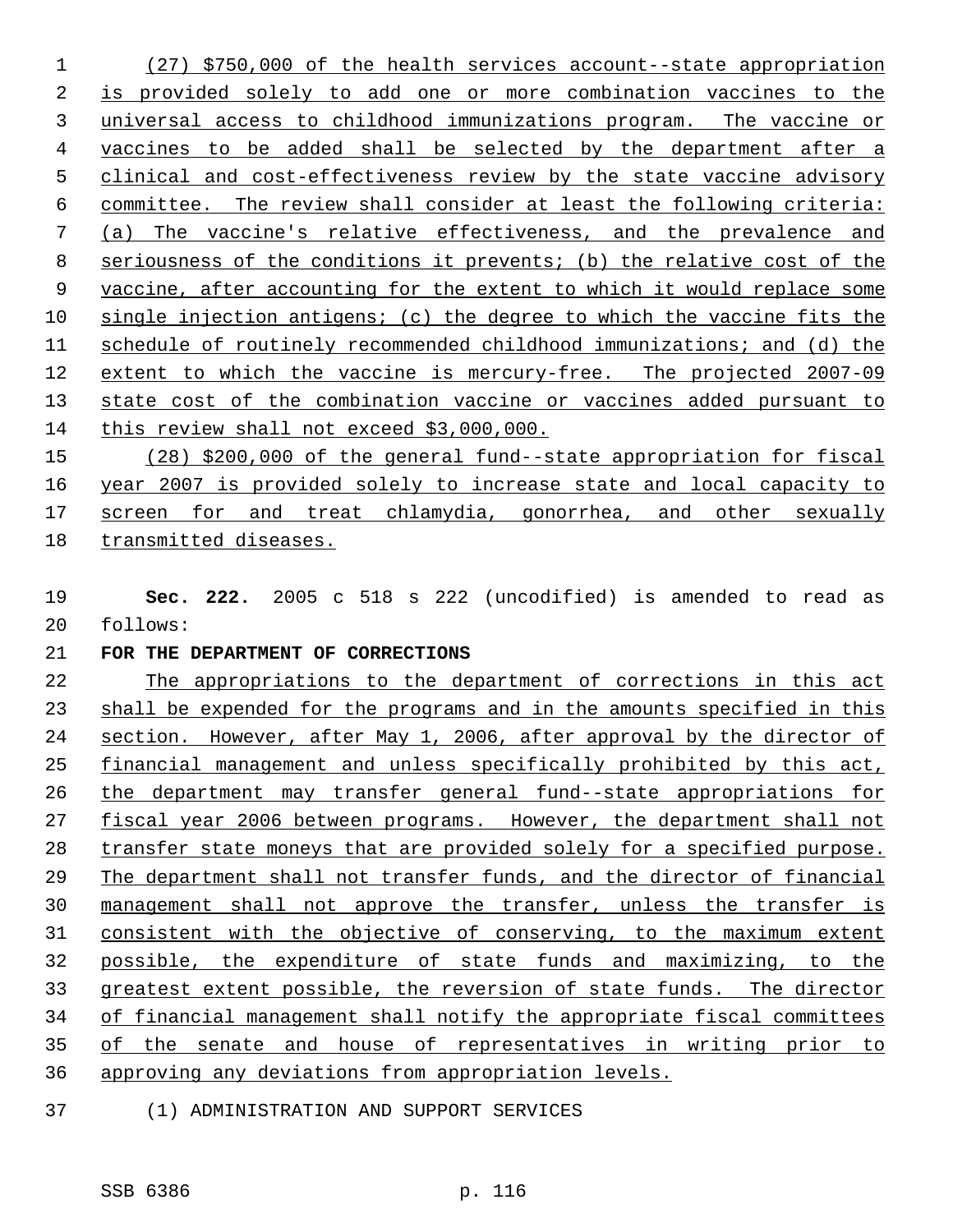1 General Fund--State Appropriation (FY 2006) . . . . . ((\$52,282,000)) 2 \$46,003,000 3 General Fund--State Appropriation (FY 2007) . . . . . ((\$41,838,000)) \$50,027,000 General Fund--Federal Appropriation . . . . . . . . . . . . \$1,022,000 Violence Reduction and Drug Enforcement Account-- 7 State Appropriation . . . . . . . . . . . . . . . . . . \$26,000 Public Safety and Education Account--State 9 Appropriation . . . . . . . . . . . . . . . . . (  $(\frac{2}{7}, \frac{768}{100})$  ) \$2,774,000 11 ((Industrial Insurance Account--State Appropriation . . . . \$1,000)) Pension Funding Stabilization Account--State Appropriation . . . . . . . . . . . . . . . . . . . . . . \$245,000 14 TOTAL APPROPRIATION . . . . . . . . . . . . . ((\$97,937,000)) \$100,097,000

 The appropriations in this subsection are subject to the following conditions and limitations:

18 (a) ((\$11,250,000)) \$5,250,000 of the general fund--state 19 appropriation for fiscal year 2006 ((is)) and \$11,700,000 of the general fund--state appropriation for fiscal year 2007 are provided solely for phase three of the department's offender-based tracking system replacement project. This amount is conditioned on the department satisfying the requirements of section 902 of this act.

 (b) \$26,000 of the general fund--state appropriation for fiscal year 2006 and \$44,000 of the general fund--state appropriation for fiscal year 2007 are provided solely for the implementation of Substitute House Bill No. 1402 (offender travel or transfer). If the bill is not enacted by June 30, 2005, the amounts provided in this subsection shall lapse.

 (c) \$35,000 of the general fund--state appropriation for the fiscal year 2007 is provided solely for the establishment and support of a statewide council on mentally ill offenders that includes as its members representatives of community-based mental health treatment programs, current or former judicial officers, and directors and commanders of city and county jails and state prison facilities. The council will begin to investigate and promote cost-effective approaches to meeting the long-term needs of adults and juveniles with mental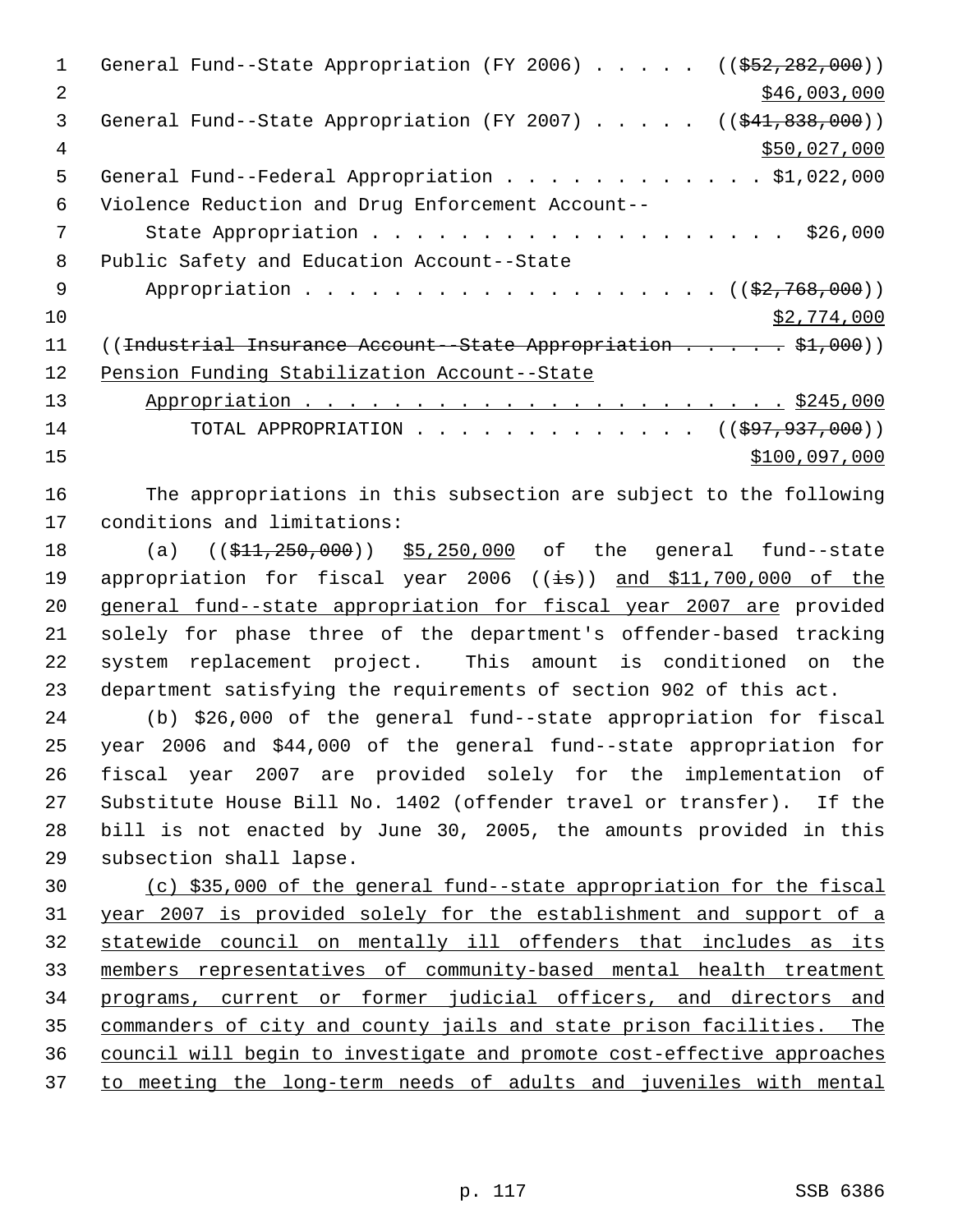disorders who have a history of offending or who are at-risk of offending, including their mental health, physiological, housing, employment, and job training needs. (2) CORRECTIONAL OPERATIONS 5 General Fund--State Appropriation (FY 2006) . . . . . ((\$516,992,000))  $\frac{1}{522}$ , 553,000 7 General Fund--State Appropriation (FY 2007) . . . . . ((\$545,816,000))  $8 \div 8$   $\frac{1}{2555,922,000}$ 9 General Fund--Federal Appropriation . . . . . . . . . . ((\$4,424,000)) \$3,447,000 Violence Reduction and Drug Enforcement Account-- 12 State Appropriation . . . . . . . . . . . . . . . . . \$2,984,000 13 Pension Funding Stabilization Account--State Appropriation . . . . . . . . . . . . . . . . . . . . . \$2,269,000 15 TOTAL APPROPRIATION . . . . . . . . . . . . ((\$1,070,216,000))  $\frac{$1,087,175,000}{2}$ 

 The appropriations in this subsection are subject to the following conditions and limitations:

 (a) For the acquisition of properties and facilities, the department of corrections is authorized to enter into financial contracts, paid for from operating resources, for the purposes indicated and in not more than the principal amounts indicated, plus financing expenses and required reserves pursuant to chapter 39.94 RCW. This authority applies to the following: Lease-develop with the option to purchase or lease-purchase work release beds in facilities throughout the state for \$8,561,000.

 (b) The department may expend funds generated by contractual agreements entered into for mitigation of severe overcrowding in local jails. Any funds generated in excess of actual costs shall be deposited in the state general fund. Expenditures shall not exceed revenue generated by such agreements and shall be treated as recovery of costs.

 (c) The department shall provide funding for the pet partnership program at the Washington corrections center for women at a level at least equal to that provided in the 1995-97 biennium.

 (d) The department shall accomplish personnel reductions with the least possible impact on correctional custody staff, community custody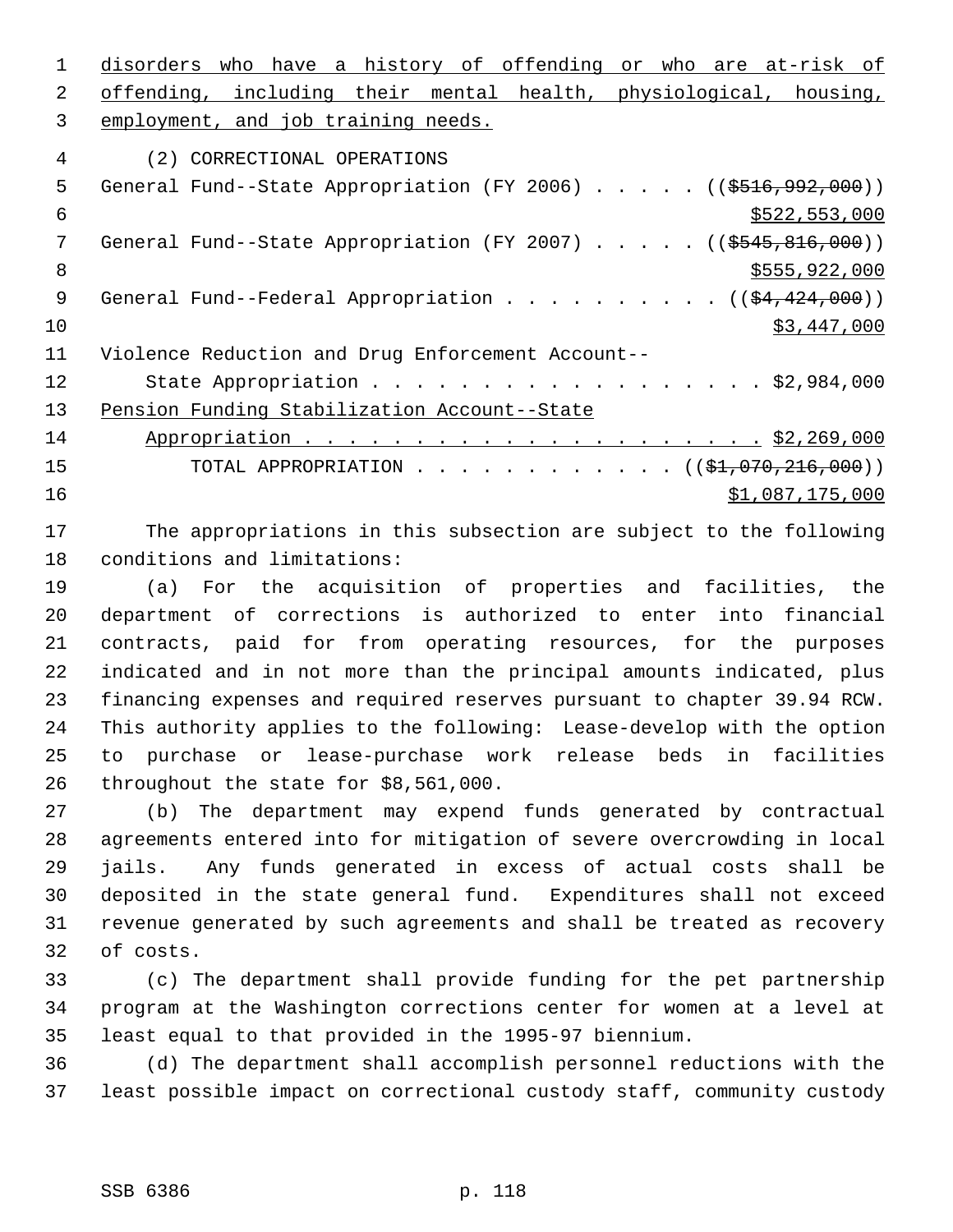staff, and correctional industries. For the purposes of this subsection, correctional custody staff means employees responsible for the direct supervision of offenders.

 (e) During the 2005-07 biennium, when contracts are established or renewed for offender pay phone and other telephone services provided to inmates, the department shall select the contractor or contractors primarily based on the following factors: (i) The lowest rate charged to both the inmate and the person paying for the telephone call; and (ii) the lowest commission rates paid to the department, while providing reasonable compensation to cover the costs of the department to provide the telephone services to inmates and provide sufficient revenues for the activities funded from the institutional welfare betterment account.

 (f) The department shall participation in the health technology assessment program required in section 213(6) of this act. The department shall also participate in the joint health purchasing project described in section 213(7) of this act.

 (g) The Harborview medical center shall provide inpatient and outpatient hospital services to offenders confined in department of corrections facilities at a rate no greater than the average rate that the department has negotiated with other community hospitals in Washington state.

 (h) \$1,087,000 of the general fund--state appropriation for fiscal year 2007 is provided solely for implementation of section 3 of Second Substitute Senate Bill No. 6319 (failure to register). If the bill is not enacted by June 30, 2006, the amount provided in this subsection 27 shall lapse.

 (i) \$384,000 of the general fund--state appropriation for fiscal year 2007 is provided solely for implementation of Second Substitute Senate Bill No. 6460 (crimes with sexual motivation). If the bill is not enacted by June 30, 2006, the amount provided in this subsection shall lapse.

 (j) \$91,000 of the general fund--state appropriation for fiscal year 2007 is provided solely for implementation of section 2 of Second Substitute Senate Bill No. 6172 (possession of child pornography). If the bill is not enacted by June 30, 2006, the amount provided in this subsection shall lapse.

(3) COMMUNITY SUPERVISION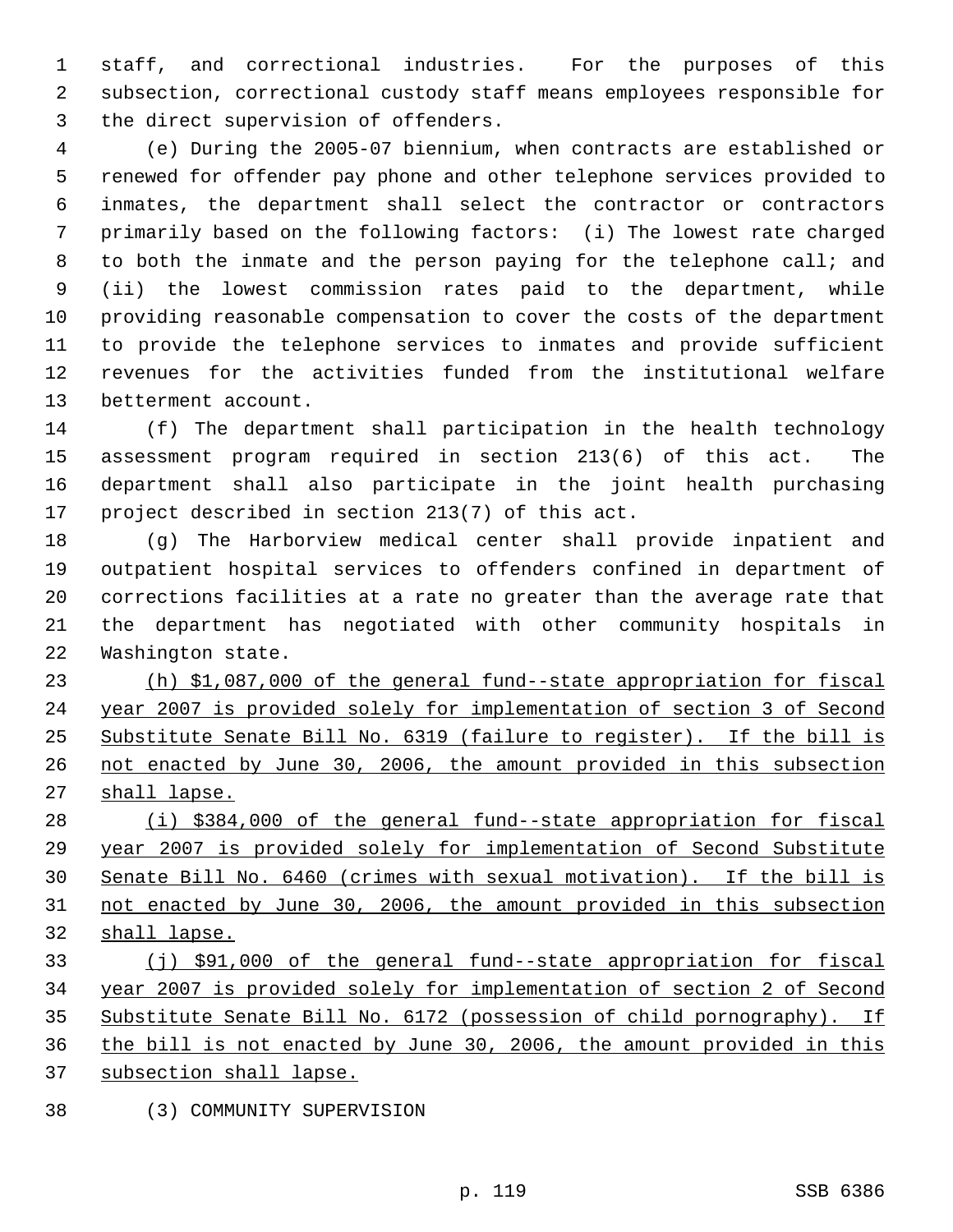| $\mathbf{1}$ | General Fund--State Appropriation (FY 2006) $($ $($ $\frac{682}{210}$ , 000)) |
|--------------|-------------------------------------------------------------------------------|
| 2            | \$89,217,000                                                                  |
| 3            |                                                                               |
| 4            | \$92,477,000                                                                  |
| 5            | Public Safety and Education Account--State                                    |
| 6            | Appropriation ((\$16,736,000))                                                |
|              | \$16,796,000                                                                  |
| 8            | Pension Funding Stabilization Account--State                                  |
| -9           |                                                                               |
| 10           | TOTAL APPROPRIATION $($ $($ $\frac{2180}{152}, 000)$                          |
| 11           | \$198,939,000                                                                 |
|              |                                                                               |

 The appropriations in this subsection are subject to the following conditions and limitations:

 (a) The department shall accomplish personnel reductions with the least possible impact on correctional custody staff, community custody staff, and correctional industries. For the purposes of this subsection, correctional custody staff means employees responsible for the direct supervision of offenders.

 (b) \$268,000 of the general fund--state appropriation for fiscal year 2006 and \$484,000 of the general fund--state appropriation for fiscal year 2007 are provided solely for the implementation of Substitute House Bill No. 1402 (offender travel or transfer). If the bill is not enacted by June 30, 2005, the amounts provided in this subsection shall lapse.

 (c) \$122,000 of the general fund--state appropriation for fiscal year 2006 and \$82,000 of the general fund--state appropriation for fiscal year 2007 are provided solely for the implementation of House Bill No. 1136 (electronic monitoring system). If the bill is not enacted by June 30, 2005, the amounts provided in this subsection shall lapse.

 (d) \$59,000 of the general fund--state appropriation for fiscal year 2007 is provided solely for implementation of section 4 of Second Substitute Senate Bill No. 6319 (failure to register). If the bill is not enacted by June 30, 2006, the amount provided in this subsection shall lapse.

## (4) CORRECTIONAL INDUSTRIES

|  | 37 General Fund--State Appropriation (FY 2006) \$838,000 |  |  |  |  |  |  |
|--|----------------------------------------------------------|--|--|--|--|--|--|
|  | 38 General Fund--State Appropriation (FY 2007) \$882,000 |  |  |  |  |  |  |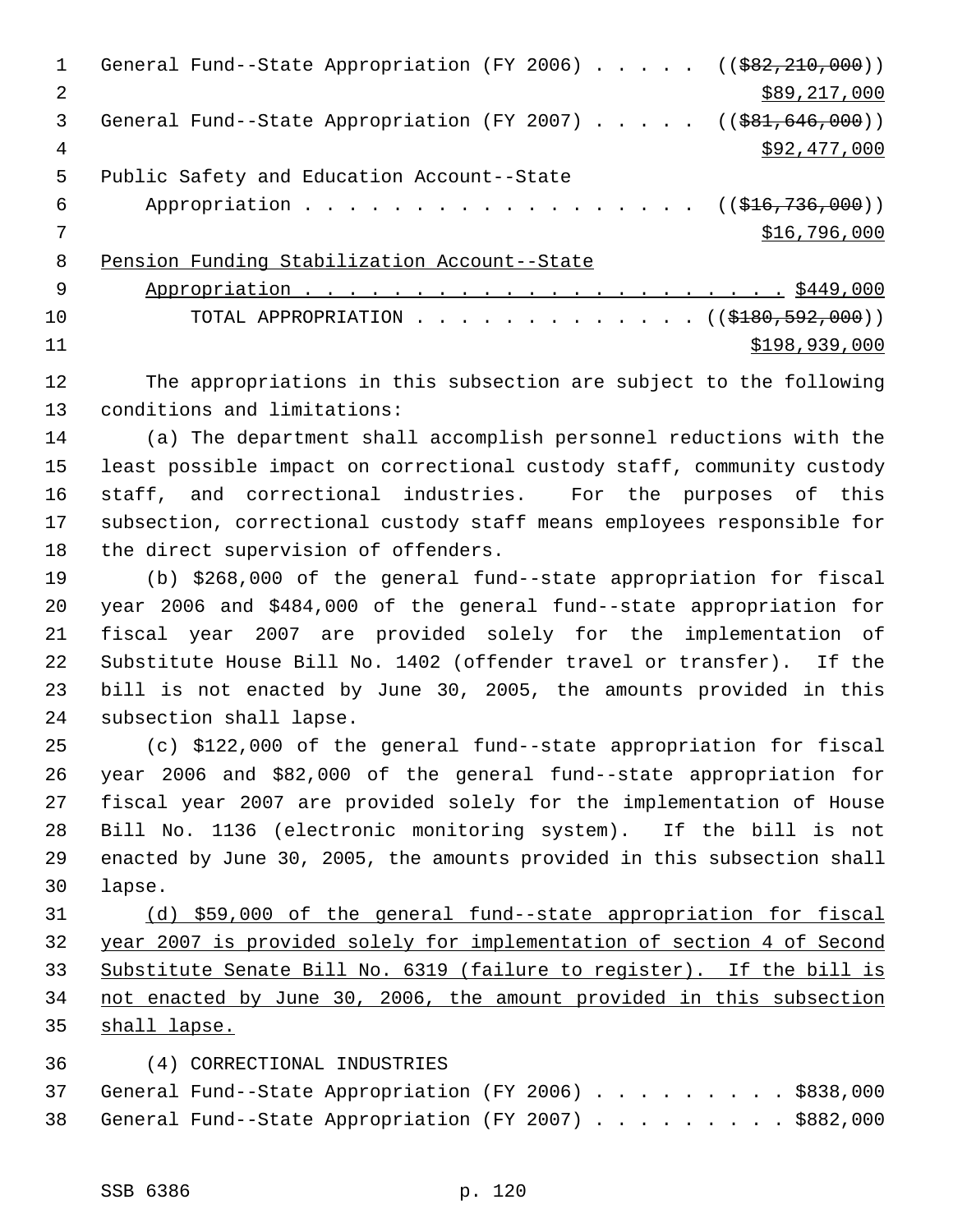| $\mathbf 1$ | Pension Funding Stabilization Account--State                                         |
|-------------|--------------------------------------------------------------------------------------|
| 2           |                                                                                      |
| 3           | TOTAL APPROPRIATION ( $(\frac{1}{21}, 720, 000)$ )                                   |
| 4           | \$1,723,000                                                                          |
| 5           | The appropriations in this subsection are subject to the following                   |
| 6           | conditions and limitations: \$110,000 of the general fund--state                     |
| 7           | appropriation for fiscal year 2006 and \$110,000 of the general fund--               |
| 8           | state appropriation for fiscal year 2007 are provided solely for                     |
| 9           | transfer to the jail industries board. The board shall use the amounts               |
| 10          | provided only for administrative expenses, equipment purchases, and                  |
| 11          | technical assistance associated with advising cities and counties in                 |
| 12          | developing, promoting, and implementing consistent, safe, and efficient              |
| 13          | offender work programs.                                                              |
| 14          | (5) INTERAGENCY PAYMENTS                                                             |
| 15          | General Fund--State Appropriation (FY 2006) $($ $(\frac{233}{633}, \frac{839}{600})$ |
| 16          | \$37,289,000                                                                         |
| 17          | General Fund--State Appropriation (FY 2007)<br>$((\frac{233}{7}$ , 838, 000))        |
| 18          | \$38,662,000                                                                         |
| 19          | $((\$67,677,000))$<br>TOTAL APPROPRIATION                                            |
| 20          | \$75,951,000                                                                         |
| 21          | Sec. 223. 2005 c 518 s 223 (uncodified) is amended to read as                        |
| 22          | follows:                                                                             |
| 23          | FOR THE DEPARTMENT OF SERVICES FOR THE BLIND                                         |
| 24          | General Fund--State Appropriation (FY 2006) $($ $($ \$1,887,000))                    |
| 25          | \$2,031,000                                                                          |
| 26          | General Fund--State Appropriation (FY 2007) $($ $($ \$1,939,000))                    |
| 27          | \$1,923,000                                                                          |
| 28          | General Fund--Federal Appropriation ( $(\frac{215}{326}, \frac{326}{900})$ )         |
| 29          | \$15,362,000                                                                         |
| 30          | General Fund--Private/Local Appropriation \$80,000                                   |
| 31          | Pension Funding Stabilization Account--State                                         |
| 32          |                                                                                      |
| 33          | TOTAL APPROPRIATION $\ldots$ , ( $(\frac{1919}{7232},000)$ )                         |
| 34          | \$19,401,000                                                                         |
| 35          | Sec. 224. 2005 c 518 s 224 (uncodified) is amended to read as                        |
| 36          | follows:                                                                             |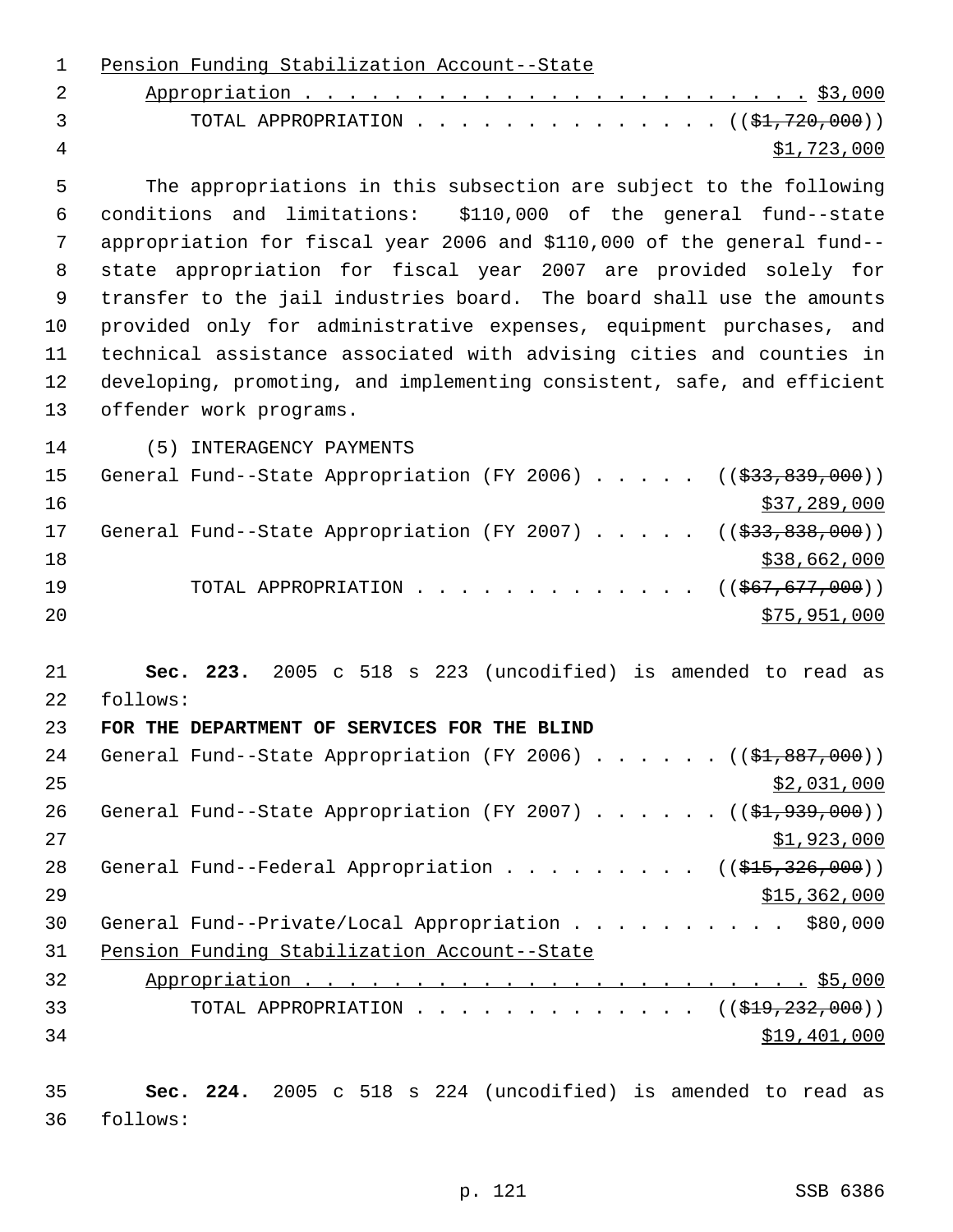| $\mathbf 1$    | FOR THE SENTENCING GUIDELINES COMMISSION                                           |
|----------------|------------------------------------------------------------------------------------|
| 2              | General Fund--State Appropriation (FY 2006) \$864,000                              |
| 3              | General Fund--State Appropriation (FY 2007) ( $(\frac{2861,000}{100})$             |
| $\overline{4}$ | \$863,000                                                                          |
| 5              | Pension Funding Stabilization Account--State                                       |
| $\epsilon$     |                                                                                    |
| 7              | TOTAL APPROPRIATION ( $(\frac{1}{21}, 725, 000)$ )                                 |
| 8              | \$1,731,000                                                                        |
| $\mathsf 9$    | Sec. 225. 2005 c 518 s 225 (uncodified) is amended to read as                      |
| 10             | follows:                                                                           |
| 11             | FOR THE EMPLOYMENT SECURITY DEPARTMENT                                             |
| 12             | General Fund--State Appropriation (FY 2006) ( $(\frac{260}{100})$ )                |
| 13             |                                                                                    |
| 14             | \$186,000                                                                          |
| 15             | General Fund--State Appropriation (FY 2007) ( $(\frac{260}{100})$ )                |
| 16             | \$171,000                                                                          |
| 17             | General Fund--Federal Appropriation ( $(\frac{2259}{800}, \frac{865}{100})$ )      |
| 18             | \$260, 228, 000                                                                    |
| 19             | General Fund--Private/Local Appropriation ( $(\frac{231}{631}, \frac{857}{600})$ ) |
| 20             | \$31,966,000                                                                       |
|                | Unemployment Compensation Administration Account--                                 |
| 21             | Federal Appropriation ( $(\frac{$199,217,000)}{$ )                                 |
| 22<br>23       | \$200,541,000                                                                      |
|                | Administrative Contingency Account--State                                          |
| 24             | Appropriation ( $(\frac{214}{946}, 946, 000)$ )                                    |
| 25             | \$16,866,000                                                                       |
| 26             | Employment Service Administrative Account--State                                   |
| 27             | Appropriation ( $(\frac{24}{11}, 000)$ )                                           |
| 28             | \$24,491,000                                                                       |
| 29             | TOTAL APPROPRIATION ( $(\frac{2530}{16}, \frac{416}{100})$ )                       |
| 30             | \$534,449,000                                                                      |
| 31             | The appropriations in this subsection are subject to the following                 |
| 32             | conditions and limitations:                                                        |
| 33             | (1) \$2,087,000 of the unemployment compensation administration                    |
| 34             | account--federal appropriation is provided from amounts made available             |
| 35             | to the state by section 903(d) of the Social Security Act (Reed Act).              |
| 36             | This amount is provided to replace obsolete information technology                 |

infrastructure.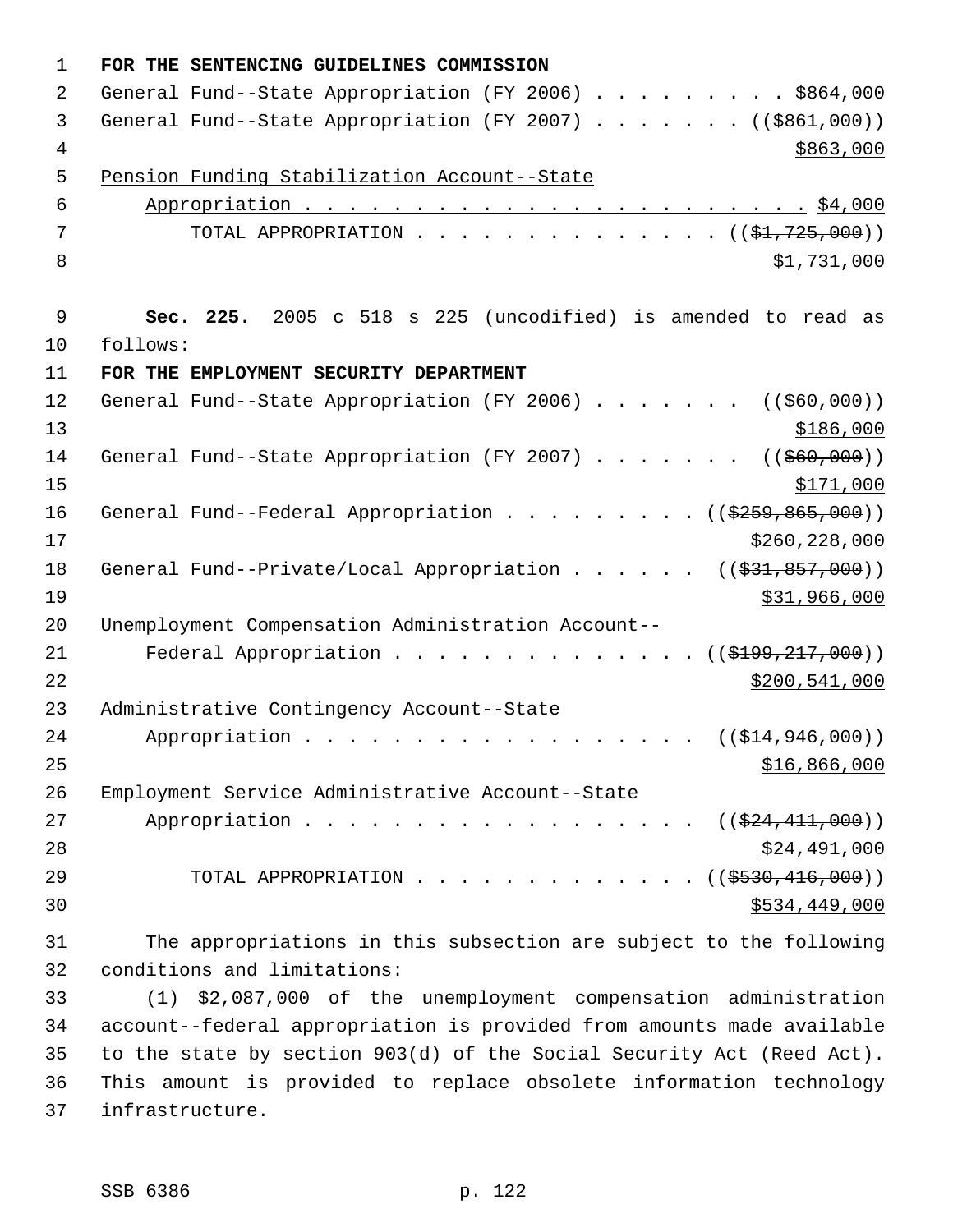(2) \$12,735,000 of the unemployment compensation administration account--federal appropriation is provided from amounts made available to the state by section 903(d) of the Social Security Act (Reed Act). This amount is authorized for state choice administrative functions. The department shall submit recommendations by September 1, 2007, to the office of financial management and the legislative fiscal committees for options reducing the costs of the state choice administrative functions for the 2007-2009 biennium. If these options require any statutory changes, the department shall submit agency request legislation to the appropriate legislative policy committees and fiscal committees by December 15, 2007.

 (3) \$2,300,000 of the unemployment compensation administration account--federal appropriation is provided from amounts made available to the state by section 903(d) of the Social Security Act (Reed Act). This amount is authorized to continue implementation of chapter 4, Laws of 2003 2nd sp. sess. and for implementation costs relating to Engrossed House Bill No. 2255 (unemployment insurance).

 (4) \$4,578,000 of the unemployment compensation administration account--federal appropriation is provided from funds made available to the state by section 903(d) of the Social Security Act (Reed Act). These funds are authorized to provide direct services to unemployment insurance claimants and providing job search review.

 (5) \$37,000 of the general fund--state appropriation for fiscal year 2007 is provided solely to implement Engrossed Substitute Senate Bill No. 5551 (minimum wage study). If the bill is not enacted by June 30, 2006, the amount provided in this subsection shall lapse.

 (6) \$126,000 of the general fund--state appropriation for fiscal year 2006 and \$74,000 of the general fund--state appropriation for fiscal year 2007 are provided solely to implement Substitute Senate Bill No. 6713 (self-employment assistance programs). If the bill is not enacted by June 30, 2006, the amount provided in this subsection

shall lapse.

(End of part)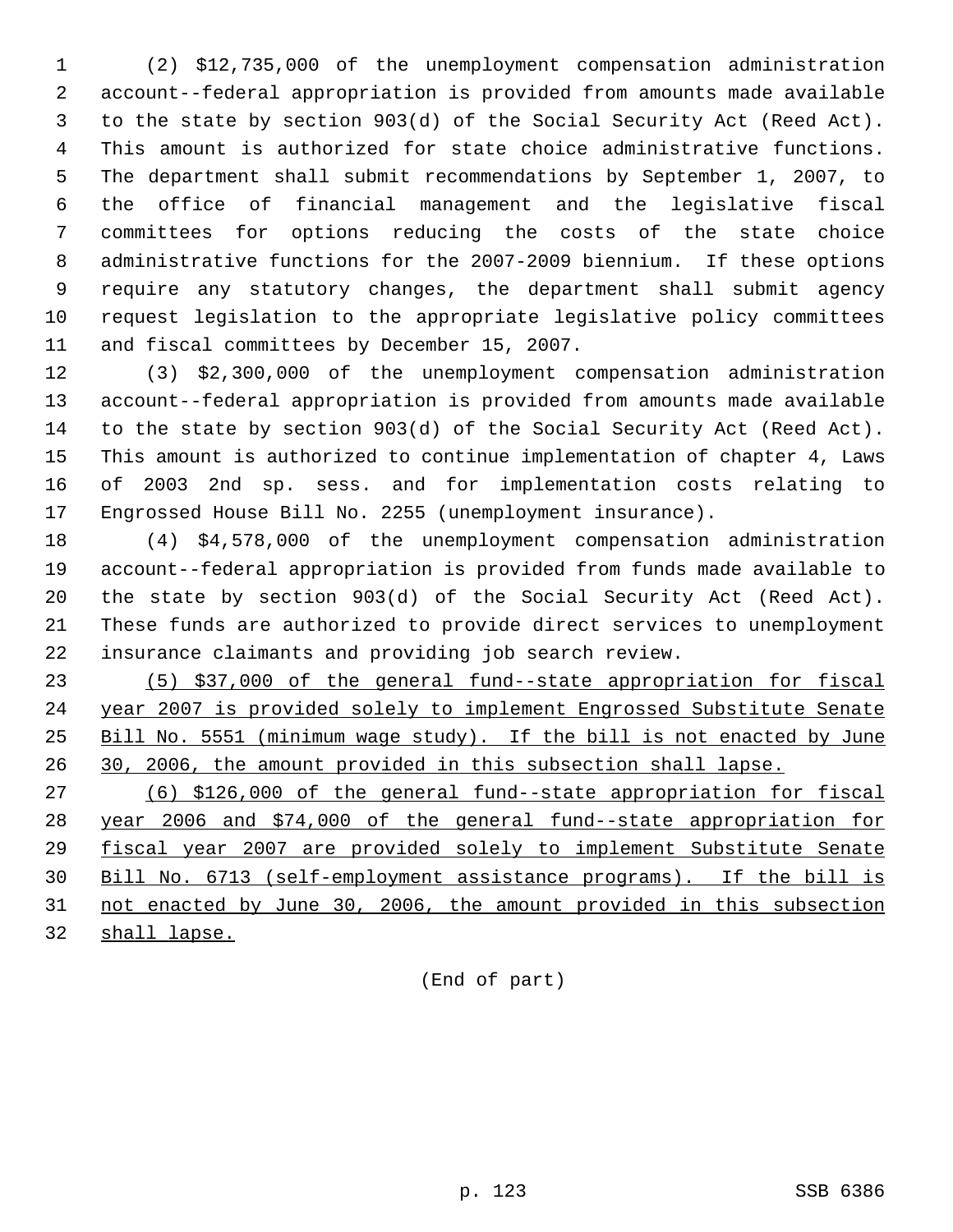| $\mathbf 1$    | PART III                                                                                |
|----------------|-----------------------------------------------------------------------------------------|
| $\overline{2}$ | NATURAL RESOURCES                                                                       |
|                |                                                                                         |
| 3              | Sec. 301. 2005 c 518 s 301 (uncodified) is amended to read as                           |
| 4<br>5         | follows:<br>FOR THE COLUMBIA RIVER GORGE COMMISSION                                     |
| 6              | General Fund--State Appropriation (FY 2006) \$471,000                                   |
| 7              | General Fund--State Appropriation (FY 2007) ( $(\frac{2478}{100})$ )                    |
| 8              | <u>\$479,000</u>                                                                        |
| 9              | General Fund--Private/Local Appropriation ( $(\frac{2859}{100})$ )                      |
| 10             | \$862,000                                                                               |
| 11             | Pension Funding Stabilization Account--State                                            |
| 12             |                                                                                         |
| 13             | TOTAL APPROPRIATION $($ $(*1,808,000))$                                                 |
| 14             | \$1,814,000                                                                             |
|                |                                                                                         |
| 15             | Sec. 302. 2005 c 518 s 302 (uncodified) is amended to read as                           |
| 16             | follows:                                                                                |
| 17             | FOR THE DEPARTMENT OF ECOLOGY                                                           |
| 18             | General Fund--State Appropriation (FY 2006) $($ $($ $\frac{40}{640}$ , $648$ , $000)$ ) |
| 19             | \$41,131,000                                                                            |
| 20<br>21       | General Fund--State Appropriation (FY 2007) $($ $($ $$40, 344, 000)$ )<br>\$42,922,000  |
| 22             | General Fund--Federal Appropriation<br>(( <del>\$73,911,000</del> ))                    |
| 23             | \$74,678,000                                                                            |
| 24             | General Fund--Private/Local Appropriation ( $(\frac{213}{7287}, 000)$ )                 |
| 25             | \$13,290,000                                                                            |
| 26             | Special Grass Seed Burning Research                                                     |
| 27             | Account--State Appropriation \$14,000                                                   |
| 28             | Reclamation Account--State Appropriation ((\$2,646,000))                                |
| 29             | \$2,778,000                                                                             |
| 30             | Flood Control Assistance Account--State                                                 |
| 31             | Appropriation $($ $($ $\frac{27}{9},084,000) )$                                         |
| 32             | \$3,442,000                                                                             |
| 33             | State Emergency Water Projects Revolving                                                |
| 34             | Account--State Appropriation $($ $($ \$1,456,000))                                      |
| 35             | \$1,312,000                                                                             |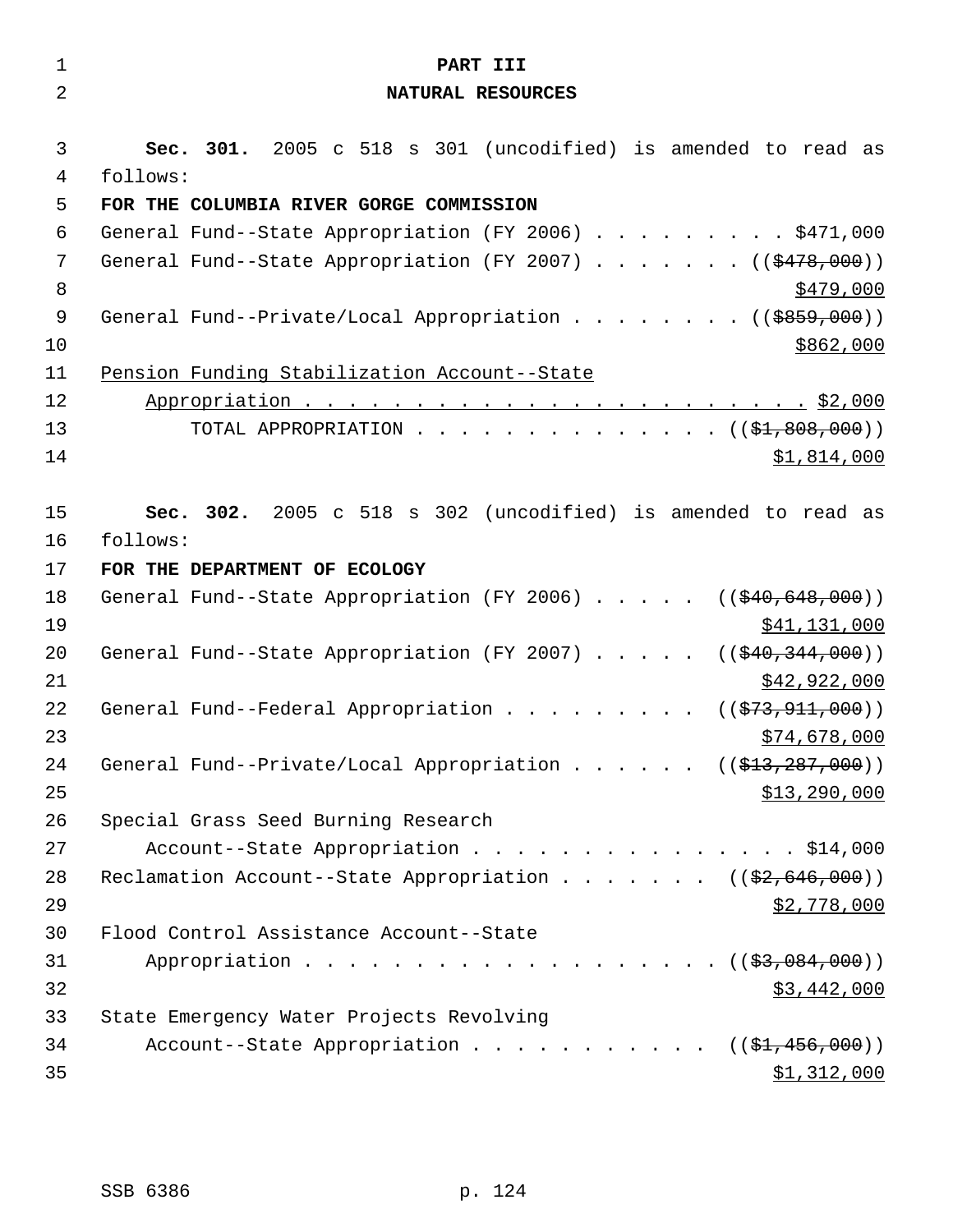| 1  | Waste Reduction/Recycling/Litter Control--State                                          |
|----|------------------------------------------------------------------------------------------|
| 2  | Appropriation<br>$((\frac{1515}{100}, 067, 000))$                                        |
| 3  | \$15,081,000                                                                             |
| 4  | State Drought Preparedness Account--State                                                |
| 5  | Appropriation $($ $)$ $)$                                                                |
| 6  | \$225,000                                                                                |
| 7  | State and Local Improvements Revolving                                                   |
| 8  | Account (Water Supply Facilities)--State                                                 |
| 9  |                                                                                          |
| 10 | \$386,000                                                                                |
| 11 | Vessel Response Account--State Appropriation \$2,876,000                                 |
| 12 | Site Closure Account--State Appropriation ( $(\frac{2655}{100})$ )                       |
| 13 | \$656,000                                                                                |
| 14 | Freshwater Aquatic Algae Control                                                         |
| 15 | Account--State Appropriation \$509,000                                                   |
| 16 | Water Quality Account--State Appropriation ( $(\frac{228}{928}, 021, 000)$ )             |
| 17 | \$28,085,000                                                                             |
| 18 | Wood Stove Education and Enforcement                                                     |
| 19 | Account--State Appropriation \$357,000                                                   |
| 20 | Worker and Community Right-to-Know                                                       |
| 21 | Account--State Appropriation $($ $($ \$2,142,000) $)$                                    |
| 22 | \$2,153,000                                                                              |
| 23 | State Toxics Control Account--State Appropriation $((\frac{278}{169}, \frac{169}{160}))$ |
| 24 | \$84,689,000                                                                             |
| 25 | State Toxics Control Account--Private/Local                                              |
| 26 |                                                                                          |
| 27 | \$795,000                                                                                |
| 28 | Local Toxics Control Account--State Appropriation $((\frac{25}{25}, \frac{258}{200}))$   |
| 29 | \$5,424,000                                                                              |
| 30 | Water Quality Permit Account--State Appropriation $((\$31,909,000))$                     |
| 31 | \$32,468,000                                                                             |
| 32 | Underground Storage Tank Account--State Appropriation . $((\frac{2}{7}, 883, 000))$      |
| 33 | \$2,889,000                                                                              |
| 34 | Environmental Excellence Account--State Appropriation \$504,000                          |
| 35 | Biosolids Permit Account--State Appropriation ( $(\frac{2851}{100})$ )                   |
| 36 | \$853,000                                                                                |
| 37 | Hazardous Waste Assistance Account--State                                                |
| 38 | Appropriation ( $(\frac{25}{153}, 000)$ )                                                |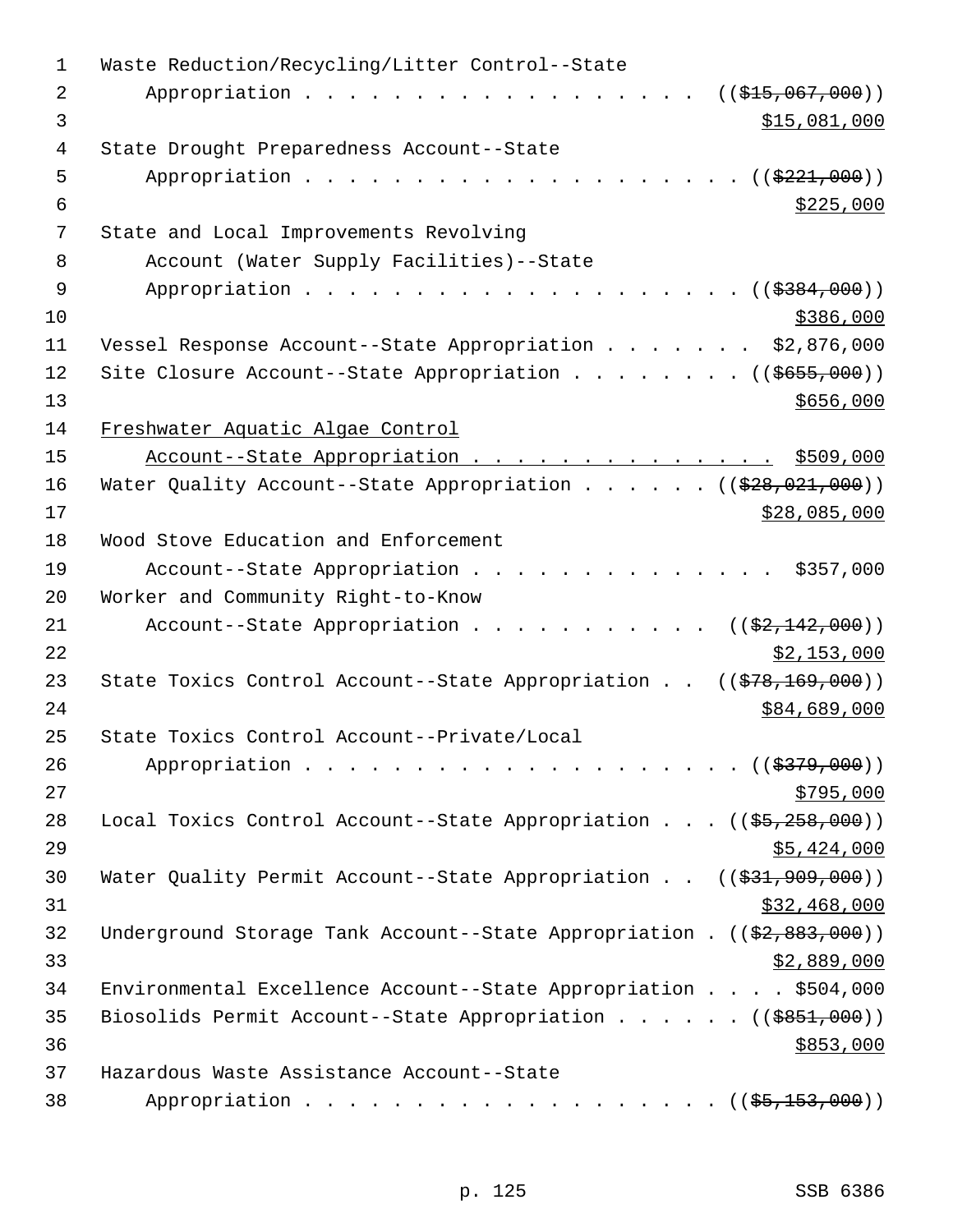| $\mathbf 1$    | \$5,171,000                                                             |
|----------------|-------------------------------------------------------------------------|
| $\overline{2}$ | Air Pollution Control Account--State Appropriation ((\$11,199,000))     |
| 3              | \$11,206,000                                                            |
| $\overline{4}$ | Oil Spill Prevention Account--State Appropriation<br>((\$10, 219, 000)) |
| 5              | \$11,078,000                                                            |
| $\epsilon$     | Air Operating Permit Account--State Appropriation ((\$2,679,000))       |
| 7              | \$2,922,000                                                             |
| 8              | Freshwater Aquatic Weeds Account--State                                 |
| $\overline{9}$ | Appropriation $($ $(\frac{2}{7}, 534, 000))$                            |
| 10             | \$2,144,000                                                             |
| 11             | Oil Spill Response Account--State Appropriation \$7,079,000             |
| 12             | Metals Mining Account--State Appropriation \$14,000                     |
| 13             | Water Pollution Control Revolving Account--State                        |
| 14             |                                                                         |
| 15             | \$485,000                                                               |
| 16             | Water Pollution Control Revolving Account--Federal                      |
| 17             | Appropriation $($ $(\frac{21}{795}, 995, 000))$                         |
| 18             | \$2,357,000                                                             |
| 19             | ((Freshwater Aquatic Algae Control Account--State                       |
| 20             |                                                                         |
| 21             | Pension Funding Stabilization Account--State                            |
| 22             |                                                                         |
| 23             | TOTAL APPROPRIATION ( $(\frac{2386}{600}, 000)$ )                       |
| 24             | \$400, 139, 000                                                         |
| 25             | The appropriations in this section are subject to the following         |
| 26             | conditions and limitations:                                             |
| 27             | (1) \$2,526,196 of the general fund--state appropriation for fiscal     |
| 28             | year 2006, \$2,526,195 of the general fund--state appropriation for     |
| $\sim$ $\sim$  | $\overline{a}$                                                          |

 fiscal year 2007, \$366,000 of the general fund--federal appropriation, \$2,581,000 of the state toxics account--state appropriation, \$540,806 of the water quality account--state appropriation, \$3,748,220 of the water quality permit account--state appropriation, and \$705,000 of the oil spill prevention account are provided solely for the implementation of the Puget Sound conservation and recovery plan and agency action items DOE-01, DOE-02, DOE-04, DOE-06, DOE-07, DOE-08, and DOE-09.

 (2) As described in section 129(7) of this act, the department shall make recommendations and report on monitoring activities related to salmon recovery.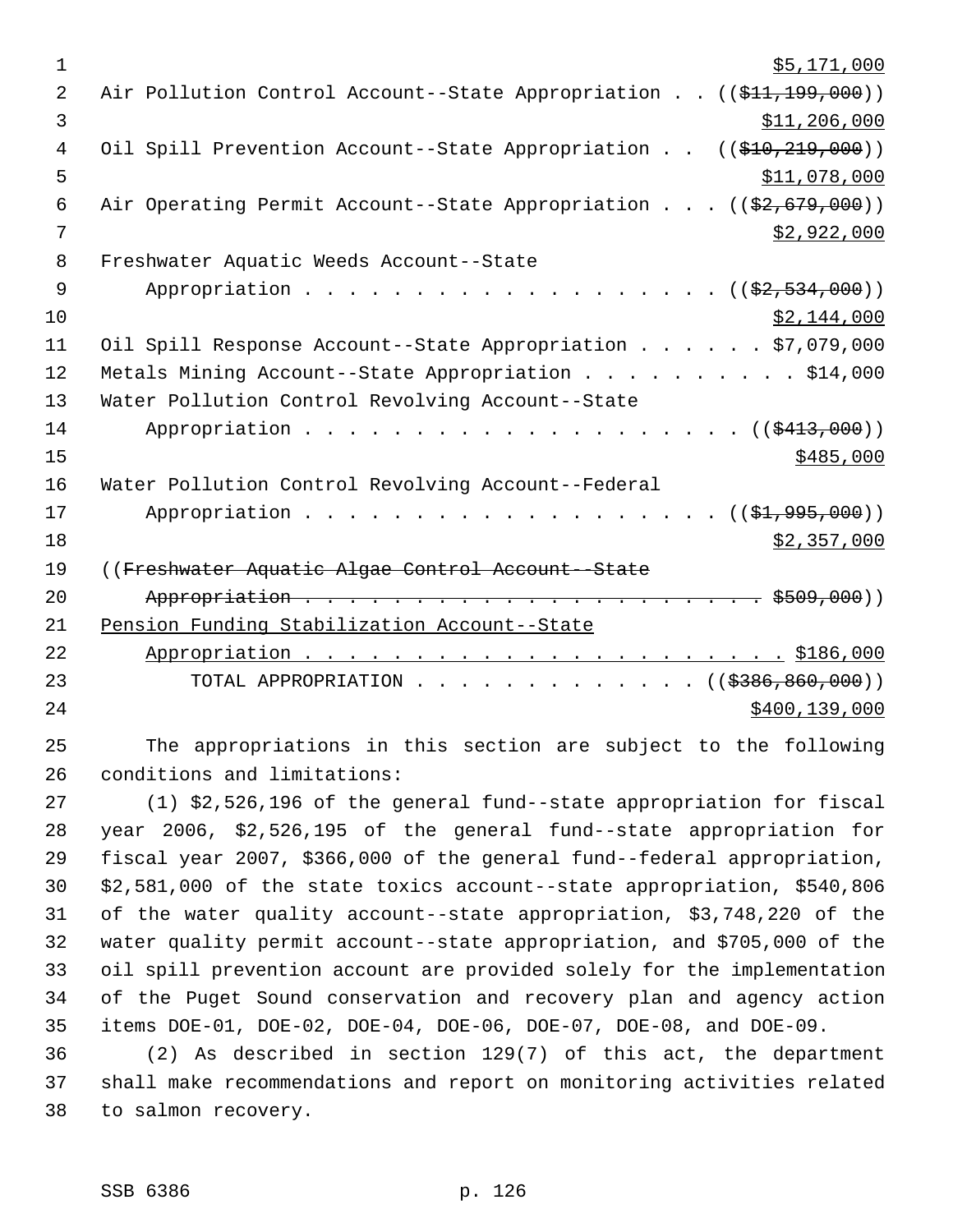(3) \$4,054,000 of the state toxics control account appropriation is provided solely for methamphetamine lab clean-up activities.

 (4) \$170,000 of the oil spill prevention account appropriation is provided solely for implementation of the Puget Sound conservation and recovery plan action item UW-02 through a contract with the University of Washington's sea grant program to continue an educational program targeted to small spills from commercial fishing vessels, ferries, cruise ships, ports, and marinas.

 (5) \$2,500,000 of the general fund--state appropriation for fiscal year 2006 and \$2,000,000 of the general fund--state appropriation for fiscal year 2007 are provided solely for shoreline grants to local governments to implement Substitute Senate Bill No. 6012 (shoreline management), chapter 262, Laws of 2003.

 (6) \$156,000 of the general fund--state appropriation for fiscal year 2006 and \$144,000 of the general fund--state appropriation for fiscal year 2007 are provided solely to expand the department's pilot program for processing 401 water quality certification projects to a statewide process and timeline to meet improved permit processing accountability and timelines, which will result in 90 percent of routine certifications occurring within 90 days of application, and acknowledgement of receipt of the application being sent within 10 days.

 (7) Fees approved by the department of ecology in the 2005-07 biennium are authorized to exceed the fiscal growth factor under RCW 43.135.055.

 (8) \$100,000 of the general fund--state appropriation for fiscal year 2006 and \$100,000 of the general fund--state appropriation for fiscal year 2007 are provided solely to support water measurement and water storage components of the Columbia River Initiative Program.

30 (9) ((\$661,000 of the reclamation account-state appropriation is provided solely to implement Senate Bill No. 5831 (well construction fees). If the bill is enacted by June 30, 2005, \$150,000 from the general fund--state appropriation for fiscal year 2006 and \$150,000 from the general fund--state appropriation for fiscal year 2007 provided in this section shall lapse. If the bill is not enacted by June 30, 2005, the amount provided from the reclamation account in this subsection shall lapse.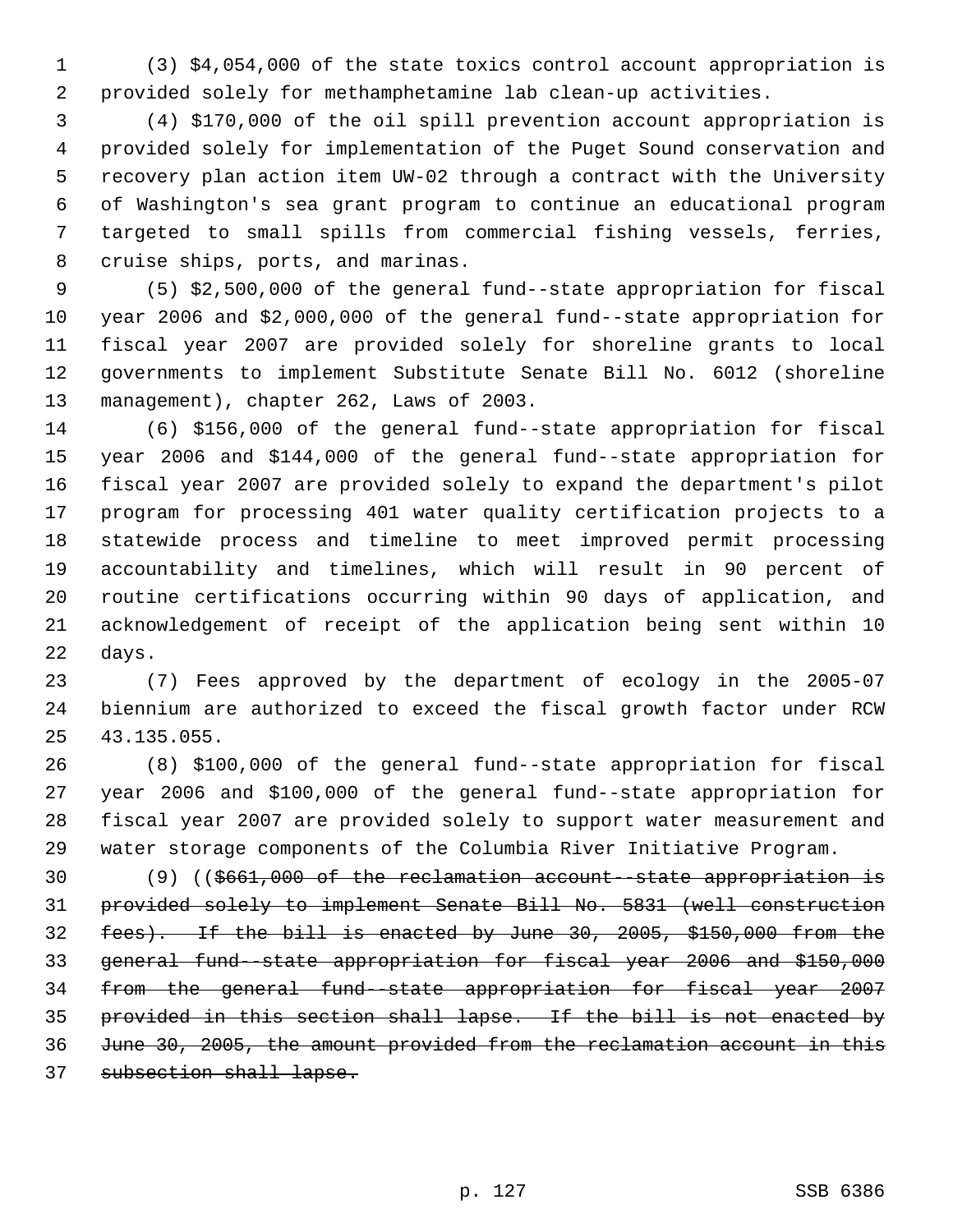$(10)$ ) \$509,000 of the freshwater aquatic algae control account-- state is provided solely for implementation of Engrossed Substitute Senate Bill No. 5699 (aquatic invasive species). If the bill is not enacted by June 30, 2005, the amount provided in this subsection shall lapse.

 $((+11))$   $(10)$  \$250,000 of the state toxics control account--state appropriation is provided solely to implement Engrossed Second Substitute House Bill No. 1605 (soil contamination). If the bill is not enacted by June 30, 2005, the amount in this subsection shall lapse.

 $((+12))$   $(11)$  \$200,000 of the water quality account--state appropriation is provided solely for the department to contract with the state conservation commission to provide statewide coordination and support for coordinated resource management.

15 (12) The department shall assist the office of regulatory 16 assistance in implementing activities consistent with the governor's 17 regulatory improvement program. The department shall support and provide expertise to facilitate, coordinate, and simplify citizen and business interactions so as to improve state regulatory processes 20 involving state, local, and federal stakeholders.

 (13) To maximize use of amounts appropriated during this biennium for clean up of toxic waste, focusing on clean up within and around 23 Puget Sound, the department shall prioritize for this purpose the use of existing staff, additional FTEs added this biennium, temporary project staff, and contracted services.

 (14) \$250,000 of the general fund--state appropriation for fiscal year 2007 is provided solely for a pilot project that demonstrates the value of long-term management plans for small forest landowners.

 (15) \$220,000 of the general fund--state appropriation for fiscal year 2006 and \$340,000 of the general fund--state appropriation for fiscal year 2007 are provided solely for the department of ecology to develop and adopt, through negotiated rule making, a process to: Solicit public and landowner input when property is proposed to be classified as wetlands; assist property owners in identifying the presence, extent, or delineation type of wetlands, and any related permits and regulations that may apply to the property in question; and facilitate early resolution of potential disputes between property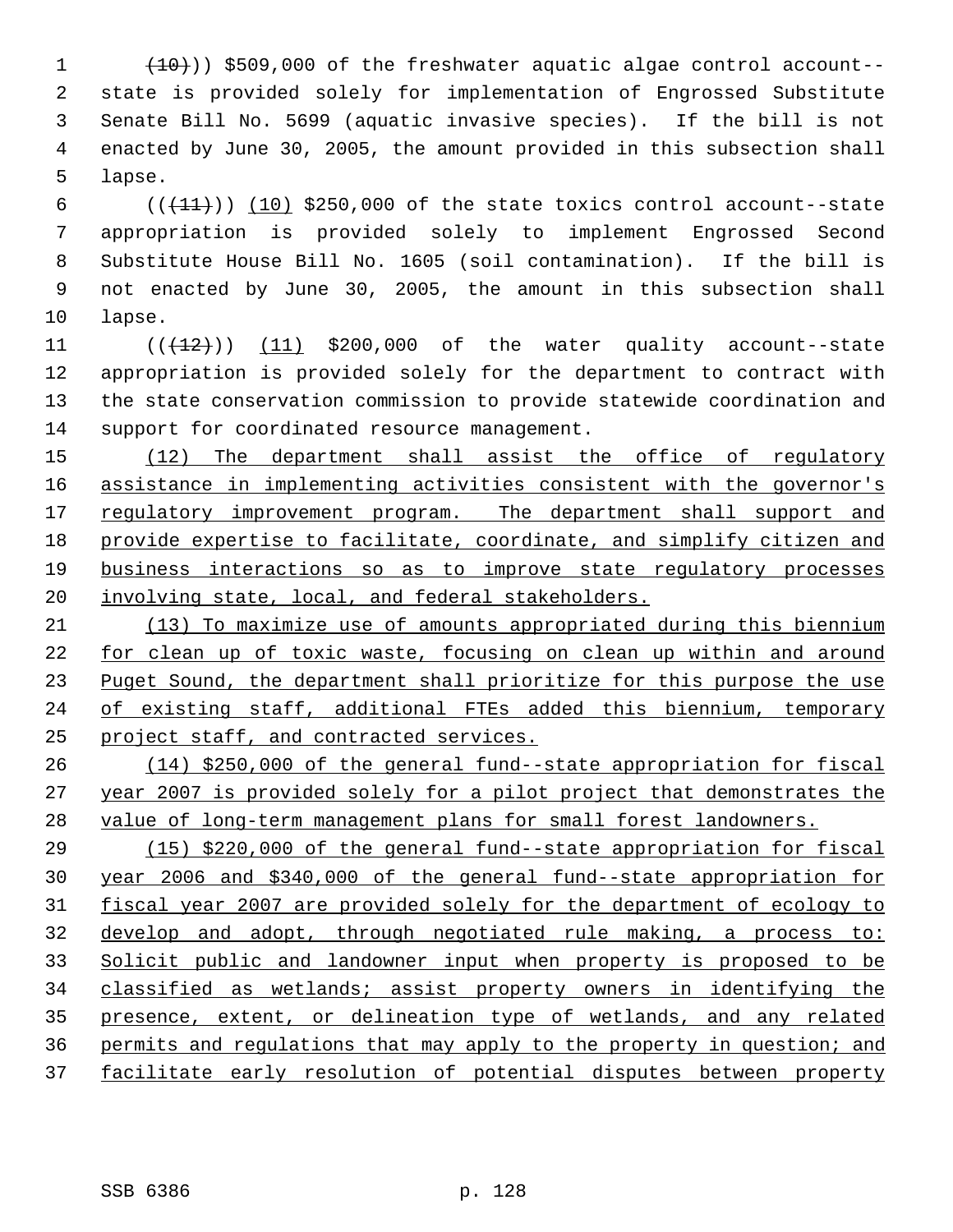owners and governmental agencies on wetlands issues. The rules shall be completed by June 30, 2008.

 (16) \$67,000 of the general fund--state appropriation for fiscal year 2007 is provided solely for the department of ecology to study and prepare a report to the fiscal committees of the legislature by December 31, 2006, on ways the department and other stakeholders can better understand the competing interests of domestic surface water users and other users affected by the curtailment of domestic water 9 rights that has been enacted by a court order. In completing the study, the department shall be required to conduct a survey of affected residents.

 (17) \$250,000 of the general fund--state appropriation for fiscal year 2007 is provided solely for the restoration of Long lake located in Kitsap county in accordance with the plan approved by the Kitsap county weed control board, the county commissioners, the citizens for 16 improving Long lake, and the department of ecology.

 (18) \$150,000 of the local toxics control account--state 18 appropriation for fiscal year 2007 is provided solely for the contracting and production of the second phase report for establishing sustainable statewide regional CBRNE/Hazmat response capability. The report will, at a minimum include, a cost-benefit analysis, analysis of sustainable funding options, regional alignment and mutual aid agreements, and administration requirements.

 (19) \$2,000,000 of the general fund--state appropriation for fiscal year 2007 is provided to implement Second Substitute Senate Bill No. 6581 (Columbia river basin).

 (20) \$25,000 of the general fund--state appropriation for fiscal year 2007 is provided solely to the department of ecology to collaborate with the Wenatchee watershed planning unit and Chelan county for development of a regulatory strategy, as required by the federal clean water act, to control total maximum daily loads of phosphorous to the Wenatchee river. A technically sound plan for managing phosphorous and restoring water quality in the Wenatchee river shall be provided to the appropriate committees of the legislature by July 1, 2008.

 **Sec. 303.** 2005 c 518 s 303 (uncodified) is amended to read as follows: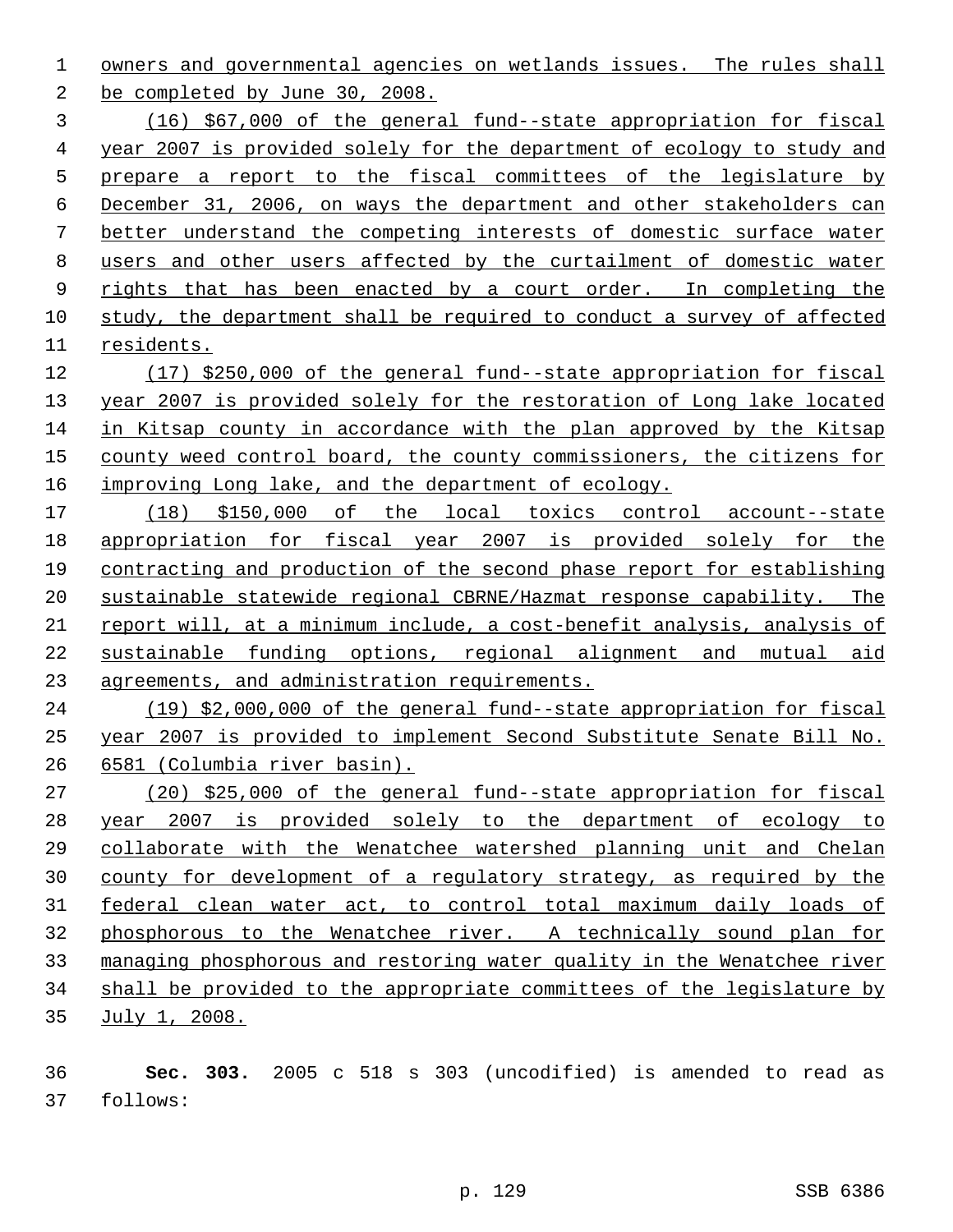| $\mathbf{1}$ | FOR THE STATE PARKS AND RECREATION COMMISSION                                     |
|--------------|-----------------------------------------------------------------------------------|
| 2            | General Fund--State Appropriation (FY 2006) $($ $($ $\frac{234}{527},000)$ )      |
| 3            | \$35,107,000                                                                      |
| 4            | General Fund--State Appropriation (FY 2007) $($ $($ $\frac{24}{694}, 669, 000)$ ) |
| 5            | \$38,578,000                                                                      |
| 6            | General Fund--Federal Appropriation \$2,738,000                                   |
| 7            | General Fund--Private/Local Appropriation \$71,000                                |
| 8            | Winter Recreation Program Account--State                                          |
| 9            | Appropriation ((\$1,110,000))                                                     |
| 10           | \$1,109,000                                                                       |
| 11           | Off-Road Vehicle Account--State Appropriation ((\$225,000))                       |
| 12           | \$220,000                                                                         |
| 13           | Snowmobile Account--State Appropriation \$4,805,000                               |
| 14           | Aquatic Lands Enhancement Account--State                                          |
| 15           |                                                                                   |
| 16           | Parks Renewal and Stewardship Account--State                                      |
| 17           | ((\$38,480,000))<br>Appropriation                                                 |
| 18           | \$38,642,000                                                                      |
| 19           | Public Safety and Education Account--State                                        |
| 20           |                                                                                   |
| 21           | Parks Renewal and Stewardship Account--Private/Local                              |
| 22           |                                                                                   |
| 23           | Pension Funding Stabilization Account--State                                      |
| 24           |                                                                                   |
| 25           | TOTAL APPROPRIATION $\ldots$ , ( $(\frac{1117}{2117}, \frac{317}{2100})$ )        |
| 26           | \$122,153,000                                                                     |
| つワ           | The appropriations in this sestion are subject to the following                   |

 The appropriations in this section are subject to the following conditions and limitations:

 (1) Fees approved by the state parks and recreation commission in the 2005-07 biennium are authorized to exceed the fiscal growth factor under RCW 43.135.055.

 (2) \$79,000 of the general fund--state appropriation for fiscal year 2006 and \$79,000 of the general fund--state appropriation for fiscal year 2007 are provided solely for a grant for the operation of the Northwest avalanche center.

 (3) \$191,000 of the aquatic lands enhancement account appropriation is provided solely for the implementation of the Puget Sound conservation and recovery plan and agency action item PRC-02.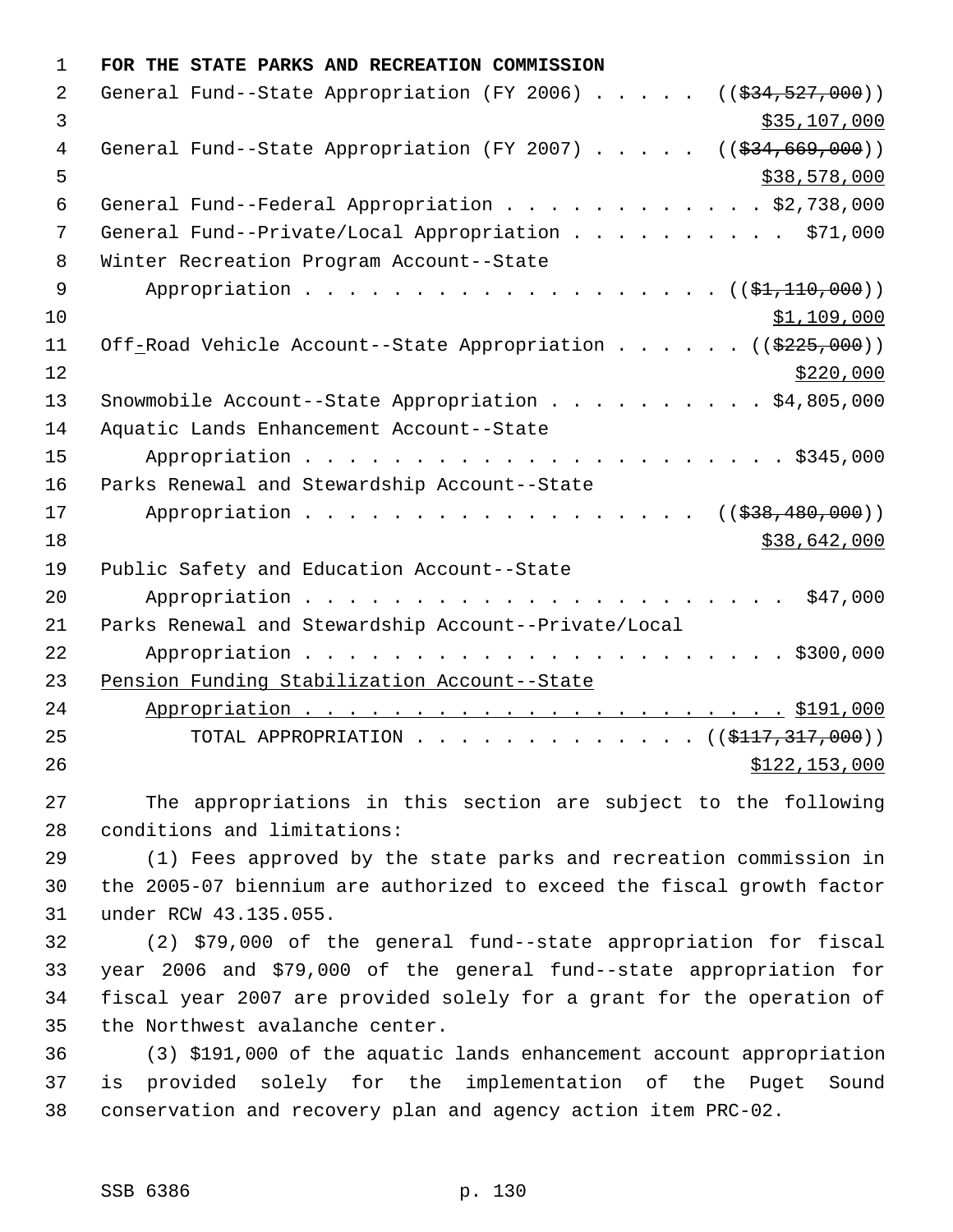(4) \$185,000 of the parks renewal and stewardship account--state appropriation is provided solely to develop a plan for public education and tourist orientation and interpretation at selected state park sites along the route of the ice age floods from Spokane to the Pacific ocean.

 (5) \$3,136,000 of the general fund--state appropriation for fiscal year 2007 is provided solely to mitigate the impact of discontinuing the collection of parking fees at state parks. If legislation is not enacted repealing parking fees, this amount shall lapse.

 (6) \$550,000 of the general fund--state appropriation for fiscal year 2007 is provided solely to improve recreational facilities and access at the Mount Washington, Ollalie, and Iron Horse state parks. Specifically, the department shall: (1) Acquire a private in-holding on Mount Washington; (2) design/construct visitor parking, picnic 15 facilities, and river access along the access road at Ollalie state 16 park; (3) upgrade the rock climber and hiker route to the summit of Mount Washington; (4) expand/upgrade trail network at Ollalie state park; (5) construct a group camping facility; and (6) improve other signage, sanitation, trails, and other user facilities within funds provided.

 **Sec. 304.** 2005 c 518 s 304 (uncodified) is amended to read as follows: **FOR THE INTERAGENCY COMMITTEE FOR OUTDOOR RECREATION**  24 General Fund--State Appropriation (FY 2006) . . . . . . . \$1,401,000 25 General Fund--State Appropriation (FY 2007) . . . . . . ((\$1,414,000))  $\frac{$1,517,000}{2}$ 27 General Fund--Federal Appropriation . . . . . . . . ((\$18,455,000)) \$18,462,000 29 General Fund--Private/Local Appropriation . . . . . . . . . \$250,000 Aquatic Lands Enhancement Account--State Appropriation . . . \$254,000 31 Water Quality Account--State Appropriation . . . . . . . . . \$200,000 Firearms Range Account--State Appropriation . . . . . . . . . \$24,000 33 Recreation Resources Account--State Appropriation . . . ((\$3,176,000)) \$2,196,000 35 NOVA Program Account--State Appropriation . . . . . . . . . . \$809,000 Pension Funding Stabilization Account--State Appropriation . . . . . . . . . . . . . . . . . . . . . . . \$1,000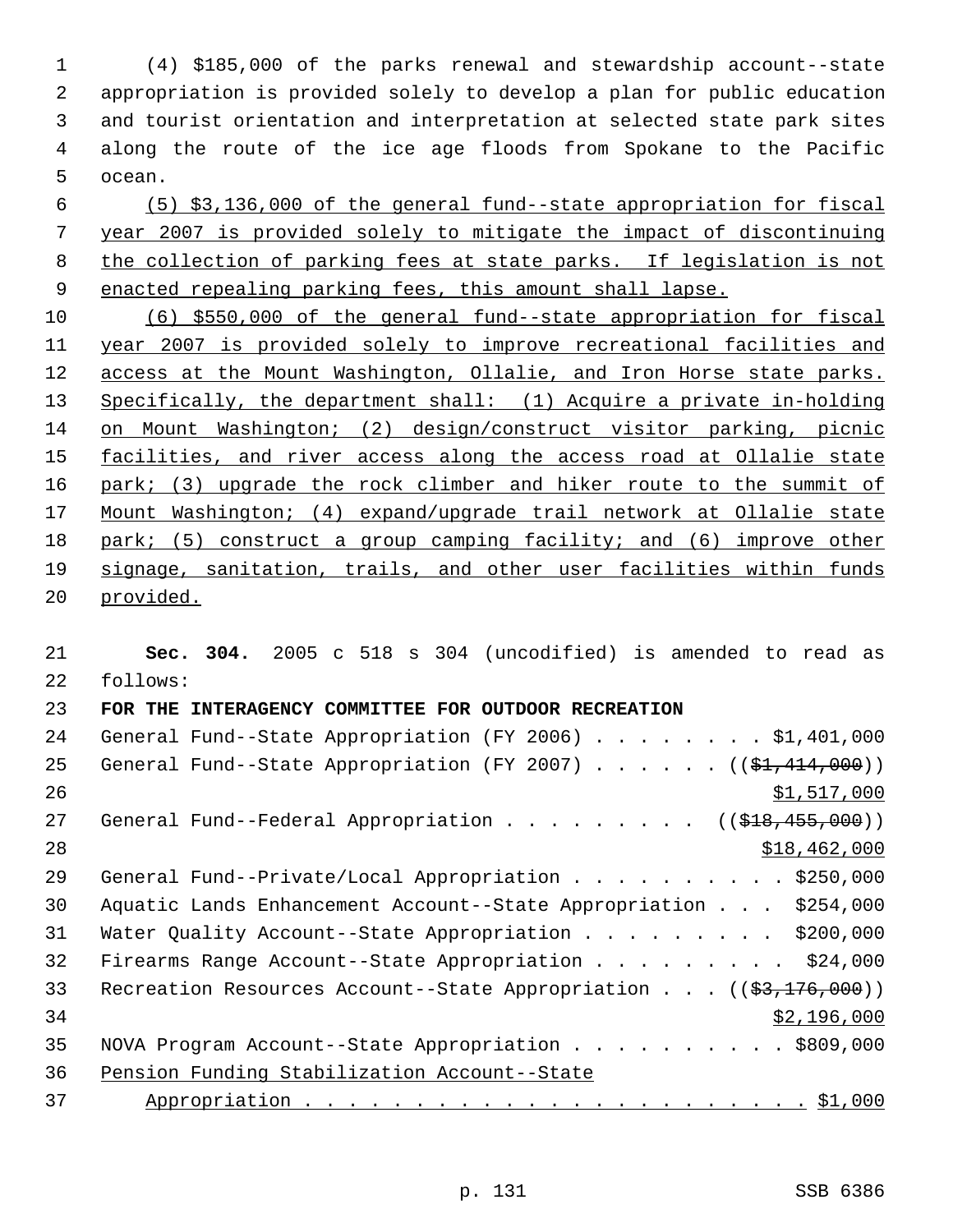1 TOTAL APPROPRIATION . . . . . . . . . . . . ((<del>\$25,983,000</del>)) 2  $\frac{$25,114,000}{2}$ 

 The appropriations in this section are subject to the following conditions and limitations:

 (1) As described in section 129(7) of this act, the department shall make recommendations and report on monitoring activities related to salmon recovery.

 (2) \$16,025,000 of the general fund--federal appropriation is provided solely for implementation of the forest and fish agreement rules. These funds will be passed through to the department of natural resources and the department of fish and wildlife.

 (3) During the 2005-07 fiscal biennium, any county that purchased land before 1978 for off-road vehicle sports park recreation pursuant to 1972 ex.s. c 153 and 1975 1st ex.s. c 34 may discharge its contractual obligations for state-funded capital improvements on those lands if by no later than June 30, 2007:

 (a) It sells on the open market, at the highest price achievable, all such lands and related facilities and equipment. After deducting reasonable expenses for the cost of sale, all remaining funds will be deposited within thirty days of closing to the nonhighway and off-road vehicle activities program account in the office of the state treasurer. Any funds derived from such sale shall be expended in 23 accordance with RCW  $46.09.170(2)(d)(ii)(A)$  in the same manner as funds the committee receives from RCW 46.09.110 and shall be used for off- road vehicle recreation facilities in areas west of the crest of the Cascade Mountains with preference for developing a new off-road vehicle sports park; or

 (b) With the consent of the interagency committee, it gives all such lands and related facilities and equipment to a state or local agency. The state or local agency must agree to make the lands available for purposes related to motorized off-road vehicle recreation. The agency will not be responsible for contractual obligations for previous state-funded capital improvements on those lands. The interagency committee may award a one time noncompetitive grant to the agency for renovation and other capital improvements and for initial operating costs. If a transfer of property under this subsection (b) is not approved prior to June 30, 2006, then the property shall be sold according to (a) of this subsection.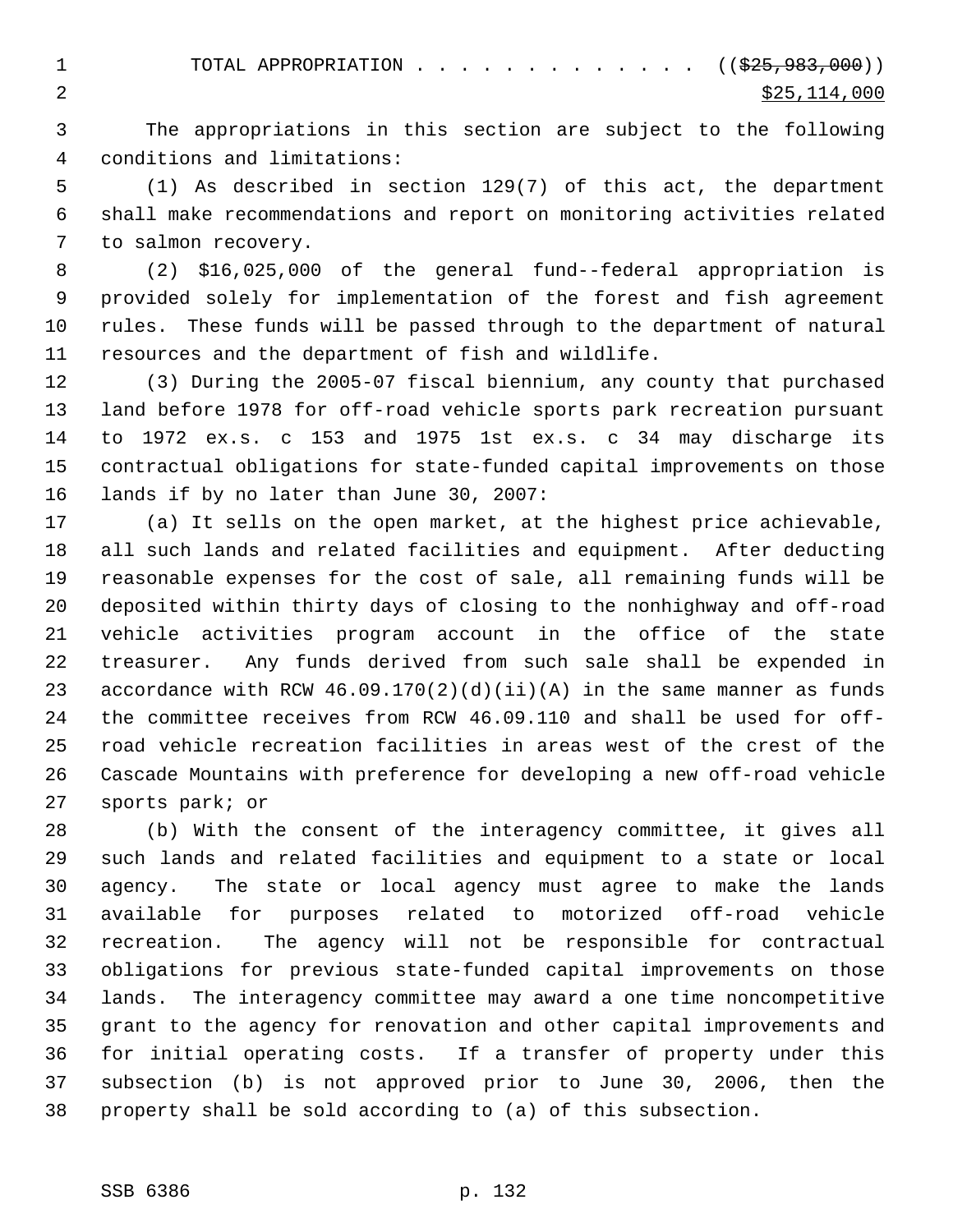(4) \$125,000 of the general fund--state appropriation for fiscal year 2006 and \$125,000 of the general fund--state appropriation for fiscal year 2007 are provided solely for the biodiversity strategy.

 (5) \$20,000 of the general fund--state appropriation for fiscal year 2006 and \$20,000 of the general fund--state appropriation for fiscal year 2007 are provided solely for coordination of federal, state, tribal, local, and private aquatic monitoring efforts. The department shall provide a memorandum to the office of financial management and legislative fiscal committees in January of every year which specifies performance measures to reduce redundancy, increase efficiency, and help meet the goals and objectives of the various entities involved in monitoring and if these performance measures were met.

 (6) \$100,000 of the general fund--state appropriation for fiscal year 2007 is provided solely to implement Substitute Senate Bill No. 5385 (invasive species council). If the bill is not enacted by June 17 30, 2006, the amount provided in this subsection shall lapse.

 **Sec. 305.** 2005 c 518 s 305 (uncodified) is amended to read as follows:

**FOR THE ENVIRONMENTAL HEARINGS OFFICE** 

| 24 |  | Pension Funding Stabilization Account--State                         |  |  |  |  |             |  |
|----|--|----------------------------------------------------------------------|--|--|--|--|-------------|--|
| 23 |  |                                                                      |  |  |  |  | \$1,066,000 |  |
|    |  | 22 General Fund--State Appropriation (FY 2007) $($ $($ \$1,064,000)) |  |  |  |  |             |  |
| 21 |  | General Fund--State Appropriation (FY 2006) \$1,057,000              |  |  |  |  |             |  |

| 25 |                                                          |
|----|----------------------------------------------------------|
| 26 | TOTAL APPROPRIATION ( $(\frac{2}{2}, \frac{121}{120})$ ) |
| 27 | \$2,128,000                                              |

 **Sec. 306.** 2005 c 518 s 306 (uncodified) is amended to read as follows: **FOR THE CONSERVATION COMMISSION**  General Fund--State Appropriation (FY 2006) . . . . . . . . \$2,235,000 32 General Fund--State Appropriation (FY 2007) . . . . . .  $($   $($ \$2,253,000))  $\frac{1}{2}$  33 34 General Fund--Federal Appropriation . . . . . . . . . . . . . \$250,000 35 Water Quality Account--State Appropriation . . . . .  $($   $($ \$4,175,000))  $\frac{$4,178,000}{9}$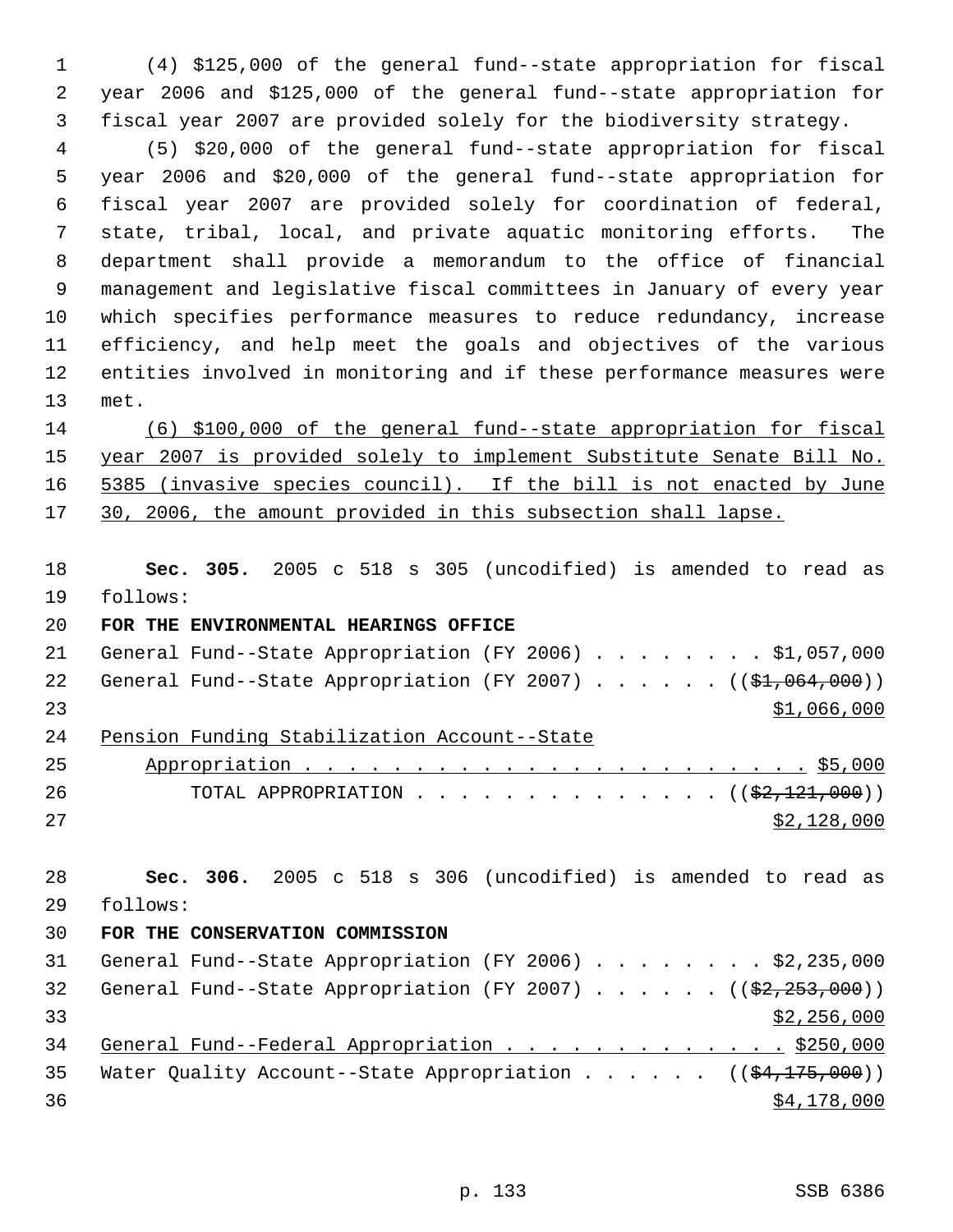Pension Funding Stabilization Account--State Appropriation . . . . . . . . . . . . . . . . . . . . . . . \$3,000 3 TOTAL APPROPRIATION . . . . . . . . . . . . . ((<del>\$8,663,000</del>))  $\frac{1}{28}$ ,922,000 The appropriations in this section are subject to the following conditions and limitations: (1) \$197,000 of the general fund--state appropriation for fiscal year 2006 and \$197,000 of the general fund--state appropriation for fiscal year 2007 are provided solely for the implementation of the Puget Sound conservation and recovery plan and agency action item CC- 01. (2) As described in section 129(7) of this act, the department shall make recommendations and report on monitoring activities related to salmon recovery. (3) \$100,000 of the general fund--state appropriation for fiscal year 2006 and \$100,000 of the general fund--state appropriation for fiscal year 2007 are provided solely to implement Substitute House Bill No. 1462 (relating to funding for conservation districts). If the bill is not enacted by June 30, 2005, the amounts provided in this subsection shall lapse. **Sec. 307.** 2005 c 518 s 307 (uncodified) is amended to read as follows: **FOR THE DEPARTMENT OF FISH AND WILDLIFE**  24 General Fund--State Appropriation (FY 2006) . . . . . ((\$45,751,000)) \$46,779,000 26 General Fund--State Appropriation (FY 2007) . . . . . ((\$44,545,000)) \$46,931,000 28 General Fund--Federal Appropriation . . . . . . . .  $($   $($   $\frac{242,261,000}{2})$  $\frac{$49,100,000}{2}$ 30 General Fund--Private/Local Appropriation . . . . . ((\$36,025,000)) \$36,089,000 32 Off-Road Vehicle Account--State Appropriation . . . . . . . \$392,000 Aquatic Lands Enhancement Account--State 34 Appropriation . . . . . . . . . . . . . . . . . (  $(\frac{25}{65}, \frac{813}{600})$  )  $35 - 820,000$  Recreational Fisheries Enhancement--State 37 Appropriation . . . . . . . . . . . . . . . . . (  $(\frac{23,547,000}{2})$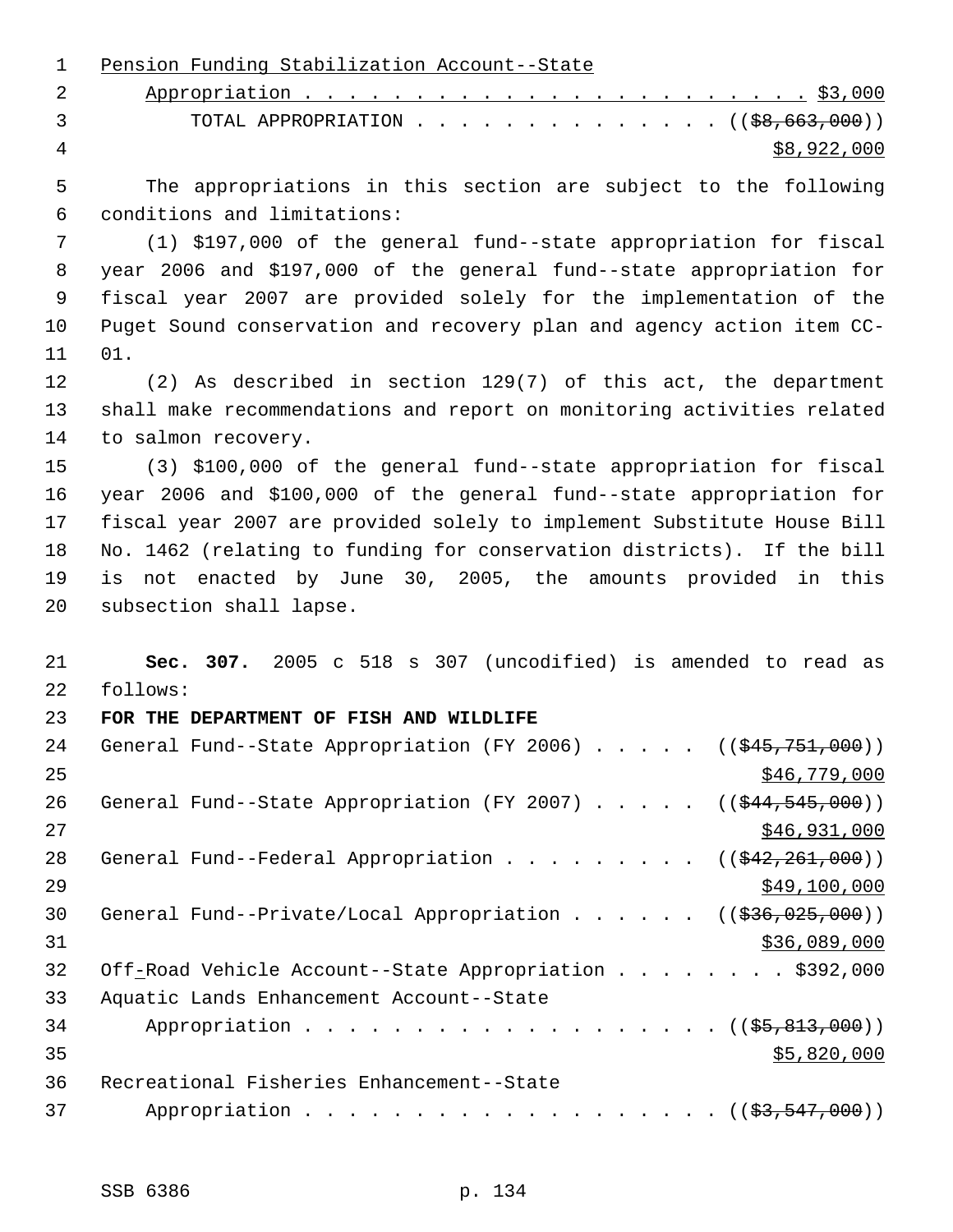| $\mathbf 1$ | \$3,753,000                                                                       |
|-------------|-----------------------------------------------------------------------------------|
| 2           | Warm Water Game Fish Account--State Appropriation ((\$2,898,000))                 |
| 3           | \$2,904,000                                                                       |
| 4           | Eastern Washington Pheasant Enhancement                                           |
| 5           | Account--State Appropriation<br>\$750,000                                         |
| 6           | Wildlife Account--State Appropriation<br>$((\frac{1662}{776},000))$               |
| 7           | \$61,946,000                                                                      |
| 8           | Wildlife Account--Federal Appropriation<br>$((\frac{230}{7}36, \frac{966}{900}))$ |
| 9           | \$33,029,000                                                                      |
| 10          | Wildlife Account--Private/Local Appropriation<br>((\$410,379,000))                |
| 11          | \$10,386,000                                                                      |
| 12          | Game Special Wildlife Account--State Appropriation<br>$((\$2,147,000))$           |
| 13          | \$2,883,000                                                                       |
| 14          | Game Special Wildlife Account--Federal Appropriation.<br>$(($ \$8,858,000))       |
| 15          | \$8,863,000                                                                       |
| 16          | Game Special Wildlife Account--Private/Local                                      |
| 17          | Appropriation<br>((\$468,000))                                                    |
| 18          | \$469,000                                                                         |
| 19          | Public Safety and Education Account--State                                        |
| 20          |                                                                                   |
| 21          | Environmental Excellence Account--State Appropriation \$15,000                    |
| 22          | Regional Fisheries Salmonid Recovery                                              |
| 23          | Account--Federal Appropriation $($ $($ \$1,755,000) $)$                           |
| 24          | \$2,755,000                                                                       |
| 25          | Oil Spill Prevention Account--State Appropriation ((\$1,040,000))                 |
| 26          | \$1,043,000                                                                       |
| 27          | ((Recreation Resources Account--State Appropriation \$36,000))                    |
| 28          | Oyster Reserve Land Account--State Appropriation \$411,000                        |
| 29          | ((Freshwater Aquatic Algae Control Account--State                                 |
| 30          |                                                                                   |
| 31          | Aquatic Invasive Species Prevention Account--State                                |
| 32          |                                                                                   |
| 33          | Pension Funding Stabilization Account--State                                      |
| 34          |                                                                                   |
| 35          | TOTAL APPROPRIATION ( $(\frac{2302}{171},000)$ )                                  |
| 36          | \$315,682,000                                                                     |
|             |                                                                                   |
| 37          | The appropriations in this section are subject to the following                   |

conditions and limitations: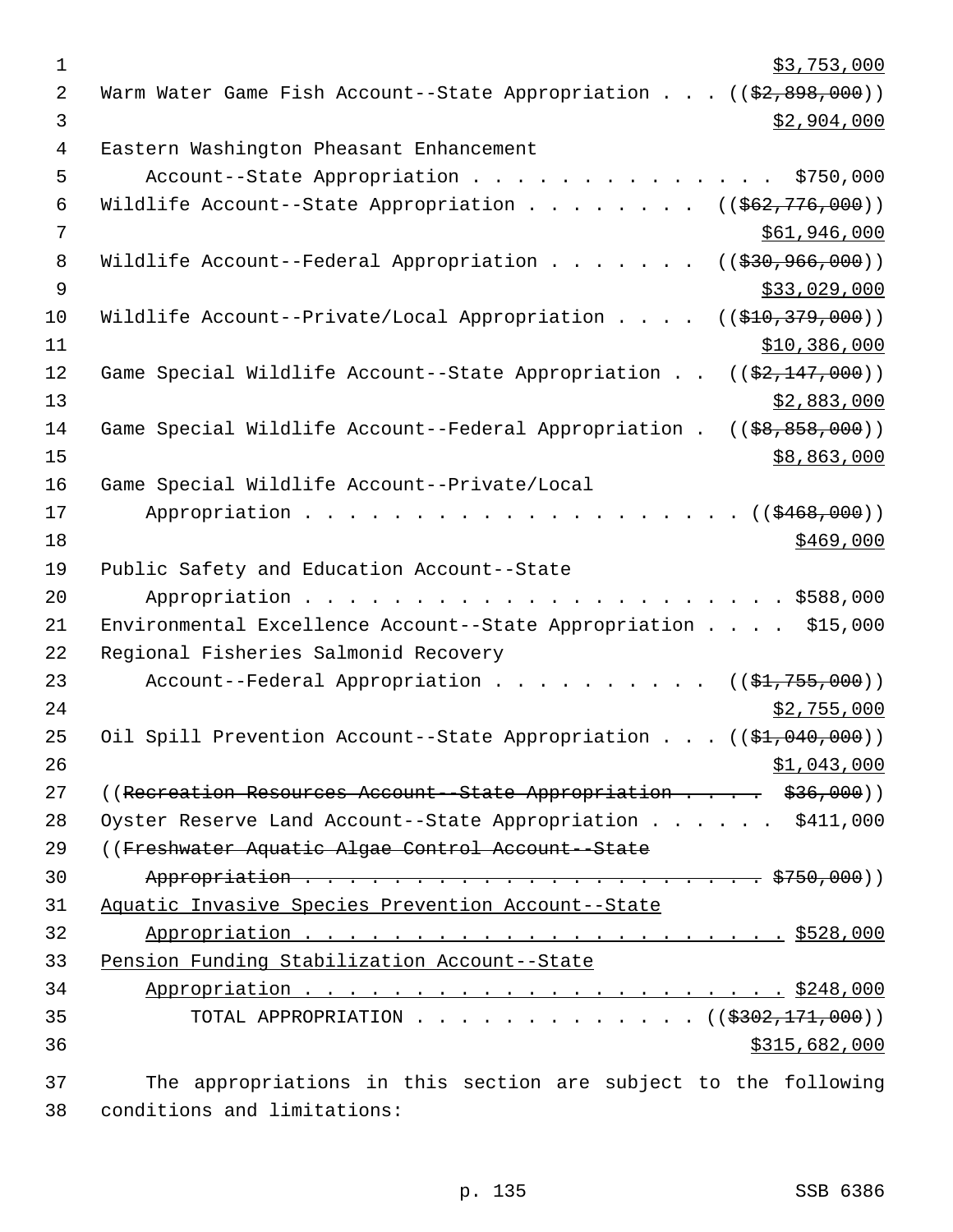(1) As described in section 129(7) of this act, the department shall make recommendations and report on monitoring activities related to salmon recovery.

 (2) \$1,556,714 of the general fund--state appropriation for fiscal year 2006 and \$1,556,713 of the general fund--state appropriation for fiscal year 2007 are provided solely for the implementation of the Puget Sound conservation and recovery plan and agency action items DFW- 01 through DFW-06, DFW-08 through DFW-12, and DFW-16.

 (3) \$225,000 of the general fund--state appropriation for fiscal year 2006 and \$225,000 of the general fund--state appropriation for fiscal year 2007 are provided solely for the implementation of hatchery reform recommendations defined by the hatchery scientific review group.

 (4) The department shall support the activities of the aquatic nuisance species coordination committee to foster state, federal, tribal, and private cooperation on aquatic nuisance species issues. The committee shall strive to prevent the introduction of nonnative aquatic species and to minimize the spread of species that are introduced.

 (5) The department shall emphasize enforcement of laws related to protection of fish habitat and the illegal harvest of salmon and steelhead. Within the amount provided for the agency, the department shall provide support to the department of health to enforce state shellfish harvest laws.

 (6) \$180,000 of the wildlife account--state appropriation is provided solely to test deer and elk for chronic wasting disease and to document the extent of swan lead poisoning. Of this amount, \$65,000 is provided solely to document the extent of swan lead poisoning and to begin environmental cleanup.

 (7) The department shall provide quarterly status reports to the office of financial management regarding the replacement of the Washington interactive licensing system and the implementation of the hydraulic permit management system.

 (8) The department shall prepare a report detailing the hydraulic permit approval program applications and project types. The department shall coordinate with the office of financial management in determining the contents of the report. At minimum, the report shall include permits by applicant (name, state, local, federal, tribal entity, etc.), project type (pamphlet, minor, medium, major, extension,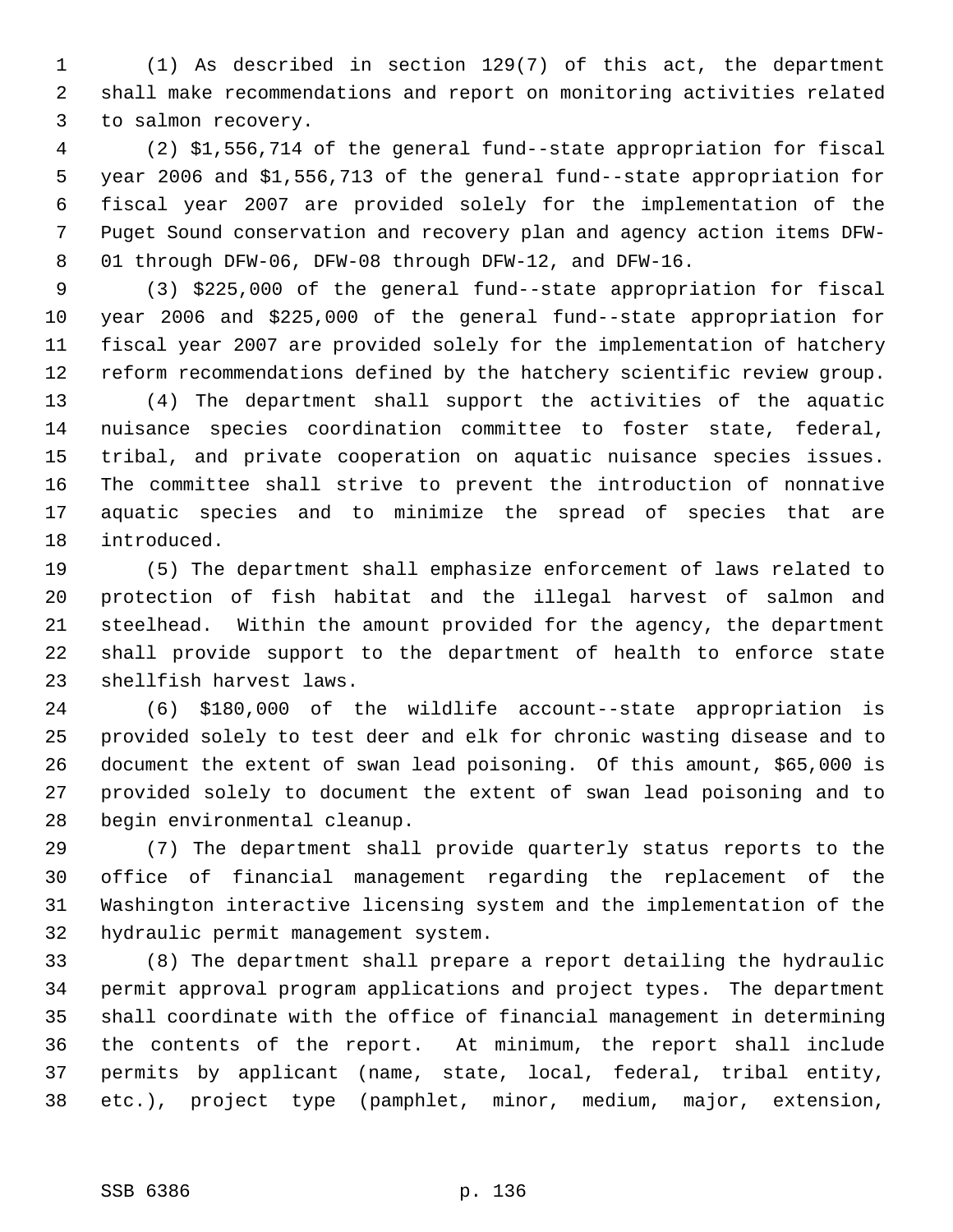revision, etc.) and project location (county and water resource inventory area). The department shall submit the report to the office of financial management and legislative fiscal committees no later than September 1, 2006.

5 (( $(10)$ ) (9) \$700,000 of the general fund--federal appropriation is provided solely for environmental data quality and access projects in 7 support of state salmon recovery efforts. The department shall coordinate planning and implementation of all activities with the 9 department of information services and the governor's salmon recovery office. The department shall make certain that any activity using these funds is consistent with recommendations to be submitted (per section 405, chapter 488, Laws of 2005) in the joint report to the legislature and office of financial management on December 1, 2006.

 (10) \$100,000 of the general fund--state appropriation for fiscal year 2006 and \$400,000 of the general fund--state appropriation for 16 fiscal year 2007 are provided solely for a state match to support the 17 Puget Sound nearshore partnership between the department and the U.S. Army Corps of Engineers.

 (11) \$72,000 of the state wildlife account--state appropriation is provided solely to implement House Bill No. 1211 (multiple season big game permit). If the bill is not enacted by June 30, 2005, the amount provided in this section shall lapse.

23 (12) ((\$750,000)) \$528,000 of the ((freshwater aquatic algae 24 control) aquatic invasive species prevention account--state appropriation is provided solely to implement Senate Bill No. 5699 (preventing and controlling aquatic invasive species and algae). If the bill is not enacted by June 30, 2005, the amounts provided in this subsection shall lapse.

 (13) \$703,000 of the general fund--state appropriation for fiscal year 2006 is provided solely to purchase six purse seine and three gill net licenses to meet the provisions of the United States/Canada salmon treaty.

 $((+15))$   $(14)$  \$10,000 of the general fund--state appropriation for fiscal year 2006 and \$10,000 of the general fund--state appropriation for fiscal year 2007 are provided solely for chum salmon production at Minter creek hatchery.

 ( $(\overline{+16})$ )  $(15)$  \$45,000 of the general fund--federal appropriation for fiscal year 2006 and \$45,000 of the general fund--federal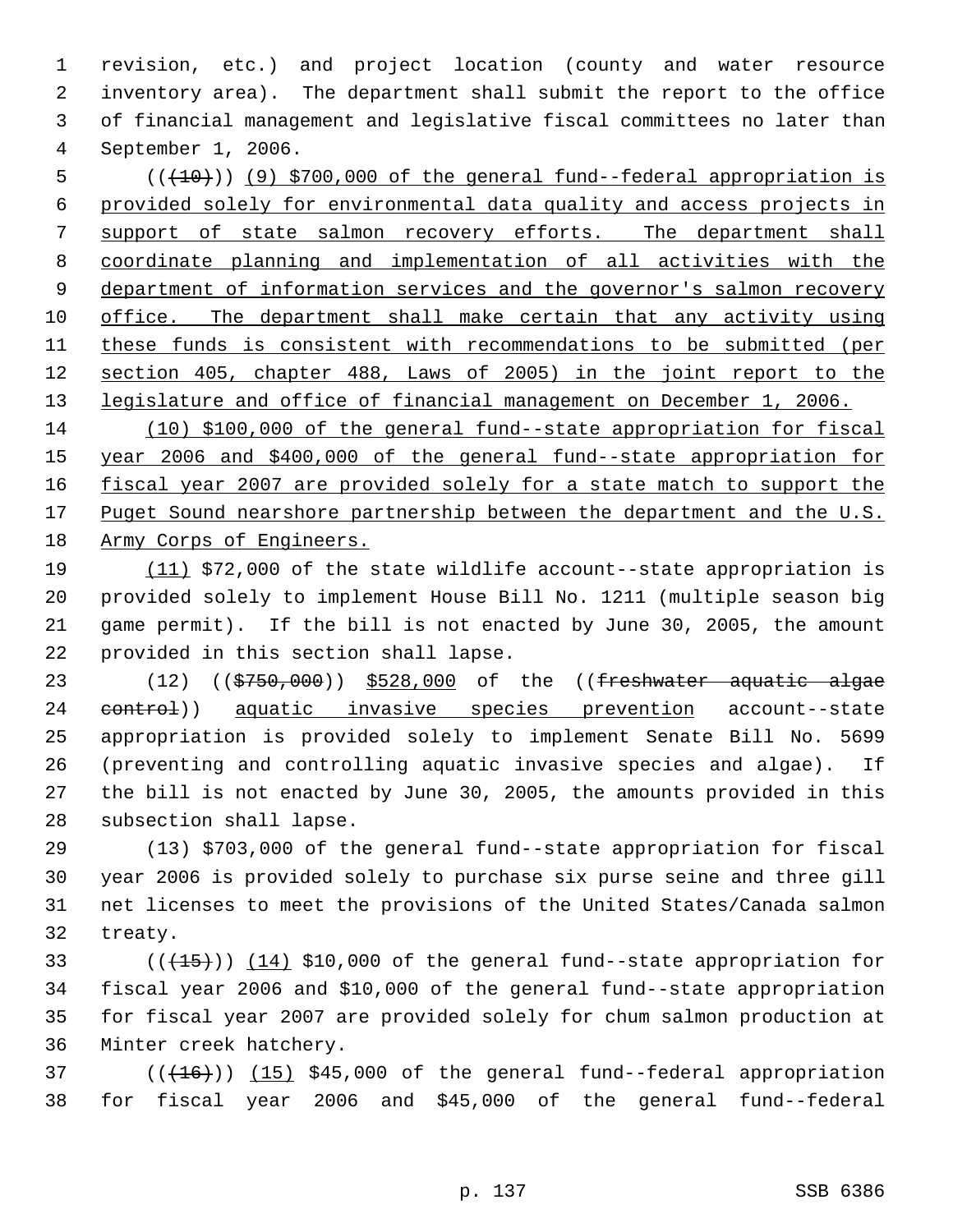appropriation for fiscal year 2007 are provided solely for the management of Canada goose seasons to increase the number of hunting days in southwest Washington.

 ( $(\frac{17}{17})$ )  $(16)$  \$46,000 of the wildlife account--state appropriation is provided solely to increase the number of courses providing the hunter education training program created in RCW 77.32.155. The department shall reduce the current backlog of applicants waiting to take the training program and provide for a stable supply of training program courses in order to avoid future backlogs.

 $((+18))$  (17) \$481,000 of the wildlife account--state appropriation is provided solely to continued operation of the Naselle Hatchery during the 2005-07 biennium. This will increase production by 3 million Chinook, 1 million Coho, and 30,000 trout.

 $((+20))$  (18) \$223,000 of the wildlife account--state appropriation is provided solely to implement Senate Bill No. 5227 (wildlife harvest reports). If the bill is not enacted by June 30, 2005, the amount provided in this subsection shall lapse.

 $((+21))$  (19) The department shall assist the office of regulatory assistance in implementing activities consistent with the governor's 20 regulatory improvement program. The department shall support and provide expertise to facilitate, coordinate, and simplify citizen and business interactions so as to improve state regulatory processes 23 involving state, local, and federal stakeholders.

 (20) \$408,000 of the general fund--state appropriation for fiscal year 2006 is provided solely for fire suppression and remediation activities on department lands and facilities that were impacted during the 2005 fire season. Funding shall be used for seeding, planting vegetation, fertilizing, weed control, and the establishment of water bars and other erosion control measures.

 (21) \$266,000 of the general fund--state appropriation for fiscal year 2006 and \$214,000 of the wildlife account--state appropriation are provided solely for the continued operation of the Nemah, Mossyrock, Omak, Colville, Arlington, and Columbia Basin hatcheries during the 2005-07 biennium. Funding shall be used to offset the increased cost of utilities, fuel, fish feed, and mitigation obligations previously funded from local sources. The department shall consult with the appropriate natural resource and fiscal committees of the legislature prior to submitting a 2007-09 budget proposal that changes current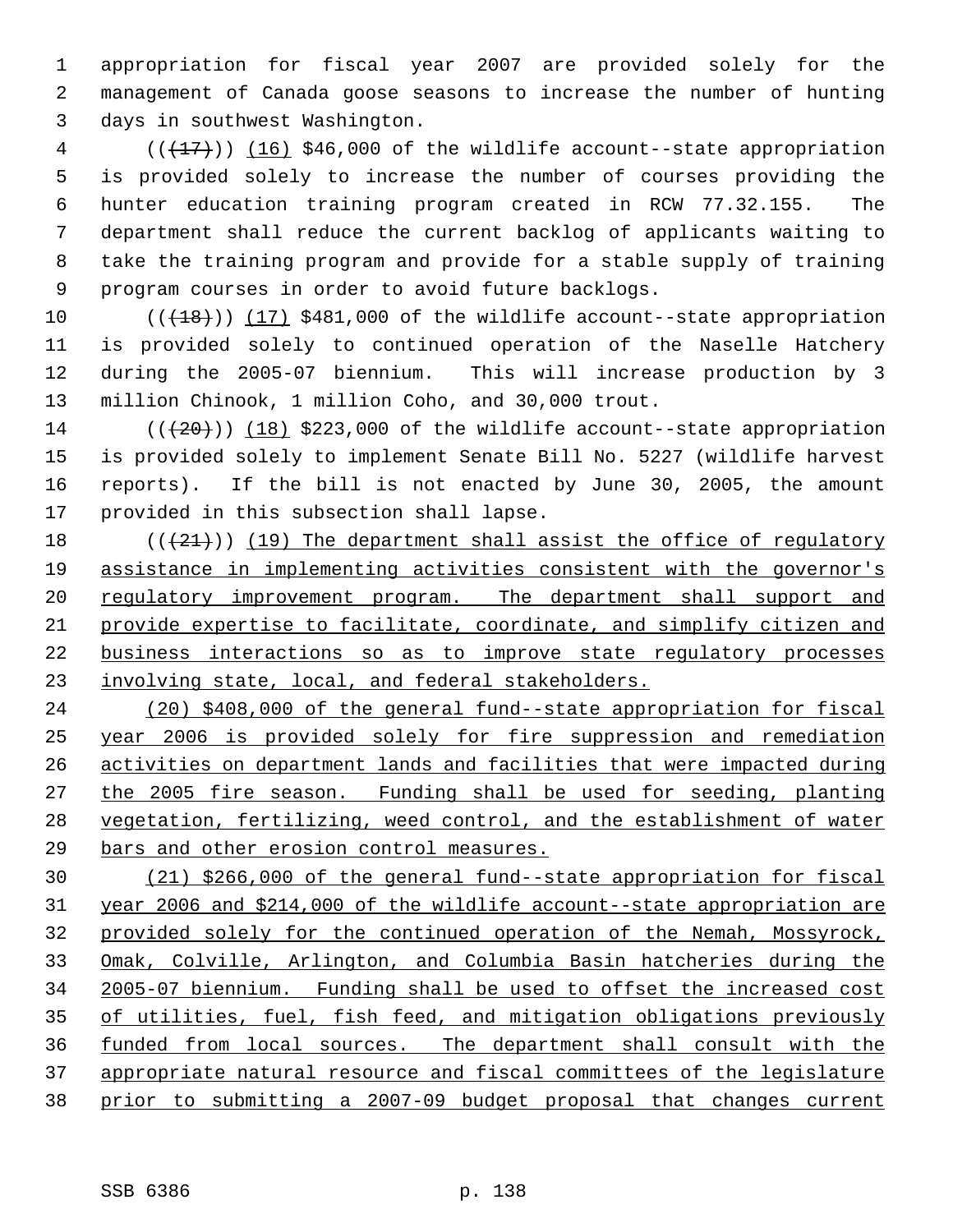hatchery operations, production, and/or maintenance to the office of financial management. Unless specifically authorized by the legislature, the department shall not close any hatchery facility currently in operation.

 (22) \$4,000 of the wildlife account--state appropriation is provided solely to implement House Bill No. 1210 (temporary fishing license). If the bill is not enacted by June 30, 2005, the amount provided in this subsection shall lapse.

 (23) \$216,000 of the general fund--state appropriation for fiscal year 2006 and \$1,340,000 of the general fund--state appropriation for fiscal year 2007 are provided solely to increase fish production levels on a statewide basis at state-operated fish hatcheries. By July 31, 13 2007, the department shall submit to the appropriate fiscal committees of the legislature a report documenting the increased production 15 levels, using fiscal year 2006 as the base year for comparison purposes.

 (24) Within existing funds and utilizing all available federal moneys allocated for the crab buy-back program, the department shall develop and implement a crab buyback program that allows commercial 20 crab fishers the opportunity to sell their licenses back to the state and exit from the crabbing fishery. The department shall report to the office of financial management and the appropriate fiscal committees of the legislature its detailed implementation plan no later than December 1, 2006.

 (25) \$397,000 of the general fund--state appropriation is provided 26 solely to the department to work with appropriate stakeholders and state agencies in determining how privately owned lands, in combination with other land ownership such as public and tribal lands, contribute to wildlife habitat. The assessment will also determine how commercial forest, forest lands on the urban fringe, and small privately-owned 31 forest lands that are managed according to Washington's forest and fish prescriptions, in combination with other forest management activities, function as wildlife habitat now and in the future.

 (26) \$75,000 of the general fund--state appropriation in fiscal year 2006 is provided solely for the department to prevent impacts to native species by controlling the nonnative nutria population in Skagit county.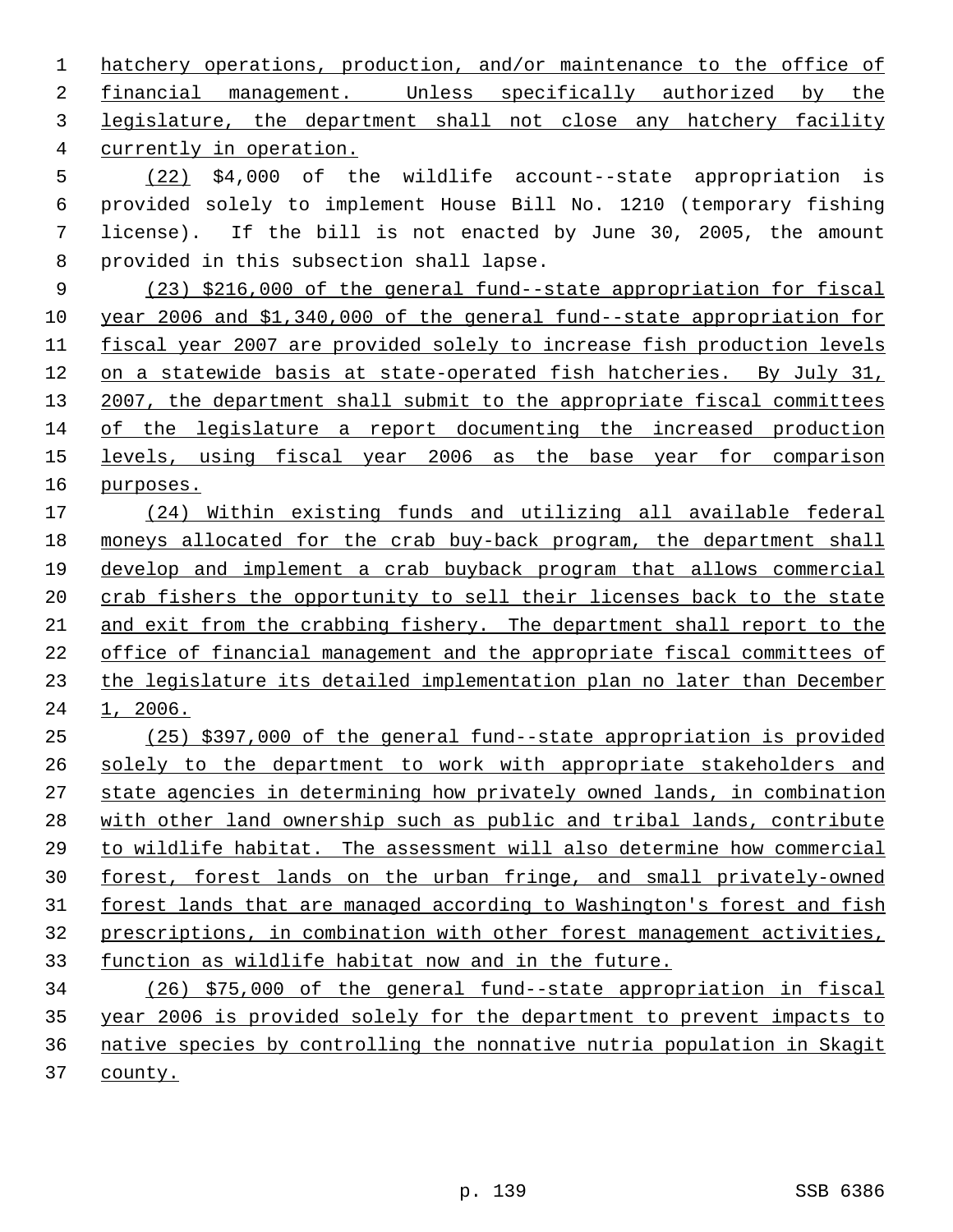(27) \$43,000 of the general fund--state appropriation for fiscal year 2007 is provided solely to implement Substitute Senate Bill No. 5385 (invasive species council). If the bill is not enacted by June 30, 2006, the amount provided in this subsection shall lapse.

 (28) \$76,000 of the general fund--state appropriation for fiscal year 2007 is provided solely to pay for the added level of fishery sampling and monitoring in the upper Columbia river area as required under the endangered species act and federal court orders.

 (29) \$50,000 of the general fund--state appropriation for fiscal year 2007 is provided solely for an interagency working group scoping of a study of the sinking of ships as dive attractions. The department of fish and wildlife shall, as approved by the office of financial 13 management, enter into an interagency agreement with the department of natural resources, the state parks and recreation commission, the 15 department of ecology, and the department of community, trade, and economic development to delineate elements of this study. The 17 department of fish and wildlife shall report to the office of financial management and the appropriate committees of the legislature no later than November 15, 2006.

 **Sec. 308.** 2005 c 518 s 308 (uncodified) is amended to read as follows: **FOR THE DEPARTMENT OF NATURAL RESOURCES**  23 General Fund--State Appropriation (FY 2006) . . . . . ((\$49,220,000)) 24 \$40,473,000 \$40,473,000 25 General Fund--State Appropriation (FY 2007) . . . . . ((\$43,757,000))  $\frac{$53,360,000}{9}$ 27 General Fund--Federal Appropriation . . . . . . . . ((\$15,202,000)) \$15,215,000 29 General Fund--Private/Local Appropriation . . . . . . ((\$1,275,000))  $\frac{$1,276,000}{ }$ 31 Forest Development Account--State Appropriation . . . ((\$54,441,000)) \$54,697,000 33 Off-Road Vehicle Account--State Appropriation . . . . ((\$3,986,000)) 34,001,000 35 Surveys and Maps Account--State Appropriation . . . .  $($   $($ \$2,436,000)) \$2,447,000 Aquatic Lands Enhancement Account--State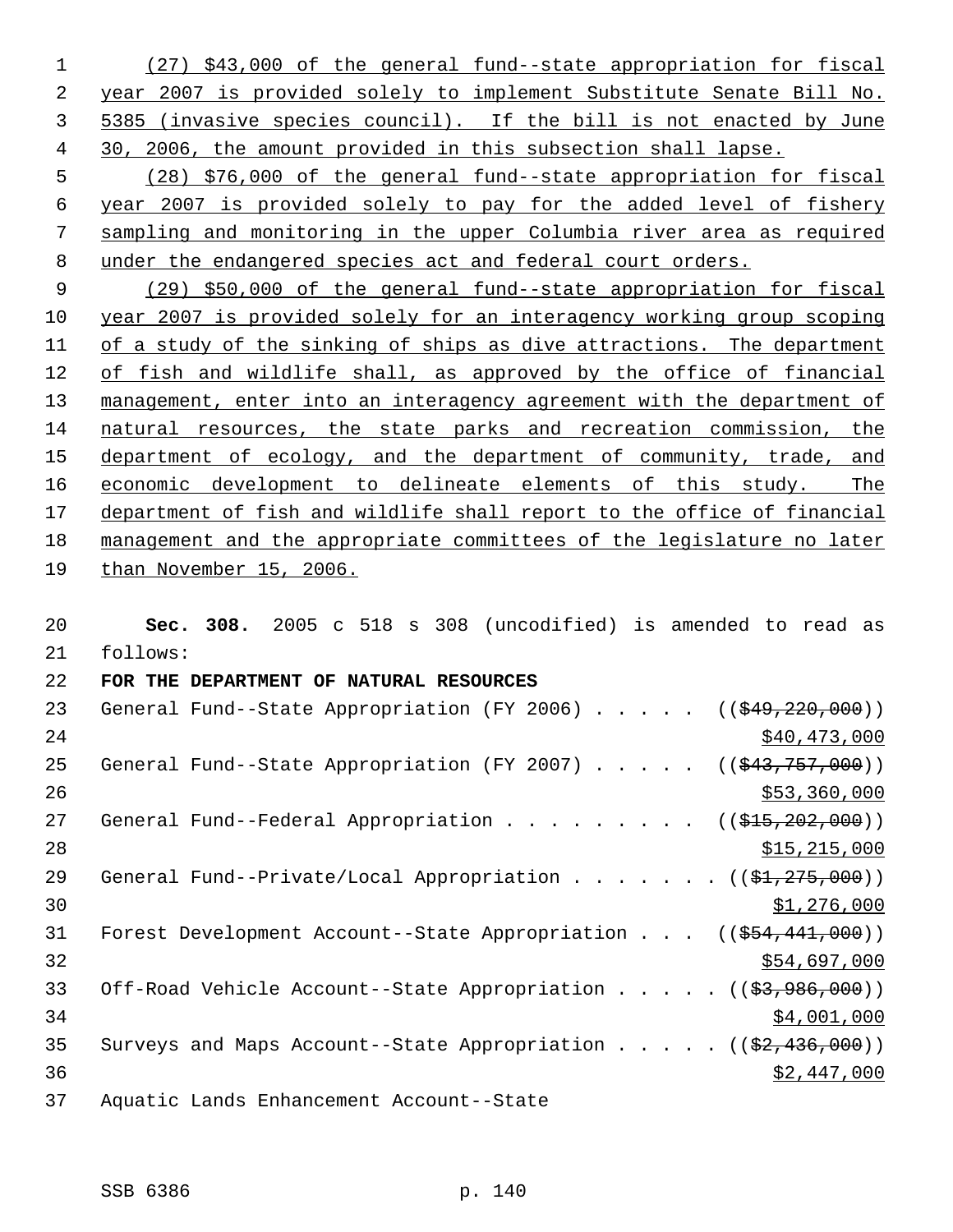| 1  | Appropriation $($ $(\frac{69}{67}, \frac{344}{600}))$                                        |
|----|----------------------------------------------------------------------------------------------|
| 2  | \$8,451,000                                                                                  |
| 3  | Resources Management Cost Account--State                                                     |
| 4  | Appropriation<br>$(($ \$85,941,000))                                                         |
| 5  | \$86,332,000                                                                                 |
| 6  | Surface Mining Reclamation Account--State                                                    |
| 7  | Appropriation<br>(( <del>\$1,841,000</del> ))                                                |
| 8  | \$2,949,000                                                                                  |
| 9  | Disaster Response Account--State                                                             |
| 10 |                                                                                              |
| 11 | Water Quality Account--State Appropriation ( $(\frac{2}{2}, 630, 000)$ )                     |
| 12 | \$2,636,000                                                                                  |
| 13 | Aquatic Land Dredged Material Disposal Site                                                  |
| 14 | Account--State Appropriation<br>$((\frac{2652}{1000})$                                       |
| 15 | \$1,321,000                                                                                  |
| 16 | Natural Resources Conservation Areas Stewardship                                             |
| 17 | Account--State Appropriation \$34,000                                                        |
| 18 | State Toxics Control Account--State Appropriation \$2,155,000                                |
| 19 | Air Pollution Control Account--State Appropriation ((\$555,000))                             |
| 20 | \$556,000                                                                                    |
| 21 | Derelict Vessel Removal Account--State Appropriation . $((\frac{21}{137}, \frac{137}{100}))$ |
| 22 | \$1,138,000                                                                                  |
| 23 | Agricultural College Trust Management                                                        |
| 24 | Account--State Appropriation<br>$((\$1,962,000))$                                            |
| 25 | \$1,966,000                                                                                  |
| 26 | Pension Funding Stabilization Account--State                                                 |
| 27 |                                                                                              |
| 28 | TOTAL APPROPRIATION ( $(\frac{2280,568,000}{$ )                                              |
| 29 | \$284,143,000                                                                                |
| 30 | The appropriations in this section are subject to the following                              |
| 31 | conditions and limitations:                                                                  |
| 32 | $(1)$ As described in section 129(7) of this act, the department                             |
| 33 | shall make recommendations and report on monitoring activities related                       |
| 34 | to salmon recovery.                                                                          |
| 35 | (2) \$18,000 of the general fund--state appropriation for fiscal                             |
| 36 | year 2006, \$18,000 of the general fund--state appropriation for fiscal                      |
| 37 | year 2007, and \$1,652,050 of the aquatic lands enhancement account                          |
|    |                                                                                              |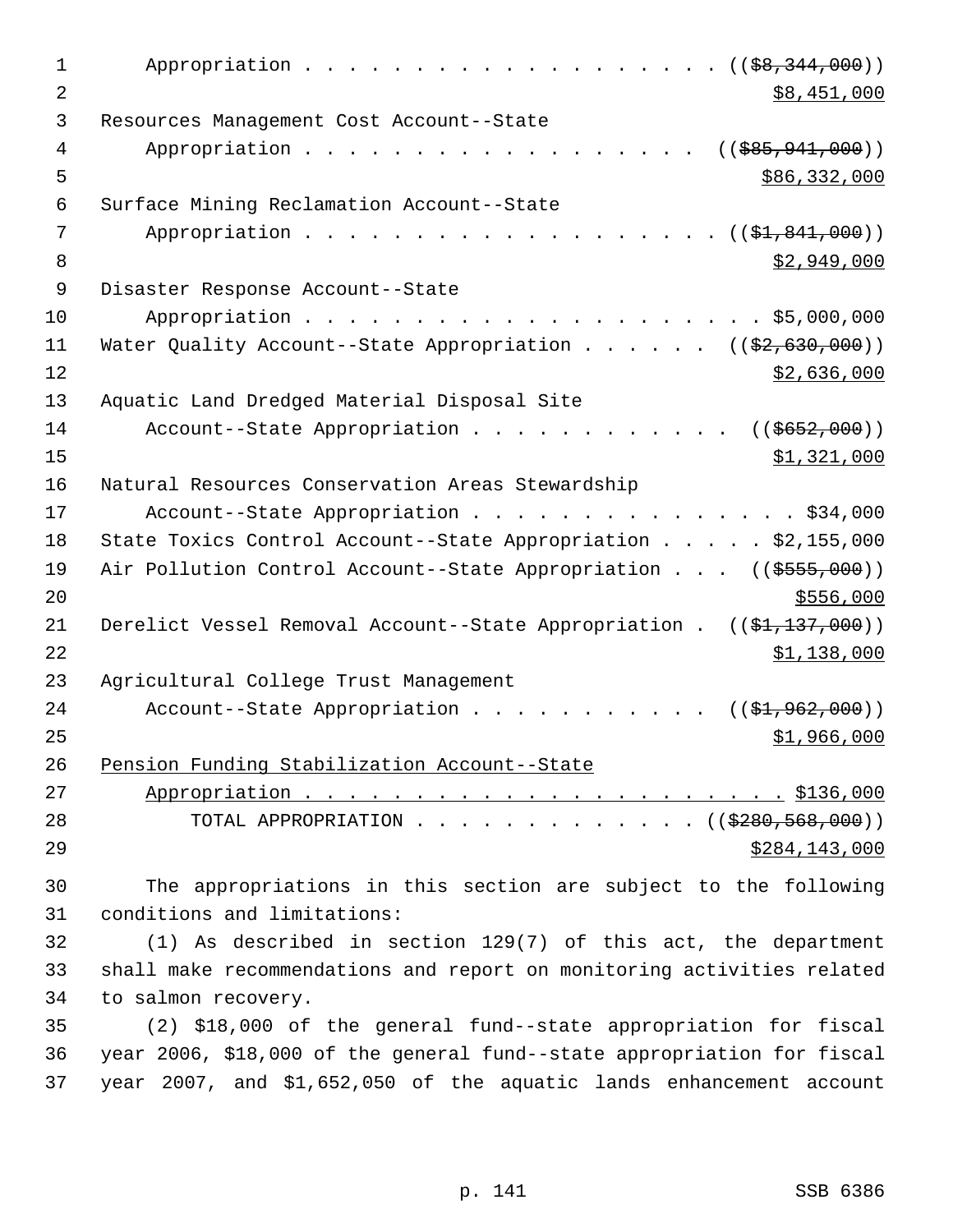appropriation are provided solely for the implementation of the Puget Sound conservation and recovery plan and agency action items DNR-01 and DNR-02.

 (3) \$138,000 of the resource management cost account--state appropriation is provided solely to implement Engrossed Second Substitute House Bill No. 1896 (geoduck harvest). If the bill is not enacted by June 30, 2005, the amount in the subsection shall lapse.

8 (4) ((\$953,000)) \$972,000 of the general fund--state appropriation 9 for fiscal year 2006 and ((\$950,000)) \$994,000 of the general fund-- state appropriation for fiscal year 2007 are provided solely for deposit into the agricultural college trust management account and are provided solely to manage approximately 70,700 acres of Washington State University's agricultural college trust lands.

14 (5) ((\$10,635,000)) \$10,689,000 of the general fund--state appropriation for fiscal year 2006, \$13,635,000 of the general fund-- state appropriation for fiscal year 2007, and \$5,000,000 of the disaster response account--state appropriation are provided solely for emergency fire suppression. Of these amounts, up to \$250,000 may be expended for staff and other necessary resources to design and implement a fire data-collection system that includes financial- and performance-management information for fires over 10 acres in size.

 None of the general fund and disaster response account amounts provided in this subsection may be used to fund agency indirect and administrative expenses. Agency indirect and administrative costs shall be allocated among the agency's remaining accounts and appropriations.

 (6) \$582,000 of the aquatic lands enhancement account appropriation is provided solely for spartina control.

 (7) Fees approved by the board of natural resources in the 2005-07 biennium are authorized to exceed the fiscal growth factor under RCW 43.135.055.

 (8) \$9,000,000 of the general fund--state appropriation for fiscal year ((2006)) 2007 and \$2,000,000 of the aquatic lands enhancement account--state appropriation are provided solely for the purposes of 35 settling those claims identified in ((the consent decree and settlement agreement in)) *U.S., et al. v. State of Washington, et al.* Subproceeding No. 89-3 (Shellfish), United States District Court for the Western District of Washington at Seattle, Case No. C70-9213. The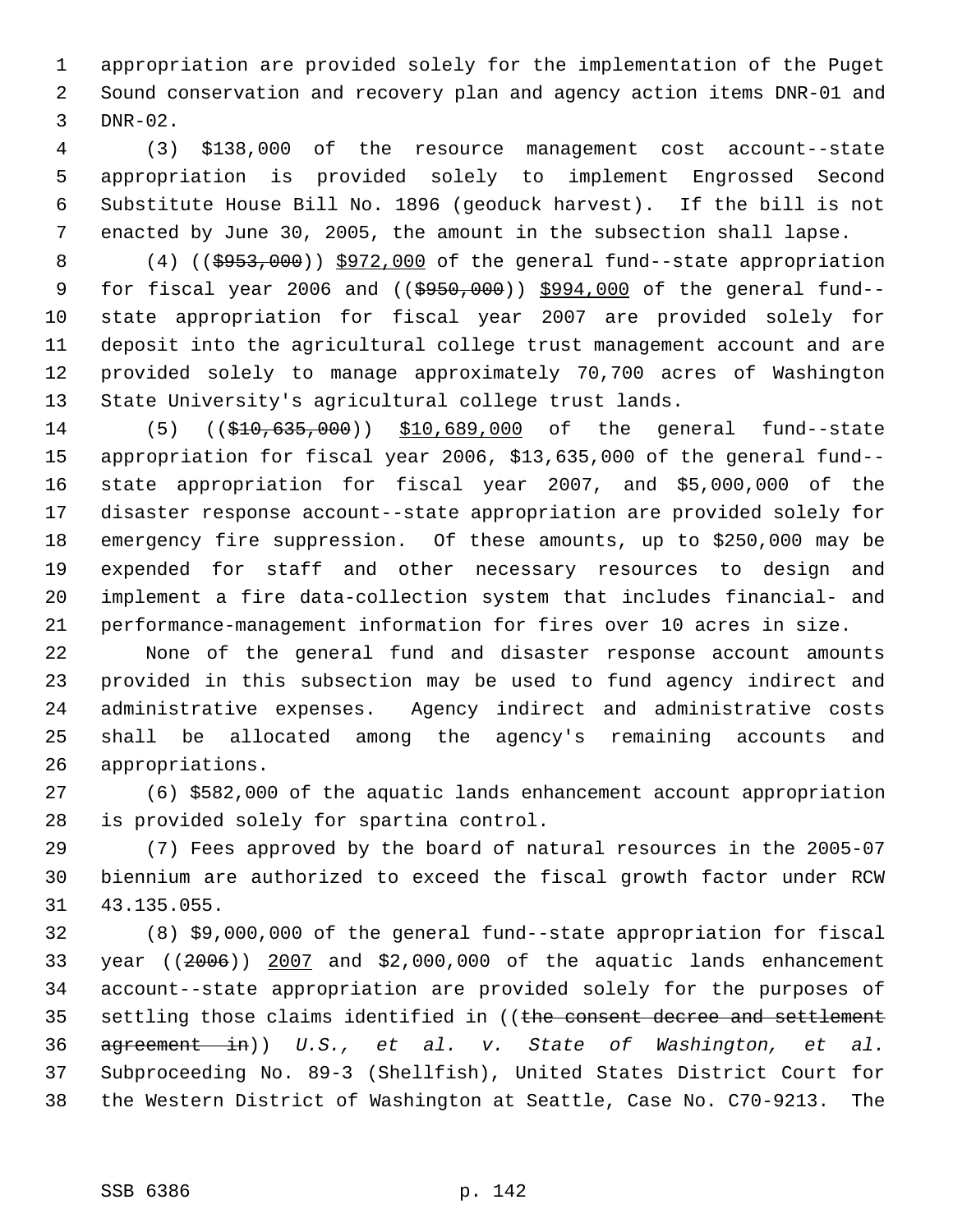1 expenditure of this appropriation is contingent on ((the release of 2 those claims in this subproceeding. In the event that the federal government does not appropriate \$22,000,000 for this purpose by June 4 30, 2006,)) a settlement agreement that includes the state of Washington as a party to the agreement which is fully executed by June 29, 2007, and a consent decree entered by June 29, 2007, by the United States District Court for the Western District of Washington settling and releasing the identified treaty claims to harvest shellfish 9 previously negotiated in the settlement agreement. By June 29, 2007, the release of claims associated with the settlement agreement and consent decree must be fully effective and there must be no unfulfilled 12 contingencies that could cause the settlement agreement or consent 13 decree to be vacated at some future date if not fulfilled. In the event that these contingencies are not met, the amounts provided in this subsection shall lapse.

 (9) \$2,155,000 of the state toxics account--state appropriation is provided solely for the department to meet its obligations with the U.S. environmental protection agency for the clean-up of Commencement Bay and other sites.

 (10) The department shall not develop the Gull Harbor facility without first submitting a master plan to the appropriate committees of the legislature. The plan shall ensure continued public access to the waterfront. The plan shall also examine alternative locations to the Gull Harbor site that would colocate marine equipment for all state agencies needing water access in Thurston county. The report shall be submitted by December 1, 2006.

 (11) \$250,000 of the general fund--state appropriation for fiscal year 2006, \$250,000 of the general fund--state appropriation for fiscal year 2007, and \$500,000 of the resource management cost account--state appropriation are provided solely for a report on the future of Washington forests. The purpose of the report is to examine economic, recreational, and environmental trends influencing the forest products industry and secondary manufacturing sectors in Washington state. The department shall contract with the University of Washington college of forestry resources. The college shall consult with the University of Washington economics department for the section on investment returns from granted lands. The report shall contain the following parts: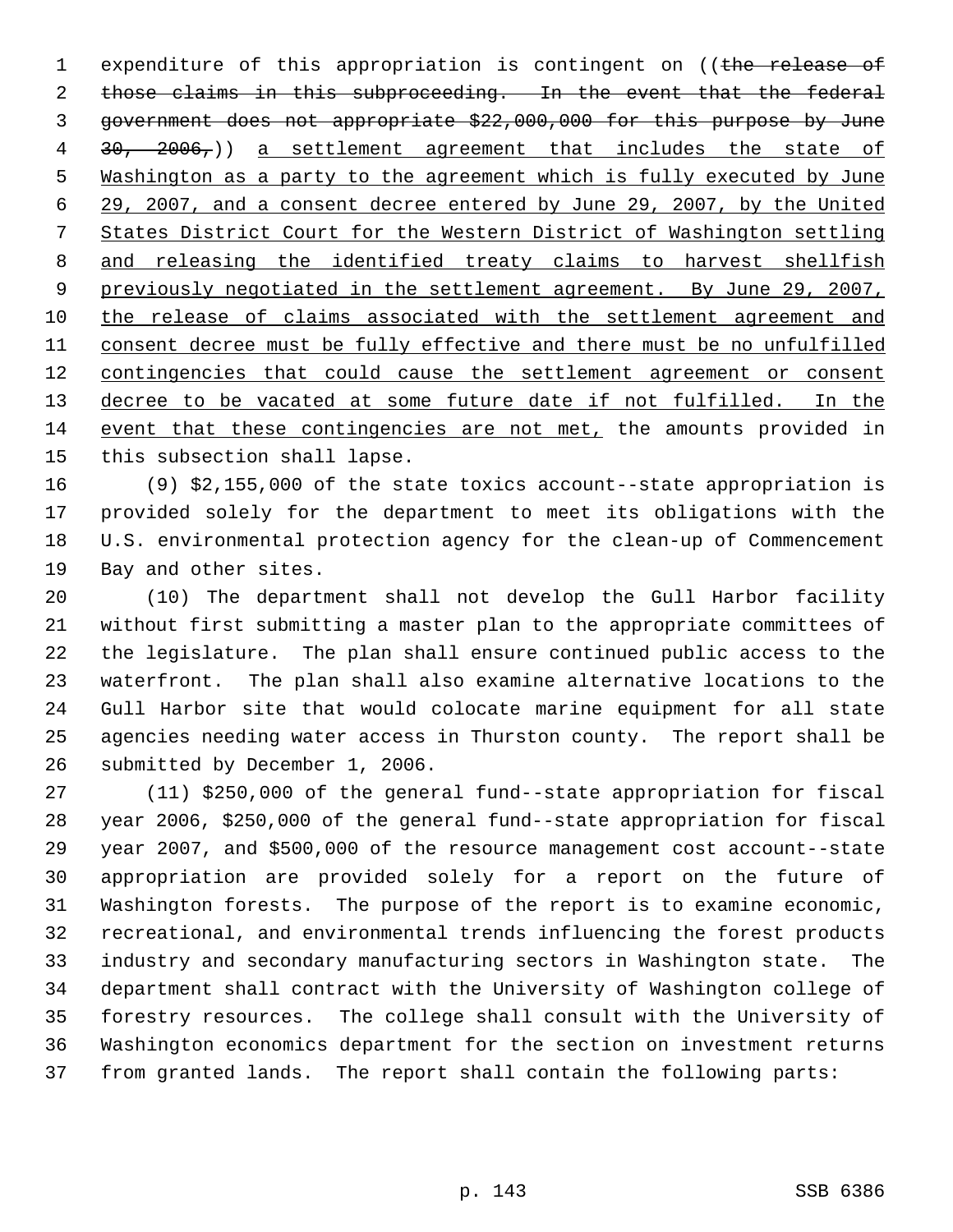(a) An update of the 1992 timber supply study for Washington state that was conducted by the University of Washington. The update may be accomplished by reviewing the most recent similar data available in existing reports, examining a sample of the original 1992 study sample of lands, and through other existing data sources that may reveal relevant trends and changes since 1992.

 (b) An independent assessment of the economic contribution of the forest products industry, and secondary manufacturing sectors, to the state. This assessment will also examine some of the macroeconomic trends likely to affect the industry in the future.

 (c) A comparison of the competitive position of Washington's forest products industry globally, and with other leading forest products states, or regions, of the United States. This evaluation should compare the relative tax burden for growing and harvesting timber between the states or regions and the relative cost of adhering to regulations, and identify the competitive advantages of each state or region.

 (d) An assessment of the trends and dynamics that commercial and residential development play in the conversion of the state's forests to nonforestry uses. The assessment will involve gathering relevant data, reviewing that data, and analyzing the relationship between development and the conversion of forest land uses.

 (e) Recommendations on: (i) Policy changes that would enhance the competitive position of Washington's forest products industry in Washington state; (ii) policy changes that would, to the extent possible, ensure that a productive forest land base continues to be managed for forest products, recreation, and environmental and other public benefits into the future; and (iii) policy changes that would enhance the recreational opportunities on working forest lands in the state.

 (f) Based on the information derived from (a) through (d) of this subsection, an assessment of the expected rate of return from state granted lands. This section of the reports shall also review reports prepared by the department over the past ten years that describe the investment returns from granted lands. The review of these previous reports shall compare and critique the methodology and indicators used to report investment returns. The review shall recommend appropriate measures of investment returns from granted lands.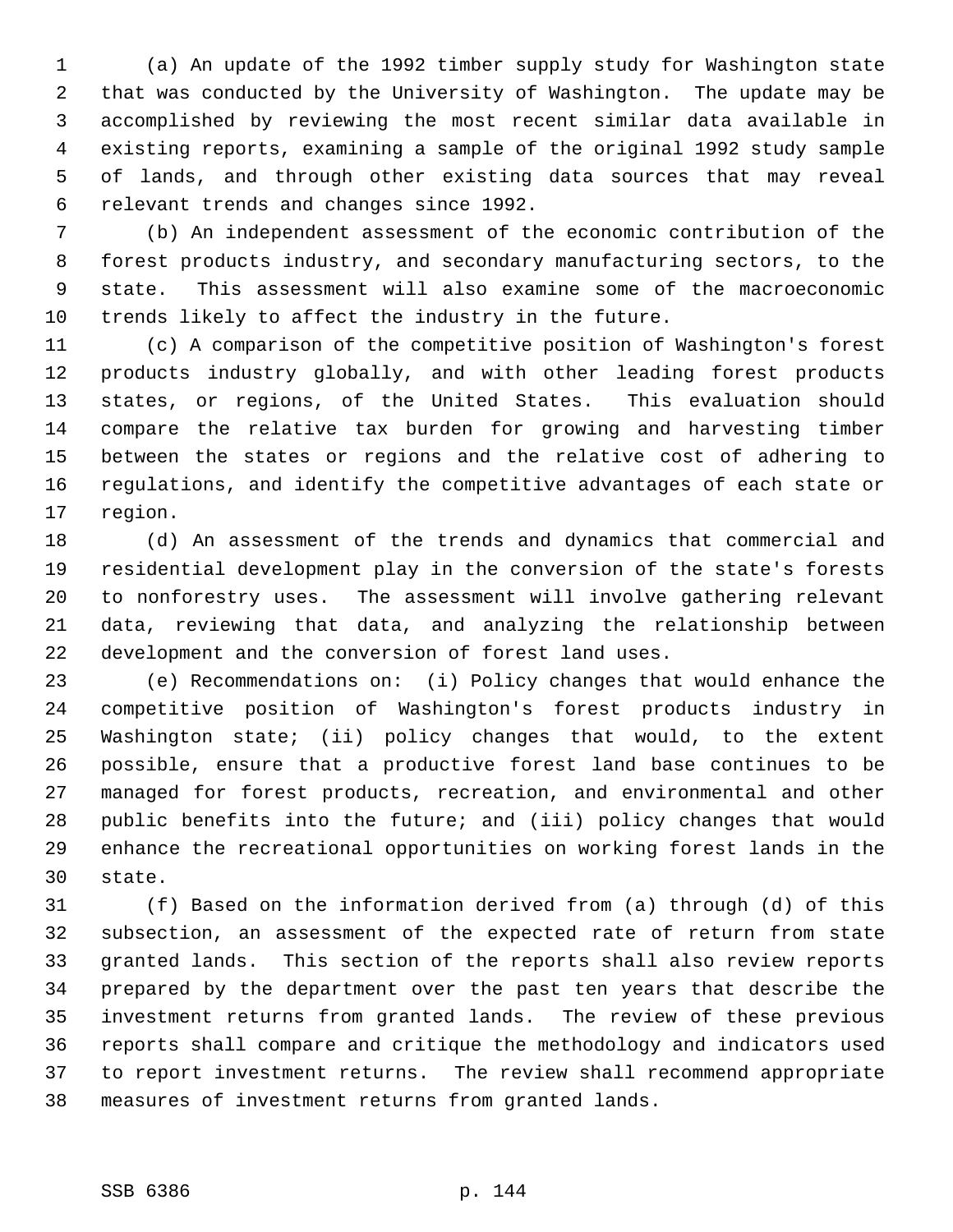(g) Analyze and recommend policies and programs to assist Cascade foothills area landowners and communities in developing and implementing innovative approaches to retaining traditional forestry while at the same time accommodating new uses that strengthen the economic and natural benefits from forest lands. For the purposes of this section, the Cascade foothills area generally encompasses the nonurbanized lands within the Cascade mountain range and drainages lying between three hundred and three thousand feet above mean sea level, and located within Whatcom, Skagit, Snohomish, King, Pierce, Thurston, and Lewis counties.

 (12) \$4,000 of the general fund--state appropriation for fiscal 12 year ((2005)) 2006 and \$4,000 of the general fund--state appropriation 13 for fiscal year ((2006)) 2007 are provided solely to compensate the forest board trust for a portion of the lease to the Crescent television improvement district consistent with RCW 79.13.520.

 (13) The department shall develop a multiyear work plan and 17 schedule for mapping all applicable areas of the state for landslide hazards and earthquake hazards. The work plan and schedule shall be based on a carryforward funding level, and shall be submitted to the office of financial management and to the fiscal committees of the legislature by June 30, 2006.

 (14) \$497,000 of the general fund--state appropriation for fiscal year 2007 is provided solely to research and map earthquake and landslide hazards throughout Washington state. Slope stability maps of the shoreline of southern Puget Sound in Mason and Thurston counties must also be updated.

 (15) \$851,000 of the surface mining reclamation account appropriation is provided solely to implement Second Substitute Senate Bill No. 6175 (surface mining). If the bill is not enacted by June 30, 2006, the amount provided in this subsection shall lapse.

 (16) Within existing funds, the department shall implement the wildfire prevention and protection work group as defined in Substitute Senate Bill No. 6603 (wildfire prevention).

 **Sec. 309.** 2005 c 518 s 309 (uncodified) is amended to read as follows:

## **FOR THE DEPARTMENT OF AGRICULTURE**

37 General Fund--State Appropriation (FY 2006) . . . . . ((\$11,000,000))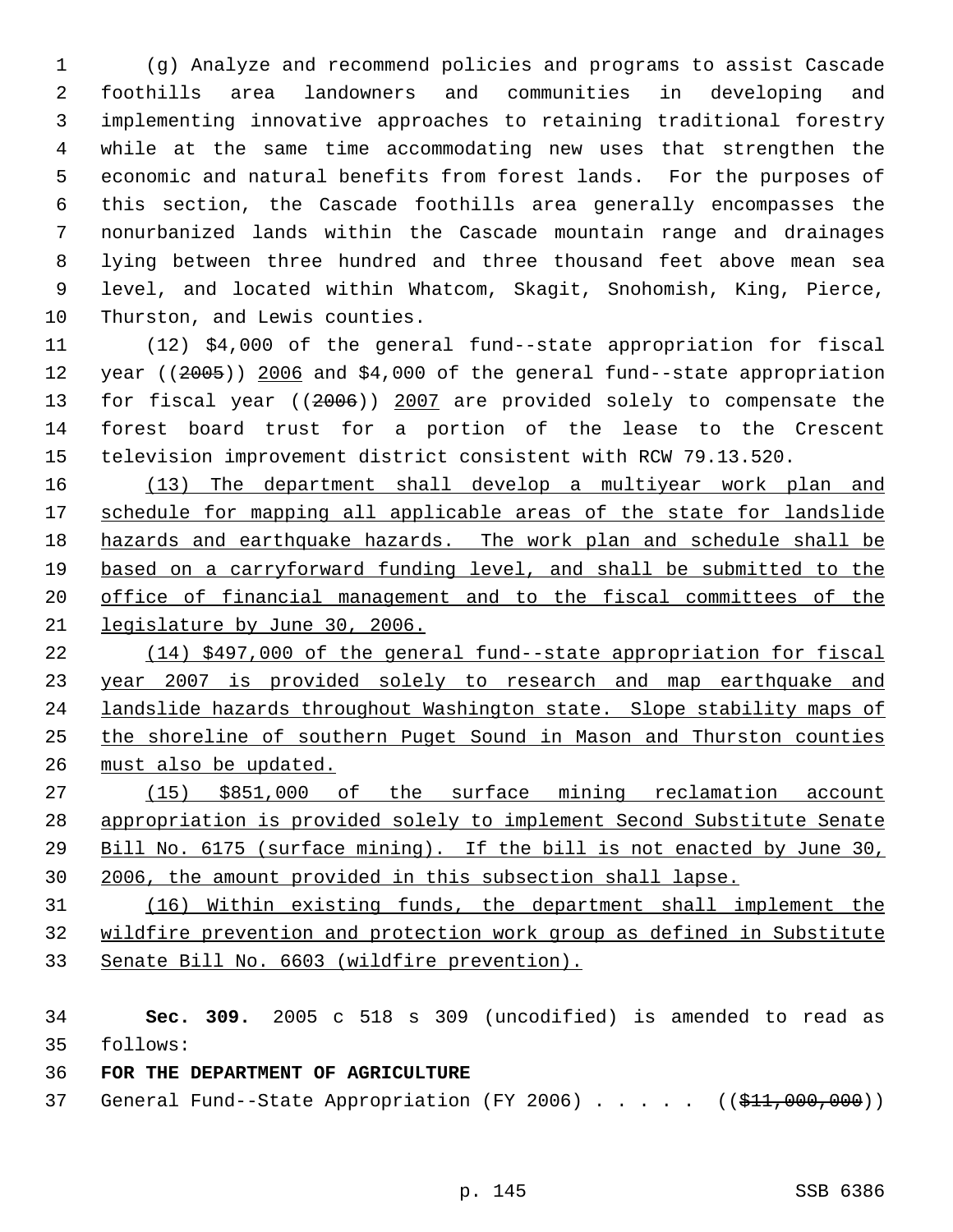$\frac{$10,823,000}{2}$ 2 General Fund--State Appropriation (FY 2007) . . . . . ((\$10,443,000)) \$11,064,000 4 General Fund--Federal Appropriation . . . . . . . . ((\$10,608,000))  $5 - 5$   $\frac{$10,634,000}{1}$  General Fund--Private/Local Appropriation . . . . . . . . . . \$413,000 Aquatic Lands Enhancement Account--State 8 Appropriation . . . . . . . . . . . . . . . . . (  $(\frac{1}{2}, 986, 000)$  )  $\frac{1}{2}$   $\frac{1}{2}$ ,040,000 10 Water Quality Account--State Appropriation . . . . . . ((\$968,000)) \$972,000 12 State Toxics Control Account--State Appropriation . . . ((\$3,416,000))  $\frac{$3,555,000}{ }$ 14 Water Quality Permit Account--State Appropriation . . . . . \$238,000 Pension Funding Stabilization Account--State Appropriation . . . . . . . . . . . . . . . . . . . . . . \$39,000 17 TOTAL APPROPRIATION . . . . . . . . . . . . ((<del>\$39,072,000</del>)) \$39,778,000

 The appropriations in this section are subject to the following conditions and limitations:

 (1) \$37,000 of the general fund--state appropriation for fiscal year 2006 and \$37,000 of the general fund--state appropriation for fiscal year 2007 are provided solely for implementation of the Puget Sound conservation and recovery plan and agency action item WSDA-01.

 (2) Fees and assessments approved by the department in the 2005-07 biennium are authorized to exceed the fiscal growth factor under RCW 43.135.055.

 (3) Within funds appropriated in this section, the department, in addition to the authority provided in RCW 17.26.007, may enter into agreements with federal agencies to eradicate spartina from private lands that may provide a source of reinfestation to public lands.

 (4) \$36,000 of the general fund--state appropriation for fiscal year 2006 and \$37,000 of the general fund--state appropriation for fiscal year 2007 are provided solely for an economic impact study of fairs in the state of Washington.

 (5) \$12,000 of the general fund--state appropriation for fiscal year 2006 and \$13,000 of the general fund--state appropriation for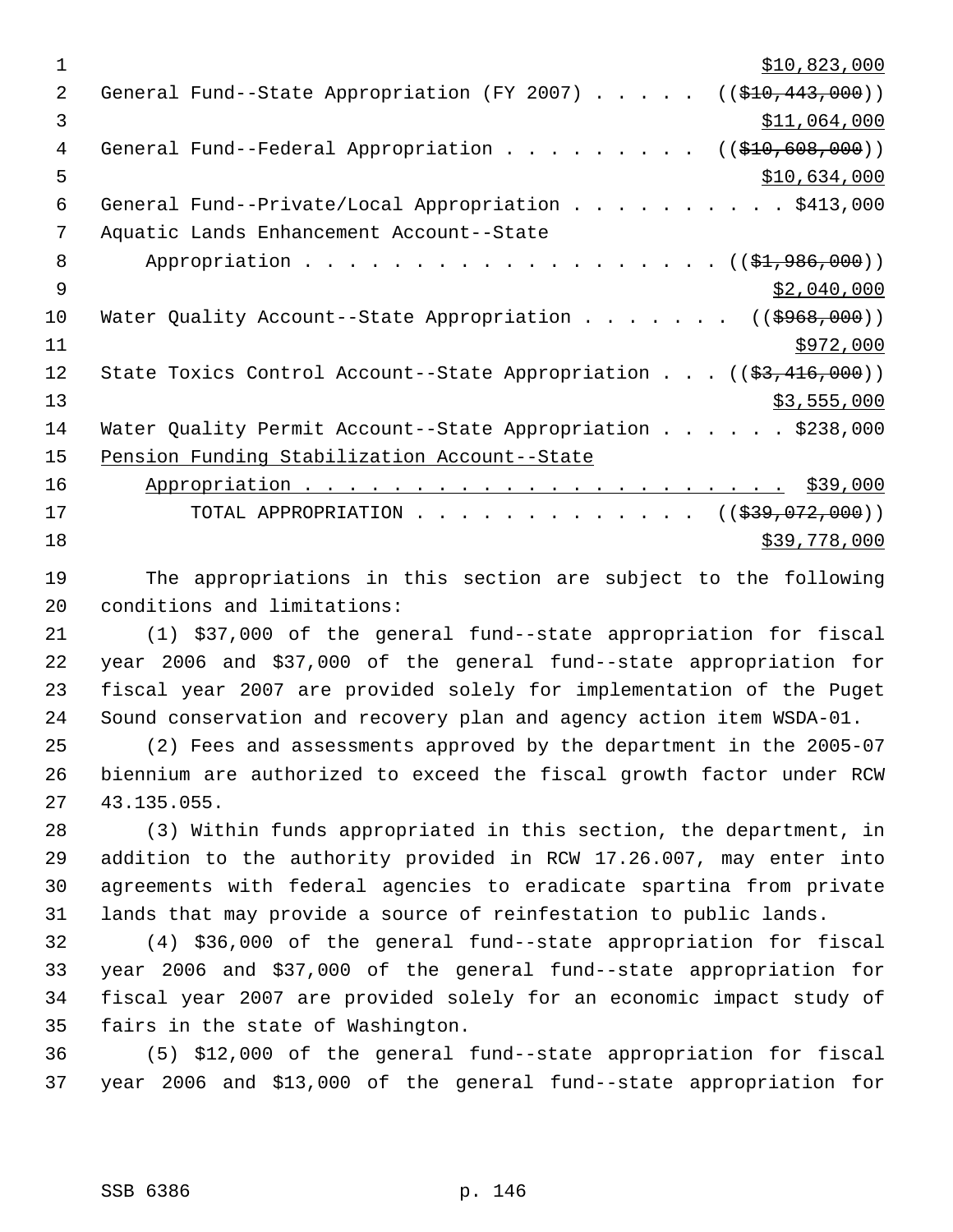fiscal year 2007 are provided solely for indemnity payments for poultry that are ordered by the department to be slaughtered or destroyed.

 (6) \$250,000 of the general fund--state appropriation for fiscal year 2006 and \$250,000 of the general fund--state appropriation for fiscal year 2007 are provided solely for market promotion and trade barrier grants.

 (7) \$75,000 of the general fund--state appropriation for fiscal year 2006 and \$75,000 of the general fund--state appropriation for fiscal year 2007 are provided solely for the small farm and direct marketing program.

11 (8) ((\$466,000)) \$306,000 of the general fund--state appropriation 12 for fiscal year 2006 ((is)) and \$160,000 of the general fund-state 13 appropriation are provided solely to complete a database application that would consolidate program information and enable the department to more effectively respond to a food safety or animal disease emergency.

 (9) \$150,000 of the general fund--state appropriation for fiscal year 2006 and \$150,000 of the general fund--state appropriation for fiscal year 2007 are provided solely to implement the Washington wine brand campaign.

 (10) The department shall consult with affected agricultural industries before fees for fruit and vegetable inspections may be raised. The consultation shall include a review of current inspection services, the cost of providing those services, and the discontinuation of unnecessary services.

 (11) \$54,000 of the general fund--state appropriation for fiscal year 2007 is provided solely to implement Substitute Senate Bill No. 27 6252 concerning special, temporary permits for slaughter and preparation of rabbits. If the bill is not enacted by June 30, 2006, the amount provided in this subsection shall lapse.

 (12) \$26,000 of the general fund--state appropriation for fiscal year 2007 is provided solely to implement Substitute Senate Bill No. 5385 (invasive species council). If the bill is not enacted by June 30, 2006, the amount provided in this subsection shall lapse.

 **Sec. 310.** 2005 c 518 s 310 (uncodified) is amended to read as follows:

**FOR THE WASHINGTON POLLUTION LIABILITY REINSURANCE PROGRAM**

Pollution Liability Insurance Program Trust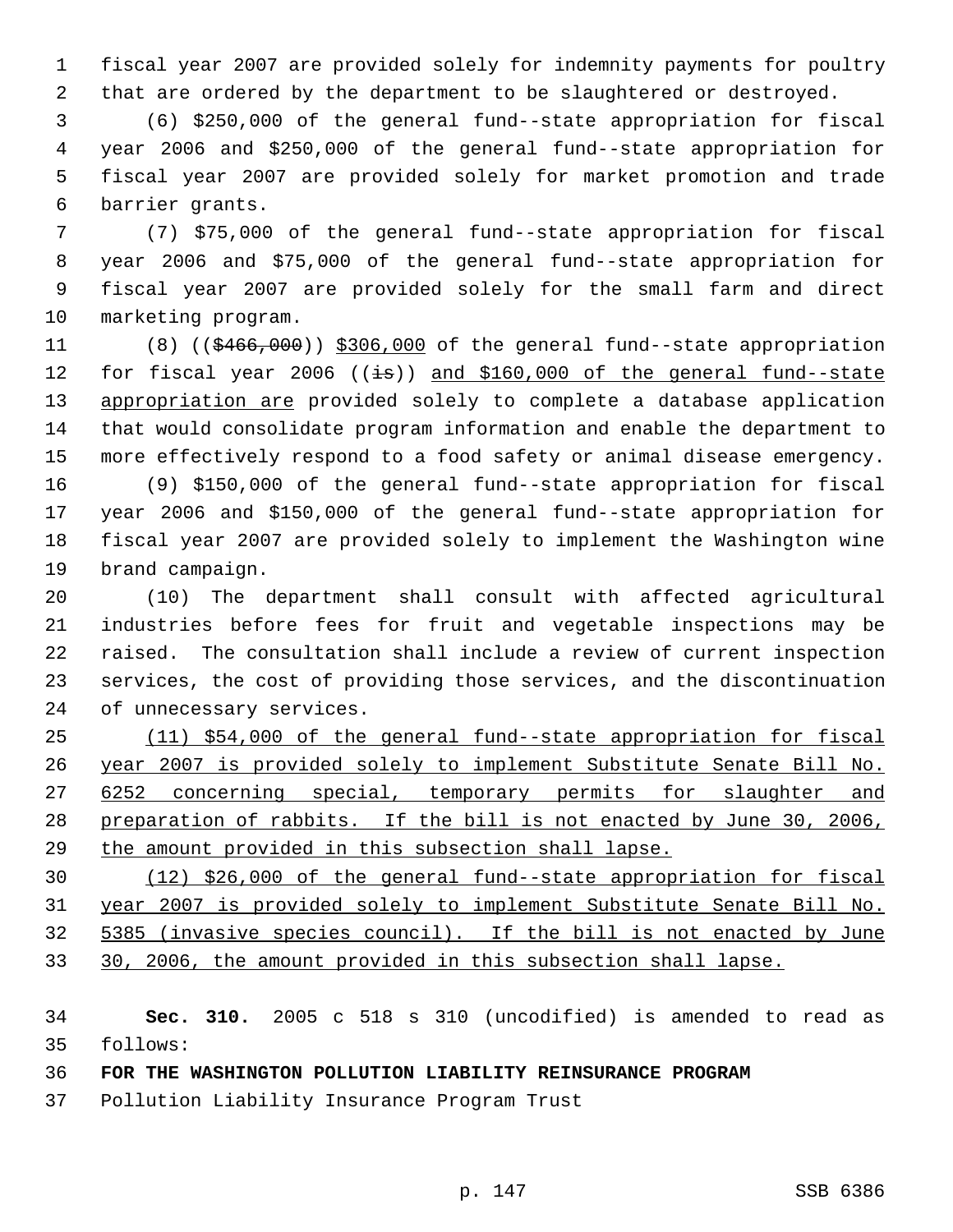| Account--State Appropriation ((\$861,000)) |  |  |  |  |           |
|--------------------------------------------|--|--|--|--|-----------|
|                                            |  |  |  |  | \$864,000 |

(End of part)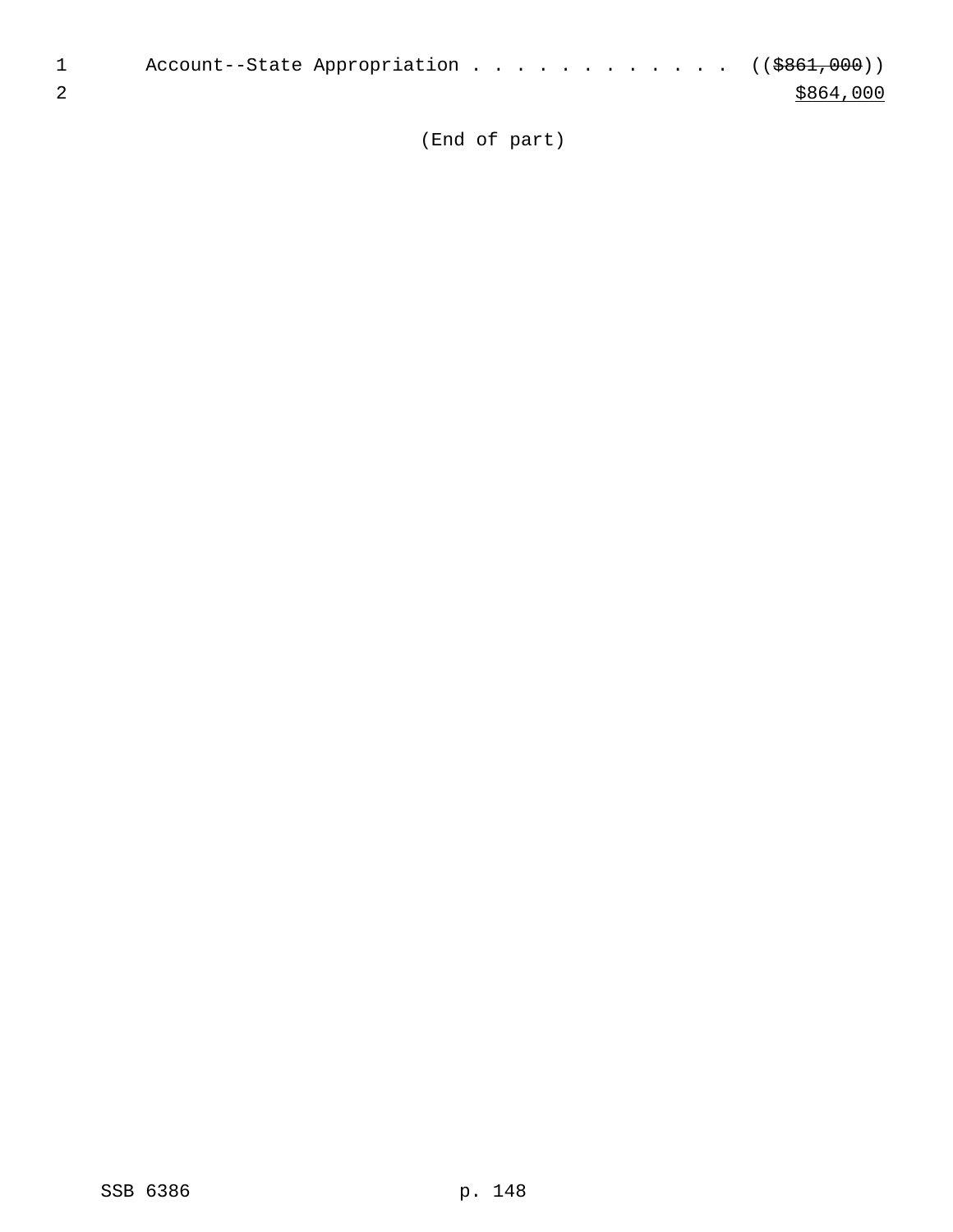| $\mathbf{1}$   | PART IV                                                                                   |
|----------------|-------------------------------------------------------------------------------------------|
| $\overline{2}$ | <b>TRANSPORTATION</b>                                                                     |
|                |                                                                                           |
| 3              | Sec. 401. 2005 c 518 s 401 (uncodified) is amended to read as                             |
| $\overline{4}$ | follows:                                                                                  |
| 5              | FOR THE DEPARTMENT OF LICENSING                                                           |
| 6              | General Fund--State Appropriation (FY 2006) $($ $($ \$1,886,000))                         |
| $\overline{7}$ | \$1,520,000                                                                               |
| 8              | General Fund--State Appropriation (FY 2007) $($ $($ \$1,787,000))                         |
| $\mathsf 9$    | \$1,431,000                                                                               |
| 10             | Architects' License Account--State Appropriation ((\$728,000))                            |
| 11             | \$715,000                                                                                 |
| 12             | Cemetery Account--State Appropriation ( $(\frac{2224}{000})$ )                            |
| 13             | \$220,000                                                                                 |
| 14             | Professional Engineers' Account--State Appropriation . $((\frac{2}{3}, \frac{179}{100}))$ |
| 15             | \$3,217,000                                                                               |
| 16             | Real Estate Commission Account--State Appropriation ((\$7,583,000))                       |
| 17             | \$7,605,000                                                                               |
| 18             | Master License Account--State Appropriation $($ $($ \$11, 593, 000) $)$                   |
| 19             | \$11,557,000                                                                              |
| 20             | Uniform Commercial Code Account--State Appropriation . $((\frac{2}{7}, 936, 000))$        |
| 21             | \$2,861,000                                                                               |
| 22             | Real Estate Education Account--State Appropriation \$275,000                              |
| 23             | Real Estate Appraiser Commission                                                          |
| 24             | Account--State Appropriation ( $(\frac{1}{2}, 345, 000)$ )                                |
| 25             | \$1,566,000                                                                               |
| 26             | Business and Professions Account--State Appropriation . $((\frac{27}{7}, 927, 000))$      |
| 27             | \$11,009,000                                                                              |
| 28             | Real Estate Research Account--State Appropriation $($ $($ $\frac{2301}{7000})$            |
| 29             | \$321,000                                                                                 |
| 30             | ((Wildlife Account--State Appropriation \$13,000))                                        |
| 31             | Funeral Directors and Embalmers                                                           |
| 32             | Account--State Appropriation ( $(\frac{2534,000}{s})$ )                                   |
| 33             | \$531,000                                                                                 |
| 34             | Geologists' Account--State Appropriation ( $(\frac{234}{100})$ )                          |
| 35             | \$47,000                                                                                  |
| 36             | Data Processing Revolving Account--State Appropriation \$29,000                           |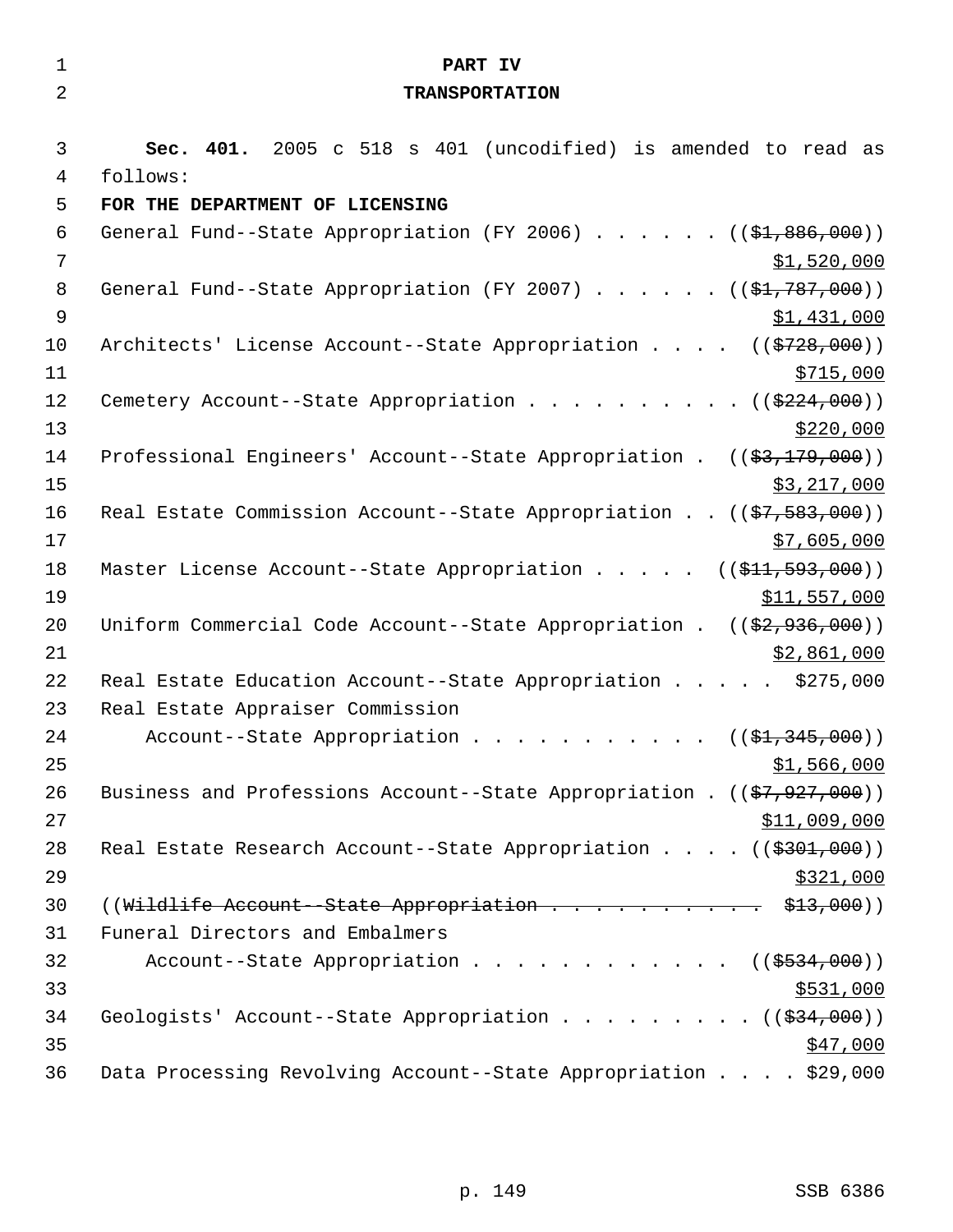Derelict Vessel Removal Account--State Appropriation . . . . . \$31,000 Pension Funding Stabilization Account--State

 Appropriation . . . . . . . . . . . . . . . . . . . . . . \$30,000 4 TOTAL APPROPRIATION . . . . . . . . . . . . ((\$40,405,000))  $\frac{$42,965,000}{2}$ 

 (1) The appropriations in this section are subject to the following conditions and limitations: In accordance with RCW 43.24.086, it is the policy of the state of Washington that the cost of each professional, occupational, or business licensing program be fully borne by the members of that profession, occupation, or business. For each licensing program covered by RCW 43.24.086, the department shall set fees at levels sufficient to fully cover the cost of administering the licensing program, including any costs associated with policy enhancements funded in the 2005-07 fiscal biennium. Pursuant to RCW 43.135.055, during the 2005-07 fiscal biennium, the department may increase fees in excess of the fiscal growth factor if the increases are necessary to fully fund the costs of the licensing programs.

 (2) \$7,685,000 of the business and professions account--state appropriation is subject to enactment of Substitute House Bill No. 1394 (business and professions account). If the bill is not enacted by June 30, 2005, the appropriations out of this account shall be made from the general fund.

 (3) \$1,653,000 of the master license account--state appropriation is subject to enactment of House Bill No. 2131 (master licensing service). If the bill is not enacted by June 30, 2005, the amounts provided in this subsection shall lapse.

 (4) \$34,000 of the general fund--state appropriation for fiscal year 2006 are subject to enactment of House Bill No. 1241 (vehicle licensing and registration). If the bill is not enacted by June 30, 2005, the amount provided in this subsection shall lapse.

 (5) \$180,000 of the real estate appraiser commission account--state appropriation is provided solely to implement Senate Bill No. 5274 (real estate appraisers). If the bill is not enacted by June 30, 2005, the amount provided in this subsection shall lapse.

 (6) \$1,460,000 of the business and professions account--state appropriation is provided solely to implement Engrossed Substitute Senate Bill No. 5913 (tattooing and body piercing registration). If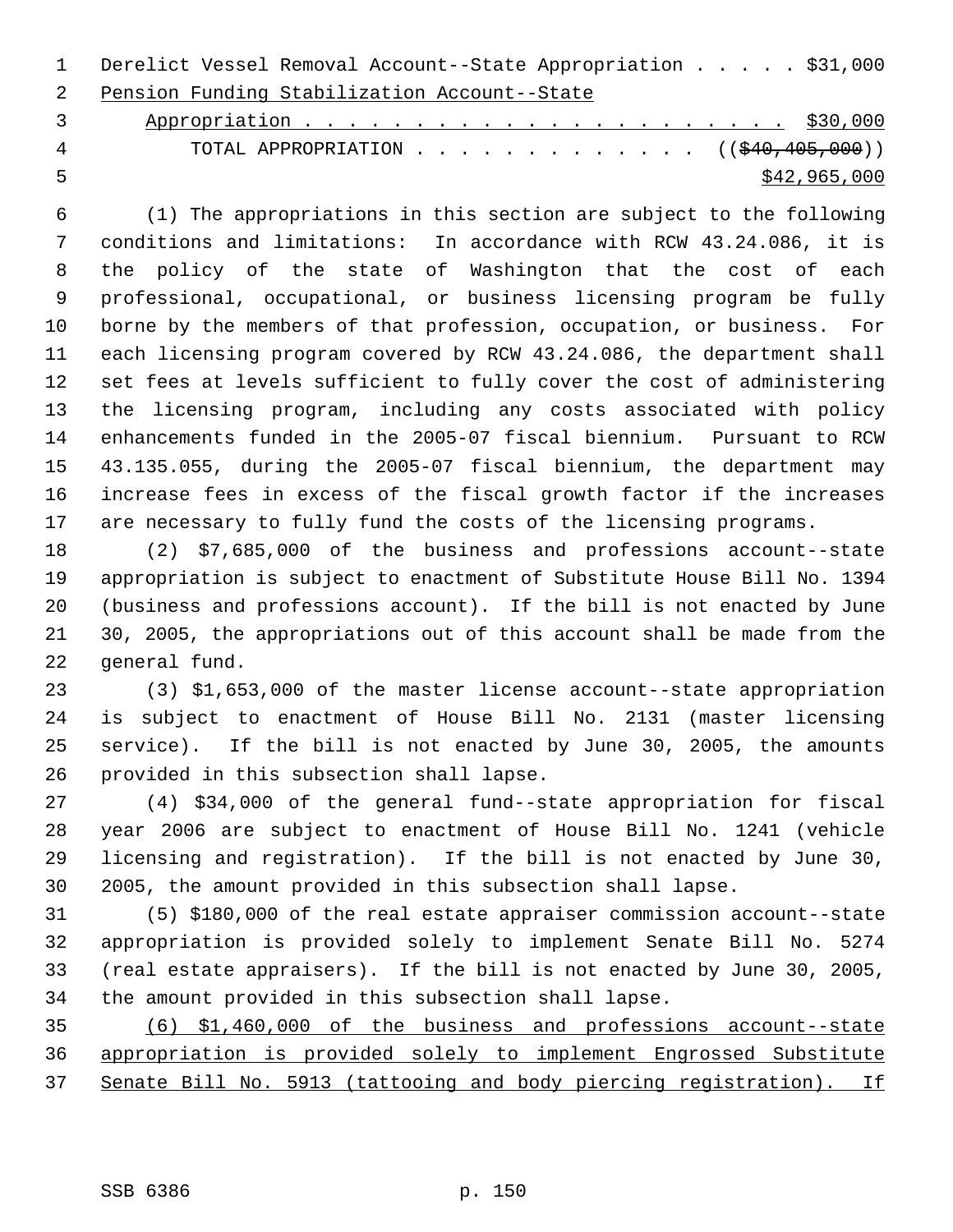1 the bill is not enacted by June 30, 2006, the amount provided in this 2 subsection shall lapse. 3 **Sec. 402.** 2005 c 518 s 402 (uncodified) is amended to read as 4 follows: 5 **FOR THE STATE PATROL**  6 General Fund--State Appropriation (FY 2006)  $\ldots$  . . . (( $\frac{236,089,000}{\ldots}$ )  $7$  \$37,535,000 8 General Fund--State Appropriation (FY 2007) . . . . . ((\$30,702,000))  $9$  \$30,263,000 10 General Fund--Federal Appropriation . . . . . . . . . ((\$4,356,000))  $11$   $\frac{$4,364,000}{ }$ 12 General Fund--Private/Local Appropriation . . . . . . . ((\$595,000))  $13$   $$596,000$ 14 Death Investigations Account--State Appropriation . . . ((\$5,615,000))  $\frac{15}{15}$   $\frac{15}{15}$   $\frac{15}{15}$   $\frac{15}{15}$   $\frac{15}{15}$   $\frac{15}{15}$   $\frac{15}{15}$   $\frac{15}{15}$   $\frac{15}{15}$   $\frac{15}{15}$   $\frac{15}{15}$   $\frac{15}{15}$   $\frac{15}{15}$   $\frac{15}{15}$   $\frac{15}{15}$   $\frac{15}{15}$   $\frac{15}{15}$   $\frac{15}{15}$   $\frac{1$ 16 Public Safety and Education Account--State 17 Appropriation . . . . . . . . . . . . . . . . . ((\$4,941,000))  $18$  \$4,963,000 19 Enhanced 911 Account--State Appropriation . . . . . . . . . . \$573,000 20 County Criminal Justice Assistance 21 Account--State Appropriation . . . . . . . . . . ((\$2,883,000))  $22$   $\frac{$2,895,000}{2}$ 23 Municipal Criminal Justice Assistance 24 Account--State Appropriation . . . . . . . . . .  $($   $($ \$1,154,000))  $25$  \$1,157,000 26 Fire Service Trust Account--State Appropriation . . . . . . \$131,000 27 Fire Service Training Account--State Appropriation . . ((\$7,550,000))  $28$   $57,560,000$ 29 State Toxics Control Account--State Appropriation . . . . ((\$468,000))  $\frac{$469,000}{ }$ 31 Violence Reduction and Drug Enforcement 32 Account--State Appropriation . . . . . . . . . . . . . . \$313,000 33 Fingerprint Identification 34 Account--State Appropriation . . . . . . . . . . ((\$6,257,000))  $35$  \$6,270,000 36 Disaster Response Account--State Appropriation . . . . . . . . \$2,000 37 ((<del>DNA Data Base Account - State Appropriation . . . . . . . \$150,000</del>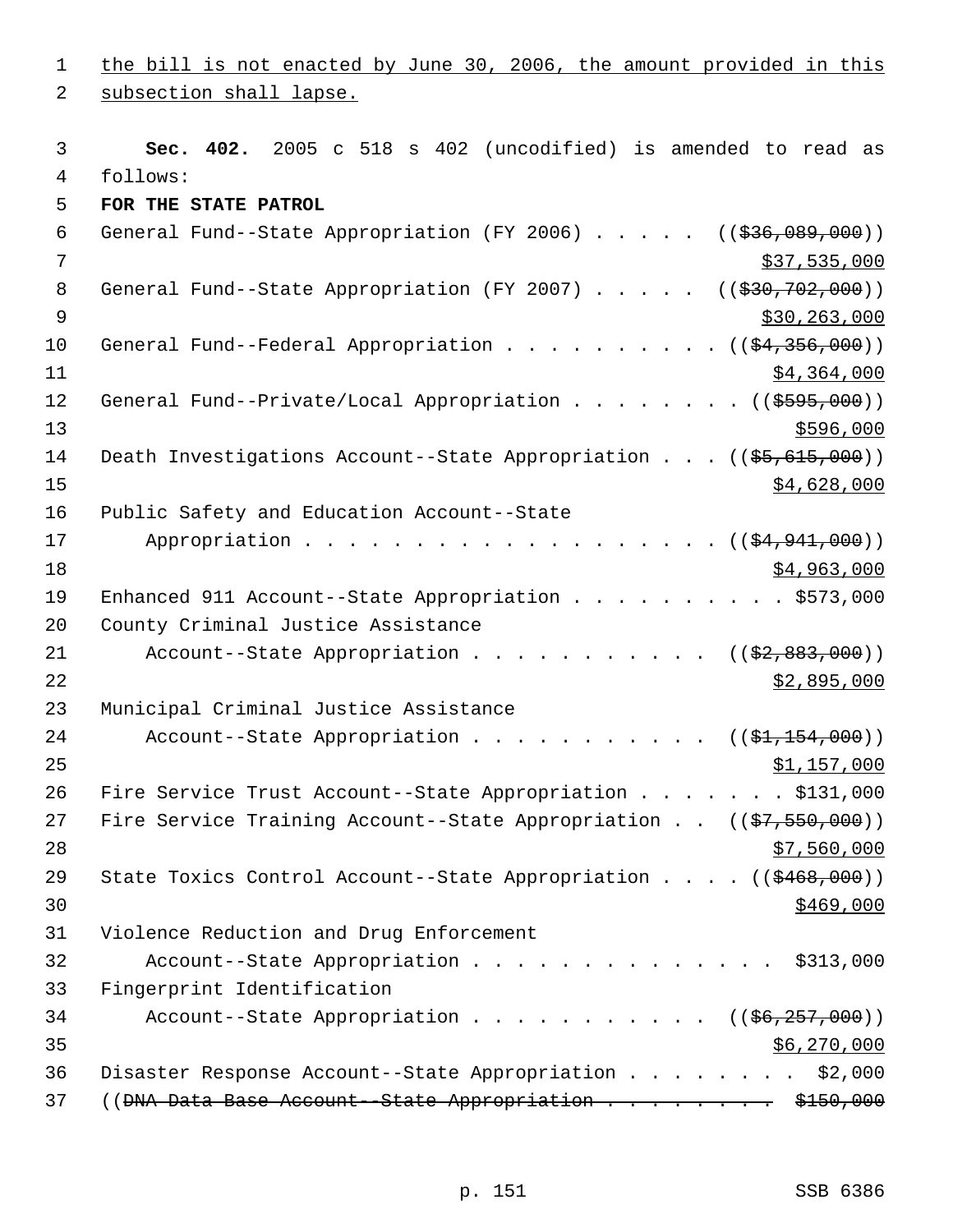|   | <del>Aquatic Invasive Species Prevention Account--State</del>    |
|---|------------------------------------------------------------------|
|   |                                                                  |
|   | Aquatic Invasive Species Enforcement Account--State              |
| 4 |                                                                  |
| 5 | Pension Funding Stabilization Account--State                     |
| 6 |                                                                  |
|   | TOTAL APPROPRIATION $\ldots$ , ( $(\frac{102}{102}, 001, 000)$ ) |
| 8 | \$101,966,000                                                    |
|   |                                                                  |

 The appropriations in this section are subject to the following conditions and limitations:

 (1) \$200,000 of the fire service training account--state appropriation is provided solely for two FTEs in the office of state fire marshal to exclusively review K-12 construction documents for fire and life safety in accordance with the state building code. It is the intent of this appropriation to provide these services only to those districts that are located in counties without qualified review capabilities.

 (2) \$222,000 of the aquatic invasive species prevention account-- state appropriation is provided solely for the implementation of Engrossed Substitute Senate Bill No. 5699 (aquatic invasive species). If the bill is not enacted by June 30, 2005, the amount provided in this subsection shall lapse.

 (3) \$250,000 of the general fund--state appropriation for fiscal year 2006 is provided solely for the implementation of Engrossed House Bill No. 1241 (vehicle licensing and registration). If the bill is not enacted by June 30, 2005, the amount provided in this subsection shall lapse.

 (4) \$50,000 of the general fund--state appropriation for fiscal year 2007 is provided solely to implement Substitute Senate Bill No. 6519 (sex offender registration). If the bill is not enacted by June 30, 2006, the amount provided in this subsection shall lapse.

 (5) If funding is provided through a federal grant or through a memorandum of understanding with a local government, the Washington state patrol's automatic fingerprint identification system shall be capable of instantly accepting electronic latent search records from any Washington state local law enforcement agency, to be implemented on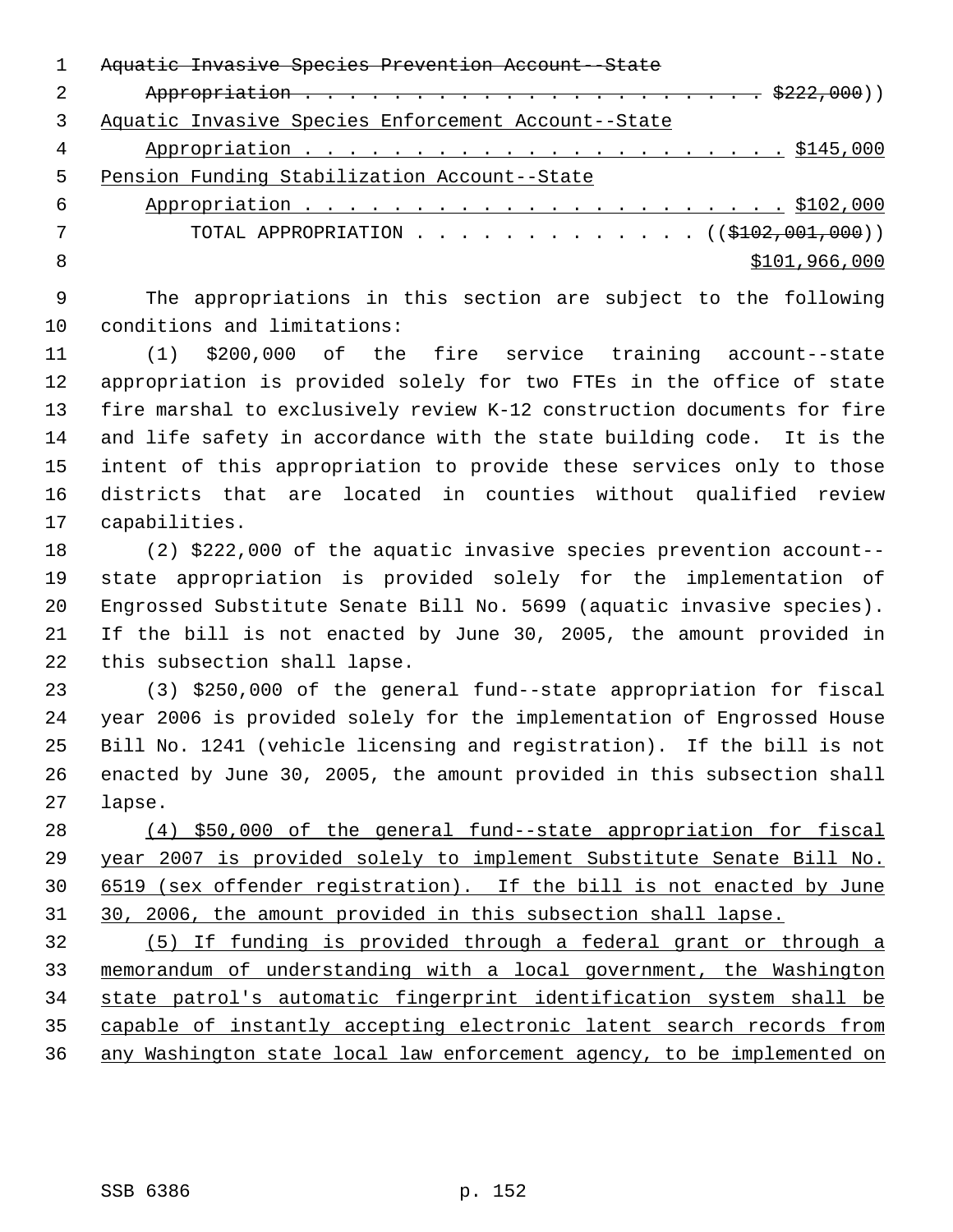- 1 a timeline agreed to by the patrol and the agency granting the fund
- 2 source.

(End of part)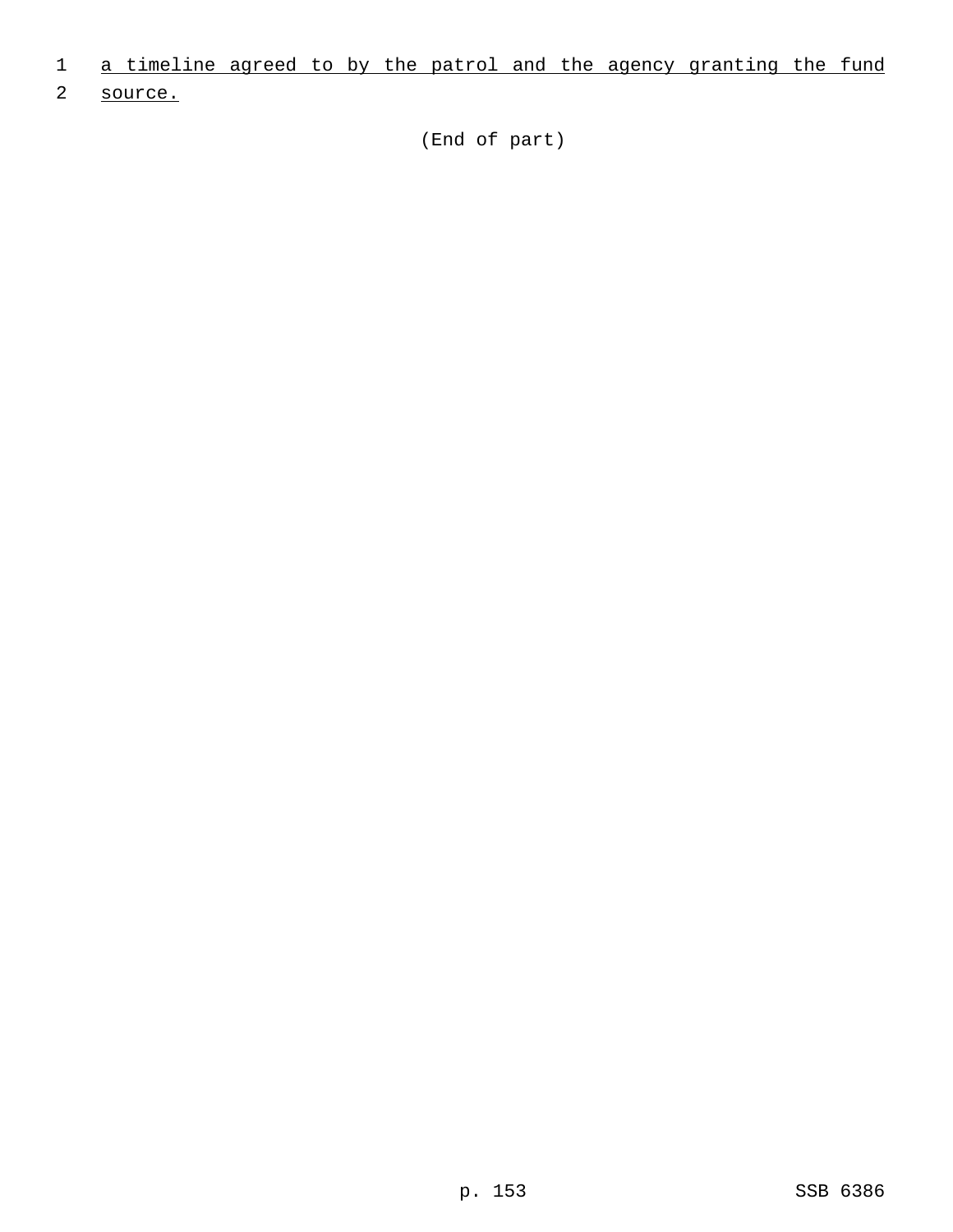| 1              | PART V                                                                        |
|----------------|-------------------------------------------------------------------------------|
| $\overline{2}$ | <b>EDUCATION</b>                                                              |
|                |                                                                               |
| 3              | Sec. 501. 2005 c 518 s 501 (uncodified) is amended to read as                 |
| 4              | follows:                                                                      |
| 5              | FOR THE SUPERINTENDENT OF PUBLIC INSTRUCTION                                  |
| 6              | (1) STATE AGENCY OPERATIONS                                                   |
| 7              | General Fund--State Appropriation (FY 2006) $($ $(\frac{212}{7946}, 000) )$   |
| 8              | \$13,452,000                                                                  |
| 9              | General Fund--State Appropriation (FY 2007)<br>((\$412,870,000))              |
| 10             | <u>\$17,071,000</u>                                                           |
| 11             | General Fund--Federal Appropriation<br>((\$30,248,000))                       |
| 12             | \$23,090,000                                                                  |
| 13             | ((\$556,064,000))<br>TOTAL APPROPRIATION                                      |
| 14             | \$53,613,000                                                                  |
| 15             | The appropriations in this section are subject to the following               |
| 16             | conditions and limitations:                                                   |
| 17             | $((\$10,836,000))$ \$10,835,000 of the general fund--state<br>(a)             |
| 18             | appropriation for fiscal year 2006 and $($ $($ \$10,910,000)) \$10,980,000 of |
| 19             | the general fund--state appropriation for fiscal year 2007 are provided       |
| 20             | solely for the operation and expenses of the office of the                    |
| 21             | superintendent of public instruction. Within the amounts provided in          |
| 22             | this subsection, the superintendent shall recognize the extraordinary         |
| 23             | accomplishments of four students who have demonstrated a<br>strong            |
| 24             | understanding of the civics essential learning requirements to receive        |
| 25             | the Daniel J. Evans civic education award. The students selected for          |
| 26             | the award must demonstrate understanding through completion of at least       |
| 27             | one of the classroom-based civics assessment models developed by the          |
| 28             | superintendent of public instruction, and through leadership in the           |
| 29             | civic life of their communities. The superintendent shall select two          |

 students from eastern Washington and two students from western Washington to receive the award, and shall notify the governor and legislature of the names of the recipients.

 (b) \$428,000 of the general fund--state appropriation for fiscal year 2006 and \$428,000 of the general fund--state appropriation for fiscal year 2007 are provided solely for the operation and expenses of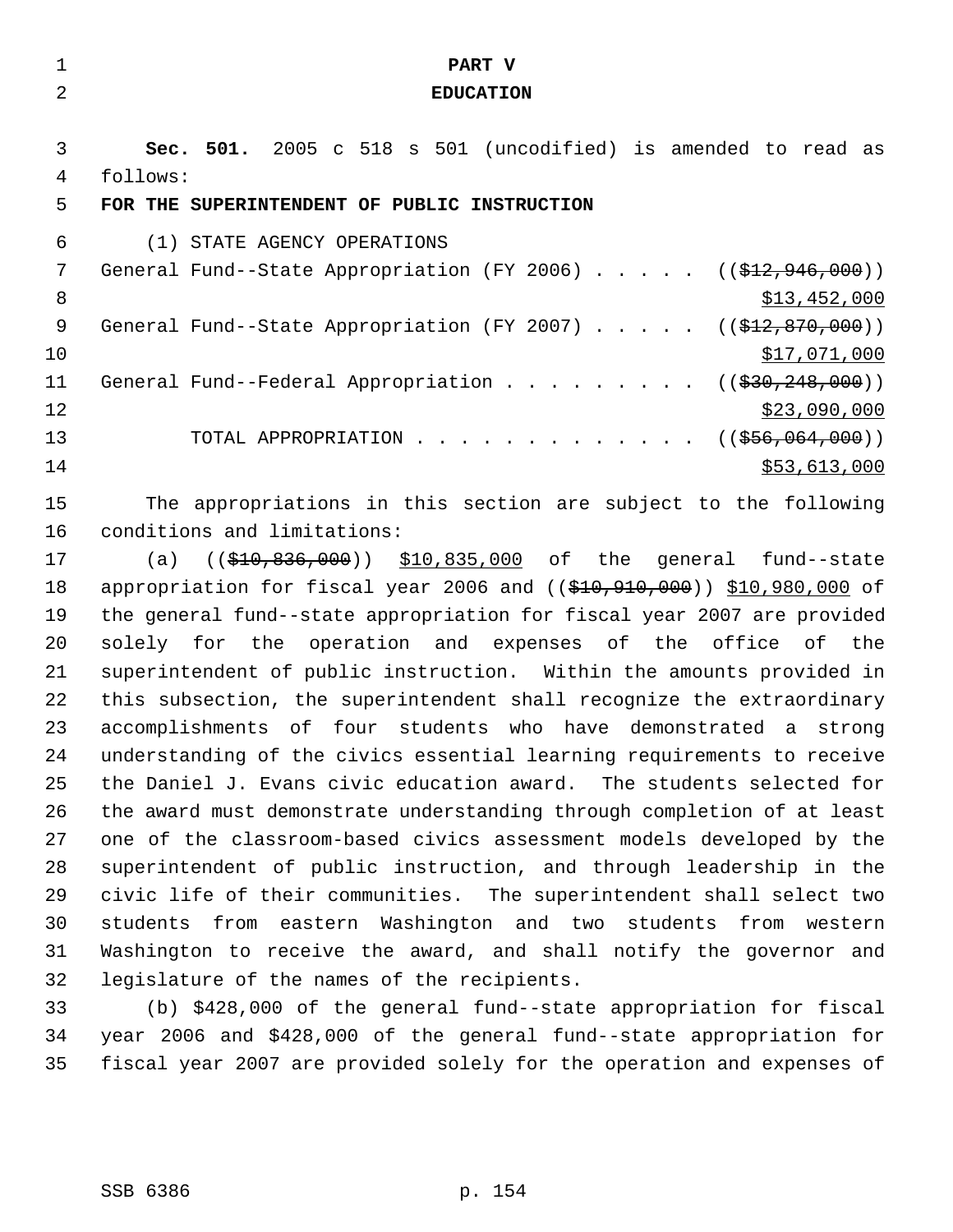the state board of education, including basic education assistance activities.

 (c) \$509,000 of the general fund--state appropriation for fiscal year 2006 and \$504,000 of the general fund--state appropriation for fiscal year 2007 are provided solely for the operation and expenses of the Washington professional educator standards board. Within the amounts provided in this subsection, the Washington professional educator standards board shall pursue the implementation of recent study recommendations including: (i) Revision of teacher mathematics endorsement competencies and alignment of teacher tests to the updated competencies, and (ii) development of mathematics specialist endorsement.

13 (d) ((\$100,000)) \$607,000 of the general fund--state appropriation 14 for fiscal year 2006 ( $(\pm s)$ ) and \$592,000 of the general fund--state 15 appropriation for fiscal year 2007 are provided solely for increased attorney general fees related to *School Districts' Alliance for Adequate Funding of Special Education et al. v. State of Washington et al.*, Thurston County Superior Court Cause No. 04-2-02000-7.

 (e) \$950,000 of the general fund--state appropriation for fiscal year 2006 and \$950,000 of the general fund--state appropriation for fiscal year 2007 are provided solely for replacement of the apportionment system, which includes the processes that collect school district budget and expenditure information, staffing characteristics, and the student enrollments that drive the funding process.

 (f)(i) \$45,000 of the general fund--state appropriation for fiscal year 2006 is provided solely for the office of the superintendent of public instruction and the department of health to collaborate and develop a work group to assess school nursing services in class I school districts. The work group shall consult with representatives from the following groups: School nurses, schools, students, parents, teachers, health officials, and administrators. The work group shall:

 (A) Study the need for additional school nursing services by gathering data about current school nurse-to-student ratios in each class I school district and assessing the demand for school nursing services by acuity levels and the necessary skills to meet those demands. The work group also shall recommend to the legislature best practices in school nursing services, including a dedicated, sustainable funding model that would best meet the current and future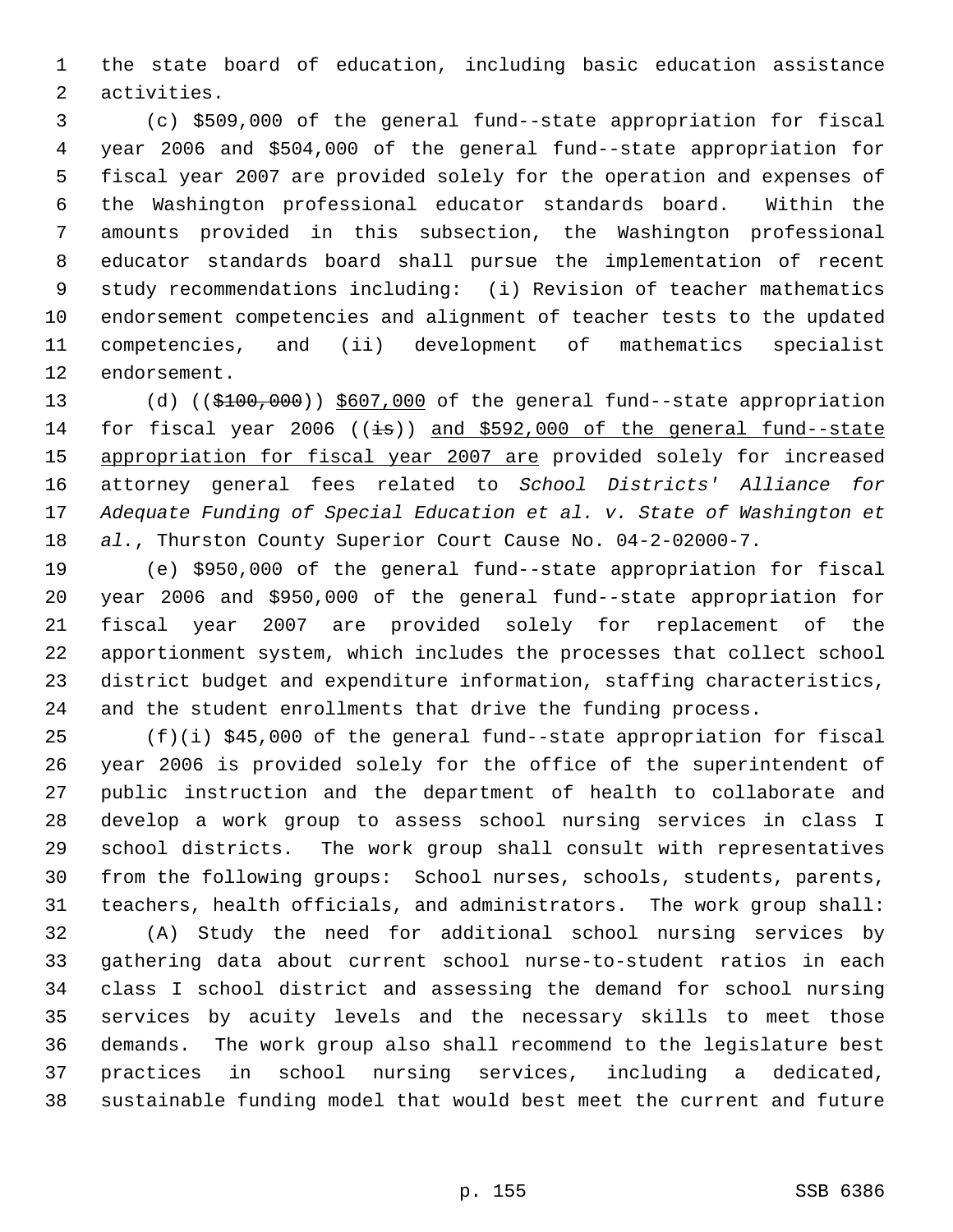needs of Washington's schools and contribute to greater academic success of all students. The work group shall make recommendations for school nursing services, and may examine school nursing services by grade level. The work group shall assess whether funding for school nurses should continue as part of basic education; and

 (B) In collaboration with managed care plans that contract with the department of social and health services medical assistance administration to provide health services to children participating in the medicaid and state children's health insurance program, identify opportunities to improve coordination of and access to health services for low-income children through the use of school nurse services. The work group shall evaluate the feasibility of pooling school district and managed care plan funding to finance school nurse positions in school districts with high numbers of low-income children.

 (ii) The office of superintendent of public instruction shall report the work group's findings and plans for implementation to the legislature by February 1, 2006.

 (g) \$78,000 of the general fund--state appropriation for fiscal 19 year 2006 and ((\$78,000)) \$378,000 of the general fund--state appropriation for fiscal year 2007 are provided solely to provide direct services and support to schools around an integrated, interdisciplinary approach to instruction in conservation, natural 23 resources, sustainability, and human adaptation to the environment. Of this amount, \$300,000 of the general fund--state appropriation for fiscal year 2007 is provided for deposit in the Washington natural science, wildlife, and environmental education partnership account for grants pursuant to RCW 28A.300.440. Specific integration efforts will focus on science, math, and the social sciences. Integration between basic education and career and technical education, particularly agricultural and natural sciences education, is to be a major element. (h) \$2,896,000 of the general fund--state appropriation for fiscal year 2007 is provided solely for the creation of a statewide data base of longitudinal student information. This amount is conditioned on the department satisfying the requirements in section 902, chapter 518, Laws of 2005. (i) \$250,000 of the general fund--state appropriation for fiscal

 year 2007 is provided solely for comprehensive cultural competence and anti-bias education programs for educators and students. The office of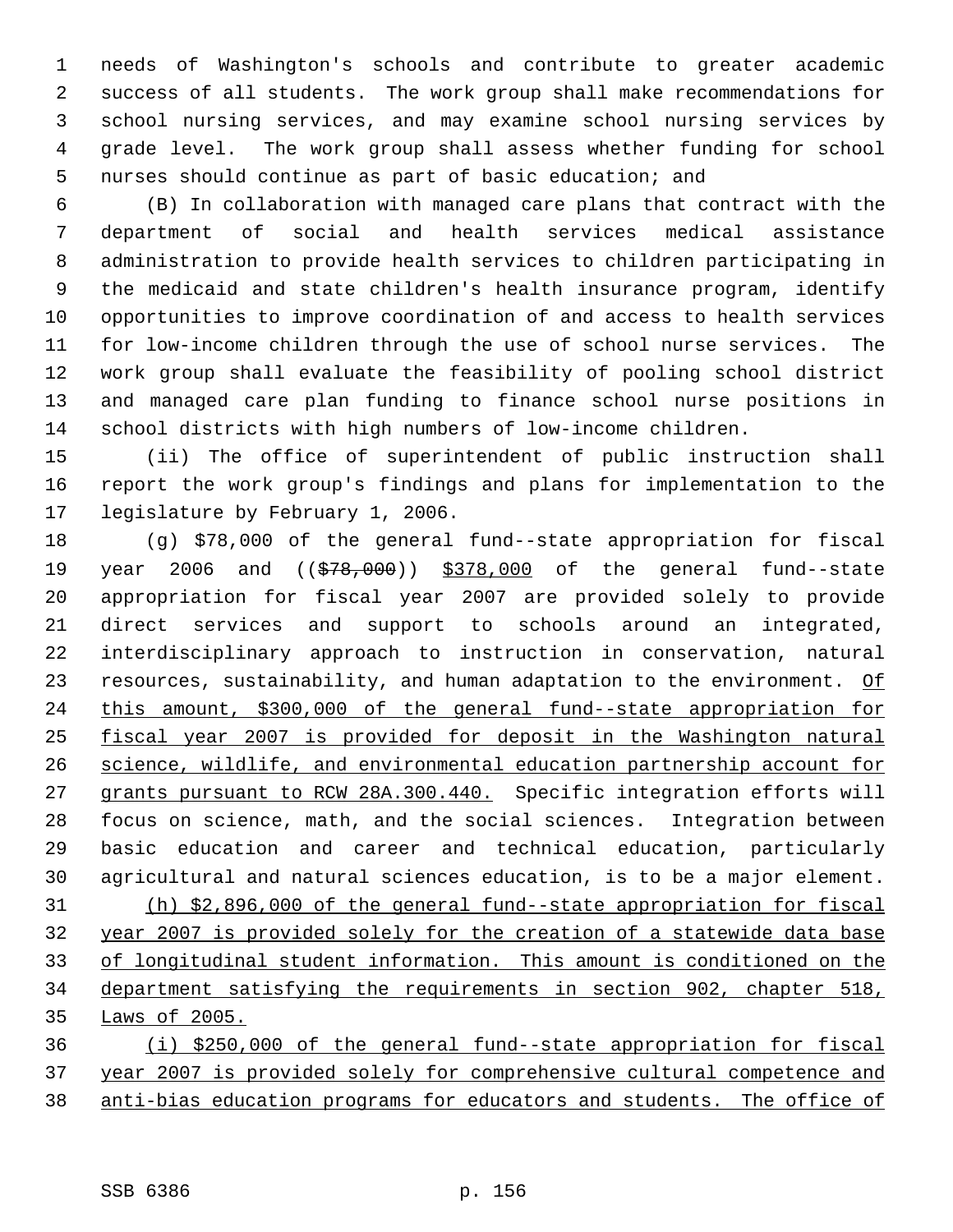superintendent of public instruction shall administer grants to school districts with the assistance and input of groups such as the anti-defamation league and the Jewish federation of Seattle.

 (j) \$50,000 of the general fund--state appropriation for fiscal year 2007 is provided solely for additional efforts at promoting financial literacy of students. The effort will be coordinated through the financial literacy public private partnership.

 (k) \$43,000 of the general fund--state appropriation for fiscal year 2007 is provided solely for the office of the superintendent of public instruction to plan and develop a parent, community, and school district partnership grant program that will meet the unique needs of different groups of students of color in closing the achievement gap by designing strategies that may include but not be limited to intense tutoring, mentoring, and other support activities. The planning 15 process shall include: (a) Input from parents, community leaders, and 16 school district staff; (b) strategies for facilitating community and 17 school district partnerships; (c) measurable goals and evaluation methodology to determine impact criteria for grant applicants; and (d) grant process and criteria for applicants.

(2) STATEWIDE PROGRAMS

| 21 | General Fund--State Appropriation (FY 2006) $($ $($ $\frac{10}{210}$ , $\frac{192}{192}$ , 000)) |              |
|----|--------------------------------------------------------------------------------------------------|--------------|
| 22 |                                                                                                  | \$12,341,000 |
| 23 | General Fund--State Appropriation (FY 2007) $($ $($ \$10,155,000))                               |              |
| 24 |                                                                                                  | \$15,381,000 |
| 25 | General Fund--Federal Appropriation ( $(\frac{247}{465}, \frac{465}{100})$ )                     |              |
| 26 |                                                                                                  | \$58,112,000 |
| 27 | TOTAL APPROPRIATION ( $(\frac{667}{67}, \frac{812}{600})$ )                                      |              |
| 28 |                                                                                                  | \$85,834,000 |
|    |                                                                                                  |              |

 The appropriations in this subsection are provided solely for the statewide programs specified in this subsection and are subject to the following conditions and limitations:

(a) HEALTH AND SAFETY

 (i) A maximum of \$2,541,000 of the general fund--state appropriation for fiscal year 2006 and a maximum of \$2,541,000 of the general fund--state appropriation for fiscal year 2007 are provided for a corps of nurses located at educational service districts, as determined by the superintendent of public instruction, to be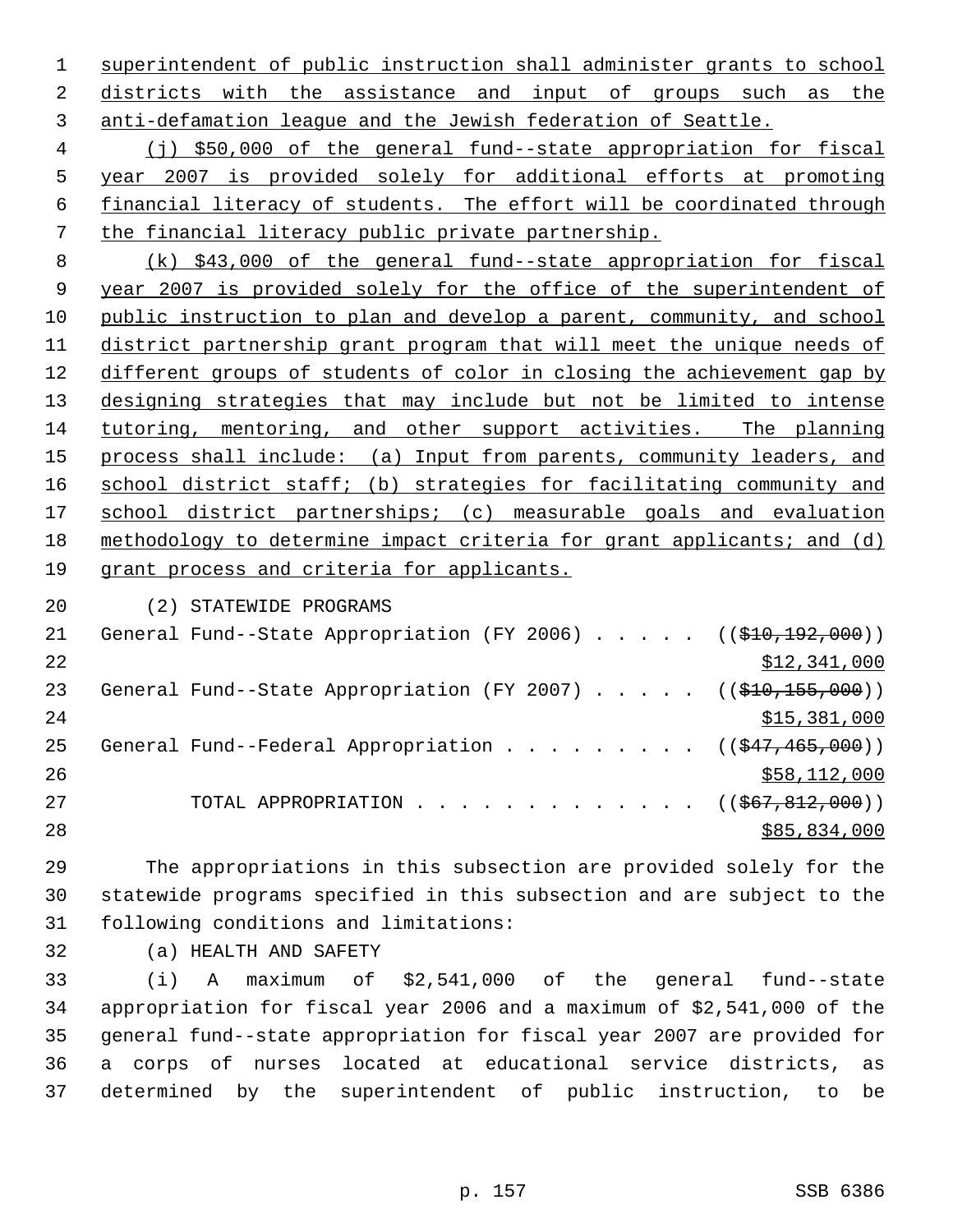dispatched to the most needy schools to provide direct care to students, health education, and training for school staff.

 (ii) A maximum of \$96,000 of the general fund--state appropriation for fiscal year 2006 and a maximum of \$96,000 of the general fund-- state appropriation for fiscal year 2007 are provided for the school safety center in the office of the superintendent of public instruction subject to the following conditions and limitations:

 (A) The safety center shall: Disseminate successful models of school safety plans and cooperative efforts; provide assistance to schools to establish a comprehensive safe school plan; select models of cooperative efforts that have been proven successful; act as an information dissemination and resource center when an incident occurs in a school district either in Washington or in another state; coordinate activities relating to school safety; review and approve manuals and curricula used for school safety models and training; and develop and maintain a school safety information web site.

 (B) The school safety center advisory committee shall develop a training program, using the best practices in school safety, for all school safety personnel.

 (iii) A maximum of \$100,000 of the general fund--state appropriation for fiscal year 2006 and a maximum of \$100,000 of the general fund--state appropriation for fiscal year 2007 are provided for a school safety training program provided by the criminal justice training commission. The commission, in collaboration with the school safety center advisory committee, shall provide the school safety training for all school administrators and school safety personnel, including school safety personnel hired after the effective date of this section.

 (iv) \$40,000 of the general fund--state appropriation is provided solely for the safety center advisory committee to develop and distribute a pamphlet to promote internet safety for children, particularly in grades seven through twelve. The pamphlet shall be posted on the superintendent of public instruction's web site. To the extent possible, the pamphlet shall be distributed in schools throughout the state and in other areas accessible to youth, including but not limited to libraries and community centers.

 (v) ((\$11,600,000)) \$10,344,000 of the general fund--federal appropriation is provided for safe and drug free schools and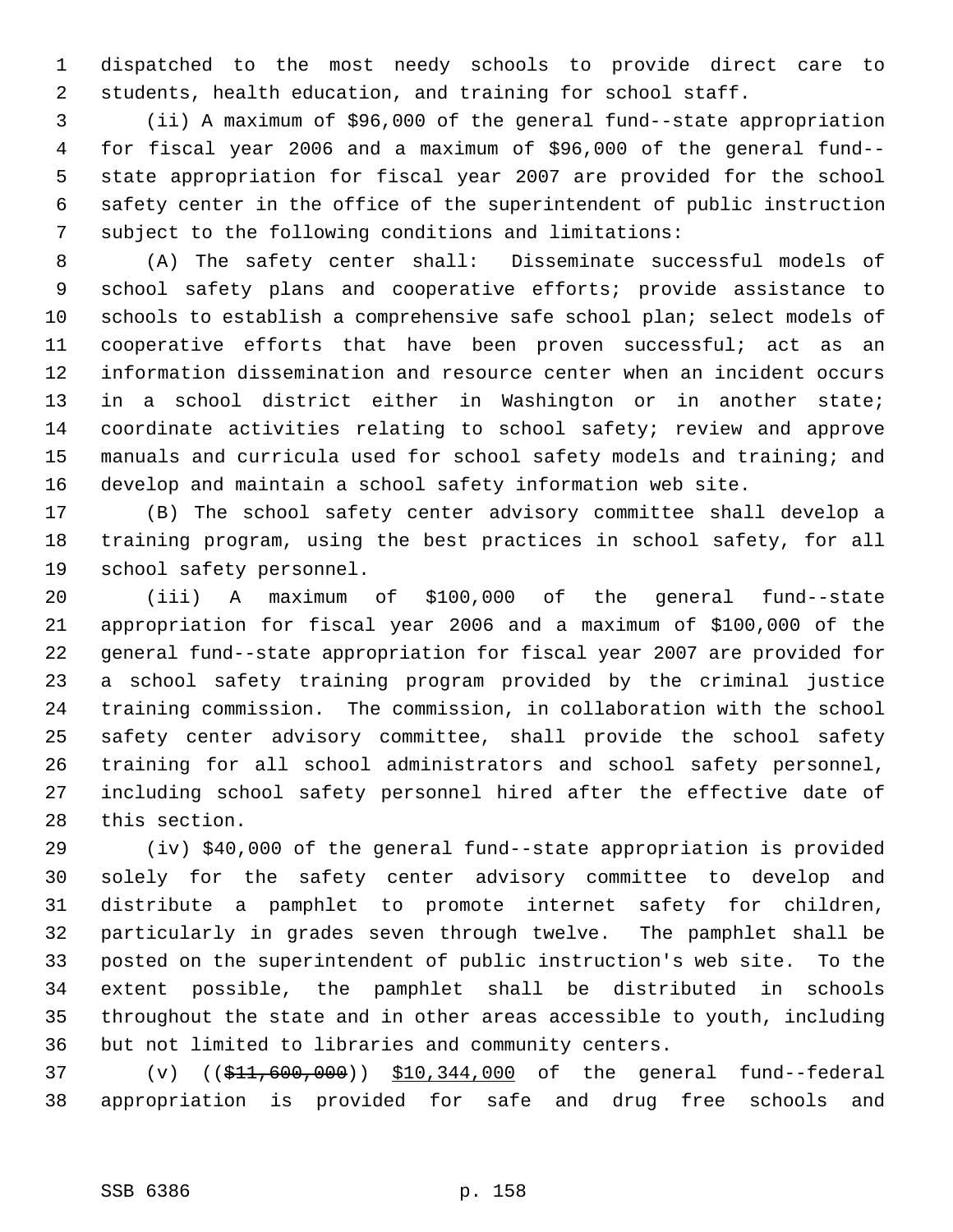communities grants for drug and violence prevention activities and strategies and \$1,000,000 of the general fund--state appropriation for fiscal year 2007 is provided solely for one-time backfill of the 4 federal reductions to the safe and drug free schools and communities grant program.

 (vi) A maximum of \$146,000 of the general fund--state appropriation for fiscal year 2006 and a maximum of \$146,000 of the general fund-- state appropriation for fiscal year 2007 are provided for a nonviolence and leadership training program provided by the institute for community leadership. The program shall provide a request for proposal process, with up to 80 percent funding, for nonviolence leadership workshops serving at least 12 school districts with direct programming in 36 elementary, middle, and high schools throughout Washington state.

 (vii) \$100,000 of the general fund--state appropriation for fiscal 15 year 2007 is provided solely for a pilot youth suicide prevention and 16 information program. The office of superintendent of public 17 instruction will work with selected school districts and community agencies in identifying effective strategies at preventing youth suicide.

 (viii) Specific funding provided in this section is sufficient to implement section 2 of Engrossed Substitute Senate Bill No. 6580 (sex offender and kidnapping offender notification and information sharing in schools).

24 (ix) \$45,000 of the general fund state--state appropriation for fiscal year 2007 is provided solely for the development of safe school plan standards. By December 1, 2006, the Washington state school 27 safety center advisory committee, in consultation with the 28 superintendent of public instruction shall prepare a report with: (1) The recommended standards; (2) a potential implementation plan for those standards statewide; and (3) detailed information on the costs 31 and other impacts on school districts from implementing the standards. The development of standards shall address requirements for school mapping and shall include a review of current research regarding safe school planning.

(b) TECHNOLOGY

 A maximum of \$1,939,000 of the general fund--state appropriation for fiscal year 2006 and a maximum of \$1,939,000 of the general fund-- state appropriation for fiscal year 2007 are provided for K-20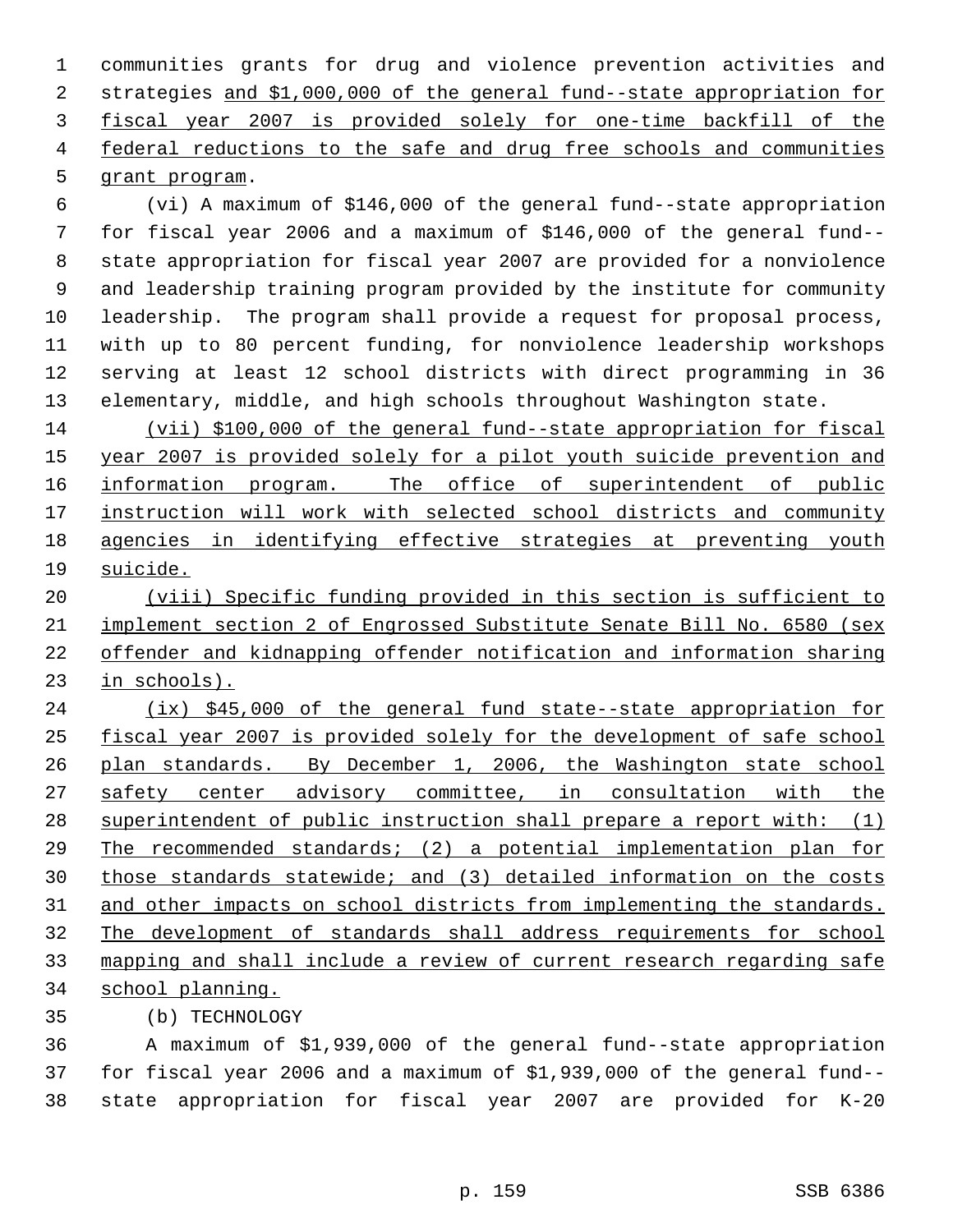telecommunications network technical support in the K-12 sector to prevent system failures and avoid interruptions in school utilization of the data processing and video-conferencing capabilities of the network. These funds may be used to purchase engineering and advanced technical support for the network.

(c) GRANTS AND ALLOCATIONS

 (i) \$787,000 of the fiscal year 2006 appropriation and \$799,000 of the fiscal year 2007 appropriation are provided solely for the special services pilot projects. The office of the superintendent of public instruction shall allocate these funds to the district or districts participating in the pilot program according to the provisions of RCW 28A.630.015.

 (ii) A maximum of \$548,000 of the general fund--state appropriation for fiscal year 2006 and a maximum of \$548,000 of the general fund-- state appropriation for fiscal year 2007 are provided for alternative certification routes. Funds may be used by the professional educator standards board to continue existing alternative-route grant programs and to create new alternative-route programs in regions of the state with service shortages.

 (iii) A maximum of \$31,000 of the general fund--state appropriation for fiscal year 2006 and a maximum of \$31,000 of the general fund-- state appropriation for fiscal year 2007 are provided for operation of the Cispus environmental learning center.

 (iv) A maximum of \$1,224,000 of the general fund--state appropriation for fiscal year 2006 and a maximum of \$1,224,000 of the general fund--state appropriation for fiscal year 2007 are provided for in-service training and educational programs conducted by the Pacific Science Center.

 (v) A maximum of \$1,079,000 of the general fund--state appropriation for fiscal year 2006 and a maximum of \$1,079,000 of the general fund--state appropriation for fiscal year 2007 are provided for the Washington state leadership assistance for science education reform (LASER) regional partnership coordinated at the Pacific Science Center.

 (vi) A maximum of \$97,000 of the general fund--state appropriation for fiscal year 2006 and a maximum of \$97,000 of the general fund-- state appropriation for fiscal year 2007 are provided to support vocational student leadership organizations.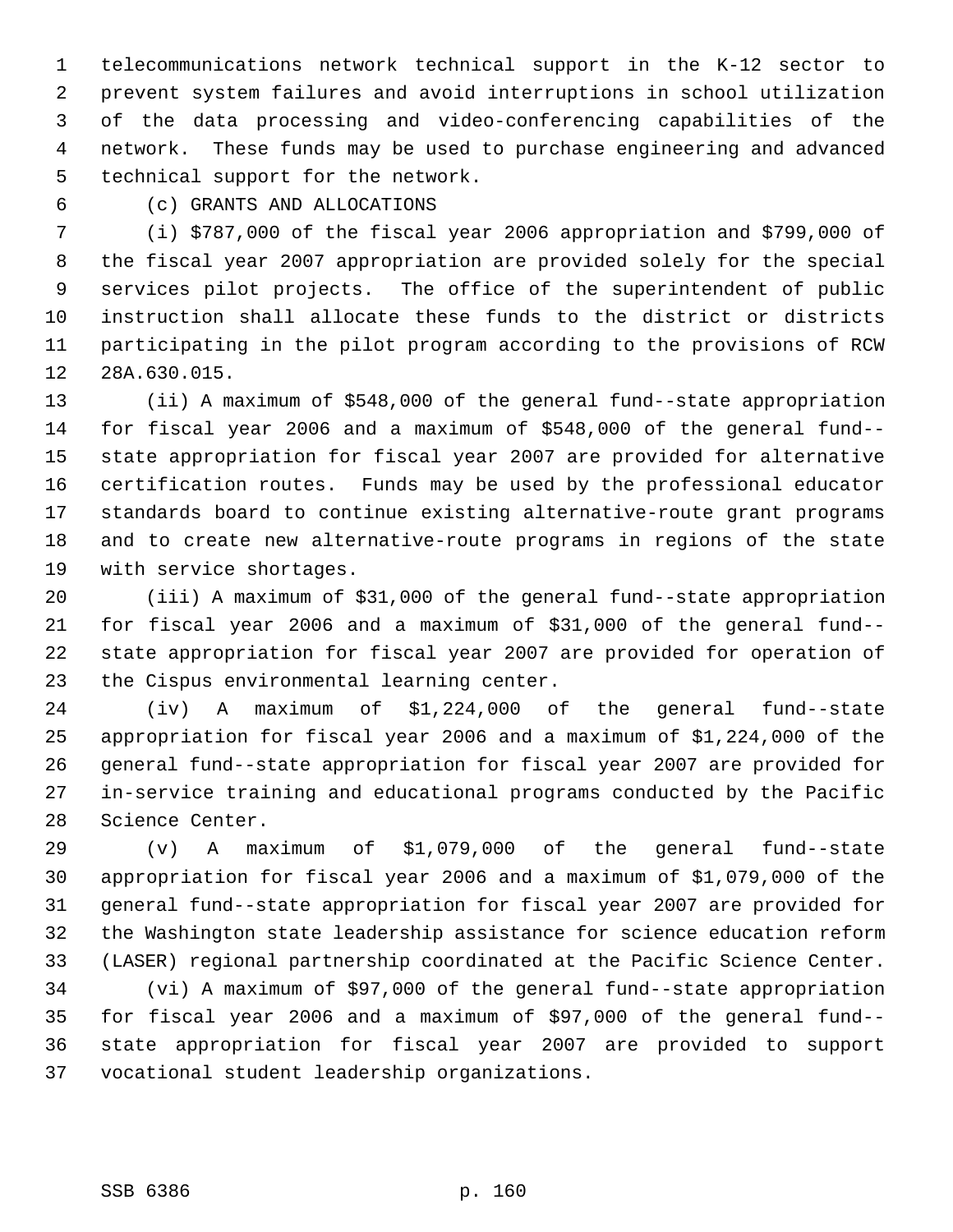(vii) A maximum of \$146,000 of the general fund--state appropriation for fiscal year 2006 and a maximum of \$146,000 of the general fund--state appropriation for fiscal year 2007 are provided for the Washington civil liberties education program.

 (viii) \$1,000,000 of the general fund--state appropriation for fiscal year 2006 and \$1,000,000 of the general fund--state appropriation for fiscal year 2007 are provided solely for the Washington state achievers scholarship program. The funds shall be used to support community involvement officers that recruit, train, and match community volunteer mentors with students selected as achievers scholars.

12 (ix) ((\$1,521,000)) \$1,911,000 of the general fund--federal appropriation is provided for the advanced placement fee program to increase opportunities for low-income students and under-represented populations to participate in advanced placement courses and to increase the capacity of schools to provide advanced placement courses to students.

18 (x) ((\$8,292,000)) \$5,532,000 of the general fund--federal appropriation is provided for comprehensive school reform demonstration projects to provide grants to low-income schools for improving student achievement through adoption and implementation of research-based curricula and instructional programs.

23 (xi) ((\$19,587,000)) \$24,490,000 of the general fund--federal appropriation is provided for 21st century learning center grants, providing after-school and inter-session activities for students.

 (xii) \$383,000 of the general fund--state appropriation for fiscal year 2006 and \$294,000 of the general fund--state appropriation for fiscal year 2007 are provided solely for the Lorraine Wojahn dyslexia pilot reading program in up to five school districts.

 (xiii) \$75,000 of the general fund--state appropriation for fiscal year 2006 and \$75,000 of the general fund--state appropriation for fiscal year 2007 are provided solely for developing and disseminating curriculum and other materials documenting women's role in World War II.

 (xiv) \$100,000 of the general fund--state appropriation for fiscal year 2007 is provided solely for incentive grants for districts to develop preapprenticeship programs. Grant awards up to \$10,000 each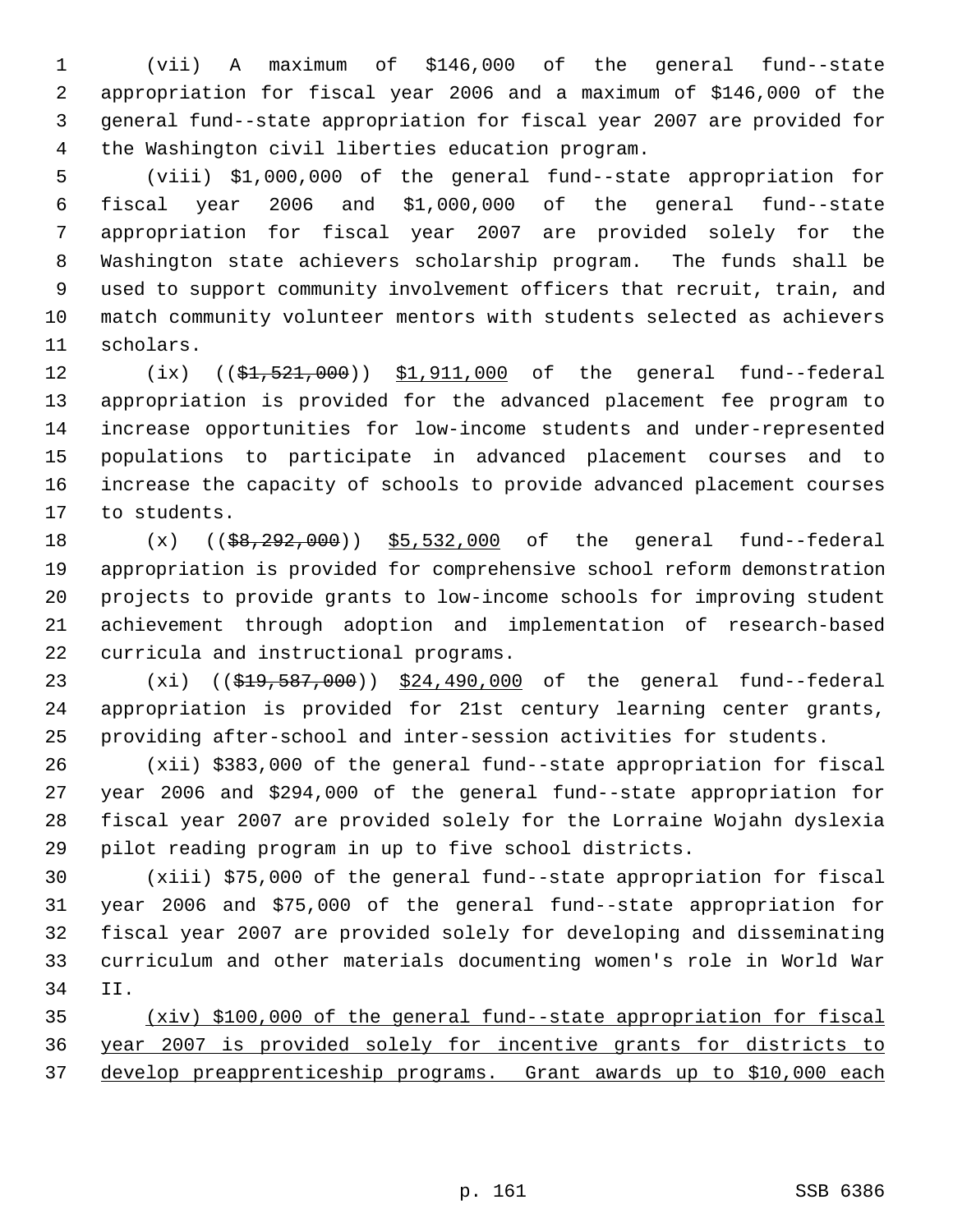shall be used to support the program's design, school/business/labor agreement negotiations, and recruiting high school students for preapprenticeship programs in the building trades and crafts.

 (xv) \$3,980,000 of the general fund--state appropriation for fiscal year 2007 is provided solely for the dissemination of the Navigation 101 curriculum to all districts, including the development and dissemination of electronic student planning tools and the development of a software package to use to analyze the impact of the implementation of Navigation 101 on student performance, and grants to at least one hundred school districts for the implementation of the Navigation 101 program. The implementation grants will be limited to a maximum of two years and the school districts selected shall 13 represent various regions of the state and reflect differences in school district size and enrollment characteristics.

 (xvi) \$2,148,000 of the general fund--state appropriation for fiscal year 2006 is provided solely for one-time grants to school 17 districts to offset extraordinary rate increases for natural gas.

 **Sec. 502.** 2005 c 518 s 502 (uncodified) is amended to read as follows:

| 20 | <b>FOR</b>           | THE | <b>SUPERINTENDENT</b> |                                                                                   | OF | PUBLIC |  |  | <b>INSTRUCTION--FOR</b> | <b>GENERAL</b>  |
|----|----------------------|-----|-----------------------|-----------------------------------------------------------------------------------|----|--------|--|--|-------------------------|-----------------|
| 21 | <b>APPORTIONMENT</b> |     |                       |                                                                                   |    |        |  |  |                         |                 |
| 22 |                      |     |                       | General Fund--State Appropriation (FY 2006) $($ $(\frac{24.180.957.000}{61.000})$ |    |        |  |  |                         |                 |
| 23 |                      |     |                       |                                                                                   |    |        |  |  |                         | \$4,193,442,000 |
| 24 |                      |     |                       | General Fund--State Appropriation (FY 2007) $($ $(\frac{24.243.010}{100})$        |    |        |  |  |                         |                 |
| 25 |                      |     |                       |                                                                                   |    |        |  |  |                         | \$4,293,935,000 |
| 26 |                      |     |                       | TOTAL APPROPRIATION ( $(\frac{68,423,967,000}{$ )                                 |    |        |  |  |                         |                 |
| 27 |                      |     |                       |                                                                                   |    |        |  |  |                         | \$8,487,377,000 |

 The appropriations in this section are subject to the following conditions and limitations:

 (1) Each general fund fiscal year appropriation includes such funds as are necessary to complete the school year ending in the fiscal year and for prior fiscal year adjustments.

 (2) Allocations for certificated staff salaries for the 2005-06 and 2006-07 school years shall be determined using formula-generated staff units calculated pursuant to this subsection. Staff allocations for small school enrollments in (d) through (f) of this subsection shall be reduced for vocational full-time equivalent enrollments. Staff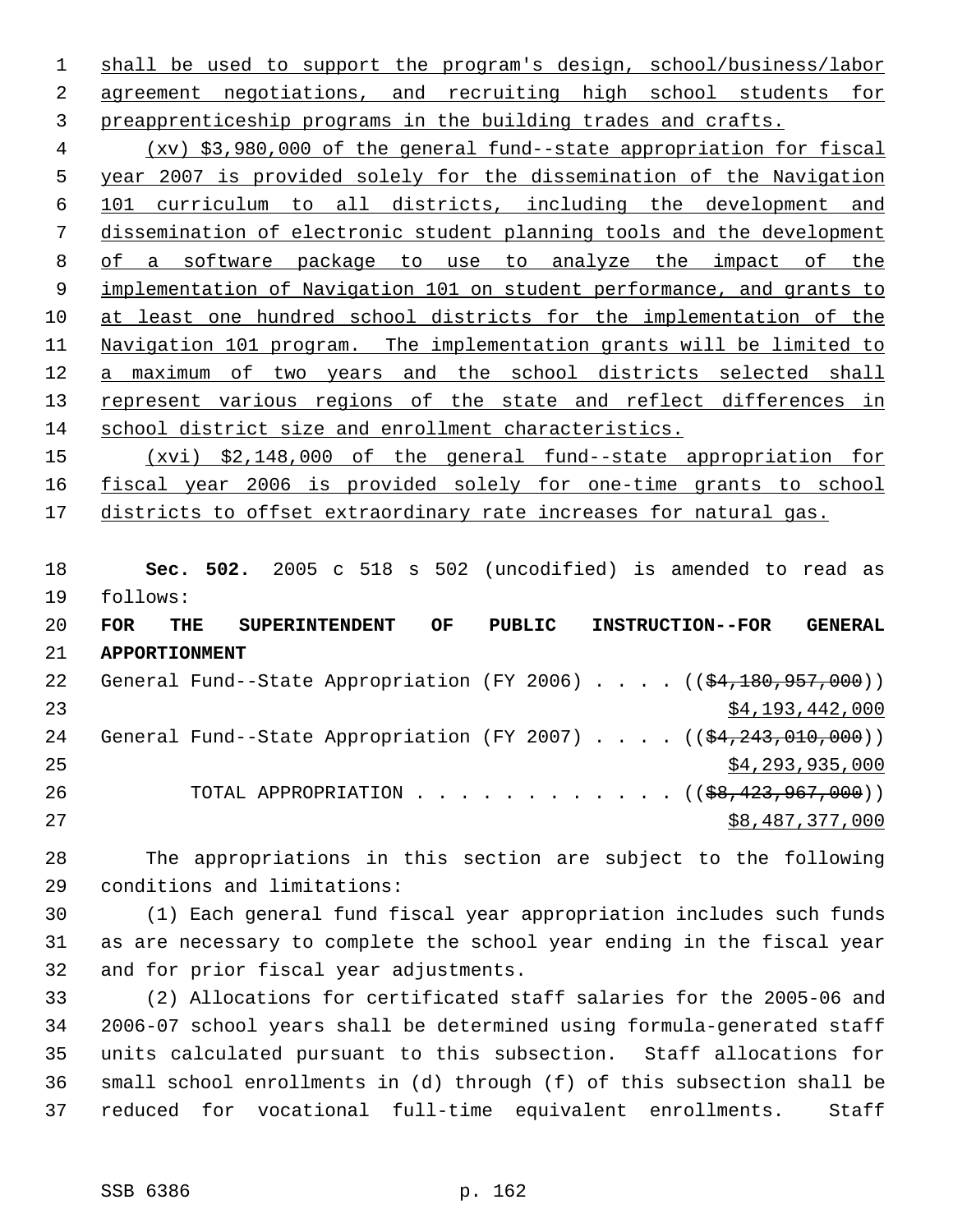allocations for small school enrollments in grades K-6 shall be the greater of that generated under (a) of this subsection, or under (d) and (e) of this subsection. Certificated staffing allocations shall be as follows:

 (a) On the basis of each 1,000 average annual full-time equivalent enrollments, excluding full-time equivalent enrollment otherwise recognized for certificated staff unit allocations under (c) through (f) of this subsection:

 (i) Four certificated administrative staff units per thousand full-time equivalent students in grades K-12;

 (ii) 49 certificated instructional staff units per thousand full-time equivalent students in grades K-3;

 (iii) Forty-six certificated instructional staff units per thousand full-time equivalent students in grades 4-12; and

 (iv) An additional 4.2 certificated instructional staff units for grades K-3 and an additional 7.2 certificated instructional staff units for grade 4. Any funds allocated for the additional certificated units provided in this subsection (iv) shall not be considered as basic education funding;

 (A) Funds provided under this subsection (2)(a)(iv) in excess of the amount required to maintain the statutory minimum ratio established under RCW 28A.150.260(2)(b) shall be allocated only if the district documents an actual ratio in grades K-4 equal to or greater than 53.2 certificated instructional staff per thousand full-time equivalent students. For any school district documenting a lower certificated instructional staff ratio, the allocation shall be based on the district's actual grades K-4 certificated instructional staff ratio achieved in that school year, or the statutory minimum ratio established under RCW 28A.150.260(2)(b), if greater;

 (B) Districts at or above 51.0 certificated instructional staff per one thousand full-time equivalent students in grades K-4 may dedicate up to 1.3 of the 53.2 funding ratio to employ additional classified instructional assistants assigned to basic education classrooms in grades K-4. For purposes of documenting a district's staff ratio under this section, funds used by the district to employ additional classified instructional assistants shall be converted to a certificated staff equivalent and added to the district's actual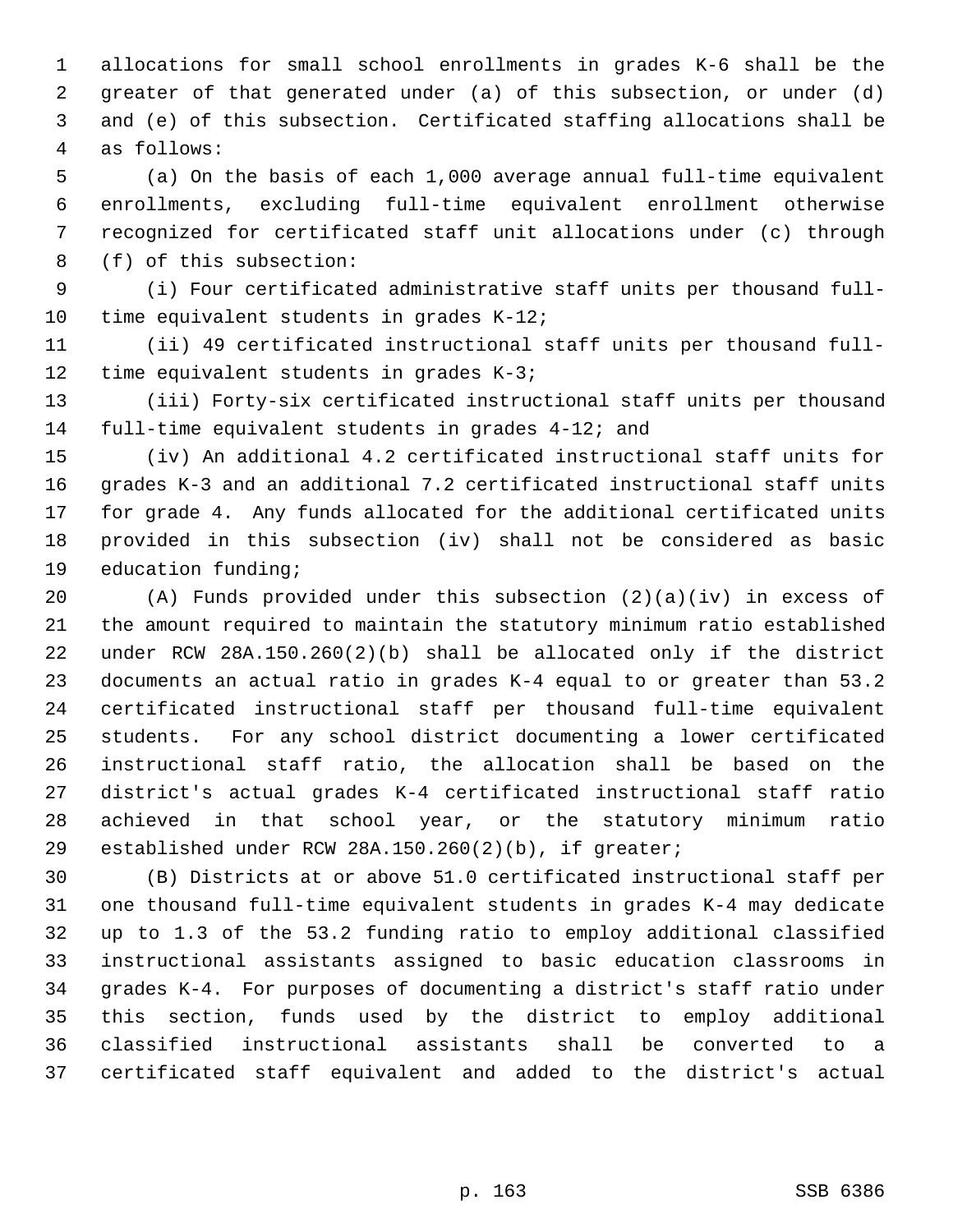certificated instructional staff ratio. Additional classified instructional assistants, for the purposes of this subsection, shall be determined using the 1989-90 school year as the base year;

 (C) Any district maintaining a ratio in grades K-4 equal to or greater than 53.2 certificated instructional staff per thousand full- time equivalent students may use allocations generated under this subsection (2)(a)(iv) in excess of that required to maintain the minimum ratio established under RCW 28A.150.260(2)(b) to employ additional basic education certificated instructional staff or classified instructional assistants in grades 5-6. Funds allocated under this subsection (2)(a)(iv) shall only be expended to reduce class size in grades K-6. No more than 1.3 of the certificated instructional funding ratio amount may be expended for provision of classified instructional assistants;

 (b) For school districts with a minimum enrollment of 250 full-time equivalent students whose full-time equivalent student enrollment count in a given month exceeds the first of the month full-time equivalent enrollment count by 5 percent, an additional state allocation of 110 percent of the share that such increased enrollment would have generated had such additional full-time equivalent students been included in the normal enrollment count for that particular month;

(c)(i) On the basis of full-time equivalent enrollment in:

 (A) Vocational education programs approved by the superintendent of public instruction, a maximum of 0.92 certificated instructional staff units and 0.08 certificated administrative staff units for each 19.5 full-time equivalent vocational students; and

 (B) Skills center programs meeting the standards for skills center funding established in January 1999 by the superintendent of public instruction with a waiver allowed for skills centers in current operation that are not meeting this standard until the 2007-08 school year, 0.92 certificated instructional staff units and 0.08 certificated administrative units for each 16.67 full-time equivalent vocational students;

 (ii) Vocational full-time equivalent enrollment shall be reported on the same monthly basis as the enrollment for students eligible for basic support, and payments shall be adjusted for reported vocational enrollments on the same monthly basis as those adjustments for enrollment for students eligible for basic support; and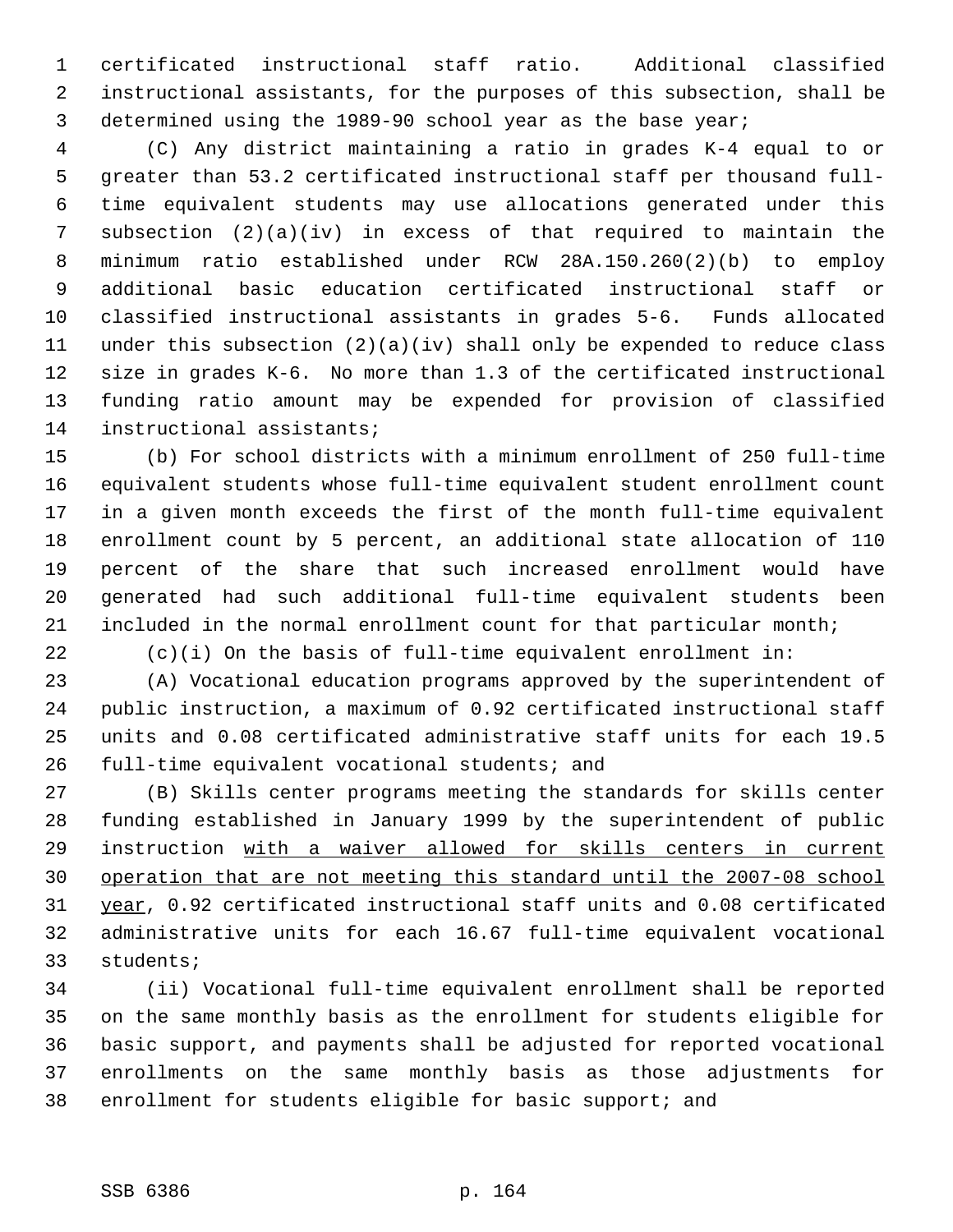(iii) Indirect cost charges by a school district to vocational- secondary programs shall not exceed 15 percent of the combined basic education and vocational enhancement allocations of state funds;

 (d) For districts enrolling not more than twenty-five average annual full-time equivalent students in grades K-8, and for small school plants within any school district which have been judged to be remote and necessary by the state board of education and enroll not more than twenty-five average annual full-time equivalent students in grades K-8:

 (i) For those enrolling no students in grades 7 and 8, 1.76 certificated instructional staff units and 0.24 certificated administrative staff units for enrollment of not more than five students, plus one-twentieth of a certificated instructional staff unit 14 for each additional student enrolled; and

 (ii) For those enrolling students in grades 7 or 8, 1.68 certificated instructional staff units and 0.32 certificated administrative staff units for enrollment of not more than five students, plus one-tenth of a certificated instructional staff unit for each additional student enrolled;

 (e) For specified enrollments in districts enrolling more than twenty-five but not more than one hundred average annual full-time equivalent students in grades K-8, and for small school plants within any school district which enroll more than twenty-five average annual full-time equivalent students in grades K-8 and have been judged to be remote and necessary by the state board of education:

 (i) For enrollment of up to sixty annual average full-time equivalent students in grades K-6, 2.76 certificated instructional staff units and 0.24 certificated administrative staff units; and

 (ii) For enrollment of up to twenty annual average full-time equivalent students in grades 7 and 8, 0.92 certificated instructional staff units and 0.08 certificated administrative staff units;

 (f) For districts operating no more than two high schools with enrollments of less than three hundred average annual full-time equivalent students, for enrollment in grades 9-12 in each such school, other than alternative schools:

 (i) For remote and necessary schools enrolling students in any grades 9-12 but no more than twenty-five average annual full-time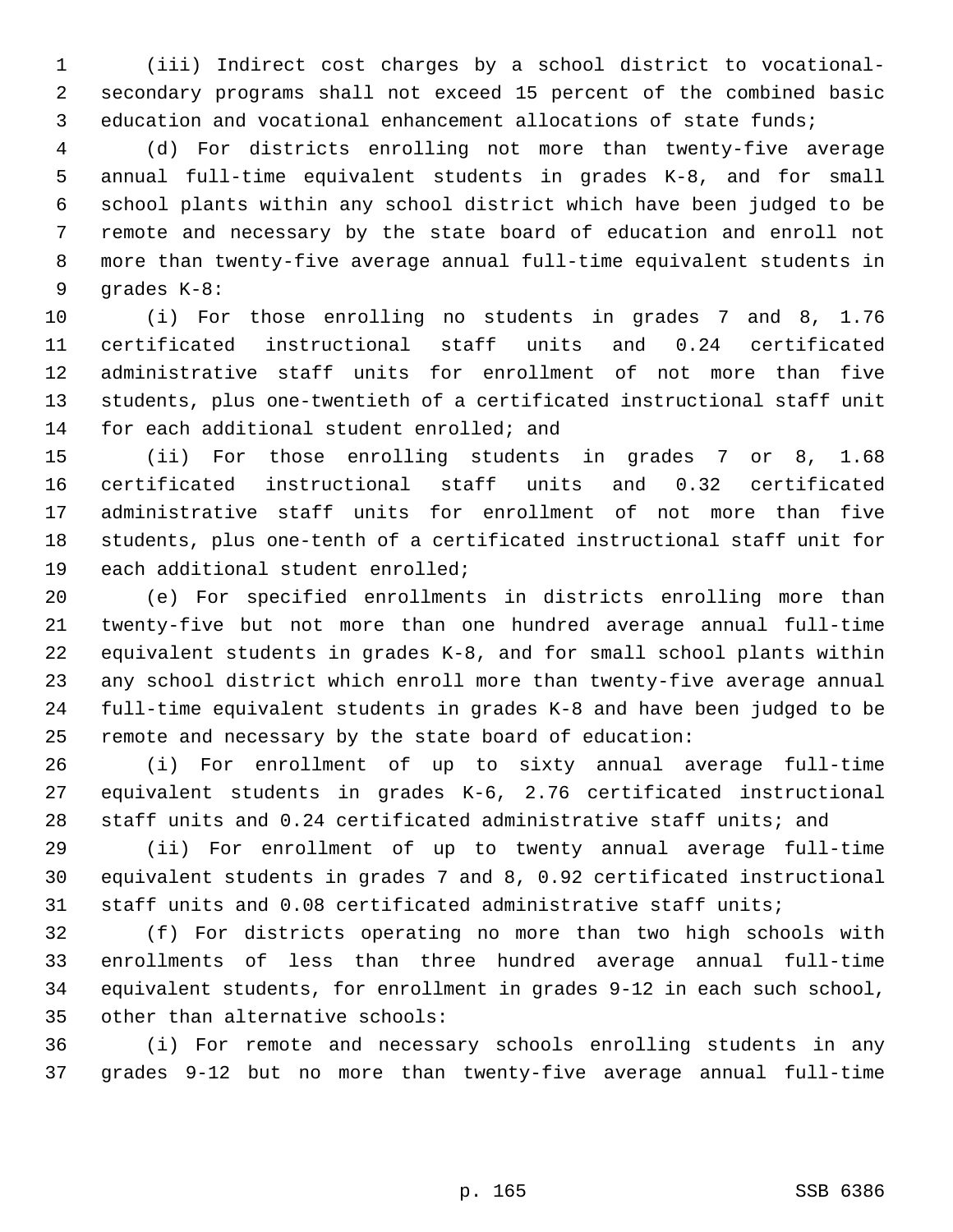equivalent students in grades K-12, four and one-half certificated instructional staff units and one-quarter of a certificated administrative staff unit;

 (ii) For all other small high schools under this subsection, nine certificated instructional staff units and one-half of a certificated administrative staff unit for the first sixty average annual full time equivalent students, and additional staff units based on a ratio of 0.8732 certificated instructional staff units and 0.1268 certificated administrative staff units per each additional forty-three and one-half average annual full time equivalent students.

 Units calculated under (f)(ii) of this subsection shall be reduced by certificated staff units at the rate of forty-six certificated instructional staff units and four certificated administrative staff units per thousand vocational full-time equivalent students;

 (g) For each nonhigh school district having an enrollment of more than seventy annual average full-time equivalent students and less than one hundred eighty students, operating a grades K-8 program or a grades 1-8 program, an additional one-half of a certificated instructional staff unit; and

 (h) For each nonhigh school district having an enrollment of more than fifty annual average full-time equivalent students and less than one hundred eighty students, operating a grades K-6 program or a grades 1-6 program, an additional one-half of a certificated instructional staff unit.

 (3) Allocations for classified salaries for the 2005-06 and 2006-07 school years shall be calculated using formula-generated classified staff units determined as follows:

 (a) For enrollments generating certificated staff unit allocations under subsection (2)(d) through (h) of this section, one classified staff unit for each three certificated staff units allocated under such subsections;

 (b) For all other enrollment in grades K-12, including vocational full-time equivalent enrollments, one classified staff unit for each sixty average annual full-time equivalent students; and

 (c) For each nonhigh school district with an enrollment of more than fifty annual average full-time equivalent students and less than one hundred eighty students, an additional one-half of a classified staff unit.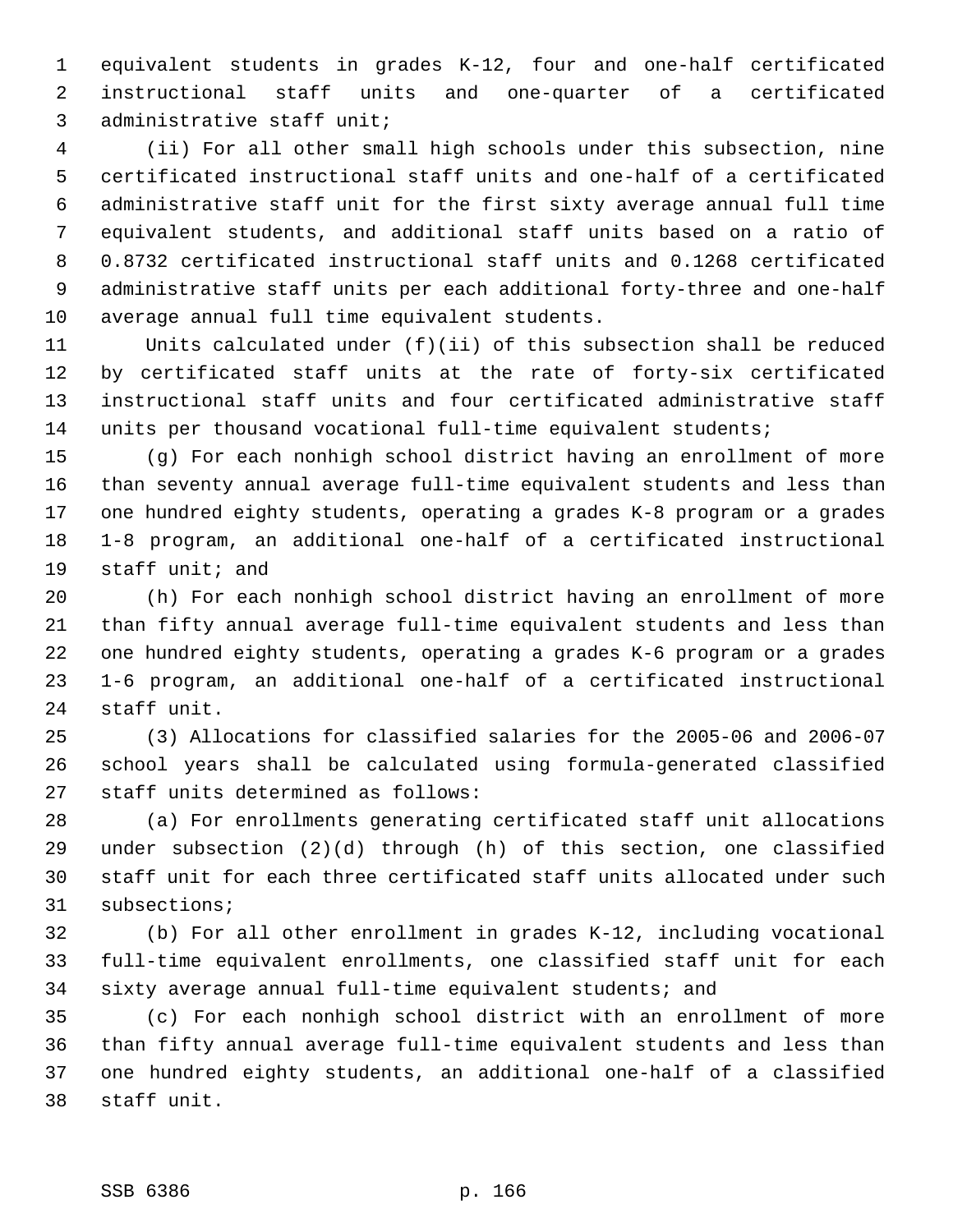(4) Fringe benefit allocations shall be calculated at a rate of 2 ((10.90)) 11.21 percent in the 2005-06 school year and ((11.90)) 11.73 percent in the 2006-07 school year for certificated salary allocations 4 provided under subsection (2) of this section, and a rate of  $((14.57))$  $14.07$  percent in the 2005-06 school year and  $((15.82))$  15.08 percent in the 2006-07 school year for classified salary allocations provided under subsection (3) of this section.

 (5) Insurance benefit allocations shall be calculated at the maintenance rate specified in section 504(2) of this act, based on the number of benefit units determined as follows:

 (a) The number of certificated staff units determined in subsection (2) of this section; and

 (b) The number of classified staff units determined in subsection (3) of this section multiplied by 1.152. This factor is intended to adjust allocations so that, for the purposes of distributing insurance benefits, full-time equivalent classified employees may be calculated on the basis of 1440 hours of work per year, with no individual employee counted as more than one full-time equivalent.

 (6)(a) For nonemployee-related costs associated with each certificated staff unit allocated under subsection (2)(a), (b), and (d) through (h) of this section, there shall be provided a maximum of \$9,112 per certificated staff unit in the 2005-06 school year and a 23 maximum of  $((\frac{69}{285}))$  \$9,476 per certificated staff unit in the 2006-07 school year.

 (b) For nonemployee-related costs associated with each vocational 26 certificated staff unit allocated under subsection  $(2)(c)(i)(A)$  of this section, there shall be provided a maximum of \$22,377 per certificated 28 staff unit in the 2005-06 school year and a maximum of  $($   $(*22, 802)$  ) 29 \$23,272 per certificated staff unit in the 2006-07 school year.

 (c) For nonemployee-related costs associated with each vocational certificated staff unit allocated under subsection (2)(c)(i)(B) of this section, there shall be provided a maximum of \$17,362 per certificated 33 staff unit in the 2005-06 school year and a maximum of  $((\frac{217}{692}))$ \$18,056 per certificated staff unit in the 2006-07 school year.

 (7) Allocations for substitute costs for classroom teachers shall be distributed at a maintenance rate of \$531.09 for the 2005-06 and 2006-07 school years per allocated classroom teachers exclusive of salary increase amounts provided in section 504 of this act. Solely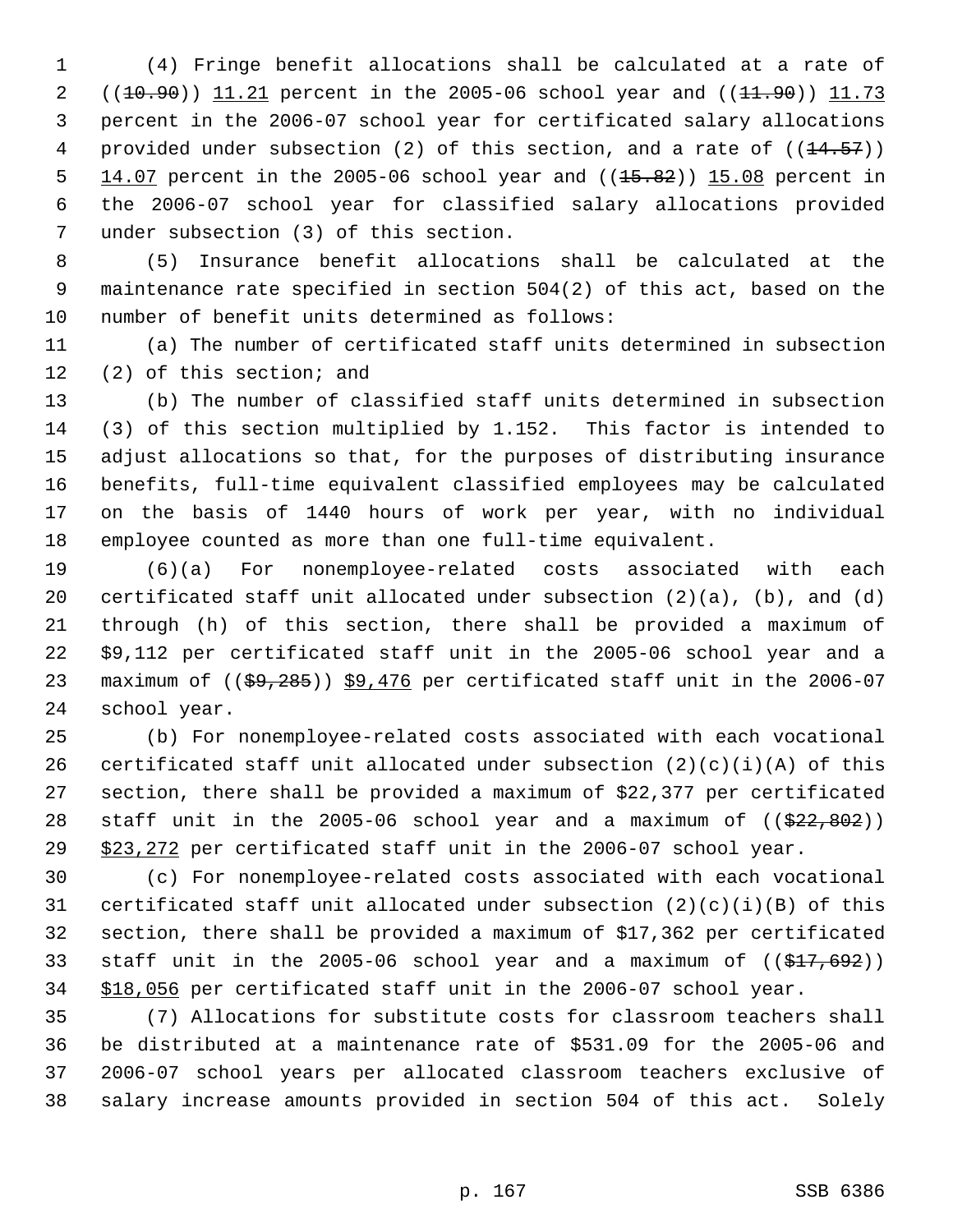for the purposes of this subsection, allocated classroom teachers shall be equal to the number of certificated instructional staff units allocated under subsection (2) of this section, multiplied by the ratio between the number of actual basic education certificated teachers and the number of actual basic education certificated instructional staff reported statewide for the prior school year.

 (8) Any school district board of directors may petition the superintendent of public instruction by submission of a resolution adopted in a public meeting to reduce or delay any portion of its basic education allocation for any school year. The superintendent of public instruction shall approve such reduction or delay if it does not impair the district's financial condition. Any delay shall not be for more than two school years. Any reduction or delay shall have no impact on levy authority pursuant to RCW 84.52.0531 and local effort assistance pursuant to chapter 28A.500 RCW.

16 (9) The superintendent may distribute a maximum of ((\$7,621,000)) 17 \$14,161,000 outside the basic education formula during fiscal years 2006 and 2007 as follows:

 (a) For fire protection for school districts located in a fire protection district as now or hereafter established pursuant to chapter 52.04 RCW, a maximum of \$513,000 may be expended in fiscal year 2006 22 and a maximum of  $((\frac{2523}{100}) \frac{5534}{100}$  may be expended in fiscal year 2007;

 (b) For summer vocational programs at skills centers, a maximum of \$2,035,000 may be expended for the 2006 fiscal year and a maximum of \$2,035,000 for the 2007 fiscal year;

27 (c) A maximum of  $((\frac{2565}{100}) \frac{1000}{100})$  may be expended for school district emergencies;

 (d) A maximum of \$485,000 each fiscal year may be expended for programs providing skills training for secondary students who are enrolled in extended day school-to-work programs, as approved by the superintendent of public instruction. The funds shall be allocated at a rate not to exceed \$500 per full-time equivalent student enrolled in those programs; and

 (e) \$394,000 of the general fund--state appropriation for fiscal year 2006 and \$787,000 of the general fund--state appropriation for fiscal year 2007 are provided solely for incentive grants to encourage school districts to increase enrollment in vocational skills centers.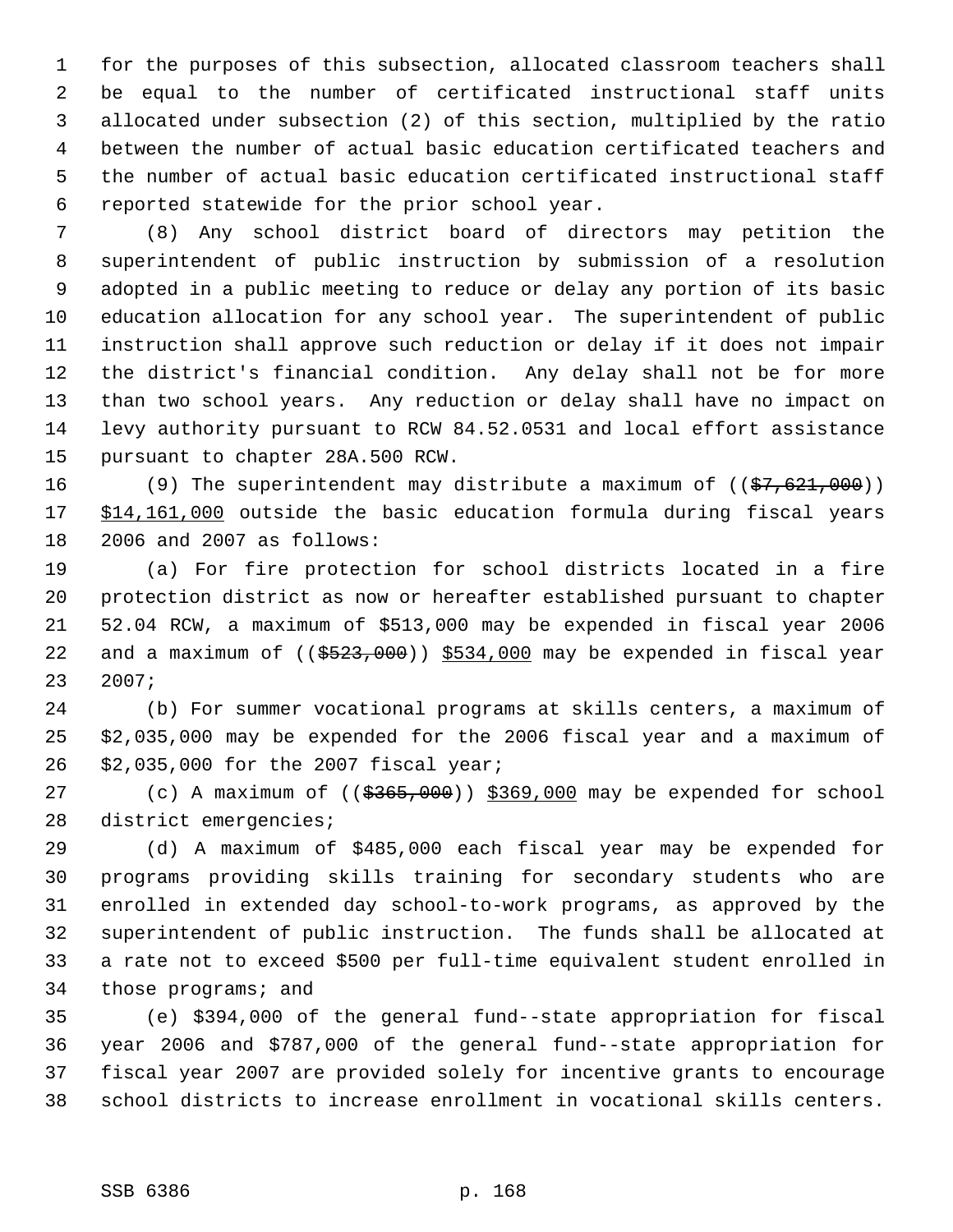Up to \$500 for each full-time equivalent student may be proportionally distributed to a school district or school districts increasing skills centers enrollment above the levels in the 2004-05 school year. The office of the superintendent of public instruction shall develop criteria for awarding incentive grants pursuant to this subsection. The total amount allocated pursuant to this subsection shall be limited to \$1,181,000 for the 2005-07 biennium. Funds provided in this subsection shall first be expended to provide incentive grants to 9 school districts increasing skills center enrollment during the school year. If funds are available after making these allocations, funds may 11 be distributed for increasing enrollment and capacity of summer 12 vocational programs at the skills centers.

 (f) \$6,524,000 of the general fund--state appropriation for fiscal year 2007 is provided solely for one-time allocations for equipment 15 replacement in vocational programs and skills centers. The funding shall be allocated based on \$100 per full time equivalent vocational student and \$150 per full time equivalent skills center student.

 (10) For purposes of RCW 84.52.0531, the increase per full-time equivalent student is 5.2 percent from the 2004-05 school year to the 20 2005-06 school year and  $((3.4))$   $5.2$  percent from the 2005-06 school year to the 2006-07 school year.

 (11) If two or more school districts consolidate and each district was receiving additional basic education formula staff units pursuant to subsection (2)(b) through (h) of this section, the following shall apply:

 (a) For three school years following consolidation, the number of basic education formula staff units shall not be less than the number of basic education formula staff units received by the districts in the school year prior to the consolidation; and

 (b) For the fourth through eighth school years following consolidation, the difference between the basic education formula staff units received by the districts for the school year prior to consolidation and the basic education formula staff units after consolidation pursuant to subsection (2)(a) through (h) of this section shall be reduced in increments of twenty percent per year.

 **Sec. 503.** 2005 c 518 s 503 (uncodified) is amended to read as follows: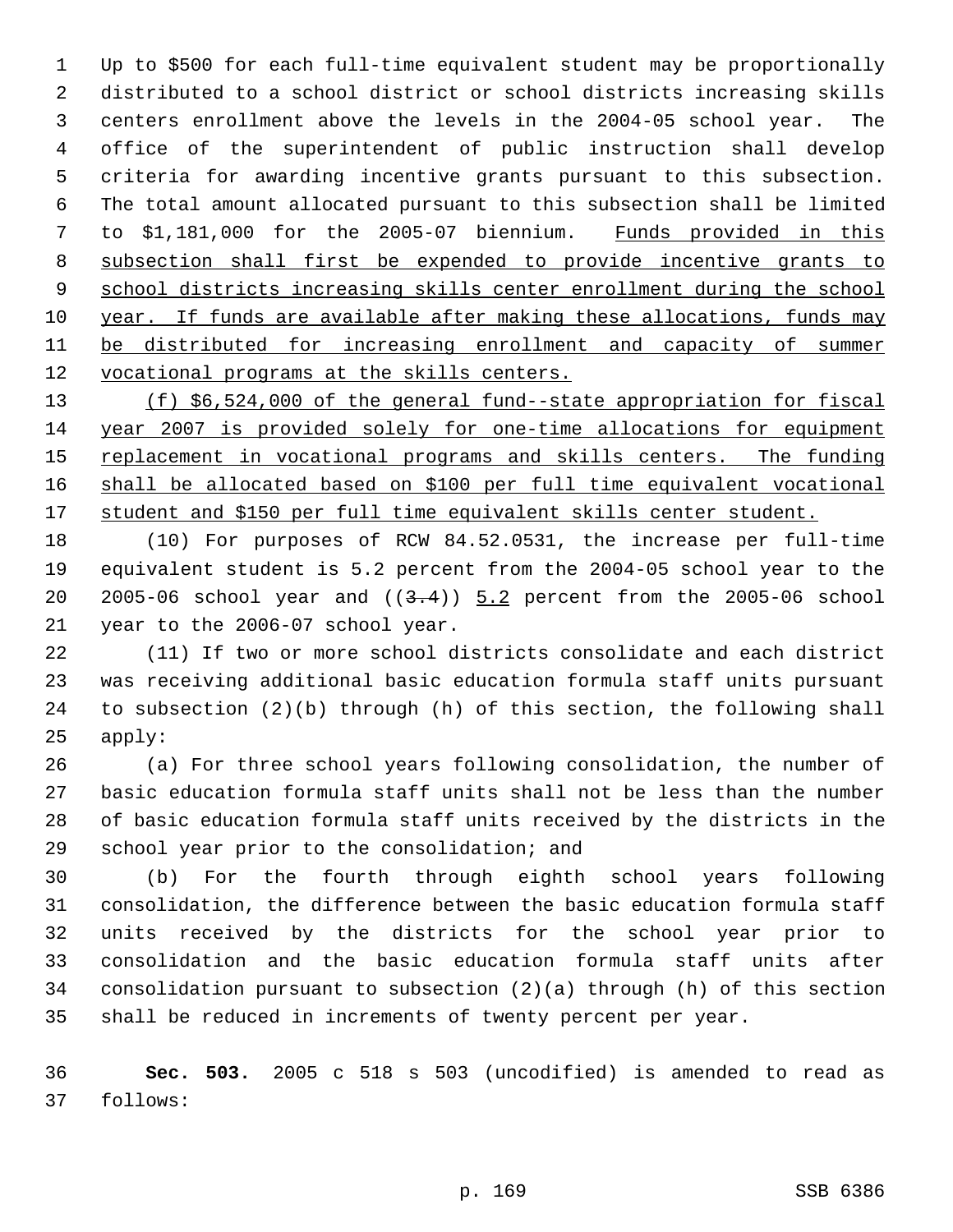**FOR THE SUPERINTENDENT OF PUBLIC INSTRUCTION--BASIC EDUCATION EMPLOYEE COMPENSATION.** (1) The following calculations determine the salaries used in the general fund allocations for certificated instructional, certificated administrative, and classified staff units under section 502 of this act:

 (a) Salary allocations for certificated instructional staff units shall be determined for each district by multiplying the district's certificated instructional total base salary shown on LEAP Document 12E by the district's average staff mix factor for certificated instructional staff in that school year, computed using LEAP Document 1Sb; and

 (b) Salary allocations for certificated administrative staff units and classified staff units for each district shall be based on the district's certificated administrative and classified salary allocation amounts shown on LEAP Document 12E.

(2) For the purposes of this section:

 (a) "LEAP Document 1Sb" means the computerized tabulation establishing staff mix factors for certificated instructional staff according to education and years of experience, as developed by the 20 legislative evaluation and accountability program committee on ((March 21 18, 2005)) February 10, 2006, at 10:00 hours; and

 (b) "LEAP Document 12E" means the computerized tabulation of 2005- 06 and 2006-07 school year salary allocations for certificated administrative staff and classified staff and derived and total base salaries for certificated instructional staff as developed by the 26 legislative evaluation and accountability program committee on ((April 27 6, 2005)) February 10, 2006, at 10:00 hours.

 (3) Incremental fringe benefit factors shall be applied to salary 29 adjustments at a rate of  $((10.26))$  10.57 percent for school year 2005-30 06 and  $(11.26)$   $11.09$  percent for school year 2006-07 for certificated 31 staff and for classified staff ((11.07)) 10.57 percent for school year 32 2005-06 and ((12.32)) 11.58 percent for the 2006-07 school year.

 (4)(a) Pursuant to RCW 28A.150.410, the following state-wide salary allocation schedules for certificated instructional staff are established for basic education salary allocations: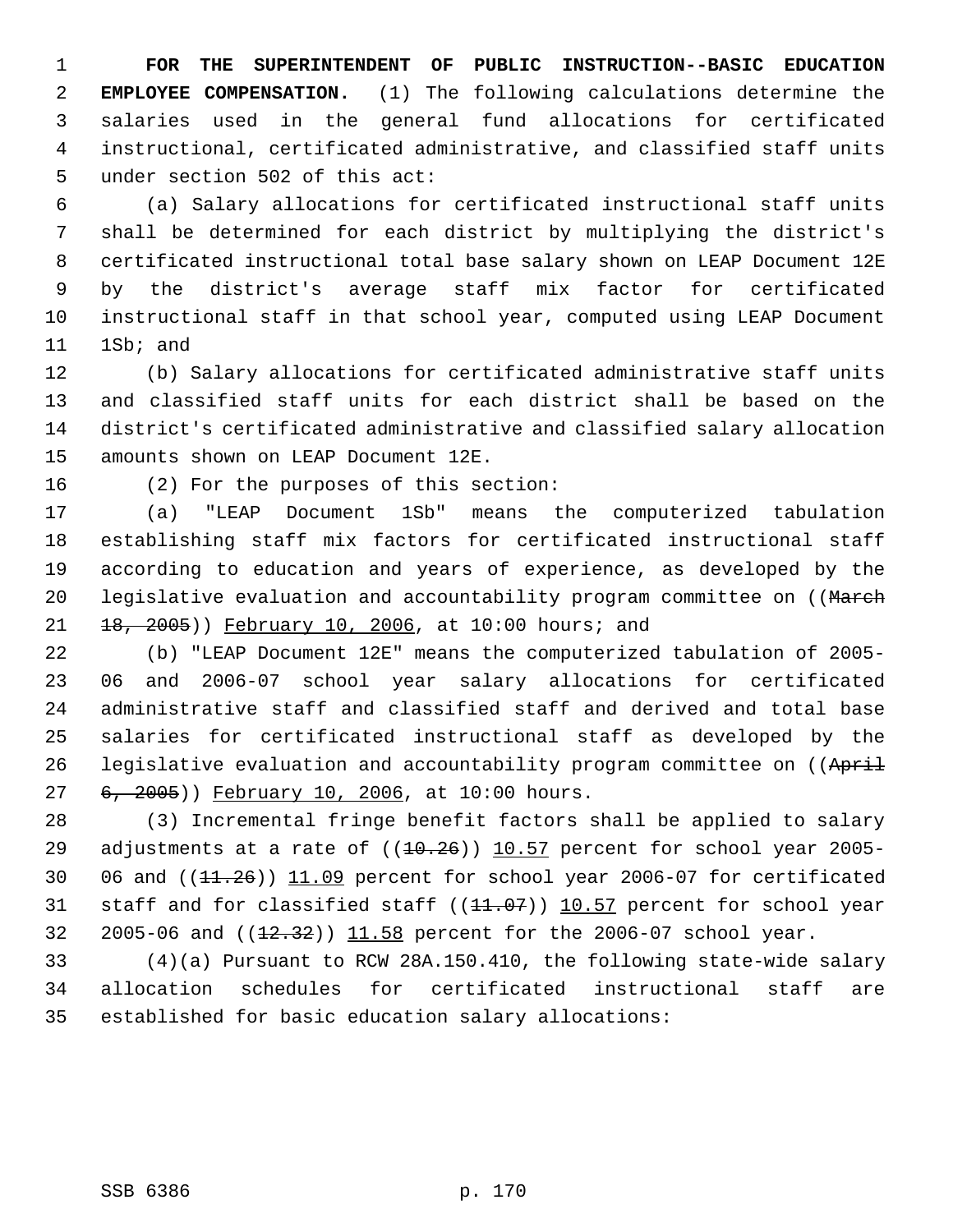| $\mathbf{1}$     |                         |           |         |         |                      |         | K-12 Salary Allocation Schedule For Certificated Instructional Staff   |           |         |          |
|------------------|-------------------------|-----------|---------|---------|----------------------|---------|------------------------------------------------------------------------|-----------|---------|----------|
| $\boldsymbol{2}$ |                         |           |         |         | 2005-06 School Year  |         |                                                                        |           |         |          |
| 3                | Years of                |           |         |         |                      |         |                                                                        |           |         | $MA+90$  |
| 4                | Service                 | <b>BA</b> | $BA+15$ | $BA+30$ | $BA+45$              | $BA+90$ | <b>BA+135</b>                                                          | MA        | $MA+45$ | or PHD   |
| 5                | $\boldsymbol{0}$        | 30,383    | 31,204  | 32,054  | 32,906               | 35,640  | 37,401                                                                 | 36,426    | 39,161  | 40,924   |
| 6                | $\mathbf{1}$            | 30,792    | 31,624  | 32,485  | 33,375               | 36,137  | 37,889                                                                 | 36,831    | 39,594  | 41,345   |
| 7                | $\overline{c}$          | 31,181    | 32,022  | 32,892  | 33,850               | 36,605  | 38,375                                                                 | 37,239    | 39,994  | 41,764   |
| 8                | $\mathfrak{Z}$          | 31,583    | 32,431  | 33,311  | 34,299               | 37,049  | 38,861                                                                 | 37,626    | 40,373  | 42,187   |
| 9                | $\overline{4}$          | 31,977    | 32,862  | 33,747  | 34,770               | 37,536  | 39,361                                                                 | 38,031    | 40,796  | 42,623   |
| $10$             | $\sqrt{5}$              | 32,384    | 33,273  | 34,167  | 35,247               | 38,002  | 39,864                                                                 | 38,442    | 41,199  | 43,061   |
| $11\,$           | 6                       | 32,802    | 33,672  | 34,596  | 35,729               | 38,472  | 40,344                                                                 | 38,864    | 41,607  | 43,478   |
| 12               | 7                       | 33,536    | 34,420  | 35,356  | 36,551               | 39,334  | 41,258                                                                 | 39,655    | 42,437  | 44,362   |
| 13               | $\,8\,$                 | 34,612    | 35,543  | 36,502  | 37,796               | 40,616  | 42,611                                                                 | 40,899    | 43,720  | 45,714   |
| 14               | 9                       |           | 36,707  | 37,713  | 39,054               | 41,940  | 44,002                                                                 | 42,156    | 45,044  | 47,106   |
| 15               | 10                      |           |         | 38,938  | 40,376               | 43,301  | 45,432                                                                 | 43,479    | 46,405  | 48,535   |
| 16               | 11                      |           |         |         | 41,737               | 44,726  | 46,900                                                                 | 44,840    | 47,830  | 50,003   |
| 17               | 12                      |           |         |         | 43,055               | 46,189  | 48,428                                                                 | 46,255    | 49,292  | 51,532   |
| 18               | 13                      |           |         |         |                      | 47,688  | 49,993                                                                 | 47,720    | 50,791  | 53,096   |
| 19               | 14                      |           |         |         |                      | 49,194  | 51,618                                                                 | 49,227    | 52,396  | 54,721   |
| $20$             | 15                      |           |         |         |                      | 50,474  | 52,961                                                                 | 50,507    | 53,758  | 56,144   |
| 21               | 16 or more              |           |         |         |                      | 51,483  | 54,019                                                                 | 51,517    | 54,833  | 57,266   |
| 22               |                         |           |         |         |                      |         |                                                                        |           |         |          |
| 23               |                         |           |         |         |                      |         | ((K-12 Salary Allocation Schedule For Certificated Instructional Staff |           |         |          |
| 24               |                         |           |         |         | 2006-07 School Year- |         |                                                                        |           |         |          |
| 25               | Years of                |           |         |         |                      |         |                                                                        |           |         | $MA+90$  |
| 26               | Service                 | $BA-$     | $BA+15$ | $BA+30$ | $BA+45$              | $BA+90$ | $BA+135$                                                               | <b>MA</b> | $MA+45$ | $or$ PHD |
| 27               | $\boldsymbol{\theta}$   | 30,900    | 31,735  | 32,599  | 33,466               | 36,247  | 38,038                                                                 | 37,046    | 39,827  | 41,620   |
| 28               | $\ddagger$              | 31,316    | 32,162  | 33,038  | 33,942               | 36,752  | 38,534                                                                 | 37,458    | 40,268  | 42,048   |
| 29               | $\mathfrak 2$           | 31,712    | 32,566  | 33,451  | 34,426               | 37,228  | 39,028                                                                 | 37,873    | 40,674  | 42,475   |
| 30               | $\overline{\mathbf{3}}$ | 32,121    | 32,983  | 33,878  | 34,883               | 37,679  | 39,523                                                                 | 38,266    | 41,060  | 42,905   |
| 31               | 4                       | 32,521    | 33,421  | 34,321  | 35,362               | 38,174  | 40,031                                                                 | 38,678    | 41,491  | 43,348   |
| 32               | $\mathfrak s$           | 32,935    | 33,840  | 34,748  | 35,846               | 38,649  | 40,543                                                                 | 39,097    | 41,900  | 43,794   |
| 33               | $\epsilon$              | 33,360    | 34,245  | 35,185  | 36,337               | 39,127  | 41,031                                                                 | 39,526    | 42,315  | 44,218   |
| 34               | $\overline{\tau}$       | 34,107    | 35,005  | 35,957  | 37,173               | 40,003  | 41,960                                                                 | 40,330    | 43,159  | 45,116   |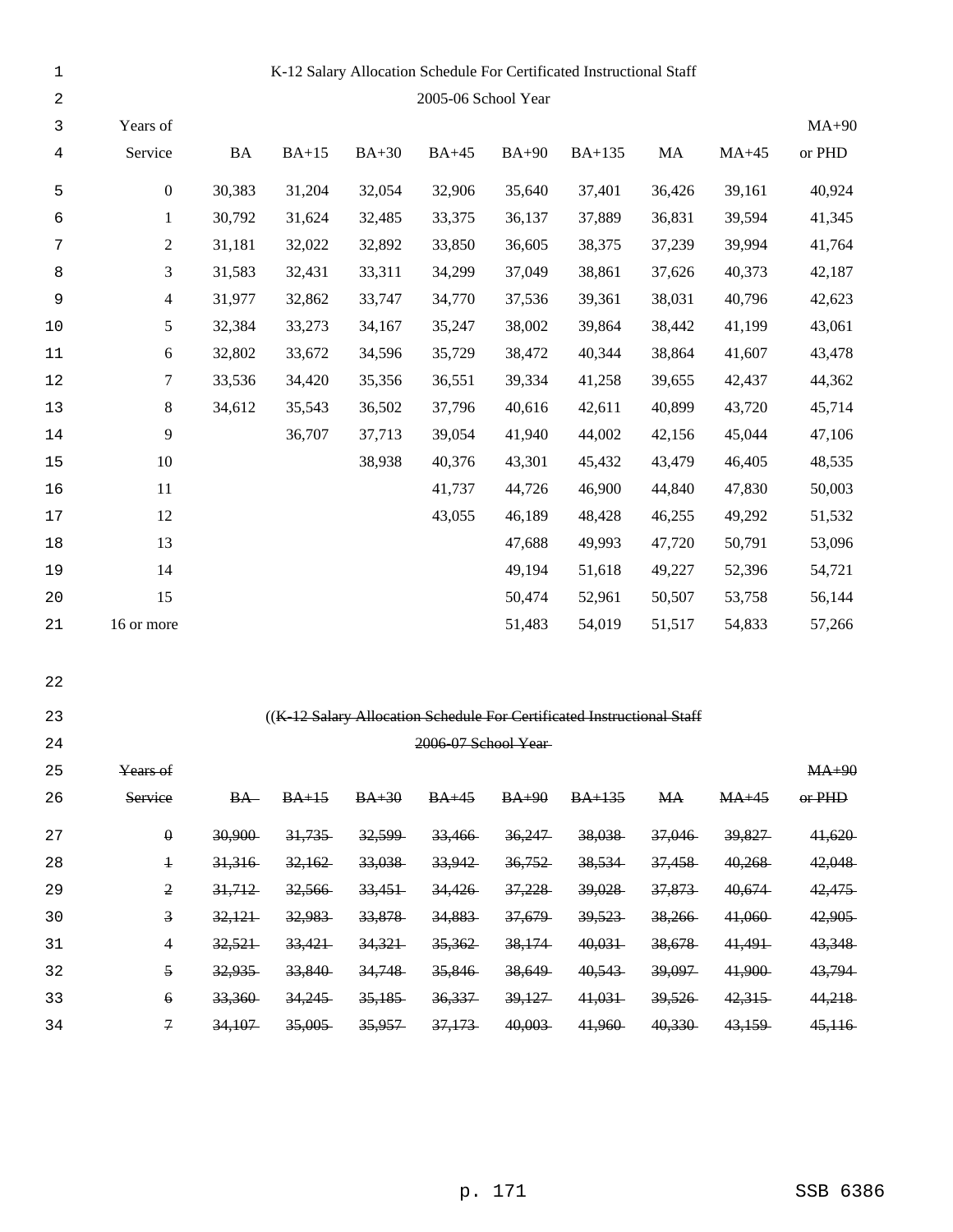|   | 8               | 35,201 | 36,148 | 37,123 | 38,439 | 41,307 | 43,336 | 41,594 | 44,464 | 46,492  |
|---|-----------------|--------|--------|--------|--------|--------|--------|--------|--------|---------|
| 2 | 9               |        | 37,332 | 38,355 | 39,718 | 42,654 | 44,751 | 42,873 | 45,810 | 47,908  |
|   | $\overline{40}$ |        |        | 39,601 | 41,063 | 44,038 | 46,205 | 44,219 | 47,194 | 49,361  |
| 4 | #               |        |        |        | 42,448 | 45,487 | 47,698 | 45,603 | 48,644 | 50,853  |
| 5 | $+2$            |        |        |        | 43,788 | 46,975 | 49,252 | 47,042 | 50,131 | 52,409  |
| 6 | $+3$            |        |        |        |        | 48,499 | 50,844 | 48,532 | 51,655 | 54,000  |
| ⇁ | $\overline{14}$ |        |        |        |        | 50,031 | 52,496 | 50,065 | 53,287 | 55,652  |
| 8 | $\overline{15}$ |        |        |        |        | 51,333 | 53,862 | 51,366 | 54,673 | 57,099  |
| 9 | 16 or more      |        |        |        |        | 52,359 | 54,938 | 52,393 | 55,766 | 58,241) |

| 10 |                 |           |         |         |                     |         | K-12 Salary Allocation Schedule For Certificated Instructional Staff |                  |         |         |
|----|-----------------|-----------|---------|---------|---------------------|---------|----------------------------------------------------------------------|------------------|---------|---------|
| 11 |                 |           |         |         | 2006-07 School Year |         |                                                                      |                  |         |         |
| 12 | Years of        |           |         |         |                     |         |                                                                      |                  |         | $MA+90$ |
| 13 | Service         | <b>BA</b> | $BA+15$ | $BA+30$ | $BA+45$             | $BA+90$ | $BA+135$                                                             | $\underline{MA}$ | $MA+45$ | or PHD  |
| 14 | $\underline{0}$ | 31,404    | 32,252  | 33,131  | 34,012              | 36,838  | 38,658                                                               | 37,651           | 40,477  | 42,299  |
| 15 | $\underline{1}$ | 31,827    | 32,687  | 33,577  | 34,496              | 37,352  | 39,162                                                               | 38,069           | 40,925  | 42,734  |
| 16 | $\overline{2}$  | 32,229    | 33,098  | 33,997  | 34,988              | 37,835  | 39,664                                                               | 38,491           | 41,338  | 43,167  |
| 17 | $\overline{3}$  | 32,644    | 33,521  | 34,430  | 35,452              | 38,294  | 40,167                                                               | 38,890           | 41,730  | 43,604  |
| 18 | $\underline{4}$ | 33,051    | 33,967  | 34,881  | 35,938              | 38,797  | 40,684                                                               | 39,309           | 42,167  | 44,055  |
| 19 | $\overline{2}$  | 33,472    | 34,391  | 35,315  | 36,431              | 39,279  | 41,204                                                               | 39,734           | 42,584  | 44,508  |
| 20 | $\underline{6}$ | 33,904    | 34,803  | 35,758  | 36,930              | 39,765  | 41,700                                                               | 40,170           | 43,005  | 44,939  |
| 21 | $\overline{1}$  | 34,663    | 35,576  | 36,544  | 37,779              | 40,656  | 42,644                                                               | 40,988           | 43,863  | 45,852  |
| 22 | $\underline{8}$ | 35,775    | 36,738  | 37,728  | 39,066              | 41,981  | 44,043                                                               | 42,273           | 45,189  | 47,250  |
| 23 | $\overline{9}$  |           | 37,940  | 38,980  | 40,366              | 43,349  | 45,481                                                               | 43,572           | 46,557  | 48,689  |
| 24 | 10              |           |         | 40,247  | 41,733              | 44,756  | 46,959                                                               | 44,940           | 47,964  | 50,166  |
| 25 | 11              |           |         |         | 43,140              | 46,229  | 48,476                                                               | 46,347           | 49,437  | 51,683  |
| 26 | 12              |           |         |         | 44,502              | 47,741  | 50,055                                                               | 47,809           | 50,949  | 53,263  |
| 27 | 13              |           |         |         |                     | 49,290  | 51,673                                                               | 49,323           | 52,498  | 54,880  |
| 28 | 14              |           |         |         |                     | 50,847  | 53,352                                                               | 50,881           | 54,157  | 56,560  |
| 29 | 15              |           |         |         |                     | 52,170  | 54,740                                                               | 52,204           | 55,564  | 58,031  |
| 30 | 16 or more      |           |         |         |                     | 53,213  | 55,834                                                               | 53,248           | 56,675  | 59,191  |

 (b) As used in this subsection, the column headings "BA+(N)" refer to the number of credits earned since receiving the baccalaureate degree.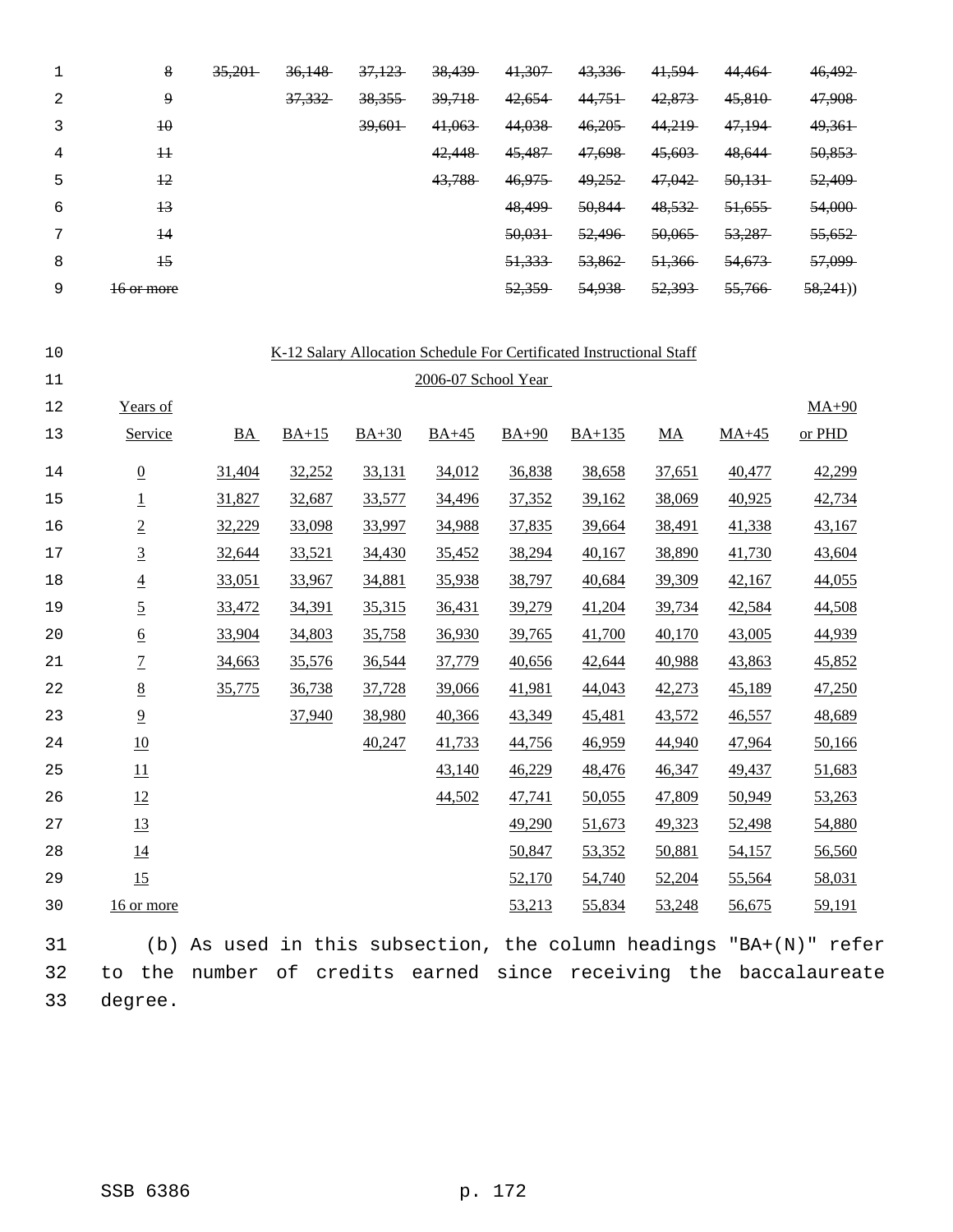(c) For credits earned after the baccalaureate degree but before the masters degree, any credits in excess of forty-five credits may be counted after the masters degree. Thus, as used in this subsection, the column headings "MA+(N)" refer to the total of:

(i) Credits earned since receiving the masters degree; and

 (ii) Any credits in excess of forty-five credits that were earned after the baccalaureate degree but before the masters degree.

(5) For the purposes of this section:

(a) "BA" means a baccalaureate degree.

(b) "MA" means a masters degree.

(c) "PHD" means a doctorate degree.

 (d) "Years of service" shall be calculated under the same rules adopted by the superintendent of public instruction.

 (e) "Credits" means college quarter hour credits and equivalent in- service credits computed in accordance with RCW 28A.415.020 and 28A.415.023.

 (6) No more than ninety college quarter-hour credits received by any employee after the baccalaureate degree may be used to determine compensation allocations under the state salary allocation schedule and LEAP documents referenced in this act, or any replacement schedules and documents, unless:

(a) The employee has a masters degree; or

 (b) The credits were used in generating state salary allocations before January 1, 1992.

 (7) The certificated instructional staff base salary specified for each district in LEAP Document 12E and the salary schedules in subsection (4)(a) of this section include two learning improvement days for the 2005-06 school year and three learning improvement days for 2006-07 school year. A school district is eligible for the learning improvement day funds only if the learning improvement days have been added to the 180- day contract year. If fewer days are added, the additional learning improvement allocation shall be adjusted accordingly. The additional days shall be limited to specific activities identified in the state required school improvement plan related to improving student learning that are consistent with education reform implementation, and shall not be considered part of basic education. The principal in each school shall assure that the days are used to provide the necessary school- wide, all staff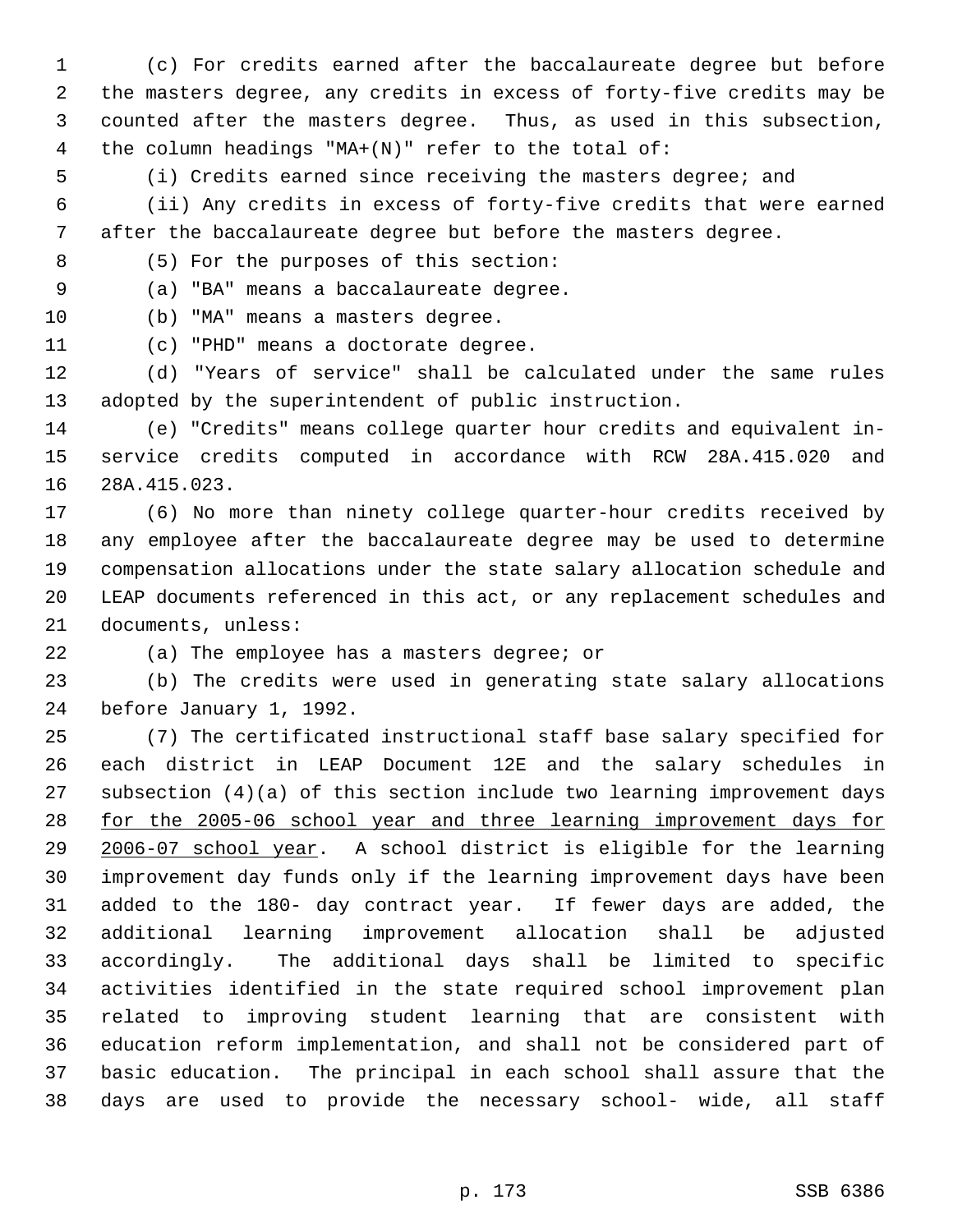professional development that is tied directly to the school improvement plan. The school principal and the district superintendent shall maintain documentation as to their approval of these activities. The length of a learning improvement day shall not be less than the length of a full day under the base contract. The superintendent of public instruction shall ensure that school districts adhere to the intent and purposes of this subsection.

 (8) The salary allocation schedules established in this section are for allocation purposes only except as provided in RCW 28A.400.200(2) and subsection (7) of this section.

 **Sec. 504.** 2005 c 518 s 504 (uncodified) is amended to read as follows: **FOR THE SUPERINTENDENT OF PUBLIC INSTRUCTION--FOR SCHOOL EMPLOYEE COMPENSATION ADJUSTMENTS** 15 General Fund--State Appropriation (FY 2006) . . . . . ((\$73,981,000))  $\frac{16}{16}$   $\frac{16}{16}$   $\frac{16}{16}$   $\frac{16}{16}$   $\frac{16}{16}$   $\frac{16}{16}$   $\frac{16}{16}$   $\frac{16}{16}$   $\frac{16}{16}$   $\frac{16}{16}$   $\frac{16}{16}$   $\frac{16}{16}$   $\frac{16}{16}$   $\frac{16}{16}$   $\frac{16}{16}$   $\frac{16}{16}$   $\frac{16}{16}$   $\frac{16}{16}$   $\frac{1$ 17 General Fund--State Appropriation (FY 2007) . . . . . ((\$186,968,000)) \$226,619,000 19 ((Education Legacy Trust Account - State Appropriation . . . \$470,000)) 20 General Fund--Federal Appropriation . . . . . . . . . . ((\$864,000))  $\frac{$991,000}{}$ 22 TOTAL APPROPRIATION . . . . . . . . . . . . . ((\$262,283,000)) \$302,055,000

 The appropriations in this section are subject to the following conditions and limitations:

 (1) ((\$135,669,000)) \$171,941,000 is provided for a cost of living adjustment of 1.2 percent effective September 1, 2005, and another  $((1.7))$  2.8 percent effective September 1, 2006, for state formula staff units. The appropriations include associated incremental fringe 30 benefit allocations at rates of  $((10.26))$  10.57 percent for the 2005-06 31 school year and  $((11.26))$   $11.09$  percent for the 2006-07 school year for 32 certificated staff and  $((11.07))$   $10.57$  percent for the 2005-06 school 33 year and  $((12.32))$   $11.58$  percent for the 2006-07 school year for classified staff.

 (a) The appropriations in this section include the increased portion of salaries and incremental fringe benefits for all relevant state-funded school programs in part V of this act. Increases for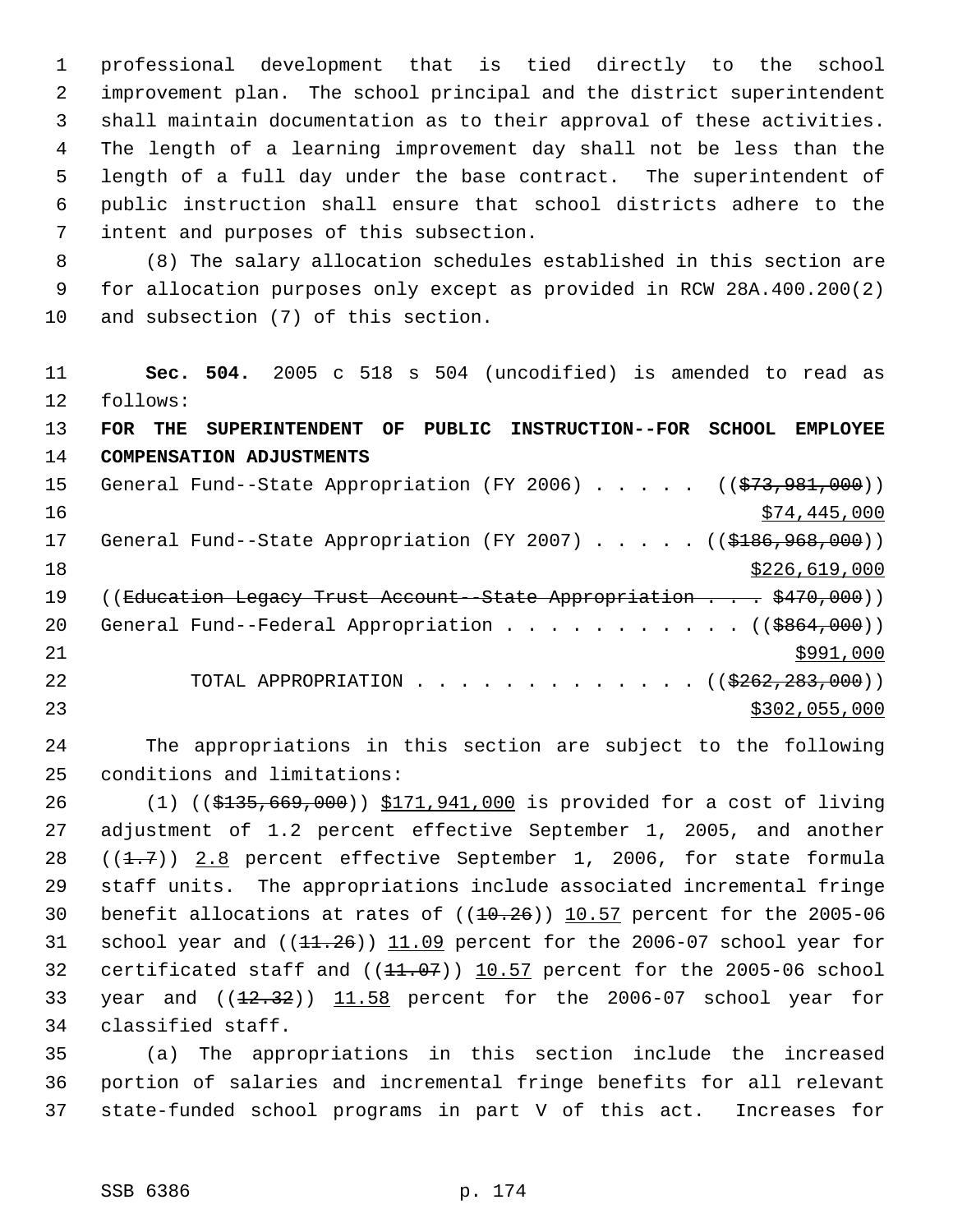general apportionment (basic education) are based on the salary allocation schedules and methodology in sections 502 and 503 of this act. Increases for special education result from increases in each district's basic education allocation per student. Increases for educational service districts and institutional education programs are determined by the superintendent of public instruction using the methodology for general apportionment salaries and benefits in sections 502 and 503 of this act.

 (b) The appropriations in this section provide cost of living and incremental fringe benefit allocations based on formula adjustments as follows:

| 12 |                                                                   |              | <b>School Year</b> |
|----|-------------------------------------------------------------------|--------------|--------------------|
| 13 |                                                                   | 2005-06      | 2006-07            |
| 14 | Pupil Transportation (per weighted pupil mile)                    | $((\$0.28))$ | $((\$0.68))$       |
| 15 |                                                                   | \$0.27       | \$0.93             |
| 16 | Highly Capable (per formula student)                              | \$2.96       | $((\$7.26))$       |
| 17 |                                                                   |              | \$10.06            |
| 18 | Transitional Bilingual Education (per eligible bilingual student) | $((\$7.92))$ | $((\$19.44))$      |
| 19 |                                                                   | \$7.94       | \$26.94            |
| 20 | Learning Assistance (per formula student)                         | \$1.69       | $((\$4.14))$       |
| 21 |                                                                   |              | \$5.74             |

 (c) The appropriations in this section include \$251,000 for fiscal 23 year 2006 and ((\$676,000)) \$915,000 for fiscal year 2007 for salary increase adjustments for substitute teachers.

 (2) ((\$126,614,000)) \$130,115,000 is provided for adjustments to insurance benefit allocations. The maintenance rate for insurance benefit allocations is \$582.47 per month for the 2005-06 and 2006-07 school years. The appropriations in this section provide for a rate increase to \$629.07 per month for the 2005-06 school year and ((\$679.39)) \$682.54 per month for the 2006-07 school year. The adjustments to health insurance benefit allocations are at the following rates:

| 33 |         | School Year<br>. |
|----|---------|------------------|
| 34 | 2005-06 | 2006-07          |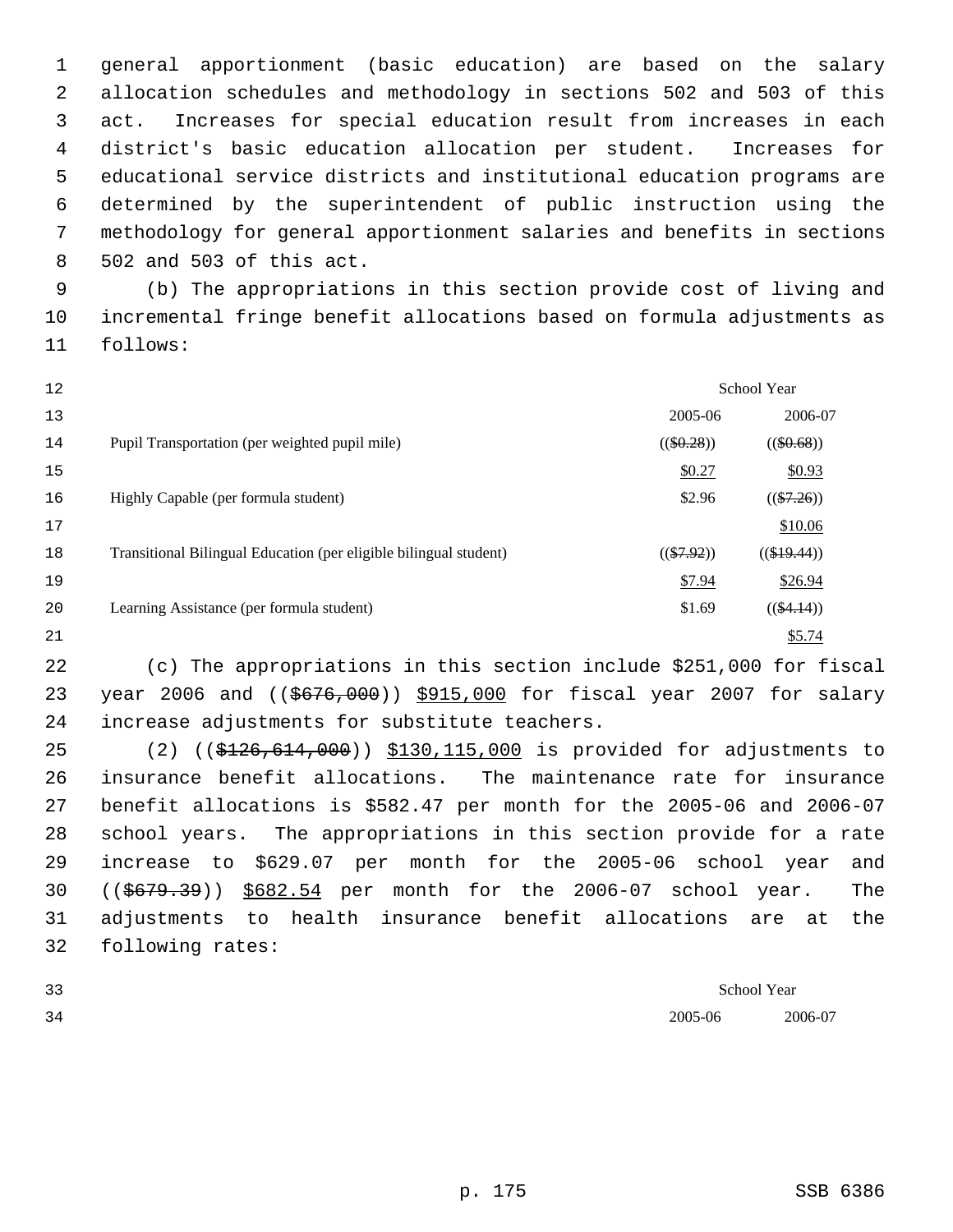|    | \$0.42<br>Pupil Transportation (per weighted pupil mile)                    |                    | $((\$0.88))$ |
|----|-----------------------------------------------------------------------------|--------------------|--------------|
| 2  |                                                                             |                    | \$0.91       |
| 3  | $((\$2.89))$<br>Highly Capable (per formula student)                        |                    | $((\$5.97))$ |
| 4  | \$2.88                                                                      |                    | \$6.16       |
| 5  | \$7.54<br>Transitional Bilingual Education (per eligible bilingual student) | $((\$15.69))$      |              |
| 6  |                                                                             |                    | \$16.20      |
| 7  | Learning Assistance (per formula student)<br>\$1.49                         |                    | $((\$3.11))$ |
| 8  |                                                                             |                    | \$3.21       |
| 9  | (3) The rates specified in this section are subject to revision             |                    |              |
| 10 | each year by the legislature.                                               |                    |              |
|    |                                                                             |                    |              |
| 11 | s 505<br>(uncodified)<br>2005<br>505.<br>518<br>Sec.<br>$\mathbf{C}$        | is amended to read | as           |

 follows: **FOR THE SUPERINTENDENT OF PUBLIC INSTRUCTION--FOR PUPIL TRANSPORTATION** 14 General Fund--State Appropriation (FY 2006) . . . . . ((\$242,170,000)) \$248,149,000 16 General Fund--State Appropriation (FY 2007) . . . . . ((\$248,575,000))  $\frac{17}{2}$   $\frac{17}{2}$   $\frac{17}{2}$   $\frac{17}{2}$   $\frac{17}{2}$   $\frac{17}{2}$   $\frac{17}{2}$   $\frac{17}{2}$   $\frac{17}{2}$   $\frac{17}{2}$   $\frac{17}{2}$   $\frac{17}{2}$   $\frac{17}{2}$   $\frac{17}{2}$   $\frac{17}{2}$   $\frac{17}{2}$   $\frac{17}{2}$   $\frac{17}{2}$   $\frac{17}{2}$   $\frac{17}{2}$  18 TOTAL APPROPRIATION . . . . . . . . . . . . . . . ((\$490,745,000))

 The appropriations in this section are subject to the following conditions and limitations:

\$500,908,000

 (1) Each general fund fiscal year appropriation includes such funds as are necessary to complete the school year ending in the fiscal year and for prior fiscal year adjustments.

 (2) A maximum of \$796,000 of this fiscal year 2006 appropriation and a maximum of ((\$812,000)) \$828,000 of the fiscal year 2007 appropriation may be expended for regional transportation coordinators and related activities. The transportation coordinators shall ensure that data submitted by school districts for state transportation funding shall, to the greatest extent practical, reflect the actual transportation activity of each district.

 (3) \$5,000 of the fiscal year 2006 appropriation and \$5,000 of the fiscal year 2007 appropriation are provided solely for the transportation of students enrolled in "choice" programs. Transportation shall be limited to low-income students who are transferring to "choice" programs solely for educational reasons.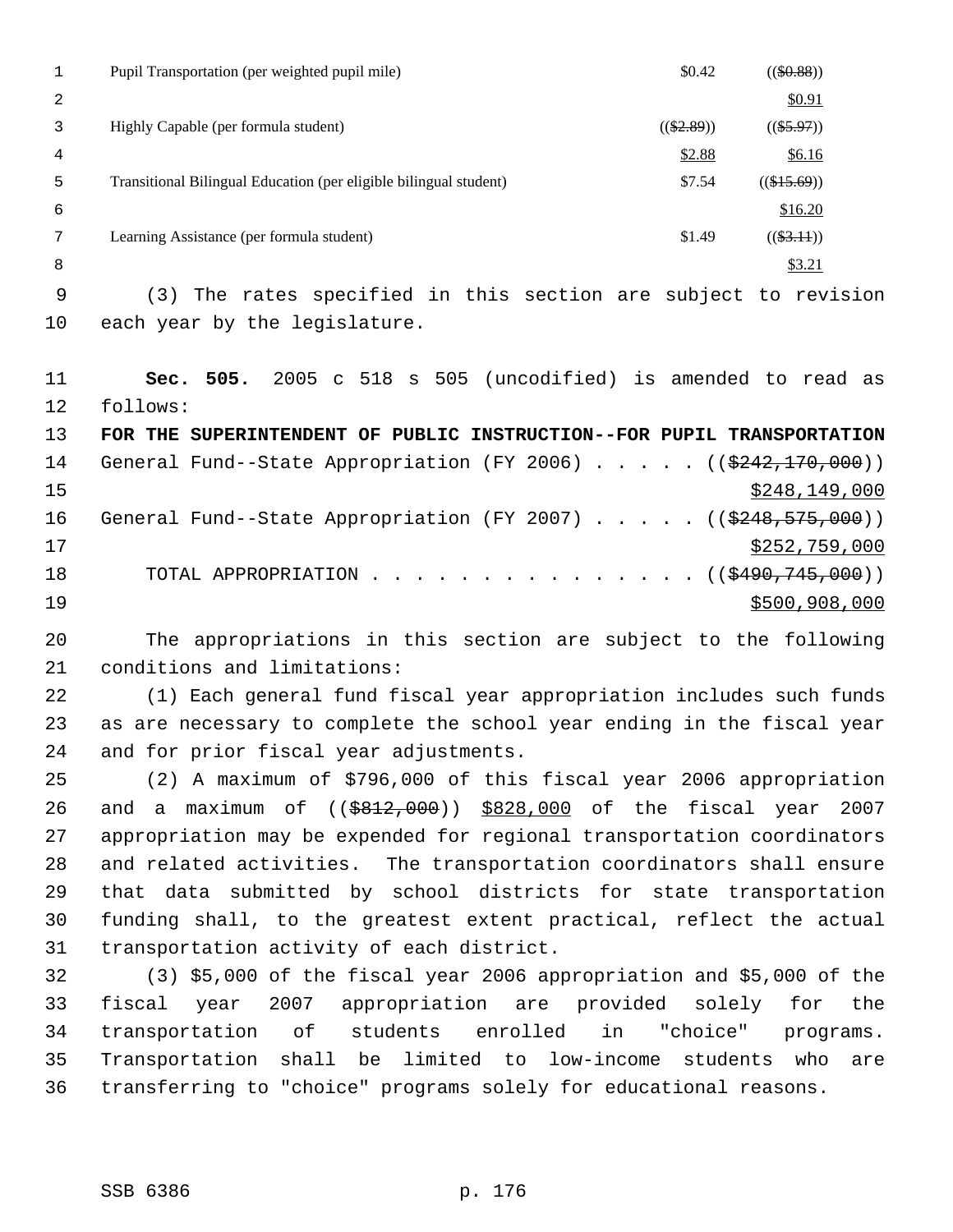(4) Allocations for transportation of students shall be based on 2 reimbursement rates of ((\$41.51)) \$42.67 per weighted mile in the 2005-3 06 school year and  $($   $(*42.01)$   $*42.11$  per weighted mile in the 2006-07 school year exclusive of salary and benefit adjustments provided in 5 section 504 of this act. Included in the 2005-06 school year rate is a one-time increase of \$1.27 to offset extraordinary increases in the price of diesel fuel. Allocations for transportation of students transported more than one radius mile shall be based on weighted miles as determined by superintendent of public instruction multiplied by the per mile reimbursement rates for the school year pursuant to the formulas adopted by the superintendent of public instruction. Allocations for transportation of students living within one radius mile shall be based on the number of enrolled students in grades kindergarten through five living within one radius mile of their assigned school multiplied by the per mile reimbursement rate for the school year multiplied by 1.29.

 (5) For busses purchased between July 1, 2005, and June 30, 2007, the office of superintendent of public instruction shall provide reimbursement funding to a school district only after the superintendent of public instruction determines that the school bus was purchased from the list established pursuant to RCW 28A.160.195(2) or a comparable competitive bid process based on the lowest price quote based on similar bus categories to those used to establish the list pursuant to RCW 28A.160.195. The competitive specifications shall meet federal motor vehicle safety standards, minimum state specifications as established by rule by the superintendent, and supported options as determined by the superintendent in consultation with the regional transportation coordinators of the educational service districts.

 (6) Beginning with the 2005-06 school year, the superintendent of public instruction shall base depreciation payments for school district buses on the five-year average of lowest bids in the appropriate category of bus. In the final year on the depreciation schedule, the depreciation payment shall be based on the current state price. The superintendent may include a weighting or other adjustment factor in the averaging formula to ease the transition from the current-price depreciation system to the average depreciation system. Prior to making any depreciation payment in the 2005-06 school year, the superintendent shall notify the office of financial management and the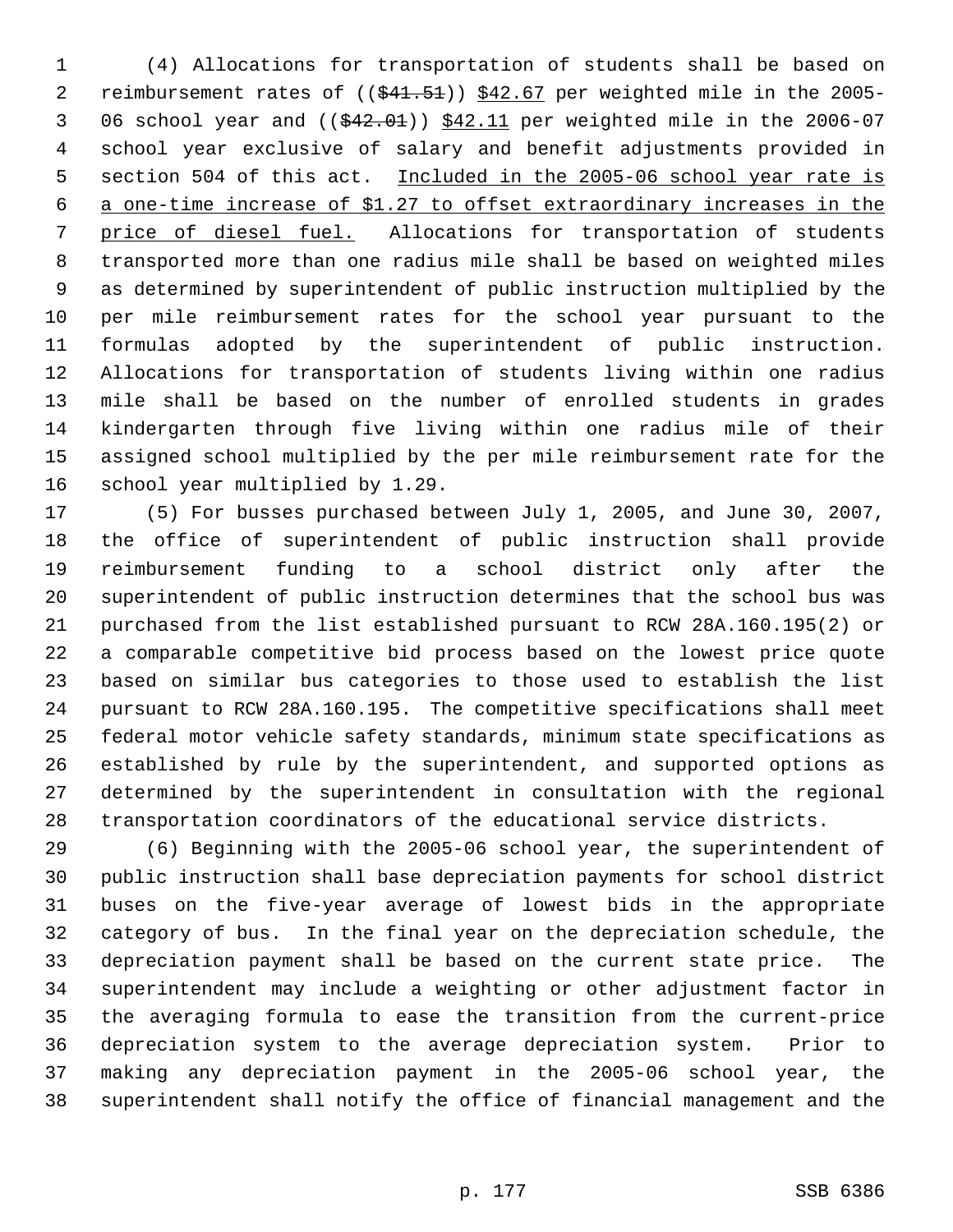fiscal committees of the legislature of the specific depreciation formula to be used. The replacement cost shall be based on the lowest bid in the appropriate bus category for that school year. A maximum of \$50,000 of the fiscal year 2006 appropriation may be expended for software programming costs associated with the implementation of this subsection.

 **Sec. 506.** 2005 c 518 s 506 (uncodified) is amended to read as follows: **FOR THE SUPERINTENDENT OF PUBLIC INSTRUCTION--FOR SCHOOL FOOD SERVICE PROGRAMS** General Fund--State Appropriation (FY 2006) . . . . . . . . \$3,147,000 12 General Fund--State Appropriation (FY 2007) . . . . . . . . \$3,159,000 13 General Fund--Federal Appropriation . . . . . . . . . ((\$288,774,000))  $$270,423,000$ 15 TOTAL APPROPRIATION . . . . . . . . . . . . . ((\$295,080,000))  $\frac{$276,729,000}{200}$ 

 The appropriations in this section are subject to the following conditions and limitations:

 (1) \$3,000,000 of the general fund--state appropriation for fiscal year 2006 and \$3,000,000 of the general fund--state appropriation for fiscal year 2007 are provided for state matching money for federal child nutrition programs.

 (2) \$100,000 of the general fund--state appropriation for fiscal year 2006 and \$100,000 of the 2007 fiscal year appropriation are provided for summer food programs for children in low-income areas.

 (3) \$47,000 of the general fund--state appropriation for fiscal year 2006 and \$59,000 of the general fund--state appropriation for fiscal year 2007 are provided solely to reimburse school districts for school breakfasts served to students enrolled in the free or reduced price meal program pursuant to House Bill No. 1771 (requiring school breakfast programs in certain schools). If House Bill No. 1771 is not enacted by June 30, 2005, the amounts provided in this subsection shall lapse.

 **Sec. 507.** 2005 c 518 s 507 (uncodified) is amended to read as follows: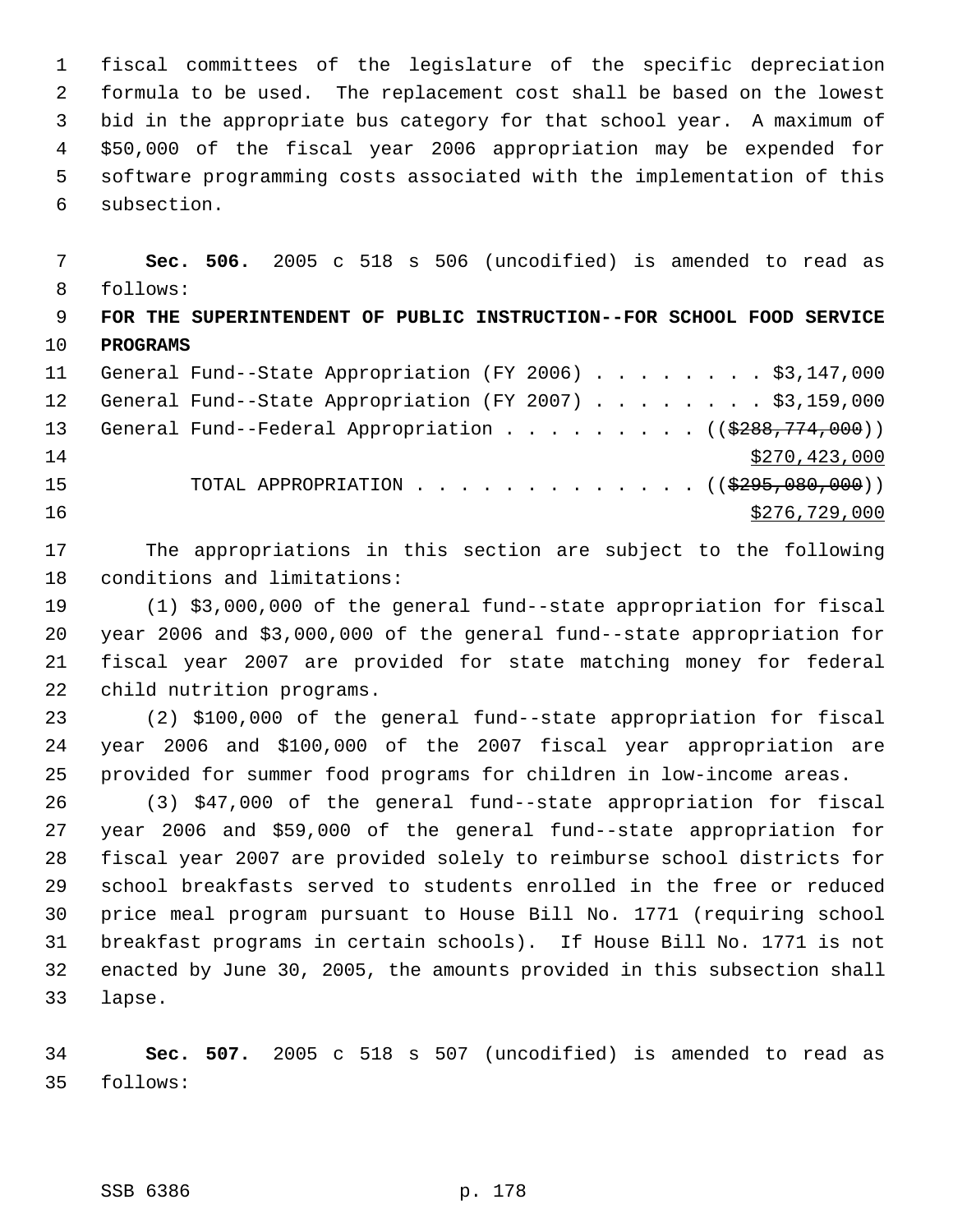**FOR THE SUPERINTENDENT OF PUBLIC INSTRUCTION--FOR SPECIAL EDUCATION PROGRAMS** 3 General Fund--State Appropriation (FY 2006) . . . . . ((\$460,032,000)) 4 \$464,812,000 5 General Fund--State Appropriation (FY 2007) . . . . . ((\$471,961,000))  $\frac{$479,421,000}{5}$ 7 General Fund--Federal Appropriation . . . . . . . . ((\$435,464,000)) 8 \$435,643,000 \$435,643,000 \$435,643,000 \$435,643,000 \$435,643,000 \$435,643,000 \$ 9 TOTAL APPROPRIATION . . . . . . . . . . . ((\$<del>1,367,457,000</del>))  $31,379,876,000$ 

 The appropriations in this section are subject to the following conditions and limitations:

 (1) Funding for special education programs is provided on an excess cost basis, pursuant to RCW 28A.150.390. School districts shall ensure that special education students as a class receive their full share of the general apportionment allocation accruing through sections 502 and 504 of this act. To the extent a school district cannot provide an appropriate education for special education students under chapter 28A.155 RCW through the general apportionment allocation, it shall provide services through the special education excess cost allocation funded in this section.

 (2)(a) The superintendent of public instruction shall use the excess cost methodology developed and implemented for the 2001-02 school year using the S-275 personnel reporting system and all related accounting requirements to ensure that:

 (i) Special education students are basic education students first; (ii) As a class, special education students are entitled to the full basic education allocation; and

 (iii) Special education students are basic education students for the entire school day.

 (b) The S-275 and accounting changes in effect since the 2001-02 school year shall supercede any prior excess cost methodologies and shall be required of all school districts.

 (3) Each fiscal year appropriation includes such funds as are necessary to complete the school year ending in the fiscal year and for prior fiscal year adjustments.

 (4) The superintendent of public instruction shall distribute state and federal funds to school districts based on two categories: The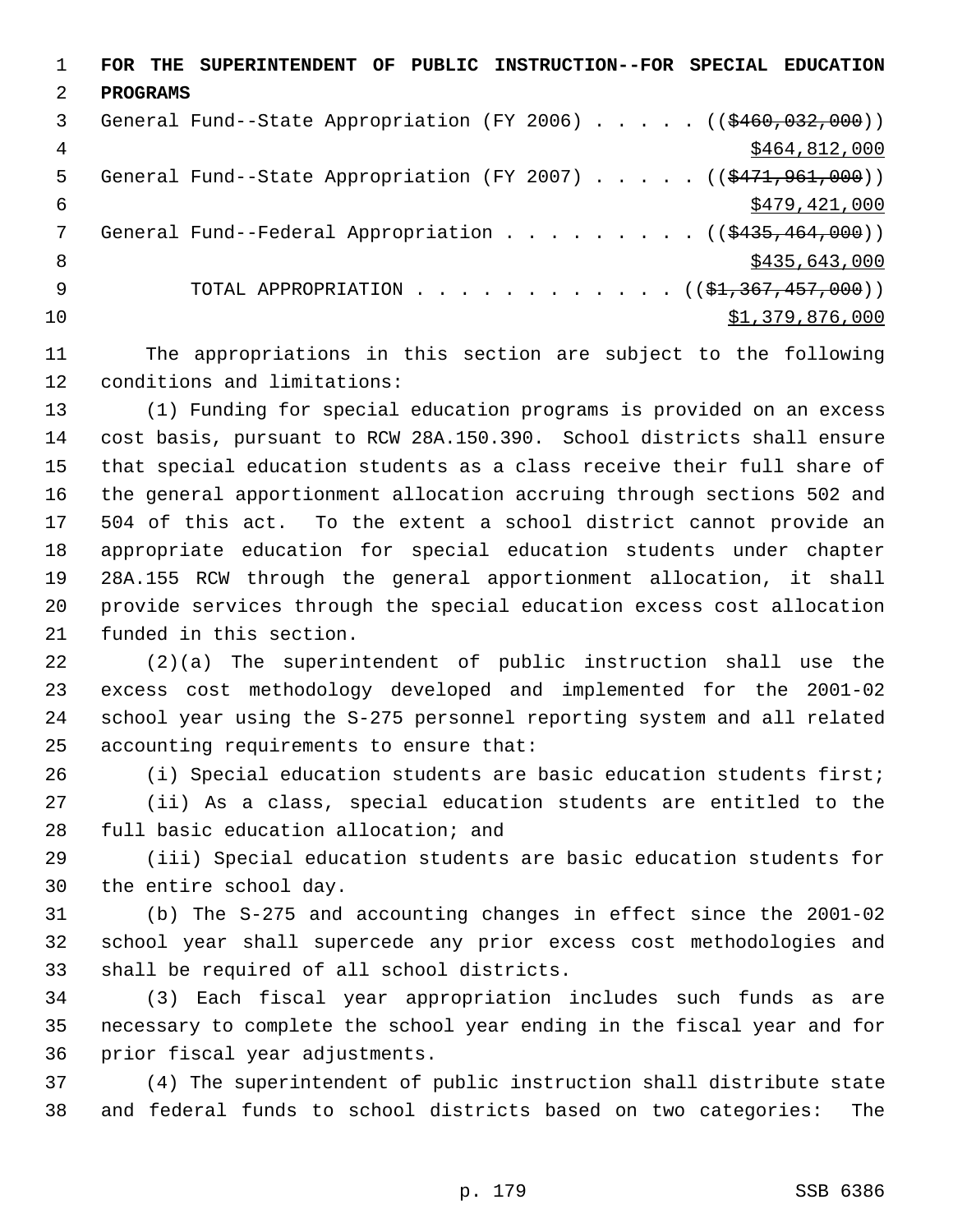optional birth through age two program for special education eligible developmentally delayed infants and toddlers, and the mandatory special education program for special education eligible students ages three to twenty-one. A "special education eligible student" means a student receiving specially designed instruction in accordance with a properly formulated individualized education program.

 (5)(a) For the 2005-06 and 2006-07 school years, the superintendent shall make allocations to each district based on the sum of:

 (i) A district's annual average headcount enrollment of developmentally delayed infants and toddlers ages birth through two, multiplied by the district's average basic education allocation per full-time equivalent student, multiplied by 1.15; and

 (ii) A district's annual average full-time equivalent basic education enrollment multiplied by the funded enrollment percent determined pursuant to subsection (6)(b) of this section, multiplied by the district's average basic education allocation per full-time equivalent student multiplied by 0.9309.

 (b) For purposes of this subsection, "average basic education allocation per full-time equivalent student" for a district shall be based on the staffing ratios required by RCW 28A.150.260 and shall not include enhancements, secondary vocational education, or small schools.

 (6) The definitions in this subsection apply throughout this section.

 (a) "Annual average full-time equivalent basic education enrollment" means the resident enrollment including students enrolled through choice (RCW 28A.225.225) and students from nonhigh districts (RCW 28A.225.210) and excluding students residing in another district enrolled as part of an interdistrict cooperative program (RCW 28A.225.250).

 (b) "Enrollment percent" means the district's resident special education annual average enrollment, excluding the birth through age two enrollment, as a percent of the district's annual average full-time equivalent basic education enrollment.

 Each district's general fund--state funded special education enrollment shall be the lesser of the district's actual enrollment percent or 12.7 percent.

 (7) At the request of any interdistrict cooperative of at least 15 districts in which all excess cost services for special education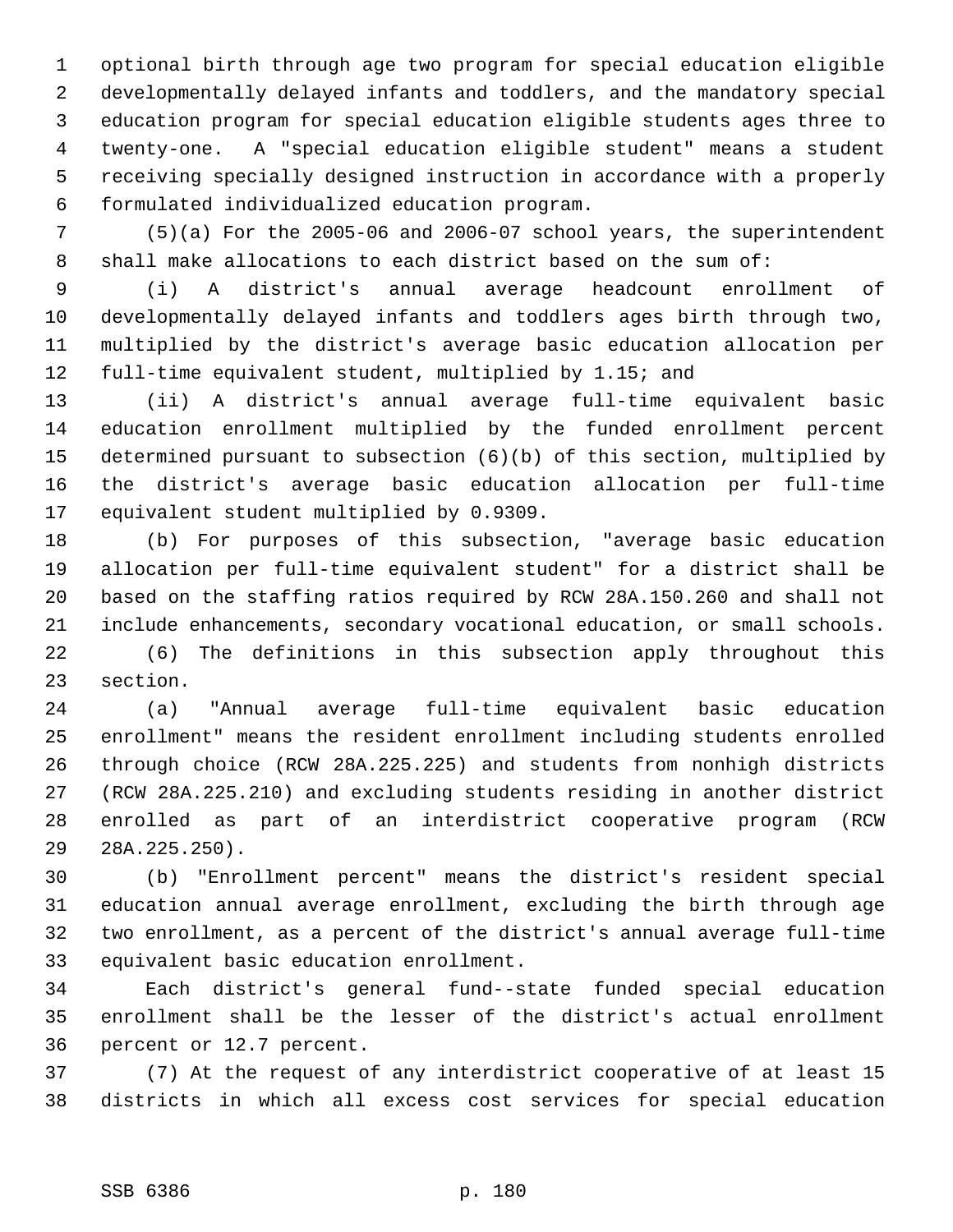students of the districts are provided by the cooperative, the maximum enrollment percent shall be calculated in accordance with subsection (6)(b) of this section, and shall be calculated in the aggregate rather than individual district units. For purposes of this subsection, the average basic education allocation per full-time equivalent student shall be calculated in the aggregate rather than individual district units.

 (8) To the extent necessary, \$18,940,000 of the general fund--state 9 appropriation and ((\$28,698,000)) \$29,081,000 of the general fund-- federal appropriation are provided for safety net awards for districts with demonstrated needs for special education funding beyond the amounts provided in subsection (5) of this section. If safety net awards exceed the amount appropriated in this subsection (8), the superintendent shall expend all available federal discretionary funds necessary to meet this need. Safety net funds shall be awarded by the state safety net oversight committee subject to the following conditions and limitations:

 (a) The committee shall consider unmet needs for districts that can convincingly demonstrate that all legitimate expenditures for special education exceed all available revenues from state funding formulas. In the determination of need, the committee shall also consider additional available revenues from federal sources. Differences in program costs attributable to district philosophy, service delivery choice, or accounting practices are not a legitimate basis for safety net awards.

 (b) The committee shall then consider the extraordinary high cost needs of one or more individual special education students. Differences in costs attributable to district philosophy, service delivery choice, or accounting practices are not a legitimate basis for safety net awards.

 (c) The maximum allowable indirect cost for calculating safety net eligibility may not exceed the federal restricted indirect cost rate for the district plus one percent.

 (d) Safety net awards shall be adjusted based on the percent of potential medicaid eligible students billed as calculated by the superintendent in accordance with chapter 318, Laws of 1999.

 (e) Safety net awards must be adjusted for any audit findings or exceptions related to special education funding.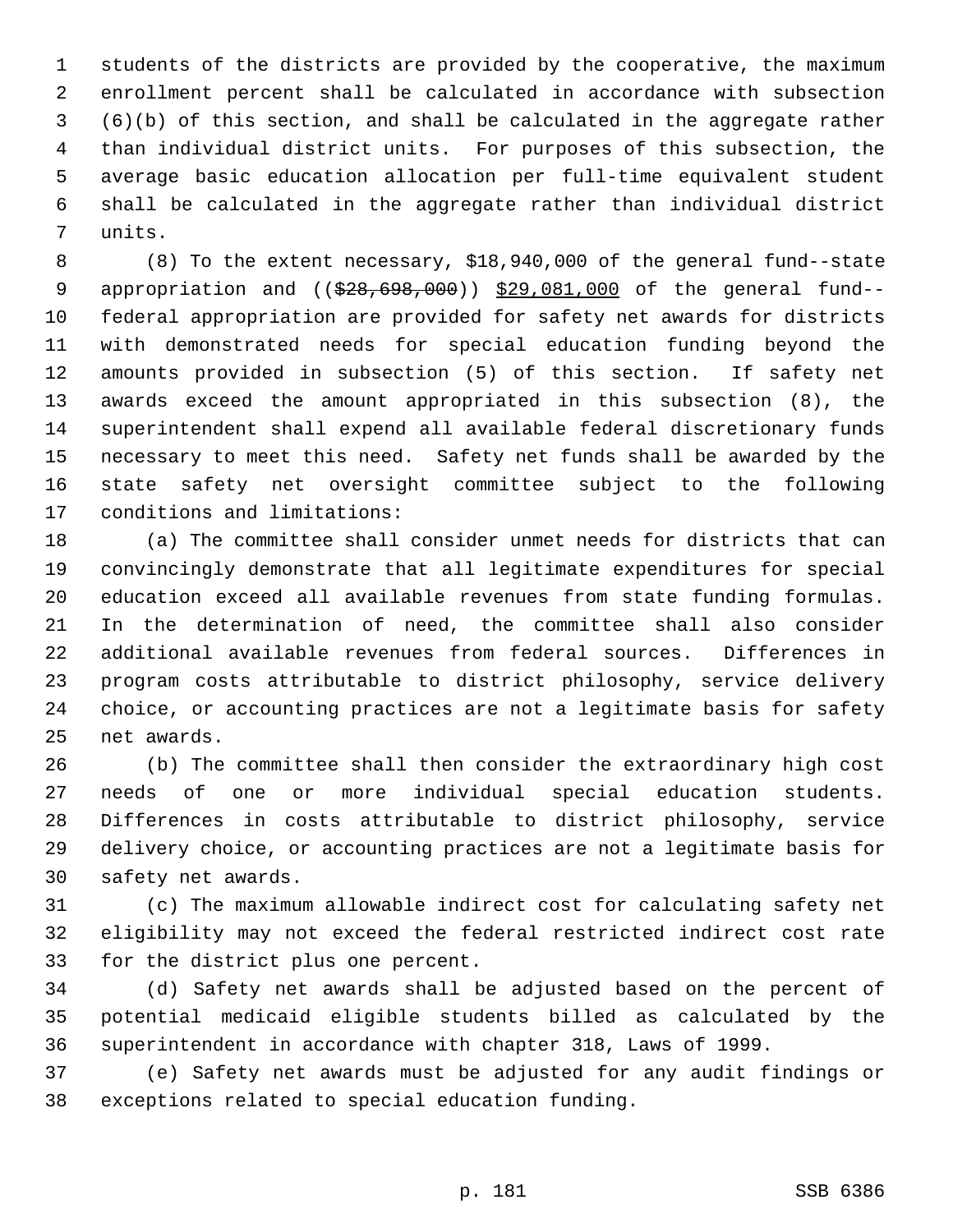(9) The superintendent of public instruction may adopt such rules and procedures as are necessary to administer the special education funding and safety net award process. Prior to revising any standards, procedures, or rules, the superintendent shall consult with the office of financial management and the fiscal committees of the legislature.

 (10) The safety net oversight committee appointed by the superintendent of public instruction shall consist of:

 (a) One staff from the office of superintendent of public instruction;

 (b) Staff of the office of the state auditor who shall be nonvoting members of the committee; and

 (c) One or more representatives from school districts or educational service districts knowledgeable of special education programs and funding.

 (11) A maximum of \$678,000 may be expended from the general fund-- state appropriations to fund 5.43 full-time equivalent teachers and 2.1 full-time equivalent aides at children's orthopedic hospital and medical center. This amount is in lieu of money provided through the home and hospital allocation and the special education program.

 (12) A maximum of \$1,000,000 of the general fund--federal appropriation is provided for projects to provide special education students with appropriate job and independent living skills, including work experience where possible, to facilitate their successful transition out of the public school system. The funds provided by this subsection shall be from federal discretionary grants.

 (13) A maximum of \$100,000 of the general fund--federal appropriation shall be expended to create a special education ombudsman program within the office of superintendent of public instruction. The purpose of the program is to provide support to parents, guardians, educators, and students with disabilities. The program will provide information to help families and educators understand state laws, rules, and regulations, and access training and support, technical information services, and mediation services. The ombudsman program will provide data, information, and appropriate recommendations to the office of superintendent of public instruction, school districts, educational service districts, state need projects, and the parent and teacher information center.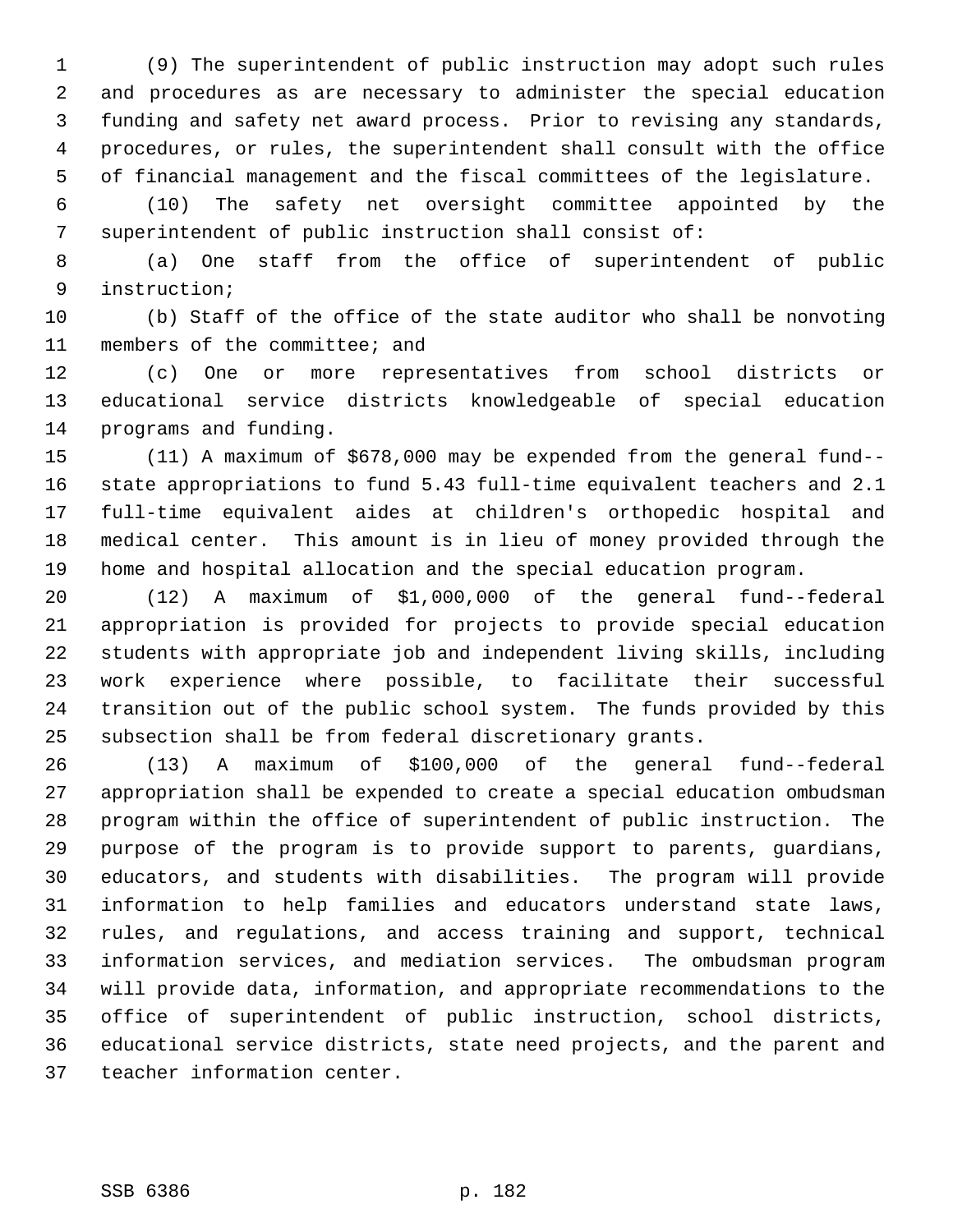(14) The superintendent shall maintain the percentage of federal flow-through to school districts at 85 percent. In addition to other purposes, school districts may use increased federal funds for high- cost students, for purchasing regional special education services from educational service districts, and for staff development activities particularly relating to inclusion issues.

 (15) A maximum of \$1,200,000 of the general fund--federal appropriation may be expended by the superintendent for projects related to use of inclusion strategies by school districts for provision of special education services.

 (16) \$1,400,000 of the general fund--federal appropriation shall be expended for one-time grants to school districts for the start-up costs of implementing web-based programs that assist schools in meeting state and federal requirements regarding individualized education plans.

 (17) The superintendent, consistent with the new federal IDEA reauthorization, shall continue to educate school districts on how to implement a birth-to-three program and review the cost effectiveness and learning benefits of early intervention.

 (18) A school district may carry over from one year to the next year up to 10 percent of the general fund--state funds allocated under this program; however, carry over funds shall be expended in the special education program.

 **Sec. 508.** 2005 c 518 s 508 (uncodified) is amended to read as follows:

# **FOR THE SUPERINTENDENT OF PUBLIC INSTRUCTION--FOR EDUCATIONAL SERVICE DISTRICTS**

27 General Fund--State Appropriation (FY 2006) . . . . . . ((\$3,694,000)) \$3,691,000 29 General Fund--State Appropriation (FY 2007) . . . . . . ((\$3,724,000))  $30 \times 3716,000$ 31 TOTAL APPROPRIATION . . . . . . . . . . . . . ((<del>\$7,418,000</del>)) \$7,407,000

 The appropriations in this section are subject to the following conditions and limitations:

 (1) The educational service districts shall continue to furnish financial services required by the superintendent of public instruction and RCW 28A.310.190 (3) and (4).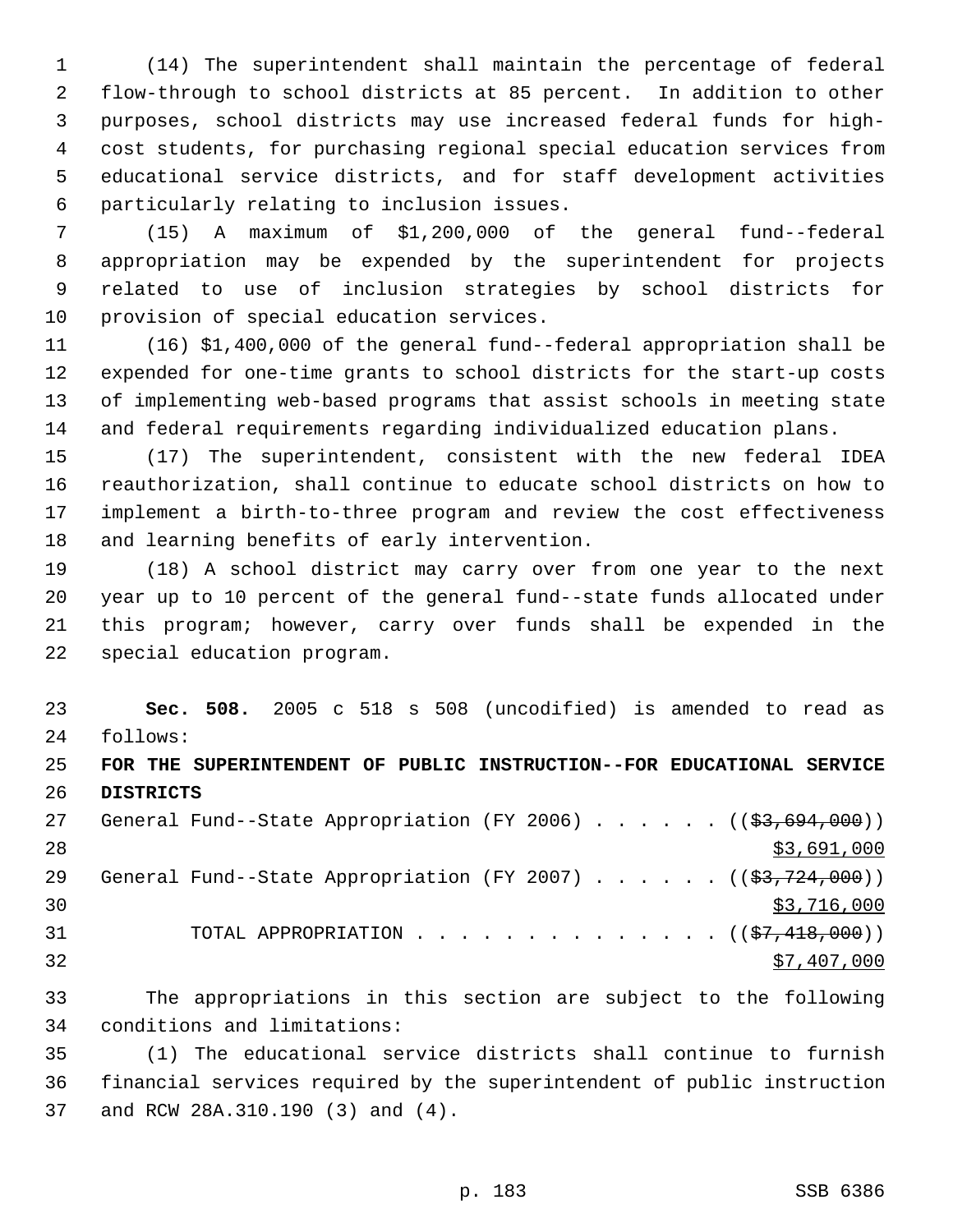(2) The educational service districts, at the request of the state board of education pursuant to RCW 28A.310.010 and 28A.310.340, may receive and screen applications for school accreditation, conduct school accreditation site visits pursuant to state board of education rules, and submit to the state board of education post-site visit recommendations for school accreditation. The educational service districts may assess a cooperative service fee to recover actual plus reasonable indirect costs for the purposes of this subsection.

 **Sec. 509.** 2005 c 518 s 509 (uncodified) is amended to read as follows: **FOR THE SUPERINTENDENT OF PUBLIC INSTRUCTION--FOR LOCAL EFFORT ASSISTANCE** 13 General Fund--State Appropriation (FY 2006) . . . . . ((\$174,465,000))  $$173,153,000$ 15 General Fund--State Appropriation (FY 2007) . . . . . ((\$182,702,000)) \$190,957,000 17 TOTAL APPROPRIATION . . . . . . . . . . . . ((\$<del>357,167,000</del>)) \$364,110,000

 **Sec. 510.** 2005 c 518 s 510 (uncodified) is amended to read as follows:

 **FOR THE SUPERINTENDENT OF PUBLIC INSTRUCTION--FOR INSTITUTIONAL EDUCATION PROGRAMS** 23 General Fund--State Appropriation (FY 2006) . . . . . ((\$19,084,000))  $518,078,000$ 25 General Fund--State Appropriation (FY 2007) . . . . . ((\$19,673,000))  $$18,237,000$ 27 TOTAL APPROPRIATION . . . . . . . . . . . . ((<del>\$38,757,000</del>)) 28 \$36,315,000

 The appropriations in this section are subject to the following conditions and limitations:

 (1) Each general fund--state fiscal year appropriation includes such funds as are necessary to complete the school year ending in the fiscal year and for prior fiscal year adjustments.

 (2) State funding provided under this section is based on salaries and other expenditures for a 220-day school year. The superintendent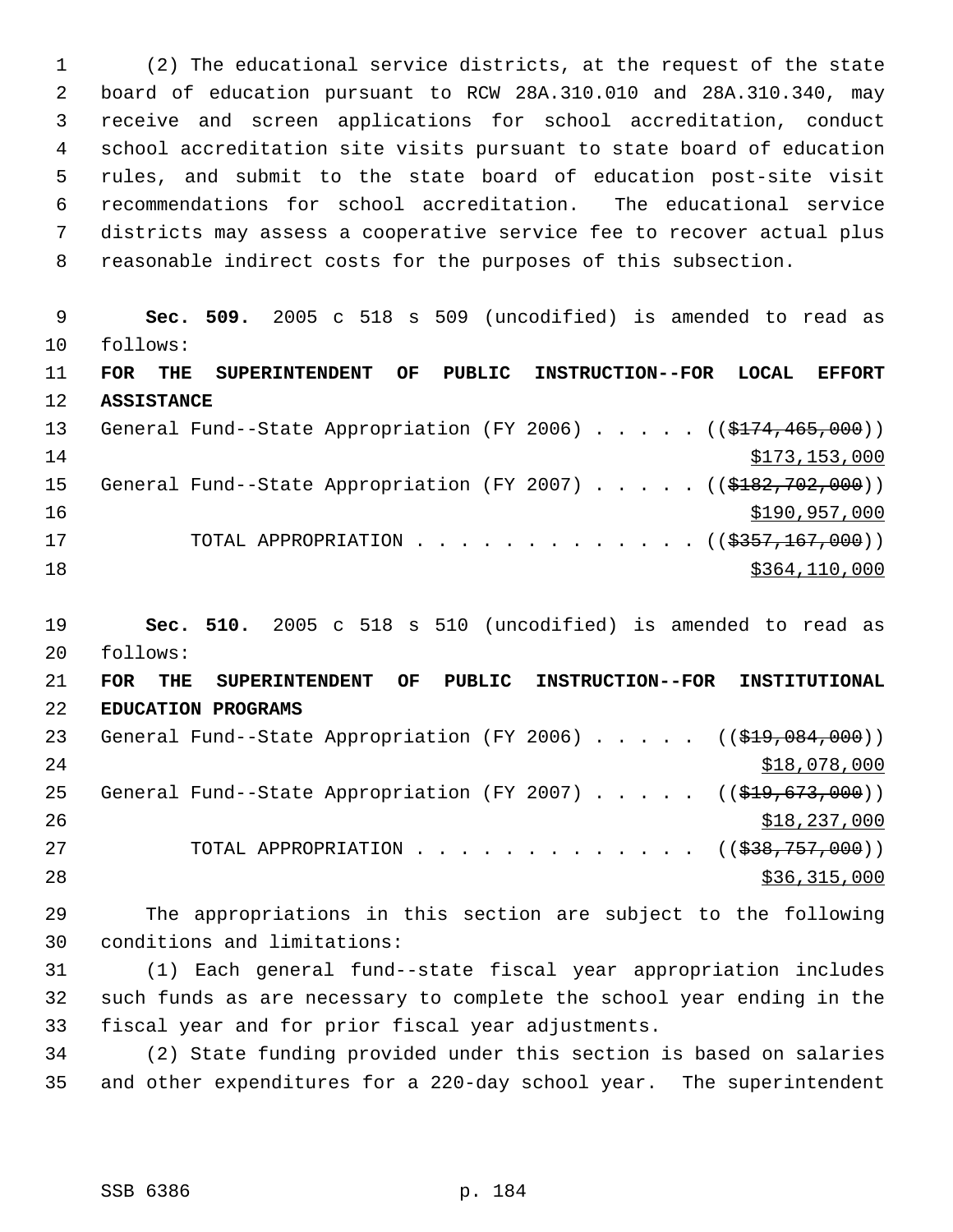of public instruction shall monitor school district expenditure plans for institutional education programs to ensure that districts plan for a full-time summer program.

 (3) State funding for each institutional education program shall be based on the institution's annual average full-time equivalent student enrollment. Staffing ratios for each category of institution shall remain the same as those funded in the 1995-97 biennium.

 (4) The funded staffing ratios for education programs for juveniles age 18 or less in department of corrections facilities shall be the same as those provided in the 1997-99 biennium.

11 (5) ((\$219,000)) \$236,000 of the general fund--state appropriation 12 for fiscal year 2006 and ((\$219,000)) \$236,000 of the general fund-- state appropriation for fiscal year 2007 are provided solely to maintain at least one certificated instructional staff and related support services at an institution whenever the K-12 enrollment is not sufficient to support one full-time equivalent certificated instructional staff to furnish the educational program. The following types of institutions are included: Residential programs under the department of social and health services for developmentally disabled juveniles, programs for juveniles under the department of corrections, and programs for juveniles under the juvenile rehabilitation administration.

 (6) Ten percent of the funds allocated for each institution may be carried over from one year to the next.

 **Sec. 511.** 2005 c 518 s 511 (uncodified) is amended to read as follows: **FOR THE SUPERINTENDENT OF PUBLIC INSTRUCTION--FOR PROGRAMS FOR HIGHLY CAPABLE STUDENTS** 29 General Fund--State Appropriation (FY 2006) . . . . . . ((\$6,860,000))  $\frac{$6,900,000}{900}$ 31 General Fund--State Appropriation (FY 2007) . . . . . . ((\$6,926,000))

 \$6,993,000 33 TOTAL APPROPRIATION . . . . . . . . . . . . ((<del>\$13,786,000</del>)) \$13,893,000

 The appropriations in this section are subject to the following conditions and limitations:

p. 185 SSB 6386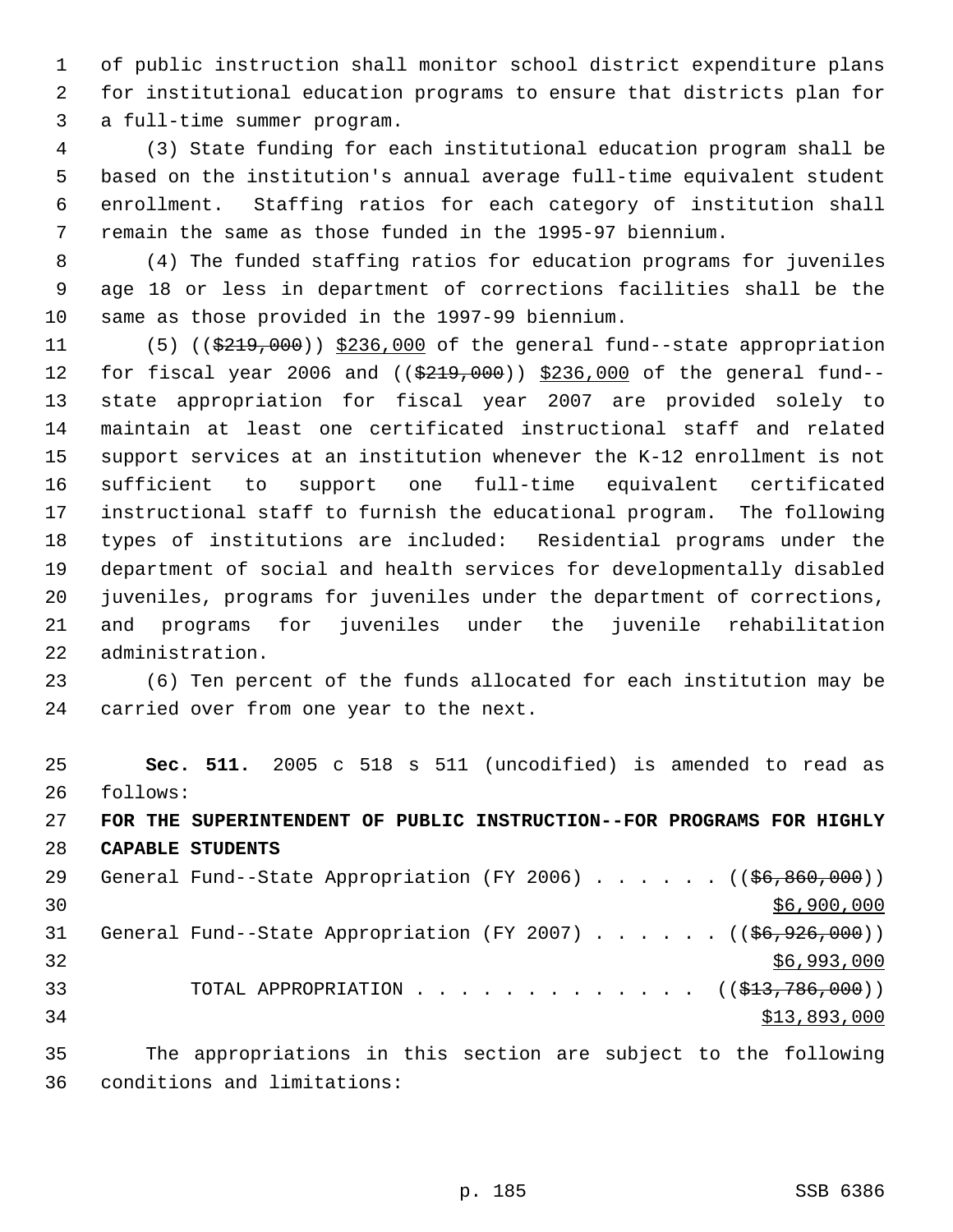(1) Each general fund fiscal year appropriation includes such funds as are necessary to complete the school year ending in the fiscal year and for prior fiscal year adjustments.

 (2) Allocations for school district programs for highly capable 5 students shall be distributed at a maximum rate of  $((\frac{2347.24}{})$   $\frac{2347.93}{})$ 6 per funded student for the 2005-06 school year and  $($   $(*349.48)$   $)*350.38$  per funded student for the 2006-07 school year, exclusive of salary and benefit adjustments pursuant to section 504 of this act. The number of funded students shall be a maximum of two percent of each district's full-time equivalent basic education enrollment.

 (3) \$170,000 of the fiscal year 2006 appropriation and \$170,000 of the fiscal year 2007 appropriation are provided for the centrum program at Fort Worden state park.

 (4) \$90,000 of the fiscal year 2006 appropriation and \$90,000 of the fiscal year 2007 appropriation are provided for the Washington destination imagination network and future problem-solving programs.

 **Sec. 512.** 2005 c 518 s 513 (uncodified) is amended to read as follows:

 **FOR THE SUPERINTENDENT OF PUBLIC INSTRUCTION--EDUCATION REFORM PROGRAMS**

21 General Fund--State Appropriation (FY 2006) . . . . . ((\$43,076,000))  $\frac{$45,297,000}{2}$ 23 General Fund--State Appropriation (FY 2007) . . . . . ((\$40,427,000)) 24 \$48,630,000 \$48,630,000 \$48,630,000 \$48,630,000 \$48,630,000 \$48,630,000 \$48,630,000 \$48,630,000 \$1 25 General Fund--Federal Appropriation . . . . . . . .  $($   $($ \$123,345,000))  $$147,799,000$ 27 TOTAL APPROPRIATION . . . . . . . . . . . . ((\$206,848,000)) \$241,726,000

 The appropriations in this section are subject to the following conditions and limitations:

(1) ASSESSMENT

32 ((\$19,810,000)) \$21,946,000 of the general fund--state 33 appropriation for fiscal year 2006, ((\$16,105,000)) \$21,391,000 of the general fund--state appropriation for fiscal year 2007, and ((\$16,111,000)) \$18,560,000 of the general fund--federal appropriation are provided solely for development and implementation of the Washington assessments of student learning (WASL), including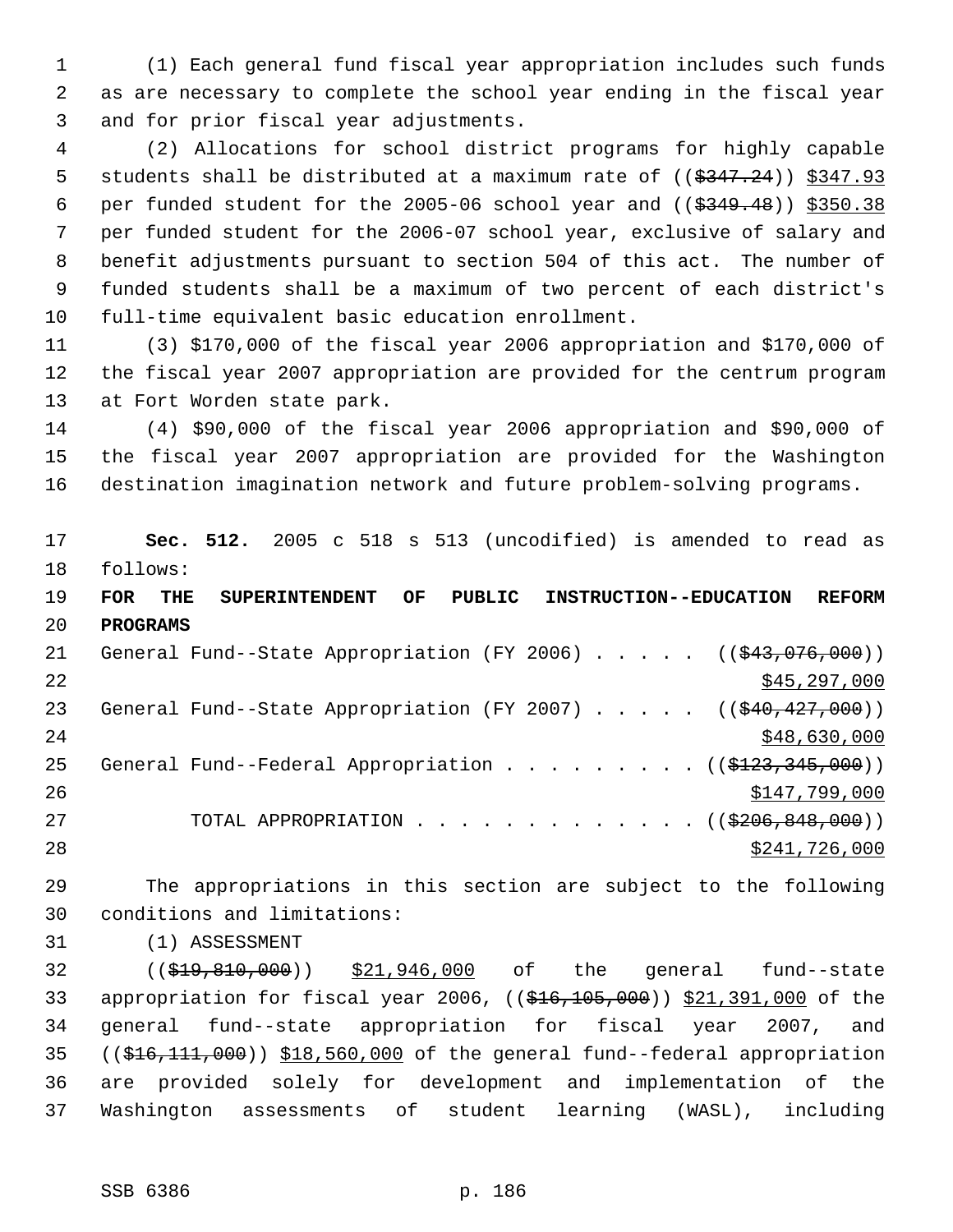development and implementation of retake assessments for high school students who are not successful in one or more content areas of the WASL and development of alternative assessments or appeals procedures to implement the certificate of academic achievement. The superintendent of public instruction shall report quarterly on the progress on development of alternative assessments or appeals procedures. Within these amounts, the superintendent of public instruction shall contract for the early return of 10th grade student WASL results, on or around June 10th of each year.

(2) MATH REMEDIATION

 The purpose of this subsection (2) is to strengthen high school student performance in meeting the state standards in mathematics.

 (a) Included in the general fund--state amounts provided in subsection (1) of this section is \$2,350,000 which is provided solely 15 for the development of a new tenth grade mathematics assessment tool that: (i) Presents the mathematics essential learnings in segments for 17 assessment; (ii) is comparable in content and rigor to the tenth grade mathematics WASL when all segments are considered together; (iii) is reliable and valid; and (iv) can be used to determine a student's academic performance level.

 (b) \$110,000 of the general fund--state appropriation for fiscal year 2007 is provided solely for the development of WASL knowledge and skill learning modules to assist students performing at tenth grade 24 Level 1 in mathematics.

 (c) \$330,000 of the general fund--state appropriation for fiscal year 2007 is provided solely for development of mathematics knowledge and skill learning modules to teach middle and high school students specific skills that have been identified as areas of difficulty for 29 tenth grade students. The office of the superintendent of public instruction shall develop materials for classroom use and for tutorial learning activities.

 (d) \$600,000 of the general fund--state appropriation for fiscal year 2007 is provided solely for development of web-based applications of the curriculum and materials produced under (b) and (c) of this subsection as well as mathematics knowledge and skill modules and materials previously developed by the office of the superintendent of public instruction. The products are to be designed as on-line courses for students needing Level 1 instruction; learning modules accessible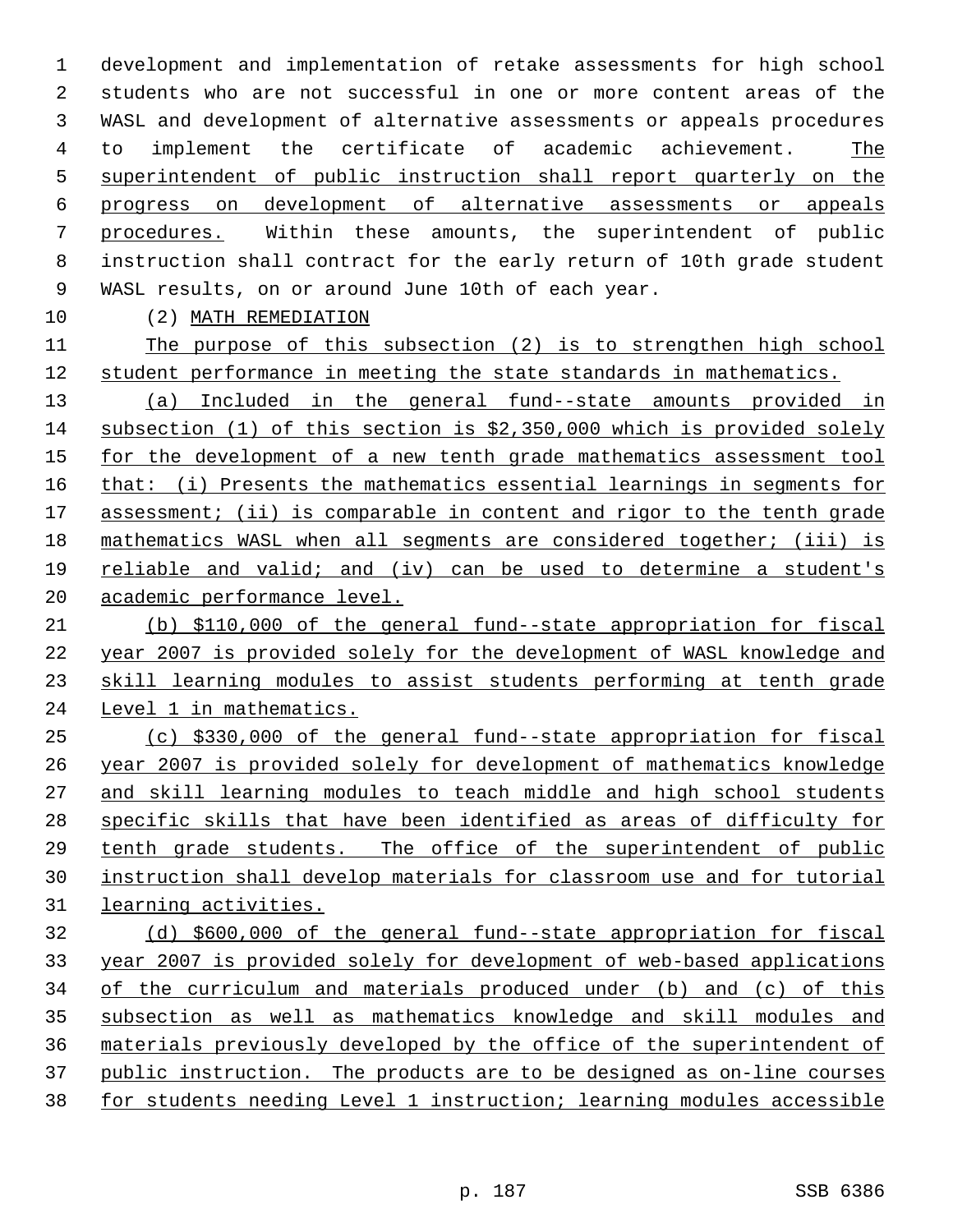to classroom teachers for incorporation into classroom instruction; 2 tutorials that can be used as WASL assessment skill refreshers and as tutor-guided and parent-guided learning modules; and on-line practice WASLs with supporting item scoring information and student response examples.

## (3) PROFESSIONAL DEVELOPMENT

 (a) \$548,000 of the fiscal year 2006 general fund--state appropriation and \$548,000 of the fiscal year 2007 general fund--state appropriation are provided solely for training of paraprofessional classroom assistants and certificated staff who work with classroom assistants as provided in RCW 28A.415.310.

 (b) \$2,348,000 of the general fund--state appropriation for fiscal year 2006 and \$2,348,000 of the general fund--state appropriation for fiscal year 2007 are provided solely for mentor teacher assistance, including state support activities, under RCW 28A.415.250 and 28A.415.260, and for a mentor academy. Up to \$200,000 of the amount in this subsection may be used each fiscal year to operate a mentor academy to help districts provide effective training for peer mentors. Funds for the teacher assistance program shall be allocated to school districts based on the number of first year beginning teachers.

 (c) \$705,000 of the general fund--state appropriation for fiscal year 2006 and \$705,000 of the general fund--state appropriation for fiscal year 2007 are provided solely for the leadership internship program for superintendents, principals, and program administrators.

25 (d) ((<del>\$3,010,000</del>)) \$3,095,000 of the general fund--state appropriation for fiscal year 2006 and \$4,018,000 of the general fund-- state appropriation for fiscal year 2007 are provided solely for salary bonuses, mandatory fringe benefits for fiscal year 2006, for teachers who attain certification by the national board for professional teaching standards, subject to the following conditions and limitations:

 (i) Teachers who hold a valid certificate from the national board during the 2005-06 or 2006-07 school years shall receive an annual bonus not to exceed \$3,500 in each of these school years in which they hold a national board certificate.

 (ii) The annual bonus shall be paid in a lump sum amount and shall not be included in the definition of "earnable compensation" under RCW 41.32.010(10).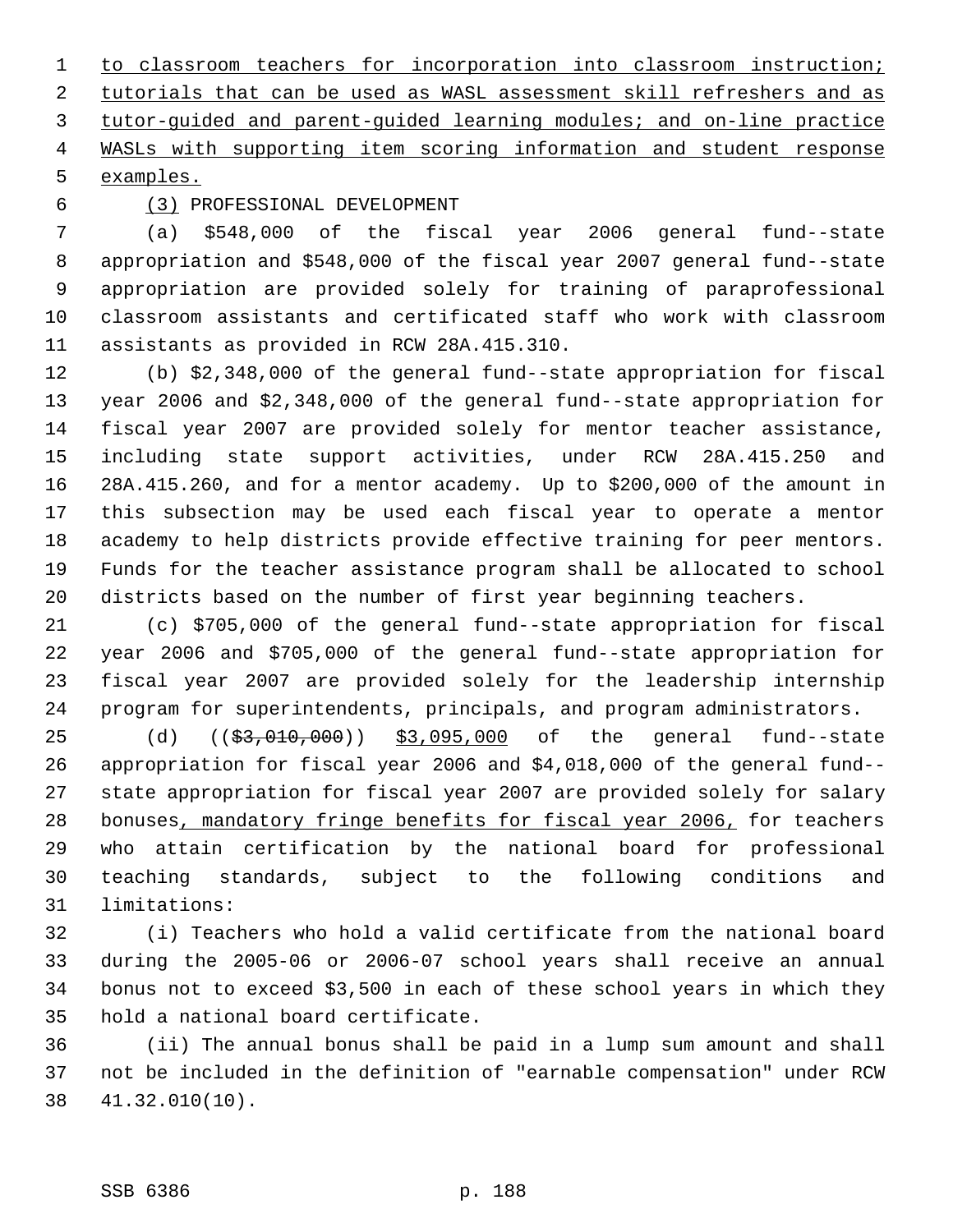(e) ((\$90,399,000)) \$98,761,000 of the general fund--federal appropriation is provided for preparing, training, and recruiting high quality teachers and principals under Title II of the no child left behind act.

#### 5  $((+3))$   $(4)$  SCHOOL IMPROVEMENT

 (a) \$338,000 of the general fund--state appropriation for fiscal year 2006 and \$338,000 of the general fund--state appropriation for fiscal year 2007 are provided solely for a principal support program. The office of the superintendent of public instruction may contract with an independent organization to administer the program. The program shall include: (i) Development of an individualized professional growth plan for a new principal or principal candidate; and (ii) participation of a mentor principal who works over a period of between one and three years with the new principal or principal candidate to help him or her build the skills identified as critical to the success of the professional growth plan. Within the amounts provided, \$25,000 per year shall be used to support additional participation of secondary principals.

 (b) \$3,046,000 of the general fund--state appropriation for fiscal year 2006 and \$3,046,000 of the general fund--state appropriation for fiscal year 2007 are provided solely to the office of the superintendent of public instruction for focused assistance. The office of the superintendent of public instruction shall conduct educational audits of low-performing schools and enter into performance agreements between school districts and the office to implement the recommendations of the audit and the community. Each educational audit shall include recommendations for best practices and ways to address identified needs and shall be presented to the community in a public meeting to seek input on ways to implement the audit and its recommendations.

 (c) \$1,000,000 of the general fund--state appropriation for fiscal year 2006 and \$1,000,000 of the general fund--state appropriation for fiscal year 2007 are provided solely for a high school and school district improvement program modeled after the office of the superintendent of public instruction's existing focused assistance program in (b) of this subsection. The state funding for this improvement program will match an equal amount committed by a nonprofit foundation in furtherance of a jointly funded program.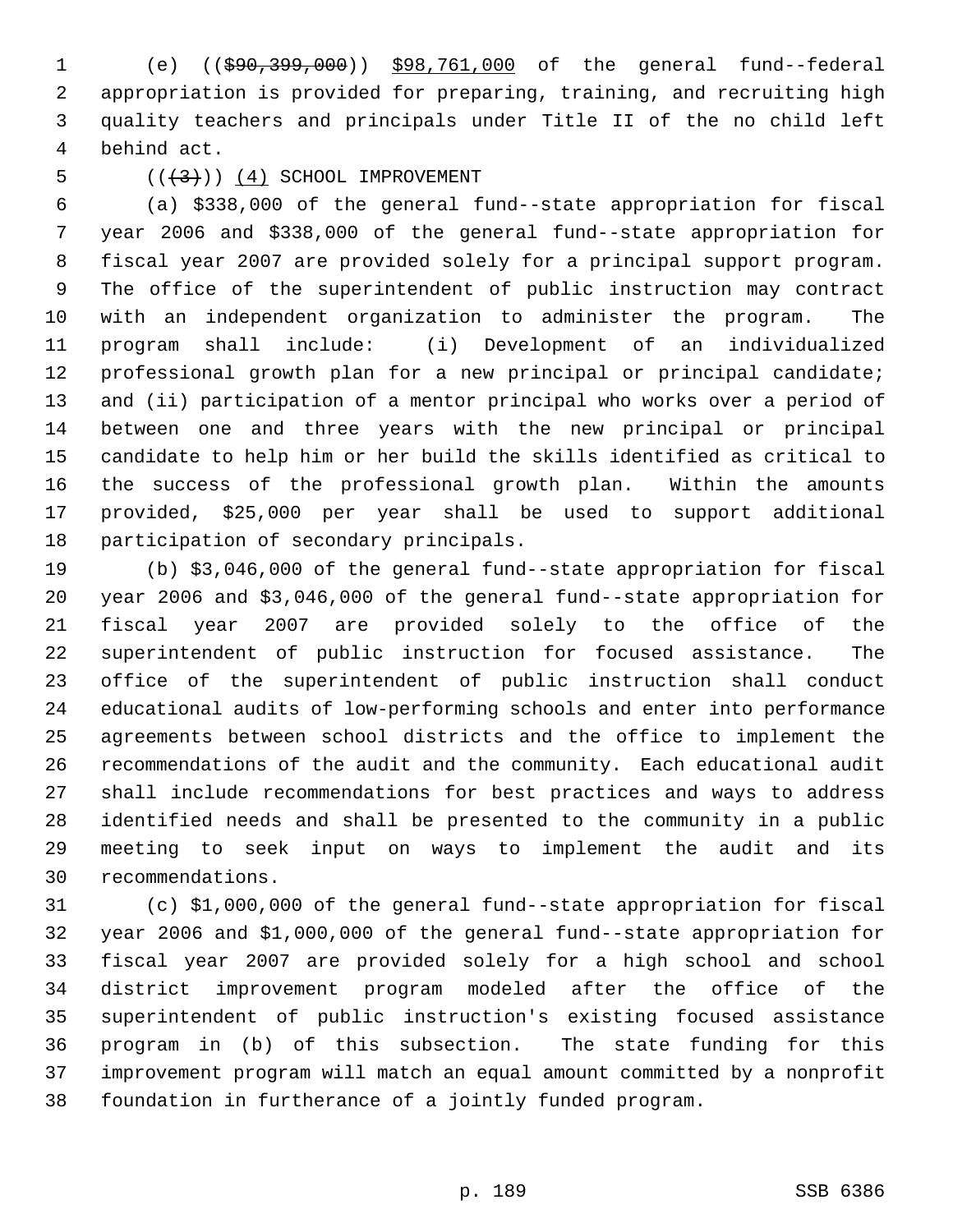(d) A maximum of \$250,000 of the general fund--state appropriation for fiscal year 2006 and a maximum of \$250,000 of the general fund-- state appropriation for fiscal year 2007 are provided for summer accountability institutes offered by the superintendent of public instruction. The institutes shall provide school district staff with training in the analysis of student assessment data, information regarding successful district and school teaching models, research on curriculum and instruction, and planning tools for districts to improve instruction in reading, mathematics, language arts, social studies, including civics, and guidance and counseling. The superintendent of public instruction shall emphasize issues of high school reform and mathematics instruction when offering summer institute programs supported by funds provided in this subsection.

 (e) \$515,000 of the general fund--state appropriation for fiscal year 2006 and \$515,000 of the general fund--state appropriation for fiscal year 2007 are provided for the evaluation of reading and mathematics textbooks, other instructional materials, and diagnostic tools to determine the extent to which they are aligned with the state standards. A scorecard of the analysis shall be made available to school districts. The superintendent shall also develop and disseminate information on essential components of comprehensive, school-based math and reading programs and shall develop and disseminate grade level expectations for reading and math which shall include professional development modules and web-based materials.

 (f) \$1,764,000 of the general fund--state appropriation for fiscal year 2006 and \$1,764,000 of the general fund--state appropriation for fiscal year 2007 are provided solely for the mathematics helping corps subject to the following conditions and limitations:

 (i) In order to increase the availability and quality of technical mathematics assistance statewide, the superintendent of public instruction shall employ mathematics school improvement specialists to provide assistance to schools and districts. The specialists shall be hired by and work under the direction of a statewide school improvement coordinator. The mathematics improvement specialists shall not be permanent employees of the superintendent of public instruction.

 (ii) The school improvement specialists shall provide the following: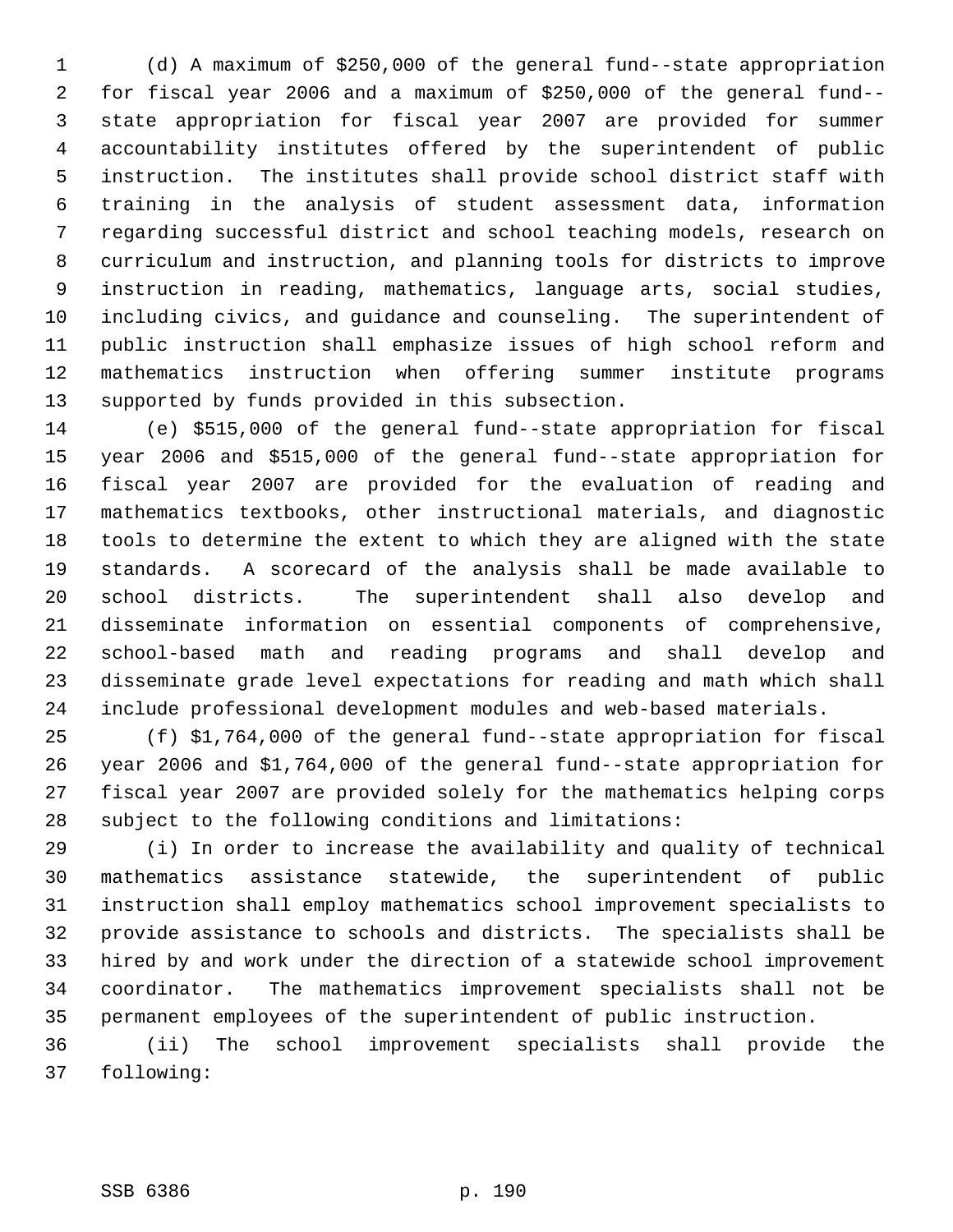(A) Assistance to schools to disaggregate student performance data 2 and develop improvement plans based on those data;

 (B) Consultation with schools and districts concerning their performance on the Washington assessment of student learning and other assessments emphasizing the performance on the mathematics assessments;

 (C) Consultation concerning curricula that aligns with the essential academic learning requirements emphasizing the academic learning requirements for mathematics, the Washington assessment of 9 student learning, and meets the needs of diverse learners;

 (D) Assistance in the identification and implementation of research-based instructional practices in mathematics;

 (E) Staff training that emphasizes effective instructional 13 strategies and classroom-based assessment for mathematics;

 (F) Assistance in developing and implementing family and community involvement programs emphasizing mathematics; and

 (G) Other assistance to schools and school districts intended to improve student mathematics learning.

 (g) \$125,000 of the general fund--state appropriation for fiscal year 2006 and \$125,000 of the general fund--state appropriation for fiscal year 2007 are provided solely for the improvement of reading achievement and implementation of research-based reading models. The superintendent shall evaluate reading curriculum programs and other instructional materials to determine the extent to which they are aligned with state standards. A report of the analyses shall be made available to school districts. The superintendent shall report to districts the assessments that are available to screen and diagnose reading difficulties, and shall provide training on how to implement a reading assessment system. Resources may also be used to disseminate grade level expectations and develop professional development modules and web-based materials.

 (h) ((\$16,758,000)) \$30,401,000 of the general fund--federal appropriation is provided for the reading first program under Title I of the no child left behind act.

34  $((+4))$  (5) STUDENT SUPPORTS

 (a) \$2,500,000 of the general fund--state appropriation for fiscal 36 year 2006 and ((\$2,500,000)) \$3,500,000 of the general fund--state appropriation for fiscal year 2007 are provided solely for the meals for kids program under RCW 28A.235.145 through 28A.235.155 and \$950,000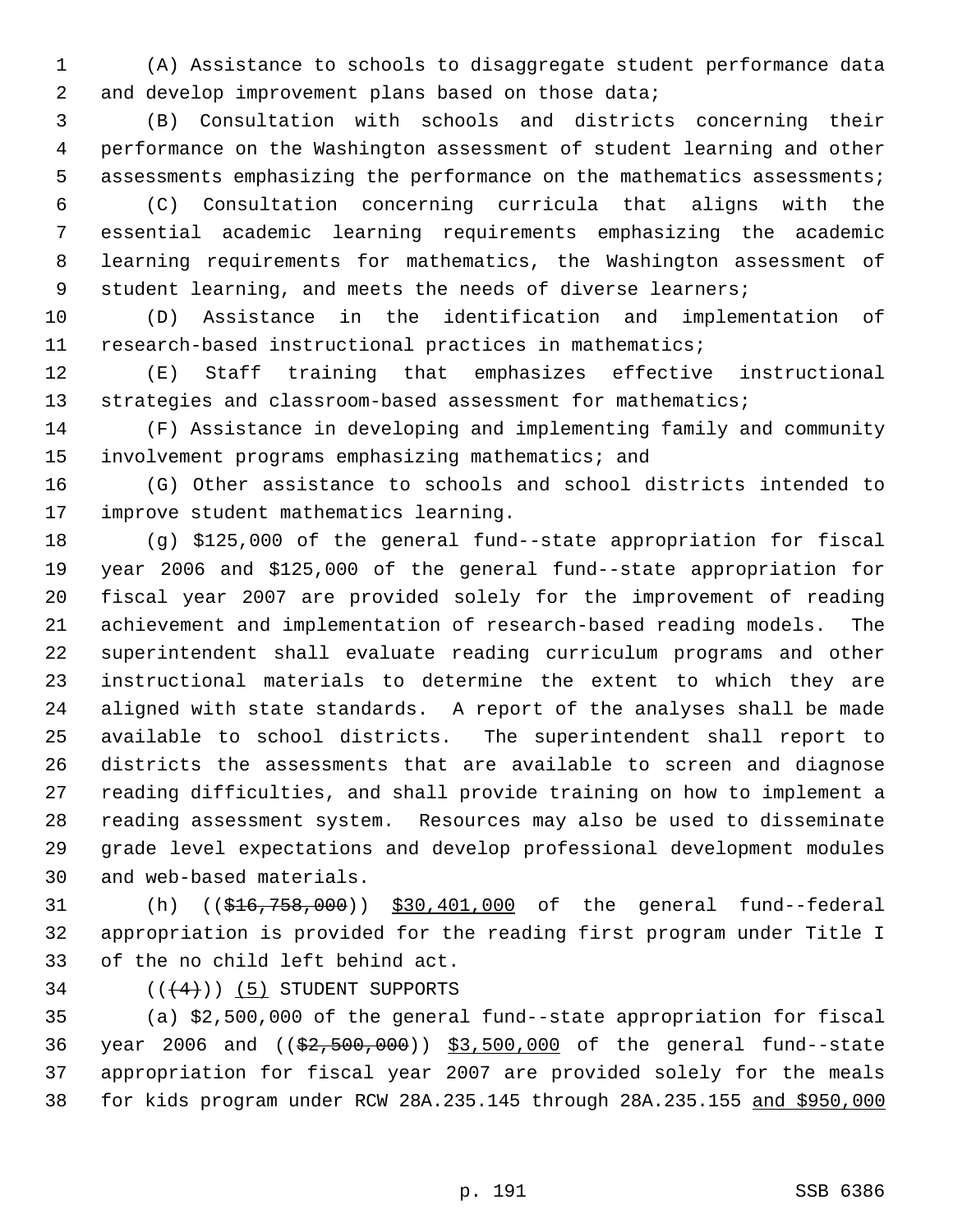of the general fund--state appropriation for fiscal year 2007 is provided solely to eliminate the co-pay for students eligible for reduced price lunch eating breakfast, and \$50,000 of the general fund-- state appropriation for fiscal year 2007 is provided solely for additional assistance for school districts initiating a summer food service program.

 (b) \$125,000 of the general fund--state appropriation for fiscal 8 year 2006 ((and \$125,000 of the general fund--state appropriation for 9 fiscal year 2007 are)) is provided solely for an early reading grant program for community-based initiatives that develop prereading and early reading skills through parental and community involvement, public awareness, coordination of resources, and partnerships with local school districts. Grant awards shall include funding for one-time start up costs for local affiliates and a one-time partial payment of school district dues to local affiliates of up to 30 percent of the per student dues amount. Grant applications shall include:

 (i) Strategies for parental involvement emphasizing ages birth to 18 five and outreach to diverse communities;

 (ii) Evidence of collaboration with, and support from, local school districts, and how the activities funded in the grant are complementary to the reading improvement efforts of local school districts;

 (iii) A plan for community participation and coordination of resources including in-kind and financial support by public and private sector partners;

 (iv) Measurable goals and evaluation methodology to determine impact;

 (v) Integration of reading strategies from the Washington state early learning and development benchmarks;

(vi) A plan for marketing and public relations;

 (vii) Strategies for sustaining the program when grant funding is no longer available; and

 (viii) Evidence of district commitment to reading improvement, aligned curriculum, progress monitoring, and time-on-task.

 (c) \$850,000 of the general fund--state appropriation for fiscal year 2006 and \$850,000 of the general fund--state appropriation for fiscal year 2007 are provided solely for the Washington reading corps. The superintendent shall allocate reading corps members to low-performing schools and school districts that are implementing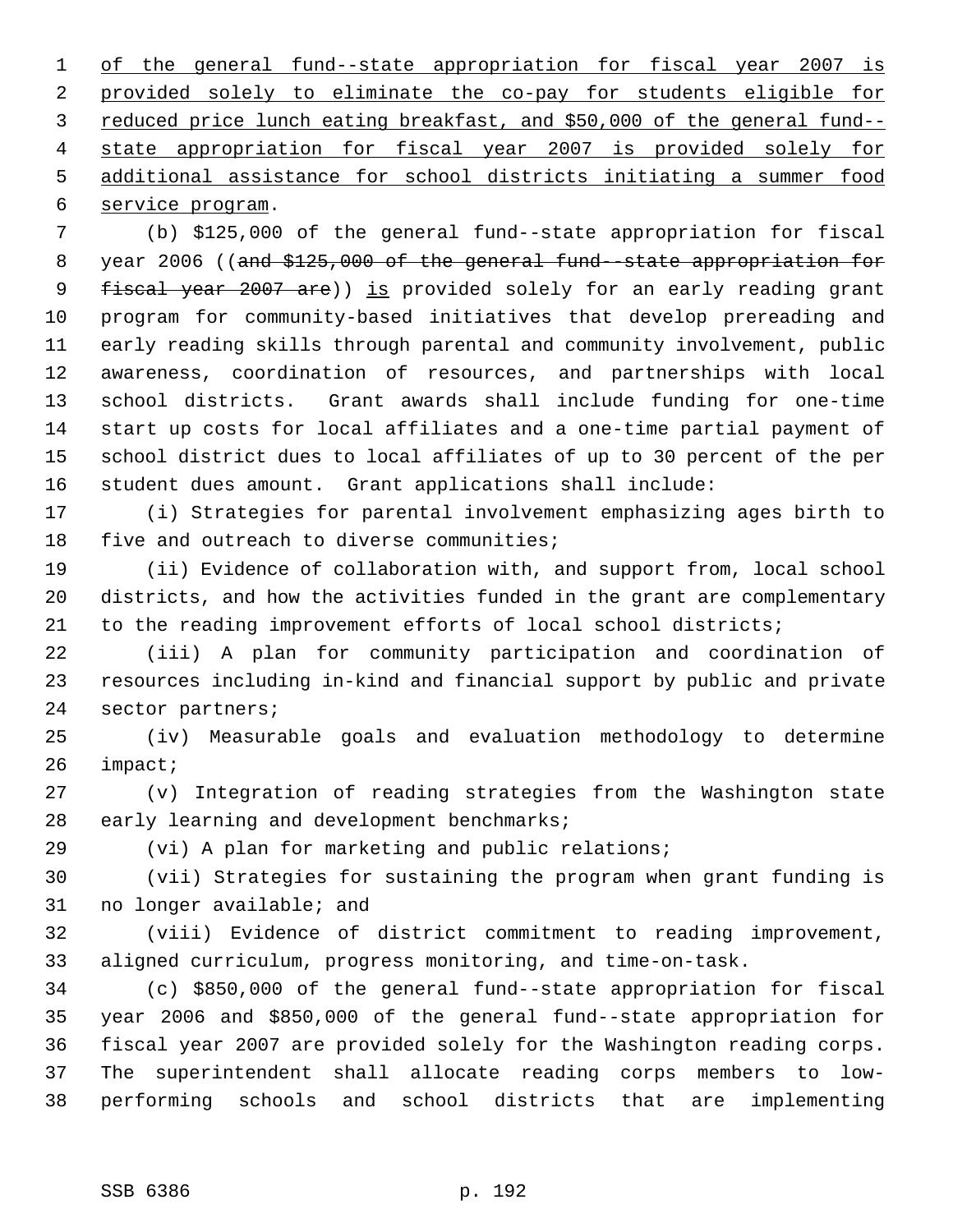comprehensive, proven, research-based reading programs. Two or more schools may combine their Washington reading corps programs. Grants provided under this section may be used by school districts for expenditures from September 2005 through August 31, 2007.

 (d) \$3,594,000 of the general fund--state appropriation for fiscal year 2006 and \$3,594,000 of the general fund--state appropriation for fiscal year 2007 are provided solely for grants to school districts to provide a continuum of care for children and families to help children become ready to learn. Grant proposals from school districts shall contain local plans designed collaboratively with community service providers. If a continuum of care program exists in the area in which the school district is located, the local plan shall provide for coordination with existing programs to the greatest extent possible. Grant funds shall be allocated pursuant to RCW 70.190.040.

15  $((+5+))$  (6) TECHNOLOGY

 (a) \$1,959,000 of the general fund--state appropriation for fiscal year 2006 and \$1,959,000 of the general fund--state appropriation for fiscal year 2007 are provided solely for improving technology infrastructure, monitoring and reporting on school district technology development, promoting standards for school district technology, promoting statewide coordination and planning for technology development, and providing regional educational technology support centers, including state support activities, under chapter 28A.650 RCW. The superintendent of public instruction shall coordinate a process to facilitate the evaluation and provision of online curriculum courses to school districts which includes the following: Creation of a general listing of the types of available online curriculum courses; a survey conducted by each regional educational technology support center of school districts in its region regarding the types of online curriculum courses desired by school districts; a process to evaluate and recommend to school districts the best online courses in terms of curriculum, student performance, and cost; and assistance to school districts in procuring and providing the courses to students.

 (b) \$126,000 of the general fund--state appropriation for fiscal year 2006 and \$126,000 of the general fund--state appropriation for fiscal year 2007 are provided for the development and posting of web- based instructional tools, assessment data, and other information that assists schools and teachers implementing higher academic standards.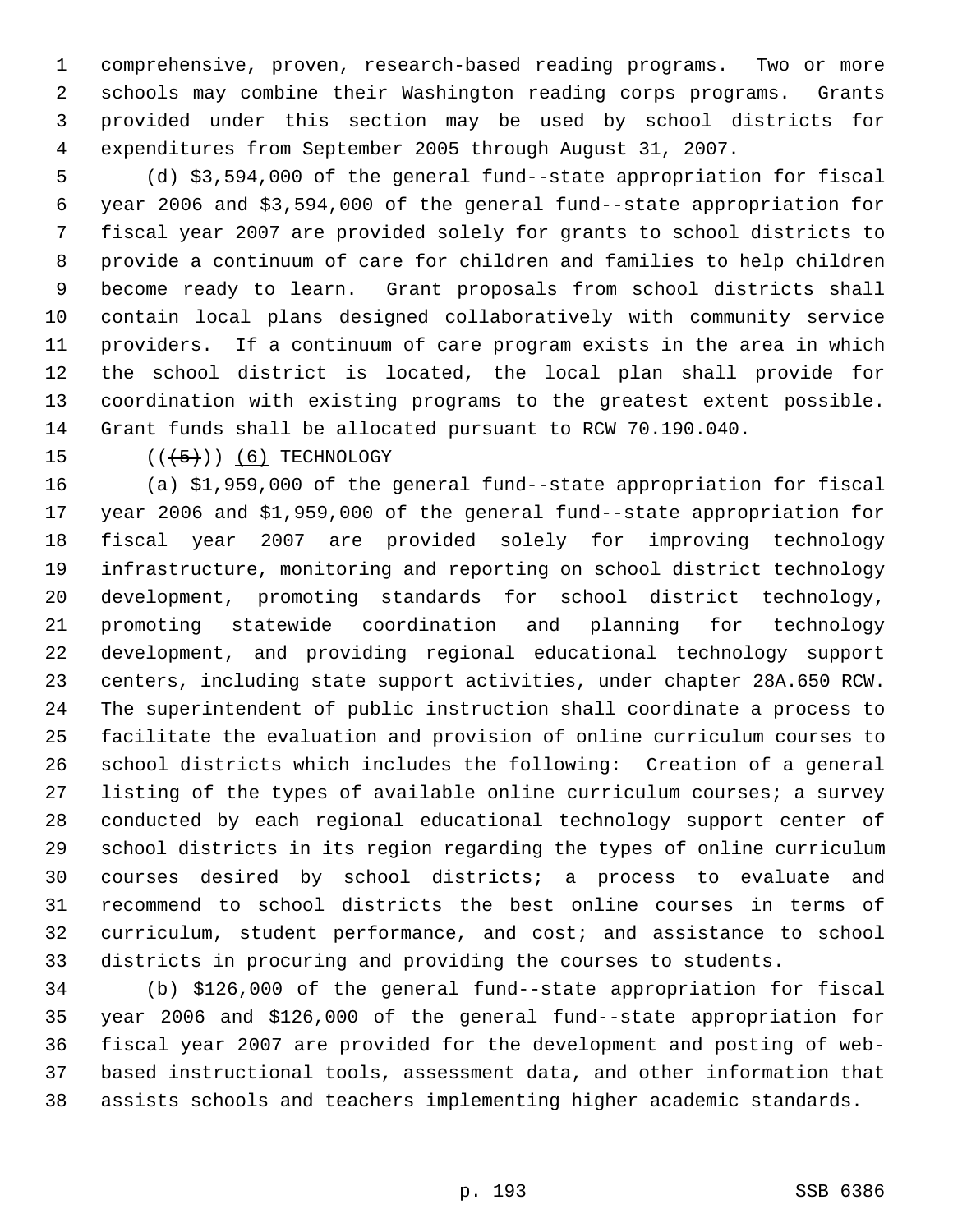**Sec. 513.** 2005 c 518 s 514 (uncodified) is amended to read as follows: **FOR THE SUPERINTENDENT OF PUBLIC INSTRUCTION--FOR TRANSITIONAL BILINGUAL PROGRAMS** 5 General Fund--State Appropriation (FY 2006) . . . . . ((\$59,673,000))  $\frac{$58,205,000}{558,205,000}$ 7 General Fund--State Appropriation (FY 2007) . . . . . ((\$63,535,000)) 8 \$61,828,000 \$61,828,000 \$61,828,000 \$61,828,000 \$61,828,000 \$61,828,000 \$61,828,000 \$ 9 General Fund--Federal Appropriation . . . . . . . . ((\$45,561,000)) 10 \$51,741,000 11 TOTAL APPROPRIATION . . . . . . . . . . . . . ((\$168,769,000)) 12 \$171,774,000 The appropriations in this section are subject to the following conditions and limitations: (1) Each general fund fiscal year appropriation includes such funds as are necessary to complete the school year ending in the fiscal year and for prior fiscal year adjustments. 18 (2) The superintendent shall distribute a maximum of ((\$757.72))

 \$759.58 per eligible bilingual student in the 2005-06 school year and 20 ( $(\frac{2763.70}{})$ )  $\frac{5766.06}{10}$  in the 2006-07 school year, exclusive of salary and benefit adjustments provided in section 504 of this act.

 (3) The superintendent may withhold up to 1.5 percent of the school year allocations to school districts in subsection (2) of this section, and adjust the per eligible pupil rates in subsection (2) of this section accordingly, solely for the central provision of assessments as provided in RCW 28A.180.090 (1) and (2).

 (4) \$70,000 of the amounts appropriated in this section are provided solely to develop a system for the tracking of current and former transitional bilingual program students.

 (5) The general fund--federal appropriation in this section is provided for migrant education under Title I Part C and English language acquisition, and language enhancement grants under Title III of the elementary and secondary education act.

 **Sec. 514.** 2005 c 518 s 515 (uncodified) is amended to read as follows:

**FOR THE SUPERINTENDENT OF PUBLIC INSTRUCTION--FOR THE LEARNING**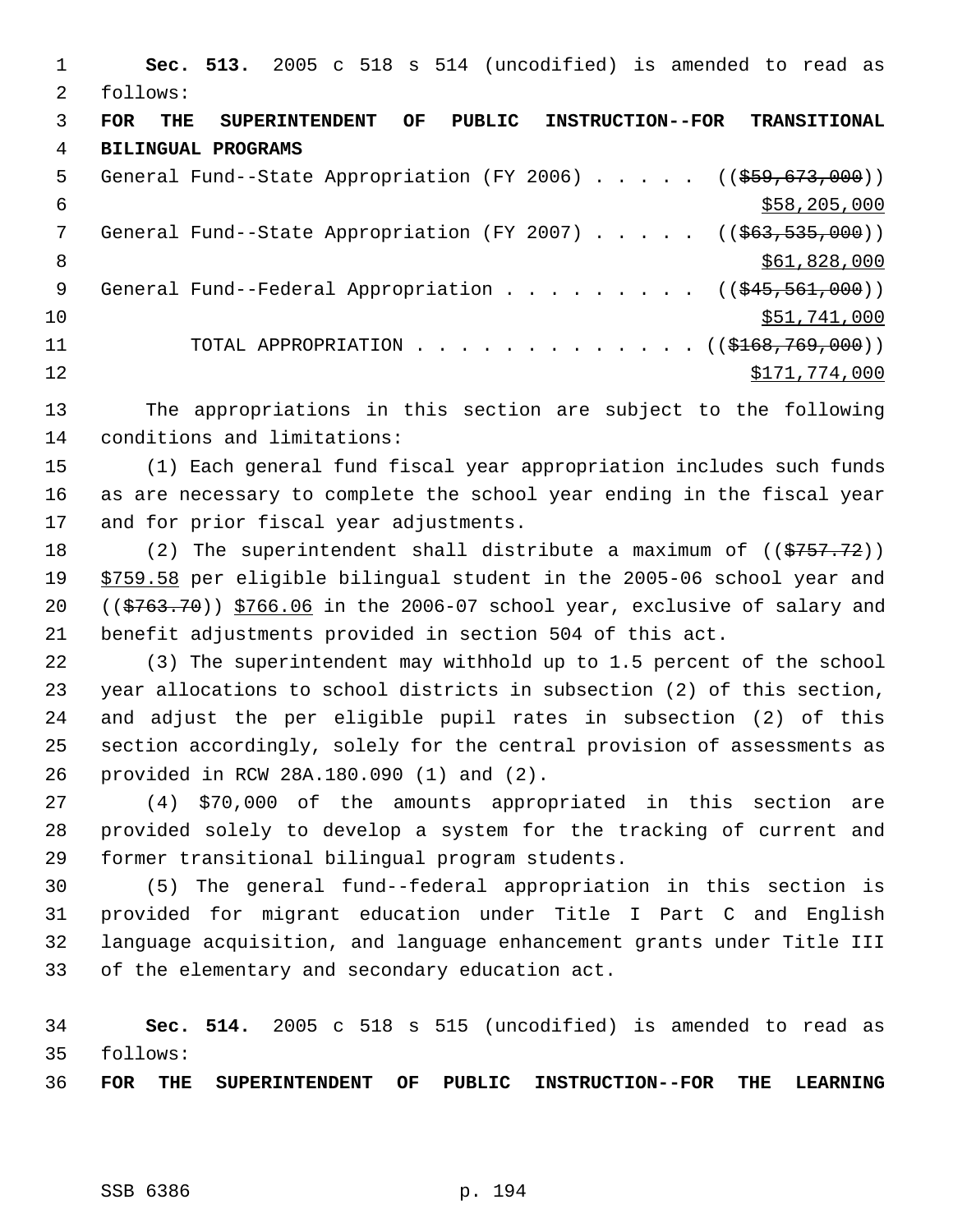**ASSISTANCE PROGRAM**

| 2   | General Fund--State Appropriation (FY 2006) $($ $($ \$65,434,000))            |
|-----|-------------------------------------------------------------------------------|
|     | \$75, 121, 000                                                                |
| 4   | General Fund--State Appropriation (FY 2007) $($ $($ $$65, 367, 000)$ )        |
| 5   | \$79,391,000                                                                  |
| 6   | ((Education Legacy Trust Account - State Appropriation . \$24,605,000))       |
| 7   | General Fund--Federal Appropriation ( $(\frac{2343}{227}, \frac{227}{000})$ ) |
| - 8 | \$348,351,000                                                                 |
| 9   | TOTAL APPROPRIATION $\ldots$ , ( $(\frac{2498}{633}, \frac{633}{600})$ )      |
| 10  | \$502,863,000                                                                 |
|     |                                                                               |

 The appropriations in this section are subject to the following conditions and limitations:

13 (1) The general fund--state ((and education legacy trust account)) appropriations in this section are subject to the following conditions and limitations:

 (a) The appropriations include such funds as are necessary to complete the school year ending in the fiscal year and for prior fiscal year adjustments.

 (b) Funding for school district learning assistance programs shall 20 be allocated at maximum rates of  $($   $(\frac{184.29}{})$   $\frac{184.69}{100}$  per funded student 21 for the 2005-06 school year and  $($   $($ \$186.03)) \$187.10 per funded student for the 2006-07 school year exclusive of salary and benefit adjustments provided under section 504 of this act.

 (c) A school district's funded students for the learning assistance program shall be the sum of the following as appropriate:

 (i) The district's full-time equivalent enrollment in grades K-12 for the prior school year multiplied by the district's percentage of October headcount enrollment in grades K-12 eligible for free or reduced price lunch in the prior school year; and

 (ii) If, in the prior school year, the district's percentage of October headcount enrollment in grades K-12 eligible for free or reduced price lunch exceeded forty percent, subtract forty percent from the district's percentage and multiply the result by the district's K- 12 annual average full-time equivalent enrollment for the prior school year.

 (d) In addition to amounts allocated in (b) and (c) of this subsection, an additional amount shall be allocated to a school district for each school year in which the district's allocation is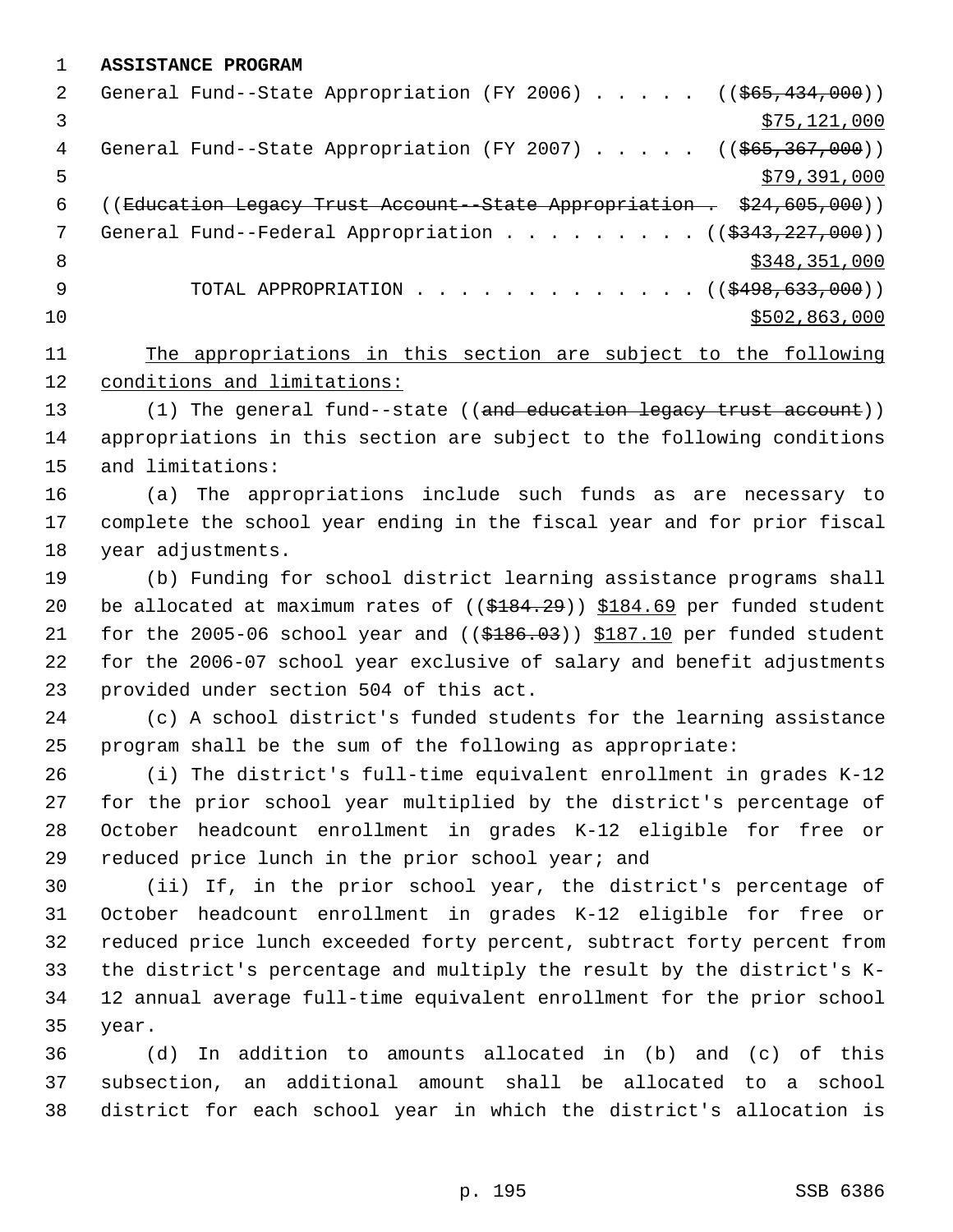less than the amount the district received for the general fund--state learning assistance program allocation in the 2004-05 school year. The amount of the allocation in this section shall be sufficient to maintain the 2004-05 school year allocation.

 (2) Increases in a school district's allocation above the 2004-05 6 school year level shall be directed to grades nine through  $((\text{true} \cup \text{true}))$ 7 ten. ((<del>Districts are encouraged to offer remediation courses in the</del> 8 summer for students who fail the tenth grade WASL.))

 (3) The general fund--federal appropriation in this section is provided for Title I Part A allocations of the no child left behind act of 2001.

 (4) Small school districts are encouraged to make the most efficient use of the funding provided by using regional educational service district cooperatives to hire staff, provide professional development activities, and implement reading and mathematics programs consistent with research-based guidelines provided by the office of the superintendent of public instruction.

 (5) A school district may carry over from one year to the next up to 10 percent of the general fund--state or education legacy trust funds allocated under this program; however, carryover funds shall be expended for the learning assistance program.

 (6) School districts are encouraged to coordinate the use of these funds with other federal, state, and local sources to serve students who are below grade level and to make efficient use of resources in meeting the needs of students with the greatest academic deficits.

 NEW SECTION. **Sec. 515.** A new section is added to 2005 c 518 (uncodified) to read as follows:

 **FOR THE SUPERINTENDENT OF PUBLIC INSTRUCTION--PROMOTING ACADEMIC SUCCESS**

|    |  | 30 General Fund--State Appropriation (FY 2006) \$2,752,000  |  |  |  |  |  |
|----|--|-------------------------------------------------------------|--|--|--|--|--|
|    |  | 31 General Fund--State Appropriation (FY 2007) \$18,199,000 |  |  |  |  |  |
| 32 |  | TOTAL APPROPRIATION $\ldots$ \$20,951,000                   |  |  |  |  |  |

 The appropriations in this section are subject to the following conditions and limitations:

 (1) The amounts appropriated in this section are provided solely for remediation for students who have not met standard in one or more content areas of the WASL in the spring of their tenth grade year and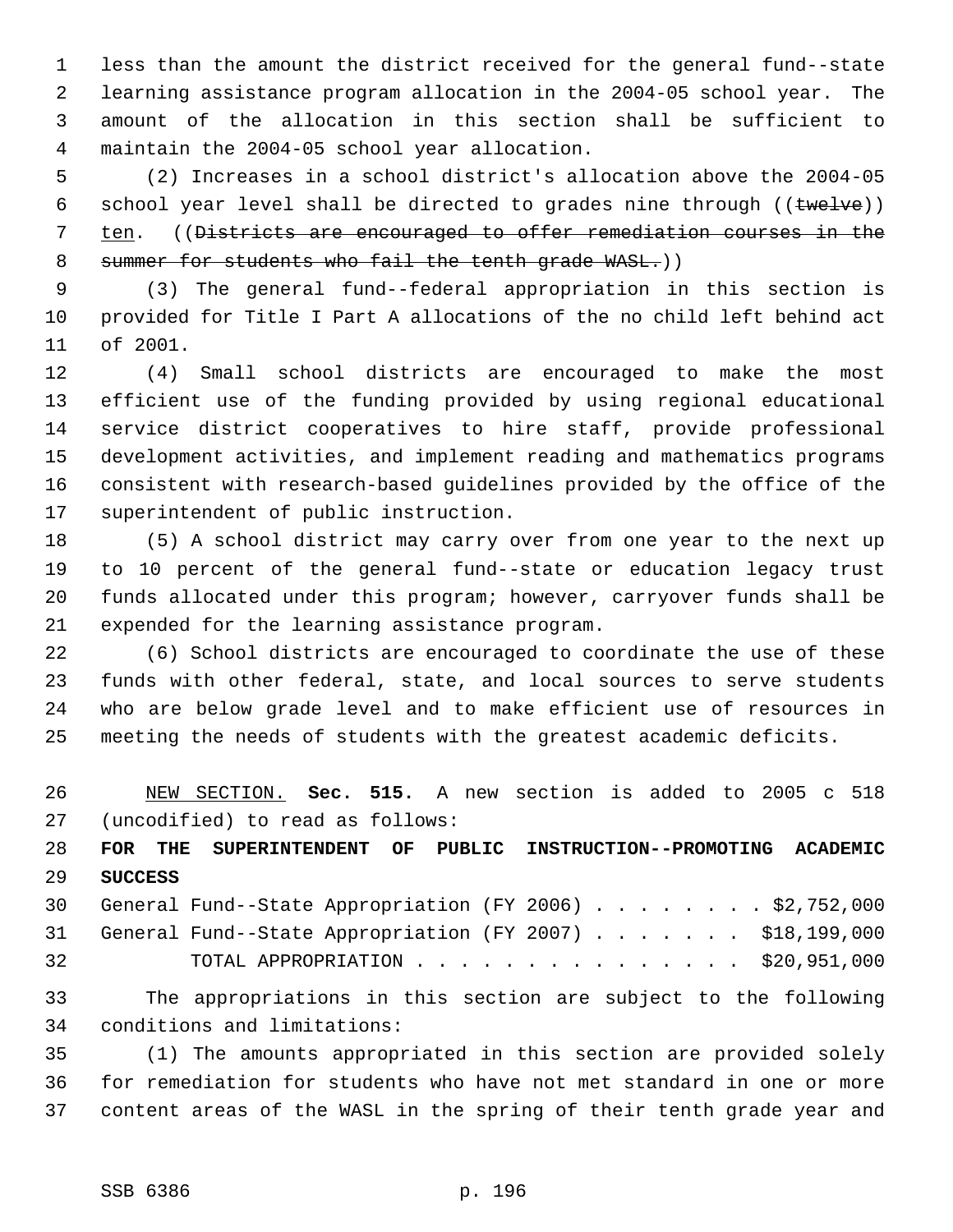on each retake thereafter. The funds may be used for extended learning activities, including summer school, before and after school, Saturday classes, skill seminars, assessment preparation, and in-school or out- of-school tutoring. Extended learning activities may occur on the school campus, via the internet, or at other locations and times that meet student needs. Funds allocated under this section shall not be considered basic education funding.

 (2) School district allocations for promoting academic success programs shall be calculated as follows:

 (a) A portion of the district's student units shall be the number of content area assessments (reading, writing, and mathematics) on which students were more than one standard error of measurement from meeting standard on the Washington assessment of student learning for the current class of eleventh grade students.

 (b) The other portion of the district's student units shall be the number of content area assessments (reading, writing, and mathematics) on which students were less than one standard error of measurement from meeting standard but did not meet standard on the Washington assessment of student learning for the current class of eleventh grade students. Districts with at least one but less than 20 student units combining the student units generated from this subsection and (a) of this subsection shall be counted as having 20 student units for the purposes 23 of the allocations in  $(c)$  and  $(d)(A)$  of this subsection.

 (c) Allocations for certificated instructional staff salaries and benefits shall be determined using formula-generated staff units calculated pursuant to this subsection. Ninety-four hours of certificated instructional staff units are allocated per 13.0 student units as calculated under (a) of this subsection and thirty-four hours of certificated instructional staff units are allocated per 13.0 student units as calculated under (b) of this subsection. Allocations for salaries and benefits for the staff units calculated under this subsection shall be calculated in the same manner as provided under section 503 of this act. Salary and benefit increase funding for staff units generated under this section is included in section 504 of this act.

 (d) The following additional allocations are provided per student unit, as calculated in (a) of this subsection:

(A) \$12.50 for maintenance, operations, and transportation;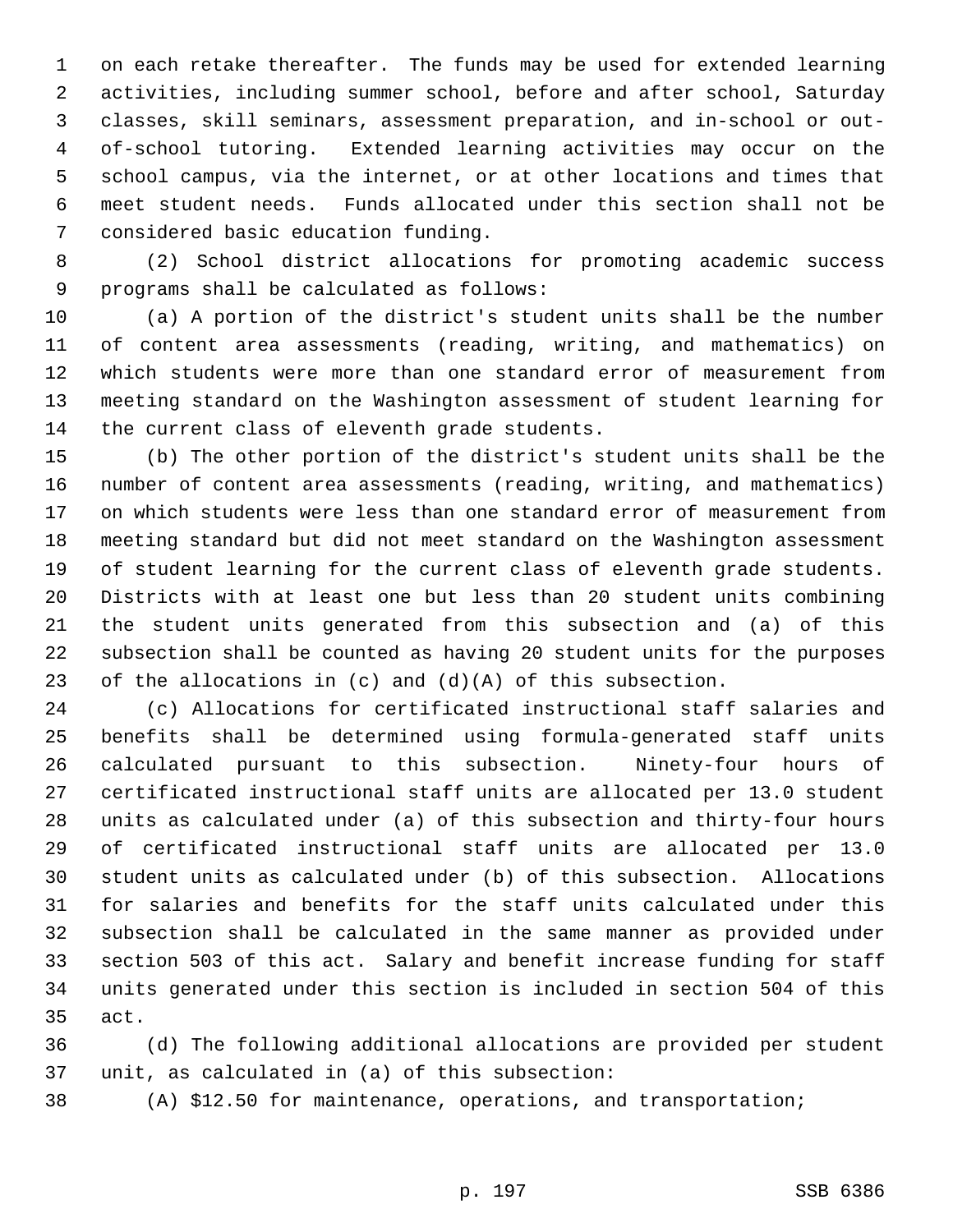(B) \$12.00 for pre- and post-remediation assessments;

(C) \$17.00 per reading remediation student unit;

(D) \$8.00 per mathematics remediation student unit; and

(E) \$8.00 per writing remediation student unit.

 (e) Funding shall be provided for students served in promoting academic success programs beginning July 2006.

 (f) The superintendent of public instruction shall distribute school year allocations according to the monthly apportionment schedule defined in RCW 28A.510.250.

 (3) School districts shall report annually to the office of the superintendent of public instruction on the use of these funds, including the types of assistance selected by students, the number of students receiving each type of assistance, and the impact on WASL test scores.

 (4) \$1,500,000 of the general fund--state appropriation for fiscal year 2007 is provided for competitive innovation grants awarded to schools and school districts for implementing high school remediation programs that are unique in program delivery, program accessibility, program content, or a combination of these factors and that serve students who have not achieved success on the tenth grade WASL.

 (5) School districts may carry over from one year to the next up to 10 percent of funds allocated under this program; however, carryover funds shall be expended for promoting academic success programs.

 **Sec. 516.** 2005 c 518 s 516 (uncodified) is amended to read as follows:

 **FOR THE SUPERINTENDENT OF PUBLIC INSTRUCTION--FOR STUDENT ACHIEVEMENT PROGRAM**

28 Student Achievement Account--State Appropriation . . ((\$629,356,000)) \$630,537,000

 The appropriation in this section is subject to the following conditions and limitations:

 (1) Funding for school district student achievement programs shall be allocated at a maximum rate of \$300.00 per FTE student for the 2005- 06 school year and \$375.00 per FTE student for the 2006-07 school year. For the purposes of this section, FTE student refers to the annual average full-time equivalent enrollment of the school district in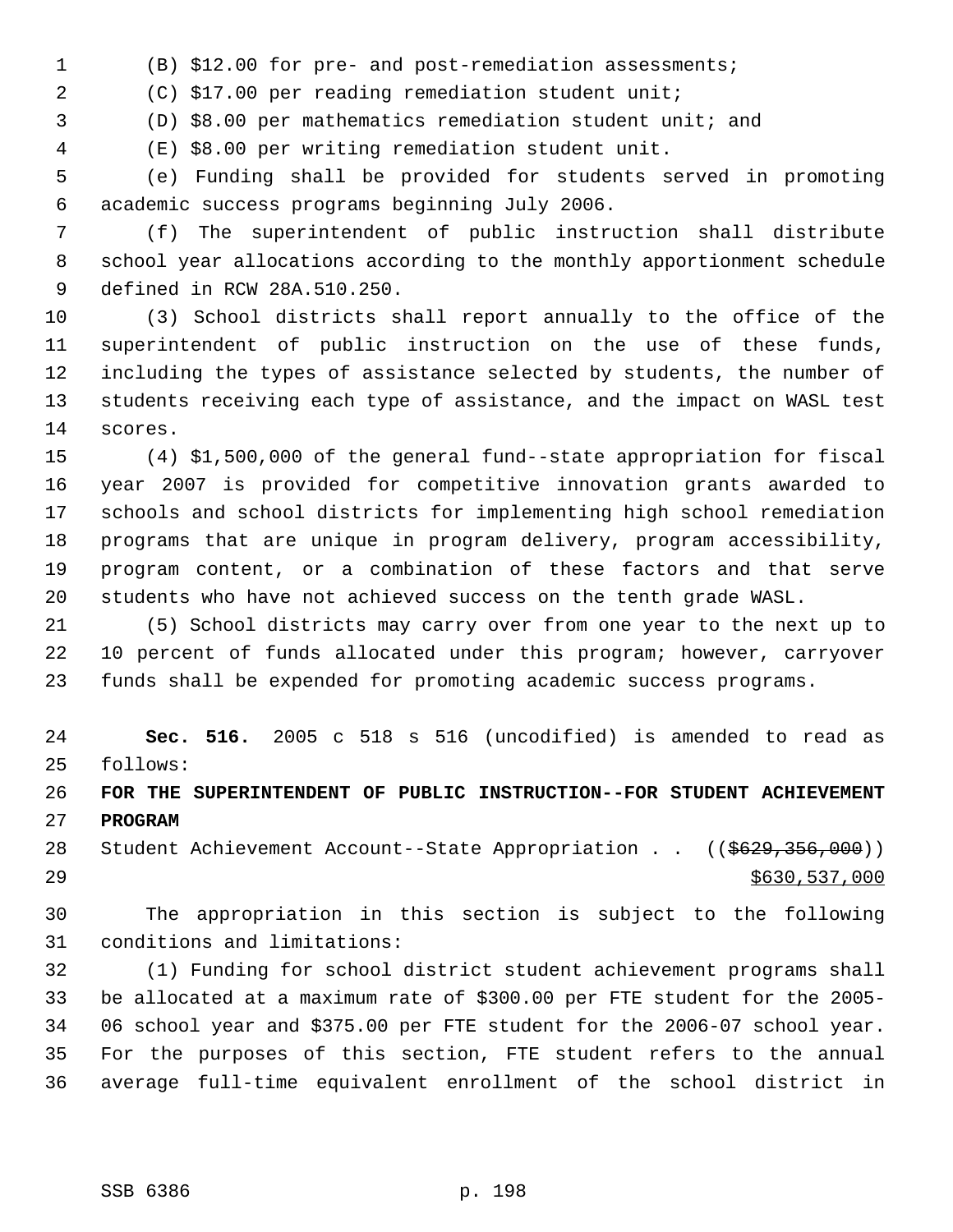grades kindergarten through twelve for the prior school year, as reported to the office of the superintendent of public instruction by August 31st of the previous school year.

 (2) The appropriation is allocated for the following uses as specified in RCW 28A.505.210:

 (a) To reduce class size by hiring certificated elementary classroom teachers in grades K-4 and paying nonemployee-related costs 8 associated with those new teachers;

 (b) To make selected reductions in class size in grades 5-12, such 10 as small high school writing classes;

 (c) To provide extended learning opportunities to improve student academic achievement in grades K-12, including, but not limited to, extended school year, extended school day, before-and-after-school programs, special tutoring programs, weekend school programs, summer school, and all-day kindergarten;

 (d) To provide additional professional development for educators including additional paid time for curriculum and lesson redesign and alignment, training to ensure that instruction is aligned with state standards and student needs, reimbursement for higher education costs related to enhancing teaching skills and knowledge, and mentoring programs to match teachers with skilled, master teachers. The funding shall not be used for salary increases or additional compensation for existing teaching duties, but may be used for extended year and extended day teaching contracts;

 (e) To provide early assistance for children who need prekindergarten support in order to be successful in school; or

 (f) To provide improvements or additions to school building facilities which are directly related to the class size reductions and extended learning opportunities under (a) through (c) of this subsection (2).

 (3) The superintendent of public instruction shall distribute the school year allocation according to the monthly apportionment schedule defined in RCW 28A.510.250.

 NEW SECTION. **Sec. 517.** A new section is added to 2005 c 518 (uncodified) to read as follows:

**FOR THE DEPARTMENT OF EARLY LEARNING**

General Fund--State Appropriation (FY 2006) . . . . . . . . . \$100,000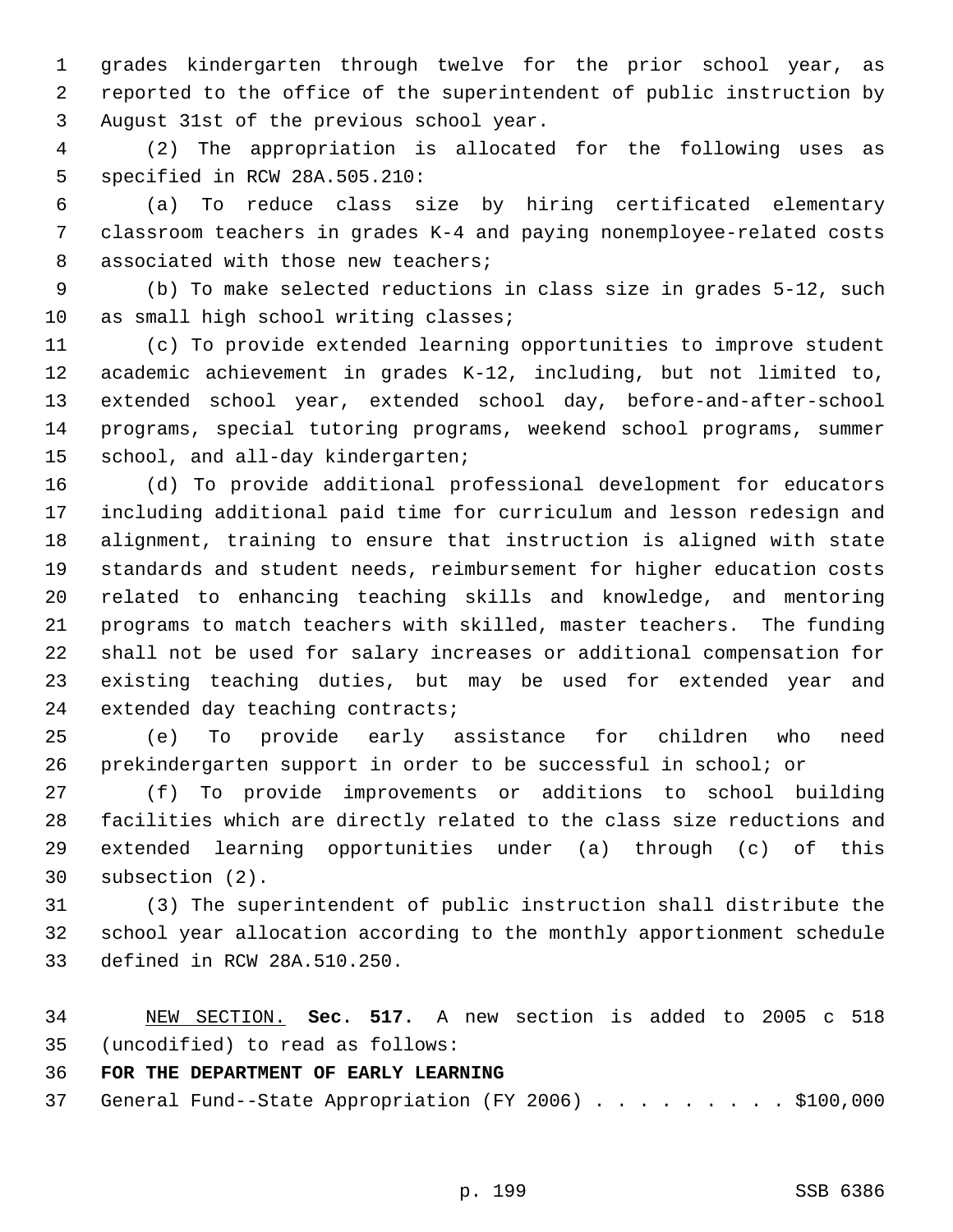|                | 1 General Fund--State Appropriation (FY 2007) \$31,090,000 |
|----------------|------------------------------------------------------------|
|                | 2 General Fund--Federal Appropriation \$180,000            |
| $\overline{3}$ | TOTAL APPROPRIATION $\cdots$ , \$31,370,000                |

 The appropriations in this section are subject to the following conditions and limitations:

 (1) \$29,941,000 of the general fund--state appropriation for fiscal year 2007 is provided solely for providing early childhood education assistance. Of this amount, \$1,497,000 is provided solely to increase the number of children receiving education and \$2,146,000 is provided solely for a targeted vendor rate increase.

 (2) \$125,000 of the general fund--state appropriation for fiscal year 2007 is provided solely for an early reading grant program for community-based initiatives that develop prereading and early reading skills through parental and community involvement, public awareness, coordination of resources, and partnerships with local school districts. Grant awards shall include funding for one-time start up costs for local affiliates and a one-time partial payment of school district dues to local affiliates of up to 30 percent of the per student dues amount. Grant applications shall include:

 (a) Strategies for parental involvement emphasizing ages birth to 21 five and outreach to diverse communities;

 (b) Evidence of collaboration with, and support from, local school districts, and how the activities funded in the grant are complementary to the reading improvement efforts of local school districts;

 (c) A plan for community participation and coordination of resources including in-kind and financial support by public and private sector partners;

 (d) Measurable goals and evaluation methodology to determine impact;

 (e) Integration of reading strategies from the Washington state early learning and development benchmarks;

(f) A plan for marketing and public relations;

 (g) Strategies for sustaining the program when grant funding is no longer available; and

 (h) Evidence of district commitment to reading improvement, aligned curriculum, progress monitoring, and time-on-task.

(3) If a bill creating the department of early learning is not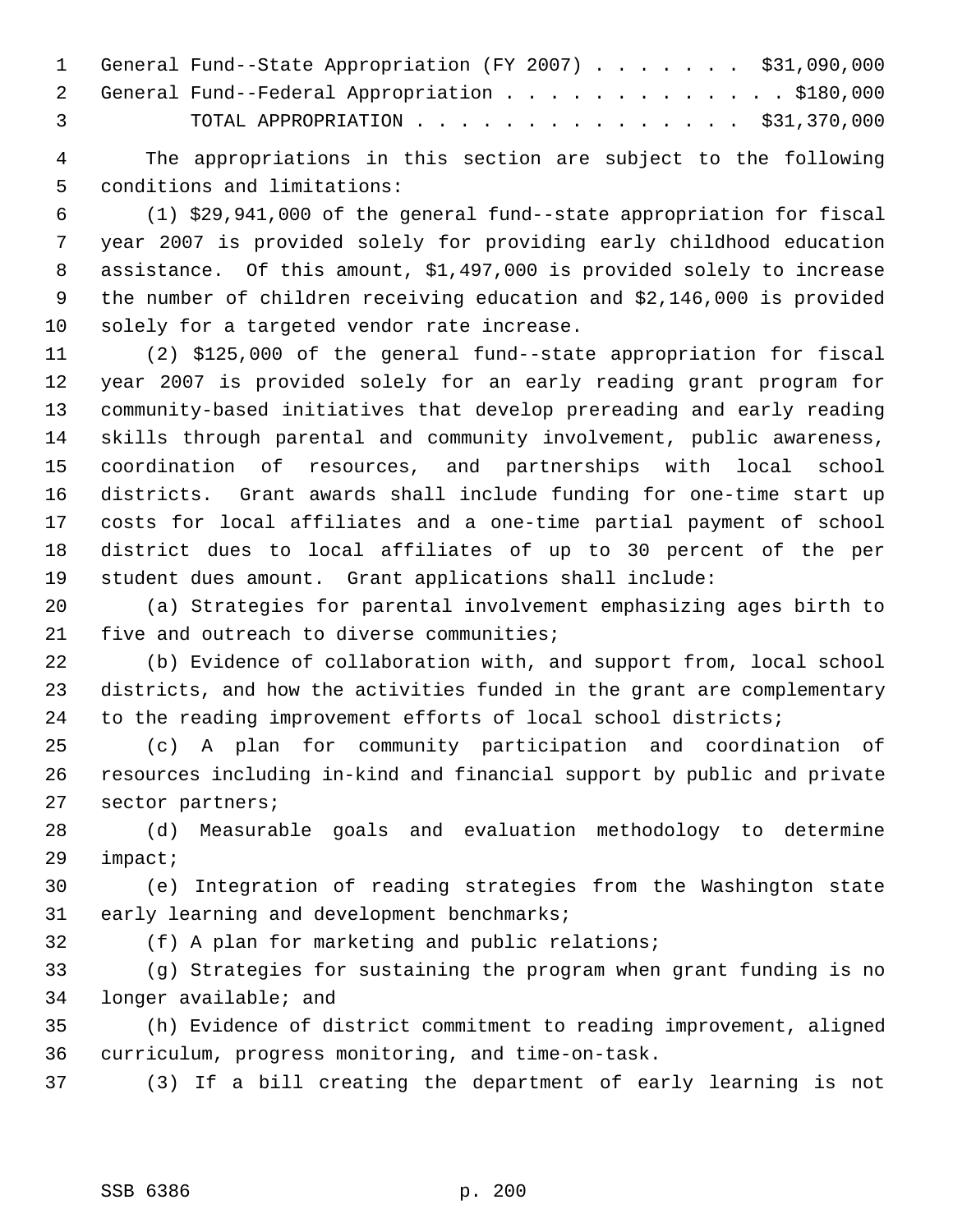enacted by June 30, 2006, the appropriations for the department of early learning in this section shall lapse and shall be appropriated as follows:

 (a) FOR THE DEPARTMENT OF COMMUNITY TRADE AND ECONOMIC DEVELOPMENT General Fund--State Appropriation (FY 2007) . . . . . . . \$29,941,000 This appropriation is provided solely for providing early childhood education assistance. Of this amount, \$1,497,000 is provided solely to increase the number of children receiving education and \$2,146,000 is provided solely for a targeted vendor rate increase.

 (b) FOR THE SUPERINTENDENT OF PUBLIC INSTRUCTION--STATE AGENCY OPERATIONS

12 General Fund--State Appropriations (FY 2007) . . . . . . . \$125,000 This appropriation is provided solely for an early reading grant program for community-based initiatives that develop prereading and early reading skills through parental and community involvement, public awareness, coordination of resources, and partnerships with local school districts and shall be used in accordance with the requirements set forth in subsection (2) of this section.

 (c) FOR THE DEPARTMENT OF SOCIAL AND HEALTH SERVICES--ECONOMIC SERVICES PROGRAM

21 General Fund--Federal Appropriation . . . . . . . . . . . . \$180,000 This appropriation is provided solely for the headstart--state collaboration office.

 (d) The remainder of the appropriations in this section shall lapse.

 NEW SECTION. **Sec. 518.** A new section is added to 2005 c 518 (uncodified) to read as follows:

 **FOR THE OFFICE OF FINANCIAL MANAGEMENT--PENSION PLAN 1 UNFUNDED LIABILITIES**

Pension Funding Stabilization Account--State

Appropriation . . . . . . . . . . . . . . . . . . \$ 35,428,000

 The appropriation in this section is provided solely for an interagency transfer from the office of financial management to the office of the superintendent of public instruction for purposes designated in this section and is subject to the following conditions and limitations: The appropriations are sufficient to fund an additional 0.87 percent contribution to the public employees'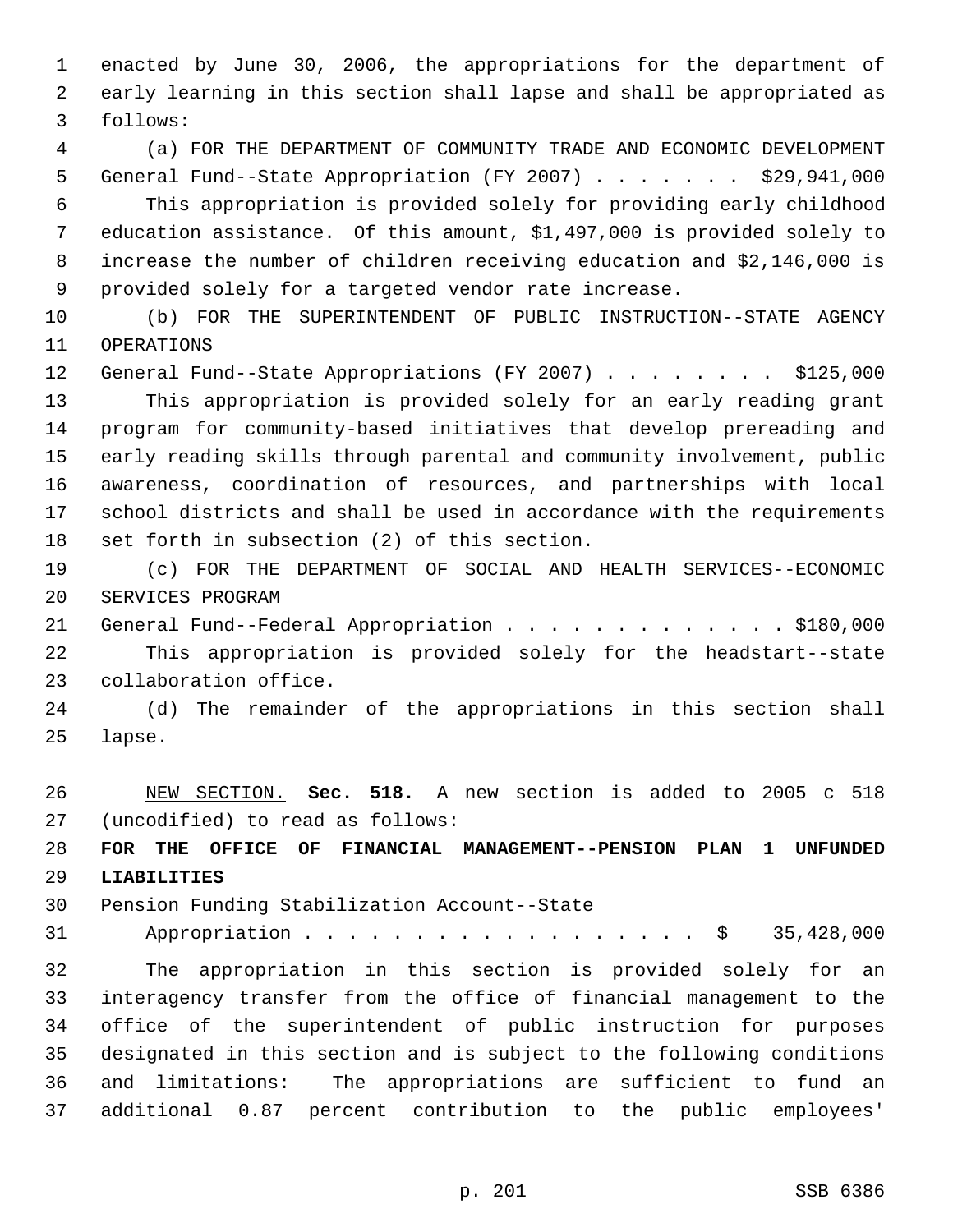retirement system and school employees retirement system, and an additional 1.29 percent contribution to the teachers' retirement system for state funded K-12 employees from September 1, 2006, until June 30, 2007. The office of superintendent of public instruction shall adjust the appropriate formula allocation factors in sections 501 through 515 of this act to reflect this change and may adjust the contribution rate for the public employees' retirement system to reflect contribution rates established in Substitute Senate Bill No. .... The office of the superintendent of public instruction shall notify school districts by June 30, 2006, of the changes in the formula allocation factors and retirement contribution rates resulting from this section.

(End of part)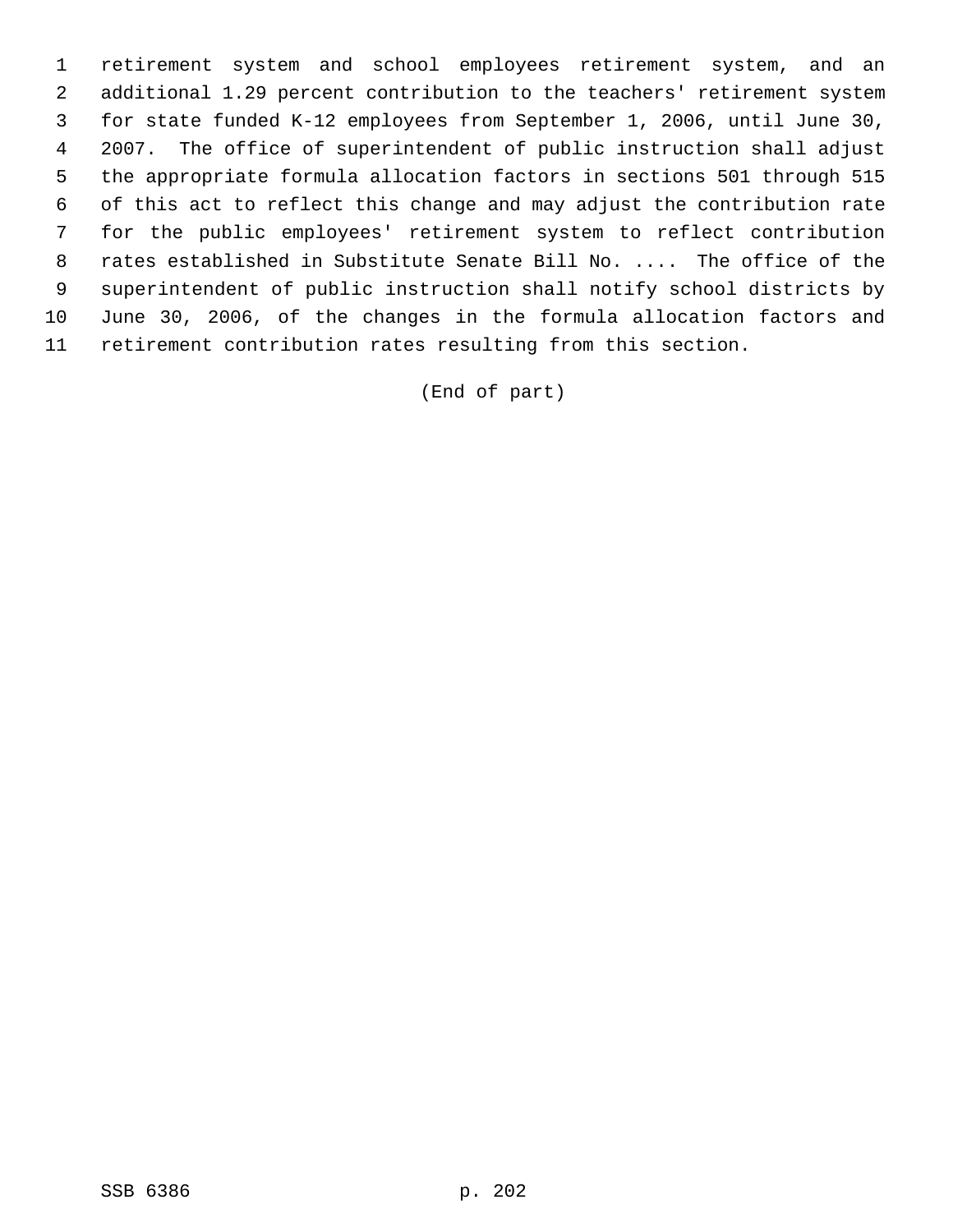| $\mathbf 1$ | PART VI                                                                 |            |             |
|-------------|-------------------------------------------------------------------------|------------|-------------|
| 2           | HIGHER EDUCATION                                                        |            |             |
| 3           | 2005 c 518 s 602 (uncodified) is amended to read as<br>Sec. 601.        |            |             |
| 4           | follows:                                                                |            |             |
| 5           | (1) The appropriations in sections $((603))$ 602 through $((609))$ 610  |            |             |
| 6           | of this act provide state general fund support for full-time equivalent |            |             |
| 7           | student enrollments at each institution of higher education. Listed     |            |             |
| 8           | below are the annual full-time equivalent student enrollments by        |            |             |
| 9           | institutions assumed in this act.                                       |            |             |
| 10          |                                                                         | 2005-06    | 2006-07     |
| 11          |                                                                         | Annual     | Annual      |
| 12          |                                                                         | Average    | Average     |
| 13          | University of Washington                                                |            |             |
| 14          |                                                                         |            |             |
| 15          | Main campus                                                             | 33,037     | 33,217      |
| 16          | <b>Bothell branch</b>                                                   | 1,340      | 1,540       |
| 17          | Tacoma branch                                                           | 1,644      | ((1,869))   |
| 18          |                                                                         |            | 1,894       |
| 19          |                                                                         |            |             |
| 20          | <b>Washington State University</b>                                      |            |             |
| 21          |                                                                         |            |             |
| 22          | Main campus                                                             | ((18,695)) | ((18,910))  |
| 23          |                                                                         | 18,711     | 18,942      |
| 24          | Tri-Cities branch                                                       | 675        | 700         |
| 25          | Vancouver branch                                                        | 1,353      | 1,678       |
| 26          |                                                                         |            |             |
| 27          | Central Washington University                                           | 8,323      | 8,649       |
| 28          | Eastern Washington University                                           | 8,593      | 8,919       |
| 29          | The Evergreen State College                                             | 4,038      | 4,143       |
| 30          | Western Washington University                                           | ((11,559)) | ((11,729))  |
| 31          |                                                                         | 11,534     | 11,704      |
| 32          | State Board for Community and Technical Colleges                        | 130,905    | ((133,040)) |
| 33          |                                                                         |            | 133,165     |
| 34          | <b>Higher Education Coordinating Board</b>                              |            | <u>180</u>  |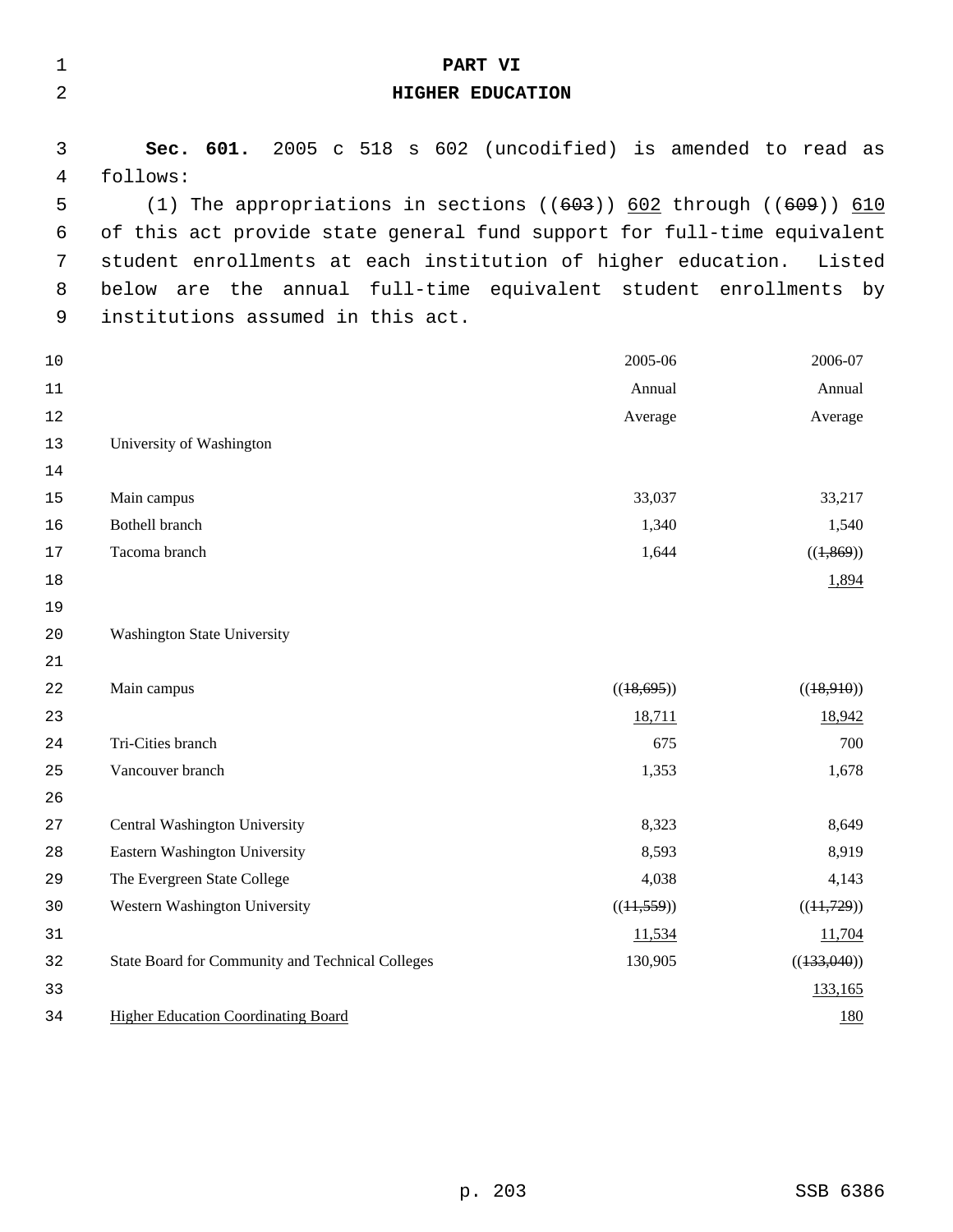(2) For the state universities, the number of full-time equivalent student enrollments enumerated in this section for the branch campuses are the minimum required enrollment levels for those campuses. At the start of an academic year, the governing board of a state university may transfer full-time equivalent student enrollments from the main campus to one or more branch campus. Intent notice shall be provided to the office of financial management and reassignment of funded enrollment is contingent upon satisfying data needs of the forecast division who is responsible to track and monitor state-supported college enrollment.

 **Sec. 602.** 2005 c 518 s 603 (uncodified) is amended to read as follows: **FOR THE STATE BOARD FOR COMMUNITY AND TECHNICAL COLLEGES**  14 General Fund--State Appropriation (FY 2006) . . . . . ((\$556,499,000))

 \$559,164,000 16 General Fund--State Appropriation (FY 2007) . . . . . ((\$556,220,000)) \$577,190,000 Administrative Contingency Account--State Appropriation . . . . . . . . . . . . . . . . . . . . . \$2,950,000 20 Education Legacy Trust--State Appropriation . . . . . . \$46,669,000 Pension Funding Stabilization Account--State Appropriation . . . . . . . . . . . . . . . . . . . . . \$1,276,000 23 TOTAL APPROPRIATION . . . . . . . . . . . ((<del>\$1,172,338,000</del>)) \$1,136,354,000

 The appropriations in this section are subject to the following conditions and limitations:

 (1) The technical colleges may increase tuition and fees in excess of the fiscal growth factor to conform with the percentage increase in community college operating fees.

 (2) \$539,000 of the general fund--state appropriation for fiscal year 2006 and \$540,000 of the general fund--state appropriation for fiscal year 2007 are provided solely for the displaced homemakers program.

 (3) Access to baccalaureate and graduate degree programs continues to be limited for residents of North Snohomish, Island, and Skagit counties. The higher education consortium created to serve the region has not been able to successfully address the region's access needs.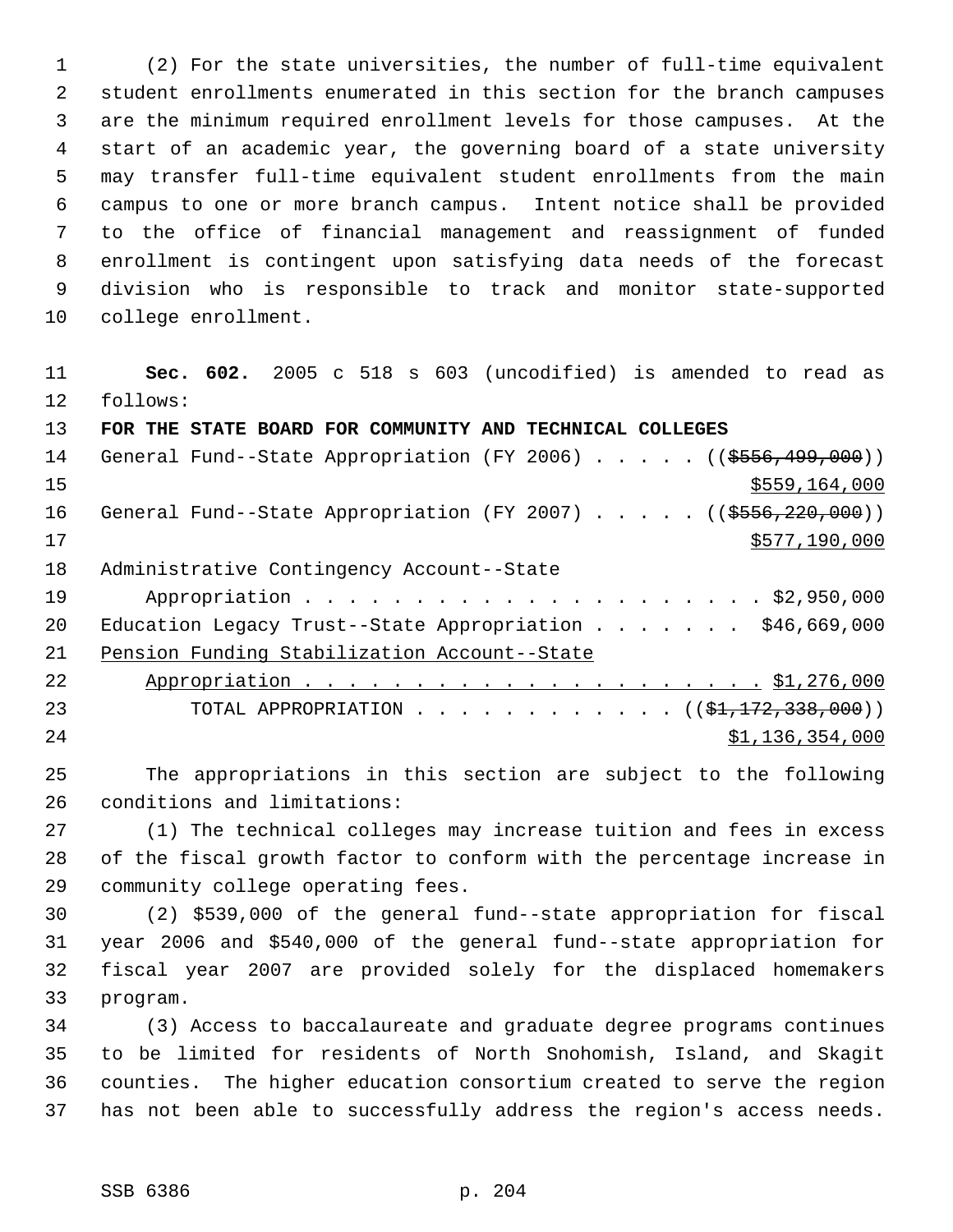The university center model of service delivery, centered on a community college campus with a single point of accountability, has proven more effective in developing degree programs and attracting students.

 Therefore, the management and leadership responsibility for consortium operations are assigned to Everett community college. Everett community college shall collaborate with community and business leaders, other local community colleges, the public four-year institutions of higher education, and the higher education coordinating board to develop an educational plan for the North Snohomish, Island, and Skagit county region based on the university center model.

 (4) \$50,000 of the general fund--state appropriation for fiscal year 2006 and \$50,000 of the general fund--state appropriation for fiscal year 2007 are provided solely for higher education student child care matching grants under chapter 28B.135 RCW.

 (5) \$28,761,000 of the general fund--state appropriation for fiscal year 2006 and \$28,761,000 of the general fund--state appropriation for fiscal year 2007 are provided solely as special funds for training and related support services, including financial aid, as specified in chapter 226, Laws of 1993 (employment and training for unemployed workers). Funding is provided to support up to 6,200 full-time equivalent students in each fiscal year.

 (6) \$2,000,000 of the education legacy trust appropriation for fiscal year 2006 and \$2,000,000 of the education legacy trust appropriation for fiscal year 2007 are provided solely for basic skills education at community and technical colleges and community-based providers. These funds may be used to align or integrate adult basic education and English as a second language courses with vocational training.

 (7) The appropriations for higher education employee compensation increases provided or referenced in this section and described in sections 949 through 980 of this act are estimated to increase the total per student funding during the 2005-2007 biennium. This increase in total per student funding is in addition to the tuition revenues that will be generated and retained by the community and technical colleges as a result of the tuition increases that are authorized in section 601 of this act. Given these increases in core funding, the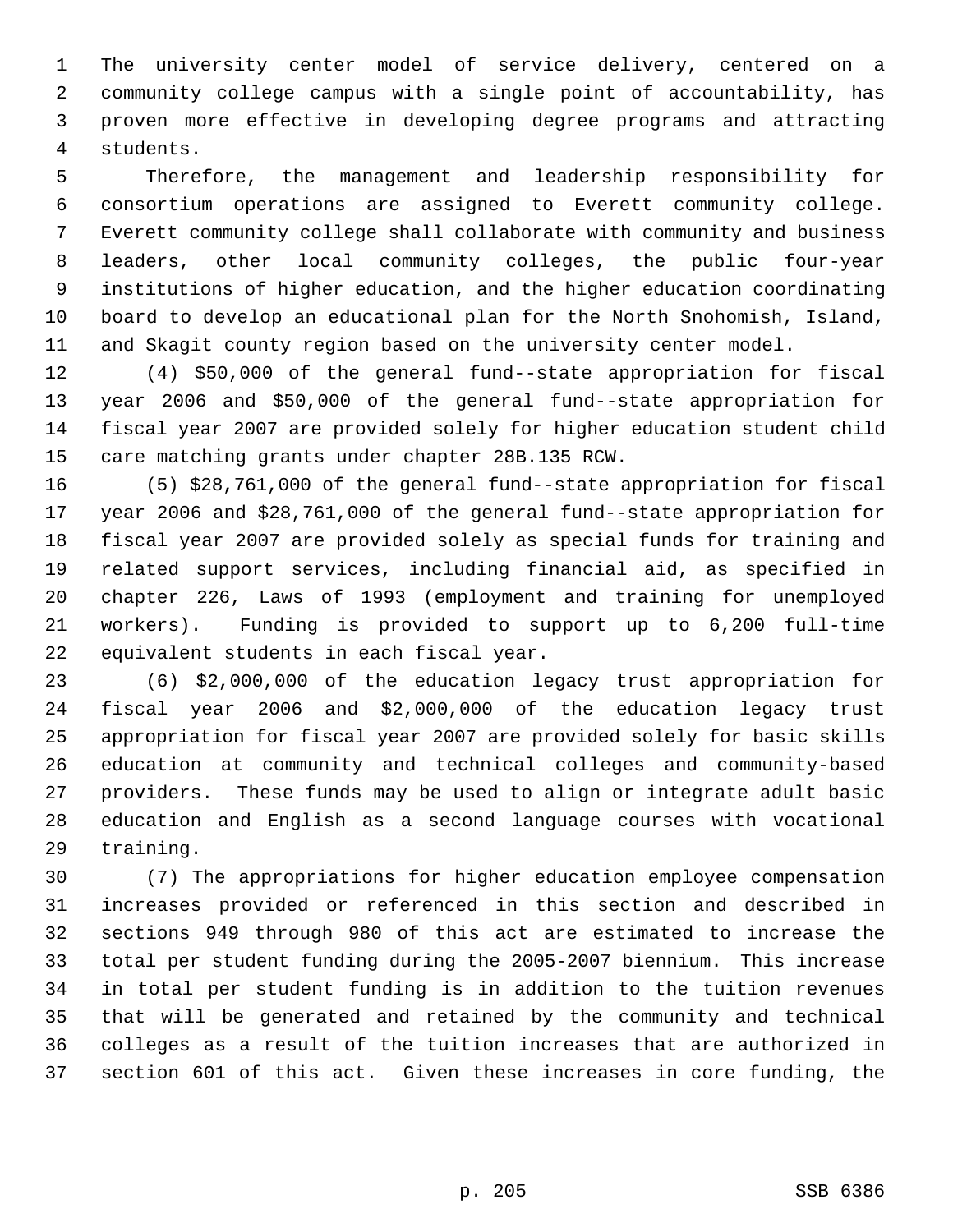state board for community and technical colleges shall, by June 30, 2007, show demonstrable progress toward achieving the following six- year programmatic goals:

 (a) Increase the number of academic students who are eligible to transfer to baccalaureate institutions;

(b) Increase the number of students prepared for work; and

 (c) Increase the number of basic skills students who demonstrate substantive skill gain.

 Specific six-year targets for the goals stated in this subsection shall be established by the state board and the office of financial management and shall be determined based on the per student funding level assumed in this act.

 The state board for community and technical colleges shall provide a summary of the progress and ongoing efforts toward meeting the provisions of this section to the governor and the appropriate fiscal and policy committees of the legislature prior to November 1, 2006.

 (8) \$11,070,000 of the education legacy trust appropriation for fiscal year 2006 and \$22,599,000 of the education legacy trust appropriation for fiscal year 2007 are provided to increase budgeted enrollments by 2,050 student FTEs in academic year 2006 and an additional 2,135 student FTEs in academic year 2007. By December 15th of each year of the 2005-07 fiscal biennium, the board shall report to the office of financial management and the legislative fiscal committees the number of new student FTEs enrolled with the funding provided in this subsection.

 (9) \$2,250,000 of the education legacy trust appropriation for fiscal year 2006 and \$2,250,000 of the education legacy trust appropriation for fiscal year 2007 are provided solely to increase salaries and related benefits for part-time faculty. A college district may match the state funds with local revenue. The board shall report by January 30, 2006, to the office of financial management and the appropriate fiscal and policy committees of the legislature on (a) the distribution of state funds, and (b) wage adjustments for part-time faculty.

 (10) \$2,250,000 of the education legacy trust appropriation for fiscal year 2006 and \$2,250,000 of the education legacy trust appropriation for fiscal year 2007 are provided solely for faculty salary increments and associated benefits and may be used in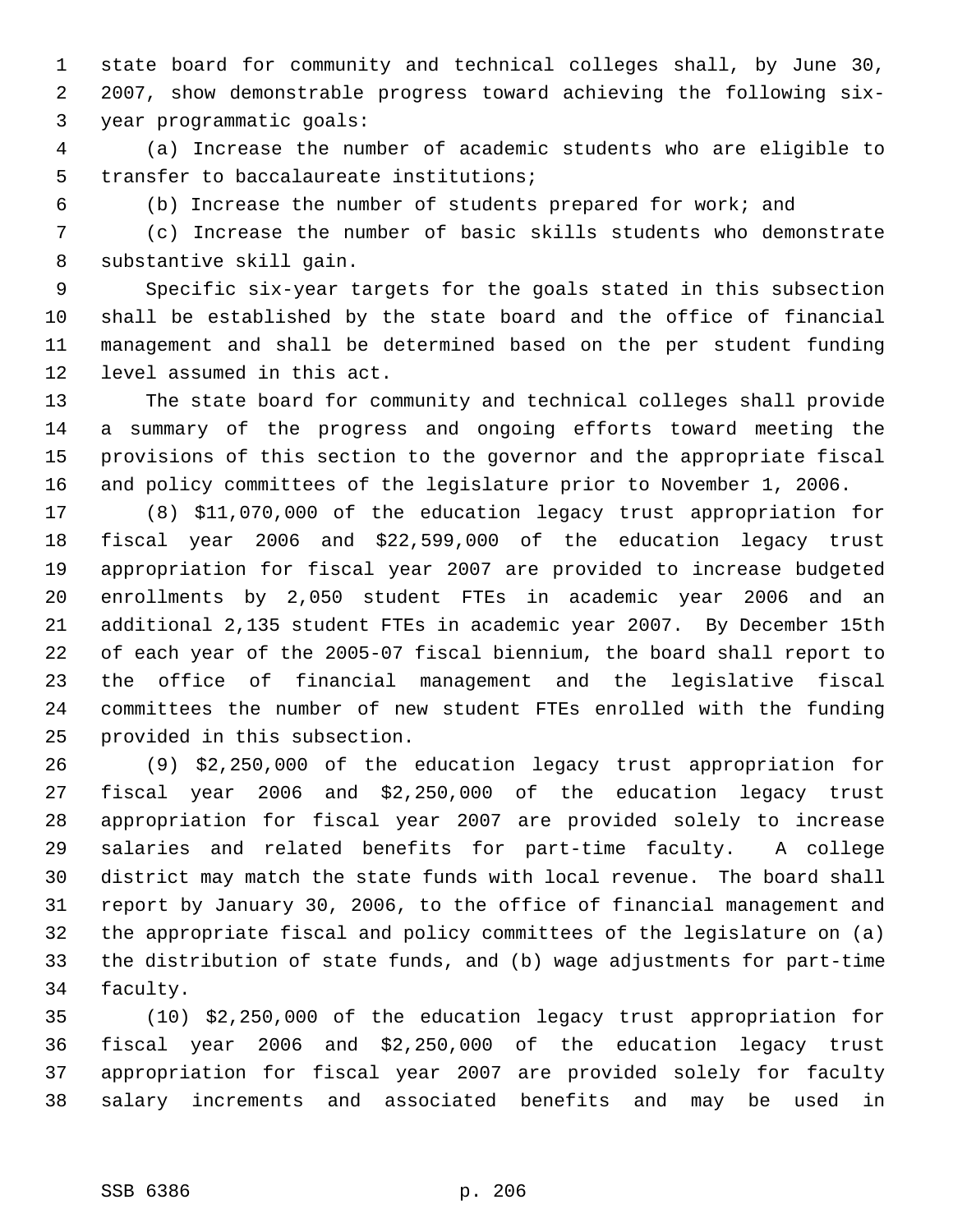combination with salary and benefit savings from faculty turnover to provide salary increments and associated benefits for faculty who qualify through professional development and training. To the extent general salary increase funding is used to pay faculty increments, the general salary increase shall be reduced by the same amount.

 (11) \$1,000,000 of the general fund--state appropriation for fiscal year 2007 and \$2,950,000 of the administrative contingency account-- 8 state appropriation  $((\frac{1}{18}))$  are provided solely for administration and customized training contracts through the job skills program, which shall be made available broadly and not to the exclusion of private nonprofit baccalaureate degree granting institutions or vocational arts career schools operating in Washington state who partner with a firm, hospital, group, or industry association concerned with commerce, trade, manufacturing, or the provision of services to train current or prospective employees. The state board shall make an annual report by January 1 of each fiscal year to the governor and appropriate policy and fiscal committees of the legislature regarding the implementation of this section listing the scope of grant awards, the distribution of funds by educational sector and region of the state, and the successful 20 partnerships supported by these state funds. The board, through the smart buy program, is encouraged to seek efficiencies in purchasing goods and services. Additional funds may be expended for the job 23 skills program to the extent that savings are achieved from more 24 efficient procurement processes.

 (12) \$400,000 of the general fund--state appropriation for fiscal year 2007 is provided solely for planning funds for four applied baccalaureate degree programs at community and technical colleges as authorized in RCW 28B.50.810. This appropriation is in addition to funding provided for 2005-07 general growth enrollments provided in this act. The applied baccalaureate degrees shall be specifically designed for individuals who hold associate of applied science degrees, or equivalent, in order to maximize application of their technical course credits toward the applied baccalaureate degree.

 (13) \$108,000 of the general fund--state appropriation for fiscal year 2007 is provided solely for three community and technical college partnerships with universities as authorized in RCW 28B.50.820. This appropriation is in addition to funding provided for 2005-07 general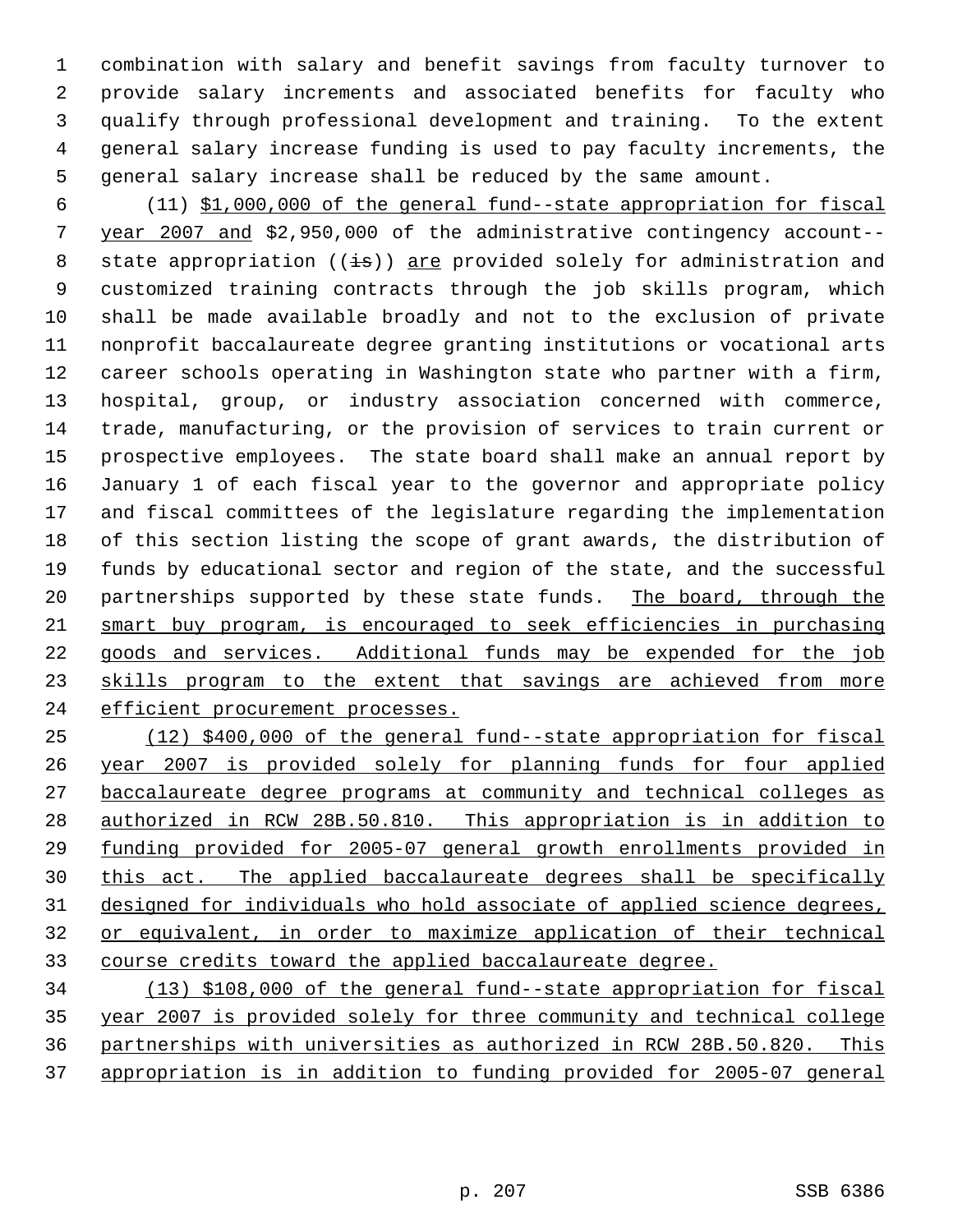1 growth enrollments provided in this act. The community and technical college system shall serve 120 student FTEs in this program within the targeted enrollments established by section 601 of this act.

 (14) \$550,000 of the general fund--state appropriation for fiscal year 2007 is provided solely for the transitions math project. The state board will serve as the fiscal agent for the project. The project will include representation from the K-12 system, the community and technical colleges, and public four-year institutions. The project will: (a) Provide outreach and standards-based instructional materials to support local high school and college partnerships to enhance student expectations regarding college math courses; and (b) improve the math placement testing process at Washington's colleges and universities.

 (15) \$1,000,000 of the general fund--state appropriation for fiscal year 2007 is provided solely to increase enrollments by 125 full-time equivalent students in high-demand fields in fiscal year 2007. High- demand fields are programs where enrollment access is limited and employers are experiencing difficulty finding qualified graduates to fill job openings. The state board for community and technical 20 colleges shall track enrollments, graduation rates, and job placement for each program that receives high-demand enrollments using data provided by each recipient institution. The board shall report on these outcomes by November 1 of each fiscal year to the office of financial management and the fiscal and higher education committees of the legislature. The enrollment increases provided in this subsection shall be limited to new students only and may not be used to pay for students currently enrolled by the institutions.

 (16) \$1,045,000 of the general fund--state appropriation for fiscal year 2006 is provided solely for extraordinary natural gas cost expenses. As a condition for receiving these funds, the university, for each object of expenditure supported by both tuition and general fund, shall charge the general fund in proportion to its total expenditure for tuition revenue and general fund--state appropriations. (17) \$140,000 of the general fund--state appropriation is provided solely to implement a nursing faculty retention and recruitment pilot project. Yakima valley community college and another community college located in the western part of the state selected by the board will receive funding to raise nursing faculty salaries by \$10,000 for fiscal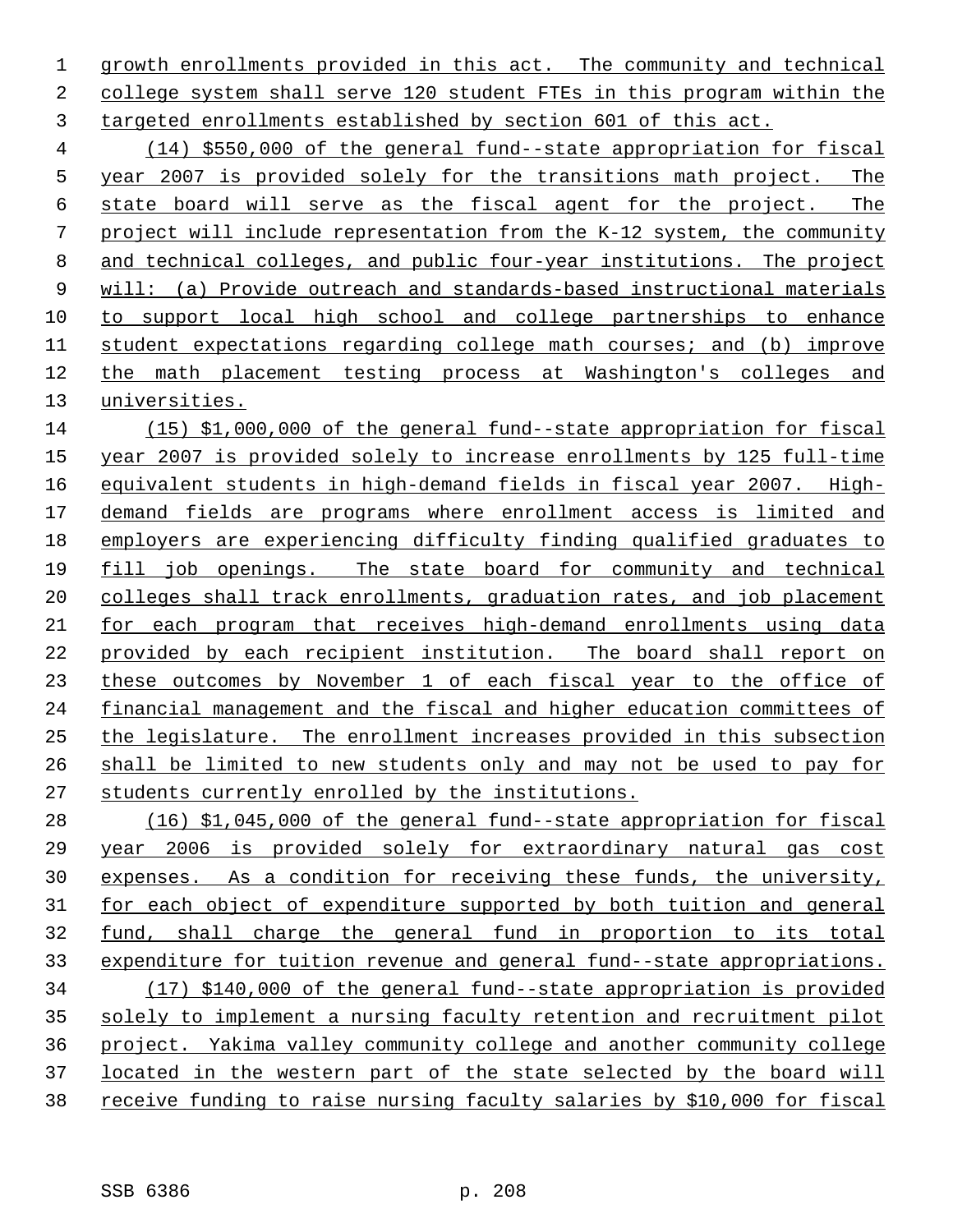| 1           | year 2007. The board will report to the legislature by January 1,              |
|-------------|--------------------------------------------------------------------------------|
| 2           | 2007, on the impact of the pilot project on nursing faculty retention          |
| 3           | and recruitment.                                                               |
| 4           | (18) \$1,000,000 of the general fund--state appropriation for fiscal           |
| 5           | year 2007 is provided solely for faculty salary increments.                    |
|             |                                                                                |
| 6           | Sec. 603. 2005 c 518 s 604 (uncodified) is amended to read as                  |
| 7           | follows:                                                                       |
| 8           | FOR THE UNIVERSITY OF WASHINGTON                                               |
| $\mathsf 9$ | General Fund--State Appropriation (FY 2006) ((\$336,644,000))                  |
| 10          | \$338,251,000                                                                  |
| 11          | General Fund--State Appropriation (FY 2007) $($ $($ \$344,118,000))            |
| 12          | \$348,069,000                                                                  |
| 13          | General Fund--Private/Local Appropriation \$300,000                            |
| 14          | Accident Account--State Appropriation $($ $($ $\frac{6}{6}$ , $204$ , $000)$ ) |
| 15          | \$6,209,000                                                                    |
| 16          | Medical Aid Account--State Appropriation ( $(\frac{26}{141}, 000)$ )           |
| 17          | \$6,143,000                                                                    |
| 18          | Education Legacy Trust--State Appropriation \$10,748,000                       |
| 19          | Pension Funding Stabilization Account--State                                   |
| 20          |                                                                                |
| 21          | TOTAL APPROPRIATION ( $(\frac{2704}{155},000)$ )                               |
| 22          | \$710, 324, 000                                                                |
| 23          | The appropriations in this section are subject to the following                |
| 24          | conditions and limitations:                                                    |
| 25          | (1) \$165,000 of the general fund--state appropriation for fiscal              |
| 26          | year 2006 and \$165,000 of the general fund--state appropriation for           |
| 27          | fiscal year 2007 are provided solely for the implementation of the             |
| 28          | Puget Sound work plan and agency action item UW-01.                            |
| 29          | (2) \$300,000 of the general fund--private/local appropriation is              |
| 30          | provided solely for shellfish biotoxin monitoring as specified in              |
| 31          | chapter 263, Laws of 2003 (SSB 6073, shellfish license fee).                   |
| 32          | $(3)(a)$ \$3,057,000 of the education legacy trust appropriation for           |
| 33          | fiscal year 2006 and \$7,691,000 of the education legacy trust                 |
| 34          | appropriation for fiscal year 2007 are provided as the state subsidy           |
| 35          | for 360 new enrollments at the Seattle campus, 325 new enrollments at          |
| 36          | the Tacoma campus, and 275 new enrollments at the Bothell campus. By           |
| 37          | December 15th of each year of the 2005-07 fiscal biennium, the                 |
|             |                                                                                |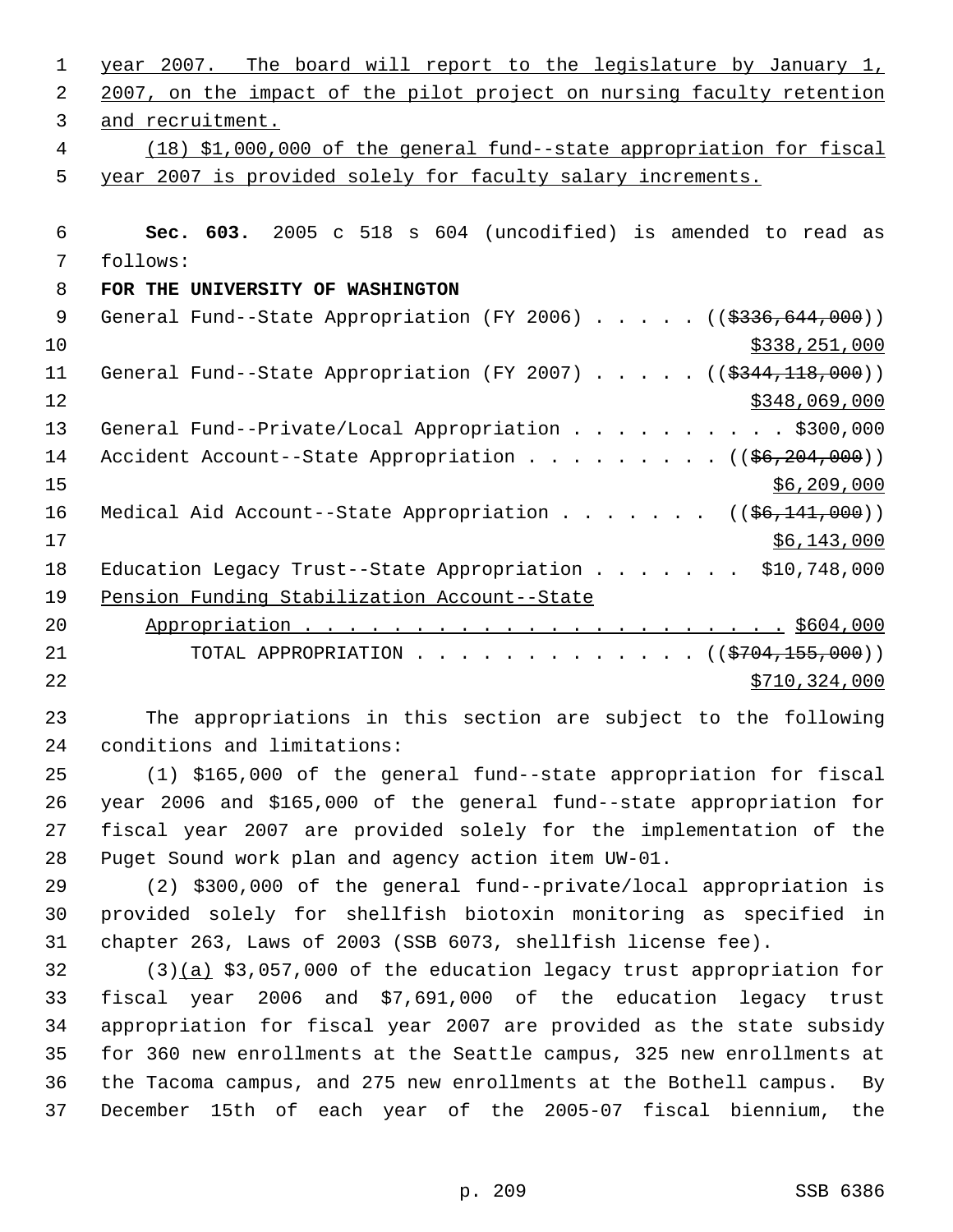university shall report to the office of financial management and the legislative fiscal committees the number of new student FTEs by campus enrolled with the funding provided in this subsection.

 (b) \$150,000 of the general fund--state appropriation for fiscal year 2007 is provided solely for 25 additional student enrollments at the University of Washington Tacoma branch campus. By December 15, 2006, the university shall report to the office of financial management 8 and the legislative fiscal committees the number of new student FTEs enrolled with the funding provided in this subsection.

 (4) The appropriations for higher education employee compensation increases provided or referenced in this section and described in sections 949 through 980 of this act are estimated to increase the total per student funding during the 2005-2007 biennium. This increase in total per student funding is in addition to the tuition revenues that will be generated and retained by the university as a result of the tuition increases that are authorized in section 601 of this act. Given these increases in core funding, the University of Washington shall, by June 30, 2007, show demonstrable progress toward achieving the following six-year programmatic goals:

 (a) Improve time to degree as measured by the percent of admitted students who graduate within 125% of the credits required for a degree;

 (b) Preserve access for low-income students as measured by the percentage of total degrees awarded to Pell Grant recipients;

(c) Improve freshman retention rates;

 (d) Improve and sustain the quality of its degree programs as measured by the number of programs that are ranked in the top twenty nationally;

 (e) Sustain the quality of its research programs as measured by the national ranking for federal research grants received; and

 (f) Improve its ability to prepare students for the workforce as measured by the job placement or graduate school acceptance rates among graduates.

 Specific six-year targets for the goals stated in this subsection shall be established by the university, the office of financial management, and the higher education coordinating board and shall be determined based on the per student funding level assumed in this act. 37 On or before ((October)) November 1, 2006, the university shall submit to the higher education coordinating board a report that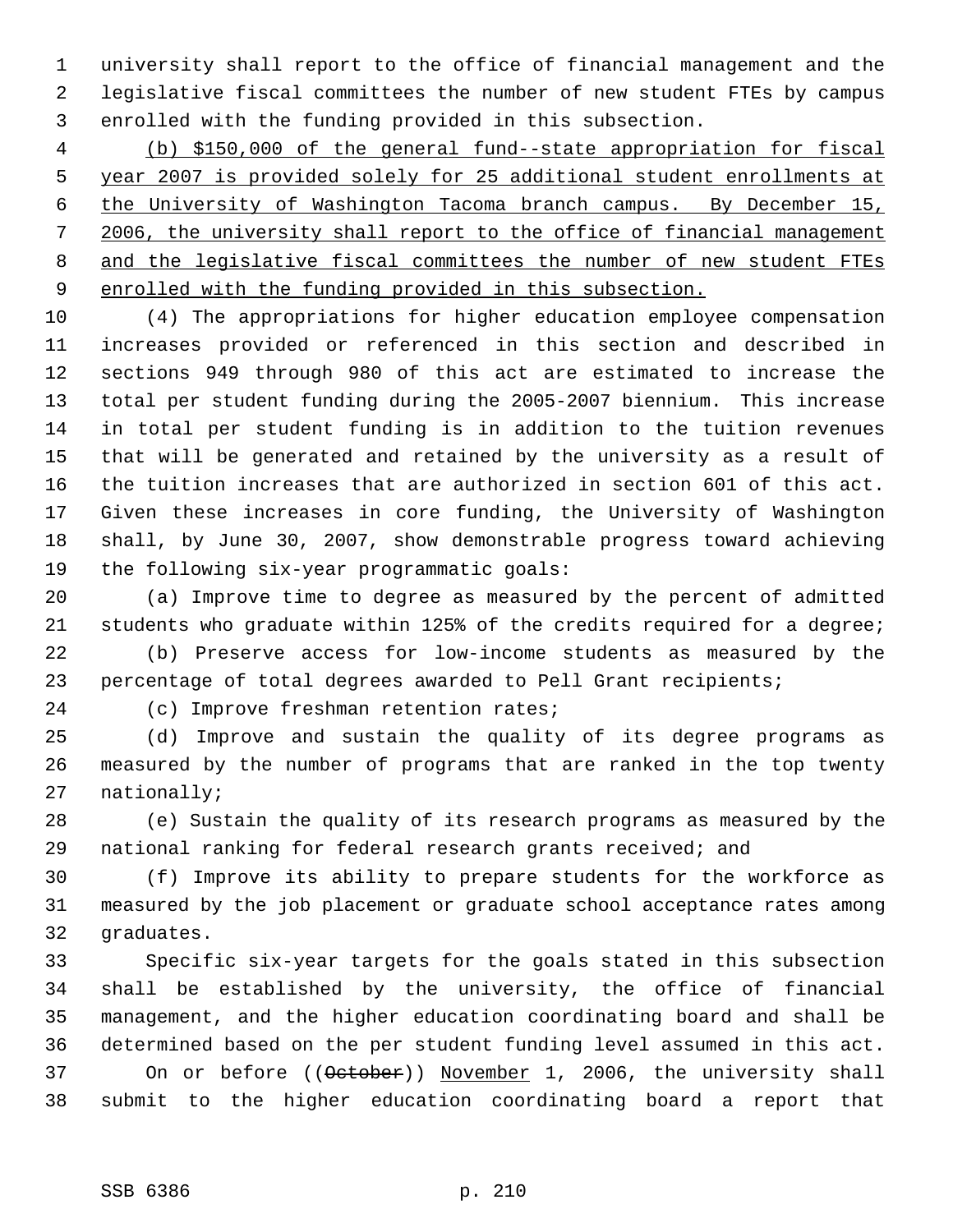outlines the institution's progress and ongoing efforts toward meeting the provisions of this section. The higher education coordinating board shall compile and analyze all responses and provide a summary to the governor and the appropriate fiscal and policy committees of the 5 legislature prior to ((November)) December 1, 2006.

 (5) \$200,000 of the general fund--state appropriation for fiscal year 2006 is provided solely to assist the transition of University of Washington-Tacoma and University of Washington-Bothell from branch campuses serving upper-division students, to four-year campuses serving freshmen, sophomores, and upper-division students. Funds may be used to develop curricula, recruit new faculty, and expand student services. Consistent with the recommendations of the higher education coordinating board, UW-Tacoma and UW-Bothell may begin enrolling lower-division students beginning in fiscal year 2007.

 (6) \$30,000 of the general fund--state appropriation for fiscal year 2006 and \$30,000 of the general fund--state appropriation for fiscal year 2007 are provided solely for research on labor and economic issues in Washington state through the Harry Bridges center.

 (7) \$146,000 of the general fund--state appropriation for fiscal 20 year 2006 and ((\$146,000)) \$296,000 of the general fund--state appropriation for the fiscal year 2007 are provided solely to the Burke Museum to enhance the museum's public outreach capabilities.

 (8) \$125,000 of the general fund--state appropriation for fiscal year 2006 and \$125,000 of the general fund--state appropriation for the fiscal year 2007 are provided solely to the institute for learning and brain sciences (ILABS) to develop a partnership, linking ILABS to policymakers, private sectors and user-groups.

 (9) The University of Washington medical center shall provide inpatient and outpatient hospital services to offenders confined in department of corrections facilities at a rate no greater than the average rate that the department of corrections has negotiated with other community hospitals in Washington state.

 (10) \$75,000 of the general fund--state appropriation for fiscal year 2006 and \$75,000 of the general fund--state appropriation for fiscal year 2007 are provided solely for the Olympic natural resources center.

 (11) \$350,000 of the general fund--state appropriation for fiscal 38 year 2006 and ((\$350,000)) \$450,000 of the general fund--state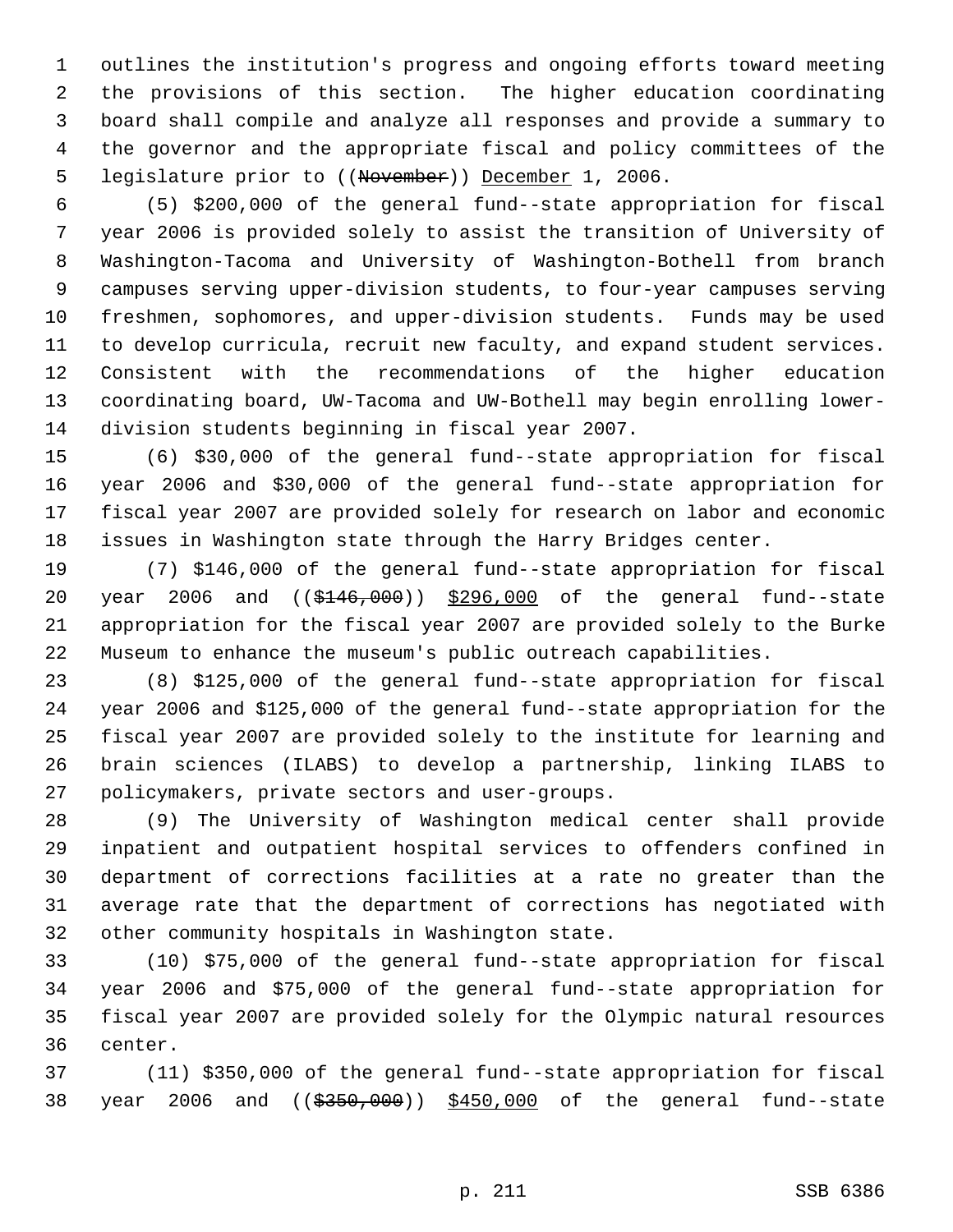appropriation for fiscal year 2007 are provided solely to maintain the autism center at the University of Washington-Tacoma campus. The facility will continue to function as a satellite facility to the autism center at the University of Washington medical center in Seattle and provide clinical service and professional training.

 (12) \$2,400,000 of the general fund--state appropriation for fiscal year 2007 is provided solely to increase the university's capacity to conduct research in the life science fields.

 (13) \$180,000 of the general fund--state appropriation for fiscal year 2007 is provided solely for improvements to the Pacific Northwest seismic network.

 (14) \$1,630,000 of the general fund--state appropriation for fiscal year 2006 is provided solely for extraordinary natural gas cost expenses. As a condition for receiving these funds, the university, 15 for each object of expenditure supported by both tuition and general 16 fund, shall charge the general fund in proportion to its total 17 expenditure for tuition revenue and general fund--state appropriations. (15) \$500,000 of the general fund--state appropriation for fiscal year 2007 is provided solely for math engineering science achievement (MESA) Washington to establish centers throughout the state.

 (16) \$500,000 of the general fund--state appropriation for fiscal year 2007 is provided solely for the university to implement a 23 department of global health. The schools of medicine and public health 24 and community medicine will jointly form and operate the department. The focus will be establishing sustainable improvements in global 26 health through public health policy, practice, and medical care.

 **Sec. 604.** 2005 c 518 s 605 (uncodified) is amended to read as follows:

# **FOR WASHINGTON STATE UNIVERSITY**

| General Fund--State Appropriation (FY 2006) $($ (\$206,494,000))         |
|--------------------------------------------------------------------------|
| \$206,856,000                                                            |
| General Fund--State Appropriation (FY 2007) $($ $($ \$211,870,000))      |
| \$211,743,000                                                            |
| Education Legacy Trust--State Appropriation \$11,162,000                 |
| Pension Funding Stabilization Account--State                             |
|                                                                          |
| TOTAL APPROPRIATION $\ldots$ , ( $(\frac{2429}{520}, \frac{526}{500})$ ) |
|                                                                          |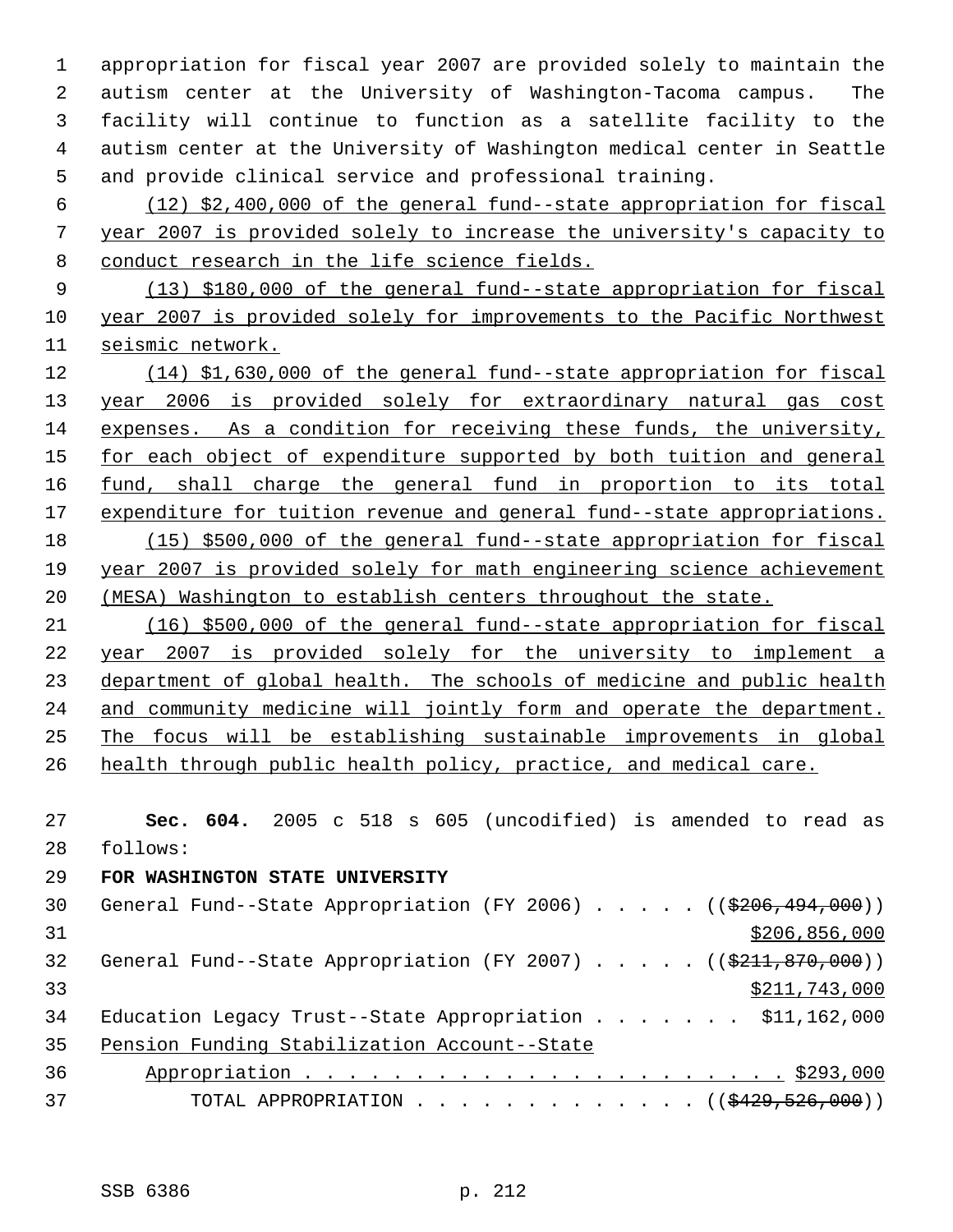The appropriations in this section are subject to the following conditions and limitations:

 (1) \$210,000 of the general fund--state appropriation for fiscal year 2006 and \$210,000 of the general fund--state appropriation for fiscal year 2007 are provided solely for the implementation of the Puget Sound work plan and agency action item WSU-01.

 (2) \$2,741,000 of the education legacy trust appropriation for fiscal year 2006 and \$6,900,000 of the education legacy trust appropriation for fiscal year 2007 are provided as the state subsidy for 430 new enrollments at the Pullman campus, 450 new enrollments at the Vancouver campus, and 25 new enrollments at the Tri-Cities campus. By December 15th of each year of the 2005-07 fiscal biennium, the university shall report to the office of financial management and the legislative fiscal committees the number of new student FTEs by campus enrolled with the funding provided in this subsection.

 (3) The appropriations for higher education employee compensation increases provided or referenced in this section and described in sections 949 through 980 of this act are estimated to increase the total per student funding during the 2005-2007 biennium. This increase in total per student funding is in addition to the tuition revenues that will be generated and retained by the university as a result of the tuition increases that are authorized in section 601 of this act. Given these increases in core funding, Washington State University shall, by June 30, 2007, show demonstrable progress toward achieving the following six-year programmatic goals:

 (a) Improve time to degree as measured by the percent of admitted students who graduate within 125% of the credits required for a degree;

 (b) Preserve access for low-income students as measured by the percentage of total degrees awarded to Pell Grant recipients;

(c) Improve freshman retention rates;

 (d) Improve and sustain the quality of its degree programs as measured by the number of programs that are ranked in the top twenty nationally;

 (e) Sustain the quality of its research programs as measured by the national ranking for federal research grants received; and

(f) Improve its ability to prepare students for the workforce as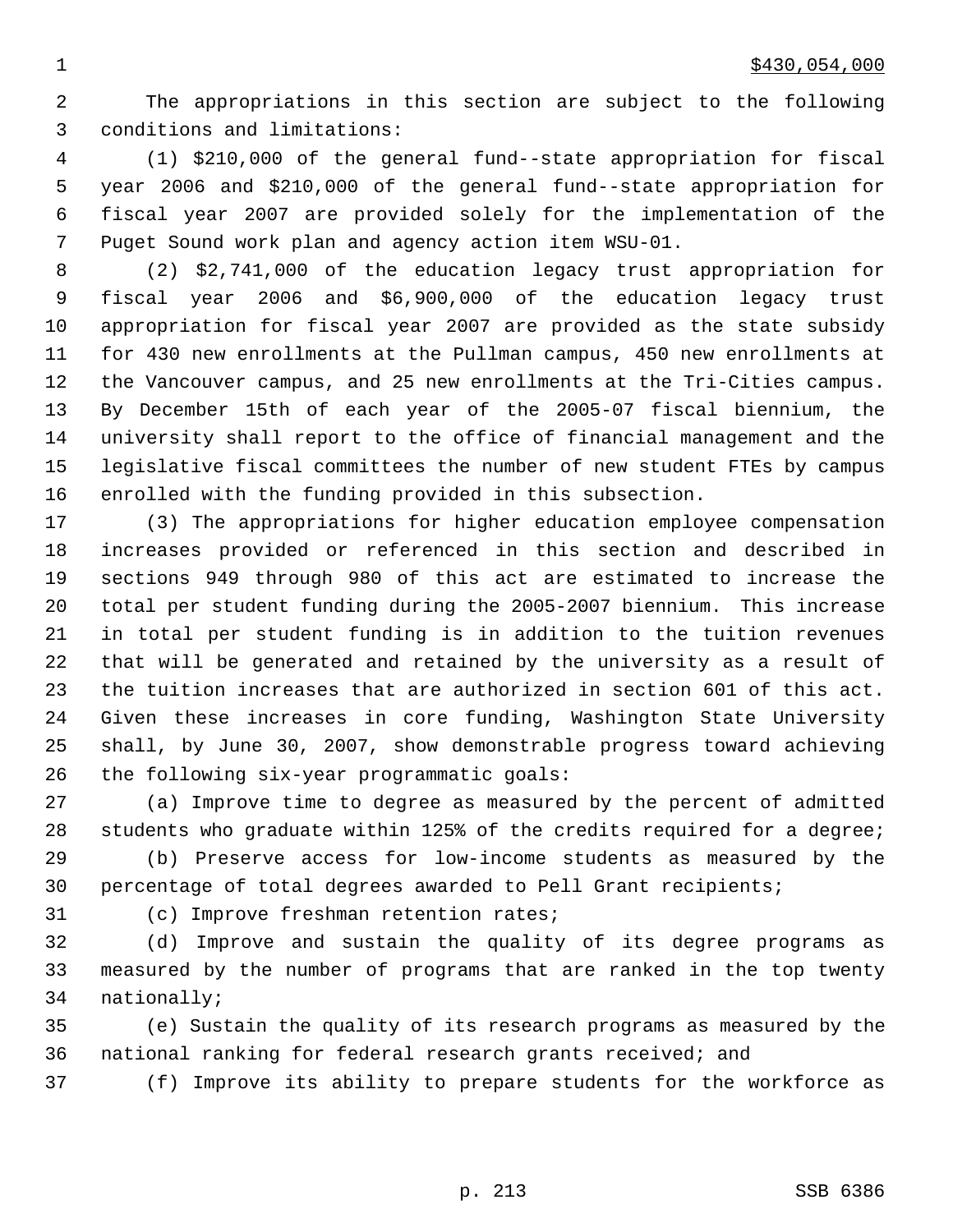measured by the job placement or graduate school acceptance rates among graduates.

 Specific six-year targets for the goals stated in this subsection shall be established by the university, the office of financial management, and the higher education coordinating board and shall be determined based on the per student funding level assumed in this act. 7 On or before ((October)) November 1, 2006 the university shall submit to the higher education coordinating board a report that outlines the institution's progress and ongoing efforts toward meeting the provisions of this section. The higher education coordinating board shall compile and analyze all responses and provide a summary to the governor and the appropriate fiscal and policy committees of the 13 legislature prior to ((November)) December 1, 2006.

 (4) \$507,000 of the education legacy trust appropriation for fiscal year 2006 and \$1,014,000 of the education legacy trust appropriation for fiscal year 2007 are provided solely to expand the entering class of veterinary medicine students by 16 resident student FTEs each academic year during the 2005-2007 biennium.

 (5) \$350,000 of the general fund--state appropriation for fiscal year 2006 is provided solely to assist the transition of Washington State University-Vancouver from a branch campus serving only upper- division students, to a four-year campus serving freshmen, sophomores, and upper-division students. Funds may be used to develop curricula, recruit new faculty, and expand student services. Consistent with the recommendations of the higher education coordinating board, WSU- Vancouver may begin enrolling lower-division students beginning in fiscal year 2007.

 (6) The university shall give consideration to reprioritizing agricultural research funding to allow for expansion of the center for precision agricultural systems and development of the biologically intensive and organic agriculture program.

 (7) \$25,000 of the general fund--state appropriation for fiscal year 2006 and \$25,000 of the general fund--state appropriation for fiscal year 2007 are provided solely to study the cost of complying with vehicle licensing and registration laws. Funding is subject to the passage of House Bill No. 1241 (modifying vehicle licensing and registration penalties). If the bill is not enacted by June 30, 2005, the amounts provided in this subsection shall lapse.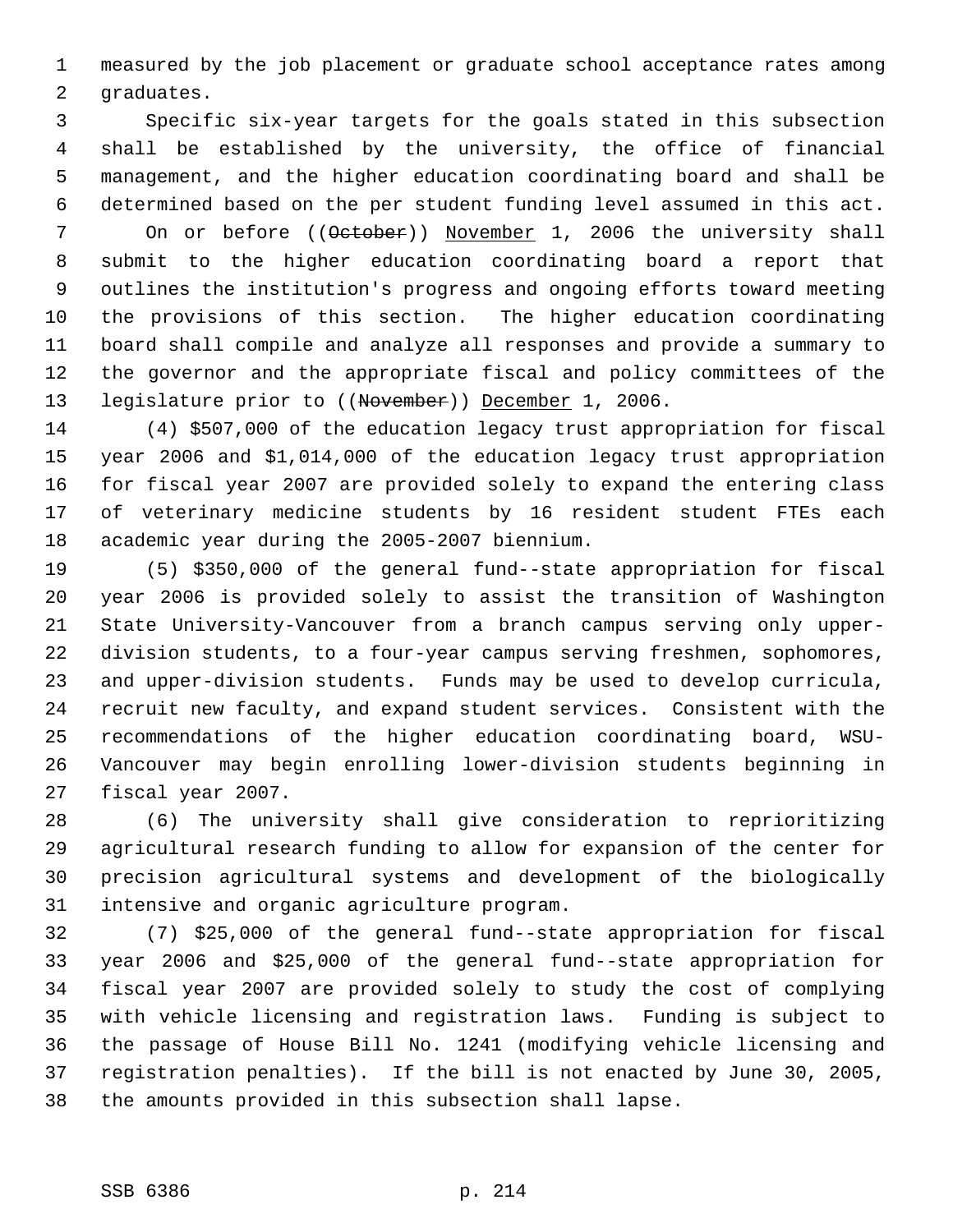(8) \$42,000 of the general fund--state appropriation for fiscal year 2006 and \$43,000 of the general fund--state appropriation for fiscal year 2007 are provided solely to implement Senate Bill No. 5101 (providing incentives to support renewable energy). If the bill is not enacted by June 30, 2005, the amounts provided in this subsection shall lapse.

 (9) \$200,000 of the general fund--state appropriation for fiscal year 2006 and \$200,000 of the general fund--state appropriation for fiscal year 2007 are provided solely to conduct research on alternatives for controlling ghost shrimp in Willapa bay.

 (10) \$1,061,000 of the general fund--state appropriation for fiscal year 2006 is provided solely for extraordinary natural gas cost 13 expenses. As a condition for receiving these funds, the university, for each object of expenditure supported by both tuition and general 15 fund, shall charge the general fund in proportion to its total 16 expenditure for tuition revenue and general fund--state appropriations. (11) \$800,000 of the general fund--state appropriation for fiscal year 2007 is provided solely for the university to operate the AgWeatherNet system.

 (12) \$1,000,000 of the general fund--state appropriation for fiscal year 2006 is provided solely for allocation to a private nonprofit medical and scientific research institute to be located in Spokane for 23 the purposes of developing and implementing new medical treatment therapies involving systems biology, genomics, and nanotechnology. The allocation shall be matched by an equal amount of funds from nonstate sources. The university shall not retain any of these funds for administrative purposes.

 (13) \$10,000 of the general fund--state appropriation for fiscal year 2007 is provided solely for the university to publish a comprehensive reference book on Washington state local governments through the division of governmental studies and services. Copies of the publication shall be provided to the appropriate policy and fiscal committees of the legislature.

 (14) \$160,000 of the general fund--state appropriation is provided solely to implement Substitute Senate Bill No. 6192 (solar electric generation). As referred to in the bill, the university will conduct a feasibility assessment of the economic and technical viability of building a solar electric generating facility. The university will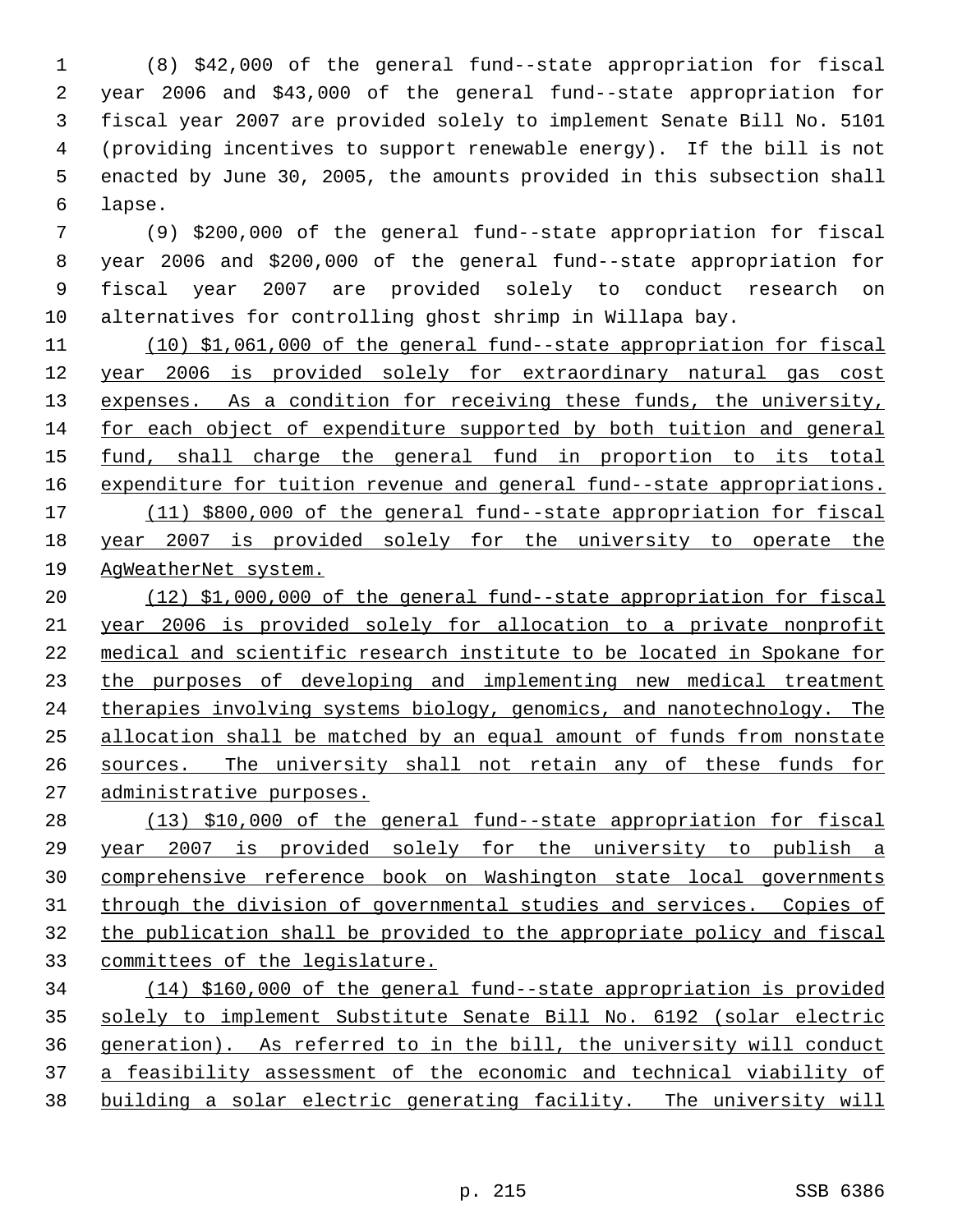1 report its findings to the legislature by December 15, 2006. If the bill is not enacted by June 30, 2006, the amount provided in this

subsection shall lapse.

 **Sec. 605.** 2005 c 518 s 606 (uncodified) is amended to read as follows:

## **FOR EASTERN WASHINGTON UNIVERSITY**

7 General Fund--State Appropriation (FY 2006) . . . . . ((\$46,137,000))  $8 \div 846,407,000$ 9 General Fund--State Appropriation (FY 2007) . . . . . ((\$47,069,000))  $\frac{10}{347}$ , 200,000 Education Legacy Trust--State Appropriation . . . . . . . . \$6,461,000 Pension Funding Stabilization Account--State Appropriation . . . . . . . . . . . . . . . . . . . . . . \$110,000 14 TOTAL APPROPRIATION . . . . . . . . . . . . ((<del>\$99,667,000</del>)) 15 \$100,178,000 \$100,178,000 \$100,178,000 \$100,178,000 \$100,178,000 \$100,178,000 \$100,178,000 \$100,178,000 \$10

 The appropriations in this section are subject to the following conditions and limitations:

 (1) \$2,147,000 of the education legacy trust appropriation for fiscal year 2006 and \$4,314,000 of the education legacy trust appropriation for fiscal year 2007 are provided as the state subsidy for 650 new enrollments. By December 15th of each year of the 2005-07 fiscal biennium, the university shall report to the office of financial management and the legislative fiscal committees the number of new student FTEs by campus enrolled with the funding provided in this subsection.

 (2) The appropriations for higher education employee compensation increases provided or referenced in this section and described in sections 949 through 980 of this act are estimated to increase the total per student funding during the 2005-2007 biennium. This increase in total per student funding is in addition to the tuition revenues that will be generated and retained by the university as a result of the tuition increases that are authorized in section 601 of this act. Given these increases in core funding, Eastern Washington University shall, by June 30, 2007, show demonstrable progress toward achieving the following six-year programmatic goals:

 (a) Improve time to degree as measured by the percent of admitted students who graduate within 125% of the credits required for a degree;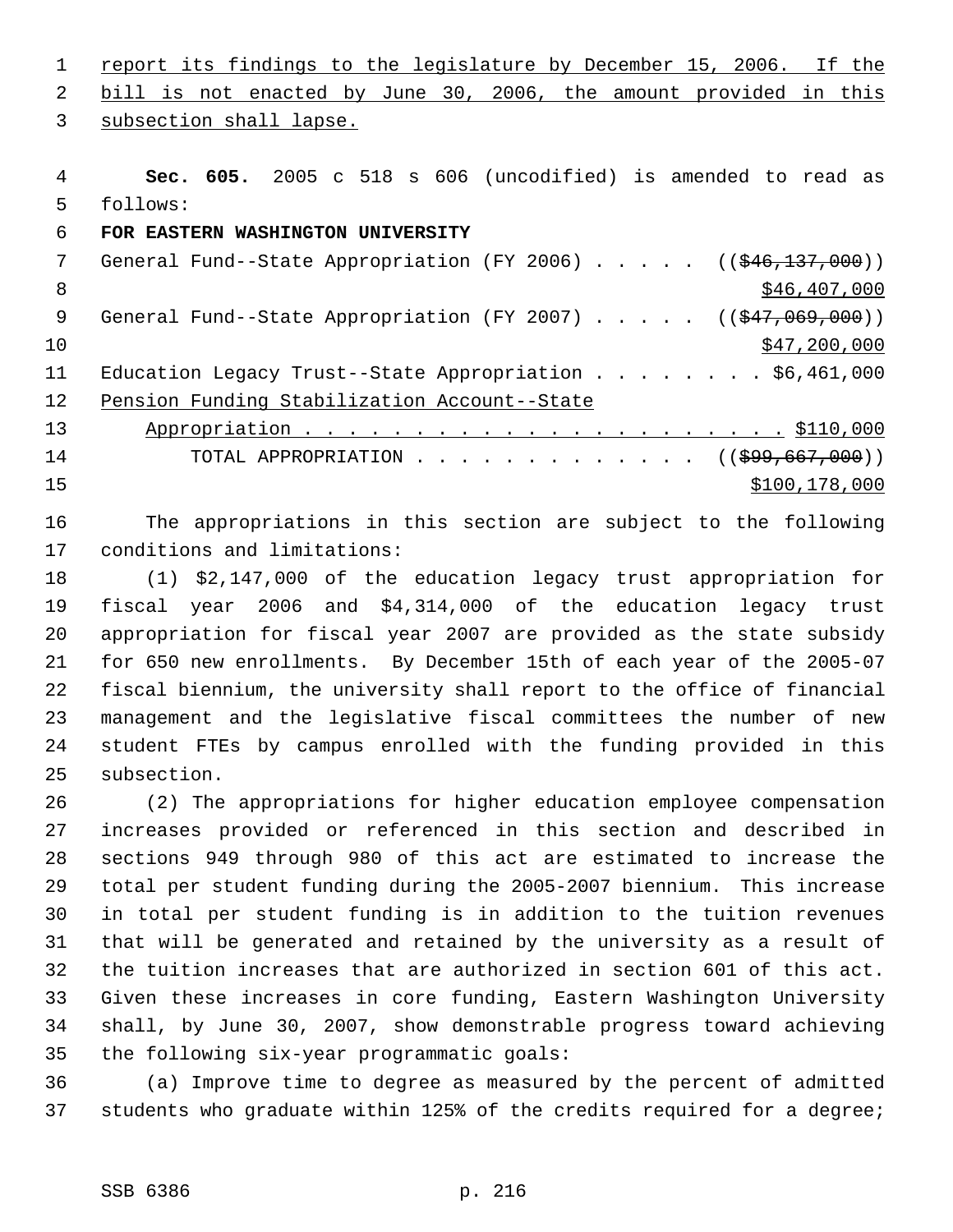(b) Preserve access for low-income students as measured by the percentage of total degrees awarded to Pell Grant recipients;

(c) Improve freshman retention rates;

 (d) Improve and sustain the quality of its degree programs as measured by the number of programs that receive national accreditation; and

 (e) Improve its ability to prepare students for the workforce as measured by the job placement or graduate school acceptance rates among graduates.

 Specific six-year targets for the goals stated in this subsection shall be established by the university, the office of financial management, and the higher education coordinating board and shall be determined based on the per student funding level assumed in this act. 14 On or before ((October)) November 1, 2006, the university shall submit to the higher education coordinating board a report that outlines the institution's progress and ongoing efforts toward meeting the provisions of this section. The higher education coordinating board shall compile and analyze all responses and provide a summary to the governor and the appropriate fiscal and policy committees of the legislature prior to ((November)) December 1, 2006.

 (3) \$212,000 of the general fund--state appropriation for fiscal 22 year 2006 and ((\$213,000)) \$313,000 of the general fund--state appropriation for fiscal year 2007 are provided solely for the northeast autism center to provide community based approaches to assisting children and adults with autism spectrum disorder and to include the establishment of a preschool at Eastern Washington University to serve children identified with autism spectrum disorder. (4) \$265,000 of the general fund--state appropriation for fiscal year 2006 is provided solely for extraordinary natural gas cost expenses. As a condition for receiving these funds, the university, for each object of expenditure supported by both tuition and general fund, shall charge the general fund in proportion to its total expenditure for tuition revenue and general fund--state appropriations.

 **Sec. 606.** 2005 c 518 s 607 (uncodified) is amended to read as follows:

**FOR CENTRAL WASHINGTON UNIVERSITY** 

37 General Fund--State Appropriation (FY 2006) . . . . . ((\$45,379,000))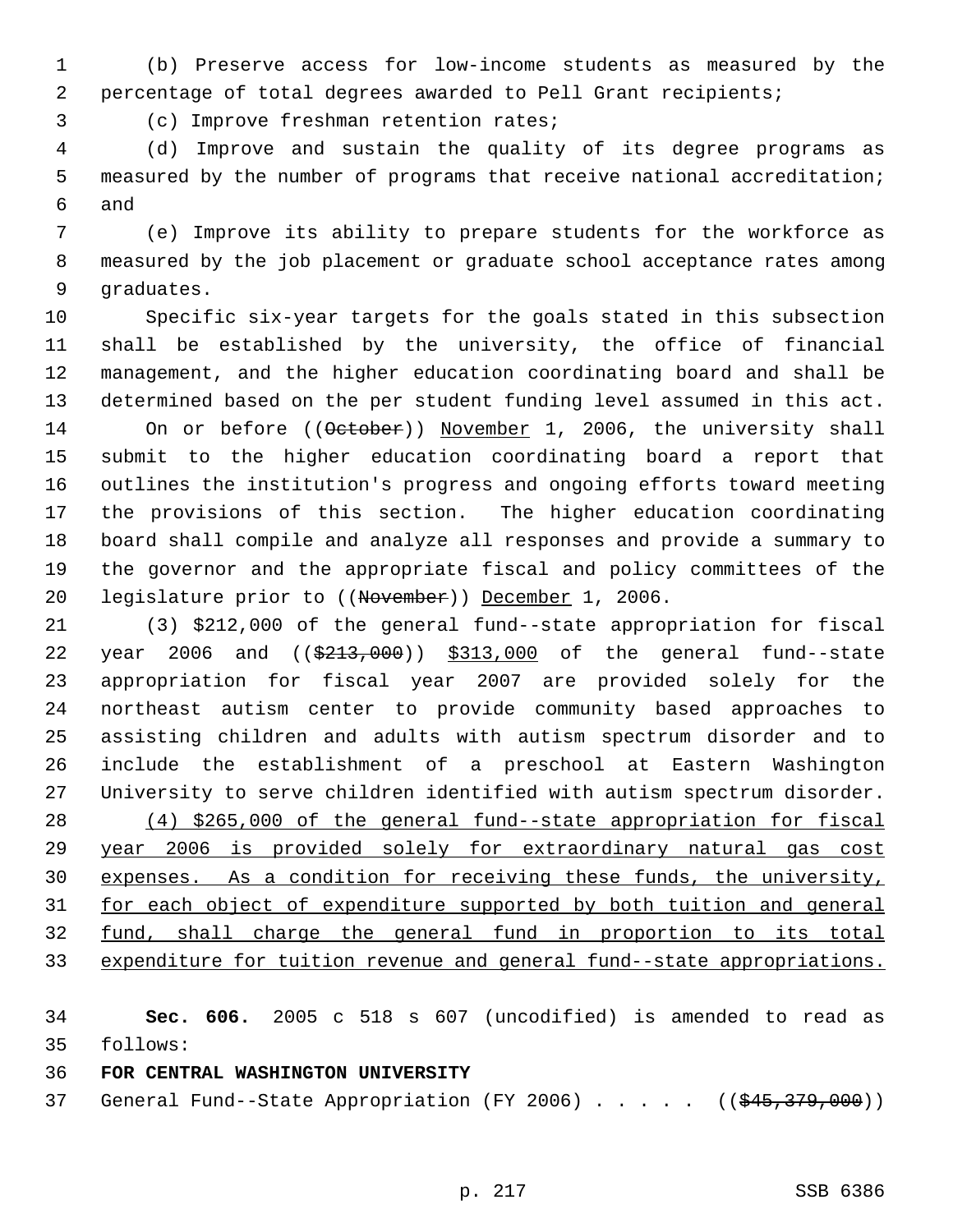|    | \$45,713,000                                                           |
|----|------------------------------------------------------------------------|
|    | General Fund--State Appropriation (FY 2007) $($ $($ $$46, 739, 000)$ ) |
|    | \$46,761,000                                                           |
| 4  | Education Legacy Trust--State Appropriation \$6,461,000                |
| .5 | Pension Funding Stabilization Account--State                           |
| 6  |                                                                        |
|    | TOTAL APPROPRIATION ( $(\$98, 579, 000)$ )                             |

 $8 \times 99,038,000$ 

 The appropriations in this section are subject to the following conditions and limitations:

 (1) \$2,147,000 of the education legacy trust appropriation for fiscal year 2006 and \$4,314,000 of the education legacy trust appropriation for fiscal year 2007 are provided as the state subsidy for 650 new enrollments. By December 15th of each year of the 2005-07 fiscal biennium, the university shall report to the office of financial management and the legislative fiscal committees the number of new student FTEs by campus enrolled with the funding provided in this subsection.

 (2) The appropriations for higher education employee compensation increases provided or referenced in this section and described in sections 949 through 980 of this act are estimated to increase the total per student funding during the 2005-2007 biennium. This increase in total per student funding is in addition to the tuition revenues that will be generated and retained by the university as a result of the tuition increases that are authorized in section 601 of this act. Given these increases in core funding, Central Washington University shall, by June 30, 2007, show demonstrable progress toward achieving the following six-year programmatic goals:

 (a) Improve time to degree as measured by the percent of admitted students who graduate within 125% of the credits required for a degree;

 (b) Preserve access for low-income students as measured by the percentage of total degrees awarded to Pell Grant recipients;

(c) Improve freshman retention rates;

 (d) Improve and sustain the quality of its degree programs as measured by the number of programs that receive national accreditation; and

(e) Improve its ability to prepare students for the workforce as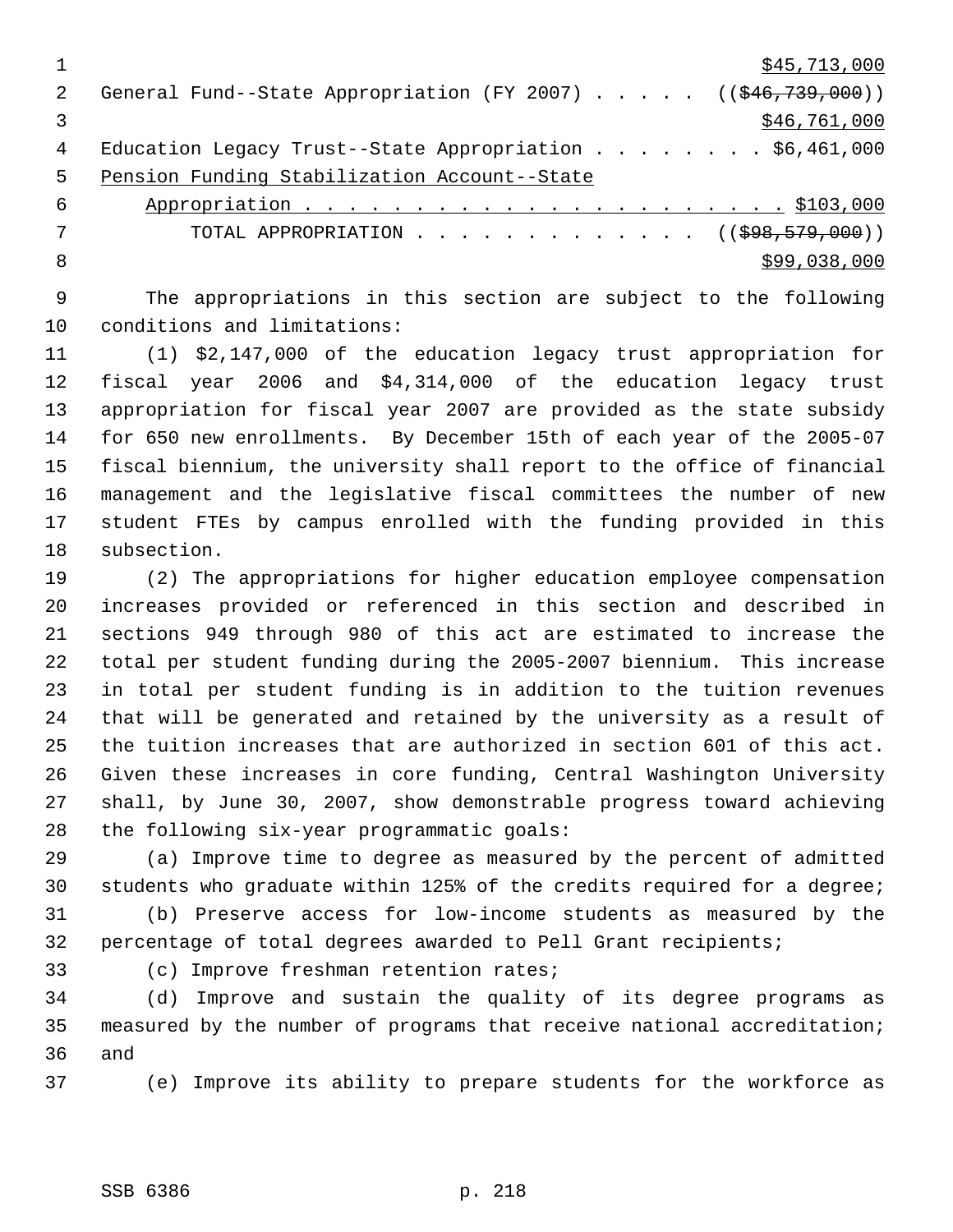measured by the job placement or graduate school acceptance rates among graduates.

 Specific six-year targets for the goals stated in this subsection shall be established by the university, the office of financial management, and the higher education coordinating board and shall be determined based on the per student funding level assumed in this act. 7 On or before (( $\theta$ etober)) November 1, 2006, the university shall submit to the higher education coordinating board a report that outlines the institution's progress and ongoing efforts toward meeting the provisions of this section. The higher education coordinating board shall compile and analyze all responses and provide a summary to the governor and the appropriate fiscal and policy committees of the 13 legislature prior to ((November)) December 1, 2006.

 (3) For the 2006-07 and 2007-08 academic years, the legislature hereby increases the limit on total gross authorized operating fees revenue waived, exempted, or reduced by Central Washington University pursuant to RCW 28B.15.910 to eleven percent.

 (4) \$333,000 of the general fund--state appropriation for fiscal year 2006 is provided solely for extraordinary natural gas cost expenses. As a condition for receiving these funds, the university, for each object of expenditure supported by both tuition and general fund, shall charge the general fund in proportion to its total 23 expenditure for tuition revenue and general fund--state appropriations.

 **Sec. 607.** 2005 c 518 s 608 (uncodified) is amended to read as follows:

**FOR THE EVERGREEN STATE COLLEGE** 

| 27     | General Fund--State Appropriation (FY 2006) $($ $($ $\frac{25}{7}$ , $\frac{586}{700})$ ) |
|--------|-------------------------------------------------------------------------------------------|
| 28     | \$25,730,000                                                                              |
| 29     | General Fund--State Appropriation (FY 2007) $($ $($ $\frac{26}{174}$ , 000))              |
| 30     | \$26,894,000                                                                              |
| 31     | Education Legacy Trust--State Appropriation \$2,116,000                                   |
| 32     | Pension Funding Stabilization Account--State                                              |
| 33     |                                                                                           |
| 34     | TOTAL APPROPRIATION $\ldots$ , ( $(\frac{253}{53}, \frac{876}{600})$ )                    |
| 35     | \$54,815,000                                                                              |
| $\sim$ | - 一部 コンピューティング しょうしん ハードル しょねう しょうしょうしん しんこうしん れいしん しょうしょうほん こうきょうきんしょ                    |

 The appropriations in this section are subject to the following conditions and limitations: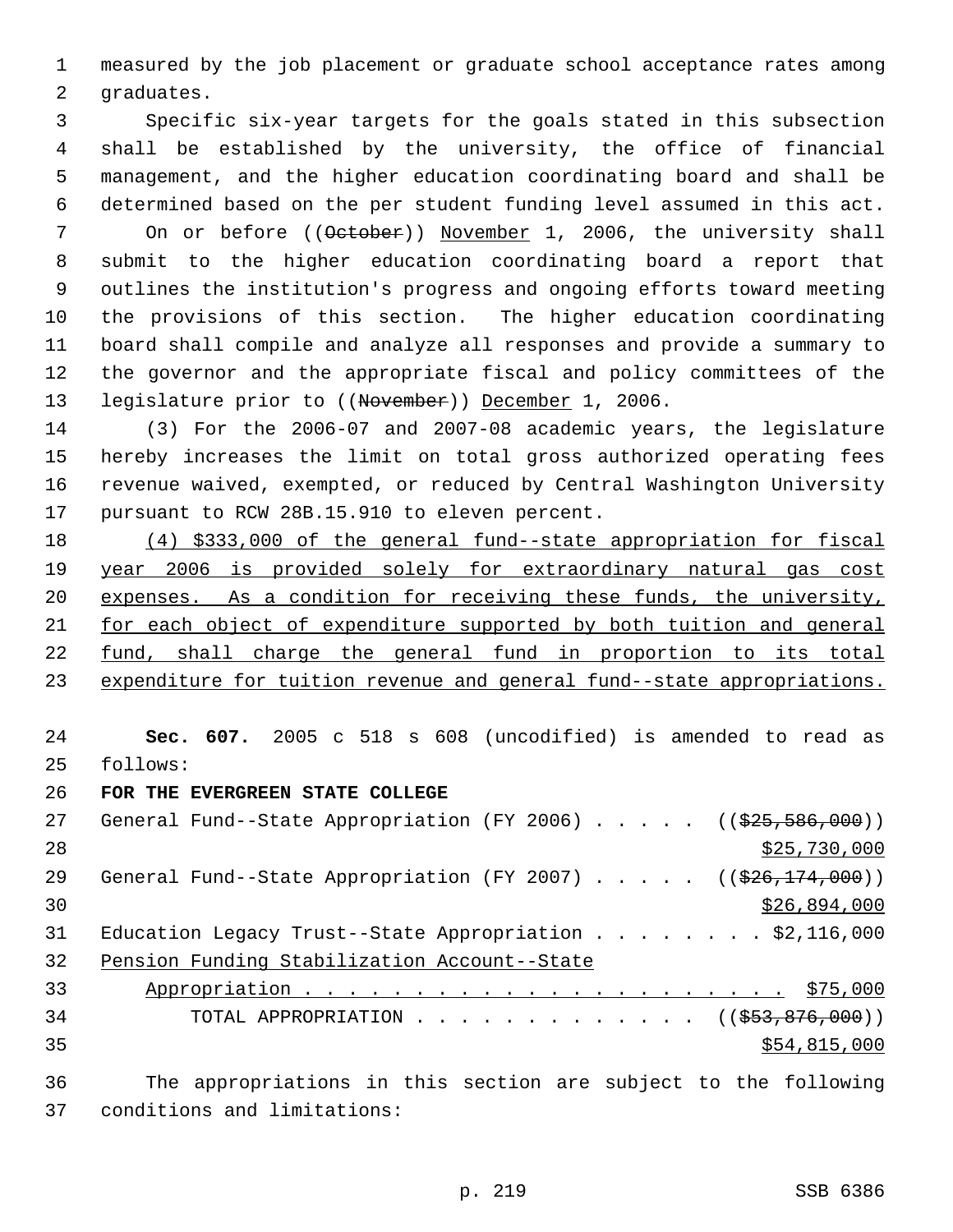(1) \$705,000 of the education legacy trust appropriation for fiscal year 2006 and \$1,411,000 of the education legacy trust appropriation for fiscal year 2007 are provided as the state subsidy for 210 new enrollments. By December 15th of each year of the 2005-07 fiscal biennium, the college shall report to the office of financial management and the legislative fiscal committees the number of new student FTEs by campus enrolled with the funding provided in this subsection.

 (2) The appropriations for higher education employee compensation increases provided or referenced in this section and described in sections 949 through 980 of this act are estimated to increase the total per student funding during the 2005-2007 biennium. This increase in total per student funding is in addition to the tuition revenues that will be generated and retained by the college as a result of the tuition increases that are authorized in section 601 of this act. Given these increases in core funding, The Evergreen State College shall, by June 30, 2007, show demonstrable progress toward achieving the following six-year programmatic goals:

 (a) Improve time to degree as measured by the percent of admitted students who graduate within 125% of the credits required for a degree;

 (b) Preserve access for low-income students as measured by the percentage of total degrees awarded to Pell Grant recipients;

(c) Improve freshman retention rates;

 (d) Improve and sustain the quality of its degree programs as measured by the number of programs that receive national accreditation; (e) Improve its ability to prepare students for the workforce as measured by the job placement or graduate school acceptance rates among graduates.

 Specific six-year targets for the goals stated in this subsection shall be established by the university, the office of financial management, and the higher education coordinating board and shall be determined based on the per student funding level assumed in this act.

33 On or before ((October)) November 1, 2006, the university shall submit to the higher education coordinating board a report that outlines the institution's progress and ongoing efforts toward meeting the provisions of this section. The higher education coordinating board shall compile and analyze all responses and provide a summary to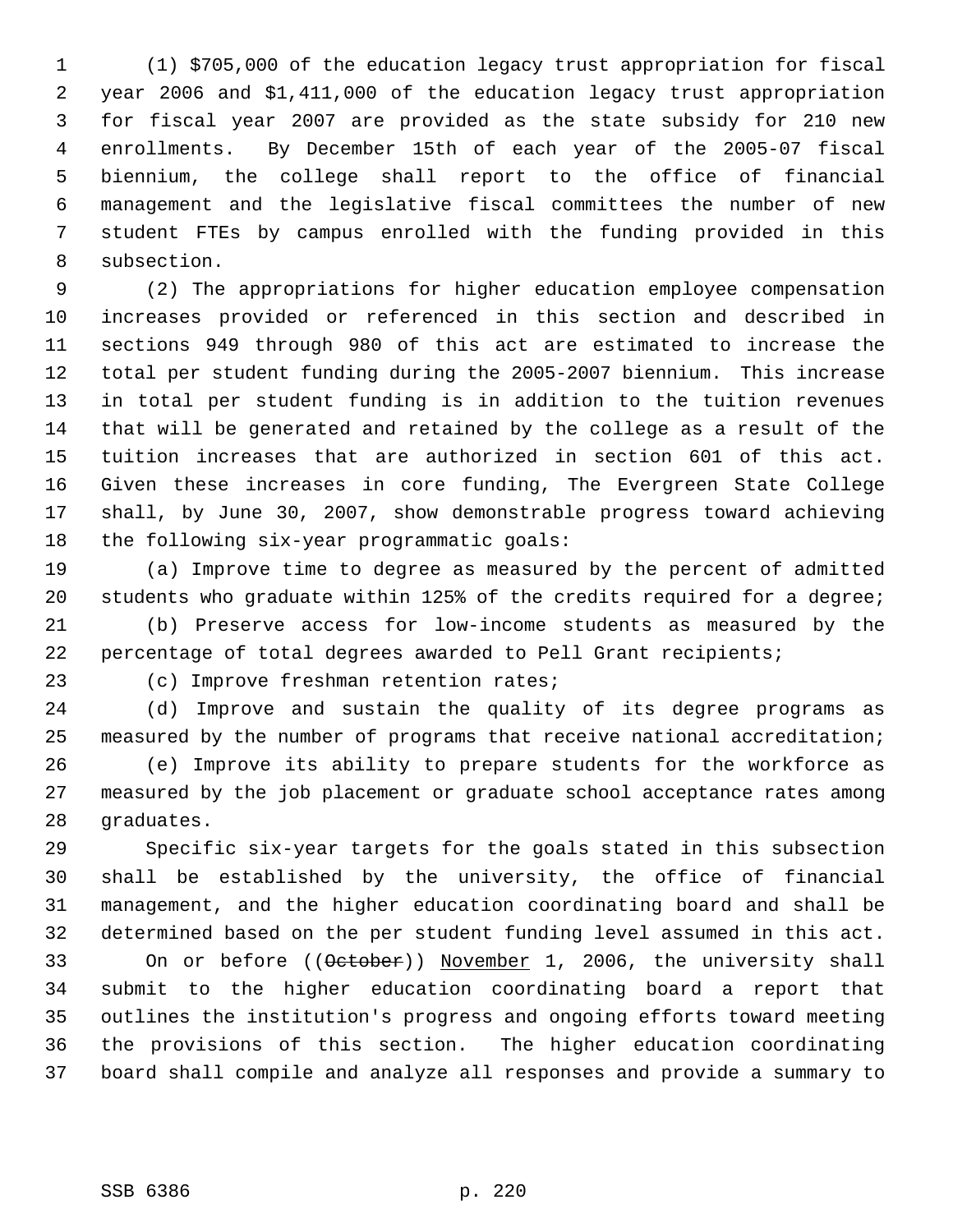the governor and the appropriate fiscal and policy committees of the legislature prior to ((November)) December 1, 2006.

 (3) \$40,000 of the general fund--state appropriation for fiscal year 2006 and \$10,000 of the general fund--state appropriation for fiscal year 2007 are provided solely for the Washington state institute for public policy to conduct an analysis of the availability, services, and effectiveness of programs in community and technical colleges that serve the educational needs of recent immigrant students who are not proficient in English and who are or have been enrolled in high school but have not met graduation requirements. The analysis shall include, but not be limited to, the type of programs provided, the geographic availability of programs, the identification of best practices, how the programs are funded, and the effectiveness of the programs. The analysis shall also include recommendations for improving the programs to better meet the needs of recent immigrant students and for expanding the availability of programs statewide. A report shall be submitted to the fiscal and education committees of the legislature, the superintendent of public instruction, and the state board for community and technical colleges by December 1, 2006.

 (4) \$170,000 of the general fund--state appropriation for fiscal year 2006 and \$140,000 of the general fund--state appropriation for fiscal year 2007 are provided solely for sections 217 and 605 of Senate Bill No. 5763 (mental disorders treatment). If neither section 217 nor section 605 is enacted by June 30, 2005, the amounts provided in this subsection shall lapse.

 (5) \$48,000 of the general fund--state appropriation for fiscal year 2007 is provided solely for the Washington state institute for public policy to conduct the studies required by Engrossed Substitute Senate Bill No. 6239 (controlled substances and methamphetamine). The institute shall report its findings to the governor and the appropriate standing committees of the legislature by January 1, 2007. If Engrossed Substitute Senate Bill No. 6239 is not enacted by June 30, 2006, the amount provided in this subsection shall lapse.

 (6) \$150,000 of the general fund--state appropriation for fiscal year 2007 is provided solely for the Washington state institute for public policy to conduct the study required by Engrossed Substitute Senate Bill No. 5551 (minimum wage study). The institute shall report its findings to the governor and the appropriate standing committees of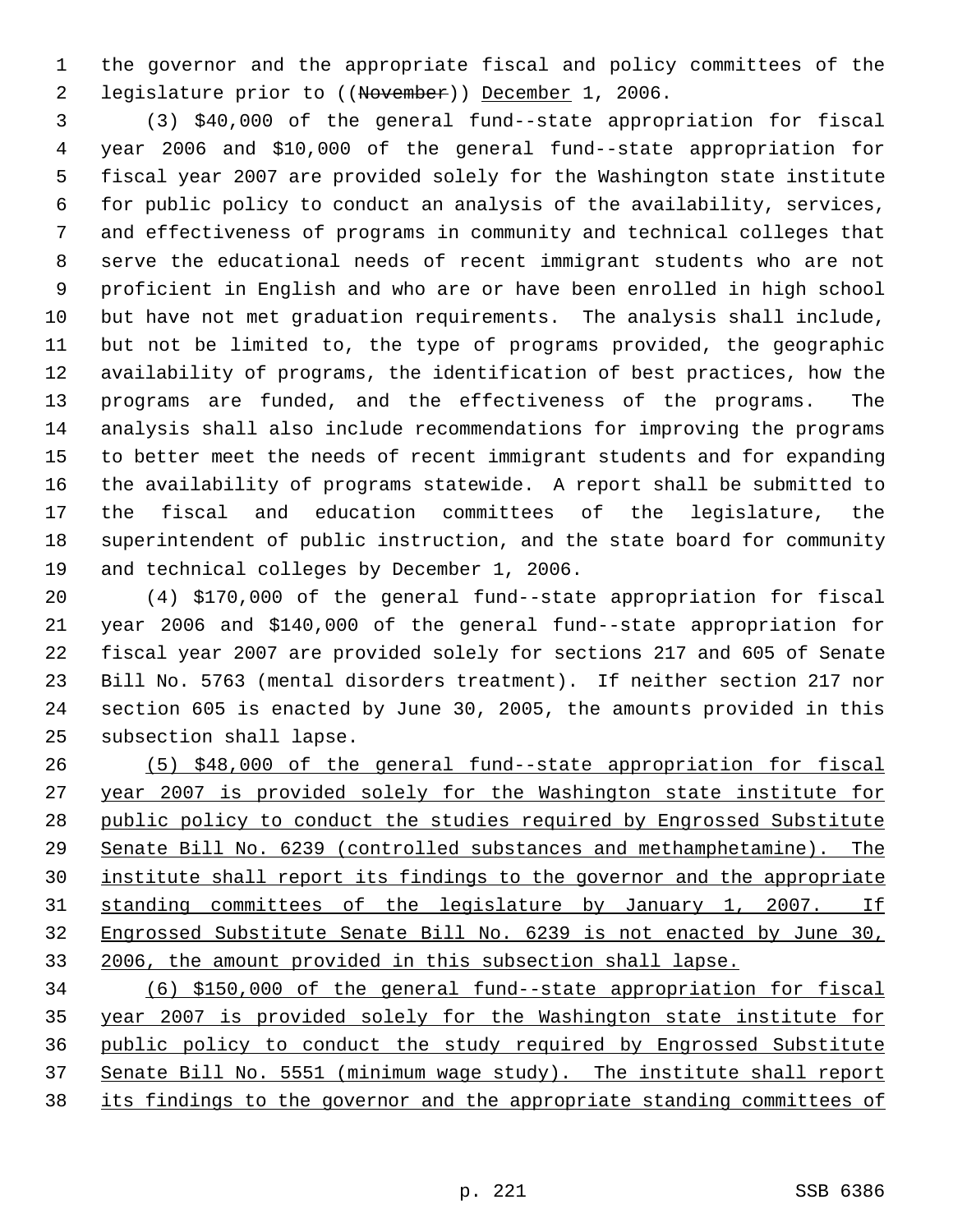1 the legislature by December 1, 2006. If Engrossed Substitute Senate Bill No. 5551 is not enacted by June 30, 2006, the amount provided in this subsection shall lapse.

 (7) \$275,000 of the general fund--state appropriation for fiscal year 2007 is provided solely for the Washington state institute for public policy to conduct the study required by Substitute Senate Bill No. 6618 (high school assessment system). Specifically, the study will consist of three components: (a) An analysis of WASL data to identify 9 the characteristics of the students who have failed to meet standard; (b) a review and identification of additional alternative assessment options that will augment the current assessment system; and (c) a review and identification of additional alternative methods, procedures, or combinations of performance measures to assess whether students have met the state learning standards. The institute must provide an interim report by December 1, 2006, and a final report by December 2007.

 (8) \$125,000 of the general fund--state appropriation for fiscal year 2007 is provided solely for the Washington state institute for public policy to begin the development of a repository of research and evaluations of the cost-benefits of various K-12 educational programs and services. The goal for the effort is to provide policymakers with additional information to aid in decision making. Further, the legislative intent for this effort is not to duplicate current studies, research, and evaluations but rather to augment those activities on an on-going basis. Therefore, to the extent appropriate, the institute shall utilize and incorporate information from the Washington learns study, the joint legislative audit and review committee, and other entities currently reviewing certain aspects of K-12 finance and programs. The institute shall provide the following: (a) By September 1, 2006, a detailed implementation plan for this project; (b) by March 1, 2007, a report with preliminary findings; and (c) annual updates each year thereafter.

 (9) \$55,000 of the general fund--state appropriation for fiscal year 2007 is provided solely for the Washington state institute for public policy's responsibilities under Substitute Senate Bill No. 6605 (education interpreters for hearing impaired students). If the bill is not enacted by June 30, 2006, the amount provided in this subsection shall lapse.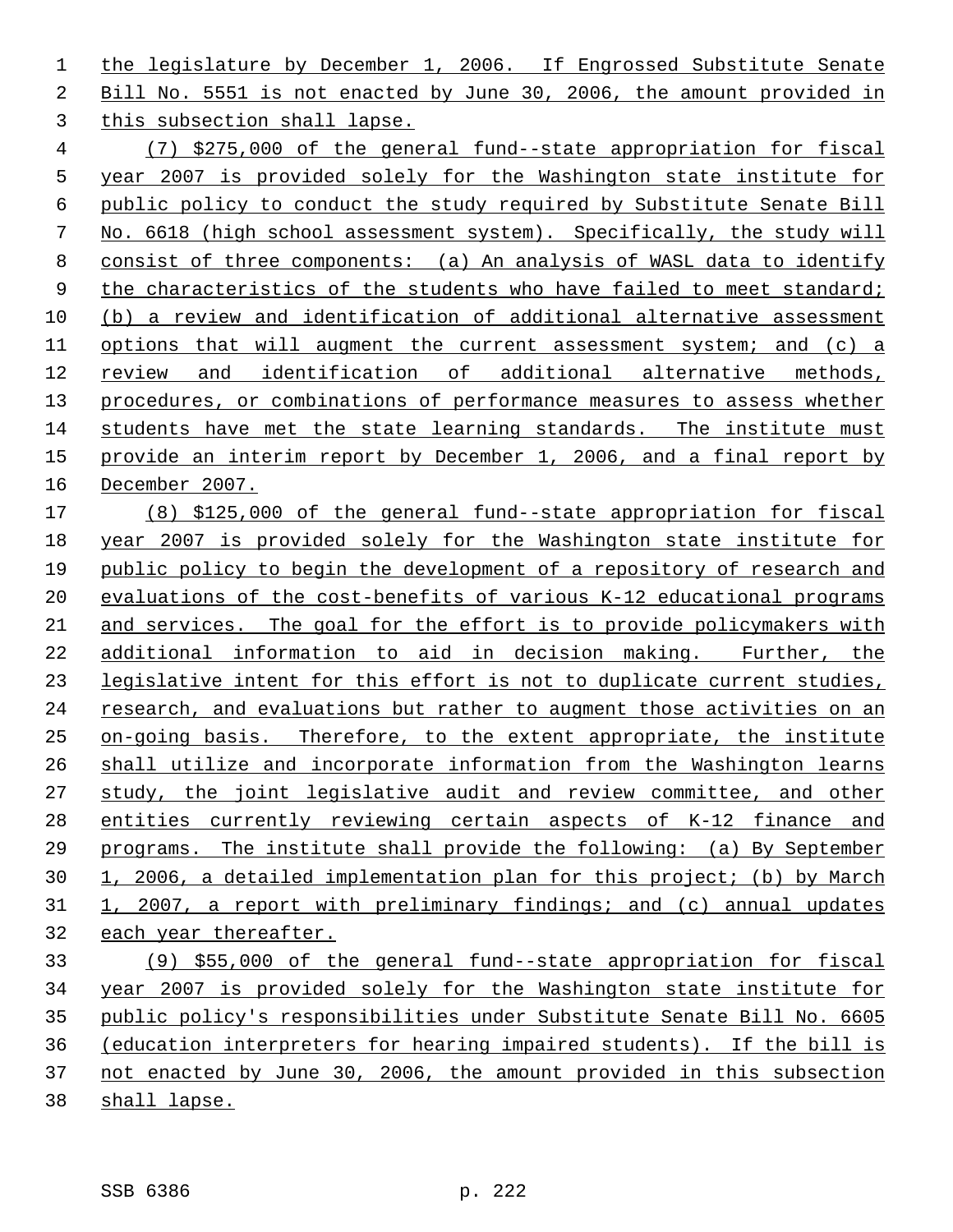(10) \$45,000 of the general fund--state appropriation for fiscal year 2007 is provided solely for the Washington state institute for public policy to conduct a study and comparison of the characteristics and service needs of clients of the division of developmental disabilities who are not receiving paid services by the division and those who are receiving paid services. The institute shall design a sampling strategy to guide the department of social and health services in conducting assessments such that assessment data will be available on a statistically valid sample of the clients not receiving paid services by the division of developmental disabilities to compare to a sample of clients receiving paid services. By November 1, 2006, the institute shall report to the governor and the legislature including, 13 but not necessarily limited to: (a) The nature and severity of the service needs of clients receiving and not receiving paid services by the division; (b) Demographic information for those receiving and not receiving 17 paid services by the division; and 18 (c) An analysis of the differences between the two groups. By June 30, 2007, the institute shall provide a six-year estimate of service needs of the state's population of individuals with developmental disabilities, provided in conjunction with the caseload forecast council. (11) \$138,000 of the general fund--state appropriation for fiscal year 2006 is provided solely for extraordinary natural gas cost expenses. As a condition for receiving these funds, the university, for each object of expenditure supported by both tuition and general fund, shall charge the general fund in proportion to its total expenditure for tuition revenue and general fund--state appropriations. **Sec. 608.** 2005 c 518 s 609 (uncodified) is amended to read as follows: **FOR WESTERN WASHINGTON UNIVERSITY**  32 General Fund--State Appropriation (FY 2006) . . . . . ((\$58,896,000)) \$59,060,000 \$59,060,000 \$59,060,000 \$59,060,000 \$59,060,000 \$59,060,000 \$59,060,000 \$59,060,000 \$59,000 \$1,000 \$1,000 \$1,000 \$1,000 \$1,000 \$1,000 \$1,000 \$1,000 \$1,000 \$1,000 \$1,000 \$1,000 \$1,000 \$1,000 \$1,000 \$1,000 34 General Fund--State Appropriation (FY 2007) . . . . . ((\$60,514,000)) \$60,535,000 36 Education Legacy Trust--State Appropriation . . . . . . . \$3,475,000 Pension Funding Stabilization Account--State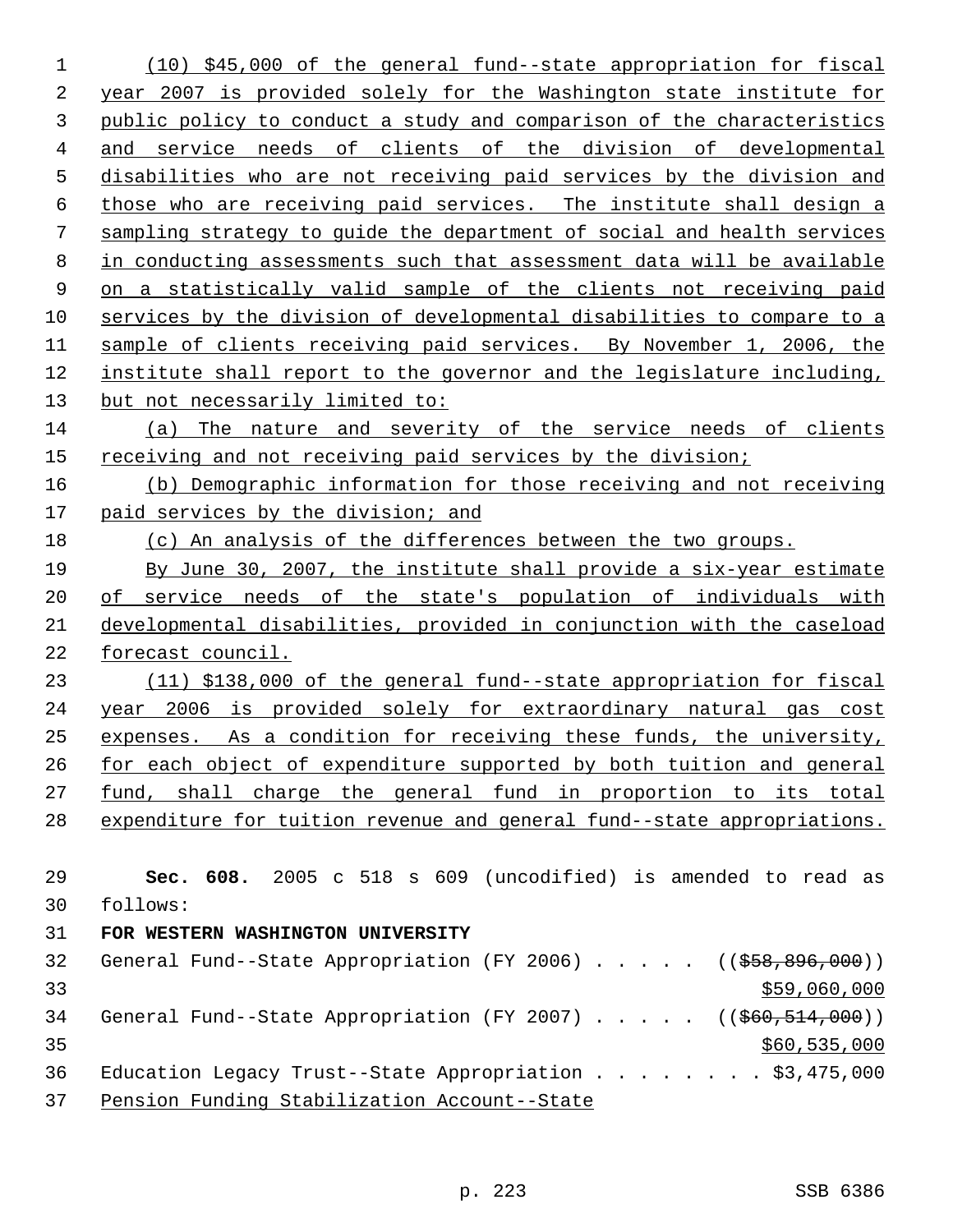| TOTAL APPROPRIATION ( $(\frac{122}{122}, \frac{885}{100})$ ) |
|--------------------------------------------------------------|
| \$123,231,000                                                |

 The appropriations in this section are subject to the following conditions and limitations:

 (1) \$1,158,000 of the education legacy trust appropriation for fiscal year 2006 and \$2,317,000 of the education legacy trust appropriation for fiscal year 2007 are provided as the state subsidy for 340 new enrollments. By December 15th of each year of the 2005-07 fiscal biennium, the university shall report to the office of financial management and the legislative fiscal committees the number of new student FTEs by campus enrolled with the funding provided in this subsection.

 (2) The appropriations for higher education employee compensation increases provided or referenced in this section and described in sections 949 through 980 of this act are estimated to increase the total per student funding during the 2005-2007 biennium. This increase in total per student funding is in addition to the tuition revenues that will be generated and retained by the university as a result of the tuition increases that are authorized in section 601 of this act. Given these increases in core funding, Western Washington University shall, by June 30, 2007, show demonstrable progress toward achieving the following six-year programmatic goals:

 (a) Improve time to degree as measured by the percent of admitted students who graduate within 125% of the credits required for a degree;

 (b) Preserve access for low-income students as measured by the percentage of total degrees awarded to Pell Grant recipients;

(c) Improve freshman retention rates;

 (d) Improve and sustain the quality of its degree programs as measured by the number of programs that receive national accreditation; and

 (e) Improve its ability to prepare students for the workforce as measured by the job placement or graduate school acceptance rates among graduates.

 Specific six-year targets for the goals stated in this subsection shall be established by the university, the office of financial management, and the higher education coordinating board and shall be determined based on the per student funding level assumed in this act.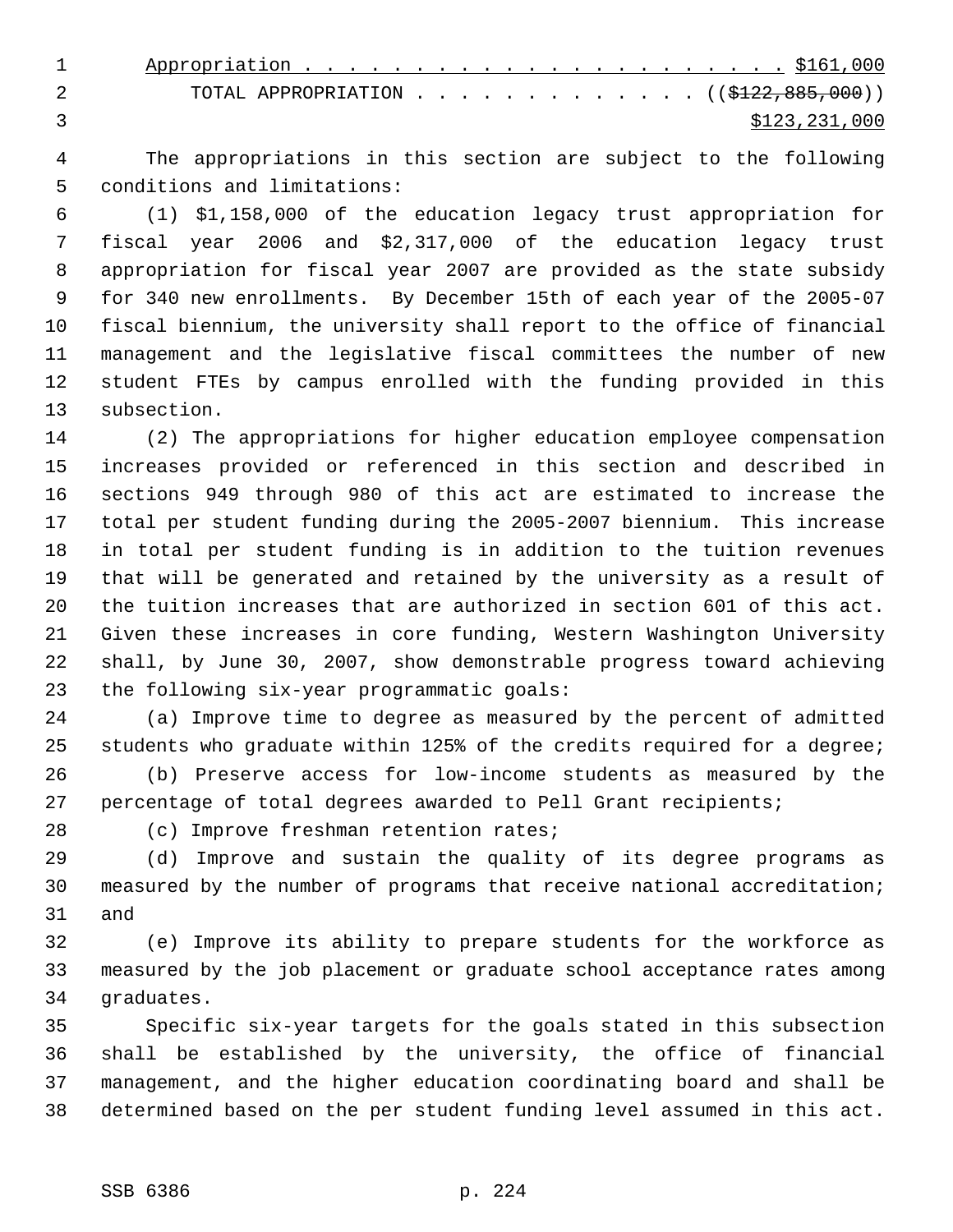1 On or before ((October)) November 1, 2006, the university shall submit to the higher education coordinating board a report that outlines the institution's progress and ongoing efforts toward meeting the provisions of this section. The higher education coordinating board shall compile and analyze all responses and provide a summary to the governor and the appropriate fiscal and policy committees of the 7 legislature prior to ((November)) December 1, 2006.

 (3) Access to baccalaureate and graduate degree programs continues to be limited for residents of North Snohomish, Island, and Skagit counties. The higher education consortium created to serve the region has not been able to successfully address the region's access needs. The university center model of service delivery, centered on a community college campus with a single point of accountability, has proven more effective in developing degree programs and attracting students.

 Therefore, the management and leadership responsibility for consortium operations are assigned to Everett community college. Everett community college shall collaborate with community and business leaders, other local community colleges, the public four-year institutions of higher education, and the higher education coordinating board to develop an educational plan for the North Snohomish, Island, and Skagit county region based on the university center model.

 (4) \$165,000 of the general fund--state appropriation for fiscal year 2006 is provided solely for extraordinary natural gas cost expenses. As a condition for receiving these funds, the university, 26 for each object of expenditure supported by both tuition and general 27 <u>fund, shall charge the general fund in proportion to its total</u> expenditure for tuition revenue and general fund--state appropriations.

 **Sec. 609.** 2005 c 518 s 610 (uncodified) is amended to read as follows: **FOR THE HIGHER EDUCATION COORDINATING BOARD--POLICY COORDINATION AND ADMINISTRATION**  33 General Fund--State Appropriation (FY 2006) . . . . . . ((\$2,665,000)) 34 \$5,666,000 35 General Fund--State Appropriation (FY 2007)  $\ldots$  . . . . ((\$2,684,000))

  $\frac{$7,687,000}{2}$ 37 General Fund--Federal Appropriation . . . . . . . . . ( $(\frac{24}{289},000)$ )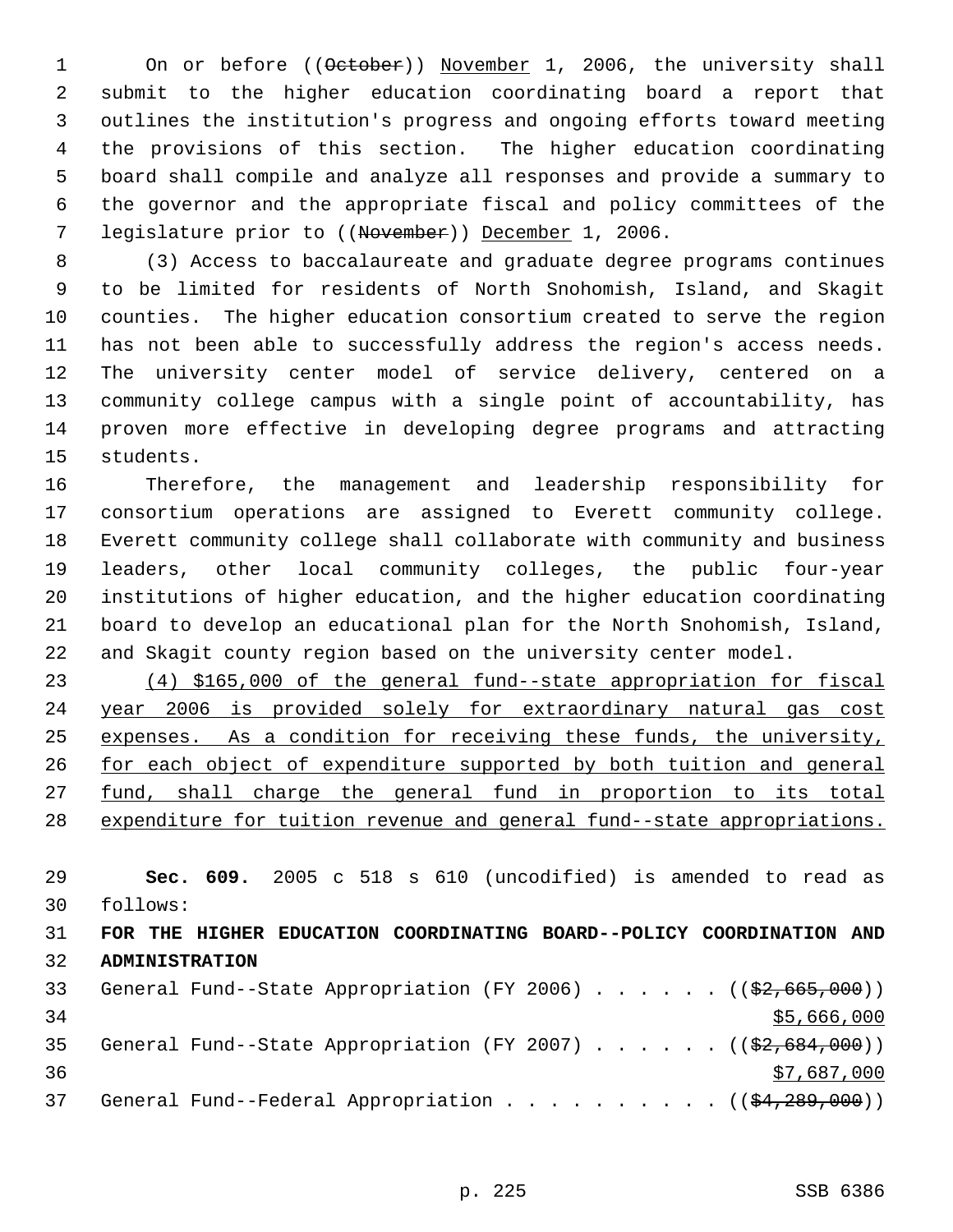$\frac{1}{2}$  \$4,291,000

Pension Funding Stabilization Account--State

 Appropriation . . . . . . . . . . . . . . . . . . . . . . \$14,000 4 TOTAL APPROPRIATION . . . . . . . . . . . . . ((<del>\$9,638,000</del>))  $5 - 5$  \$17,658,000

 (1) The appropriations in this section are subject to the following conditions and limitations: \$300,000 of the general fund--state appropriation for fiscal year 2006 and \$300,000 of the general fund-- state appropriation for fiscal year 2007 are provided solely to develop college readiness standards for English and science.

 (2) \$2,914,000 of the general fund--state appropriation for fiscal year 2006 and \$2,866,000 of the general fund--state appropriation for fiscal year 2007 are for financial aid administration, in addition to the four percent cost allowance provision for state work study under 15 section 610(7) of this act. These funds are for administration of all the financial aid and grant programs assigned to the board by the legislature and administered by the agency. To the extent the executive director finds the agency will not require the full sum provided in this subsection, a portion may be transferred to supplement financial grants-in-aid to eligible clients contained in section 610 of 21 this act after notifying the board and the office of financial management of the intended transfer.

 (3) \$2,000,000 of the general fund--state appropriation for fiscal year 2007 is provided solely to contract for 180 full-time equivalent students in high demand fields in fiscal year 2007. High-demand fields are programs where enrollment access is limited and employers are experiencing difficulty finding qualified graduates to fill job openings. Of the amounts provided, up to \$20,000 may be used for management of the competitive process for awarding high-demand student FTEs during the 2005-07 biennium.

 (a) The board will manage a competitive process for awarding high- demand student FTEs. Public baccalaureate institutions are eligible to apply for funding and may submit proposals.

 (b) The board will establish a proposal review committee that will include, but not be limited to, representatives from the board, the office of financial management, and economic development and labor market analysts. The board will develop the request for proposals,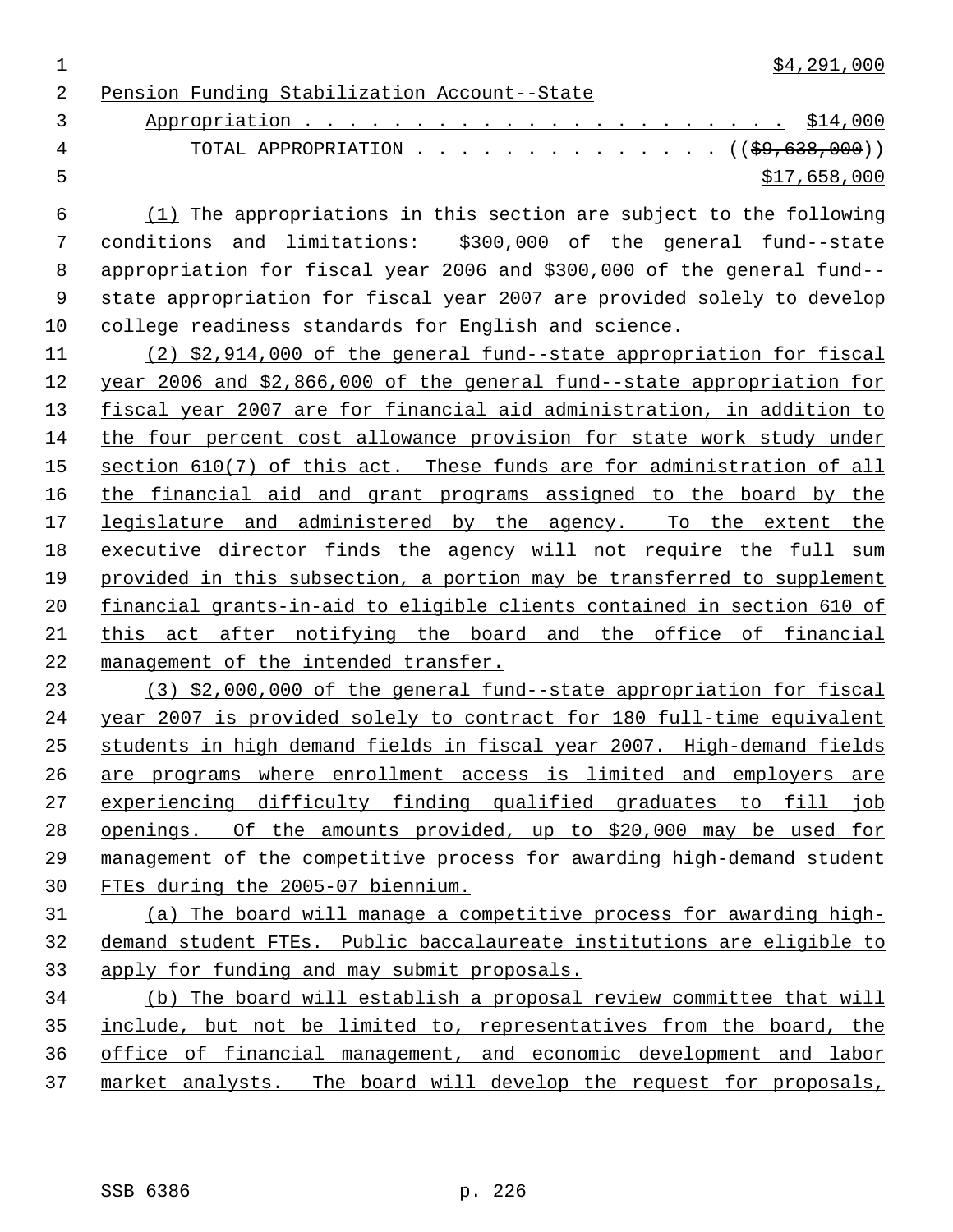including the criteria for awarding grants, in consultation with the proposal review committee. (c) Baccalaureate institutions that receive grants shall provide the board and the forecast division of the office of financial management with data specified by the board or the office of financial management that shows the impact of this subsection, particularly the degree of improved access to high-demand programs for students and successful job placements for graduates. The board will report on the 9 implementation of this subsection by November 1 of each fiscal year to the office of financial management and the fiscal and higher education committees of the legislature. **Sec. 610.** 2005 c 518 s 611 (uncodified) is amended to read as follows: **FOR THE HIGHER EDUCATION COORDINATING BOARD--FINANCIAL AID AND GRANT PROGRAMS**  16 General Fund--State Appropriation (FY 2006) . . . . . ((\$159,363,000)) \$156,449,000 18 General Fund--State Appropriation (FY 2007) . . . . . ((\$164,634,000)) 19 \$163,316,000 20 General Fund--Federal Appropriation . . . . . . . . ((\$13,073,000)) \$13,075,000 22 Education Legacy Trust--State Appropriation . . . . . . \$62,910,000 Pension Funding Stabilization Account--State Appropriation . . . . . . . . . . . . . . . . . . . . . . \$16,000 25 TOTAL APPROPRIATION . . . . . . . . . . . . ((\$399,980,000))  $\frac{$395,766,000}{200}$ 

 The appropriations in this section are subject to the following conditions and limitations:

 (1) \$299,000 of the general fund--state appropriation for fiscal year 2006 and \$308,000 of the general fund--state appropriation for 31 fiscal year 2007 are ((provided solely)) for the western interstate commission for higher education.

 (2) \$75,000 of the general fund--state appropriation for fiscal year 2006 and \$75,000 of the general fund--state appropriation for 35 fiscal year 2007 are ((provided solely)) for higher education student child care matching grants under chapter 28B.135 RCW.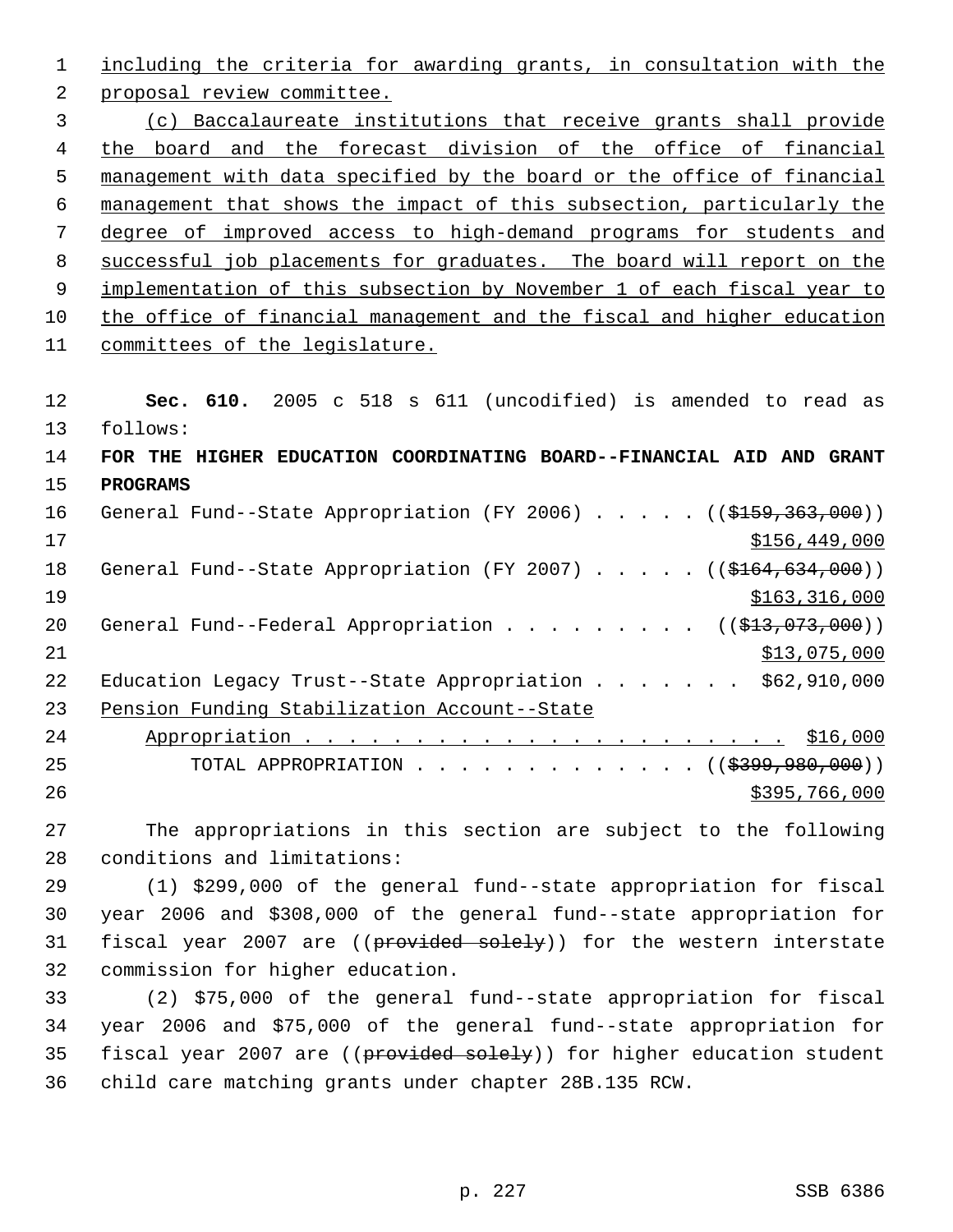(3) \$25,000 of the general fund--state appropriation for fiscal year 2006 and \$25,000 of the general fund--state appropriation for 3 fiscal year 2007 are ((provided solely)) for the benefit of students who participate in college assistance migrant programs (CAMP) operating in Washington state. To ensure timely state aid, the board may establish a date after which no additional grants would be available for the 2005-06 and 2006-07 academic years. The board shall disperse grants in equal amounts to eligible post-secondary institutions so that state money in all cases supplements federal CAMP awards.

 (4) \$124,901,000 of the general fund--state appropriation for fiscal year 2006, \$134,506,000 of the general fund--state appropriation for fiscal year 2007, \$28,400,000 of the education legacy trust appropriation for fiscal year 2006, and \$31,654,000 of the education legacy trust appropriation for fiscal year 2007 are provided solely for the state need grant program. After April 1st of each fiscal year, up to one percent of the annual appropriation for the state need grant 17 program and up to one percent to the state education trust account as 18 authorized in RCW 28B.92.140 may be transferred to the state work study program.

 $((+5))$  Of the amounts provided, \$250,000 of the general fund-- state appropriation for fiscal year 2006 and \$250,000 of the general fund--state appropriation for fiscal year 2007 are provided solely to implement House Bill No. 1345 (part-time student financial aid). If the bill is not enacted by June 30, 2005, the amounts provided in this subsection shall lapse. The board may not expend more than the amount provided in this subsection to implement the bill.

 $((\langle 6 \rangle) )$  (5) \$75,000 of the general fund--state appropriation for fiscal year 2006 and \$75,000 of the general fund--state appropriation 29 for fiscal year 2007 are ((provided solely)) for the implementation of Second Substitute House Bill No. 1050 (foster care endowed scholarship program). The purpose of the program is to help students who are or were in foster care attend an institution of higher education in the state of Washington. If the bill is not enacted by June 30, 2005, the amounts provided in this subsection shall lapse.

35  $((+7))$  (6) \$250,000 of the general fund--state appropriation for 36 fiscal year 2006 and  $((\frac{2550}{100})$  \$1,272,000 of the general fund--state 37 appropriation for the fiscal year 2007 are ((provided solely)) to support the future teachers' conditional scholarship and loan repayment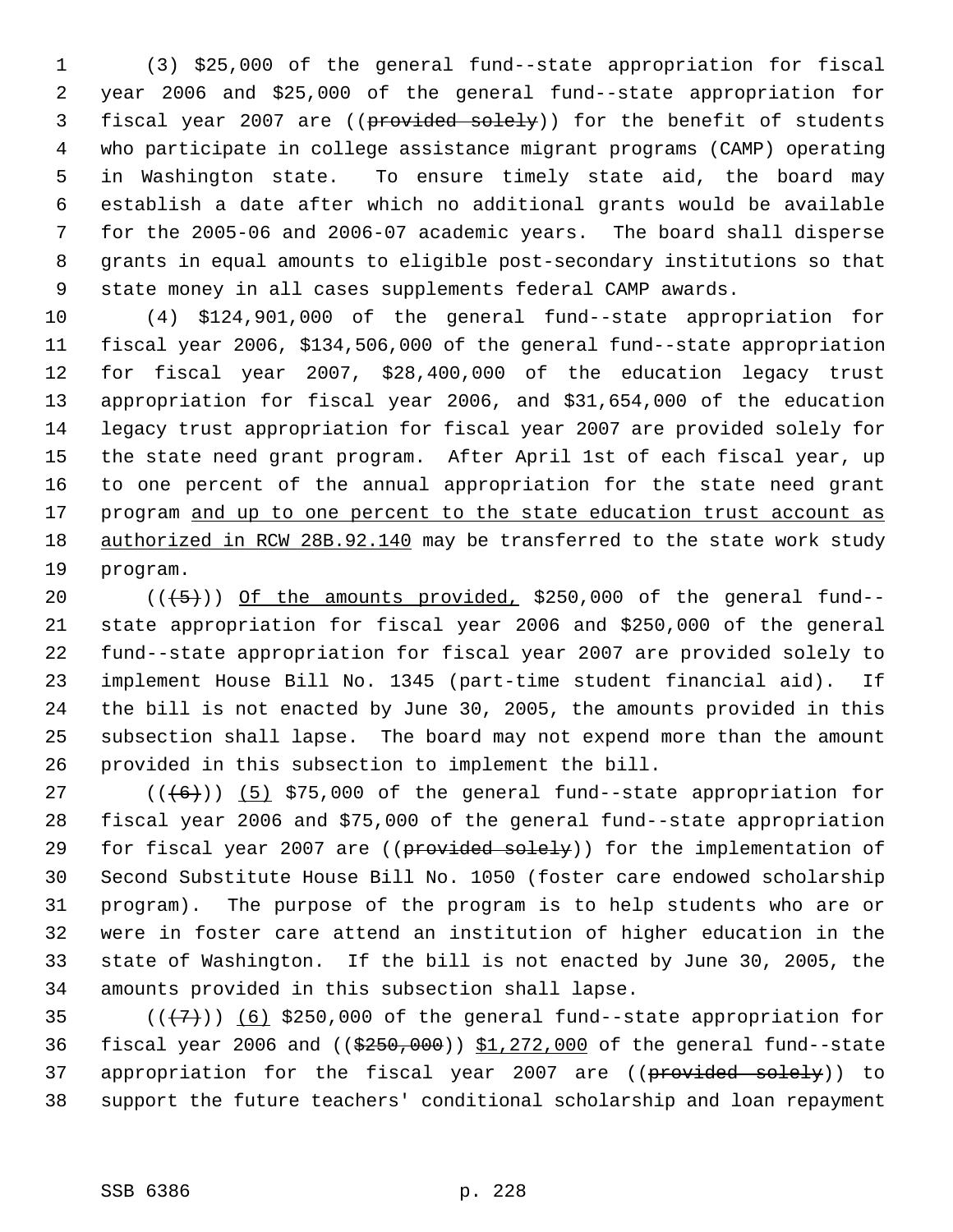1 program. Of this amount, \$1,022,000 of the general fund--state appropriation for fiscal year 2007 is provided solely for implementation of the conditional scholarship programs established in Substitute Senate Bill No. 6171 (preparing bilingual and special education teachers). Pursuant to the legislation, a demonstration project is created to assist classified public K-12 school employees in earning a teaching certificate with an endorsement for bilingual or special education. This project will provide conditional scholarships 9 through the future teachers conditional scholarship program and loan repayment program or through one of the alternative routes to teacher certification. By January 2008, the board will provide a report on the 12 results of the demonstration project.

 $((+8))$   $(7)$  \$17,048,000 of the general fund--state appropriation for fiscal year 2006, \$17,048,000 of the general fund--state appropriation for fiscal year 2007, \$863,000 of the education legacy trust appropriation for fiscal year 2006, and \$1,993,000 of the education legacy trust appropriation for fiscal year 2007 are provided solely for the state work study program. After April 1st of each fiscal year, up to one percent of the annual appropriation for the state work study program may be transferred to the state need grant program. In addition to the administrative allowance in subsection  $((+11))$  (13) of this section, four percent of the general fund--state 23 amount and the education legacy trust amounts in this subsection may be expended for state work study program administration.

 $((+9))$  (8) \$2,867,000 of the general fund--state appropriation for fiscal year 2006 and \$2,867,000 of the general fund--state 27 appropriation for fiscal year 2007 are ((provided solely)) for educational opportunity grants pursuant to chapter 233, Laws of 2003 (ESB 5676). The board may deposit sufficient funds from its appropriation into the state education trust fund as established in RCW 28B.10.821 to provide a one-year renewal of the grant for each new 32 recipient of the educational opportunity grant award. After April 1st of each fiscal year, uncommitted funds from the annual appropriation 34 for the educational opportunity grant program may be transferred to the 35 state work study or state need grant programs. The board and the office of financial management shall be notified of the transfer.

 ( $(\overline{+10})$ )  $(9)$  \$2,384,000 of the general fund--state appropriation for fiscal year 2006 and \$2,361,000 of the general fund--state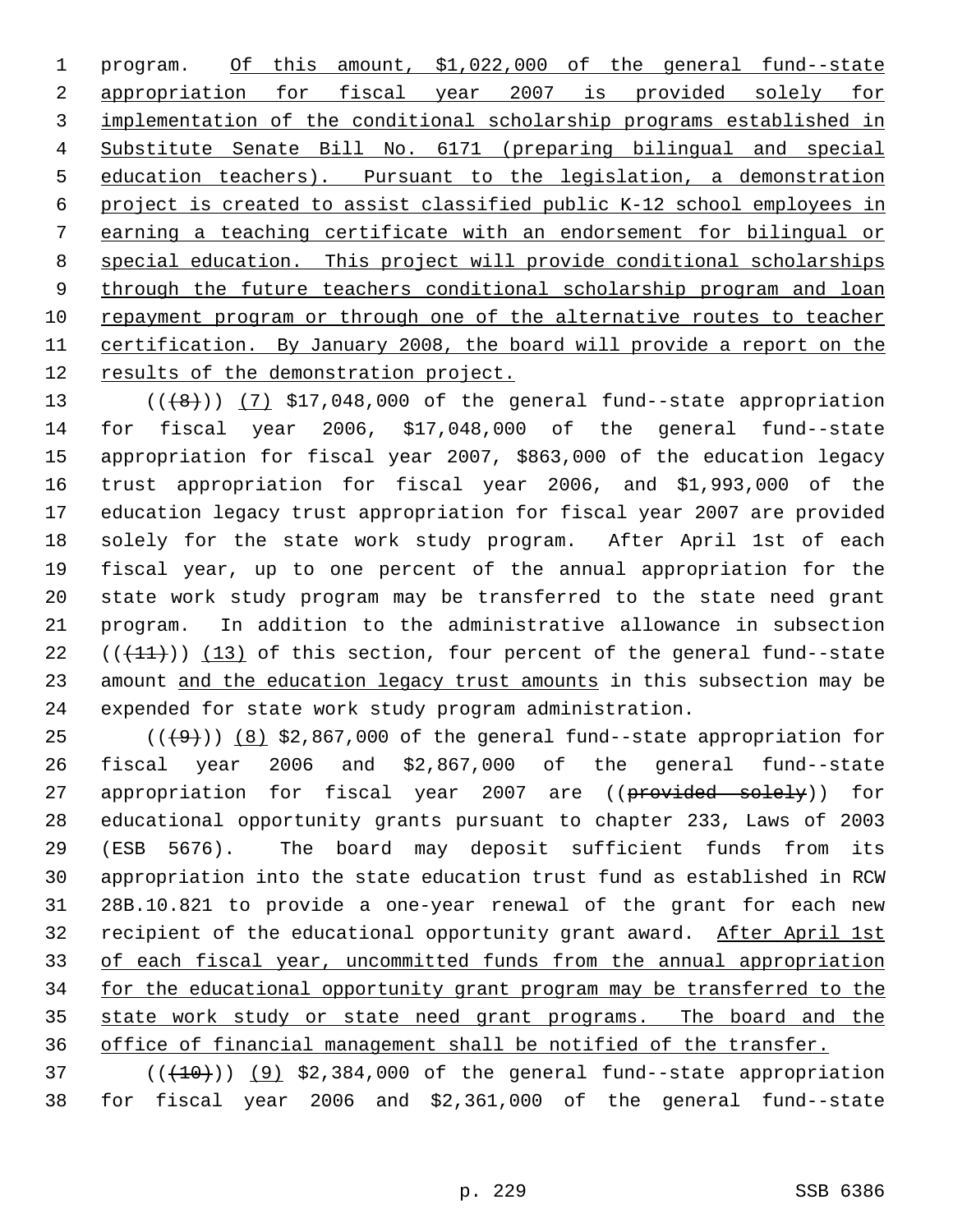1 appropriation for fiscal year 2007 are ((provided solely)) to implement the Washington scholars program. Any Washington scholars program moneys not awarded by April 1st of each year may be transferred by the board to the Washington award for vocational excellence. Amounts provided in this subsection are sufficient for the higher education coordinating board to select three Washington scholars in fiscal year 2006 and two Washington scholars in fiscal year 2007 from each legislative district under the provisions of RCW 28A.600.100 through 28A.600.150.

 $((+11))$  (10) \$794,000 of the general fund--state appropriation for fiscal year 2006 and \$847,000 of the general fund--state appropriation 12 for fiscal year 2007 are ((provided solely)) to implement Washington award for vocational excellence program. Any Washington award for vocational program moneys not awarded by April 1st of each year may be transferred by the board to the Washington scholars program.

 $((+12))$   $(11)$  \$246,000 of the general fund--state appropriation for fiscal year 2006 and \$246,000 of the general fund--state appropriation 18 for fiscal year 2007 are ((provided solely)) for community scholarship matching grants of \$2,000 each and up to a total of \$46,000 per year in grants for nonprofit community organizations with preference given to organizations affiliated with scholarship America to administer the scholarship matching grants. To be eligible for the matching grant, a nonprofit community organization organized under section 501(c)(3) of the internal revenue code must demonstrate that it has raised \$2,000 in new moneys for college scholarships after the effective date of this section. An organization may receive more than one \$2,000 matching grant and preference shall be given to organizations affiliated with scholarship America.

 $((+13))$   $(12)$  Subject to state need grant service requirements pursuant to chapter 28B.119 RCW, ((\$4,265,000)) \$4,325,000 of the general fund--state appropriation for fiscal year 2006 is provided solely for the Washington promise scholarship program. The Washington promise scholarship program is terminated following fiscal year 2006. No Washington promise scholarship awards may be offered to students 35 beyond the graduating high school class of 2004. Funding remaining after June 30, 2006, may be transferred to the state education trust account authorized in RCW 28B.92.140.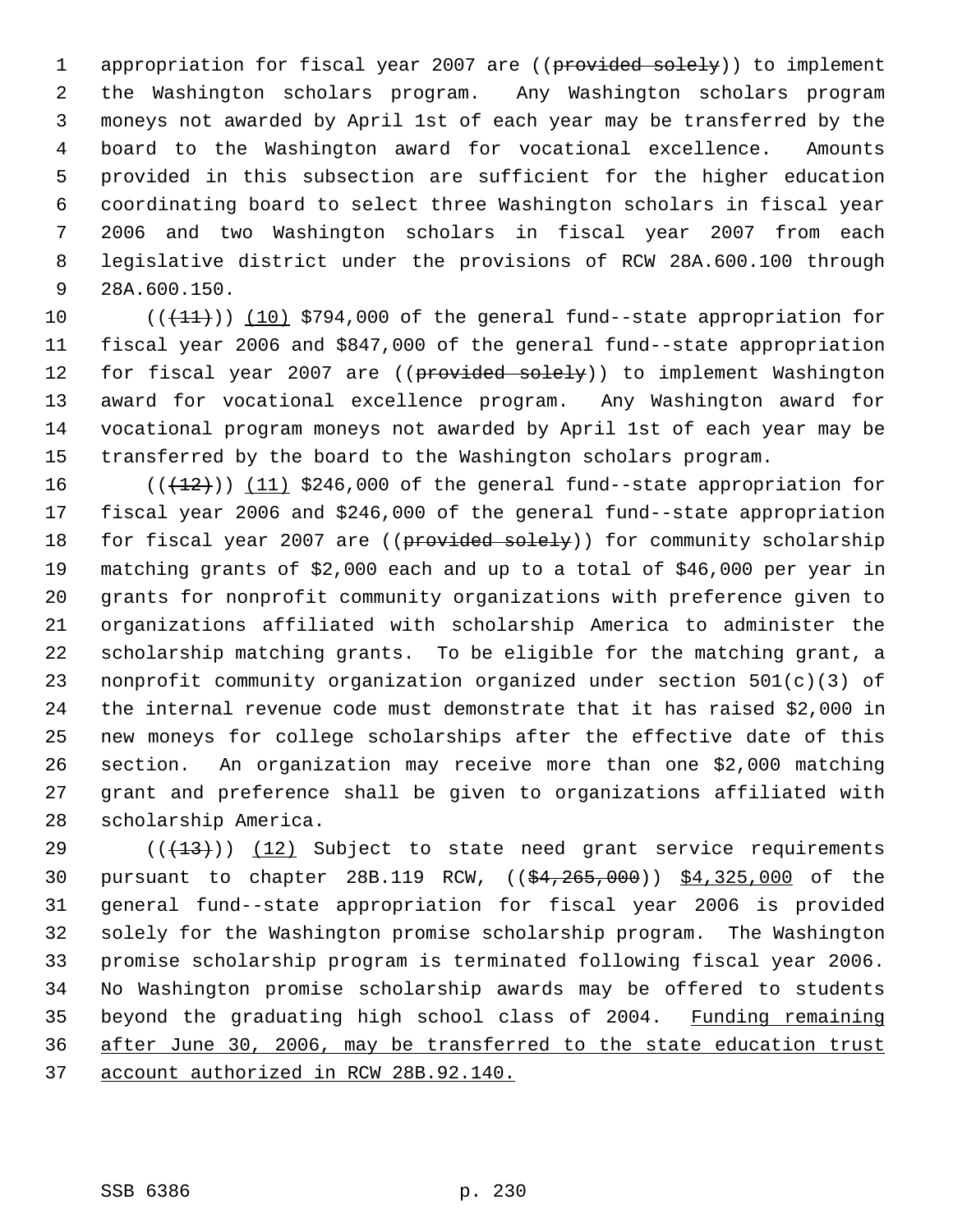(13) \$75,000 of the general fund--state appropriation for fiscal year 2007 is provided solely for one-time costs associated with stabilizing the GEAR-UP scholarship program.

 (14) ((\$2,963,000 of the general fund--state appropriation for fiscal year 2006 and \$2,958,000 of the general fund--state appropriation for fiscal year 2007 are provided solely for financial aid administration, in addition to the four percent cost allowance provision for state work study under subsection (5) of this section. 9 These funds are provided to administer all the financial aid and grant 10 programs assigned to the board by the legislature and administered by 11 the agency. To the extent the executive director finds the agency will 12 not require the full sum provided in this subsection, a portion may be transferred to supplement financial grants-in-aid to eligible clients 14 after notifying the board and the office of financial management of the 15 intended transfer.)) \$3,100,000 of the general fund--state appropriation for fiscal year 2006 and \$3,100,000 of the general fund-- 17 state appropriation for fiscal year 2007 are for the health professions loan repayment and scholarship program.

 (15) \$60,000 of the general fund--state appropriation for fiscal year 2006 and \$60,000 of the general fund--state appropriation for fiscal year 2007 are for the Washington center scholarship program.

 (16) \$500,000 of the general fund--state appropriation for fiscal year 2007 is provided solely for the board to contract with the Washington leadership 1000 scholarship fund. The funds shall be used to support, develop, and implement the leadership 1000 scholarship program which matches private benefactors with selected economically disadvantaged students who would otherwise be unable to attend college after depleting all other sources of scholarship and financial aid.

 (17) By November 1st of each fiscal year, the board will submit a 30 report to the legislature detailing the following regarding each of the 31 subsections listed in this section: (a) The number of students served; (b) the amount of the award provided to individual students; (c) the total amount spent; and (d) an explanation for any variation between 34 the amount listed in the subsections and the amount expended.

 **Sec. 611.** 2005 c 518 s 612 (uncodified) is amended to read as follows: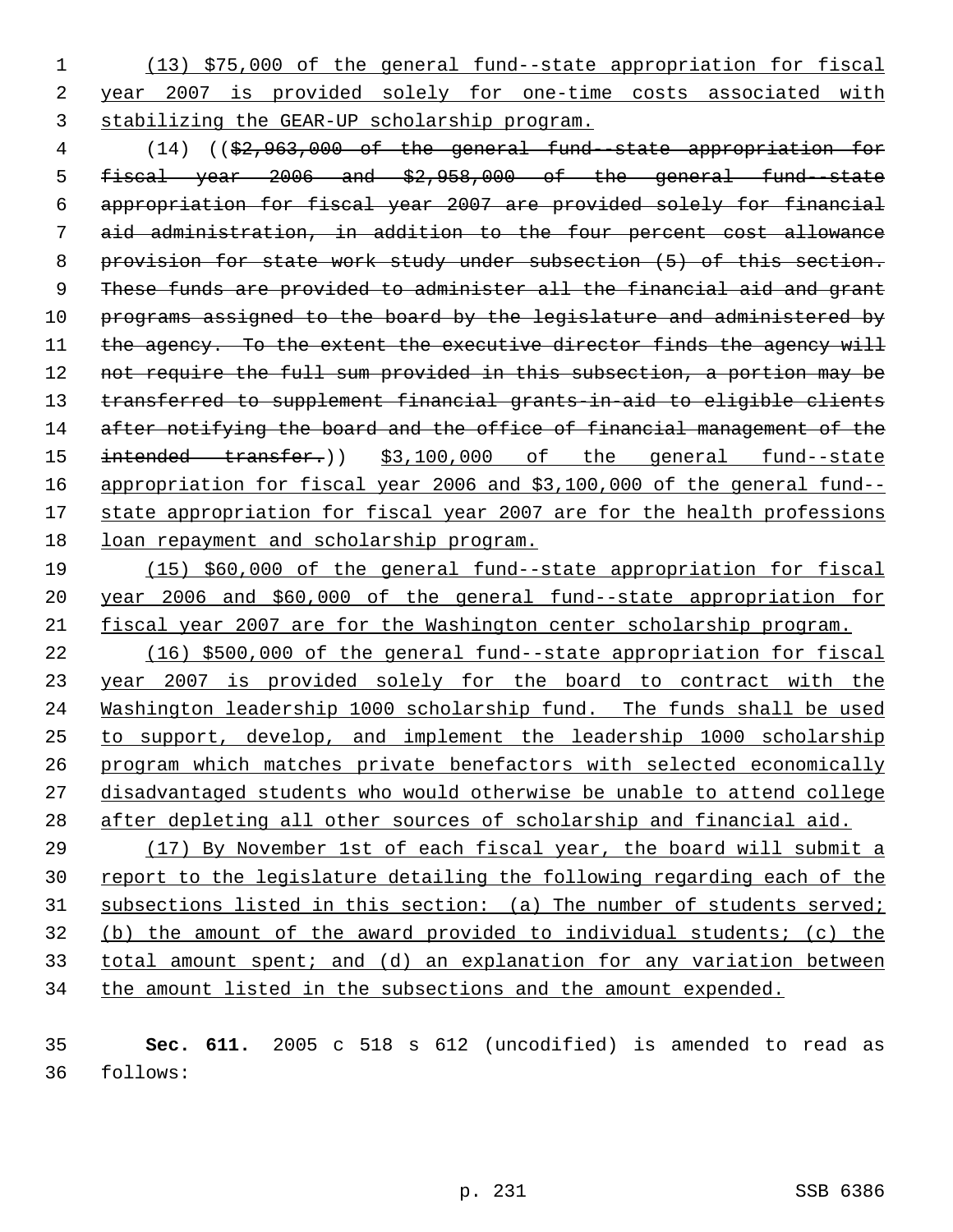**FOR THE WORK FORCE TRAINING AND EDUCATION COORDINATING BOARD** General Fund--State Appropriation (FY 2006) . . . . . . . . \$1,225,000 3 General Fund--State Appropriation (FY 2007)  $\ldots$  . . . . ( $(\frac{1}{21}, \frac{231}{200})$ )  $\frac{1}{2}$ , 236,000 5 General Fund--Federal Appropriation . . . . . . . . ((\$53,890,000))  $$53,897,000$  Pension Funding Stabilization Account--State Appropriation . . . . . . . . . . . . . . . . . . . . . . . \$7,000 9 TOTAL APPROPRIATION . . . . . . . . . . . . . ((\$56,346,000)) \$56,365,000 **Sec. 612.** 2005 c 518 s 613 (uncodified) is amended to read as follows: **FOR THE SPOKANE INTERCOLLEGIATE RESEARCH AND TECHNOLOGY INSTITUTE** 14 General Fund--State Appropriation (FY 2006) . . . . . . ((\$1,446,000)) \$1,483,000 16 General Fund--State Appropriation (FY 2007) . . . . . . ((\$1,476,000)) \$1,514,000 Pension Funding Stabilization Account--State Appropriation . . . . . . . . . . . . . . . . . . . . . . . \$8,000 20 TOTAL APPROPRIATION . . . . . . . . . . . . . . ((\$2,922,000)) \$3,005,000 The appropriations in this section are subject to the following

conditions and limitations:

 The legislature finds that economic development, especially in emerging technologies, is critical to Spokane and Eastern Washington. The principal goal of the state's investment in the Spokane intercollegiate research and technology institute (SIRTI) is to bridge the gap between academic discovery and economic development, thereby leveraging the state's investment in research. However, it is essential to find appropriate ways to mark the success of these efforts. By September 15, 2005, SIRTI shall develop a plan for review by the house of representatives higher education committee and the senate labor, commerce, research and development committee, describing the agency's strategy and budget for commercial application of academic research. The plan shall include actions to be taken to select, develop, commercialize, and graduate clients. The plan shall also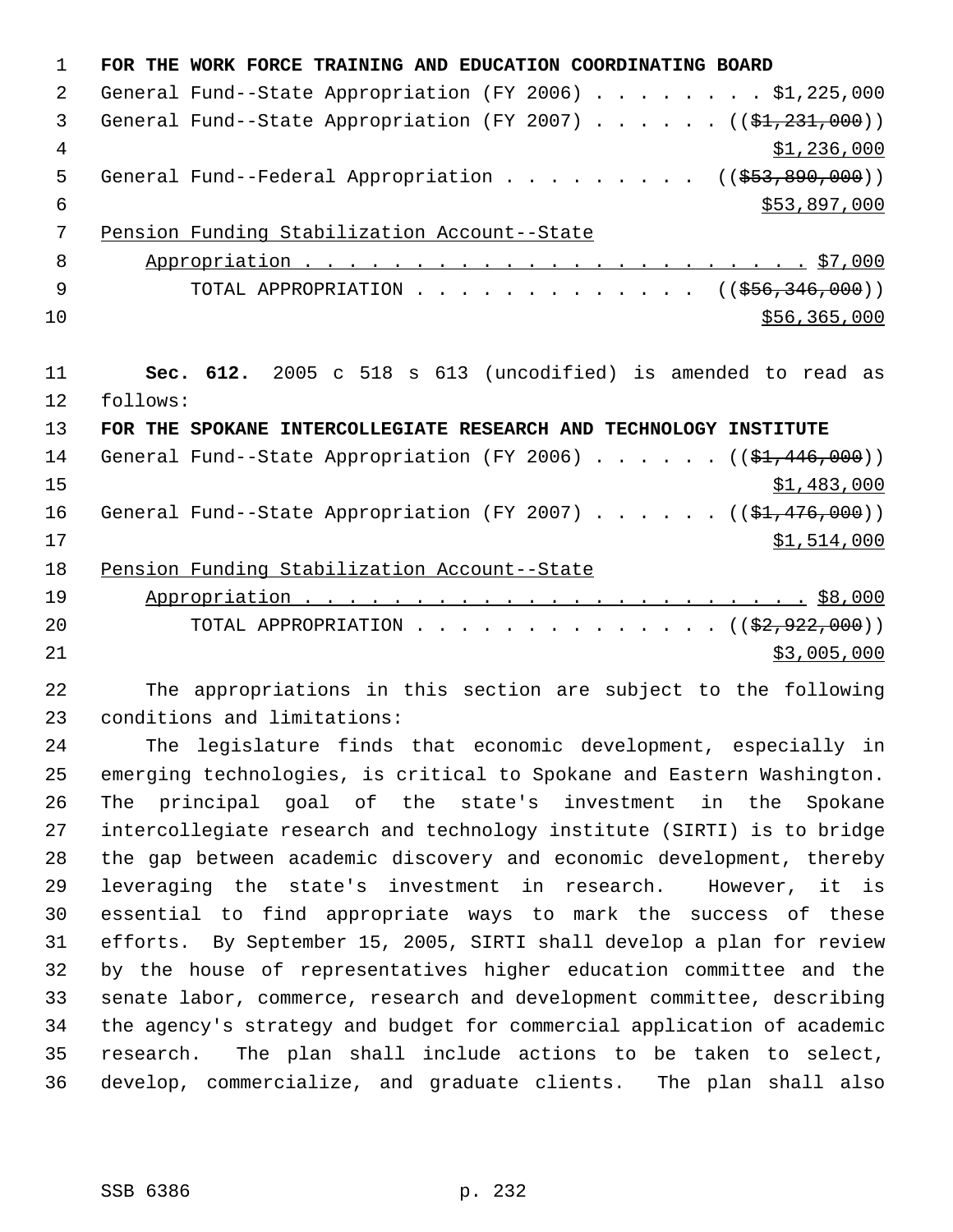detail how to measure significant impacts to the overall economic climate of the Spokane region, including job creation and wages, that are attributable to SIRTI.

 **Sec. 613.** 2005 c 518 s 614 (uncodified) is amended to read as follows: **FOR THE WASHINGTON STATE ARTS COMMISSION** General Fund--State Appropriation (FY 2006) . . . . . . . . \$2,322,000 8 General Fund--State Appropriation (FY 2007) . . . . . . ((\$2,349,000))  $\frac{1}{2}$  356,000 10 General Fund--Federal Appropriation . . . . . . . . . ((\$1,300,000)) \$1,350,000 12 General Fund--Private/Local Appropriation (FY 2007) . . . . ((\$1,000))  $\frac{$151,000}{ }$  Pension Funding Stabilization Account--State Appropriation . . . . . . . . . . . . . . . . . . . . . . . \$6,000 16 TOTAL APPROPRIATION . . . . . . . . . . . . . ((\$5,972,000)) \$6,185,000 **Sec. 614.** 2005 c 518 s 615 (uncodified) is amended to read as follows: **FOR THE WASHINGTON STATE HISTORICAL SOCIETY** 21 General Fund--State Appropriation (FY 2006) . . . . . . ((\$3,408,000)) \$3,407,000 23 General Fund--State Appropriation (FY 2007)  $\ldots$  . . . . ( $(\frac{22,757,000}{2})$  \$2,763,000 Pension Funding Stabilization Account--State Appropriation . . . . . . . . . . . . . . . . . . . . . . \$13,000 27 TOTAL APPROPRIATION . . . . . . . . . . . . . ((<del>\$6,165,000</del>)) \$6,183,000 The appropriations in this section are subject to the following conditions and limitations: (1) \$102,000 of the general fund--state appropriation for fiscal year 2006 and \$95,000 of the general fund--state appropriation for fiscal year 2007 are provided solely to implement Senate Bill No. 5707

 (women's history consortium). If the bill is not enacted by June 30, 2005, the amounts provided in this subsection shall lapse.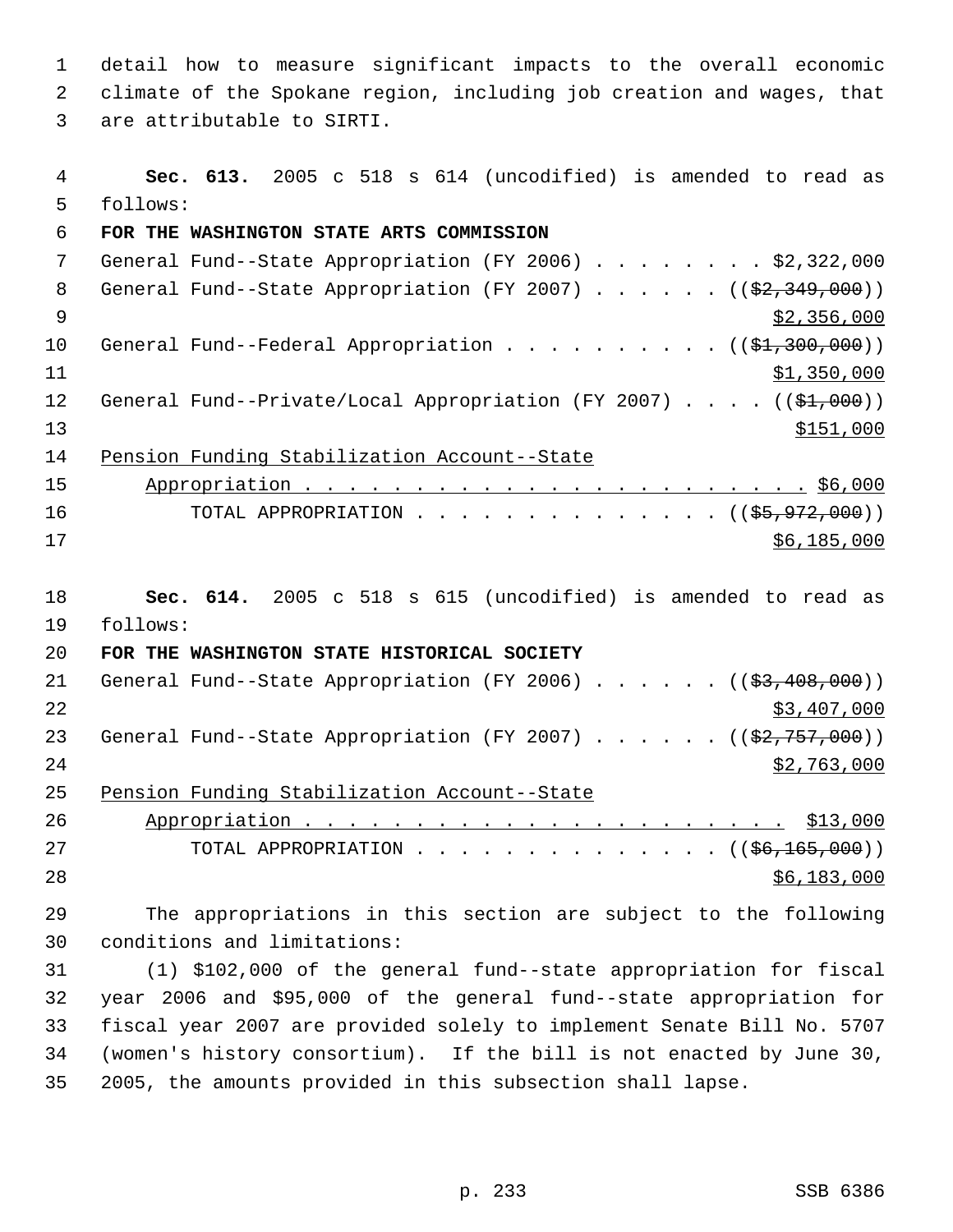(2) \$262,000 of the general fund--state appropriation for fiscal year 2006 is provided solely to coordinate and fund programs related to the Lewis and Clark bicentennial commemoration.

 (3) \$155,000 of the general fund--state appropriation for fiscal year 2006 is provided solely for reimbursement of costs incurred by the Pacific county sheriff's office resulting from Lewis and Clark bicentennial commemoration events.

 (4) \$100,000 of the general fund--state appropriation for fiscal year 2006 is provided solely for reimbursement of costs incurred by local law enforcement resulting from Lewis and Clark bicentennial commemoration events scheduled in the cities of Clarkston, Dayton, Kennewick, Stevenson, Toppenish, and Vancouver.

 NEW SECTION. **Sec. 615.** A new section is added to 2005 c 313 (uncodified) to read as follows:

**FOR THE WASHINGTON STATE HISTORICAL SOCIETY**

16 General Fund--State Appropriation (FY 2006) . . . . . . . . \$491,000

 The appropriation in this section is subject to the following conditions and limitations: The appropriation is provided solely for increased costs associated with the discovery of Native American remains at the station camp unit of the Lewis and Clark national historic park; however, none of the funds appropriated in this section shall be used for financial settlement of any claims for Native American cultural damages or equitable relief.

 **Sec. 616.** 2005 c 518 s 616 (uncodified) is amended to read as follows:

**FOR THE EASTERN WASHINGTON STATE HISTORICAL SOCIETY**

27 General Fund--State Appropriation (FY 2006) . . . . . . ((\$1,636,000)) 28  $\frac{$1,633,000}{ }$ 29 General Fund--State Appropriation (FY 2007) . . . . . . ((\$1,630,000)) \$1,631,000 Pension Funding Stabilization Account--State

| 32 |                                                       |
|----|-------------------------------------------------------|
| 33 | TOTAL APPROPRIATION $($ $($ $\frac{23}{7266}$ , 000)) |
| 34 | \$3,272,000                                           |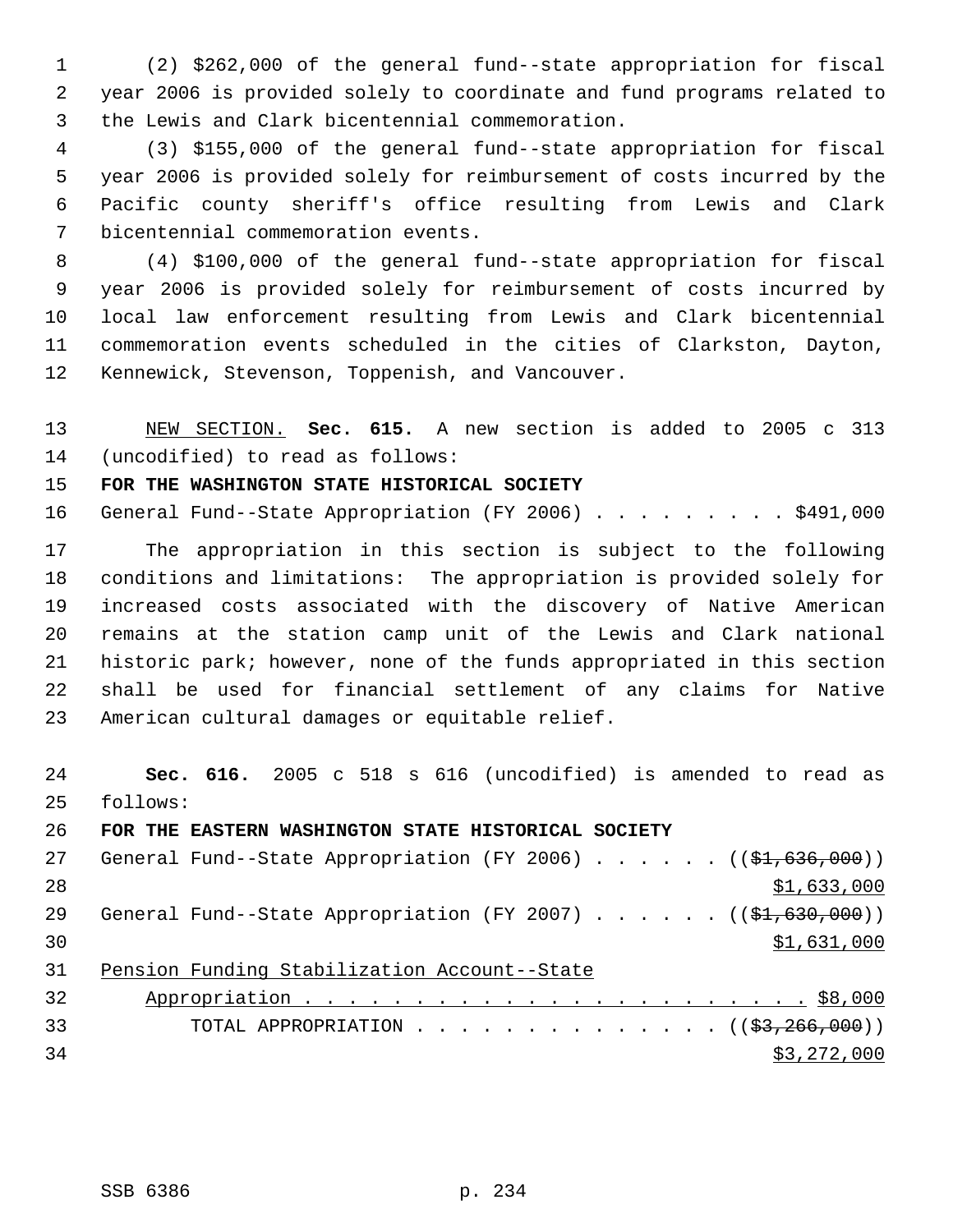1 **Sec. 617.** 2005 c 518 s 617 (uncodified) is amended to read as 2 follows: 3 **FOR THE STATE SCHOOL FOR THE BLIND** 4 General Fund--State Appropriation (FY 2006) . . . . . . ((\$5,133,000))  $5,134,000$ 6 General Fund--State Appropriation (FY 2007) . . . . .  $($   $($ \$5,251,000))  $7$  \$5,238,000 8 General Fund--Private/Local Appropriation . . . . . . . . \$1,335,000 9 Pension Funding Stabilization Account--State 10 Appropriation . . . . . . . . . . . . . . . . . . . . . . \$38,000 11 TOTAL APPROPRIATION . . . . . . . . . . . . ((<del>\$11,719,000</del>))  $12$  \$11,745,000 13 **Sec. 618.** 2005 c 518 s 618 (uncodified) is amended to read as 14 follows: 15 **FOR THE STATE SCHOOL FOR THE DEAF** 16 General Fund--State Appropriation (FY 2006) . . . . . . ((\$8,419,000))  $17$  \$8,416,000 18 General Fund--State Appropriation (FY 2007) . . . . . ((\$8,613,000))  $19$   $\frac{$8,638,000}{ }$ 20 General Fund--Private/Local Appropriation . . . . . . . . . \$232,000 21 Pension Funding Stabilization Account--State 22 Appropriation . . . . . . . . . . . . . . . . . . . . . . \$50,000 23 TOTAL APPROPRIATION . . . . . . . . . . . . . ((\$17,264,000))  $24$  \$17,336,000

(End of part)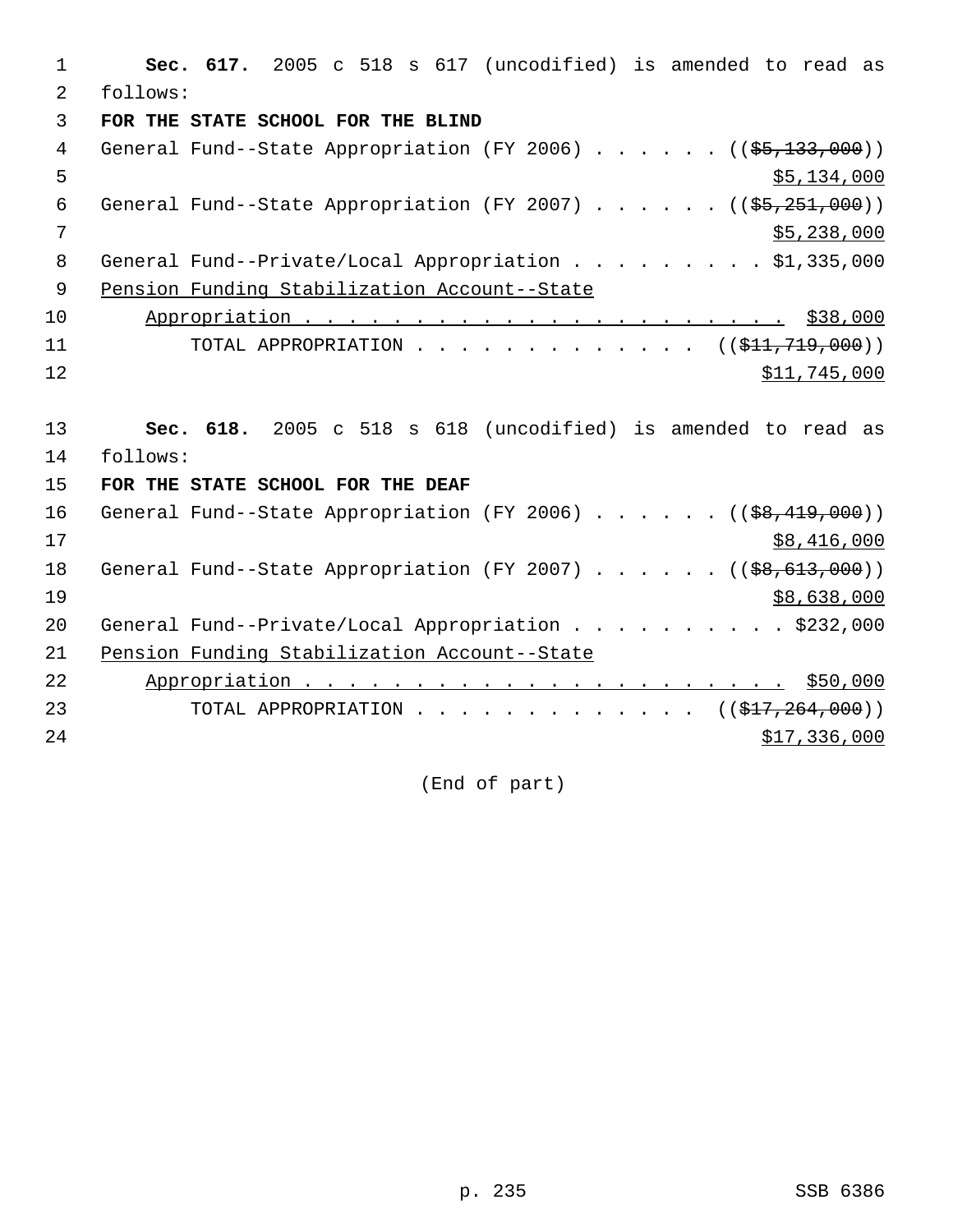| $\mathbf 1$    | PART VII                                                                   |
|----------------|----------------------------------------------------------------------------|
| $\overline{2}$ | SPECIAL APPROPRIATIONS                                                     |
| 3              | 701. 2005 c 518 s 701 (uncodified) is amended to read as<br>Sec.           |
| 4              | follows:                                                                   |
| 5              | STATE TREASURER--BOND RETIREMENT AND INTEREST, AND ONGOING<br>FOR THE      |
| 6              | BOND REGISTRATION AND TRANSFER CHARGES: FOR DEBT SUBJECT TO THE DEBT       |
| 7              | LIMIT                                                                      |
| 8              | General Fund--State Appropriation (FY 2006) $($ $($ $$694, 444, 000)$ )    |
| 9              | \$640,544,000                                                              |
| 10             | General Fund--State Appropriation (FY 2007) ((\$668,119,000))              |
| 11             | \$783,019,000                                                              |
| 12             | State Building Construction Account--State                                 |
| 13             | Appropriation $($ $(\frac{27}{27}, 924, 000) )$                            |
| 14             | \$5,924,000                                                                |
| 15             | State Taxable Building Construction                                        |
| 16             | Account--State Appropriation $($ $($ \$139,000) $)$                        |
| 17             | \$539,000                                                                  |
| 18             | Gardner-Evans Higher Education Construction                                |
| 19             | Account--State Appropriation $($ $($ \$1,215,000))                         |
| 20             | \$1,395,000                                                                |
| 21             | ((Debt-limit General Fund Bond Retirement                                  |
| 22             | Account--State Appropriation \$4,113,000))                                 |
| 23             | Debt-Limit Reimbursable Bond Retirement                                    |
| 24             | Account--State Appropriation \$2,583,000                                   |
| 25             | TOTAL APPROPRIATION ( $(\frac{1}{21}, \frac{374}{537}, \frac{537}{900})$ ) |
| 26             | \$1,434,004,000                                                            |
|                |                                                                            |

 The appropriations in this section are subject to the following conditions and limitations: The general fund appropriations are for deposit into the debt-limit general fund bond retirement account. The appropriation for fiscal year 2006 shall be deposited in the debt-limit general fund bond retirement account by June 30, 2006. \$100,000,000 of the fiscal year 2007 general fund--state appropriation is provided as a reserve for debt service payments in the 2007-09 biennium.

 **Sec. 702.** 2005 c 518 s 702 (uncodified) is amended to read as follows: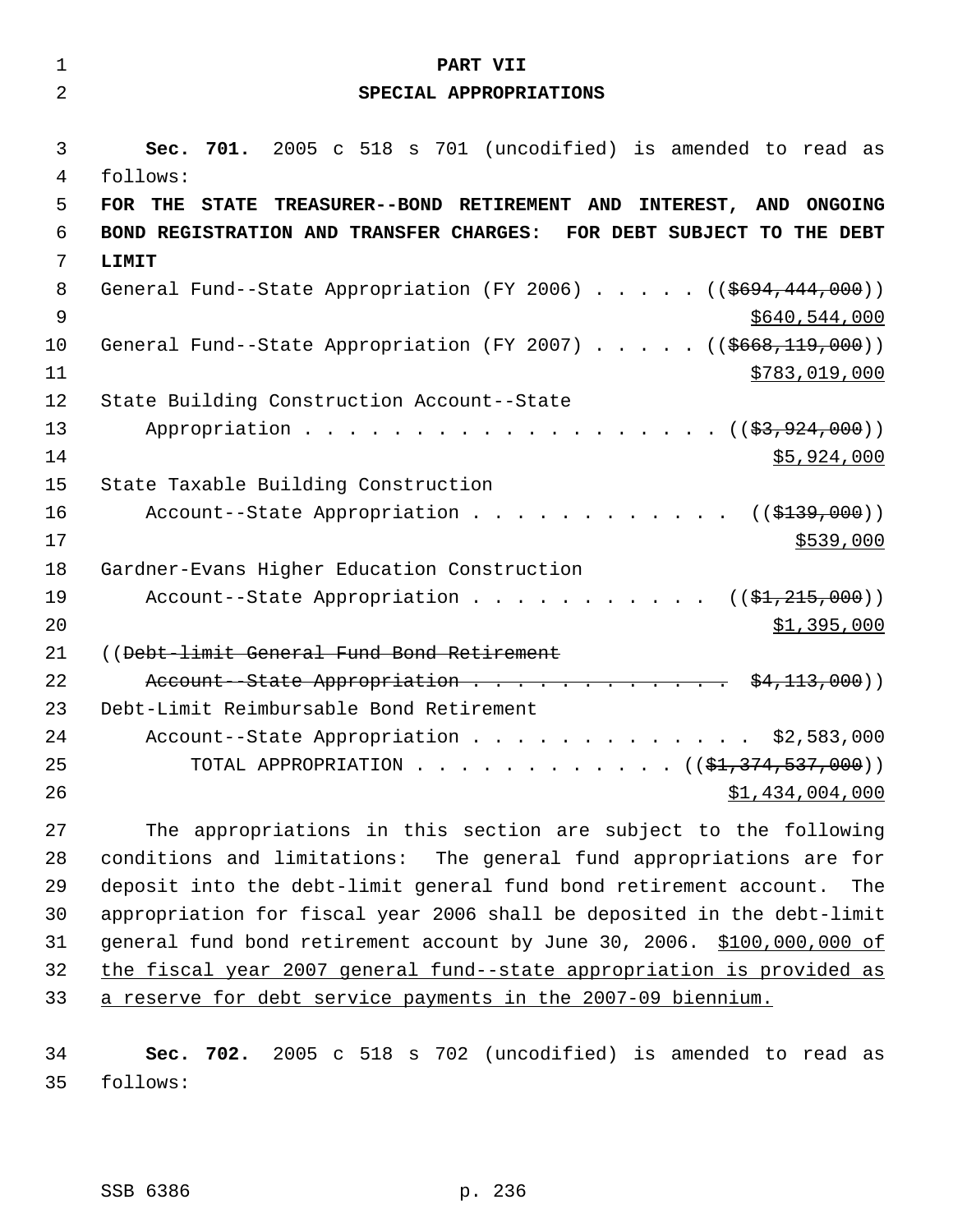**FOR THE STATE TREASURER--BOND RETIREMENT AND INTEREST, AND ONGOING BOND REGISTRATION AND TRANSFER CHARGES: FOR GENERAL OBLIGATION DEBT TO BE REIMBURSED BY ENTERPRISE ACTIVITIES**  State Convention and Trade Center Account--State Appropriation . . . . . . . . . . . . . \$29,411,000 6 Accident Account--State Appropriation  $\ldots$  . . . . . . ( $(\frac{25}{111}, 000)$ ) \$5,112,000 8 Medical Aid Account--State Appropriation . . . . . . ((\$5,111,000))  $\frac{1}{9}$   $\frac{1}{2}$ ,000 10 TOTAL APPROPRIATION . . . . . . . . . . . . . ((\$39,633,000)) \$39,635,000 **Sec. 703.** 2005 c 518 s 703 (uncodified) is amended to read as follows: **FOR THE STATE TREASURER--BOND RETIREMENT AND INTEREST, AND ONGOING BOND REGISTRATION AND TRANSFER CHARGES: FOR GENERAL OBLIGATION DEBT TO BE REIMBURSED AS PRESCRIBED BY STATUTE**  17 General Fund--State Appropriation (FY 2006) . . . . . . \$24,588,000 18 General Fund--State Appropriation (FY 2007) . . . . . . \$26,743,000 Nondebt-Limit Reimbursable Bond Retirement 20 Account--State Appropriation . . . . . . . . . ((\$131,844,000))  $$130,909,000$ 22 TOTAL APPROPRIATION . . . . . . . . . . . . ((\$<del>183,175,000</del>)) \$182,240,000 The appropriations in this section are subject to the following conditions and limitations: The general fund appropriation is for deposit into the nondebt-limit general fund bond retirement account. **Sec. 704.** 2005 c 518 s 704 (uncodified) is amended to read as follows: **FOR THE STATE TREASURER--BOND RETIREMENT AND INTEREST, AND ONGOING BOND REGISTRATION AND TRANSFER CHARGES: FOR BOND SALE EXPENSES**  General Fund--State Appropriation (FY 2006) . . . . . . . . \$1,357,000 General Fund--State Appropriation (FY 2007) . . . . . . . . \$1,357,000 State Building Construction Account--State Appropriation . \$1,080,000 State Taxable Building Construction 35 Account--State Appropriation . . . . . . . . . . . . ((\$13,000))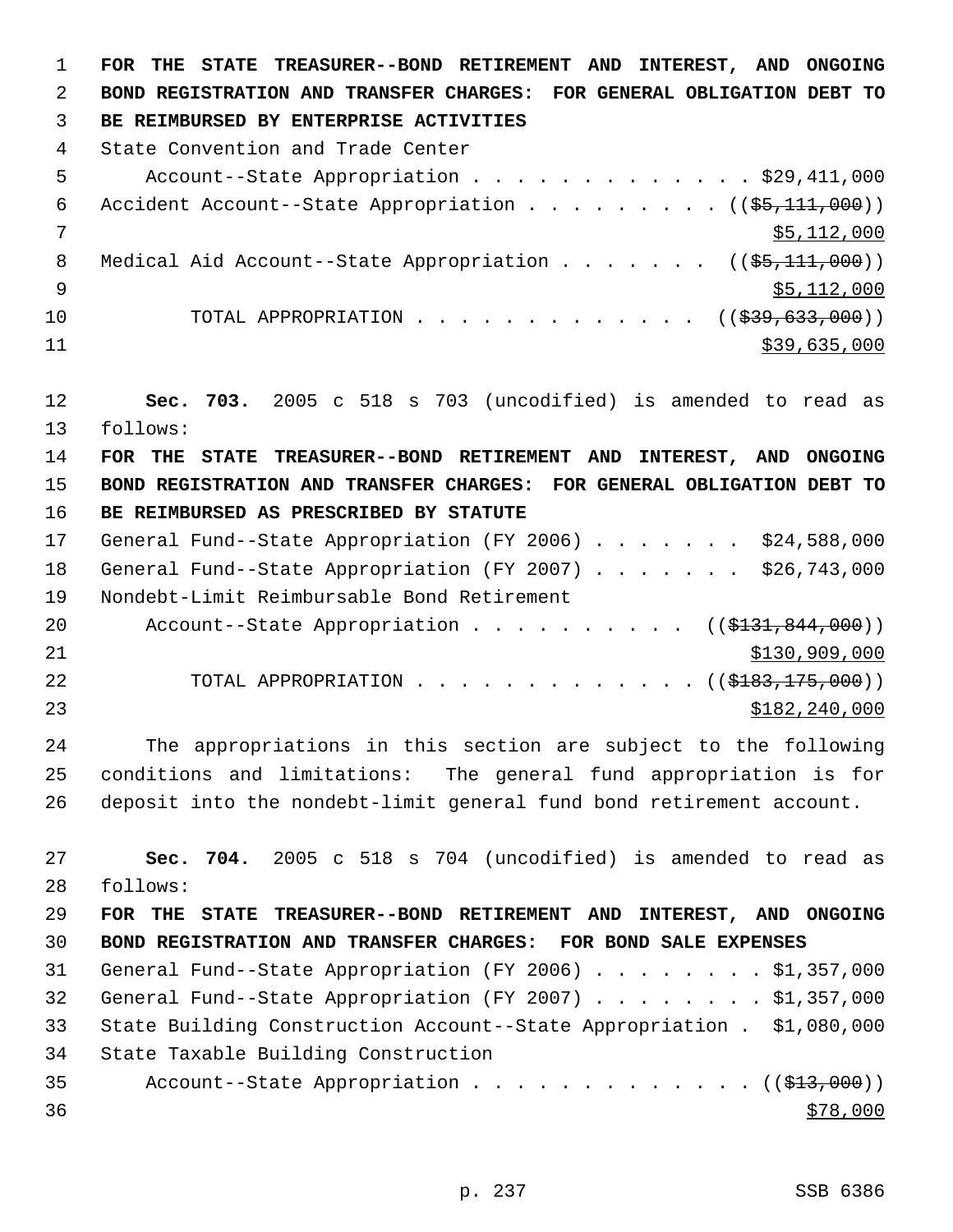| $\mathbf 1$    | Gardner-Evans Higher Education Construction                             |
|----------------|-------------------------------------------------------------------------|
| $\overline{2}$ | Account--State Appropriation \$452,000                                  |
| 3              | TOTAL APPROPRIATION ( $(\frac{24}{259}, 000)$ )                         |
| $\overline{4}$ | \$4,324,000                                                             |
| 5              | Sec. 705. 2005 c 518 s 705 (uncodified) is amended to read as           |
| 6              | follows:                                                                |
| 7              | FOR THE OFFICE OF FINANCIAL MANAGEMENT--FIRE CONTINGENCY POOL           |
| 8              | Disaster Response Account--State Appropriation $($ $($ \$4,000,000))    |
| 9              | \$8,000,000                                                             |
| 10             | The sum of $((\frac{24,000,000)}{98,000,000})$ is appropriated from the |
| 11             | disaster response account for the purpose of making allocations to the  |
| 12             | Washington state patrol for fire mobilizations costs or to the          |
| 13             | department of natural resources for fire suppression costs.             |
| 14             | NEW SECTION. Sec. 706. A new section is added to 2005 c 518             |
| 15             | (uncodified) to read as follows:                                        |
| 16             | FOR THE OFFICE OF FINANCIAL MANAGEMENT--FIRE CONTINGENCY                |
| 17             | General Fund--State Appropriation (FY 2006) \$1,600,000                 |
| 18             | The appropriation in this section is subject to the following           |
| 19             | conditions and limitations: The appropriation is provided solely for    |
| 20             | deposit into the disaster response account for the purposes specified   |
| 21             | in section 705 of this act.                                             |
| 22             | Sec. 707. 2005 c 518 s 710 (uncodified) is amended to read as           |
| 23             | follows:                                                                |
| 24             | FOR THE DEPARTMENT OF COMMUNITY, TRADE, AND ECONOMIC DEVELOPMENT--      |
| 25             | COUNTY PUBLIC HEALTH ASSISTANCE                                         |
| 26             | ((Health Services Account--State Appropriation \$48,000,000))           |
| 27             | General Fund--State Appropriation (FY 2006) \$24,000,000                |
| 28             | General Fund--State Appropriation (FY 2007) \$24,000,000                |
| 29             | TOTAL APPROPRIATION \$48,000,000                                        |
| 30             | The appropriations in this section ((is)) are subject to the            |
| 31             | following conditions and limitations: The director of the department    |
| 32             | of community, trade, and economic development shall distribute the      |
| 33             | appropriations to the following counties and health districts in the    |
| 34             | amounts designated:                                                     |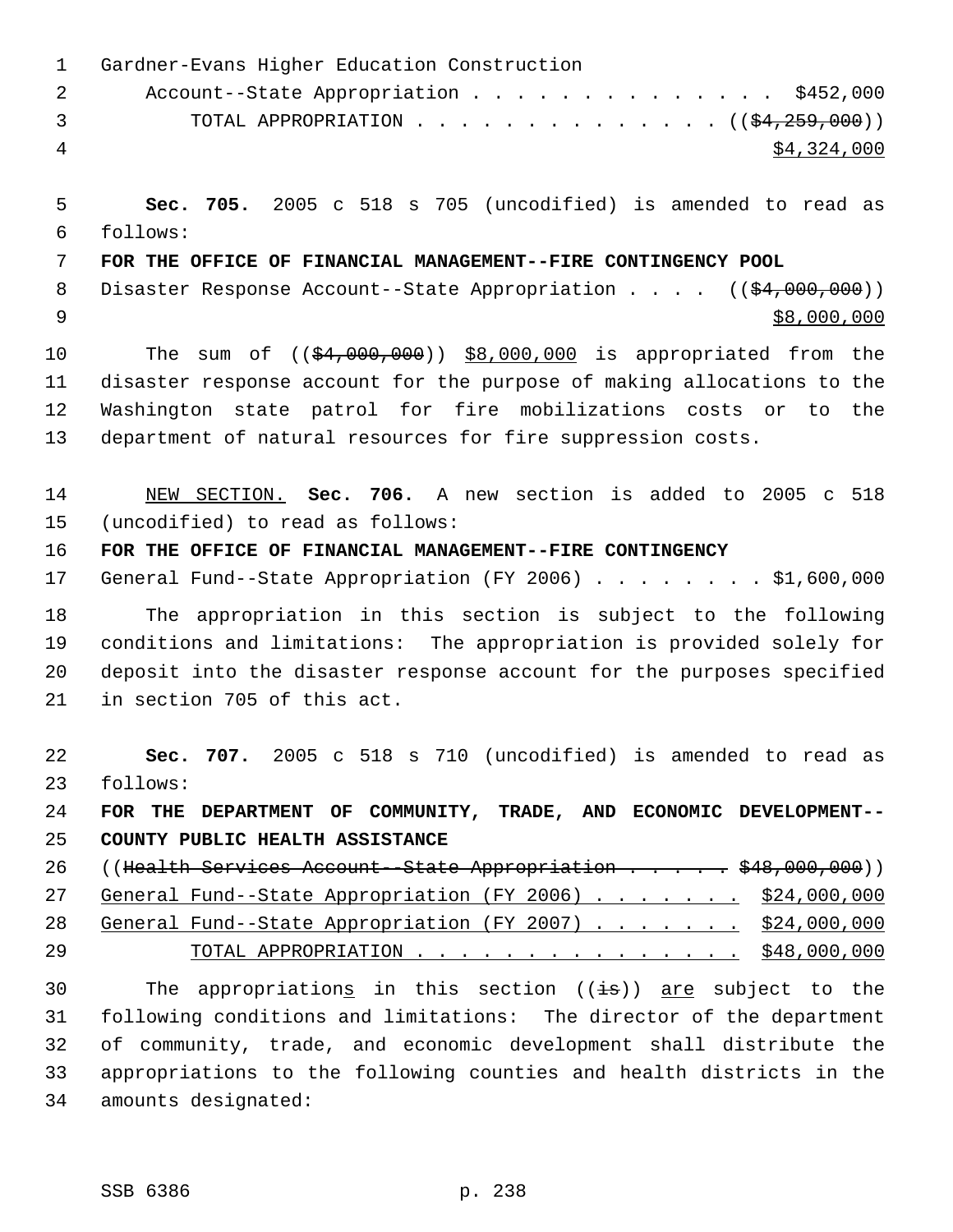| $\mathbf{1}$     | <b>Health District</b>                              | FY 2006     | FY 2007     | FY 2005-07      |
|------------------|-----------------------------------------------------|-------------|-------------|-----------------|
| $\boldsymbol{2}$ |                                                     |             |             | <b>Biennium</b> |
| 3                | <b>Adams County Health District</b>                 | \$30,951    | \$30,951    | \$61,902        |
| 4                | <b>Asotin County Health District</b>                | \$67,714    | \$67,714    | \$135,428       |
| 5                | Benton-Franklin Health District                     | \$1,165,612 | \$1,165,612 | \$2,331,224     |
| 6                | Chelan-Douglas Health District                      | \$184,761   | \$184,761   | \$369,522       |
| 7                | Clallam County Health and Human Services Department | \$141,752   | \$141,752   | \$283,504       |
| 8                | Southwest Washington Health District                | \$1,084,473 | \$1,084,473 | \$2,168,946     |
| 9                | Columbia County Health District                     | \$40,529    | \$40,529    | \$81,058        |
| 10               | <b>Cowlitz County Health Department</b>             | \$278,560   | \$278,560   | \$557,120       |
| 11               | Garfield County Health District                     | \$15,028    | \$15,028    | \$30,056        |
| 12               | <b>Grant County Health District</b>                 | \$118,595   | \$118,595   | \$237,191       |
| 13               | Grays Harbor Health Department                      | \$183,870   | 183,870     | \$367,740       |
| 14               | <b>Island County Health Department</b>              | \$91,892    | \$91,892    | \$183,784       |
| $15$             | Jefferson County Health and Human Services          | \$85,782    | \$85,782    | \$171,564       |
| 16               | Seattle-King County Department of Public Health     | \$9,531,747 | \$9,531,747 | \$19,063,494    |
| $17$             | <b>Bremerton-Kitsap County Health District</b>      | \$554,669   | \$554,669   | \$1,109,338     |
| 18               | Kittitas County Health Department                   | \$92,499    | \$92,499    | \$184,998       |
| 19               | Klickitat County Health Department                  | \$62,402    | \$62,402    | \$124,804       |
| 20               | Lewis County Health Department                      | \$105,801   | \$105,801   | \$211,602       |
| 21               | <b>Lincoln County Health Department</b>             | \$29,705    | \$29,705    | \$59,410        |
| 22               | Mason County Department of Health Services          | \$95,988    | \$95,988    | \$191,976       |
| 23               | Okanogan County Health District                     | \$63,458    | \$63,458    | \$126,916       |
| 24               | Pacific County Health Department                    | \$77,427    | \$77,427    | \$154,854       |
| 25               | Tacoma-Pierce County Health Department              | \$2,820,590 | \$2,820,590 | \$5,641,180     |
| 26               | San Juan County Health and Community Services       | \$37,531    | \$37,531    | \$75,062        |
| 27               | <b>Skagit County Health Department</b>              | \$223,927   | \$223,927   | \$447,854       |
| 28               | Snohomish Health District                           | \$2,258,207 | \$2,258,207 | \$4,516,414     |
| 29               | Spokane County Health District                      | \$2,101,429 | \$2,101,429 | \$4,202,858     |
| 30               | Northeast Tri-County Health District                | \$110,454   | \$110,454   | \$220,908       |
| 31               | Thurston County Health Department                   | \$600,419   | \$600,419   | \$1,200,838     |
| 32               | Wahkiakum County Health Department                  | \$13,773    | \$13,772    | \$27,545        |
| 33               | Walla Walla County-City Health Department           | \$172,062   | \$172,062   | \$344,124       |
| 34               | <b>Whatcom County Health Department</b>             | \$855,863   | \$855,863   | \$1,711,726     |
| 35               | Whitman County Health Department                    | \$78,733    | \$78,733    | \$157,466       |
| 36               | Yakima Health District                              | \$623,797   | \$623,797   | \$1,247,594     |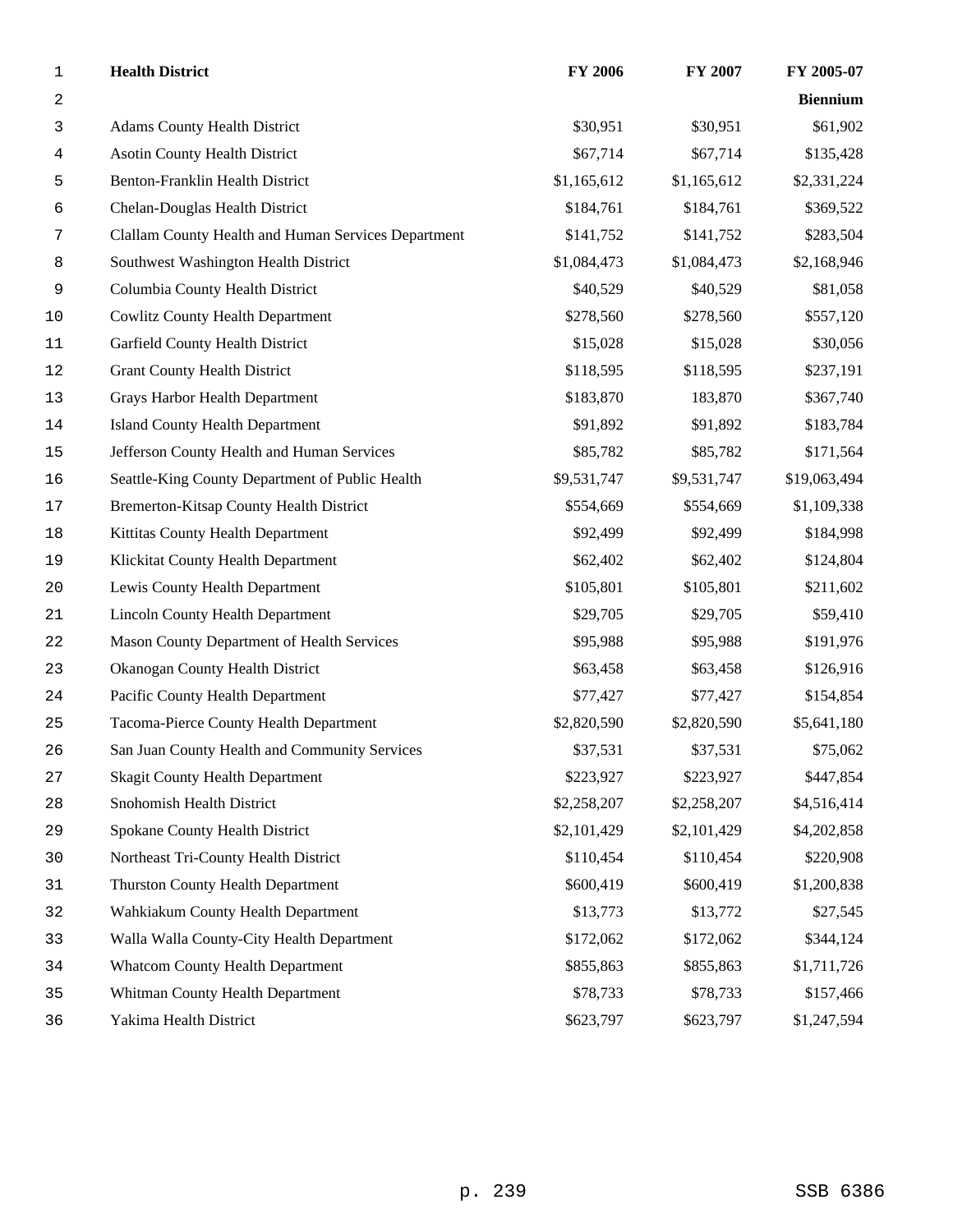NEW SECTION. **Sec. 708.** A new section is added to 2005 c 518 (uncodified) to read as follows:

 **FOR SUNDRY CLAIMS.** The following sums, or so much thereof as may be necessary, are appropriated from the general fund, unless otherwise indicated, for relief of various individuals, firms, and corporations for sundry claims. These appropriations are to be disbursed on vouchers approved by the director of financial management, except as otherwise provided, as follows:

 (1) Reimbursement of criminal defendants acquitted on the basis of self-defense, pursuant to RCW 9A.16.110:

 (a) Kirk F. Schultz, claim number SCJ 2006-01 . . . . . . \$12,312 (b) Scott A. King, claim number SCJ 2006-02 . . . . . . . . \$9,922 (c) Mark D. Huckaba, claim number SCJ 2006-03 . . . . . . \$10,000 (d) James D. Brittain, claim number SCJ 2006-02 . . . . . \$20,000 (2) Payment from the state wildlife account for damage to crops by wildlife pursuant to RCW 77.36.050: (a) For deposit into the self-insurance liability account for

 reimbursement of payment made to Circle S Landscape, claim number SCG 2004-05 . . . . . . . . . . . . . . . . . . . . . . . . . . . \$21,926 (b) Venture Farms, claim number SCG 2005-03 . . . . . . . \$57,448 (c) Patrick O'Hagen, claim number SCG 2006-02 . . . . . . . \$1,673 (d) Patrick O'Hagen, claim number SCG 2006-03 . . . . . . . \$2,389 (e) Swampapple Enterprises, Inc., claim number SCG 2006-04 . . . 25 . . . . . . . . . . . . . . . . . . . . . . . . . . . . . . . \$3,574 (f) Wilbur H. Mundy, claim number SCG 2006-05 . . . . . . \$10,307 (g) Sam Kayser, claim number SCG 2006-08 . . . . . . . . . \$1,108 (3) Payment for reinterment of human remains from historic graves pursuant to RCW 68.60.050: Darrin Erdahl, claim number SCO 2006-01 . 30 . . . . . . . . . . . . . . . . . . . . . . . . . . . . . . . \$3,000

 **Sec. 709.** 2005 c 518 s 713 (uncodified) is amended to read as follows: **FOR THE DEPARTMENT OF RETIREMENT SYSTEMS--CONTRIBUTIONS TO RETIREMENT SYSTEMS.** The appropriations in this section are subject to

 the following conditions and limitations: The appropriations for the law enforcement officers' and firefighters' retirement system shall be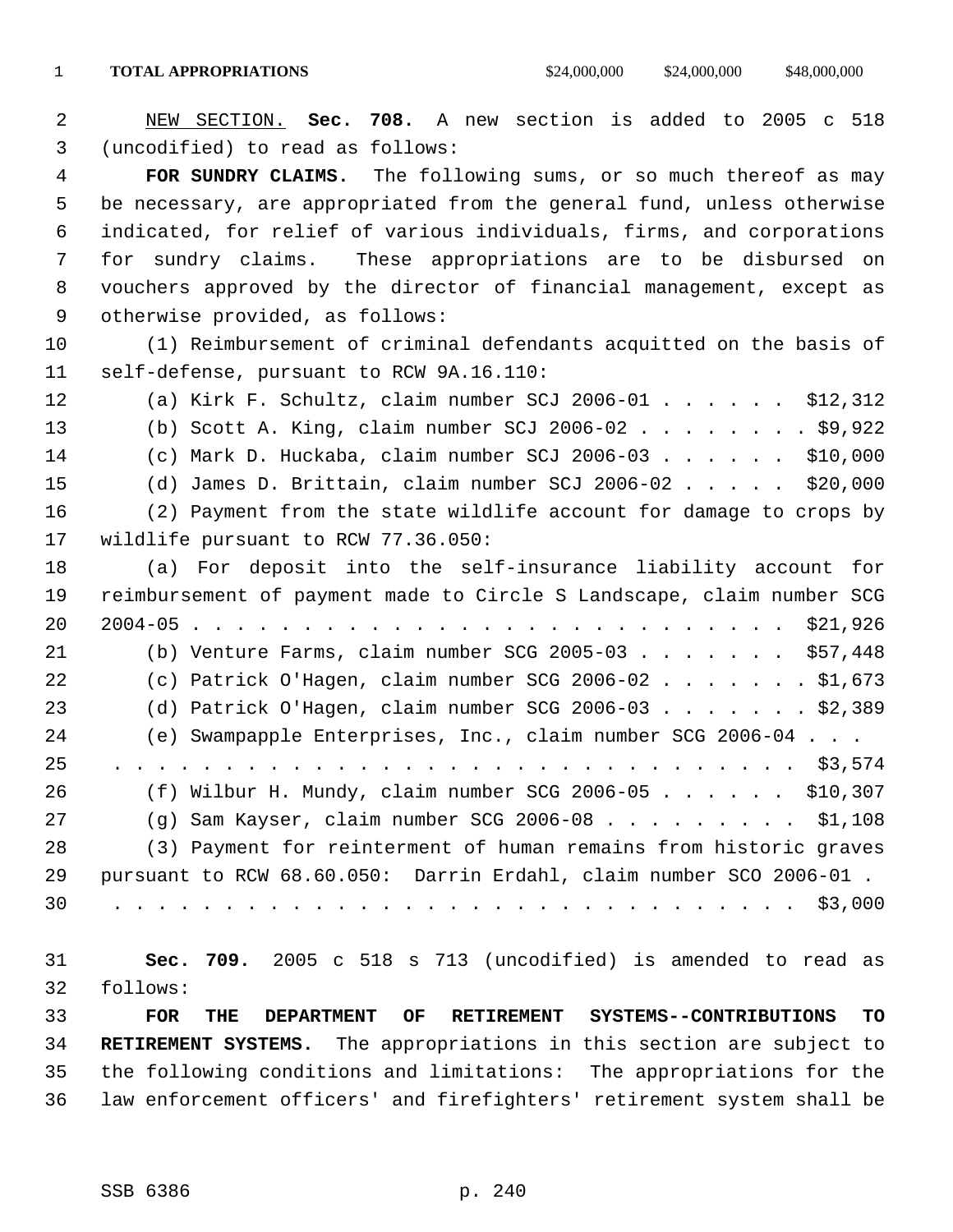made on a monthly basis beginning July 1, 2005, consistent with chapter 41.45 RCW, and the appropriations for the judges and judicial retirement systems shall be made on a quarterly basis consistent with chapters 2.10 and 2.12 RCW.

 (1) There is appropriated for state contributions to the law enforcement officers' and fire fighters' retirement system:

 General Fund--State Appropriation (FY 2006) . . . . . . . \$32,450,000 8 General Fund--State Appropriation (FY 2007) . . . . . ((\$38,550,000))  $\frac{$38,750,000}{538,750,000}$ 

 (a) \$100,000 of the general fund--state appropriations for fiscal year 2006 and \$200,000 of the general fund--state appropriations for fiscal year 2007 are provided solely to implement Substitute House Bill No. 1936 (emergency medical technicians). If the bill is not enacted by June 30, 2005, the amounts provided shall lapse.

 (b) \$950,000 of the general fund--state appropriation for fiscal year 2006 and \$950,000 of the general fund--state appropriation for fiscal year 2007 are provided solely for the state contributions required under Substitute Senate Bill No. 5615 (law enforcement officers' and fire fighters' retirement system plan 2 disability benefit). If the bill is not enacted by June 30, 2005, the amounts provided shall lapse.

 (c) \$100,000 of the general fund--state appropriation for fiscal year 2007 is provided solely to implement Senate Bill No. 6722 24 (catastrophic disability). If the bill is not enacted by June 30, 2006, the amount provided shall lapse.

 (d) \$100,000 of the general fund--state appropriation for fiscal year 2007 is provided solely to implement Senate Bill No. 6723 (death benefit payments). If the bill is not enacted by June 30, 2006, the amount provided shall lapse.

 (2) There is appropriated for contributions to the judicial retirement system: 32 General Fund--State Appropriation (FY 2006) . . . . . . ((\$6,000,000)) \$6,601,000 34 General Fund--State Appropriation (FY 2007) . . . . . ((\$6,000,000))  $\frac{1}{39}$ , 539, 000 (3) There is appropriated for contributions to the judges retirement system: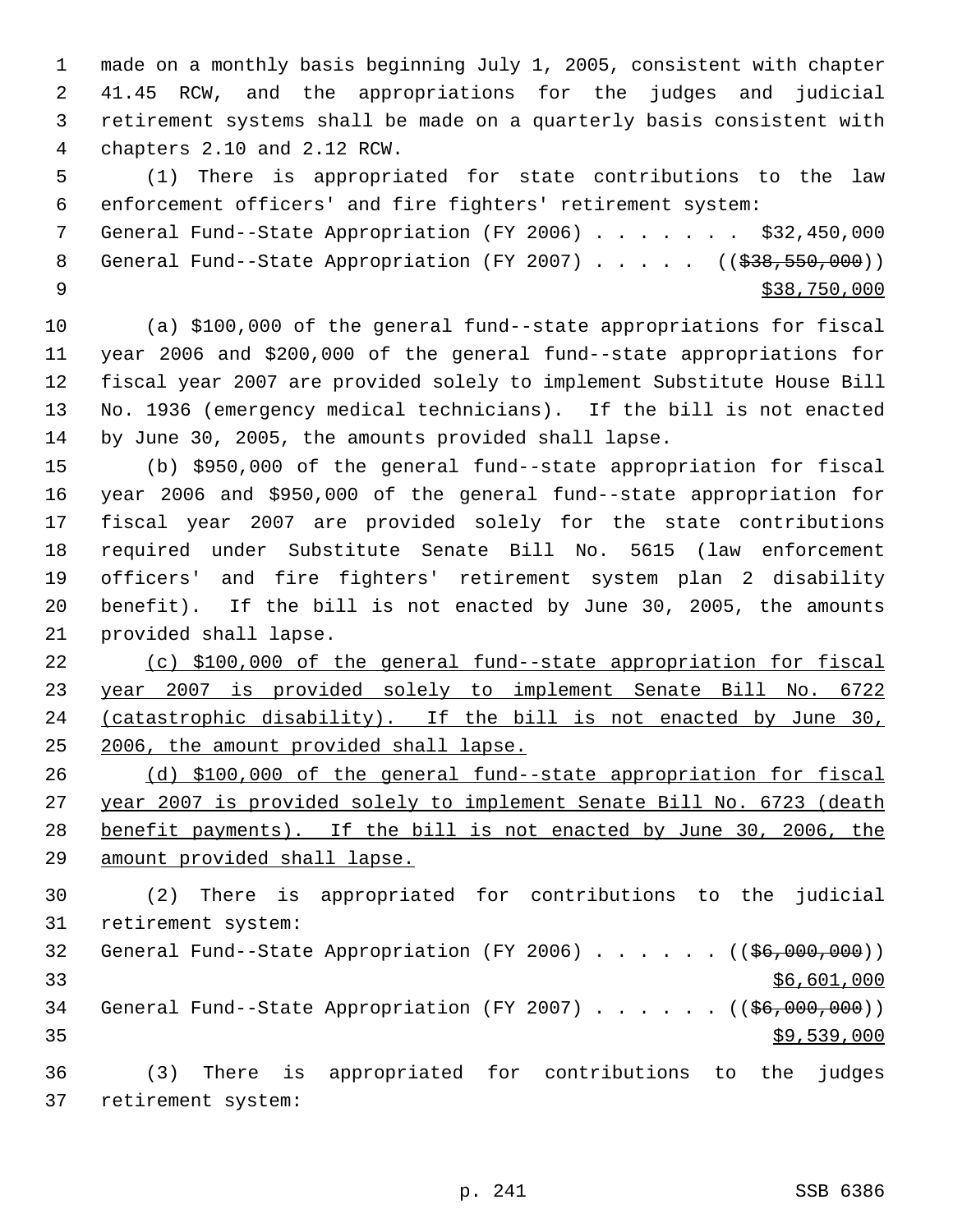|     | 1 General Fund--State Appropriation (FY 2006) \$300,000 |  |  |  |  |  |              |
|-----|---------------------------------------------------------|--|--|--|--|--|--------------|
|     | 2 General Fund--State Appropriation (FY 2007) \$300,000 |  |  |  |  |  |              |
| - 3 |                                                         |  |  |  |  |  |              |
| -4  |                                                         |  |  |  |  |  | \$87,940,000 |

 NEW SECTION. **Sec. 710.** A new section is added to 2005 c 518 (uncodified) to read as follows:

**FOR THE GOVERNOR--EMERGENCY COMMUNICATIONS INTEROPERABILITY**

8 General Fund--State Appropriation (FY 2007) . . . . . . . . \$500,000

 The appropriation in this section is subject to the following conditions and limitations: Funds are provided for acquisition and deployment of interoperable telecommunications devices to local jurisdictions. One program manager position is provided to assist local and state public safety providers improve their interoperability readiness and enhance levels of cooperation and coordination. The governor shall allocate these funds as necessary with consultive assistance from the state interoperability executive committee.

 **Sec. 711.** 2005 c 518 s 716 (uncodified) is amended to read as follows:

**FOR THE GOVERNOR--LIFE SCIENCES DISCOVERY FUND AUTHORITY** 

| 22 |  | <u> TOTAL APPROPRIATION 51,142,000</u>                   |  |  |  |  |  |  |
|----|--|----------------------------------------------------------|--|--|--|--|--|--|
|    |  | 21 General Fund--State Appropriation (FY 2007) \$992,000 |  |  |  |  |  |  |
|    |  | 20 General Fund--State Appropriation (FY 2006) \$150,000 |  |  |  |  |  |  |

23 The ((appropriation)) appropriations in this section ((is)) are subject to the following conditions and limitations: The 25 ((appropriation)) appropriations in this section ((is)) are provided solely for a grant to the life sciences discovery fund authority to be 27 used in accordance with ((Engrossed Second Substitute Senate Bill No. 5581 (life sciences))) chapter 424, Laws of 2005 (life sciences 29 research). ((If the bill is not enacted by June 30, 2005, the appropriation in this section shall lapse.))

 **Sec. 712.** 2005 c 518 s 720 (uncodified) is amended to read as follows:

 **STRATEGIC PURCHASING STRATEGY.** (1) The office of financial management shall work with the appropriate state agencies to generate savings ((of \$50,000,000, of which \$25,000,000 shall be from the state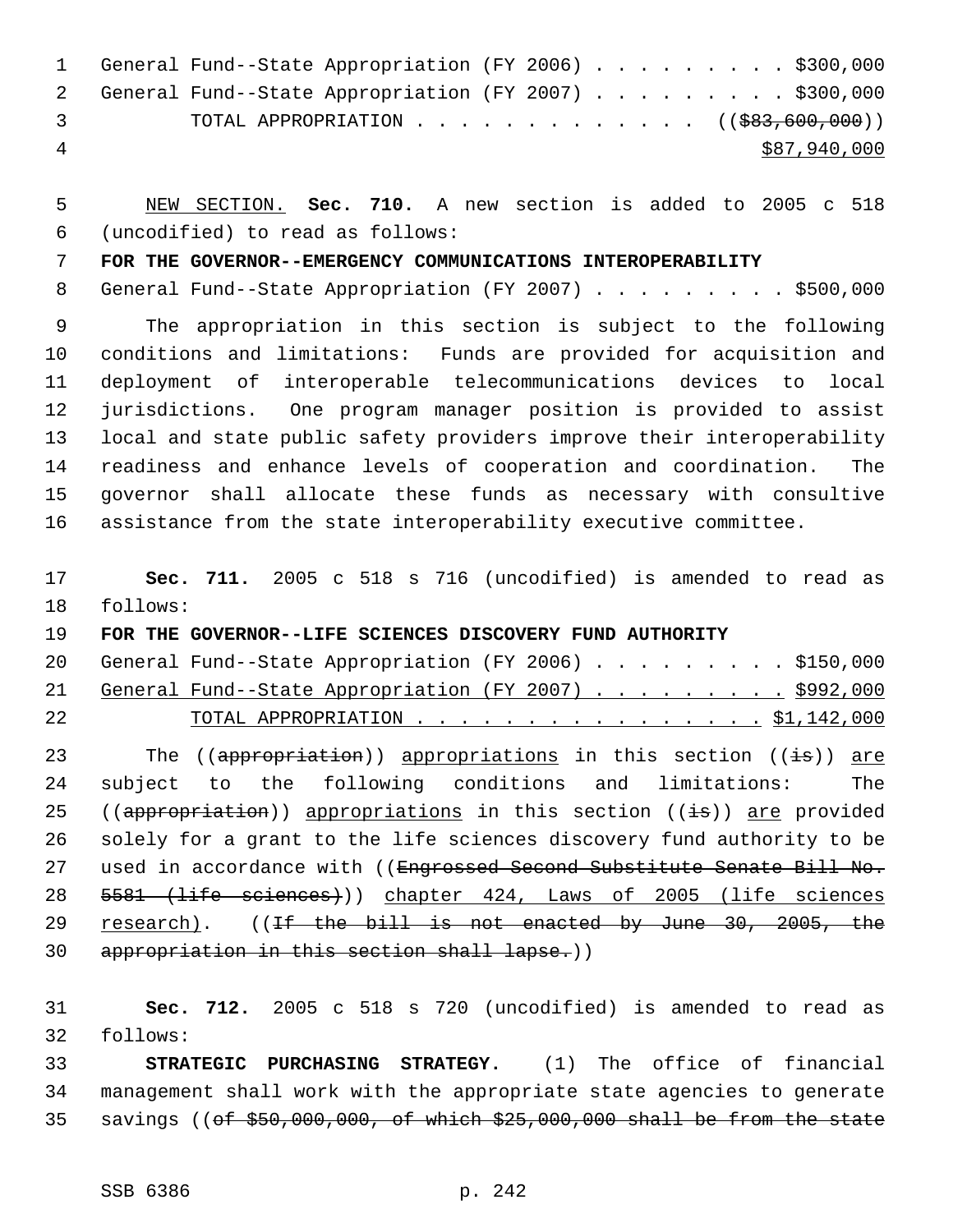1 general fund,)) that can arise from a strategic purchasing strategy. ((From appropriations in this act, the office of financial management 3 shall reduce)) General fund--state ((allotments by \$8 million)) 4 appropriations have been reduced for fiscal year 2006 and ((by \$17 million)) for fiscal year 2007 to reflect the savings from the strategic purchasing strategy. ((The allotment reductions shall be placed in unallotted status and remain unexpended)) These appropriation 8 reductions are reflected in individual agency appropriations in this act.

 (2) The department of general administration, with the assistance of the department of information services and the department of printing and in consultation with the office of financial management, shall conduct an analysis of the state's purchasing processes to identify the most reasonable strategy of attaining a statewide savings target of \$50,000,000 without affecting direct program activities. The analysis shall identify savings by agency and fund that will result from the implementation of a strategic purchasing strategy. The results of this analysis shall then be provided to the director of financial management by October 1, 2005, so the director may use it as the basis to achieve the savings identified in subsection (1) of this section.

 (3) Before the purchase of goods and services, all state agencies and higher education institutions shall first consider the utilization of current or existing master contracts. All state agencies and higher education institutions shall strive to use master contracts when that use is consistent with the agency's requirements and purchase is financially cost-effective.

 NEW SECTION. **Sec. 713.** A new section is added to 2005 c 518 (uncodified) to read as follows:

 **FOR THE OFFICE OF FINANCIAL MANAGEMENT--WASHINGTON BIOENERGY ASSISTANCE ACCOUNT**

General Fund--State Appropriation (FY 2007) . . . . . . . \$17,500,000

 The appropriation in this section is subject to the following conditions and limitations: The appropriation is provided solely for deposit into the Washington bioenergy assistance account. If Substitute Senate Bill No. 6501 is not enacted by June 30, 2006, the appropriation in this section shall lapse.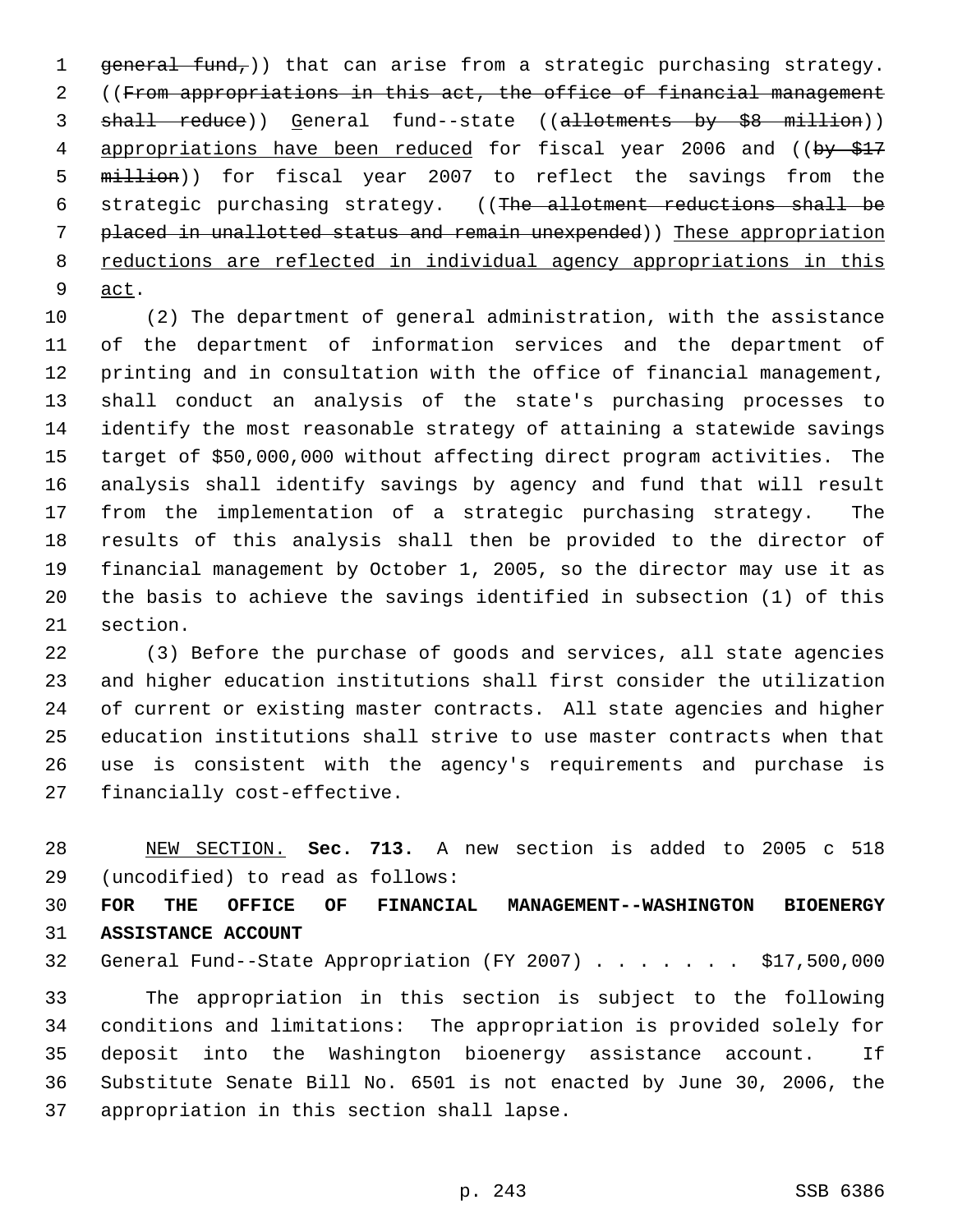NEW SECTION. **Sec. 714.** A new section is added to 2005 c 518 (uncodified) to read as follows:

 **FOR THE OFFICE OF FINANCIAL MANAGEMENT--DISABILITY SURVIVOR'S BENEFIT** General Fund--State Appropriation (FY 2006) . . . . . . . . . \$18,000 Public Safety and Education Account--State Appropriation . . . \$24,000 Violence Reduction and Drug Enforcement

7 Account--State Appropriation . . . . . . . . . . . . . . \$1,000 8 TOTAL APPROPRIATION . . . . . . . . . . . . . . . . \$43,000

 The appropriations in this section are subject to the following conditions and limitations: The appropriations are provided solely for allocation to the department of retirement systems for the Washington state patrol retirement system.

 NEW SECTION. **Sec. 715.** A new section is added to 2005 c 518 (uncodified) to read as follows:

 **FOR THE OFFICE OF FINANCIAL MANAGEMENT--EMERGENCY MANAGEMENT, PREPAREDNESS, AND ASSISTANCE ACCOUNT**

17 General Fund--State Appropriation (FY 2007) . . . . . . . \$5,300,000

 The appropriation in this section is subject to the following conditions and limitations: The appropriation is provided solely for deposit into the emergency management, preparedness, and assistance account. If Engrossed Substitute Senate Bill No. 6433 is not enacted by June 30, 2006, the appropriation in this section shall lapse.

 NEW SECTION. **Sec. 716.** A new section is added to 2005 c 518 (uncodified) to read as follows:

 **FOR THE OFFICE OF FINANCIAL MANAGEMENT--COMMUNITY HEALTH CARE COLLABORATIVE ACCOUNT**

27 General Fund--State Appropriation (FY 2007) . . . . . . . . \$3,000,000

 The appropriation in this section is subject to the following conditions and limitations: The appropriation is provided solely for deposit to the community health care collaborative account under Second Substitute Senate Bill No. 6459. If the bill is not enacted by June 30, 2006, the appropriation in this section shall lapse.

 NEW SECTION. **Sec. 717.** A new section is added to 2005 c 518 (uncodified) to read as follows: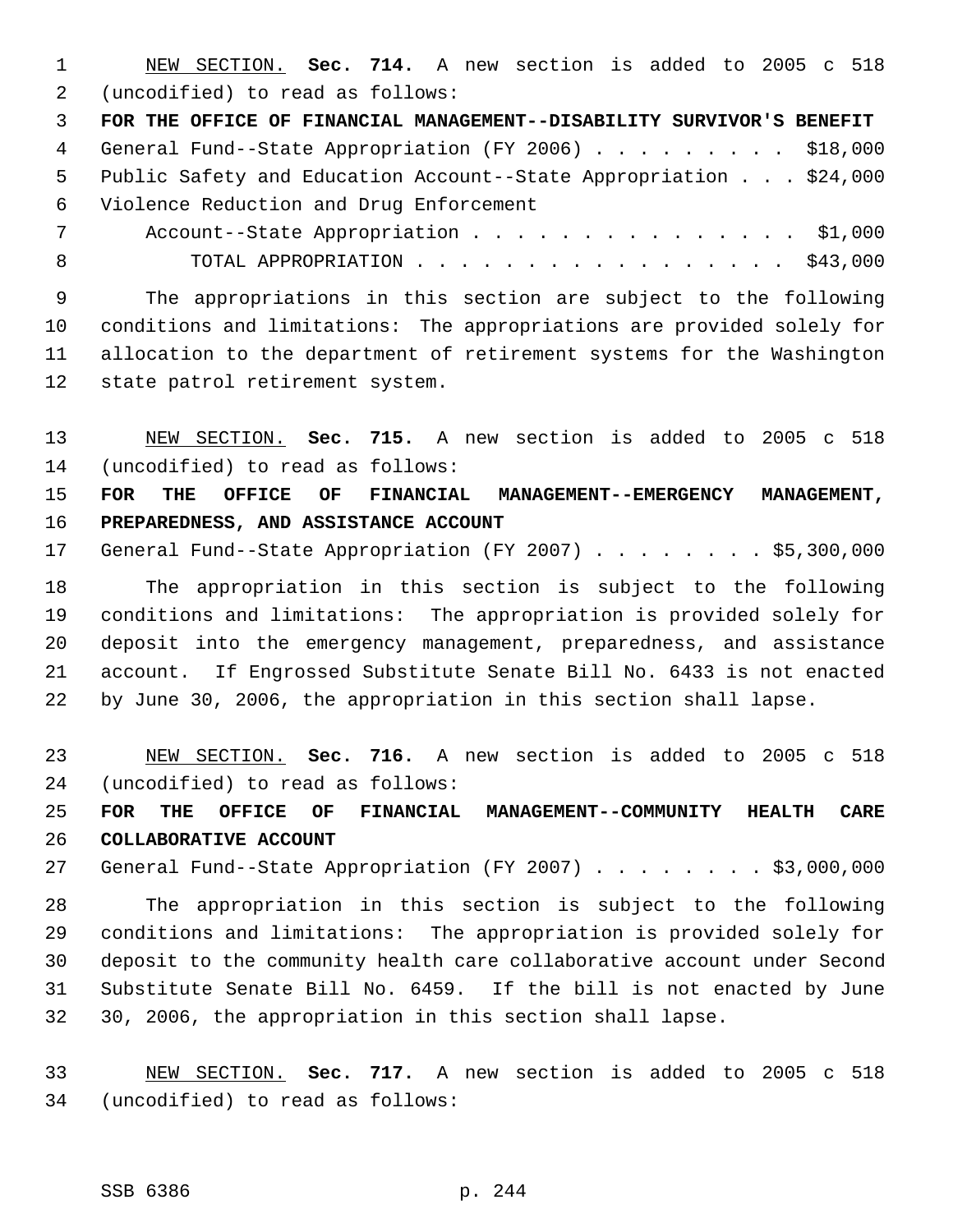**FOR THE OFFICE OF FINANCIAL MANAGEMENT--CONTRIBUTIONS TO RETIREMENT**

## **SYSTEMS**

 General Fund--State Appropriation (FY 2007) . . . . . . . . \$3,200,000 Special Account Retirement Contribution

 Increase Revolving Account Appropriation . . . . . . . . \$900,000 TOTAL APPROPRIATION . . . . . . . . . . . . . . . . \$4,100,000

 The appropriations in this subsection are subject to the following conditions and limitations:

 (1) \$500,000 of the general fund--state appropriation for fiscal year 2007 is provided solely to adjust agency appropriations as required to reflect the increased membership in the public safety employees' retirement system as a result of the addition of the department of natural resources and the department of social and health services to the list of eligible employers in the public safety employees' retirement system pursuant to Senate Bill No. 6449 (public safety employees' retirement system). If the bill is not enacted by June 30, 2006, the amount provided in this subsection shall lapse.

 (2) \$500,000 of the general fund--state appropriation for fiscal year 2007 and \$200,000 of the special account retirement contribution increase revolving account appropriation are provided solely to adjust agency appropriations as required to implement Senate Bill No. 6453 (minimum monthly retirement). If the bill is not enacted by June 30, 2006, the amounts provided in this subsection shall lapse.

 (3) \$2,200,000 of the general fund--state appropriation for fiscal year 2007 and \$700,000 of the special account retirement contribution increase revolving account appropriation are provided solely to adjust agency appropriations as required to implement Senate Bill No. 6454 (annual retirement allowance increase). If the bill is not enacted by June 30, 2006, the amounts provided in this subsection shall lapse.

 (4) To facilitate the transfer of moneys to dedicated funds and accounts, the state treasurer shall transfer sufficient moneys to each dedicated fund or account from the special account retirement contribution increase revolving account in accordance with schedules provided by the office of financial management.

 NEW SECTION. **Sec. 718.** A new section is added to 2005 c 518 (uncodified) to read as follows: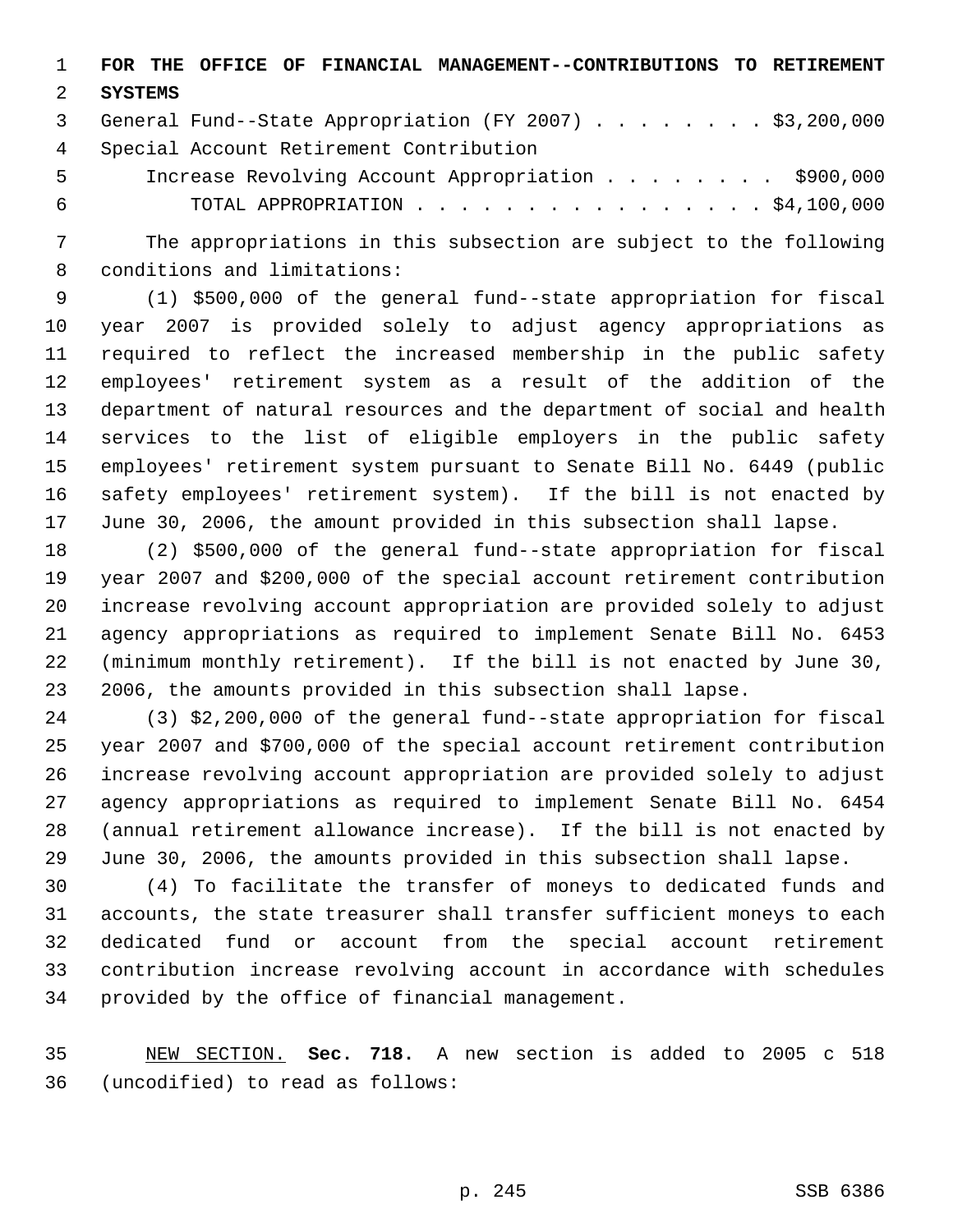**FOR THE OFFICE OF FINANCIAL MANAGEMENT--EXTRAORDINARY CRIMINAL JUSTICE**

**COSTS**

General Fund--State Appropriation (FY 2007) . . . . . . . . . \$54,000

 The appropriation in this section is subject to the following conditions and limitations: The director of financial management shall distribute the appropriation to Grant county for extraordinary criminal justice costs.

 NEW SECTION. **Sec. 719.** A new section is added to 2005 c 518 (uncodified) to read as follows:

 **FOR THE OFFICE OF FINANCIAL MANAGEMENT--PERSONNEL LITIGATION SETTLEMENT**

 General Fund--State Appropriation (FY 2006) . . . . . . . \$11,040,000 Special Personnel Litigation Revolving 14 Account Appropriation . . . . . . . . . . . . . . . . \$9,962,000 TOTAL APPROPRIATION . . . . . . . . . . . . . . . \$21,002,000

 The appropriations in this section are subject to the following conditions and limitations:

 (1) The entire appropriation is provided solely for the purposes of the settlement of litigation involving compensation differentials among personnel classes, *W.P.E.A. v. State of Washington*.

 (2) To facilitate the transfer of moneys from dedicated funds and accounts, the state treasurer shall transfer sufficient moneys from each dedicated fund or account, including local funds of state agencies and institutions of higher education, to the special personnel litigation revolving account in accordance with schedules provided by the office of financial management.

(End of part)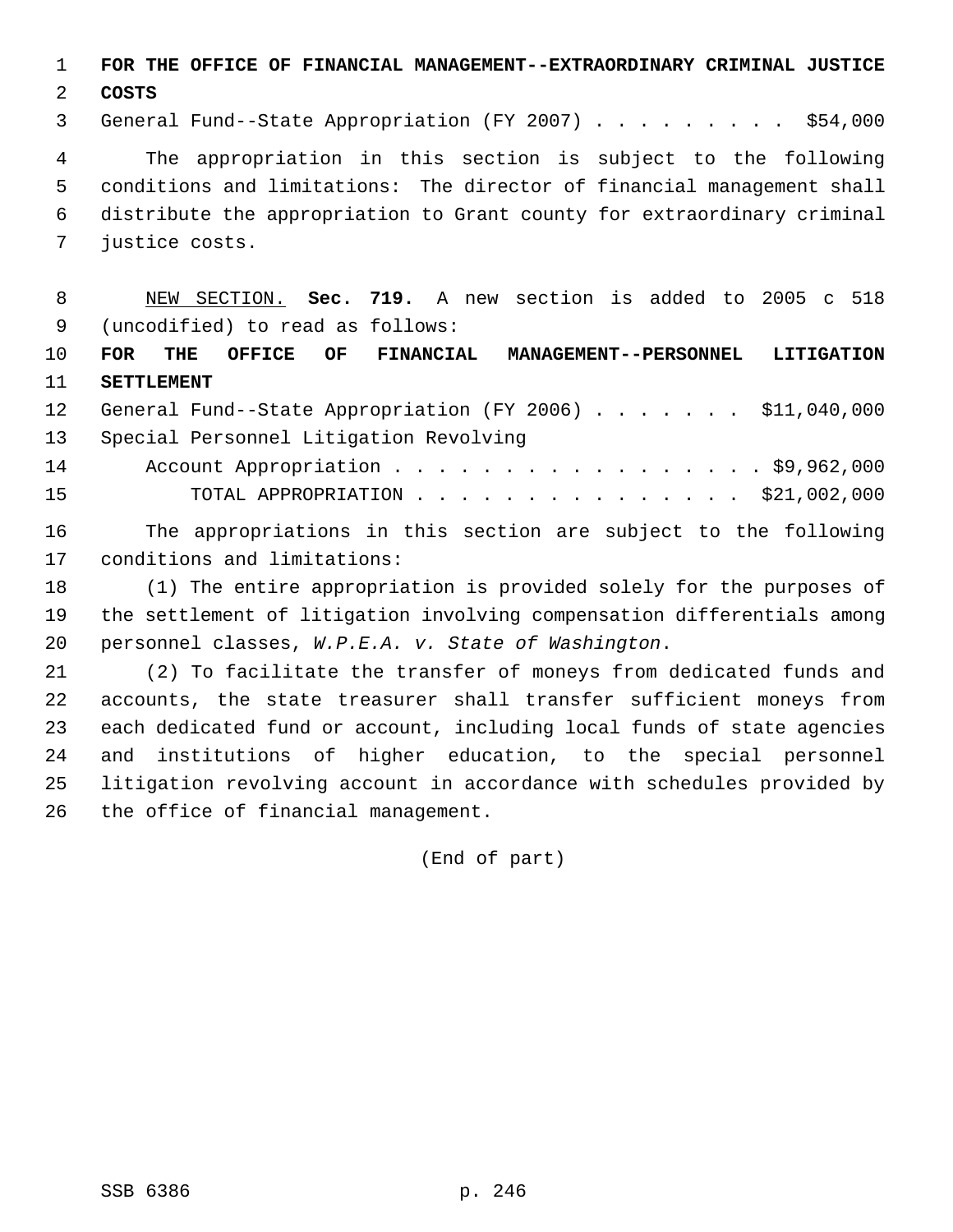| $\mathbf{1}$ | PART VIII                                                                 |
|--------------|---------------------------------------------------------------------------|
| 2            | OTHER TRANSFERS AND APPROPRIATIONS                                        |
|              |                                                                           |
| 3<br>4       | Sec. 801. 2005 c 518 s 801 (uncodified) is amended to read as<br>follows: |
| 5            | FOR THE STATE TREASURER--STATE REVENUES FOR DISTRIBUTION                  |
| 6            | General Fund Appropriation for fire insurance                             |
| 7            | premium distributions $($ $($ $\frac{6}{6}$ , $\frac{577}{600})$          |
| 8            | \$6,561,000                                                               |
| 9            | General Fund Appropriation for public utility                             |
| 10           | district excise tax distributions<br>$((\frac{1545}{122},000))$           |
| 11           | \$44,292,000                                                              |
| 12           | General Fund Appropriation for prosecuting                                |
| 13           | attorney distributions<br>(( <del>\$3,457,000</del> ))                    |
| 14           | \$3,568,000                                                               |
| 15           | General Fund Appropriation for boating safety and                         |
| 16           | education distributions $($ $($ $\frac{24}{1}$ , 430, 000) $)$            |
| 17           | \$4,252,000                                                               |
| 18           | General Fund Appropriation for other tax                                  |
| 19           | \$38,000                                                                  |
| 20           | Death Investigations Account Appropriation for                            |
| 21           | distribution to counties for publicly                                     |
| 22           | \$1,969,000                                                               |
| 23           | Aquatic Lands Enhancement Account Appropriation                           |
| 24           | for harbor improvement revenue                                            |
| 25           |                                                                           |
| 26           | Timber Tax Distribution Account Appropriation for                         |
| 27           | distribution to "timber" counties ( $(\frac{271}{10000})$ )               |
| 28           | \$83,325,000                                                              |
| 29           | County Criminal Justice Assistance                                        |
| 30           | Appropriation<br>$((\frac{253}{7}, 914, 000))$                            |
| 31           | \$53,650,000                                                              |
| 32           | Municipal Criminal Justice Assistance                                     |
| 33<br>34     | Appropriation<br>((\$21,104,000))                                         |
| 35           | \$21,315,000<br>Liquor Excise Tax Account Appropriation for               |
| 36           | liquor excise tax distribution $($ $($ $\frac{27}{13},000)$ $)$           |
|              |                                                                           |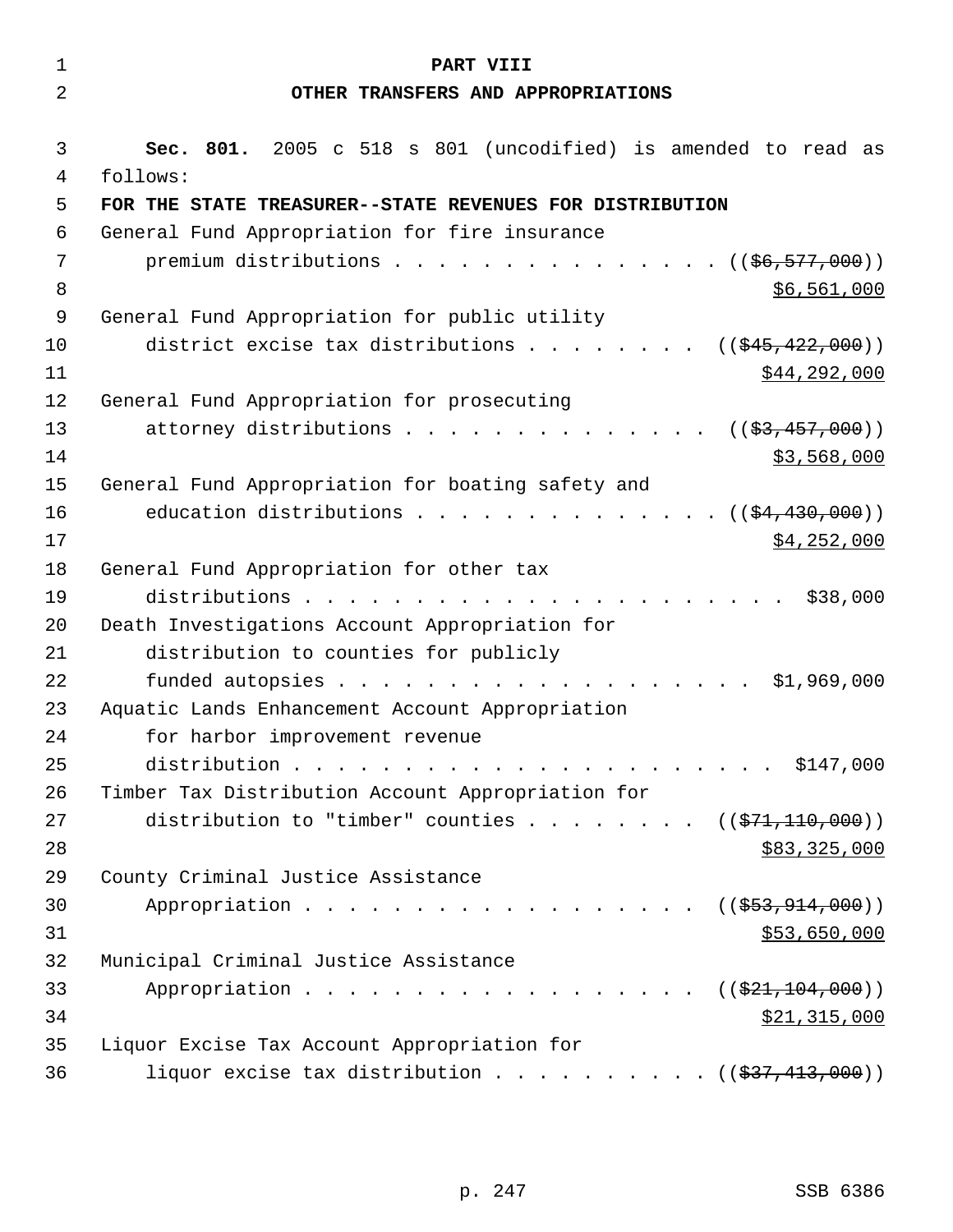$\frac{1}{340}$ , 512, 000

 Liquor Revolving Account Appropriation for 3 liquor profits distribution . . . . . . . . . . ((\$76,186,000))  $\frac{4}{388,818,000}$  City-County Assistance Account Appropriation for local government financial assistance distribution . . \$20,100,000 7 TOTAL APPROPRIATION . . . . . . . . . . . . ((\$350,527,000)) 8 \$368,547,000 \$368,547,000 The total expenditures from the state treasury under the appropriations in this section shall not exceed the funds available under statutory distributions for the stated purposes. **Sec. 802.** 2005 c 518 s 802 (uncodified) is amended to read as follows: **FOR THE STATE TREASURER--FOR THE COUNTY CRIMINAL JUSTICE ASSISTANCE ACCOUNT**  16 Impaired Driving Safety Account Appropriation . . . . ((\$1,913,400)) \$2,050,000 The appropriation in this section is subject to the following conditions and limitations: The amount appropriated in this section shall be distributed quarterly during the 2005-07 biennium in accordance with RCW 82.14.310. This funding is provided to counties for the costs of implementing criminal justice legislation including, but not limited to: Chapter 206, Laws of 1998 (drunk driving penalties); chapter 207, Laws of 1998 (DUI penalties); chapter 208, Laws of 1998 (deferred prosecution); chapter 209, Laws of 1998 (DUI/license suspension); chapter 210, Laws of 1998 (ignition interlock violations); chapter 211, Laws of 1998 (DUI penalties); chapter 212, Laws of 1998 (DUI penalties); chapter 213, Laws of 1998 (intoxication levels lowered); chapter 214, Laws of 1998 (DUI penalties); and chapter 215, Laws of 1998 (DUI provisions). **Sec. 803.** 2005 c 518 s 803 (uncodified) is amended to read as follows: **FOR THE STATE TREASURER--FOR THE MUNICIPAL CRIMINAL JUSTICE ASSISTANCE ACCOUNT** 

35 Impaired Driving Safety Account Appropriation . . . . ((\$1,275,600))  $\frac{$1,367,000}{9}$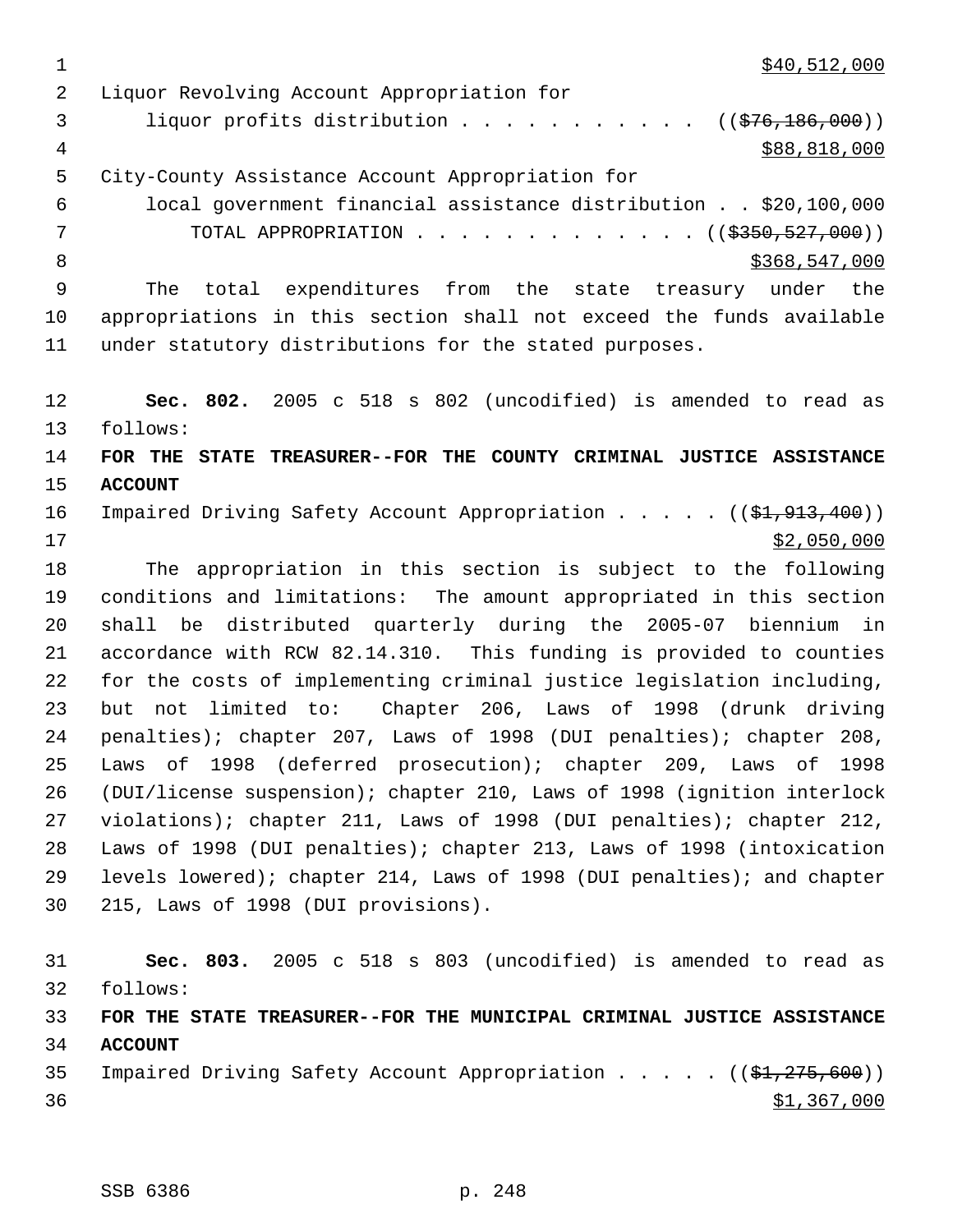The appropriation in this section is subject to the following conditions and limitations: The amount appropriated in this section shall be distributed quarterly during the 2005-07 biennium to all cities ratably based on population as last determined by the office of financial management. The distributions to any city that substantially decriminalizes or repeals its criminal code after July 1, 1990, and that does not reimburse the county for costs associated with criminal cases under RCW 3.50.800 or 3.50.805(2), shall be made to the county in which the city is located. This funding is provided to cities for the costs of implementing criminal justice legislation including, but not limited to: Chapter 206, Laws of 1998 (drunk driving penalties); chapter 207, Laws of 1998 (DUI penalties); chapter 208, Laws of 1998 (deferred prosecution); chapter 209, Laws of 1998 (DUI/license 14 suspension); chapter 210, Laws of 1998 (ignition interlock violations); chapter 211, Laws of 1998 (DUI penalties); chapter 212, Laws of 1998 (DUI penalties); chapter 213, Laws of 1998 (intoxication levels lowered); chapter 214, Laws of 1998 (DUI penalties); and chapter 215, Laws of 1998 (DUI provisions).

 **Sec. 804.** 2005 c 518 s 804 (uncodified) is amended to read as follows: **FOR THE STATE TREASURER--FEDERAL REVENUES FOR DISTRIBUTION** General Fund Appropriation for federal grazing 23 fees distribution . . . . . . . . . . . . . . . . ((\$1,632,000)) 24 \$1,644,000 General Fund Appropriation for federal flood 26 control funds distribution . . . . . . . . . . . . . . . \$68,000 Forest Reserve Fund Appropriation for federal forest reserve fund distribution . . . . . . . . . . . \$84,500,000 29 TOTAL APPROPRIATION . . . . . . . . . . . . . ((\$86,200,000))  $30 \,$  \$86,212,000 The total expenditures from the state treasury under the appropriations in this section shall not exceed the funds available under statutory distributions for the stated purposes.

 **Sec. 805.** 2005 c 518 s 805 (uncodified) is amended to read as follows:

**FOR THE STATE TREASURER--TRANSFERS.** For transfers in this section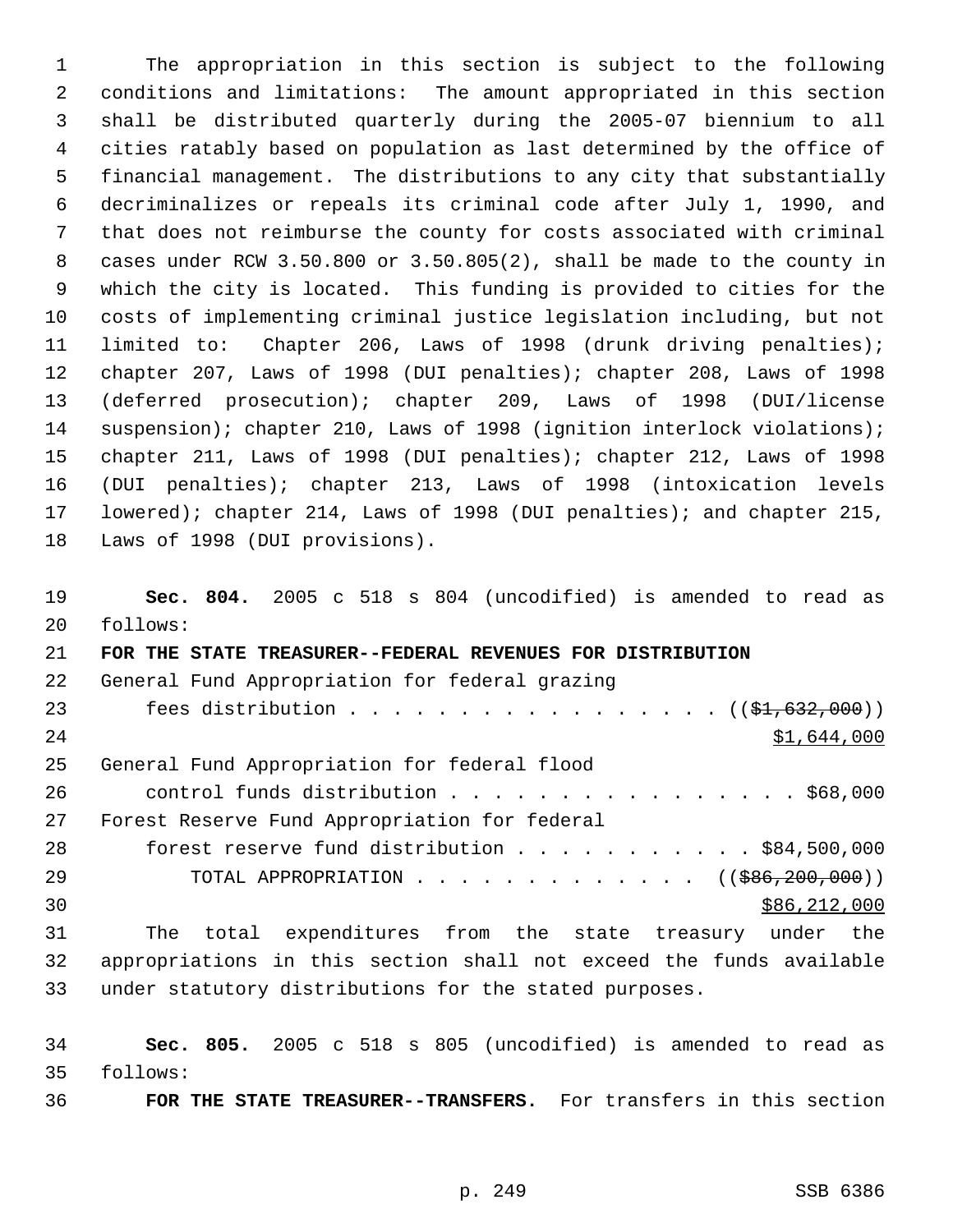to the state general fund, pursuant to RCW 43.135.035(5), the state expenditure limit shall be increased by the amount of the transfer. The increase shall occur in the fiscal year in which the transfer occurs. State Convention and Trade Center Account: For transfer to the state general fund, \$5,150,000 for fiscal year 2006 and \$5,150,000 8 for fiscal year 2007 . . . . . . . . . . . . . . . . \$10,300,000 General Fund: For transfer to the tourism development and promotion account, \$150,000 11 for fiscal year 2006 ((and \$150,000 for fiscal year 2007)) . . . . . . . . . . . . . . . . . . . . . ((\$300,000))  $\frac{$150,000}{ }$  Financial Services Regulation Account: For transfer to the state general fund, \$778,000 for fiscal year 2006 and \$779,000 for fiscal year 2007 . . . . . . . . . . . . . . . . . . . . . . . \$1,557,000 Public Works Assistance Account: For transfer to the drinking water assistance account, \$8,400,000 for fiscal year 2006 . . . . . . . . . . . . . . . . . . . . . . . \$8,400,000 Tobacco Settlement Account: For transfer to the health services account, in an amount not to exceed the actual balance 25 of the tobacco settlement account . . . . . . . . . \$185,823,000 Health Services Account: For transfer to the state general fund, \$45,000,000 for fiscal year 2006 . . . . . . . . . . . . . . . . . . . . . . \$45,000,000 Health Services Account: For transfer to the tobacco prevention and control account . . . . . . . . \$23,366,000 Health Services Account: For transfer to the 32 water quality account . . . . . . . . . . . . . . . . \$7,885,000 Health Services Account: For transfer to the violence reduction and drug enforcement account . . . . . . . . . . . . . . . . . . . . . . . . \$6,932,000 Public Employees' and Retirees' Insurance Account: For transfer to the state general fund, \$40,000,000 for fiscal year 2006 and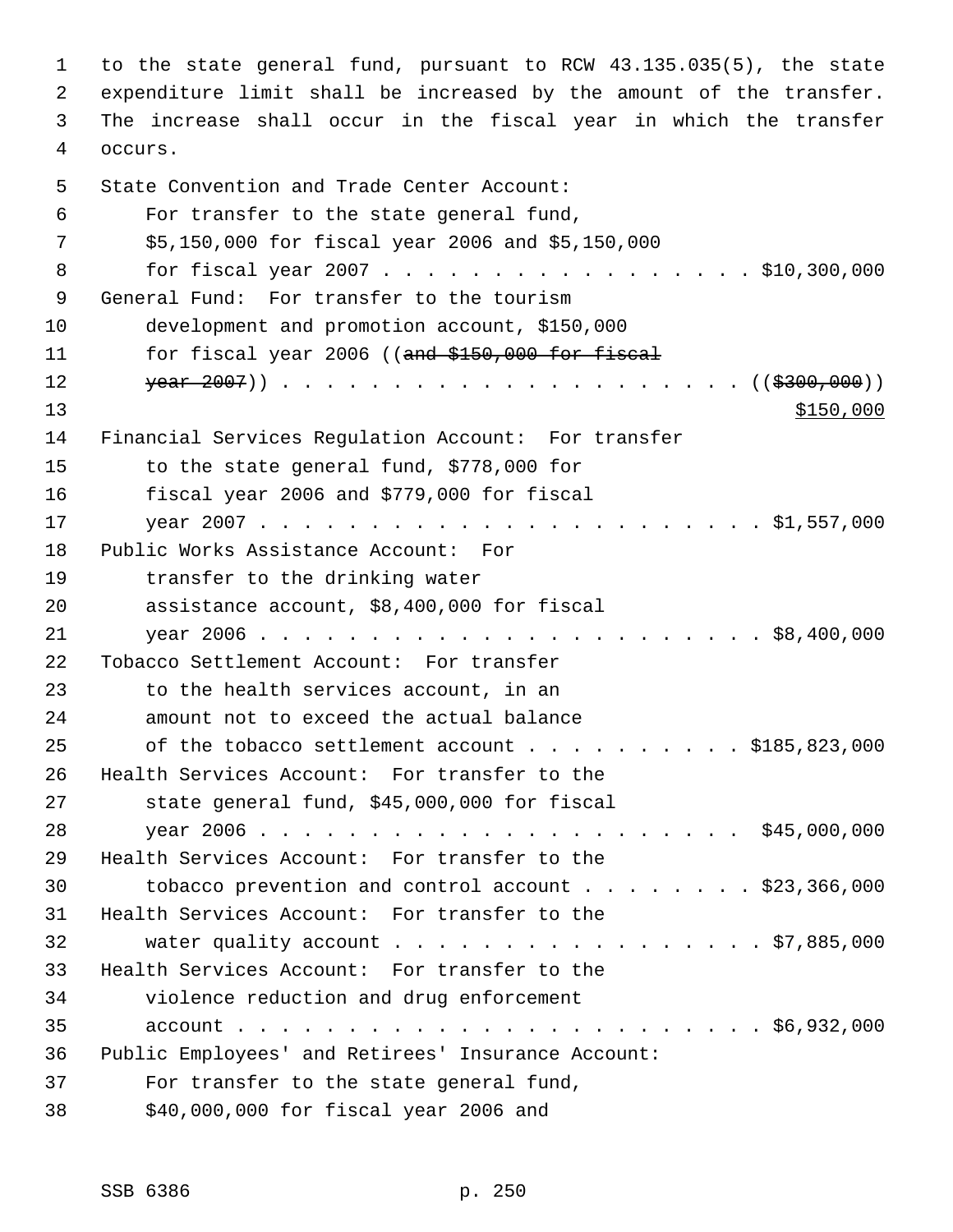| 1  | $$45,000,000$ for fiscal year 2007 \$85,000,000                                      |
|----|--------------------------------------------------------------------------------------|
| 2  | Department of Retirement Systems Expense Account:                                    |
| 3  | For transfer to the state general fund,                                              |
| 4  | $$2,000,000$ for fiscal year 2006 \$2,000,000                                        |
| 5  | Secretary of State's Revolving Account: For                                          |
| 6  | transfer to the state general fund, \$250,000                                        |
| 7  | for fiscal year 2006 and $$250,000$ for                                              |
| 8  |                                                                                      |
| 9  | State Treasurer's Service Account: For transfer                                      |
| 10 | to the state general fund, $((\frac{25}{5}, 500, 000))$ \$9,500,000                  |
| 11 | for fiscal year 2006 and $($ $($ \$5,000,000) $)$ \$7,000,000                        |
| 12 | for fiscal year 2007 ( $(\frac{210}{500}, \frac{500}{100})$ )                        |
| 13 | <u>\$16,500,000</u>                                                                  |
| 14 | General Fund: For transfer to the water quality                                      |
| 15 | account, \$318,000 for fiscal year 2006 and                                          |
| 16 | $$319,000$ for fiscal year 2007 \$637,000                                            |
| 17 | State Toxics Control Account: For transfer to the                                    |
| 18 | water quality account \$12,500,000                                                   |
| 19 | Water Quality Account: For transfer to the                                           |
| 20 | water pollution control revolving account $($ $($ $\frac{210}{534}, \frac{000}{10})$ |
| 21 | \$16,534,000                                                                         |
| 22 | Pollution Liability Insurance Trust Account: For                                     |
| 23 | transfer to the state general fund $($ $($ \$7,500,000) $)$                          |
| 24 | \$3,750,000                                                                          |
| 25 | Drinking Water Assistance Account: For transfer                                      |
| 26 | to the drinking water assistance repayment                                           |
| 27 | account, an amount not to exceed $($ $)$ $)$                                         |
| 28 | \$21,800,000                                                                         |
| 29 | Waste Reduction, Recycling, and Litter Control                                       |
| 30 | Account: For transfer to the state general                                           |
| 31 | fund, $$1,000,000$ for fiscal year 2006 and                                          |
| 32 | $$1,000,000$ for fiscal year 2007 \$2,000,000                                        |
| 33 | Public Works Assistance Account: For transfer to                                     |
| 34 | the public facility construction loan revolving                                      |
| 35 | $account, $4,500,000$ for fiscal year 2006 \$4,500,000                               |
| 36 | Nisqually Earthquake Account: For transfer to                                        |
| 37 | the disaster response account, \$3,000,000 for                                       |
| 38 | \$3,000,000                                                                          |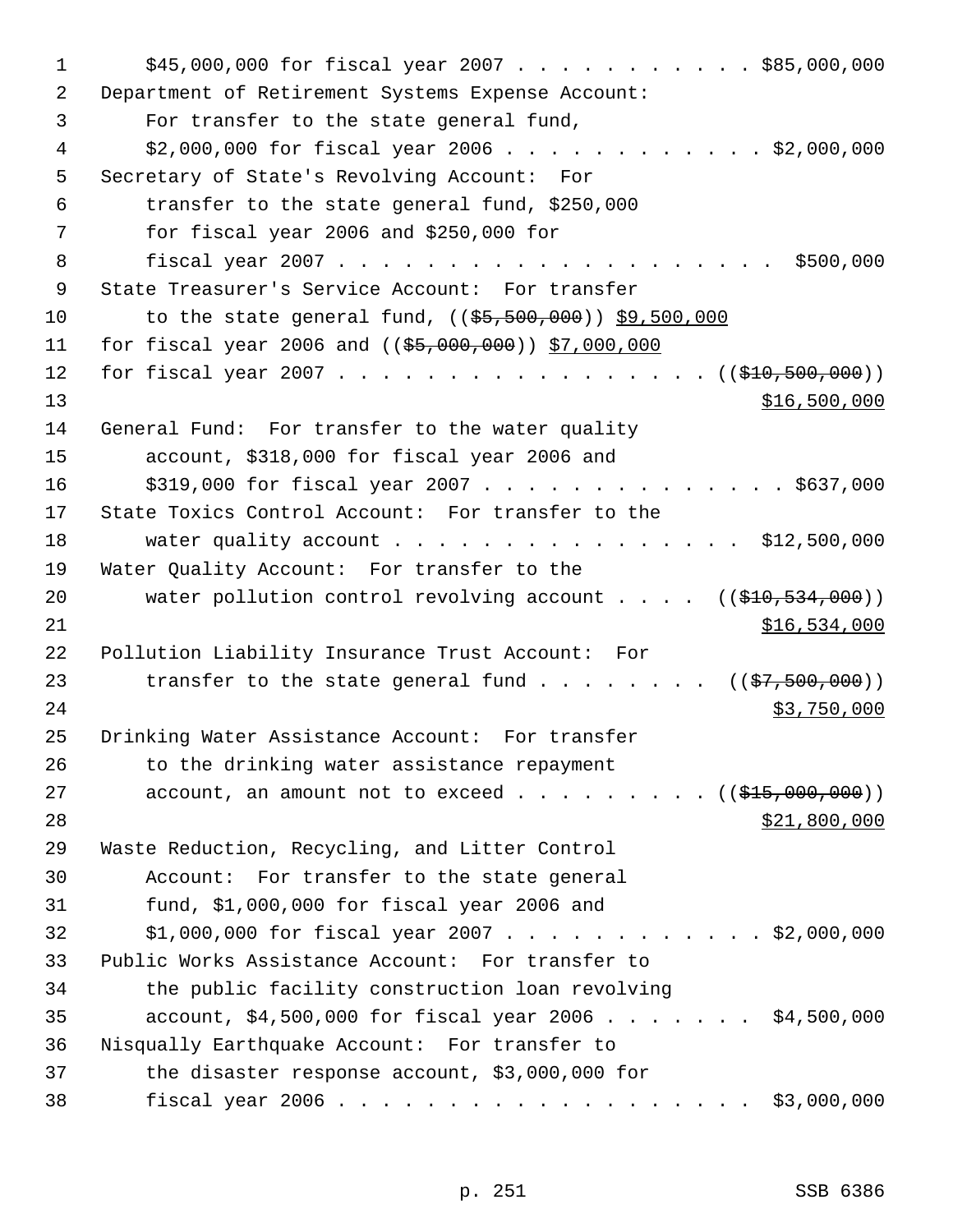| 1              | Natural Resources Equipment Revolving Fund: For                |
|----------------|----------------------------------------------------------------|
| 2              | transfer to the state general fund for fiscal                  |
| 3              |                                                                |
| 4              | General Fund: For transfer to the violence                     |
| 5              | reduction and drug enforcement account,                        |
| 6              | \$1,500,000 for fiscal year 2006 and \$1,500,000               |
| 7              | for fiscal year 2007<br>\$3,000,000                            |
| 8              | Education Legacy Trust Account: For transfer                   |
| $\overline{9}$ | to the student achievement account,                            |
| 10             | ((\$35,541,000)) \$35,555,000 for fiscal                       |
| 11             | year 2006 and $((\$102, 697, 000))$ \$103,046,000              |
| 12             | for fiscal year 2007 ( $(\frac{1338}{238}, \frac{238}{200})$ ) |
| 13             | \$138,601,000                                                  |
| 14             | State and Local Improvements Revolving                         |
| 15             | Account: For transfer to the data                              |
| 16             | processing revolving account $\cdots$ 9250,000                 |
| 17             | Water Quality Account: For transfer to                         |
| 18             | the data processing revolving account \$250,000                |
| 19             | State Toxics Control Account: For transfer                     |
| 20             | to the data processing revolving account \$600,000             |
| 21             | Local Toxics Control Account: For transfer                     |
| 22             | to the data processing revolving account \$500,000             |
| 23             | Washington Housing Trust Account: For transfer                 |
| 24             | to the data processing revolving account \$800,000             |
| 25             | Public Works Assistance Account: For transfer                  |
| 26             | to the data processing revolving account \$800,000             |

 **Sec. 806.** 2005 c 518 s 806 (uncodified) is amended to read as follows:

 **FOR THE STATE TREASURER--TRANSFERS.** For transfers in this section to the state general fund, pursuant to RCW 43.135.035(5), the state expenditure limit shall be increased by the amount of the transfer. The increase shall occur in the fiscal year in which the transfer occurs. The transfers are subject to the enactment of Senate Bill No. 5391 (tricare supplemental insurance), chapter 46, Laws of 2005.

Public Employees' and Retirees' Insurance Account:

For transfer to the state general fund,

37 \$5,000,000 ((for fiscal year 2006 and \$12,000,000))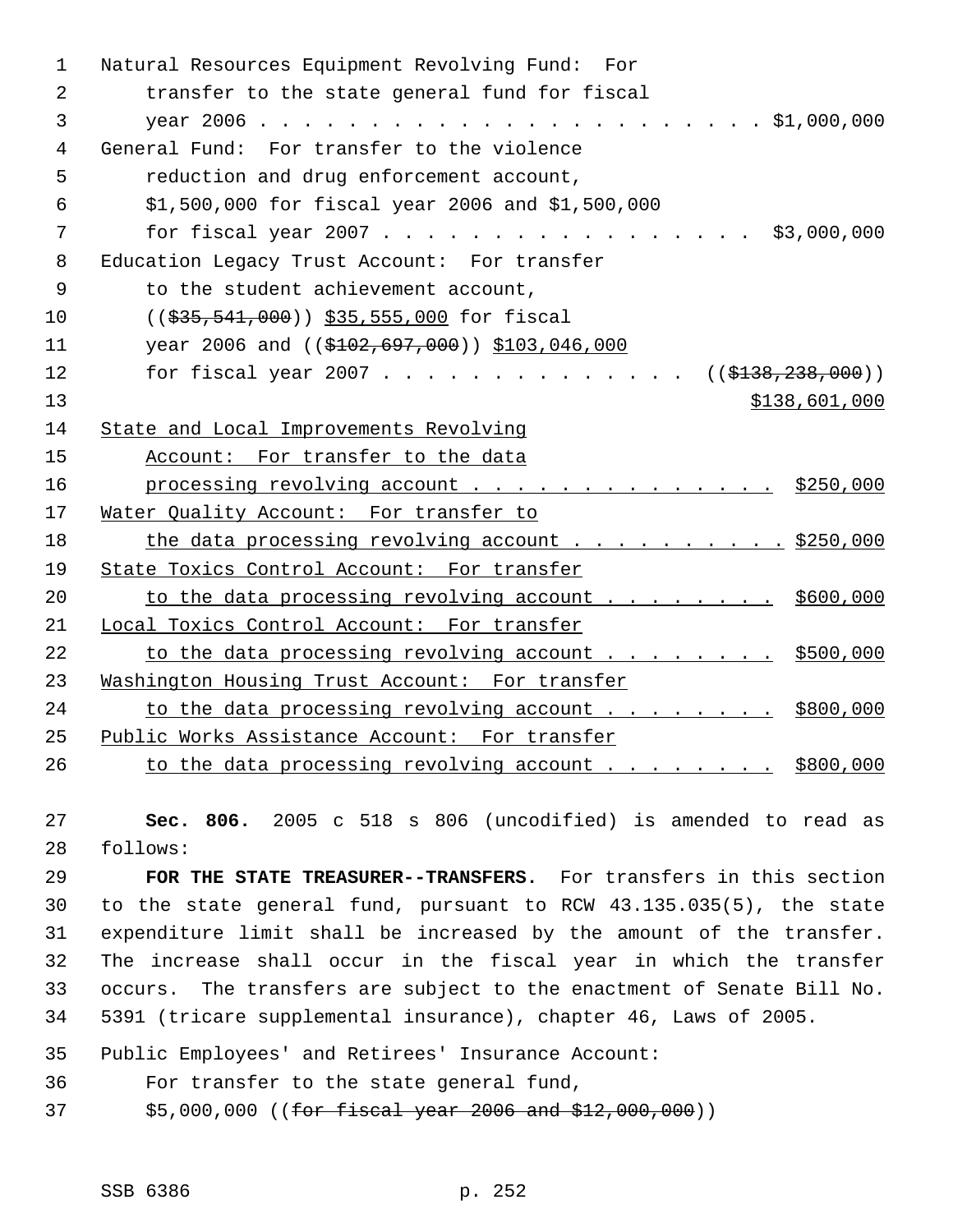|   | for fiscal year 2007 ( $(\frac{277}{600}, 000)$ ) |
|---|---------------------------------------------------|
|   | \$5,000,000                                       |
|   | General Fund--State Account: For transfer         |
| 4 | to the tourism development and promotion          |
| 5 | account, $$150,000$ for fiscal year 2006 ((and    |
| 6 |                                                   |
|   | \$150,000                                         |
|   |                                                   |

(End of part)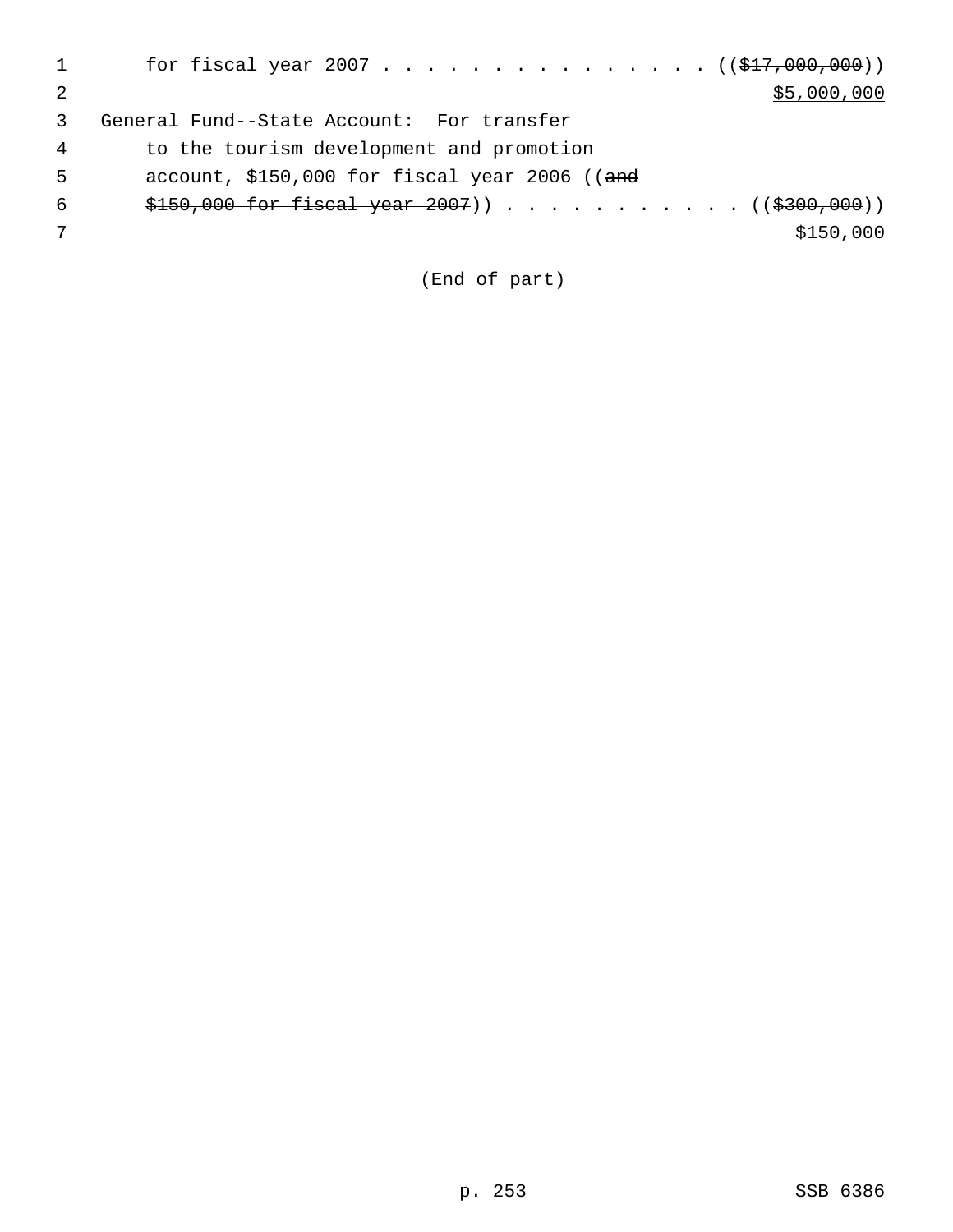| $\mathbf{1}$ | PART IX                                                                  |
|--------------|--------------------------------------------------------------------------|
| 2            | <b>MISCELLANEOUS</b>                                                     |
|              |                                                                          |
| 3            | Sec. 901. 2005 c 518 s 948 (uncodified) is amended to read as            |
| 4            | follows:                                                                 |
| 5            | COMPENSATION--INSURANCE BENEFITS. The appropriations for state           |
| 6            | agencies, including institutions of higher education are subject to the  |
| 7            | following conditions and limitations:                                    |
| 8            | $(1)(a)$ The monthly employer funding rate for insurance benefit         |
| 9            | premiums, public employees' benefits board administration, and the       |
| 10           | uniform medical plan, shall not exceed \$663.00 per eligible employee    |
| 11           | for fiscal year 2006. For fiscal year 2007 the monthly employer          |
| 12           | funding rate shall not exceed \$744.00 per eligible employee represented |
| 13           | by a collective bargaining unit under the personnel system reform act    |
| 14           | of 2002, or \$618.00 per eligible nonrepresented employee.               |
| 15           | (b) In order to achieve the level of funding provided for health         |
| 16           | benefits, the public employees' benefits board shall require any or all  |
| 17           | the following: Employee premium copayments, increases<br>оf<br>in        |
| 18           | point-of-service cost sharing, the<br>implementation of<br>managed       |
| 19           | competition, or make other changes to benefits consistent with RCW       |
| 20           | 41.05.065.                                                               |
| 21           | (c) The health care authority shall deposit any moneys received on       |
| 22           | behalf of the uniform medical plan as a result of rebates on             |
| 23           | prescription drugs, audits of hospitals, subrogation payments, or any    |
| 24           | other moneys recovered as a result of prior uniform medical plan claims  |
| 25           | payments, into the public employees' and retirees' insurance account to  |
| 26           | be used for insurance benefits. Such receipts shall not be used for      |

 (2) The health care authority, subject to the approval of the public employees' benefits board, shall provide subsidies for health benefit premiums to eligible retired or disabled public employees and school district employees who are eligible for medicare, pursuant to RCW 41.05.085. From January 1, 2006, through December 31, 2006, the subsidy shall be \$131.87. Starting January 1, 2007, the subsidy shall be \$149.67 per month.

(3) Technical colleges, school districts, and educational service

administrative expenditures.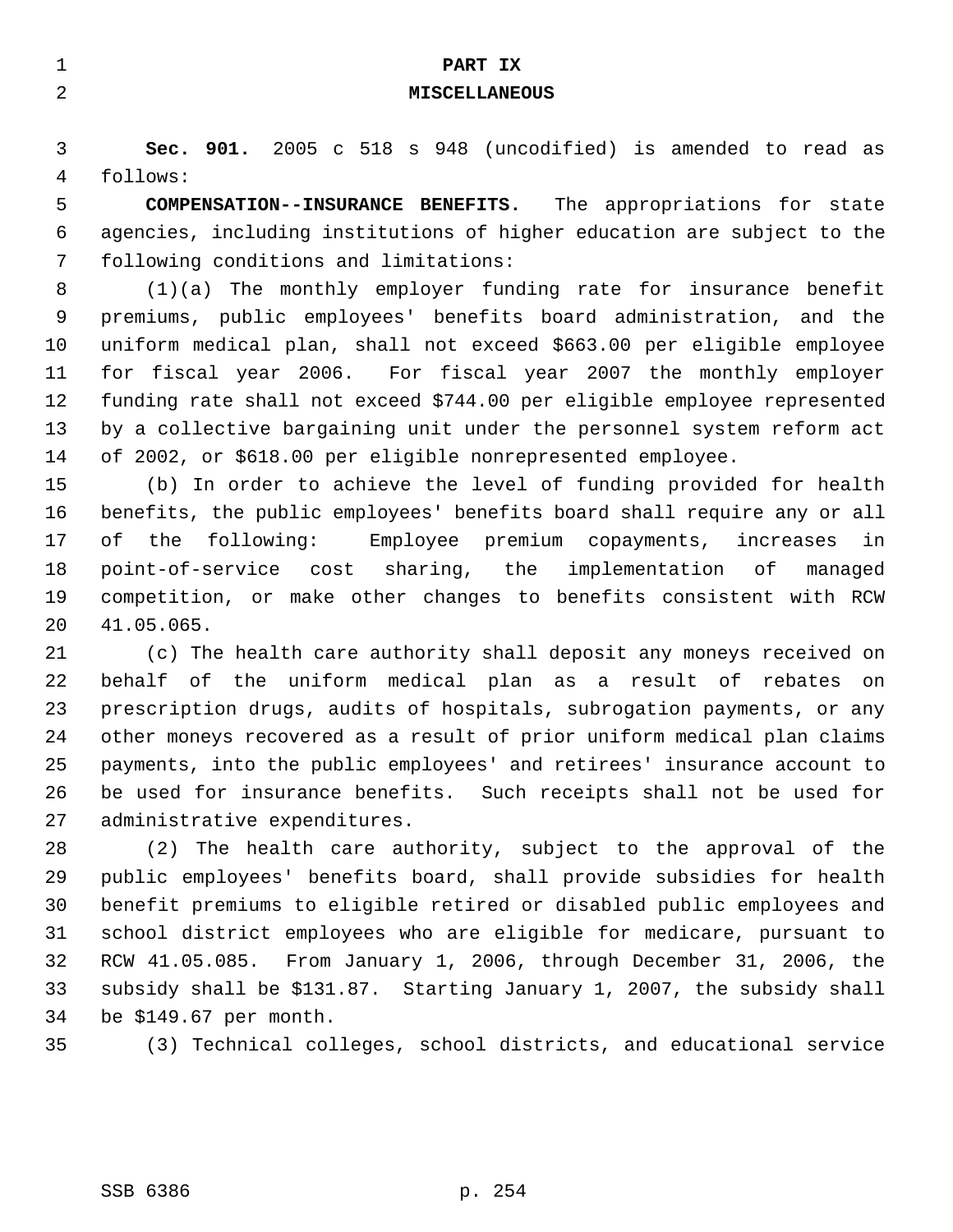districts shall remit to the health care authority for deposit into the public employees' and retirees' insurance account established in RCW 41.05.120 the following amounts:

 (a) For each full-time employee, \$48.42 per month beginning 5 September 1, 2005, and (( $\frac{2005}{1000}$ ,  $\frac{555.15}{1000}$  beginning September 1, 2006; (b) For each part-time employee who, at the time of the remittance, is employed in an eligible position as defined in RCW 41.32.010 or 41.40.010 and is eligible for employer fringe benefit contributions for basic benefits, \$48.42 each month beginning September 1, 2005, and ((\$55.73)) \$55.15 beginning September 1, 2006, prorated by the proportion of employer fringe benefit contributions for a full-time employee that the part-time employee receives. The remittance requirements specified in this subsection shall not apply to employees of a technical college, school district, or educational service district who purchase insurance benefits through contracts with the health care authority.

 **Sec. 902.** 2005 c 518 s 963 (uncodified) is amended to read as follows:

 **COLLECTIVE BARGAINING AGREEMENT--((WPEA)) PSE/PROFESSIONAL LOCAL 365 UNIT C--WESTERN WASHINGTON UNIVERSITY.** Budget amounts reflect the collective bargaining agreement reached between the Western Washington 22 University and the public school employees of Washington ((Public 23 Employees Association)) bargaining unit C under the personnel system reform act of 2002. For employees covered under this agreement, 25 provisions include a 3.2% salary increase effective retroactive to July 1, 2005. Provisions also include a 1.6% increase effective July 1, 2006, until June 30, 2007, and for implementation of the department of personnel 2002 salary survey for classes more than 25% below market rates.

 NEW SECTION. **Sec. 903.** A new section is added to 2005 c 518 (uncodified) to read as follows:

 **COLLECTIVE BARGAINING AGREEMENT--WASHINGTON STATE UNIVERSITY, WFSE BU 2.** Budget amounts reflect the collective bargaining agreement reached between Washington State University and the Washington federation of state employees bargaining unit 2 -- service employees under the personnel system reform act of 2002. For employees covered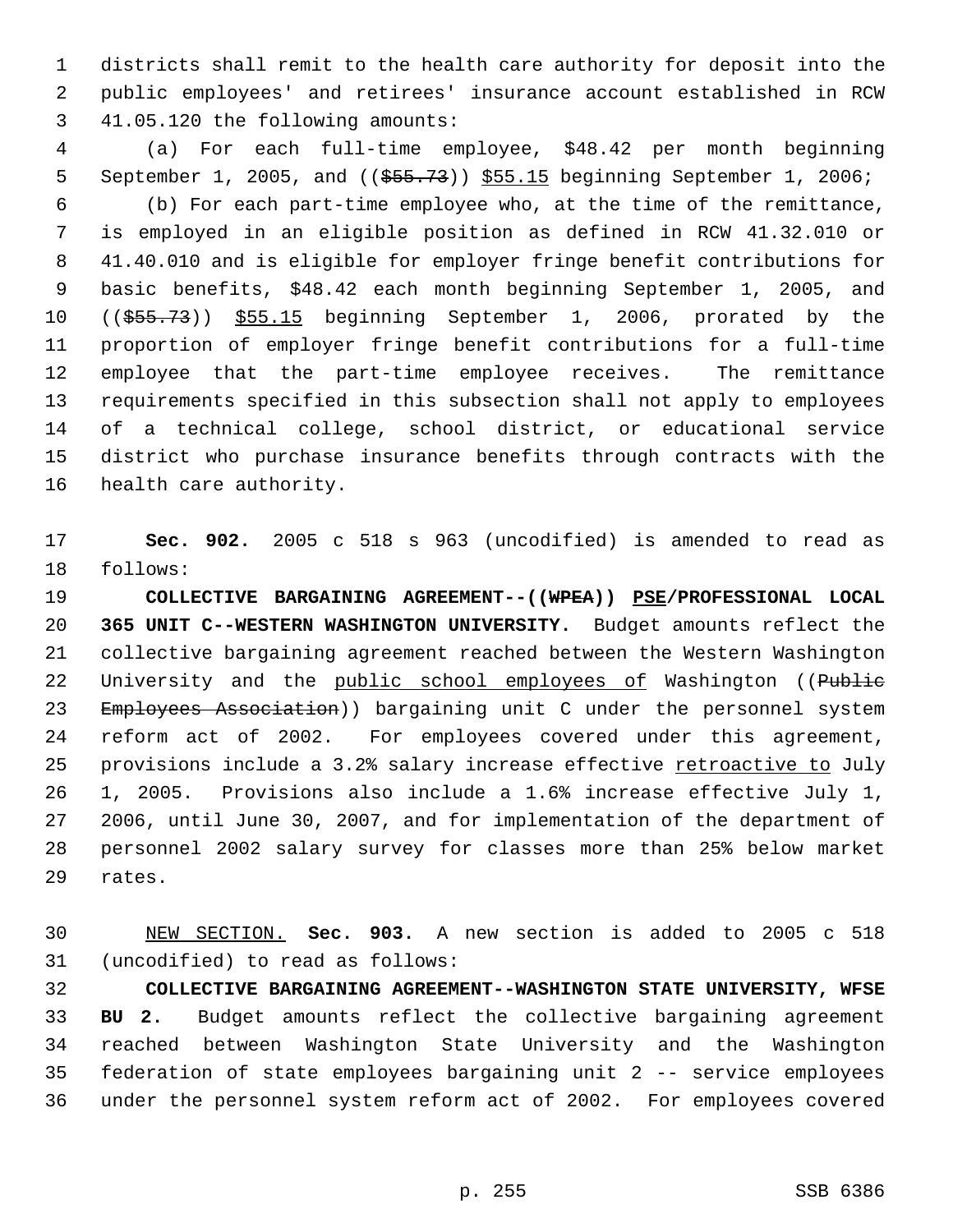under this agreement, provisions include a 3.2% salary increase effective retroactive to July 1, 2005. Provisions also include a one- time 2% lump sum payment effective July 1, 2006, and implementation of the department of personnel 2002 salary survey for classes more than 25% below market rate.

 **Sec. 904.** RCW 28A.500.030 and 2005 c 518 s 914 are each amended to read as follows:

 Allocation of state matching funds to eligible districts for local effort assistance shall be determined as follows:

 (1) Funds raised by the district through maintenance and operation levies shall be matched with state funds using the following ratio of state funds to levy funds:

 (a) The difference between the district's twelve percent levy rate 14 and the statewide average twelve percent levy rate; to

(b) The statewide average twelve percent levy rate.

 (2) The maximum amount of state matching funds for districts eligible for local effort assistance shall be the district's twelve percent levy amount, multiplied by the following percentage:

 (a) The difference between the district's twelve percent levy rate and the statewide average twelve percent levy rate; divided by

(b) The district's twelve percent levy rate.

 (3) Calendar year 2003 allocations and maximum eligibility under this chapter shall be multiplied by 0.99.

 (4) From January 1, 2004, to December 31, 2005, allocations and maximum eligibility under this chapter shall be multiplied by 0.937.

26 (5) From January 1, 2006, to ((June 30, 2007)) December 31, 2006, allocations and maximum eligibility under this chapter shall be multiplied by 0.9563.

 **Sec. 905.** RCW 90.56.120 and 2005 c 304 s 2 are each amended to read as follows:

 (1)(a) There is established in the office of the governor the oil spill advisory council.

 (b) The primary purpose of the council is to maintain the state's vigilance in, by ensuring an emphasis on, the prevention of oil spills to marine waters, while recognizing the importance of also improving preparedness and response.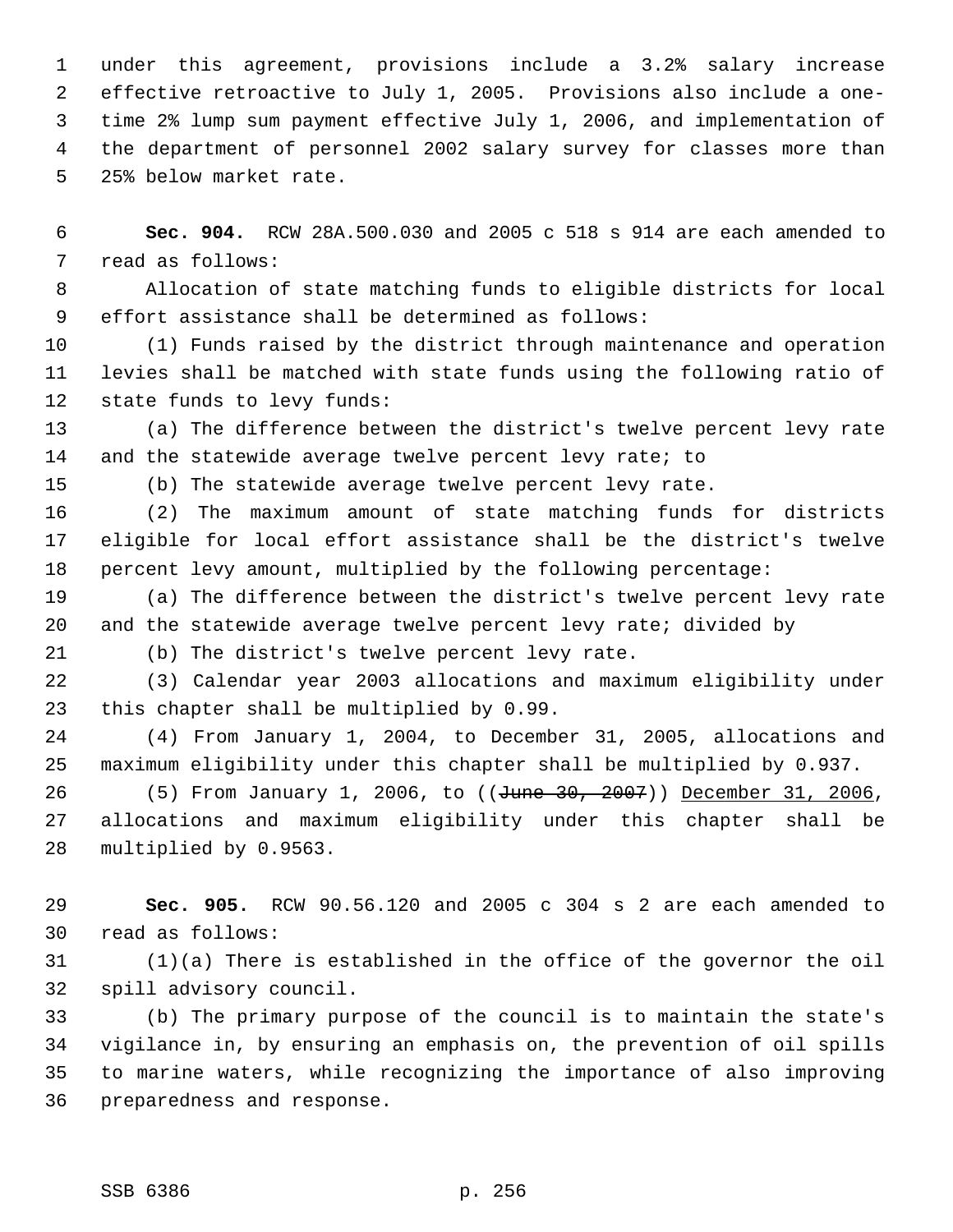(c) The council shall be an advisory body only.

 (2)(a) In addition to members appointed under (b) of this subsection, the council is composed of the chair-facilitator and sixteen members representing various interests as follows:

(i) Three representatives of environmental organizations;

(ii) One representative of commercial shellfish interests;

 (iii) One representative of commercial fisheries that primarily fishes in Washington waters;

(iv) One representative of marine recreation;

(v) One representative of tourism interests;

 (vi) Three representatives of county government from counties bordering Puget Sound, the Columbia river/Pacific Ocean, and the Strait of Juan de Fuca/San Juan Islands;

(vii) One representative of marine labor;

(viii) Two representatives of marine trade interests;

(ix) One representative of major oil facilities;

(x) One representative of public ports; and

 (xi) An individual who resides on a shoreline who has an interest, experience, and familiarity in the protection of water quality.

 (b) In addition to the members identified in this subsection, the governor shall invite the participation of tribal governments through the appointment of two representatives to the council.

 (3) Appointments to the council shall reflect a geographical balance and the diversity of populations within the areas potentially affected by oil spills to state waters.

 (4) Members shall be appointed by the governor and shall serve four-year terms, except the initial members appointed to the council. Initial members to the council shall be appointed as follows: Six shall serve two-year terms, six shall serve three-year terms, and seven shall serve four-year terms. Vacancies shall be filled by appointment in the same manner as the original appointment for the remainder of the unexpired term of the position vacated. Members serve at the pleasure of the governor.

 (5) The governor shall appoint a chair-facilitator who shall serve as a nonvoting member of the council. The chair shall not be an employee of a state agency, nor shall the chair have a financial interest in matters relating to oil spill prevention, preparedness, and response. The chair shall convene the council at least four times per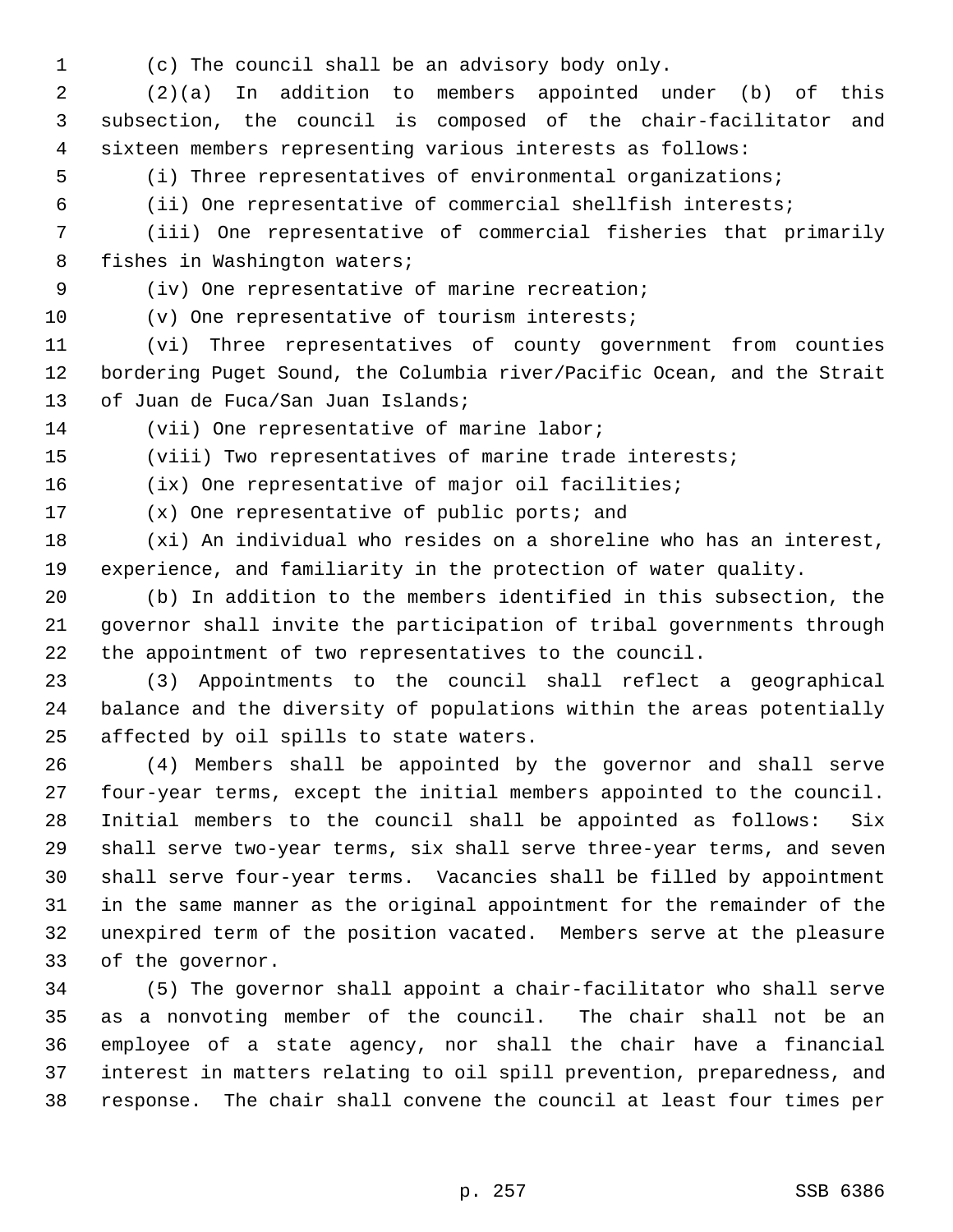year. At least one meeting per year shall be held in a Columbia river community, an ocean coastal community, and a Puget Sound community. The chair shall consult with councilmembers in setting agendas and determining meeting times and locations.

 (6) All members shall be reimbursed for travel expenses while attending meetings of the council or technical advisory committees, or when on official business authorized by the chair-facilitator, as provided in RCW 43.03.050 and 43.03.060. Members of the council 9 identified in subsection  $(2)(a)(i)$ ,  $(ii)$ ,  $(iii)$ ,  $(iv)$ ,  $(v)$ ,  $(vi)$ , (vii), and (xi) of this section and the chair-facilitator shall each be compensated on a per diem basis as a class two group according to RCW 43.03.230.

 (7) The first meeting of the council shall be convened by the governor or the governor's designee. Other meetings may be convened by a vote of at least a majority of the voting members of the council, or by call of the chair. All meetings are subject to the open public meetings act. The council shall maintain minutes of all meetings.

 (8) To the extent possible, all decisions of the council shall be by the consensus of the members. If consensus is not possible, nine voting members of the council may call for a vote on a matter. When a vote is called, all decisions shall be determined by a majority vote of the voting members present. Two-thirds of the voting members are required to be present for a quorum for all votes. The subject matter of all votes and the vote tallies shall be recorded in the minutes of the council.

 (9) The council may form subcommittees and technical advisory committees.

 **Sec. 906.** RCW 73.04.135 and 1994 c 147 s 3 are each amended to read as follows:

 (1) The director may place a claim against the estate of an incapacitated or deceased veteran who is a veteran estate management program client. The claim shall not exceed the amount allowed by rule of the United States department of veterans affairs and charges for reasonable expenses incurred in the execution or administration of the estate. The director shall waive all or any portion of the claim if the payment or a portion thereof would pose a hardship to the veteran.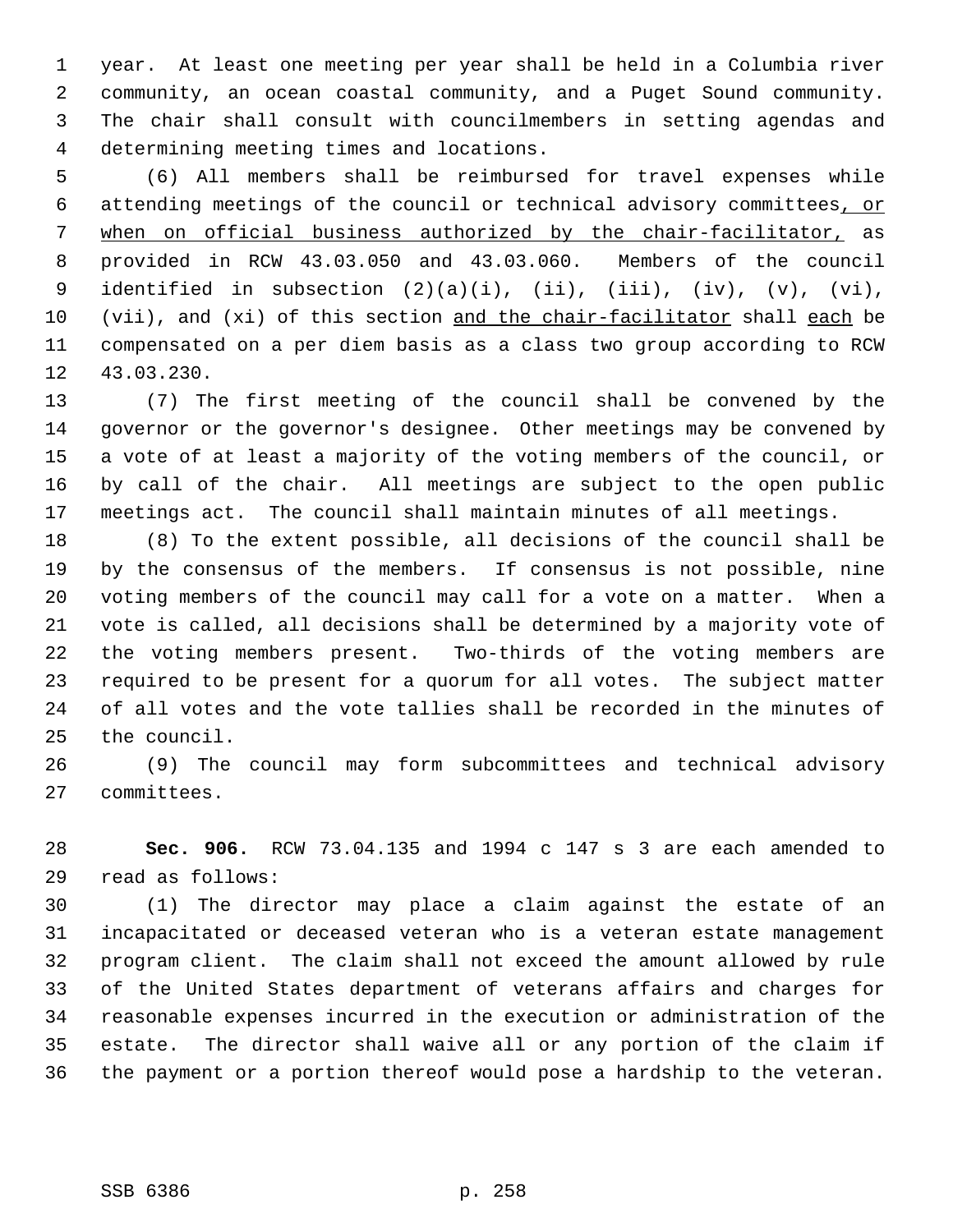(2) ((Any fees collected shall be deposited in the state general fund—local and shall be available for the cost of managing and supporting the veteran estate management program. All expenditures and 4 revenue control shall be subject to chapter 43.88 RCW.)) The veteran estate management account is hereby created in the custody of the state treasurer. Fees, reimbursements, and grants collected from estates of incapacitated veterans or incapacitated veterans' dependents shall be deposited into the account. Funds in the account shall be expended 9 solely for the purpose of providing financial operating and maintenance support to the veteran estate management program and shall be the sole 11 source of funding for the program. Only the director or the director's 12 designee may authorize expenditures from the account. The account is 13 subject to the allotment procedures under chapter 43.88 RCW, but an appropriation is not required for expenditures.

 NEW SECTION. **Sec. 907.** If any provision of this act or its application to any person or circumstance is held invalid, the remainder of the act or the application of the provision to other persons or circumstances is not affected.

 NEW SECTION. **Sec. 908.** This act is necessary for the immediate preservation of the public peace, health, or safety, or support of the state government and its existing public institutions, and takes effect immediately.

(End of part)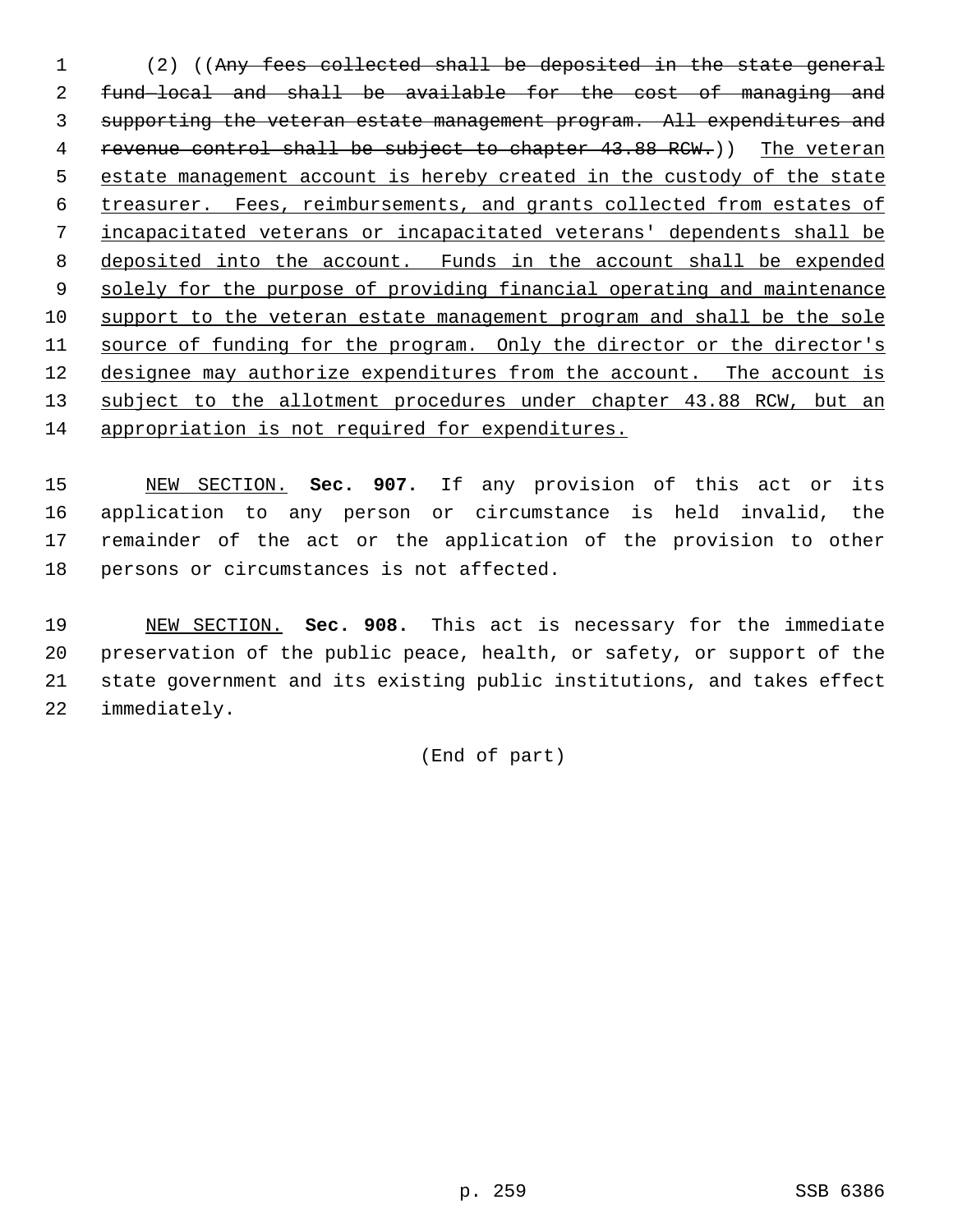| ADMINISTRATOR FOR THE COURTS<br>9                                                     |
|---------------------------------------------------------------------------------------|
| 21<br>ATTORNEY GENERAL                                                                |
| 48<br>BOARD FOR VOLUNTEER FIREFIGHTERS                                                |
| 45<br>BOARD OF ACCOUNTANCY                                                            |
| 101<br>BOARD OF<br>INDUSTRIAL INSURANCE APPEALS                                       |
| 42<br>BOARD OF TAX APPEALS                                                            |
| CASELOAD FORECAST COUNCIL<br>22                                                       |
| 217<br>CENTRAL WASHINGTON UNIVERSITY                                                  |
| -20<br>CITIZENS' COMMISSION ON SALARIES FOR ELECTED OFFICIALS                         |
| COLLECTIVE BARGAINING AGREEMENT                                                       |
| 255<br>PSE/PROF LOCAL 365 UNIT C--WESTERN WA UNIVERSITY                               |
| 255<br>WASHINGTON STATE UNIVERSITY, WFSE BU 2                                         |
| 124<br>COLUMBIA RIVER GORGE COMMISSION<br>$\mathbf{r}$ $\mathbf{r}$ $\mathbf{r}$      |
| 37<br>COMMISSION ON AFRICAN-AMERICAN AFFAIRS                                          |
| 18<br>COMMISSION ON ASIAN-PACIFIC-AMERICAN AFFAIRS                                    |
| 37<br>COMMISSION ON HISPANIC AFFAIRS                                                  |
| 8<br>COMMISSION ON JUDICIAL CONDUCT                                                   |
| 254<br>COMPENSATION--INSURANCE BENEFITS                                               |
| 133<br>CONSERVATION COMMISSION                                                        |
| 9<br>COURT OF APPEALS                                                                 |
| 101<br>CRIMINAL JUSTICE TRAINING COMMISSION                                           |
| 145<br>DEPARTMENT OF AGRICULTURE                                                      |
| 54<br>DEPARTMENT OF ARCHAEOLOGY AND HISTORIC PRESERVATION                             |
| 22<br>DEPARTMENT OF COMMUNITY, TRADE, AND ECONOMIC DEVELOPMENT                        |
| COUNTY PUBLIC HEALTH ASSISTANCE<br>238                                                |
| 116<br>DEPARTMENT OF CORRECTIONS                                                      |
| DEPARTMENT OF EARLY LEARNING<br>199                                                   |
| 124<br>DEPARTMENT OF ECOLOGY                                                          |
| DEPARTMENT OF FISH AND WILDLIFE<br>134                                                |
| 43<br>DEPARTMENT OF GENERAL ADMINISTRATION                                            |
| 109<br>DEPARTMENT OF HEALTH                                                           |
| 44<br>DEPARTMENT OF<br>INFORMATION SERVICES                                           |
| 103<br>DEPARTMENT OF LABOR AND INDUSTRIES                                             |
| 149<br>DEPARTMENT OF LICENSING                                                        |
| DEPARTMENT OF NATURAL RESOURCES<br>140                                                |
| 36<br>DEPARTMENT OF PERSONNEL                                                         |
| DEPARTMENT OF RETIREMENT SYSTEMS                                                      |
| 240<br>CONTRIBUTIONS TO RETIREMENT SYSTEMS<br>$\cdot$ $\cdot$ $\cdot$ $\cdot$ $\cdot$ |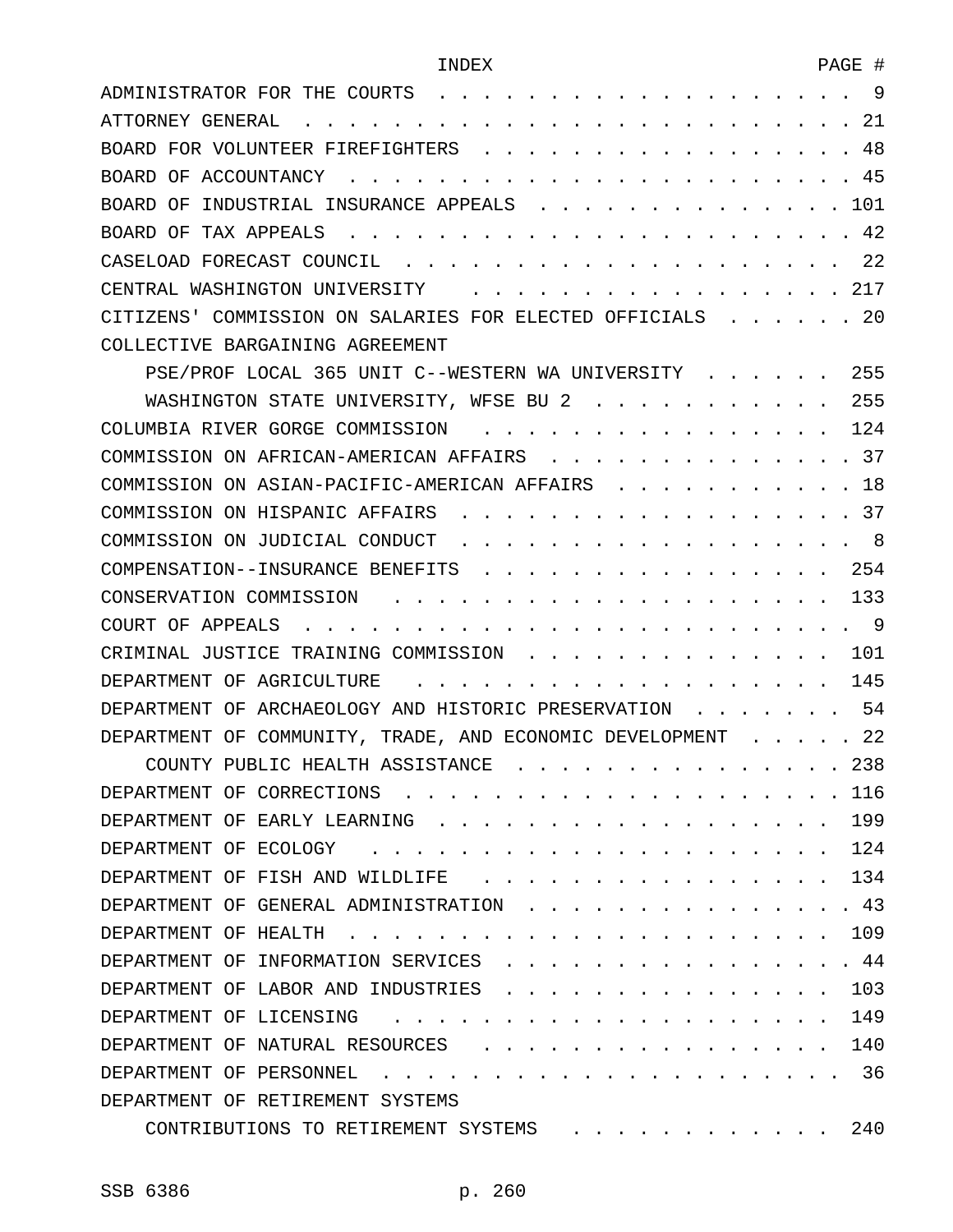| 38<br>OPERATIONS                                                                                                                    |
|-------------------------------------------------------------------------------------------------------------------------------------|
| 41<br>DEPARTMENT OF REVENUE                                                                                                         |
| 121<br>DEPARTMENT OF SERVICES FOR THE BLIND                                                                                         |
| 55<br>DEPARTMENT OF SOCIAL AND HEALTH SERVICES                                                                                      |
| 95<br>ADMINISTRATION AND SUPPORTING SERVICES PROGRAM                                                                                |
| 80<br>AGING AND ADULT SERVICES PROGRAM                                                                                              |
| 86<br>ALCOHOL AND SUBSTANCE ABUSE PROGRAM                                                                                           |
| 57<br>CHILDREN AND FAMILY SERVICES PROGRAM                                                                                          |
| 73<br>DEVELOPMENTAL DISABILITIES PROGRAM                                                                                            |
| 84<br>ECONOMIC SERVICES PROGRAM                                                                                                     |
| 61<br>JUVENILE REHABILITATION PROGRAM                                                                                               |
| 89<br>MEDICAL ASSISTANCE PROGRAM                                                                                                    |
| 65<br>MENTAL HEALTH PROGRAM                                                                                                         |
| 97<br>PAYMENTS TO OTHER AGENCIES PROGRAM                                                                                            |
| 95<br>VOCATIONAL REHABILITATION PROGRAM                                                                                             |
| 107<br>DEPARTMENT OF VETERANS AFFAIRS                                                                                               |
| 234<br>EASTERN WASHINGTON STATE HISTORICAL SOCIETY                                                                                  |
| 216<br>EASTERN WASHINGTON UNIVERSITY                                                                                                |
| 32<br>ECONOMIC AND REVENUE FORECAST COUNCIL                                                                                         |
| 122<br>EMPLOYMENT SECURITY DEPARTMENT                                                                                               |
| 133<br>ENVIRONMENTAL HEARINGS OFFICE                                                                                                |
| FOR THE OFFICE OF FINANCIAL MANAGEMENT                                                                                              |
| PERSONNEL LITIGATION SETTLEMENT<br>246                                                                                              |
| 45<br>FORENSIC INVESTIGATION COUNCIL                                                                                                |
| GOVERNOR                                                                                                                            |
| EMERGENCY COMMUNICATIONS INTEROPERABILITY<br>242                                                                                    |
| 242<br>LIFE SCIENCES DISCOVERY FUND AUTHORITY                                                                                       |
| 18<br>GOVERNOR'S OFFICE OF INDIAN AFFAIRS                                                                                           |
| . 53<br>GROWTH MANAGEMENT HEARINGS BOARD<br>$\mathbf{r}$ , $\mathbf{r}$ , $\mathbf{r}$ , $\mathbf{r}$ , $\mathbf{r}$ , $\mathbf{r}$ |
| HIGHER EDUCATION COORDINATING BOARD                                                                                                 |
| $\therefore$ 227<br>FINANCIAL AID AND GRANT PROGRAMS                                                                                |
| 225<br>POLICY COORDINATION AND ADMINISTRATION                                                                                       |
| 109<br>HOME CARE QUALITY AUTHORITY                                                                                                  |
| 45<br>HORSE RACING COMMISSION.                                                                                                      |
| $\cdot$ $\cdot$ 2<br>HOUSE OF REPRESENTATIVES                                                                                       |
| HUMAN RIGHTS COMMISSION<br>. 100                                                                                                    |
| INDETERMINATE SENTENCE REVIEW BOARD<br>$\,.\,.\,107$                                                                                |
| 44<br>INSURANCE COMMISSIONER                                                                                                        |
| INTERAGENCY COMMITTEE FOR OUTDOOR RECREATION<br>131                                                                                 |
| JOINT LEGISLATIVE AUDIT AND REVIEW COMMITTEE<br>$\cdot$ 3                                                                           |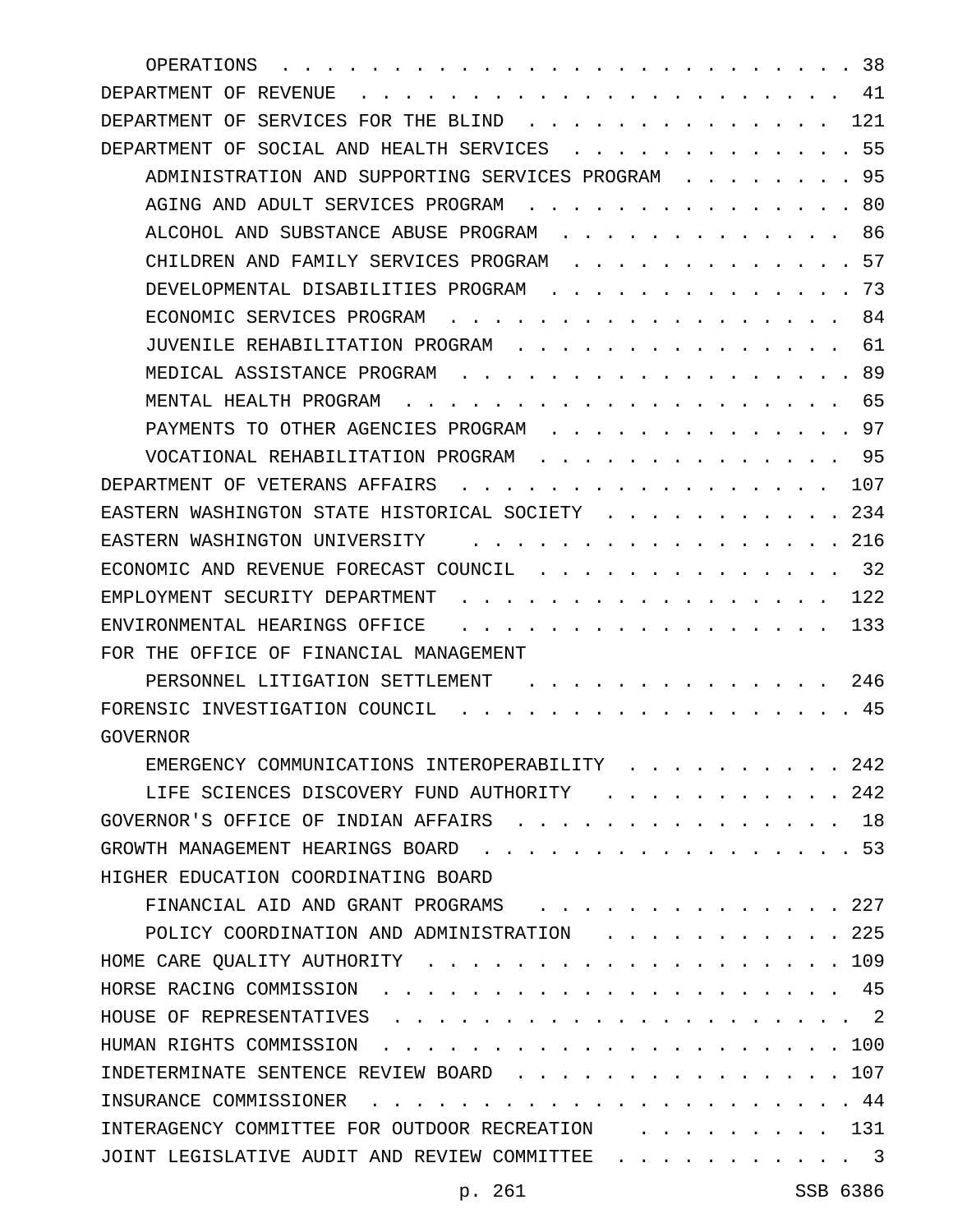| JOINT LEGISLATIVE SYSTEMS COMMITTEE<br>-7                                                |
|------------------------------------------------------------------------------------------|
| -8<br>LAW LIBRARY                                                                        |
| LEGISLATIVE EVALUATION AND ACCOUNTABILITY PROGRAM COMMITTEE<br>. 6                       |
| 15<br>LIEUTENANT GOVERNOR                                                                |
| . 45<br>LIQUOR CONTROL BOARD.                                                            |
| 48<br>MILITARY DEPARTMENT                                                                |
| .42<br>MUNICIPAL RESEARCH COUNCIL                                                        |
| 36<br>OFFICE OF ADMINISTRATIVE HEARINGS .<br>$\ddot{\phantom{1}}$                        |
| 12<br>OFFICE OF CIVIL LEGAL AID                                                          |
| 32<br>OFFICE OF FINANCIAL MANAGEMENT<br>$\sim$ $\sim$ $\sim$ $\sim$ $\sim$               |
| COMMUNITY HEALTH CARE COLLABORATIVE ACCOUNT<br>244                                       |
| 245<br>CONTRIBUTIONS TO RETIREMENT SYSTEMS                                               |
| . 244<br>DISABILITY SURVIVOR'S BENEFIT                                                   |
| EMERGENCY MANAGEMENT, PREPAREDNESS, AND ASSISTANCE ACCOUNT<br>. 244                      |
| .246<br>EXTRAORDINARY CRIMINAL JUSTICE COSTS                                             |
| 238<br>FIRE CONTINGENCY                                                                  |
| 238<br>FIRE CONTINGENCY POOL<br>$\cdot$                                                  |
| . 201<br>PENSION PLAN 1 UNFUNDED LIABILITIES                                             |
| $. \; 243$<br>WASHINGTON BIOENERGY ASSISTANCE ACCOUNT                                    |
| 43<br>OFFICE OF MINORITY AND WOMEN'S BUSINESS ENTERPRISES                                |
| OFFICE OF PUBLIC DEFENSE<br>11                                                           |
| .13<br>OFFICE OF THE GOVERNOR<br>$\cdots$                                                |
| OFFICE OF THE STATE ACTUARY.<br>- 7                                                      |
| PERSONNEL APPEALS BOARD<br>38                                                            |
| PUBLIC DISCLOSURE COMMISSION<br>. 15                                                     |
| PUBLIC EMPLOYMENT RELATIONS COMMISSION 52                                                |
| SECRETARY OF STATE<br>. . 15                                                             |
| $\cdots$ 2<br>SENATE                                                                     |
| SENTENCING GUIDELINES COMMISSION<br>. 122                                                |
| SPOKANE INTERCOLLEGIATE RESEARCH AND TECHNOLOGY INSTITUTE 232                            |
| STATE AUDITOR<br>. . 19                                                                  |
| STATE BOARD FOR COMMUNITY AND TECHNICAL COLLEGES<br>. 204<br>$\sim$ $\sim$ $\sim$ $\sim$ |
| STATE CONVENTION AND TRADE CENTER<br>. . 54                                              |
| STATE HEALTH CARE AUTHORITY<br>. 97<br>$\sim$ $\sim$ $\sim$ $\sim$ $\sim$                |
| $\cdots$ 40<br>STATE INVESTMENT BOARD                                                    |
| STATE PARKS AND RECREATION COMMISSION<br>. . 130<br>$\mathbf{r}$ and $\mathbf{r}$        |
| STATE PATROL<br>. 151<br>$\mathbf{r}$                                                    |
| STATE SCHOOL FOR THE BLIND<br>. 235                                                      |
| . 235<br>STATE SCHOOL FOR THE DEAF<br>$\ddot{\phantom{a}}$<br>$\sim$                     |
| STATE TREASURER<br>. 19                                                                  |
|                                                                                          |